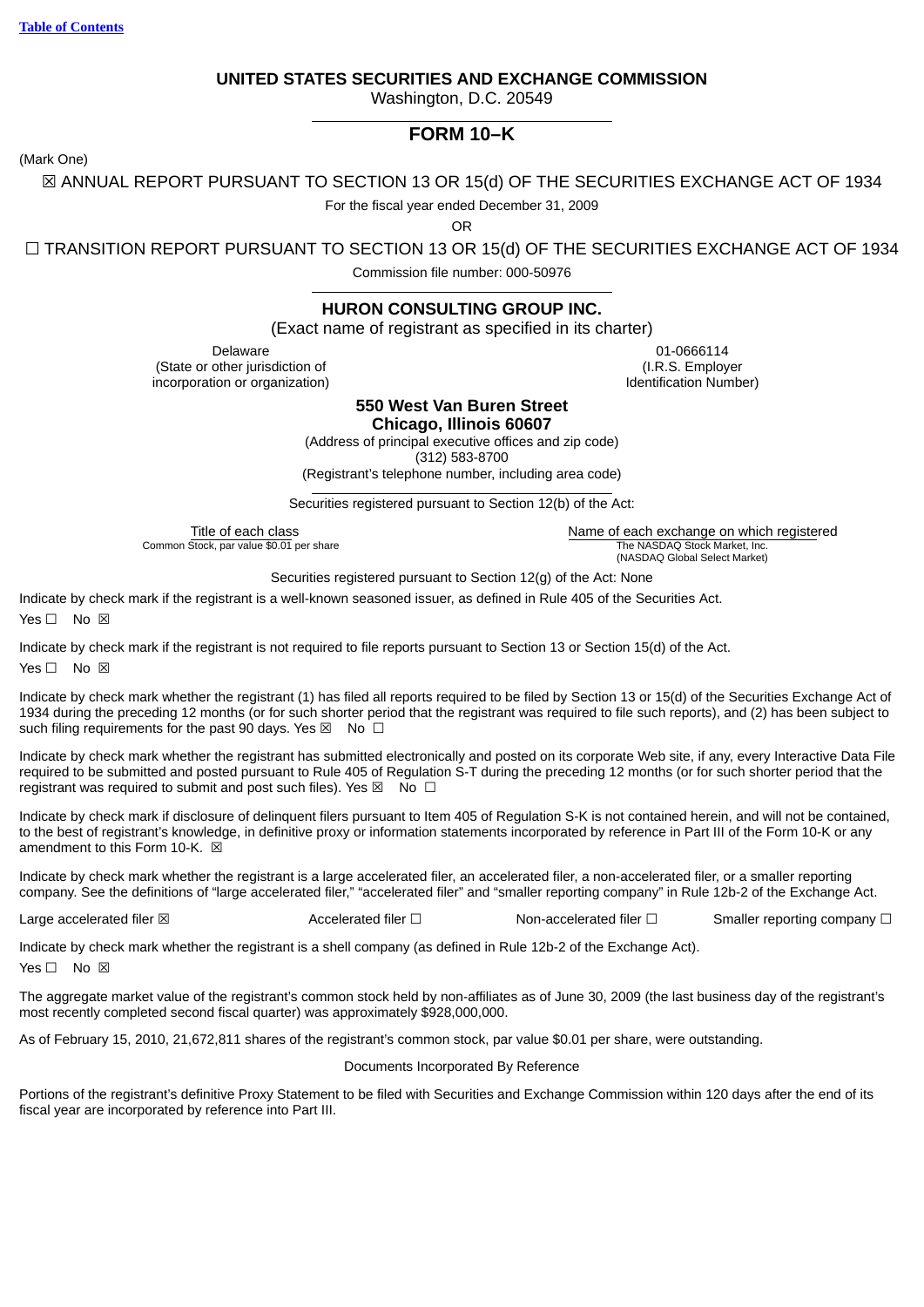# **HURON CONSULTING GROUP INC.**

# ANNUAL REPORT ON FORM 10-K FOR FISCAL YEAR ENDED DECEMBER 31, 2009

<span id="page-1-0"></span>

|                                                                                                           | <b>TABLE OF CONTENTS</b>                                                                                                                                                                                                                                                                                                                                                                                                                                                                                                 |                                               |
|-----------------------------------------------------------------------------------------------------------|--------------------------------------------------------------------------------------------------------------------------------------------------------------------------------------------------------------------------------------------------------------------------------------------------------------------------------------------------------------------------------------------------------------------------------------------------------------------------------------------------------------------------|-----------------------------------------------|
| <b>PART I</b><br>Item $1$ .<br>Item 1A.<br>Item 1B.<br>Item 2.<br>Item 3.<br>Item 4.                      | <b>Business</b><br><b>Risk Factors</b><br><b>Unresolved Staff Comments</b><br><b>Properties</b><br><b>Legal Proceedings</b><br>Submission of Matters to a Vote of Security Holders                                                                                                                                                                                                                                                                                                                                       | <b>Page</b><br>1<br>9<br>18<br>18<br>18<br>20 |
| <b>PART II</b><br>Item 5.<br>Item 6.<br>Item 7.<br>Item 7A.<br>Item 8.<br>Item 9.<br>Item 9A.<br>Item 9B. | Market for Registrant's Common Equity, Related Stockholder Matters and Issuer Purchases of Equity Securities<br><b>Selected Financial Data</b><br>Management's Discussion and Analysis of Financial Condition and Results of Operations<br><b>Quantitative and Qualitative Disclosures About Market Risk</b><br><b>Financial Statements and Supplementary Data</b><br>Changes in and Disagreements with Accountants on Accounting and Financial Disclosure<br><b>Controls and Procedures</b><br><b>Other Information</b> | 21<br>23<br>24<br>57<br>58<br>58<br>58<br>60  |
| <b>PART III</b><br>Item $10.$<br>Item $11$ .<br>Item $12$ .<br>Item $13.$<br>Item $14.$                   | <b>Directors, Executive Officers and Corporate Governance</b><br><b>Executive Compensation</b><br>Security Ownership of Certain Beneficial Owners and Management and Related Stockholder Matters<br>Certain Relationships and Related Transactions, and Director Independence<br><b>Principal Accounting Fees and Services</b>                                                                                                                                                                                           | 61<br>61<br>62<br>62<br>62                    |
| <b>PART IV</b><br>Item 15.<br><b>SIGNATURES</b>                                                           | <b>Exhibits and Financial Statement Schedules</b>                                                                                                                                                                                                                                                                                                                                                                                                                                                                        | 63<br>67                                      |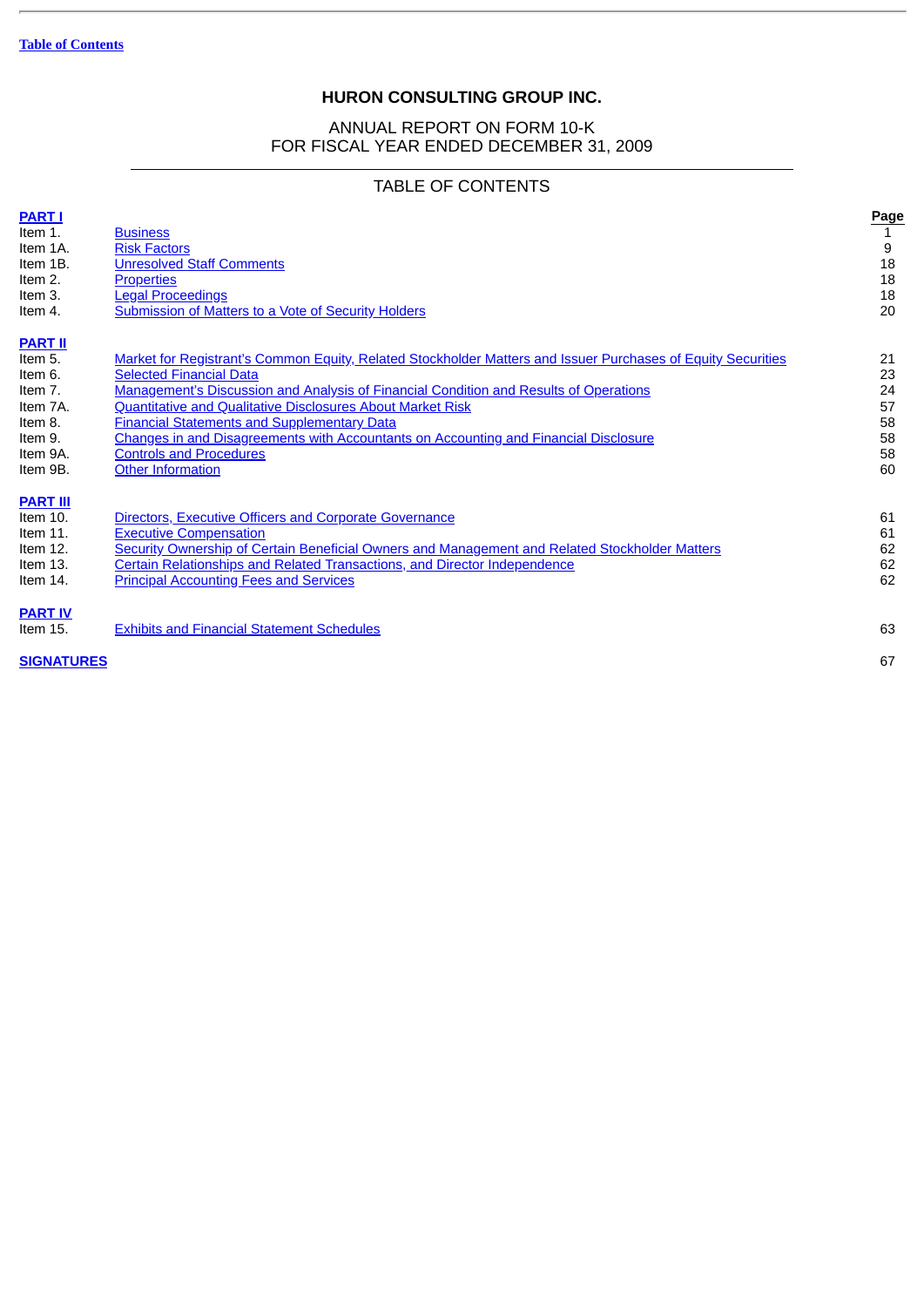### **FORWARD-LOOKING STATEMENTS**

In this annual report on Form 10-K, unless the context otherwise requires, the terms "Huron," "company," "we," "us" and "our" refer to Huron Consulting Group Inc. and its subsidiaries.

Statements in this annual report on Form 10-K, including the information incorporated by reference herein, that are not historical in nature, including those concerning the Company's current expectations about its future results, are "forward-looking" statements as defined in Section 21E of the Securities Exchange Act of 1934, as amended (the "Exchange Act") and the Private Securities Litigation Reform Act of 1995. Forwardlooking statements are identified by words such as "may," "should," "expects," "plans," "anticipates," "assumes," "can," "considers," "could," "intends," "might," "predicts," "seeks," "would," "believes," "estimates" or "continues". Risks, uncertainties and assumptions that could impact the Company's forward-looking statements relate, among other things, to (i) the restatement, (ii) the Securities and Exchange Commission ("SEC") investigation and related Company inquiry with respect to the restatement and the related purported private shareholder class action lawsuits, since consolidated, and derivative lawsuits, (iii) the SEC investigation and related Company inquiry into the allocation of time within a certain practice group, (iv) the United States Attorney's Office ("USAO") for the Northern District of Illinois' request for certain documents, and (v) the cost reduction program implemented in the third quarter of 2009. In addition, these forward-looking statements reflect our current expectation about our future results, levels of activity, performance, or achievements, including, without limitation, that our business continues to grow at the current expectations with respect to, among other factors, utilization rates, billing rates, and the number of revenue-generating professionals; that we are able to expand our service offerings; that we successfully integrate the businesses we acquire; and that existing market conditions, including those in the credit markets, do not continue to deteriorate substantially. These statements involve known and unknown risks, uncertainties and other factors, including, among others, those described under "Item 1A. Risk Factors," that may cause actual results, levels of activity, performance or achievements to be materially different from any anticipated results, levels of activity, performance or achievements expressed or implied by these forward-looking statements.

#### **PART I**

# <span id="page-2-1"></span><span id="page-2-0"></span>**ITEM 1. BUSINESS.**

# **OVERVIEW**

We are a leading provider of operational and financial consulting services. We help clients in diverse industries improve performance, comply with complex regulations, resolve disputes, recover from distress, leverage technology, and stimulate growth. We team with our clients to deliver sustainable and measurable results. Many of our highly experienced professionals have master's degrees in business or healthcare administration, doctorates in economics, are certified public accountants, or are accredited valuation specialists and forensic accountants. Our professionals employ their expertise in healthcare administration, accounting, finance, economics and operations to provide our clients with specialized analyses and customized advice and solutions that are tailored to address each client's particular challenges and opportunities. We provide consulting services to a wide variety of both financially sound and distressed organizations, including leading academic institutions, healthcare organizations, Fortune 500 companies, medium-sized businesses, and the law firms that represent these various organizations.

Huron was formed in March 2002 and commenced operations in May 2002. We were founded by a core group of experienced financial and operational consultants that consisted primarily of former Arthur Andersen LLP partners and professionals with equity sponsorship from a group of investors led by Lake Capital Management LLC. In October 2004, we completed our initial public offering and became a publicly traded company.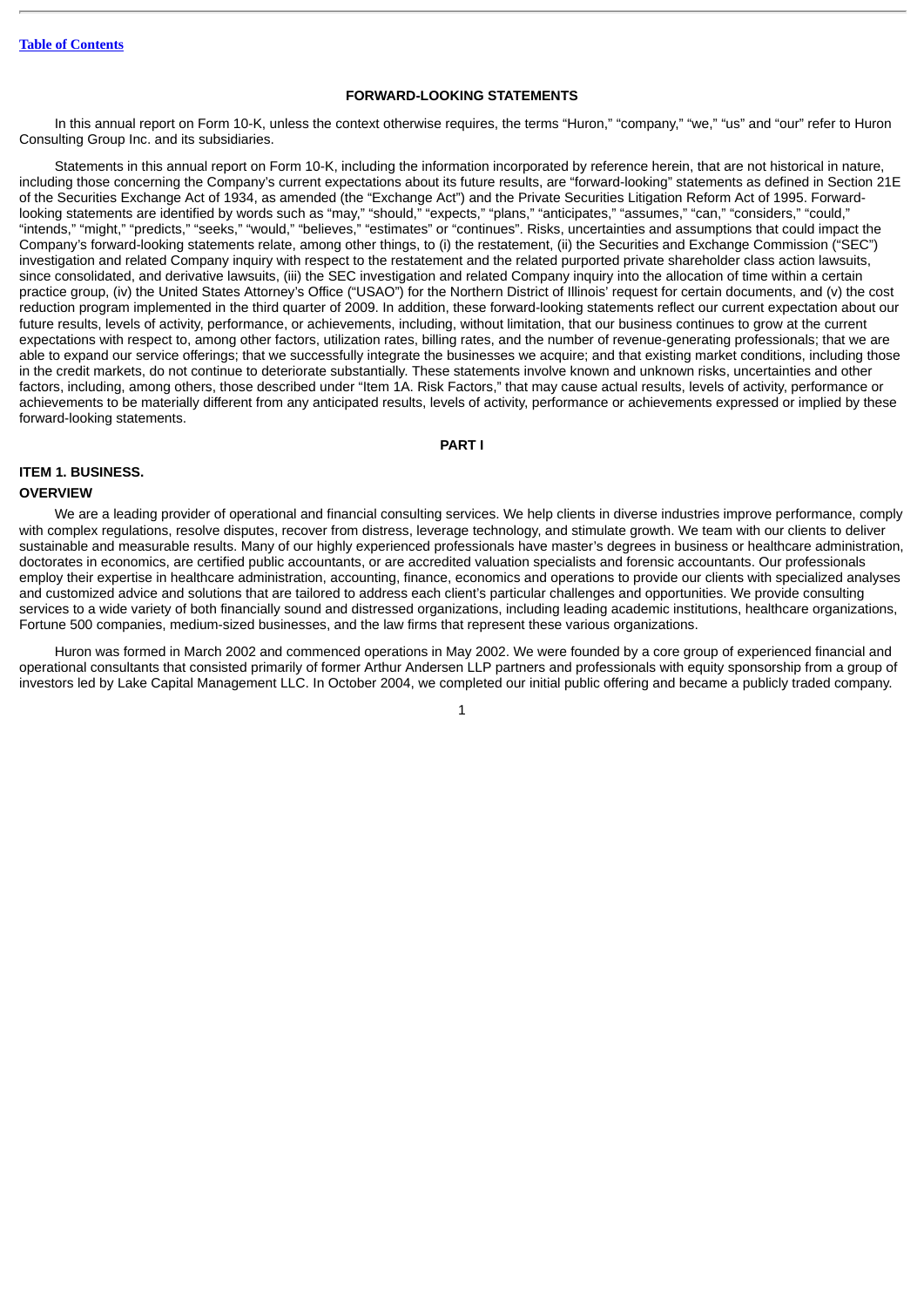#### **Table of [Contents](#page-1-0)**

During the years ended December 31, 2008 and 2007, we completed the following acquisitions:

- · In July 2008, we acquired Stockamp & Associates, Inc. ("Stockamp"), a management consulting firm specializing in helping high-performing hospitals and health systems optimize their financial and operational performance. With the acquisition of Stockamp, we expanded our presence in the hospital consulting market and are better positioned to serve multiple segments of the healthcare industry, including major health systems, academic medical centers and community hospitals.
- · In July 2007, we acquired Callaway Partners, LLC ("Callaway"), a professional services firm that specializes in finance and accounting projects, financial reporting, internal audit and controls, and corporate tax solutions. With Callaway's extensive senior consultant and project management skills, along with its variable, on-demand workforce, we are better positioned to assist our clients with their accounting and corporate compliance challenges.
- · In January 2007, we acquired Wellspring Partners LTD ("Wellspring"), a management consulting firm specializing in integrated performance improvement services for hospitals and health systems. With the acquisition of Wellspring, we expanded our national presence in the healthcare provider sector and now provide a full complement of services to a wide spectrum of hospitals and multi-hospital systems.
- · Also in January 2007, we acquired Glass & Associates, Inc. ("Glass"), a turnaround and restructuring consulting firm that provides advice and leadership to troubled businesses in the United States and Europe. With the acquisition of Glass, we expanded our position in the consulting and restructuring marketplace, as well as expanded our interim management capabilities to distressed companies in industries beyond healthcare.

We have grown significantly since we commenced operations, increasing the number of our full-time professionals from 249 as of May 31, 2002 to 1,945 as of December 31, 2009, through hiring and acquisitions of complementary businesses. We have hired experienced professionals from a variety of organizations, including the four largest public accounting firms, referred to as the Big Four, and other consulting firms. As of December 31, 2009, we had 141 managing directors who have revenue-generating responsibilities. These individuals have an average of 25 years of business experience. In addition to our full-time employees, we have a roster of consultants, contract reviewers, and other independent contractors who supplement our full-time revenue-generating professionals on an as-needed basis. In addition to our headquarters in Chicago, Illinois, we have other domestic and international offices, including those located in the following major metropolitan cities: Atlanta, Georgia; Boston, Massachusetts; Houston, Texas; Los Angeles, California; New York City, New York; Portland, Oregon; San Francisco, California; Tokyo, Japan; and Washington D.C. We also have seven document review centers located in Chicago, Illinois; Houston, Texas; Miramar, Florida; Morrisville, North Carolina; New York City, New York; Charlotte, South Carolina; and Washington D.C, totaling approximately 1,000 workstations.

In December 2009, our Board of Directors approved a plan to divest two businesses within the Corporate Consulting and Accounting and Financial Consulting operating segments. As part of the strategy to focus on our core businesses, we have committed to a plan to sell the portion of the international operations that include the office and respective operations in Japan ("Japan"), which is a component of both the Accounting and Financial Consulting and Corporate Consulting segments. Additionally, on December 31, 2009 we completed the sale of MS Galt & Company LLC ("Galt"), a strategy business within the Corporate Consulting segment which was acquired in April 2006, back to its three principals. As a result of these actions, the operating results of Japan and Galt are reported as "discontinued operations" for 2009. All other operations of the business are considered "continuing operations." See note "4. Discontinued Operations" under "Part II—Item 8. Financial Statements and Supplementary Data" for additional information.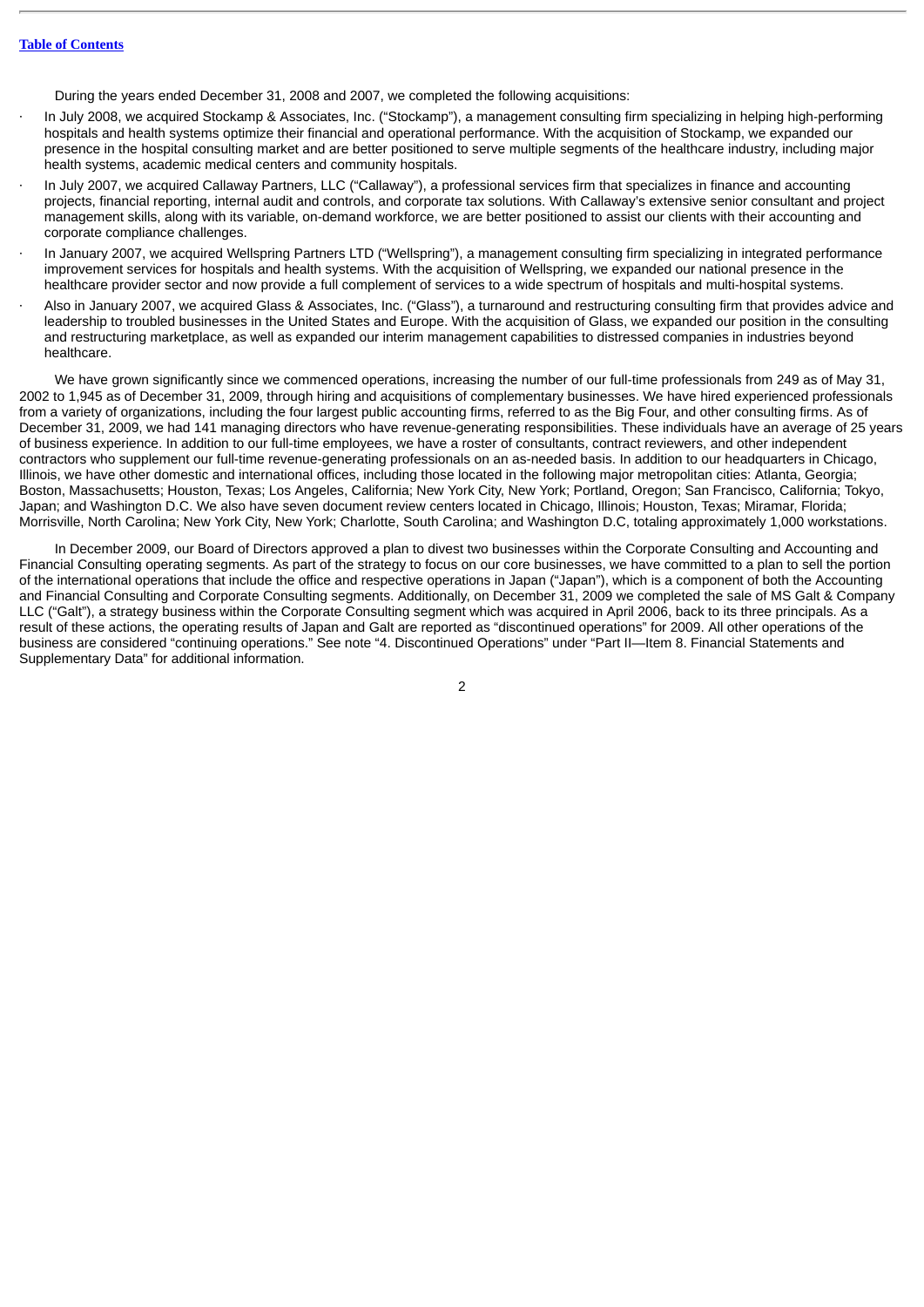#### **OUR SERVICES**

We are a leading provider of operational and financial consulting services. We help clients in diverse industries improve performance, comply with complex regulations, resolve disputes, recover from distress, leverage technology, and stimulate growth. We team with our clients to deliver sustainable and measurable results.

We provide our services through four operating segments: Health and Education Consulting, Accounting and Financial Consulting, Legal Consulting and Corporate Consulting. For the year ended December 31, 2009, we derived 59.5%, 15.8%, 18.3% and 6.4% of our revenues from continuing operations from Health and Education Consulting, Accounting and Financial Consulting, Legal Consulting, and Corporate Consulting, respectively. Effective January 1, 2010, we have reorganized our practice areas and service lines to better align ourselves to meet market demands and serve our clients. Under our new organizational structure, we will have three operating segments: Health and Education Consulting, Legal Consulting and Financial Consulting. Financial Consulting is the combination of our previously named Accounting and Financial Consulting and Corporate Consulting segments discussed above. The Financial Consulting segment practices primarily include the restructuring and turnaround, disputes and investigations, accounting advisory and utilities service offerings. The Health and Education Consulting and Legal Consulting segments remain unchanged.

For further financial information on our segment results, see "Part II—Item 7. Management's Discussion and Analysis of Financial Condition and Results of Operations" and note "20. Segment Information" under "Part II—Item 8. Financial Statements and Supplementary Data".

# **Health and Education Consulting**

Our Health and Education Consulting segment provides consulting services to hospitals, health systems, physicians, managed care organizations, academic medical centers, colleges, universities, and pharmaceutical and medical device manufacturers. This segment's professionals develop and implement solutions to help clients address financial management, strategy, operational and organizational effectiveness, research administration, and regulatory compliance. This segment also provides consulting services related to hospital or healthcare organization performance improvement, revenue cycle improvement, turnarounds, merger or affiliation strategies, labor productivity, non-labor cost management, information technology, patient flow improvement, physician practice management, interim management, clinical quality and medical management, and governance and board development. This segment's practices and the services they offer include:

- · **Healthcare.** Our healthcare practice provides integrated performance solutions for hospitals, health systems and academic medical centers. We partner with clients to deliver improvements to the bottom line, more efficient and effective operations, increased revenues, patient flow improvements, reductions in labor and non-labor costs, increased patient and employee satisfaction, improved quality of care, enhanced leadership and governance, compliance with legislations and regulations, and improved utilization and efficiency of information technology investments.
- · **Higher education.** Our higher education professionals have extensive industry knowledge and experience working with institutions on mission-critical business issues relating to the financial, operational, and regulatory aspects of higher education to develop and implement the most effective solutions. We provide comprehensive and customized service offerings in every aspect of higher education and healthcare administration to improve business performance across the entire organization. We serve research universities, academic medical centers, colleges and universities, research institutions, and international organizations. Our primary service areas include financial management and strategy, resource optimization, strategic sourcing and procurement transformation, performance improvement, interim staffing support, information technology planning and integration, risk management and regulatory compliance, research administration, and global health and education.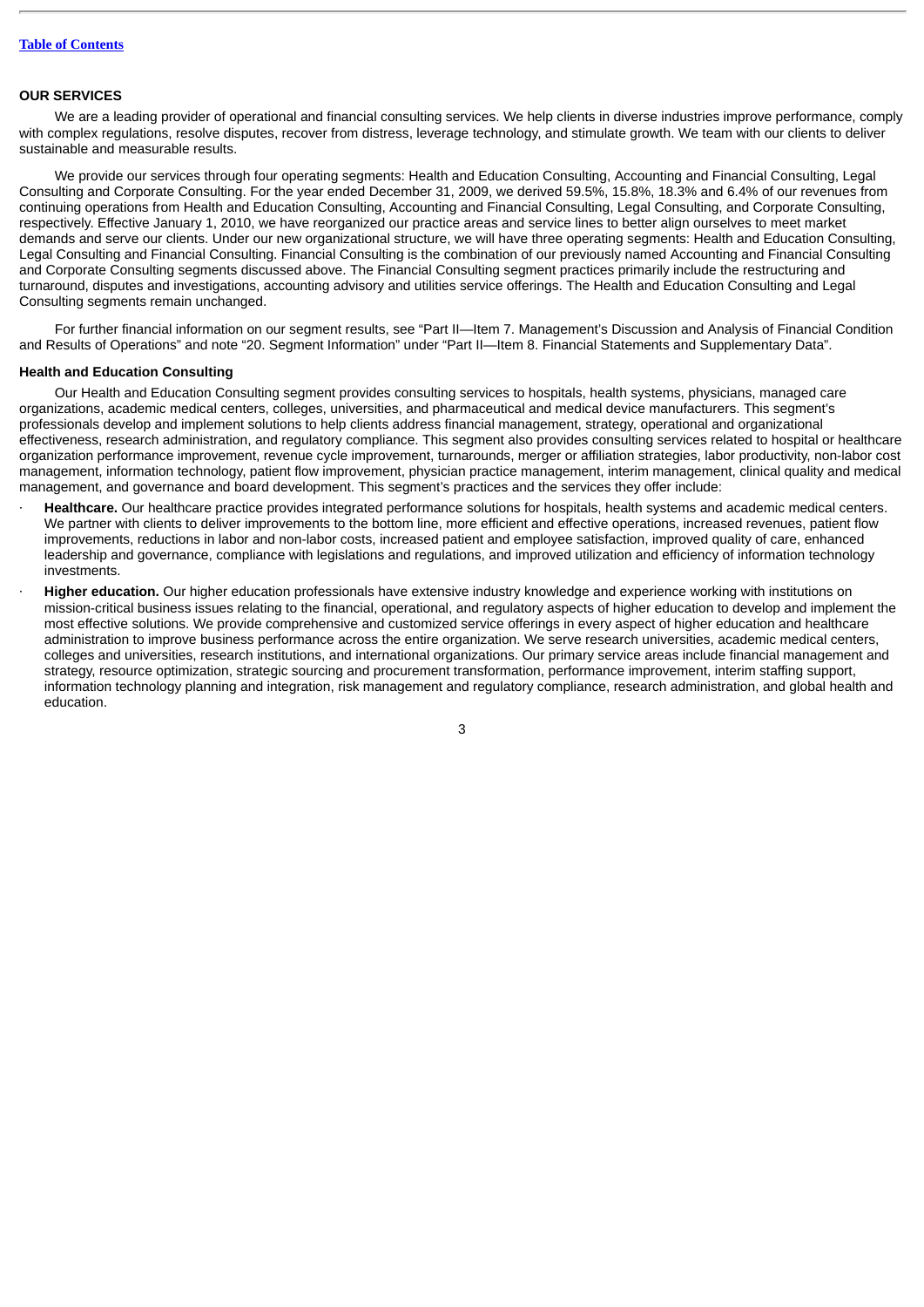Life Sciences. Our life sciences practice works with organizations to optimize performance, improve operations, mitigate risk, manage compliance, and support counsel in regulatory investigations. Our services to pharmaceutical and medical device companies include government price reporting and commercial contracting, corporate integrity agreements, medical affairs and clinical activities, regulatory and compliance services, off-label communication, sales and marketing compliance, and state reporting and aggregate spend. In addition this practice helps clients assess and enhance their compliance and quality programs by conducting investigations and compliance effectiveness assessments, and providing expert testimony, compliance infrastructure redesign, and billing and coding compliance assessments. This practice also specializes in clinical research operational assessments, including clinical research billing and human research protections compliance, conflicts of interest, and other related research services.

# **Accounting and Financial Consulting**

Our Accounting and Financial Consulting segment assists corporations with complex accounting and financial reporting matters, financial analysis in business disputes, international arbitration and litigation, as well as valuation analysis related to business acquisitions. In addition, the Accounting and Financial Consulting segment also provides experienced project leadership and consultants with a variety of financial and accounting credentials and prior corporate experience on an as-needed basis to assist clients with finance and accounting projects and other corporate matters. This segment is comprised of certified public accountants, economists, certified fraud examiners, chartered financial analysts and valuation experts who serve attorneys and corporations as expert witnesses and consultants in connection with business disputes, as well as in regulatory or internal investigations. This segment's practices and the services they offer include:

- · **Disputes and forensic accounting.** Our disputes and forensic accounting practice provides financial and economic analyses to support law firms and corporations in connection with business disputes, litigation, international arbitration, tax controversies, and regulatory or internal investigations. We have extensive experience in the areas of financial investigations and forensic accounting, including matters involving the SEC, other regulatory inquiries and investigations, financial restatements, and special accounting projects. We provide specialized accounting, economic and statistical services to gather and analyze voluminous financial data and reconstruct complex transactions and events.
- **Economic consulting**. Our economic consulting practice works with clients to provide economic and statistical analyses in situations that arise in connection with litigation, regulatory hearings, complex transactions, bankruptcy, and public policy issues. Our economic consulting group also provides economic-value-driven strategic advice that combines the highly complementary disciplines of economics, accounting, and finance. Our team includes consultants with doctorates in economics and leading academics who perform event studies, sales and claims forecasting, economic damages calculations, policy analysis, and compliance studies.
- Accounting and finance advisory. Our accounting and finance advisory practice assists corporations with their accounting and finance needs in the areas of accounting and finance operations support, process improvement, bankruptcies, mergers, acquisitions and divestures, shared services, financial restatements, financial services, investigations, and financial reporting relating to SEC reporting matters. We provide a comprehensive range of finance and accounting services to both public and private sector companies with a focus on flexibility and responsiveness, bringing the methodologies, tools and experience needed to expertly provide optimal solutions across a broad spectrum of needs.
- · **Valuation.** Our valuation practice delivers expert valuation analyses to clients and their advisors. We perform valuations of businesses, financial interests, intellectual property, real property, machinery and equipment, and other tangible and intangible assets. Our valuation group typically supports client needs in the areas of transactions, litigation, disputes and bankruptcies.

 $\Lambda$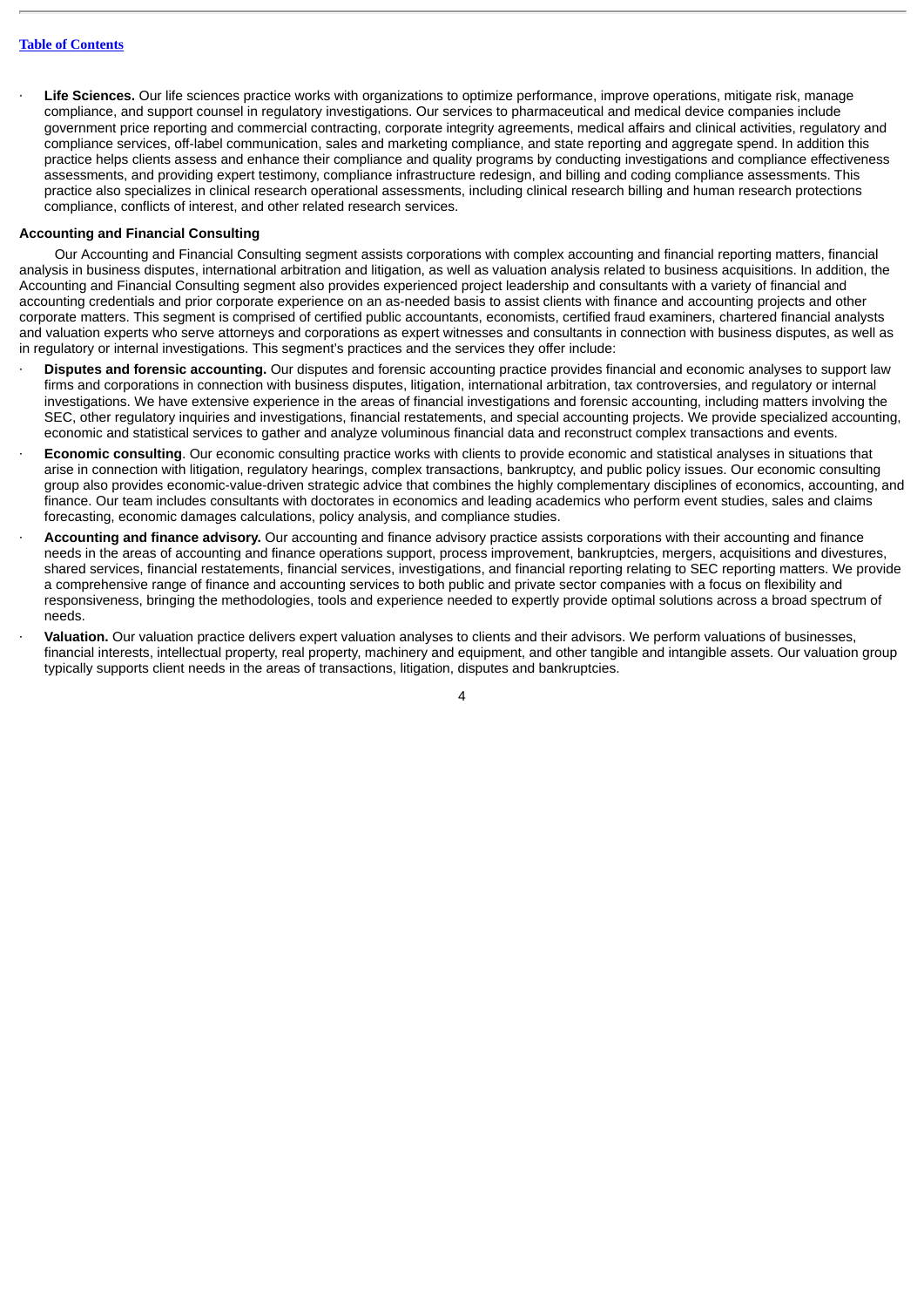# **Legal Consulting**

Our Legal Consulting segment provides guidance and business services to address the challenges that confront today's legal organizations. These services add value to corporate law departments, law firms, and government agencies by helping to reduce legal spending, enhance client service delivery, and increase operational effectiveness. This segment provides measurable results in the areas of digital evidence and discovery services, document review, law firm management services, records management, and strategic and operational improvements. Included in this segment's offerings is V3locity®, a per gigabyte fixed price e-discovery service providing data and document processing, hosting, review and production. This segment's practices and the services they offer include:

- Legal business consulting. Our legal business consulting practice helps both in-house legal departments and outside counsel enhance the quality of legal services while reducing costs by more efficiently aligning strategy, people, processes, and technology. We provide strategic advice to help legal departments and law firms improve their organizational design and business processes, and to help management in their use of outside counsel. We also have extensive experience in selecting, customizing, and successfully rolling out matter management systems and electronic billing systems that help legal departments track and manage lawsuits and other legal matters. These systems are powerful tools for managing budgets, spending, and resources. We provide similar services for contract management systems, document management systems and patent management applications.
- · **Discovery and records management.** We work with corporations and law firms to provide solutions to enhance their discovery process management and electronic discovery needs. One area of emphasis is helping clients choose and implement technology solutions that improve legal department operations, including litigation preparedness and litigation holds. We provide a full array of digital evidence, discovery, and records management services that include discovery process execution, electronic discovery services, computer forensics, data management, document processing, document review, records program development, records improvement planning and process, and program management, all aimed at reducing costs, coordinating matters and people, streamlining processes and reducing risks. With our V3locity® offering, we provide comprehensive e-discovery services, including processing, hosting, review and production, for legal matters using a per gigabyte page fixed price model. With our state-of-the-art facilities, we blend technology and an integrated process to ensure a work product that outperforms more traditional methods.

# **Corporate Consulting**

Our Corporate Consulting segment leads clients through various stages of transformation that result in measurable and sustainable performance improvement. This segment works with clients to solve complex business problems and implements strategies and solutions to effectively address and manage stagnant or declining stock price, acquisitions and divestitures, process inefficiency, third-party contracting difficulties, lack of or misaligned performance measures, margin and cost pressures, performance issues, bank defaults, covenant violations, and liquidity issues. This segment's practices and the services they offer include:

**Restructuring and turnaround.** Our restructuring and turnaround practice provides consulting assistance to financially distressed companies. creditor constituencies, and other stakeholders in connection with out-of-court restructurings and bankruptcy proceedings. For companies in financial distress, we work with management to assess the viability of their business, to develop and implement a turnaround plan to improve cash flow, and to implement a debt-restructuring plan to improve the balance sheet. In some instances, we serve in interim management roles. When out-of-court solutions are not achievable, we assist clients in preparing for Chapter 11 bankruptcy filings and with all aspects of the bankruptcy process by gathering, analyzing, and presenting financial and business information needed to achieve successful reorganizations. We also provide claims management services to help companies process and analyze complex and voluminous claims filed in bankruptcies and related litigation matters.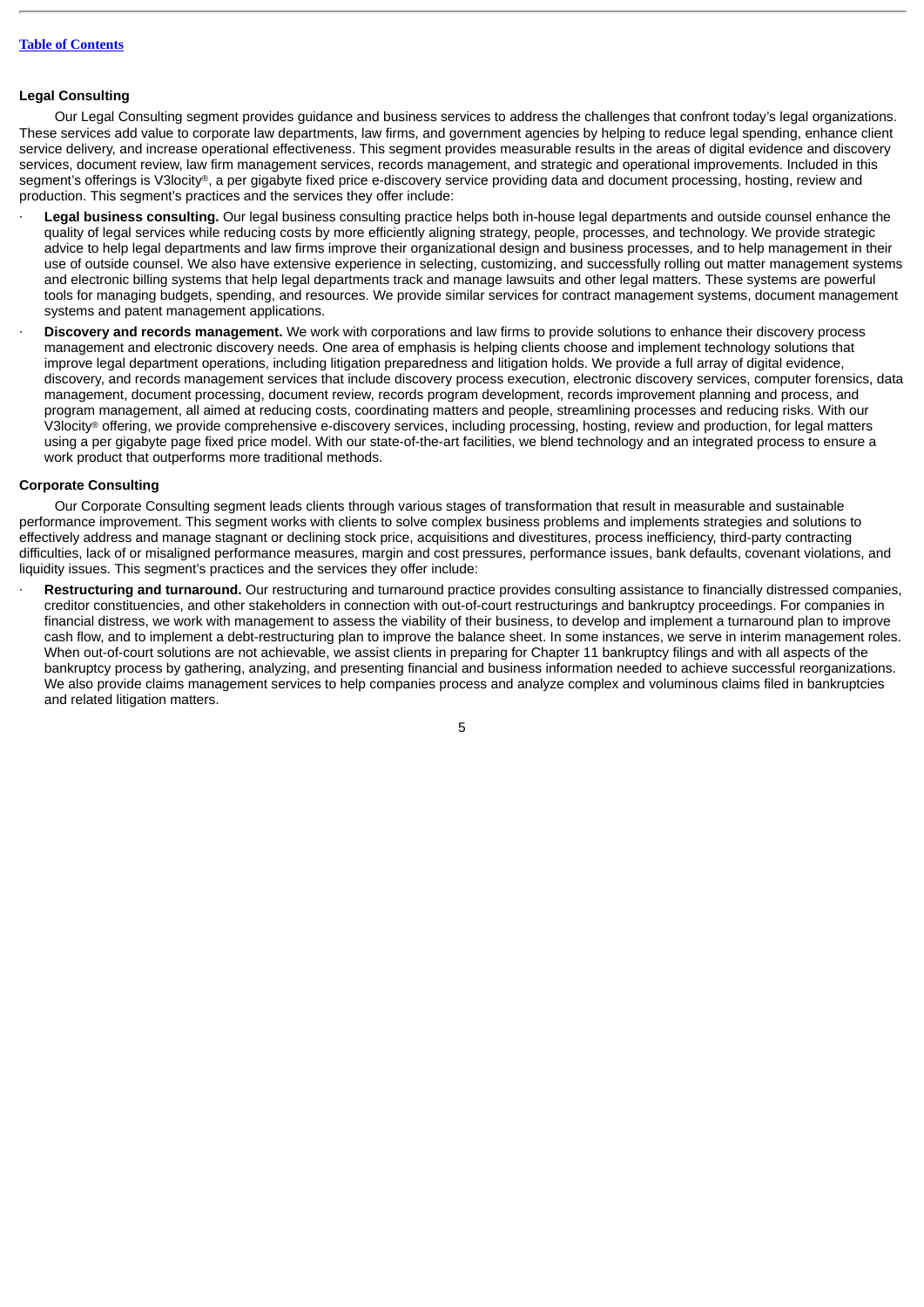#### **Table of [Contents](#page-1-0)**

· **Utilities.** Our utilities practice assists utility companies in addressing the full range of complex issues they face affecting the cost, quality, and reliability of their services. We provide rate case, financial and accounting, and operational consulting services to electric, gas, water, and telecommunications entities. Our professionals help utility clients define and implement a business strategy, improve margins, strategize, provide expert testimony, manage rate cases, achieve improved operating performance, and design and implement effective governance, compliance, and risk management programs.

#### **OUR CLIENTS AND INDUSTRIES**

We provide consulting services to a wide variety of both financially sound and distressed organizations, including leading academic institutions, healthcare organizations, Fortune 500 companies, medium-sized businesses, and the law firms that represent these various organizations. Since commencing operations in May 2002, we have conducted over 9,000 engagements for over 3,600 clients, and we have worked on engagements with 49 of the 50 largest U.S. law firms listed in The American Lawyer 2009 Am Law 100. Our top ten clients represented approximately 28.6%, 21.9% and 27.8% of our revenues from continuing operations in the years ended December 31, 2009, 2008 and 2007, respectively. No single client accounted for more than 10% of our revenues from continuing operations in 2009 or 2008. One client accounted for 10.3% of our revenues from continuing operations in 2007.

Our clients are in a broad array of industries, including healthcare, education, professional services, pharmaceutical, technology, transportation services, telecommunications, financial services, electronics, consumer products, energy and utilities and industrial manufacturing. We believe organizations will continue to face complex challenges, given the current economic environment. Concurrently, we believe greater competition and regulation inclusive of potential healthcare reform will present significant operational and financial challenges for organizations. Many organizations are finding themselves in financial distress and are responding to these challenges by restructuring and reorganizing their businesses and capital structures, while financially healthy organizations are striving to maintain that position, capitalize on opportunities by improving operations, reducing costs, and enhancing revenues. Many organizations have limited dedicated resources to respond effectively to the challenges and opportunities that exist today. Consequently, we believe these organizations will increasingly seek to augment their internal resources with experienced independent consultants such as us.

### **EMPLOYEES**

Our ability to bring the right expertise together to address client issues requires a willingness to work and think outside the bounds of a single practice or specialty. Our success depends on our ability to attract and retain highly talented professionals by creating a work environment where both individuals and teams thrive and individuals are rewarded not only for their own contributions but also for the success of our organization as a whole. To accomplish those goals and recognize performance, we have adopted a comprehensive rewards program incorporating compensation, training and development opportunities, performance management and special recognition plans that motivates individual performance and promotes teamwork.

As of December 31, 2009, we had 1,945 full-time employees, including 141 revenue-generating managing directors and 20 non-revenuegenerating managing directors, as well as other directors, managers, associates, analysts and assistants. Our revenue-generating managing directors serve clients as advisors and engagement team leaders, originate revenue through new and existing client relationships, and work to strengthen our intellectual capital, develop our people and enhance our reputation. Our revenue-generating directors and managers manage dayto-day client relationships and oversee the delivery and overall quality of our work product. Our revenue-generating associates and analysts gather and organize data, conduct detailed analyses and prepare presentations that synthesize and distill information to support recommendations we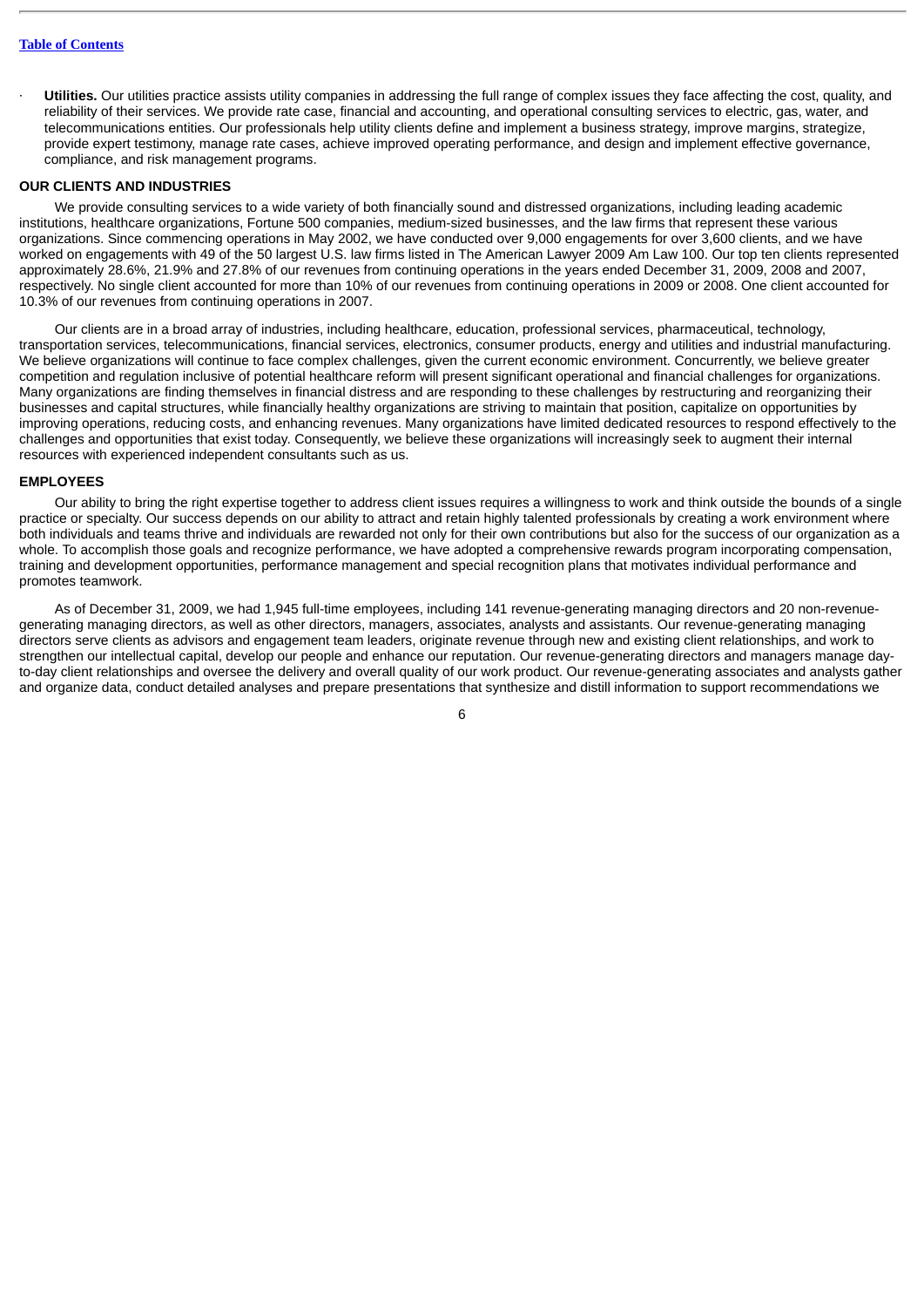deliver to clients. Our non-revenue-generating professionals include our senior management team, business developers, facilities, finance, human resources, information technology, legal and marketing personnel.

In addition to our full-time employees described above, we have a roster of consultants, contract reviewers, and other independent contractors who supplement our full-time revenue-generating professionals on an as-needed basis. These individuals, many of whom have a variety of legal, financial and accounting credentials along with prior corporate experience, work variable schedules and are readily available to meet our clients' needs. Utilizing these independent contractors and project consultants allows us to maintain a pool of talent with a variable cost structure and enables us to adapt quickly to market demand. We utilize these variable resources extensively, particularly within our Accounting and Financial Consulting and Legal Consulting segments.

We assimilate and support our employees in their career progression through established training and development programs. We have structured orientation and training programs for new analysts, "milestone" programs to help recently promoted employees quickly become effective in their new roles, and opportunities for self-directed learning, including on-line training in technical, compliance, coaching, interpersonal skills and consulting courses. We also support the pursuit and ongoing maintenance of many certifications as well as advanced degrees. Employees are assigned internal performance coaches to establish development goals that include identification of opportunities for professional development, formal training, and certifications.

Our compensation plan includes competitive base salary, incentives and benefits. Under our performance management plan, directors, managers, associates and analysts set goals each year with a performance coach. These goals are aligned with our business goals as well as individual interests and development needs. Managing directors set goals with their practice leader using a balanced scorecard. The incentive plan balances our value of teamwork with recognition of individual performance, and incentive compensation is tied to both team and individual performance. Incentives for managing directors are based on their individual performance and their contribution to their practice and to our business as a whole. Funding of the incentive pool is based on our achievement of annual financial goals and each practice's achievement of its financial goals. In 2010 we have implemented a new managing director compensation plan to attract and retain senior practitioners. It incorporates targeted compensation levels based on performance and includes equity as a core component of compensation for every managing director to encourage retention, align the interests of our managing directors with shareholders and help managing directors build wealth over time. The new managing director compensation plan is integrated with our performance management plan and continues to rely on a balanced scorecard to set performance expectations and accountabilities.

### **BUSINESS DEVELOPMENT AND MARKETING**

Our business development activities are aimed to develop relationships and build a strong brand reputation with key sources of business and referrals, especially hospital administrators, top-tier law firms and the offices of the chief executive officer, chief financial officer, and general counsel of organizations. We believe that excellent service delivery to clients is critical to building and maintaining relationships and our brand reputation, and we emphasize the importance of client service to all of our employees.

We generate most of our new business opportunities through relationships that our managing directors have with individuals working in corporations, academic institutions, healthcare organizations, and top-tier law firms. We also view cross-selling as a key component in building our business. Often, the client relationship of a managing director in one practice leads to opportunities in another practice. All of our managing directors understand their role in ongoing relationship and business development, which is reinforced through our compensation and incentive programs. We actively seek to identify new business opportunities, and frequently receive referrals and repeat business from past and current clients and from the law firms with which we have worked. In addition, to complement the business development efforts of our managing directors, we have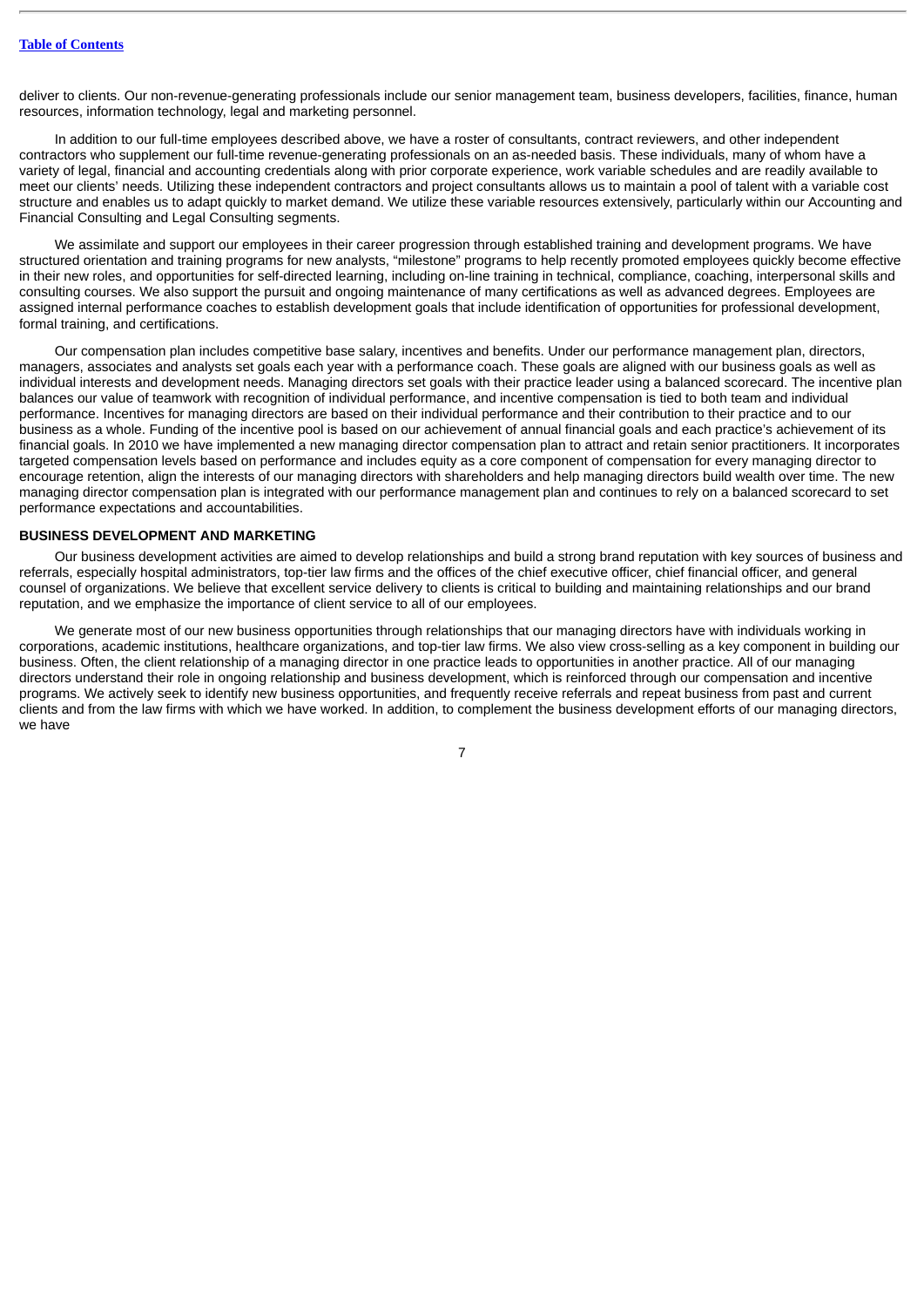experienced business developers who are focused exclusively on developing client relationships and generating new business through their extensive network of contacts.

We also host, participate in and sponsor conferences that facilitate client development opportunities, promote brand recognition, and showcase our expertise in the industry. For example, during 2009, we hosted such events as multiple webinars on American Recovery and Reinvestment Act, Professional Education for the Utility Industry courses, Enhancing the Effectiveness of Middle Market CEOs and Directors roundtable, Cost Savings in E-Discovery meetings, Is there a Nuclear Renaissance? webinar, Effort Certification and Reporting Technology User Meeting, Healthcare Finance Industry Reception, A Medical Necessity: Strategies for Successful Hospital/Physician Alignment seminar, as well as numerous other industry webinars and client events. Additionally, we participated in or sponsored numerous conferences for organizations such as National Council of University Research Administrators (NCURA), Association of Corporate Counsel (ACC), National Bar Association (NBA), Turnaround Management Association (TMA), Health Care Compliance Association (HCCA), Financial Executive Institute (FEI), Center for Business Intelligence (CBI), Association for Corporate Growth (ACG), Edison Electric Institute (EEI) and Healthcare Financial Management Association (HFMA). These events provide a forum to build and strengthen client relationships, as well as to stay abreast of industry trends and developments.

We have a centralized marketing department with marketing professionals assigned to each of our practices. These professionals coordinate traditional marketing programs, such as participation in industry events, sponsorship of conferences, and publication of articles in industry publications to actively promote our name and capabilities. The marketing department also manages the content delivery on Huron's website, develops collateral materials, performs research and provides database management to support sales efforts.

# **COMPETITION**

The consulting services industry is extremely competitive, highly fragmented and subject to rapid change. The industry includes a large number of participants with a variety of skills and industry expertise, including other business operations and financial consulting firms, general management consulting firms, the consulting practices of major accounting firms, technical and economic advisory firms, regional and specialty consulting firms and the internal professional resources of organizations. We compete with a large number of service providers in all of our segments. Our competitors often vary depending on the particular practice area. In addition, we also expect to continue to face competition from new entrants because the barriers to entry into consulting services are relatively low.

We believe the principal competitive factors in our market include firm and consultant reputations, client and law firm relationships and referrals, the ability to attract and retain top professionals, the ability to manage engagements effectively and the ability to be responsive and provide high quality services. There is also competition on price, although to a lesser extent due to the critical nature of many of the issues that the types of services we offer address. Many of our competitors have a greater geographic footprint, including a broader international presence, and name recognition, as well as have significantly greater personnel, financial, technical and marketing resources than we do. We believe that our experience, reputation, industry focus, and a broad range and balanced portfolio of service offerings enable us to compete favorably and effectively in the consulting marketplace.

# **AVAILABLE INFORMATION**

Our annual report on Form 10-K, quarterly reports on Form 10-Q, current reports on Form 8-K, and amendments to those reports filed or furnished pursuant to Section 13(a) or 15(d) of the Exchange Act are available free of charge on our website, *www.huronconsultinggroup.com*, as soon as reasonably practicable after we electronically file such material with, or furnish it to, the SEC.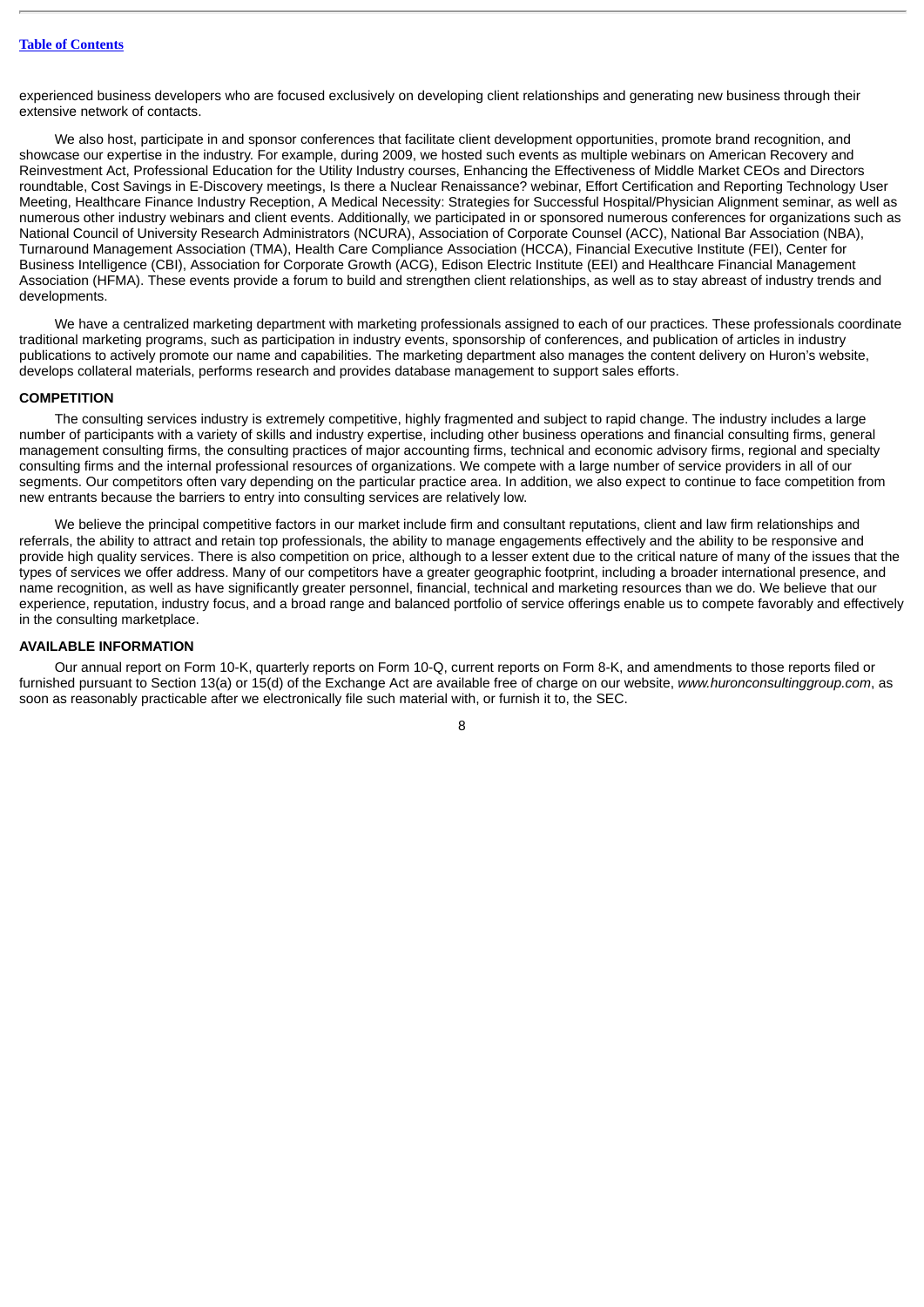# <span id="page-10-0"></span>**ITEM 1A. RISK FACTORS.**

The following discussion of risk factors may be important to understanding the statements in this annual report on Form 10-K or elsewhere. The following information should be read in conjunction with "Part II—Item 7. Management's Discussion and Analysis of Financial Condition and Results of Operations" and the consolidated financial statements and related notes in this annual report on Form 10-K. Discussions about the important operational risks that our business encounters can be found in "Part II—Item 7. Management's Discussion and Analysis of Financial Condition and Results of Operations".

**On July 31, 2009, we announced our intention to restate our financial statements for the years ended 2006, 2007 and 2008 and the first quarter of 2009. Concurrently, we announced certain senior management changes. Following such announcements, the price of our common stock declined significantly. As a result of such decline, we engaged in an impairment analysis with respect to the carrying value of our goodwill in connection with the preparation of our financial statements for the quarter ended September 30, 2009 and recorded a \$106.0 million non-cash pretax charge for the impairment of goodwill. The reputational issues raised by the foregoing, the goodwill impairment charge arising out of the decline in our stock price and the potential impact of the SEC investigations into the restatement and the allocation of time within a certain practice group, the USAO's request for certain documents and the purported private shareholder class action litigation and derivative litigation with respect to the restatement could have a material adverse effect on our business, prospects, cash flow, overall liquidity, results of operations or financial condition.**

We restated certain of our previously-issued financial statements to correct our accounting for certain acquisition-related payments received by the selling shareholders of specific businesses we acquired that were subsequently redistributed by the selling shareholders among themselves and to other select Company employees. Concurrently with the announcement of the restatement, we announced that our then Chairman and Chief Executive Officer had resigned and that our then Chief Financial Officer had been replaced and would be leaving the Company and our then Chief Accounting Officer would be leaving the Company. A new Non-Executive Chairman was elected, and a new Chief Executive Officer and Chief Financial Officer were appointed, effective July 31, 2009. The restatement and these changes in our senior management have raised reputational issues for our businesses, in particular for our Accounting and Financial Consulting segment.

The damages to our business that may arise out of these reputational issues heighten the risks described herein and specifically may adversely impact our ability to:

- · retain our senior management team, our practice leaders and our other managing directors;
- hire and retain talented people in an industry where there is great competition for talent:
- · maintain our existing business practices and revenues given our clients' ability to terminate their engagement agreements with little or no notice and without penalty;
- attract new business in the highly competitive consulting services industry; and
- · continue our growth strategy by hiring individuals or groups of individuals and by acquiring complementary businesses.

Finally, the SEC has commenced an investigation with respect to the restatement and an investigation into the allocation of time within a certain practice group. The Company also conducted a separate inquiry with independent advisors and counsel, in response to the initial inquiry from the SEC, into the allocation of time within a certain practice group. In addition, as often happens in these circumstances, the USAO for the Northern District of Illinois has contacted our counsel and made a telephonic request for copies of certain documents that we previously provided to the SEC. Further, several purported private shareholder class action lawsuits, since consolidated, and derivative lawsuits have been filed in respect of the restatement. While we are fully cooperating with the SEC in its investigations with respect to the restatement and the allocation of time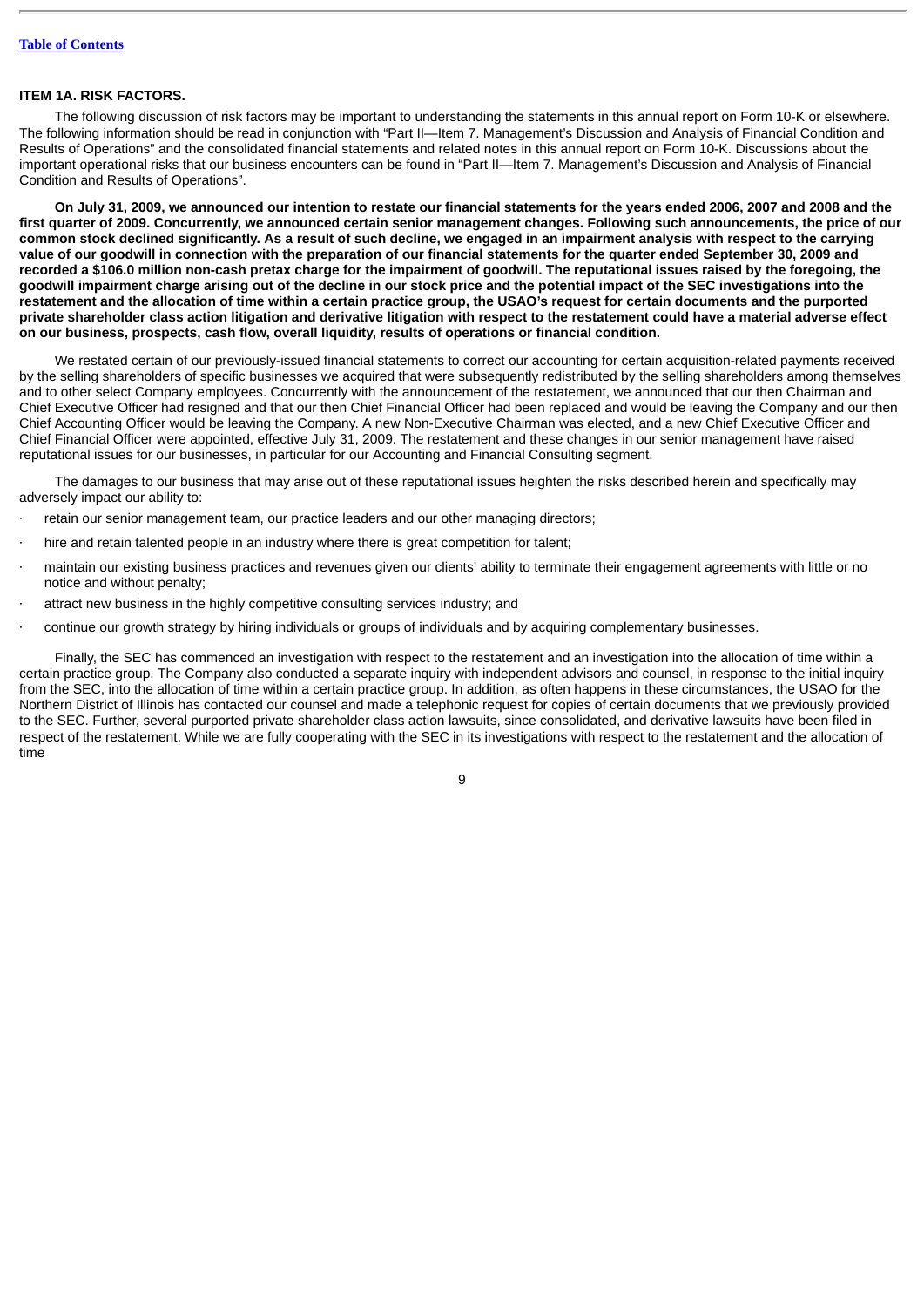within a certain practice group, have voluntarily provided to the USAO the documents requested by the USAO and intend to vigorously defend the lawsuits in respect of the restatement, such investigations, requests and lawsuits subject us to a number of additional risks, including:

- · the diversion of management's time, attention and resources from managing and marketing our company;
- increased costs and expenses to respond to the SEC's investigations and any requests for information from the USAO and to defend the purported private shareholder class action lawsuit and derivative lawsuits;
- · additional damage to our reputation that may further heighten the risks described above; and
- · the imposition of fines, penalties, damages, administrative remedies and liabilities for additional amounts resulting from actions or findings by the SEC or the USAO or pursuant to rulings, orders or judgments by the courts with jurisdiction over the purported private shareholder class action lawsuit and derivative lawsuits.

Given the uncertain nature of the SEC investigations with respect to the restatement and the allocation of time within a certain practice group, the USAO's request for certain documents and the purported private shareholder class action lawsuit and derivative lawsuits in respect of the restatement (collectively, the "restatement matters"), and the uncertainties related to the incurrence and amount of loss, including with respect to the imposition of fines, penalties, damages, administrative remedies and liabilities for additional amounts, with respect to the restatement matters, we are unable to predict the ultimate outcome of the restatement matters, determine whether a liability has been incurred or make a reasonable estimate of the liability that could result from an unfavorable outcome in the restatement matters. Any such liability could be material.

The failure to successfully address any one or more of these risks could have a material adverse effect on our business, prospects, cash flow, overall liquidity, results of operations or financial condition.

### **An inability to retain our senior management team and other managing directors would be detrimental to the success of our business.**

We rely heavily on our senior management team, our practice leaders, and other managing directors; and our ability to retain them is particularly important to our future success. Given the highly specialized nature of our services, the senior management team must have a thorough understanding of our service offerings as well as the skills and experience necessary to manage an organization consisting of a diverse group of professionals. In addition, we rely on our senior management team and other managing directors to generate and market our business. Further, our senior management's and other managing directors' personal reputations and relationships with our clients are a critical element in obtaining and maintaining client engagements. Although we enter into non-solicitation agreements with our senior management team and other managing directors, we generally do not enter into non-competition agreements. Accordingly, members of our senior management team and our other managing directors are not contractually prohibited from leaving or joining one of our competitors, and some of our clients could choose to use the services of that competitor instead of our services. If one or more members of our senior management team or our other managing directors leave and we cannot replace them with a suitable candidate quickly, we could experience difficulty in securing and successfully completing engagements and managing our business properly, which could harm our business prospects and results of operations.

# **If shareholders do not approve additional shares for issuance under our 2004 Omnibus Stock Plan, we may not have sufficient shares to implement the managing director compensation plan and attract and retain senior talent.**

The Company intends to seek shareholder approval at the upcoming annual meeting for the issuance of additional equity shares under its 2004 Omnibus Stock Plan to satisfy the equity component of the executive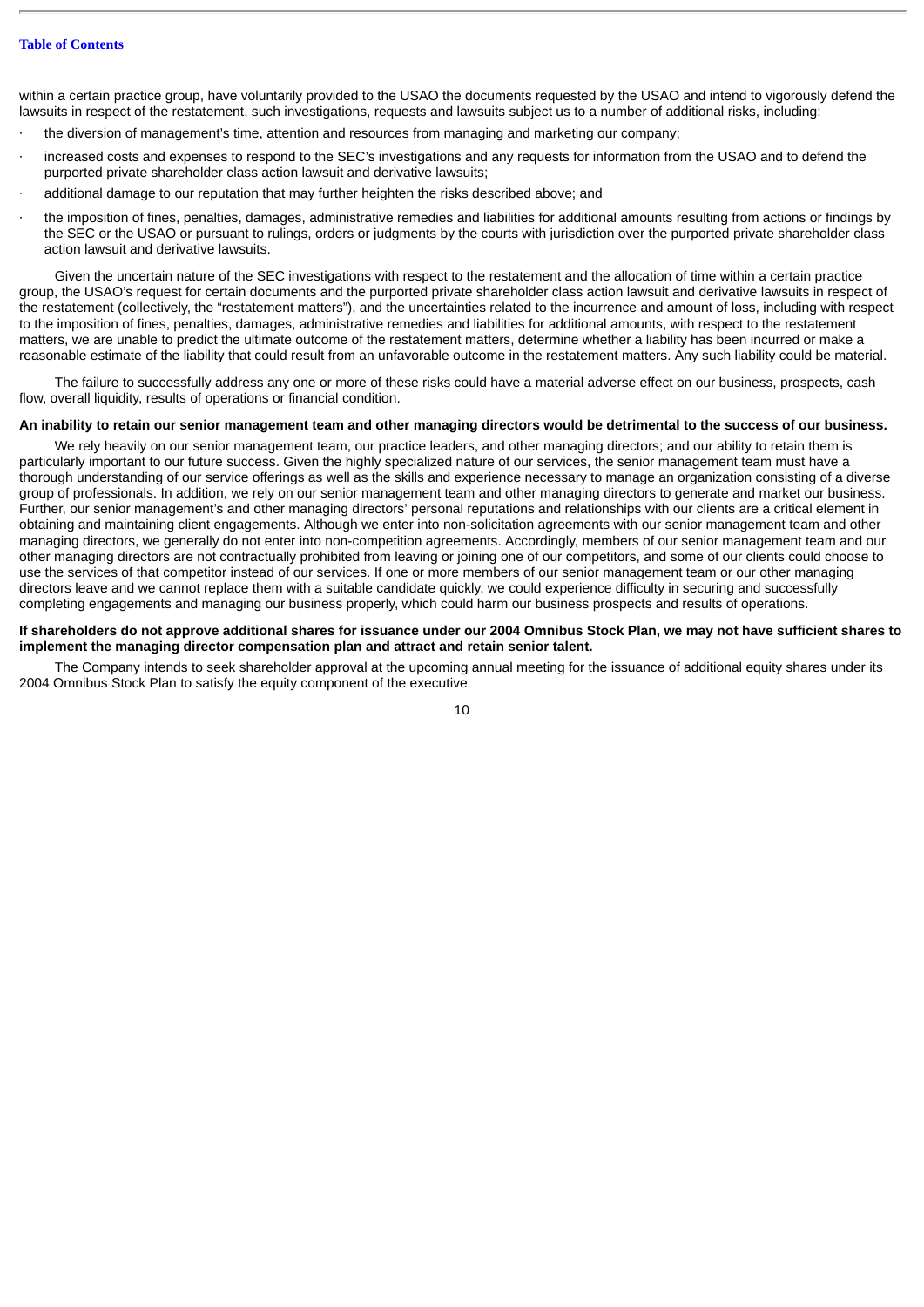and management compensation plans. We have granted or committed to grant our current allocation of equity under the 2004 Omnibus Stock Plan in the normal course of granting annual awards and pursuant to retention packages given to key employees throughout the Company in the wake of our financial restatement. We do not currently have enough shares available for issuance under the 2004 Omnibus Stock Plan to make equity grants to executive officers and managing directors in 2011 and we may not have sufficient shares to attract and retain new senior talent. Failure to obtain the requisite shareholder approval for the additional equity under the 2004 Omnibus Stock Plan would prevent us from realizing the full retention benefits of the new managing director compensation plan and could hinder our ability to attract and retain senior talent. If shareholders do not approve the issuance of additional shares, we will be required to significantly increase our cash expenditures related to compensation of senior talent.

# **Our inability to hire and retain talented people in an industry where there is great competition for talent could have a serious negative effect on our prospects and results of operations.**

Our business involves the delivery of professional services and is highly labor-intensive. Our success depends largely on our general ability to attract, develop, motivate and retain highly skilled professionals. Further, we must successfully maintain the right mix of professionals with relevant experience and skill sets as we continue to grow, as we expand into new service offerings, and as the market evolves. The loss of a significant number of our professionals, the inability to attract, hire, develop, train and retain additional skilled personnel, or not maintaining the right mix of professionals could have a serious negative effect on us, including our ability to manage, staff and successfully complete our existing engagements and obtain new engagements. Qualified professionals are in great demand, and we face significant competition for both senior and junior professionals with the requisite credentials and experience. Our principal competition for talent comes from other consulting firms, accounting firms and technical and economic advisory firms, as well as from organizations seeking to staff their internal professional positions. Many of these competitors may be able to offer significantly greater compensation and benefits or more attractive lifestyle choices, career paths or geographic locations than we do. Therefore, we may not be successful in attracting and retaining the skilled consultants we require to conduct and expand our operations successfully. Increasing competition for these revenue-generating professionals may also significantly increase our labor costs, which could negatively affect our margins and results of operations.

# **Additional hiring and business acquisitions could disrupt our operations, increase our costs or otherwise harm our business.**

Our business strategy is dependent in part upon our ability to grow by hiring individuals or groups of individuals and by acquiring complementary businesses. However, we may be unable to identify, hire, acquire or successfully integrate new employees and acquired businesses without substantial expense, delay or other operational or financial obstacles. Competition for future hiring and acquisition opportunities in our markets could increase the compensation we offer to potential employees or the prices we pay for businesses we wish to acquire. In addition, we may be unable to achieve the financial, operational and other benefits we anticipate from any hiring or acquisition, including those we have completed so far. Hiring additional employees or acquiring businesses could also involve a number of additional risks, including:

- · the diversion of management's time, attention and resources from managing and marketing our company;
- the failure to retain key acquired personnel;
- · potential impairment of existing relationships with our clients, such as client satisfaction or performance problems, whether as a result of integration or management difficulties or otherwise;
- · the need to compensate new employees while they wait for their restrictive covenants with other institutions to expire;
- · the creation of conflicts of interest that require us to decline or resign from engagements that we otherwise could have accepted;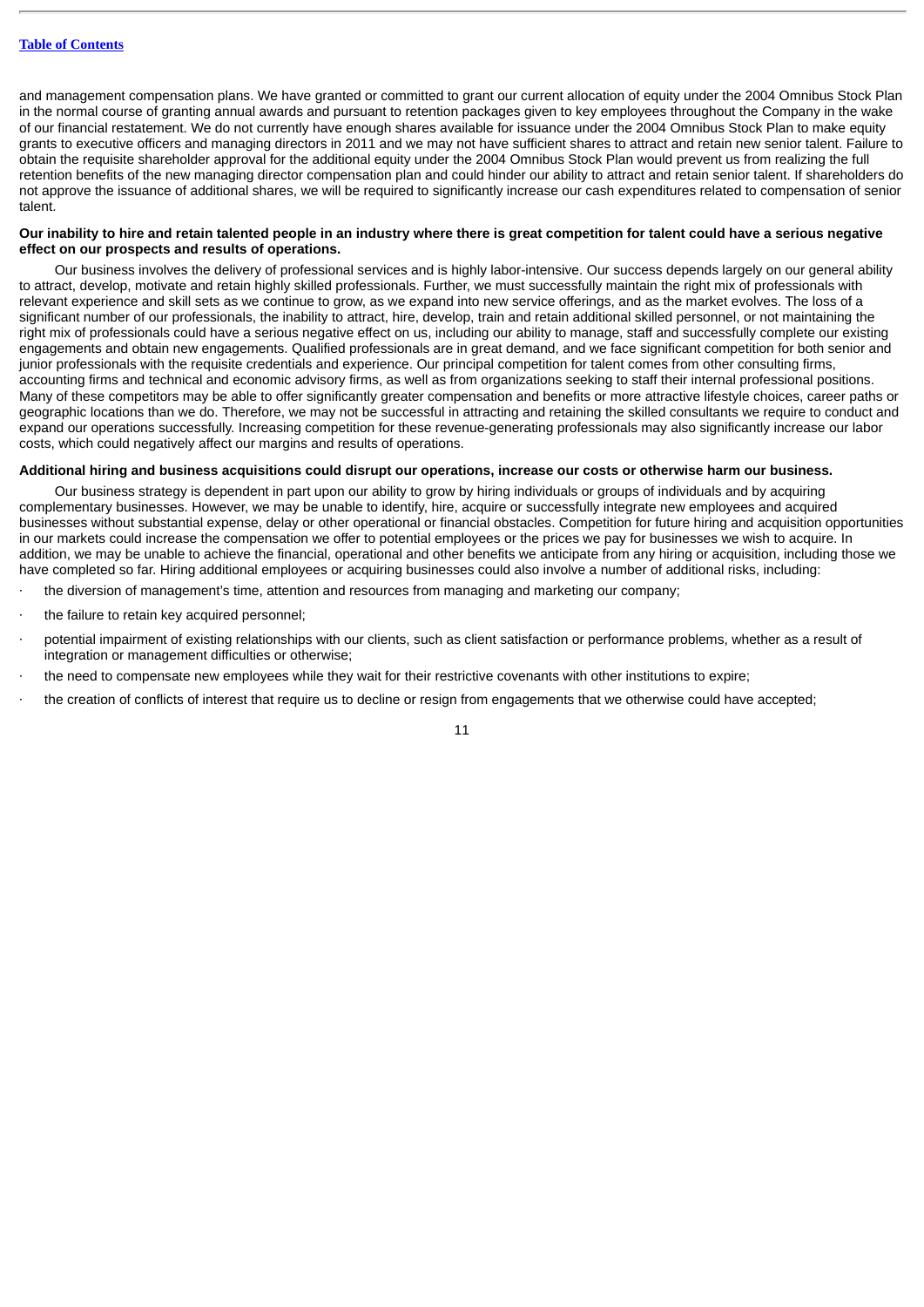- · the potential need to raise significant amounts of capital to finance a transaction or the potential issuance of equity securities that could be dilutive to our existing stockholders;
- · increased costs to improve, coordinate or integrate managerial, operational, financial and administrative systems;
- · the usage of earn-outs based on the future performance of our business acquisitions may deter the acquired company from fully integrating into our existing business;
- a decision not to fully integrate an acquired business may lead to the perception of inequalities if different groups of employees are eligible for different benefits and incentives or are subject to different policies and programs;
- · difficulties in integrating diverse backgrounds and experiences of consultants, including if we experience a transition period for newly hired consultants that results in a temporary drop in our utilization rates or margins; and
- · the adverse short-term effects on reported operating results from the amortization or write-off of acquired goodwill and other intangible assets.

If we fail to successfully address these risks, our ability to compete may be impaired.

## **If we are unable to manage the growth of our business successfully, we may not be able to sustain profitability.**

We have grown significantly since we commenced operations, increasing the number of our full-time professionals from 249 as of May 31, 2002 to 1,945 as of December 31, 2009. As we continue to increase the number of our employees, we may not be able to successfully manage a significantly larger workforce. Additionally, our considerable growth and the circumstances of the restatement has placed demands on our management and our internal systems, procedures and controls and will continue to do so in the future. To successfully manage growth and respond to the events described above, we must add administrative staff and periodically update and strengthen our operating, financial, accounting and other systems, procedures and controls, which will increase our costs and may adversely affect our gross profits and our ability to sustain profitability if we do not generate increased revenues to offset the costs. This need to augment our support infrastructure due to growth is compounded by our decision to become a public reporting company and the increased expense that has arisen in complying with existing and new requiatory requirements. As a public company, our information and control systems must enable us to prepare accurate and timely financial information and other required disclosures. If we discover deficiencies in our existing information and control systems that impede our ability to satisfy our reporting requirements, we must successfully implement improvements to those systems in an efficient and timely manner.

# **Our international expansion could result in additional risks.**

We operate both domestically and internationally, including in the Middle East, Europe and Asia. Although historically our international operations have been limited, we intend to continue to expand internationally. Such expansion may result in additional risks that are not present domestically and which could adversely affect our business or our results of operations, including:

- cultural and language differences;
- employment laws and rules and related social and cultural factors:
- · currency fluctuations between the U.S. dollar and foreign currencies, which is harder to predict in the current adverse global economic climate;
- restrictions on the repatriation of earnings;
- potentially adverse tax consequences;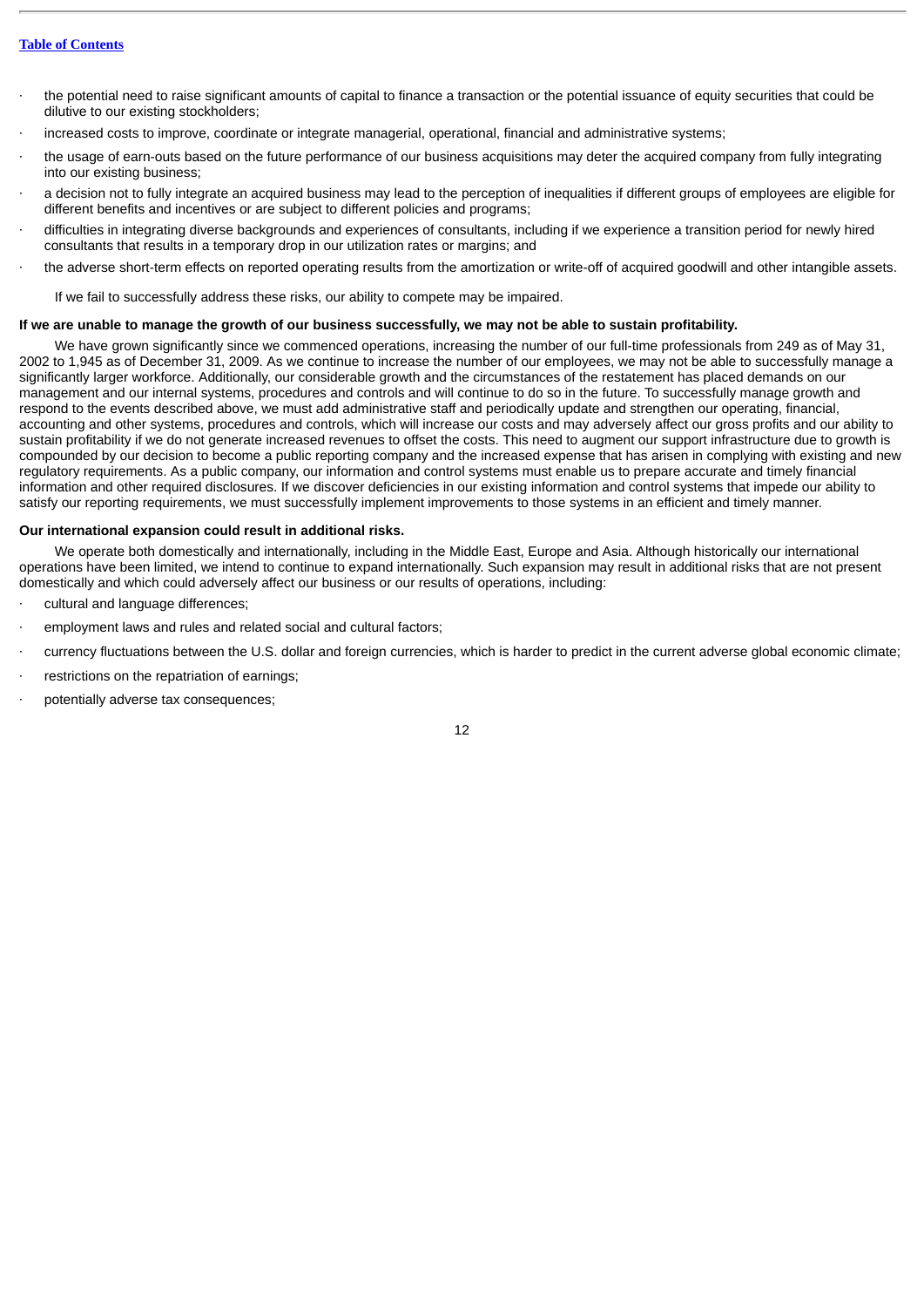- · different regulatory requirements and other barriers to conducting business;
- different or less stable political and economic environments; and
- civil disturbances or other catastrophic events.

Further, conducting business abroad subjects us to increased regulatory compliance and oversight, in particular with respect to operations in the Middle East. A failure to comply with such regulations could result in substantial penalties assessed against the Company and our employees.

# **Our obligations under the Credit Agreement are secured by a pledge of certain of the equity interests in our subsidiaries and a lien on substantially all of our assets and those of our subsidiary grantors. If we default on these obligations, our lenders may foreclose on our assets, including our pledged equity interest in our subsidiaries.**

On September 30, 2009, we entered into the Security Agreement in connection with our entry into the eighth amendment to the Revolving Credit and Term Loan Credit Agreement (the "Credit Agreement"). Pursuant to the Security Agreement and to secure our obligations under the Credit Agreement, we granted our lenders a first-priority lien, subject to permitted liens, on substantially all of the personal property assets that we and the subsidiary grantors own. This first-priority lien is in addition to the existing pledge (the "Equity Pledge") that we previously granted to our lenders of 100% of the voting stock or other equity interests in our domestic subsidiaries and 65% of the voting stock or other equity interests in our domestic subsidiaries and 65% of the voting stock or other equity inte foreign subsidiaries. If we default on our obligations under the Credit Agreement, our lenders could accelerate our indebtedness and may be able to exercise their liens on the equity interests subject to the Equity Pledge and on their liens on substantially all of our assets and the assets of our subsidiary grantors, which would have a material adverse effect on our business, operations, financial condition and liquidity.

### **Our substantial indebtedness and the current credit crisis could adversely affect our ability to raise additional capital to fund our operations and obligations, expose us to interest rate risk to the extent of our variable rate debt, and could adversely affect our financial results.**

At December 31, 2009, we had outstanding borrowings totaling \$219.0 million compared to \$280.0 million at December 31, 2008. Our substantial indebtedness could have meaningful consequences for us, including:

- exposing us to the risk of increased interest rates because our borrowings are at variable interest rates;
- · requiring us to dedicate a larger portion of our cash from operations to service our indebtedness and thus reducing the level of cash for other purposes such as funding working capital, strategic acquisitions, capital expenditures, and other general corporate purposes;
- limiting our ability to obtain additional financing; and
- increasing our vulnerability to general adverse economic, industry, and competitive developments.

Additionally, if one or more of the banks in our bank syndicate suffers liquidity issues or becomes insolvent stemming from the current credit crisis and is unable to extend credit to us, we may experience negative consequences.

# **Our intellectual property rights in our "Huron Consulting Group" name are important, and any inability to use that name could negatively impact our ability to build brand identity.**

We believe that establishing, maintaining and enhancing the "Huron Consulting Group" name is important to our business. We are, however, aware of a number of other companies that use names containing "Huron." There could be potential trade name or service mark infringement claims brought against us by the users of these similar names and marks and those users may have trade name or service mark rights that are senior to ours. If another company were to successfully challenge our right to use our name, or if we were unable to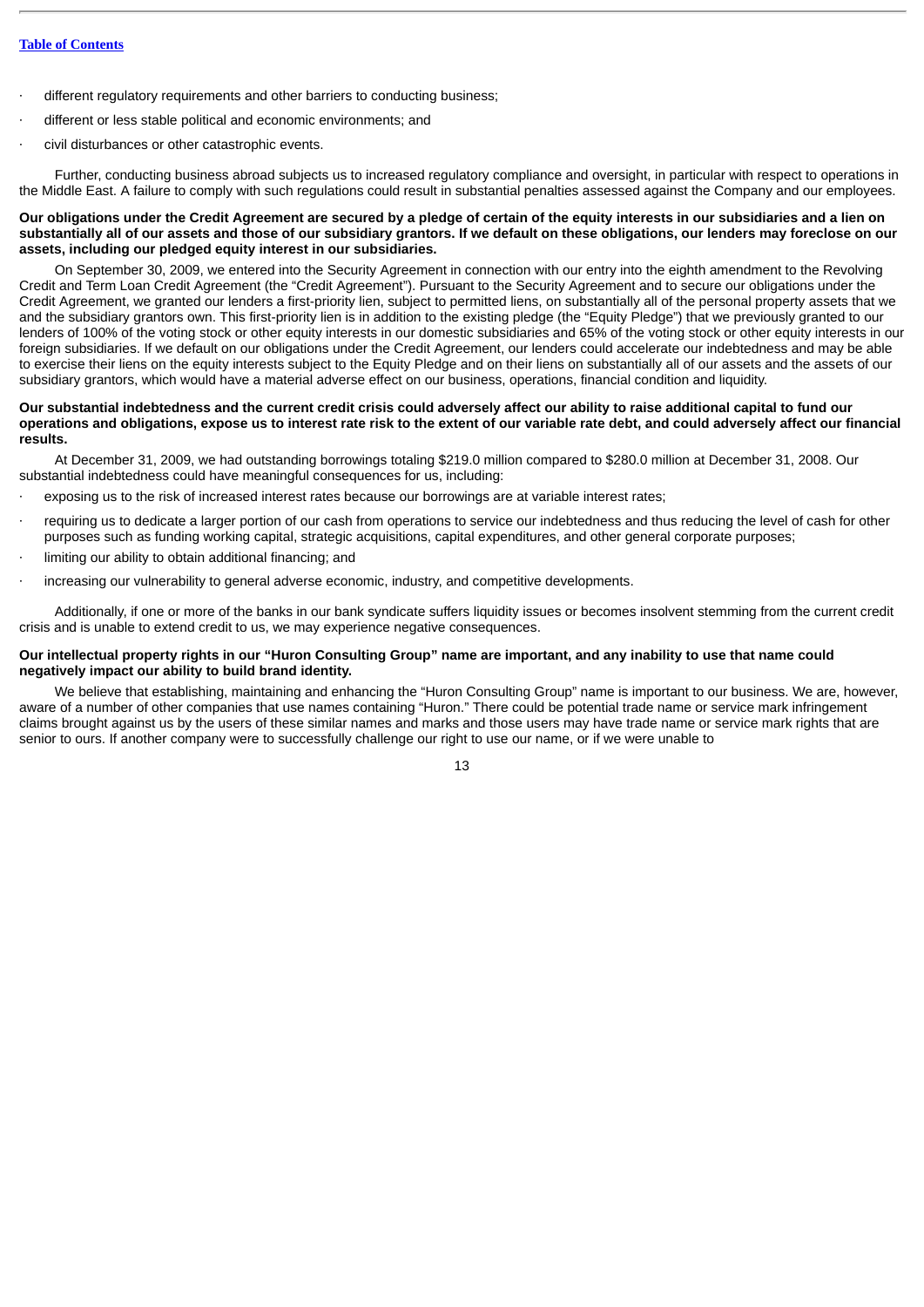# **Table of [Contents](#page-1-0)**

prevent a competitor from using a name that is similar to our name, our ability to build brand identity could be negatively impacted.

# **Our financial results could suffer if we are unable to achieve or maintain adequate utilization and suitable billing rates for our consultants.**

Our profitability depends to a large extent on the utilization and billing rates of our professionals. Utilization of our professionals is affected by a number of factors, including:

- the number and size of client engagements;
- · the timing of the commencement, completion and termination of engagements, which in many cases is unpredictable;
- our ability to transition our consultants efficiently from completed engagements to new engagements;
- · the hiring of additional consultants because there is generally a transition period for new consultants that results in a temporary drop in our utilization rate;
- unanticipated changes in the scope of client engagements;
- our ability to forecast demand for our services and thereby maintain an appropriate level of consultants; and
- · conditions affecting the industries in which we practice as well as general economic conditions.

The billing rates of our consultants that we are able to charge are also affected by a number of factors, including:

- our clients' perception of our ability to add value through our services;
- the market demand for the services we provide;
- an increase in the number of clients in the government sector;
- introduction of new services by us or our competitors;
- our competition and the pricing policies of our competitors; and
- · the current adverse economic conditions and a potential prolonged or deepening recession.

If we are unable to achieve and maintain adequate overall utilization as well as maintain or increase the billing rates for our consultants, our financial results could materially suffer.

# **Expanding our service offerings or number of offices may not be profitable.**

We may choose to develop new service offerings or open new offices because of market opportunities or client demands. Developing new service offerings involves inherent risks, including:

- our inability to estimate demand for the new service offerings;
- · competition from more established market participants;
- a lack of market understanding; and
- · unanticipated expenses to recruit and hire qualified consultants and to market our new service offerings.

In addition, expanding into new geographic areas and expanding current service offerings is challenging and may require integrating new employees into our culture as well as assessing the demand in the applicable market. If we cannot manage the risks associated with new service offerings or new locations effectively, we are unlikely to be successful in these efforts, which could harm our ability to sustain profitability and our business prospects.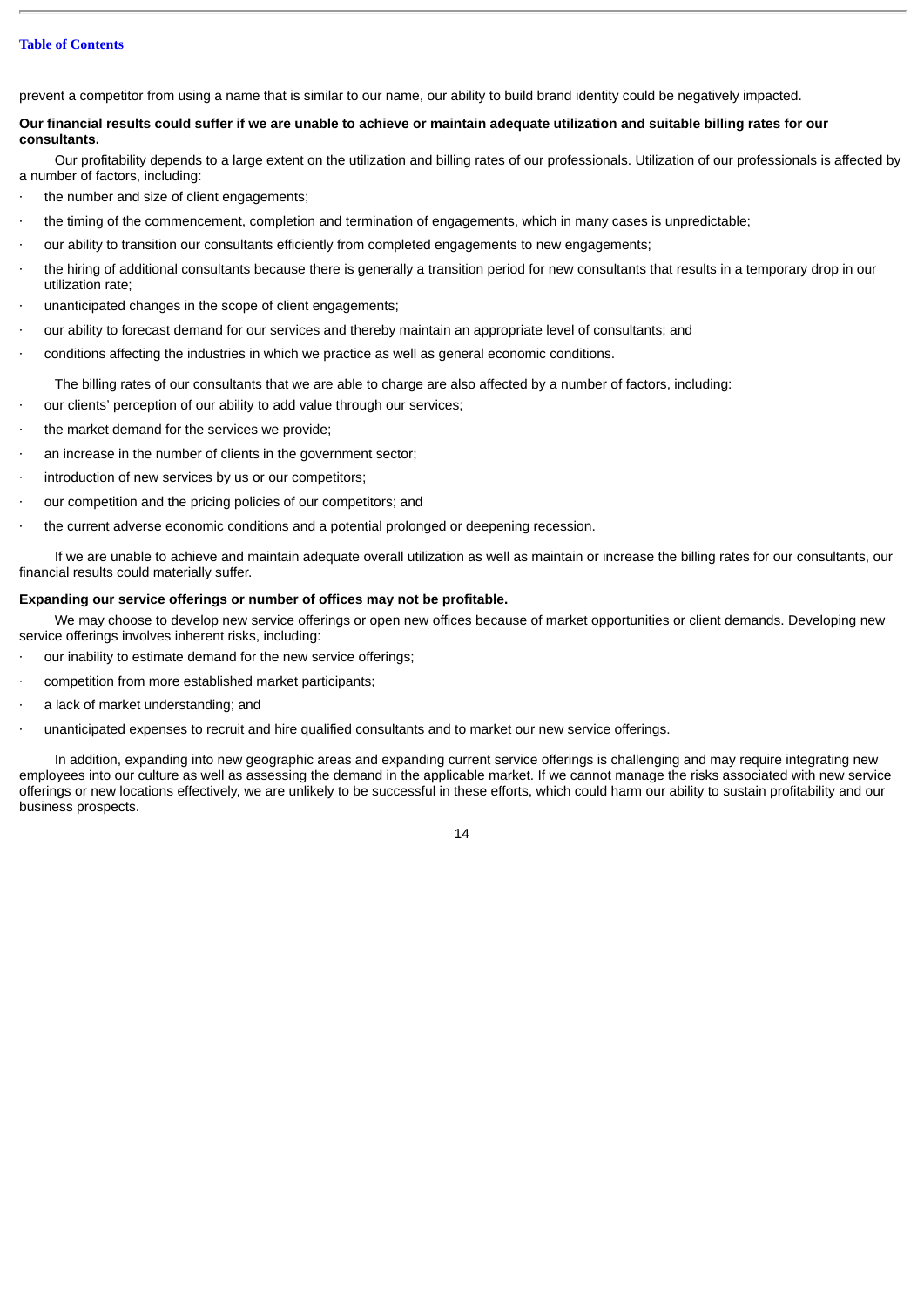# **Our ability to maintain and attract new business depends upon our reputation, the professional reputation of our revenue-generating employees and the quality of our services.**

As a professional services firm, our ability to secure new engagements depends heavily upon our reputation and the individual reputations of our professionals. Any factor that diminishes our reputation or that of our employees, including not meeting client expectations or misconduct by our employees, could make it substantially more difficult for us to attract new engagements and clients. Similarly, because we obtain many of our new engagements from former or current clients or from referrals by those clients or by law firms that we have worked with in the past, any client that questions the quality of our work or that of our consultants could impair our ability to secure additional new engagements and clients.

# **The consulting services industry is highly competitive, and we may not be able to compete effectively.**

The consulting services industry in which we operate includes a large number of participants and is intensely competitive. We face competition from other business operations and financial consulting firms, general management consulting firms, the consulting practices of major accounting firms, technical and economic advisory firms, regional and specialty consulting firms and the internal professional resources of organizations. In addition, because there are relatively low barriers to entry, we expect to continue to face additional competition from new entrants into the business operations and financial consulting industries. Many of our competitors have a greater national and international presence, as well as have significantly greater personnel, financial, technical and marketing resources. In addition, these competitors may generate greater revenues and have greater name recognition than we do. Our ability to compete also depends in part on the ability of our competitors to hire, retain and motivate skilled professionals, the price at which others offer comparable services and our competitors' responsiveness to their clients. If we are unable to compete successfully with our existing competitors or with any new competitors, our financial results will be adversely affected.

# **The profitability of our fixed-fee engagements with clients may not meet our expectations if we underestimate the cost of these engagements.**

When making proposals for fixed-fee engagements, we estimate the costs and timing for completing the engagements. These estimates reflect our best judgment regarding the efficiencies of our methodologies and consultants as we plan to deploy them on engagements. Any increased or unexpected costs or unanticipated delays in connection with the performance of fixed-fee engagements, including delays caused by factors outside our control, could make these contracts less profitable or unprofitable, which would have an adverse effect on our profit margin. For the years ended December 31, 2009, 2008, 2007, fixed-fee engagements represented 34.1%, 28.1% and 21.8%, respectively, of our revenues from continuing operations.

#### **Revenues from our performance-based engagements are difficult to predict, and the timing and extent of recovery of our costs is uncertain.**

We have engagement agreements under which our fees include a significant performance-based component. Performance-based fees are contingent on the achievement of specific measures, such as our clients meeting cost-saving or other contractually defined goals. The achievement of these contractually-defined goals is subject to acknowledgement by the client and is often impacted by factors outside of our control, such as the actions of the client or other third parties. Because performance-based fees are contingent, revenues on such engagements, which are recognized when all revenue recognition criteria are met, are not certain and the timing of receipt is difficult to predict and may not occur evenly throughout the year. As expected, due to Stockamp & Associates, Inc., a consulting firm that we acquired in the third quarter of 2008 and which has a large number of performance-based fee engagements, the percentage of performance-based fee engagements has increased, increasing the percentage of our revenues from continuing operations derived from performance-based fees to 13.8% for the year ended December 31, 2009,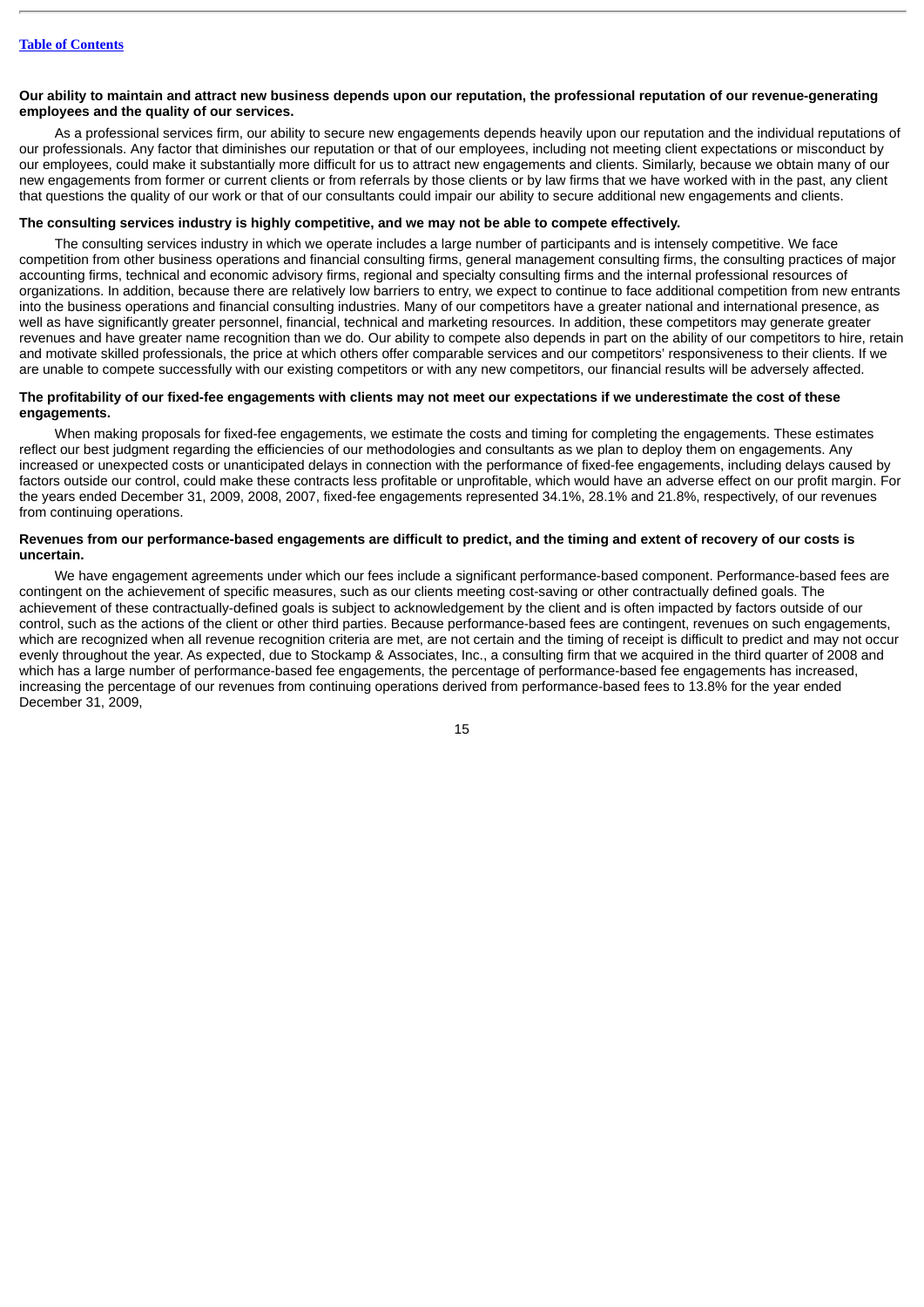compared with 4.6% and 2.4% for the years ended December 31, 2008 and 2007, respectively. A greater number of performance-based fee arrangements may result in increased volatility in our working capital requirements and greater variations in our quarter-to-quarter results, which could affect the price of our common stock. In addition, an increase in the proportion of performance-based fee arrangements may temporarily offset the positive effect on our operating results from an increase in our utilization rate until the related revenues are recognized.

## **A significant portion of our revenues is derived from a limited number of clients, and our engagement agreements, including those related to our largest clients, can be terminated by our clients with little or no notice and without penalty, which may cause our operating results to be unpredictable.**

As a consulting firm, we have derived, and expect to continue to derive, a significant portion of our revenues from a limited number of clients. Our ten largest clients accounted for approximately 28.6%, 21.9% and 27.8% of our revenues from continuing operations for the years ended December 31, 2009, 2008 and 2007, respectively. No single client accounted for more than 10% of our revenues from continuing operations in 2009 or 2008. One client accounted for 10.3% of our revenues from continuing operations in 2007. Our clients typically retain us on an engagement-by-engagement basis, rather than under fixed-term contracts; the volume of work performed for any particular client is likely to vary from year to year and a major client in one fiscal period may not require or decide not to use our services in any subsequent fiscal period. Moreover, a large portion of our new engagements comes from existing clients. Accordingly, the failure to obtain new large engagements or multiple engagements from existing or new clients could have a material adverse effect on the amount of revenues we generate.

In addition, almost all of our engagement agreements can be terminated by our clients with little or no notice and without penalty. For example, in engagements related to litigation, if the litigation were to be settled, our engagement for those services would no longer be necessary and, therefore, would be terminated. In client engagements that involve multiple engagements or stages, there is a risk that a client may choose not to retain us for additional stages of an engagement or that a client will cancel or delay additional planned engagements. For clients in bankruptcy, a bankruptcy court could elect not to retain our interim management consultants, terminate our retention, require us to reduce our fees for the duration of an engagement, or approve claims against fees earned by us prior to or after the bankruptcy filing. Terminations of engagements, cancellations of portions of the project plan, delays in the work schedule or reductions in fees could result from factors unrelated to our services. When engagements are terminated or reduced, we lose the associated future revenues, and we may not be able to recover associated costs or redeploy the affected employees in a timely manner to minimize the negative impact. In addition, our clients' ability to terminate engagements with little or no notice and without penalty makes it difficult to predict our operating results in any particular fiscal period.

#### **Conflicts of interest could preclude us from accepting engagements thereby causing decreased utilization and revenues.**

We provide services in connection with bankruptcy proceedings and litigation proceedings that usually involve sensitive client information and frequently are adversarial. In connection with bankruptcy proceedings, we are required by law to be "disinterested" and may not be able to provide multiple services to a particular client. In litigation we would generally be prohibited from performing services in the same litigation for the party adverse to our client. In addition, our engagement agreement with a client or other business reasons may preclude us from accepting engagements with our clients' competitors or adversaries. As we increase the size of our operations and the complement of consulting services, the number of conflict situations will continue to increase. Moreover, in many industries in which we provide services, there has been a continuing trend toward business consolidations and strategic alliances. These consolidations and alliances reduce the number of companies that may seek our services and increase the chances that we will be unable to accept new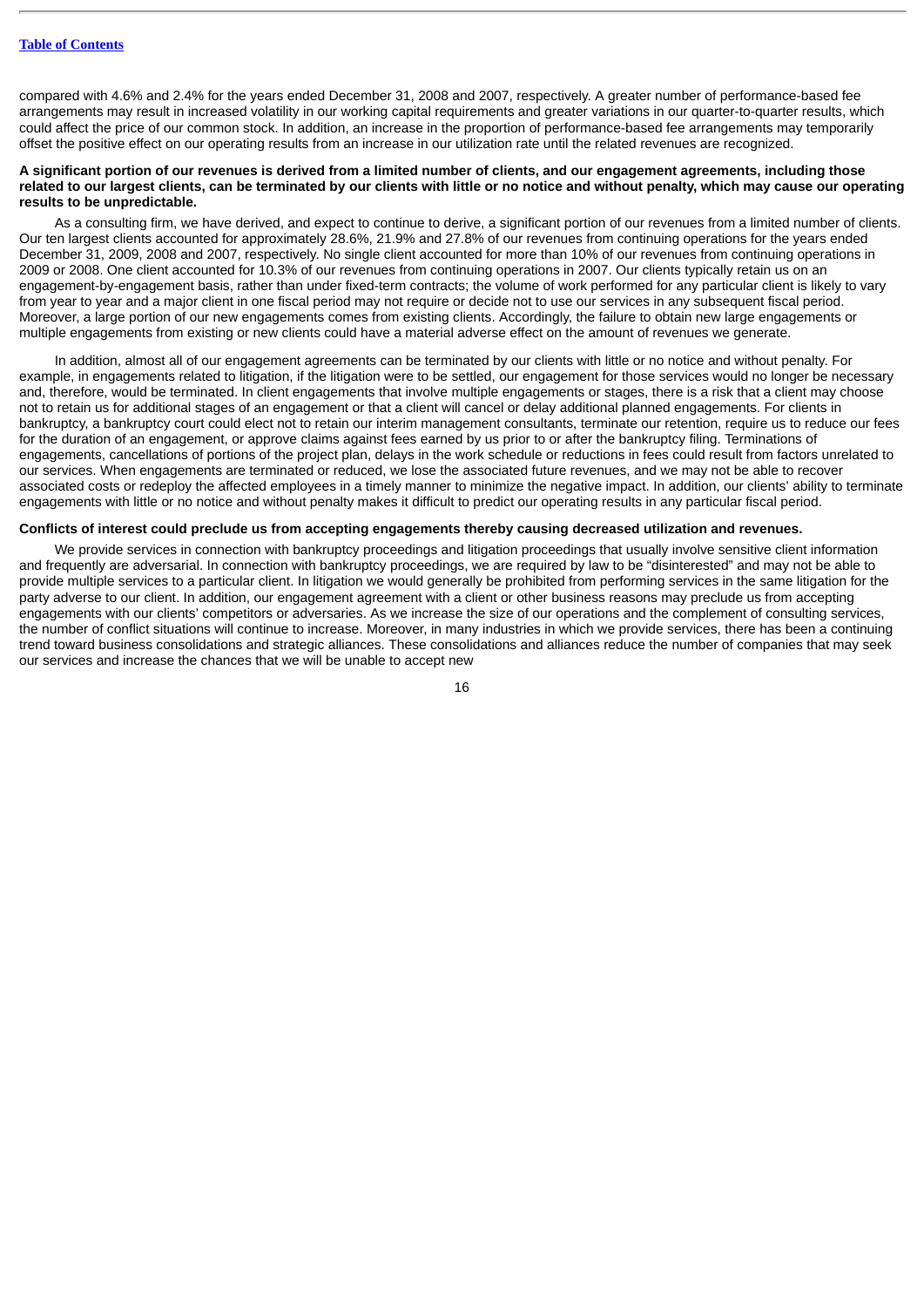engagements as a result of conflicts of interest. If we are unable to accept new engagements for any reason, our consultants may become underutilized, which would adversely affect our revenues and results of operations in future periods.

# **Our engagements could result in professional liability, which could be very costly and hurt our reputation.**

Our engagements typically involve complex analyses and the exercise of professional judgment. As a result, we are subject to the risk of professional liability. If a client questions the quality of our work, the client could threaten or bring a lawsuit to recover damages or contest its obligation to pay our fees. Litigation alleging that we performed negligently or breached any other obligations to a client could expose us to significant legal liabilities and, regardless of outcome, is often very costly, could distract our management and could damage our reputation. We are not always able to include provisions in our engagement agreements that are designed to limit our exposure to legal claims relating to our services. Even if these limiting provisions are included in an engagement agreement, they may not protect us or may not be enforceable under some circumstances. In addition, we carry professional liability insurance to cover many of these types of claims, but the policy limits and the breadth of coverage may be inadequate to cover any particular claim or all claims plus the cost of legal defense. For example, we provide services on engagements in which the impact on a client may substantially exceed the limits of our errors and omissions insurance coverage. If we are found to have professional liability with respect to work performed on such an engagement, we may not have sufficient insurance to cover the entire liability.

# **As a holding company, we are totally dependent on distributions from our operating subsidiaries to pay dividends or other obligations and there may also be other restrictions on our ability to pay dividends in the future.**

We are a holding company with no business operations. Our only significant asset is the outstanding equity interests of our wholly-owned operating subsidiaries. As a result, we must rely on payments from our subsidiaries to meet our obligations. Accordingly, although we do not anticipate paying any dividends in the foreseeable future, our subsidiaries may not be able to generate sufficient cash flow to distribute funds to us in order to allow us to pay future dividends on, or make any distribution with respect to, our common stock. Our future credit facilities, other future debt obligations and statutory provisions may also limit our ability to pay dividends or make any distribution in respect of our common stock.

#### **The nature of our services and the current economic environment make evaluating our business difficult.**

Although we have consistently generated positive earnings since we became a public company, except for the year ended December 31, 2009, we may not sustain profitability in the future. Additionally, the current instability in the global economy makes it even harder to predict our future operating results. To sustain profitability, we must:

- attract, integrate, retain and motivate highly qualified professionals;
- achieve and maintain adequate utilization and suitable billing rates for our revenue-generating professionals;
- expand our existing relationships with our clients and identify new clients in need of our services;
- successfully re-sell engagements and secure new engagements every year, which may prove to be difficult in light of the current adverse economic conditions;
- maintain and enhance our brand recognition; and
- adapt quickly to meet changes in our markets, our business mix, the economic environment, the credit markets, and competitive developments.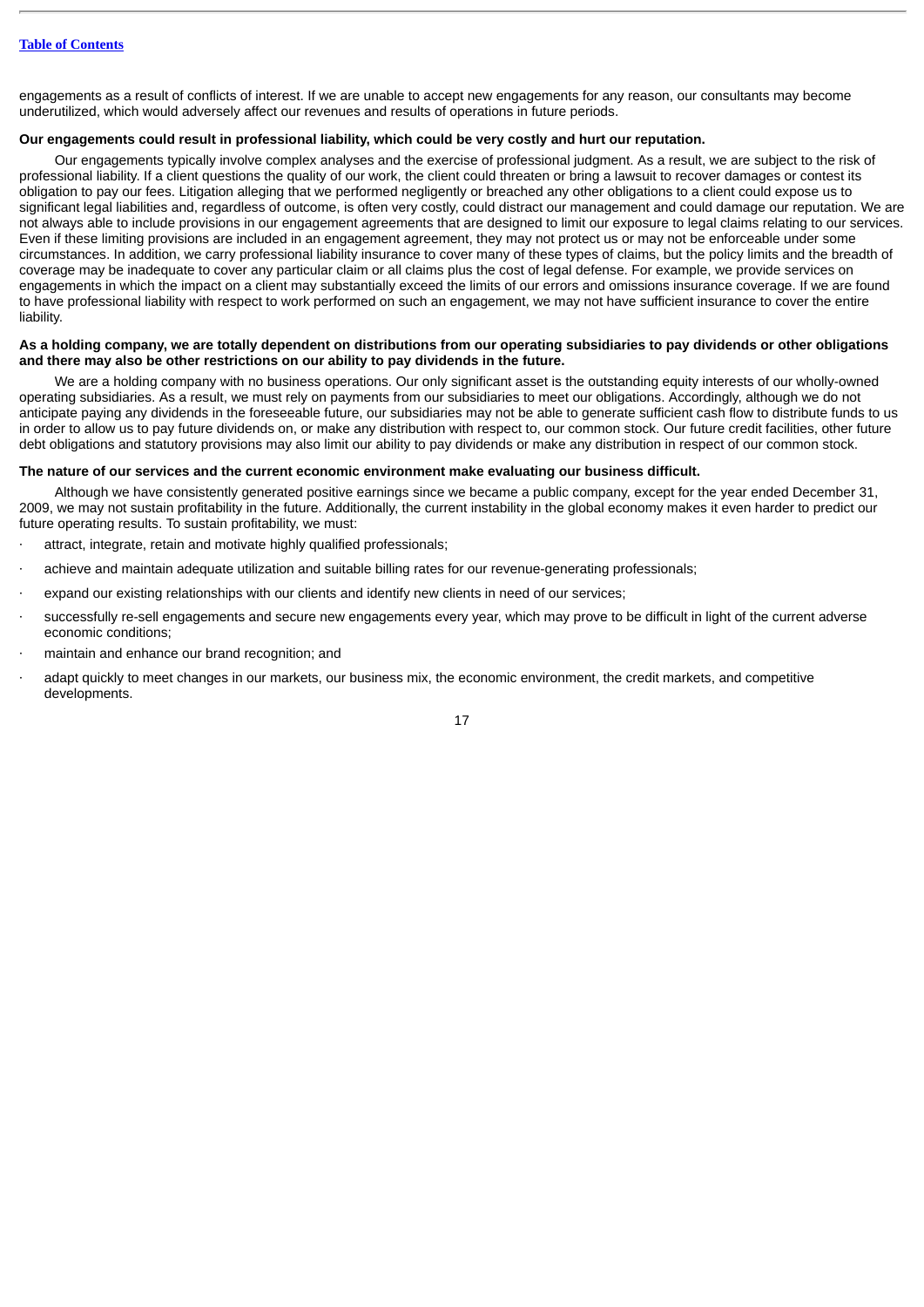# <span id="page-19-0"></span>**ITEM 1B. UNRESOLVED STAFF COMMENTS.**

None.

#### <span id="page-19-1"></span>**ITEM 2. PROPERTIES.**

As of December 31, 2009, our principal executive offices in Chicago, Illinois, consisted of approximately 117,000 square feet of office space, under leases expiring through September 2014. We have two five-year renewal options that will allow us to continue to occupy the majority of this office space until September 2024. This facility accommodates our executive team and corporate departments, as well as professionals in each of our practices. We also have an office located in New York City, New York, consisting of approximately 55,000 square feet of office space, under a lease that expires in July 2016, with one five-year renewal option. Additionally, we occupy leased facilities for our other domestic and international offices, including those located in the following major metropolitan cities: Atlanta, Georgia; Boston, Massachusetts; Houston, Texas; Los Angeles, California; Portland, Oregon; San Francisco, California; Tokyo, Japan; and Washington, D.C. We also occupy leased facilities for our seven document review centers located in Chicago, Illinois; Houston, Texas; Miramar, Florida; Morrisville, North Carolina; New York City, New York; Charlotte, South Carolina; and Washington D.C., totaling approximately 1,000 workstations. We do not own any real property. We believe that our leased facilities are adequate to meet our current needs and that additional facilities are available for lease to meet future needs.

# <span id="page-19-2"></span>**ITEM 3. LEGAL PROCEEDINGS.**

On July 3, 2007, The Official Committee (the "Committee") of Unsecured Creditors of Saint Vincents Catholic Medical Centers of New York d/b/a Saint Vincent Catholic Medical Centers ("St. Vincents"), et al. filed suit against Huron Consulting Group Inc., certain of our subsidiaries, including Speltz & Weis LLC, and two of our former managing directors, David E. Speltz ("Speltz") and Timothy C. Weis ("Weis"), in the Supreme Court of the State of New York, County of New York. On November 26, 2007, Gray & Associates, LLC ("Gray"), in its capacity as trustee on behalf of the SVCMC Litigation Trust, was substituted as plaintiff in the place of the Committee and on February 19, 2008, Gray filed an amended complaint in the action. Beginning in 2004, St. Vincents retained Speltz & Weis LLC to provide management services to St. Vincents, and its two principals, Speltz and Weis, were made the interim chief executive officer and chief financial officer, respectively, of St. Vincents. In May of 2005, we acquired Speltz & Weis LLC. On July 5, 2005, St. Vincents filed for bankruptcy in the United States Bankruptcy Court for the Southern District of New York ("Bankruptcy Court"). On December 14, 2005, the Bankruptcy Court approved the retention of Speltz & Weis LLC and us in various capacities, including interim management, revenue cycle management and strategic sourcing services. The amended complaint filed by Gray alleges, among other things, breach of fiduciary duties, breach of the New York Not-For-Profit Corporation Law, malpractice, breach of contract, tortious interference with contract, aiding and abetting breaches of fiduciary duties, certain fraudulent transfers and fraudulent conveyances, breach of the implied duty of good faith and fair dealing, fraud, aiding and abetting fraud, negligent misrepresentation, and civil conspiracy, and seeks at least \$200 million in damages, disgorgement of fees, return of funds or other property transferred to Speltz & Weis LLC, attorneys' fees, and unspecified punitive and other damages. We believe that the claims are without merit and intend to vigorously defend ourselves in this matter. The suit is in the pre-trial stage and no trial date has been set.

The SEC has commenced an investigation with respect to the restatement and an investigation into the allocation of time within a certain practice group. We also conducted a separate inquiry with independent advisors and counsel, in response to the initial inquiry from the SEC, into the allocation of time within a certain practice group. This matter had no impact on billings to our clients, but could have impacted the timing of when revenue was recognized. Based on our internal inquiry, which is complete, we have concluded that an adjustment to our historical financial statements is not required with respect to this matter. The SEC investigations with respect to the restatement and the allocation of time within a certain practice group are ongoing. We are cooperating fully with the SEC in its investigations. As often happens in these circumstances, the USAO for the Northern District of Illinois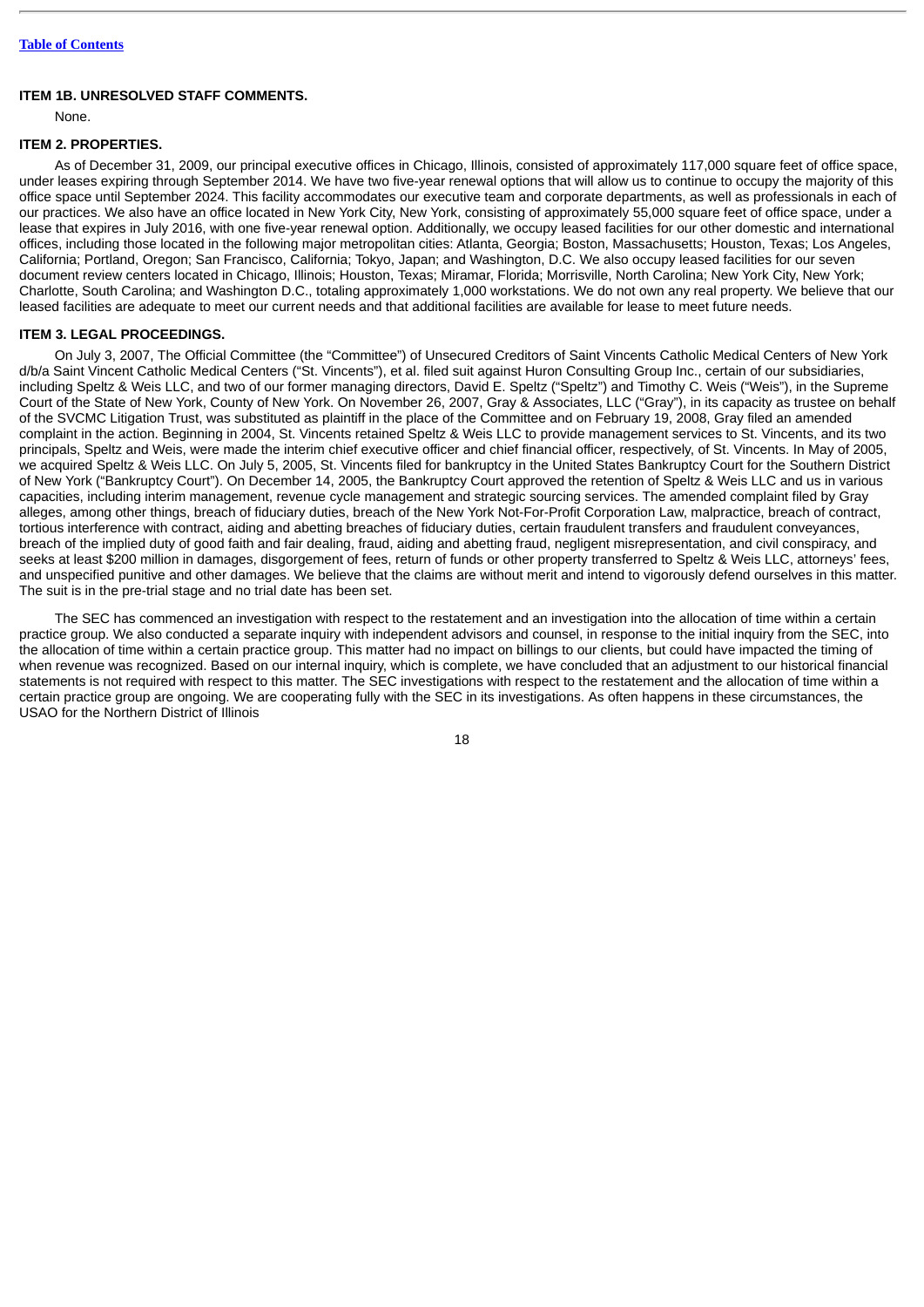has contacted our counsel. The USAO made a telephonic request for copies of certain documents that we previously provided to the SEC, which we have voluntarily provided to the USAO.

In addition, the following purported shareholder class action complaints have been filed in connection with our restatement in the United States District Court for the Northern District of Illinois: (1) a complaint in the matter of Jason Hughes v. Huron Consulting Group Inc., Gary E. Holdren and Gary L. Burge, filed on August 4, 2009; (2) a complaint in the matter of Dorothy DeAngelis v. Huron Consulting Group Inc., Gary E. Holdren, Gary L. Burge, Wayne Lipski and PricewaterhouseCoopers LLP, filed on August 5, 2009; (3) a complaint in the matter of Noel M. Parsons v. Huron Consulting Group Inc., Gary E. Holdren, Gary L. Burge, Wayne Lipski and PricewaterhouseCoopers LLP, filed on August 5, 2009; (4) a complaint in the matter of Adam Liebman v. Huron Consulting Group Inc., Gary E. Holdren, Gary L. Burge and Wayne Lipski, filed on August 5, 2009; (5) a complaint in the matter of Gerald Tobin v. Huron Consulting Group Inc., Gary E. Holdren, Gary L. Burge and PricewaterhouseCoopers LLP, filed on August 7, 2009, (6) a complaint in the matter of Gary Austin v. Huron Consulting Group Inc., Gary E. Holdren, Gary L. Burge and Wayne Lipski, filed on August 7, 2009 and (7) a complaint in the matter of Thomas Fisher v. Huron Consulting Group Inc., Gary E. Holdren, Gary L. Burge, Wayne Lipski and PricewaterhouseCoopers LLP, filed on September 3, 2009. On October 6, 2009, Plaintiff Thomas Fisher voluntarily dismissed his complaint. On November 16, 2009, the remaining suits were consolidated and the Public School Teachers' Pension & Retirement Fund of Chicago, the Arkansas Public Employees Retirement System, the City of Boston Retirement Board, the Cambridge Retirement System and the Bristol County Retirement System were appointed Lead Plaintiffs. Lead Plaintiffs filed a consolidated complaint on January 29, 2010. The consolidated complaint asserts claims under Section 10(b) of the Exchange Act and SEC Rule 10b-5 promulgated thereunder against Huron Consulting Group, Inc., Gary Holdren and Gary Burge and claims under Section 20(a) of the Exchange Act against Gary Holdren, Gary Burge and Wayne Lipski. The consolidated complaint contends that the Company and the individual defendants issued false and misleading statements regarding the Company's financial results and compliance with accounting principles generally accepted in the United States of America, or GAAP. Lead Plaintiffs request that the action be declared a class action, and seek unspecified damages, equitable and injunctive relief, and reimbursement for fees and expenses incurred in connection with the action, including attorneys' fees. We intend to defend the action vigorously.

The Company also has been named as a nominal defendant in two state derivative suits filed in connection with the Company's restatement, since consolidated in the Circuit Court of Cook County, Illinois, Chancery Division on September 21, 2009: (1) a complaint in the matter of Curtis Peters, derivatively on behalf of Huron Consulting Group Inc. v. Gary E. Holdren, Gary L. Burge, Wayne Lipski, each of the members of the Board of Directors and PricewaterhouseCoopers LLP, filed on August 28, 2009 (the "Peters suit") and (2) a complaint in the matter of Brian Hacias, derivatively on behalf of Huron Consulting Group Inc. v. Gary E. Holdren, Gary L. Burge and Wayne Lipski, filed on August 28, 2009 (the "Hacias suit"). The consolidated cases are captioned "In Re Huron Consulting Group, Inc. Shareholder Derivative Litigation". A consolidated complaint is forthcoming. The Peters suit was filed in the Circuit Court of Cook County, Illinois, Law Division, and alleges claims for breach of fiduciary duty, unjust enrichment, abuse of control, gross mismanagement and waste of corporate assets. The Peters suit also alleges claims for professional negligence against PricewaterhouseCoopers LLP, the Company's independent auditors. The Hacias suit was filed in the Circuit Court of Cook County, Illinois, Chancery Division, and alleges claims for breach of fiduciary duty, gross negligence, abuse of control, gross mismanagement, breach of contract, waste of corporate assets, contribution and indemnification and insider trading. Both plaintiffs seek to recoup for the Company unspecified damages allegedly sustained by the Company resulting from the restatement and related matters, disgorgement and reimbursement for fees and expenses incurred in connection with the suits, including attorneys' fees.

The Company also has been named as a nominal defendant in three Federal derivative suits filed in connection with the Company's restatement, since consolidated in the United States District Court for the Northern District of Illinois on November 23, 2009: (1) a complaint in the matter of Oakland County Employees' Retirement System, derivatively on behalf of Huron Consulting Group Inc. v. Gary E. Holdren, Gary L. Burge,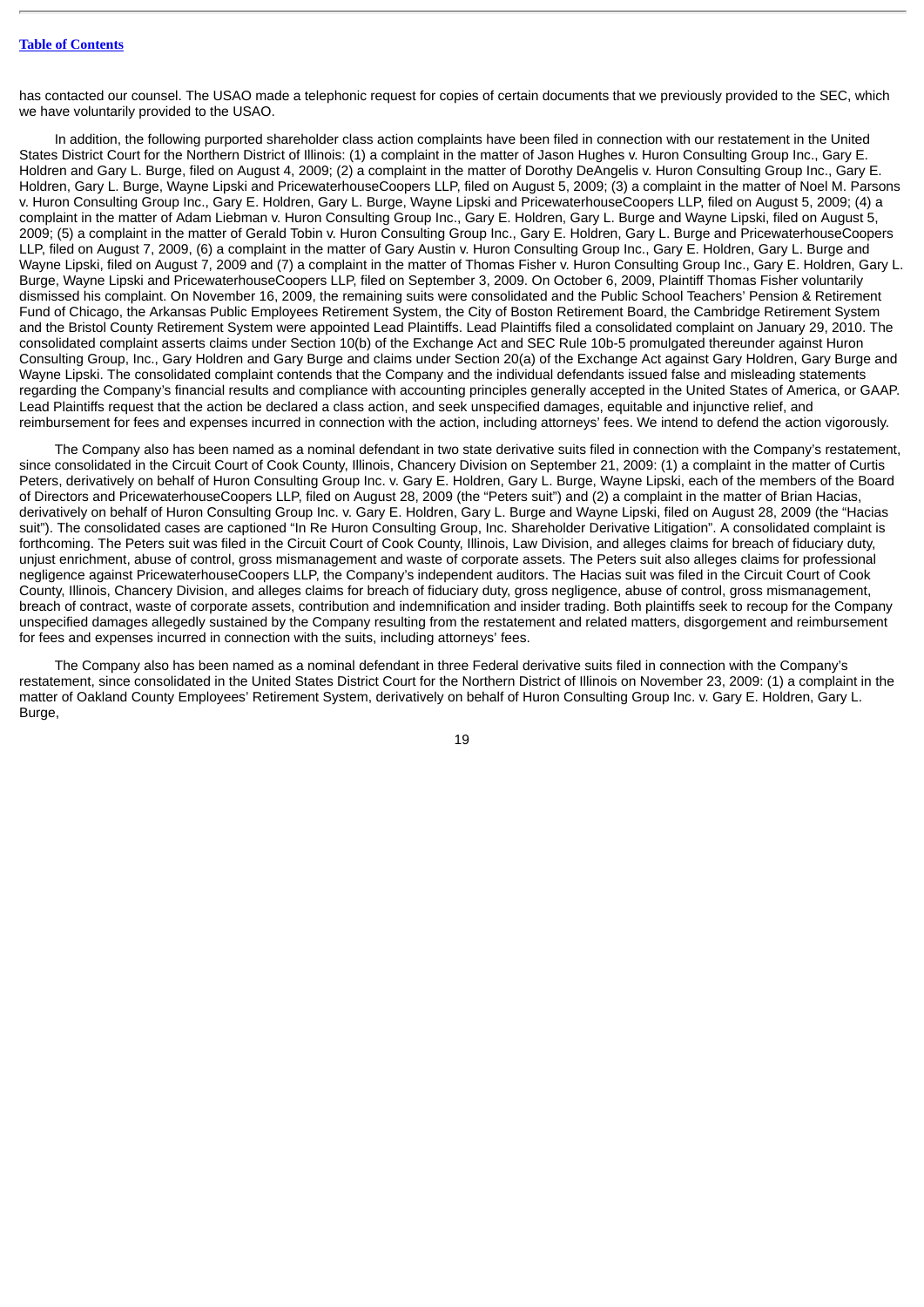Wayne Lipski and each of the members of the Board of Directors, filed on October 7, 2009 (the "Oakland suit"); (2) a complaint in the matter of Philip R. Wilmore, derivatively on behalf of Huron Consulting Group Inc. v. Gary E. Holdren, Gary L. Burge, Wayne Lipski, David M. Shade, and each of the members of the Board of Directors, filed on October 12, 2009 (the "Wilmore suit"); and (3) a complaint in the matter of Lawrence J. Goelz, derivatively on behalf of Huron Consulting Group Inc. v. Gary E. Holdren, Gary L. Burge, Wayne Lipski, David M. Shade, and each of the members of the Board of Directors, filed on October 12, 2009 (the "Goelz suit"). Oakland County Employees' Retirement System, Philip R. Wilmore and Lawrence J. Goelz have been named Lead Plaintiffs. Lead Plaintiffs filed a consolidated complaint on January 15, 2010. The consolidated complaint asserts claims under Section 14(a) of the Exchange Act and for breach of fiduciary duty, waste of corporate assets and unjust enrichment. Lead Plaintiffs seek to recoup for the Company unspecified damages allegedly sustained by the Company resulting from the restatement and related matters, restitution from all defendants and disgorgement of all profits, benefits or other compensation obtained by the defendants and reimbursement for fees and expenses incurred in connection with the suit, including attorneys' fees. On December 21, 2009, Huron filed a motion to stay the Federal derivative suits. Plaintiffs filed their opposition to the motion to stay on January 29, 2010. The Company filed its reply in further support of the motion to stay on February 16, 2010.

Given the uncertain nature of the SEC investigations with respect to the restatement and the allocation of time within a certain practice group, the USAO's request for certain documents and the purported private shareholder class action lawsuit and derivative lawsuits in respect of the restatement (collectively, the "restatement matters"), and the uncertainties related to the incurrence and amount of loss, including with respect to the imposition of fines, penalties, damages, administrative remedies and liabilities for additional amounts, with respect to the restatement matters, we are unable to predict the ultimate outcome of the restatement matters, determine whether a liability has been incurred or make a reasonable estimate of the liability that could result from an unfavorable outcome in the restatement matters. Any such liability could be material. See "Part I—Item 1A. Risk Factors" for a discussion of certain risks and uncertainties relating to the restatement matters and certain other risks and uncertainties that are heightened by the restatement matters.

On December 9, 2009, plaintiff, Associates Against Outlier Fraud, filed a First Amended *qui tam* complaint against Huron Consulting Group, Inc., and others under the federal and New York state False Claims Act ("FCA") in the United States District Court for the Southern District of New York. The federal and state FCA authorize private individuals (known as "relators") to sue on behalf of the government (known as "*qui tam*" actions) alleging that false or fraudulent claims were knowingly submitted to the government. Once a *qui tam* action is filed, the government may elect to intervene in the action. If the government declines to intervene, the relator may proceed with the action. Under the federal and state FCA, the government may recover treble damages and civil penalties (civil penalties of up to \$11,000 per violation under the federal FCA and \$12,000 per violation under the state FCA). The relator's amended complaint alleges that Huron and others caused St. Vincent Catholic Medical Center to receive more than \$50 million in inflated outlier payments under the Medicare and Medicaid programs in violation of the federal and state FCA and also sues to recover an unspecified amount of civil penalties. On January 6, 2010, the United States declined to intervene in the lawsuit. (The New York state government has not participated.) On February 2, 2010, Huron filed a motion to dismiss the relator's federal and state claims. Huron believes the lawsuit lacks merit and intends to contest the lawsuit vigorously in the event its motion to dismiss is not granted.

From time to time, we are involved in legal proceedings and litigation arising in the ordinary course of business. As of the date of this annual report on Form 10-K, we are not a party to or threatened with any other litigation or legal proceeding that, in the current opinion of management, could have a material adverse effect on our financial position or results of operations. However, due to the risks and uncertainties inherent in legal proceedings, actual results could differ from current expected results.

# <span id="page-21-0"></span>**ITEM 4. SUBMISSION OF MATTERS TO A VOTE OF SECURITY HOLDERS.**

No matters were submitted to a vote of security holders during the fourth quarter of 2009.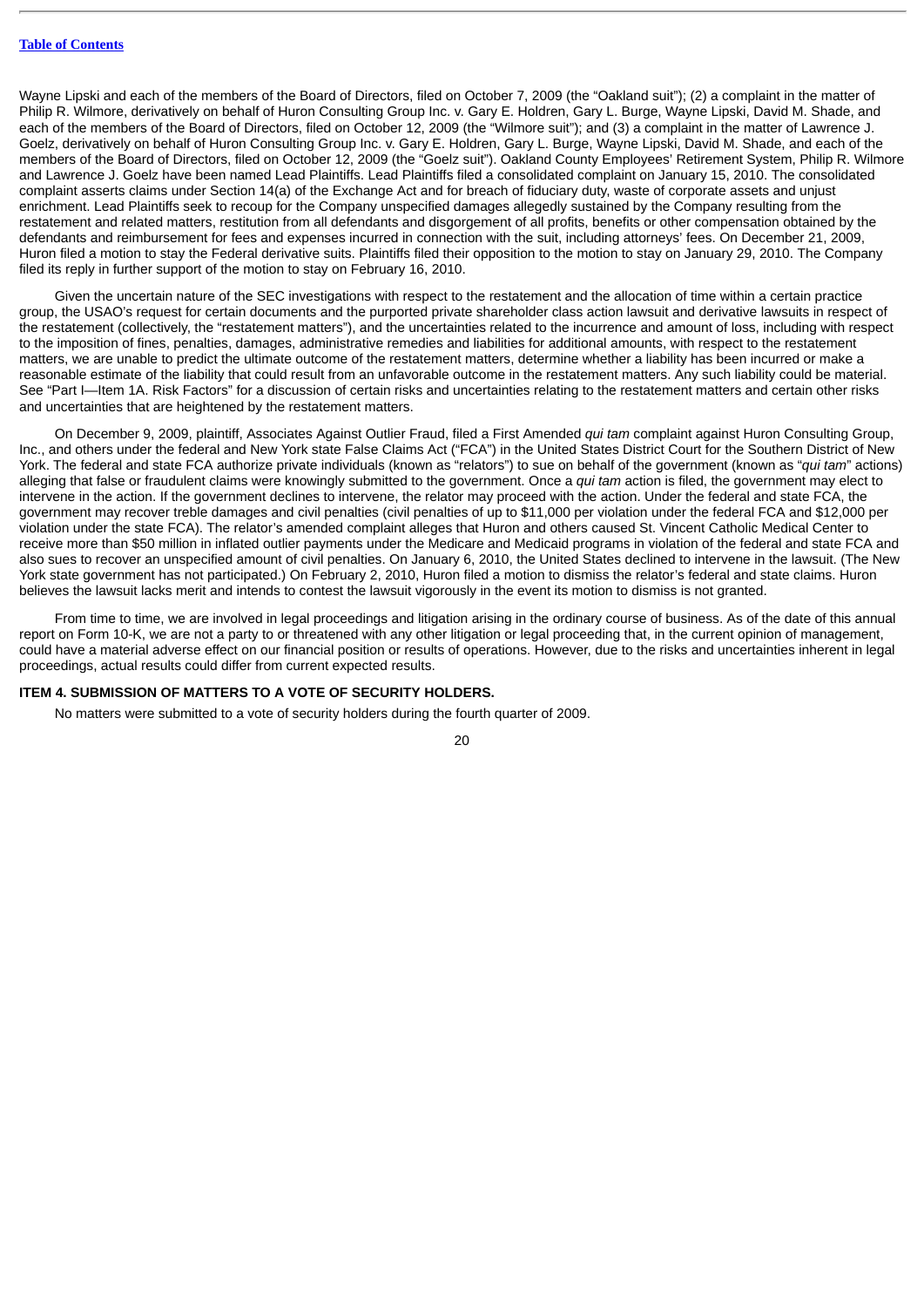# **PART II**

# <span id="page-22-1"></span><span id="page-22-0"></span>**ITEM 5. MARKET FOR REGISTRANT'S COMMON EQUITY, RELATED STOCKHOLDER MATTERS AND ISSUER PURCHASES OF EQUITY SECURITIES.**

### **Market Information**

Our common stock is traded on The NASDAQ Global Select Market under the symbol "HURN". The following table sets forth, on a per share basis and for the periods indicated, the high and low closing sales prices for our common stock as reported by The NASDAQ Stock Market.

|                       | High    | Low     |
|-----------------------|---------|---------|
| 2008:                 |         |         |
| <b>First Quarter</b>  | \$78.75 | \$40.63 |
| <b>Second Quarter</b> | \$53.59 | \$41.36 |
| Third Quarter         | \$65.63 | \$44.89 |
| Fourth Quarter        | \$59.90 | \$42.60 |
| 2009:                 |         |         |
| <b>First Quarter</b>  | \$59.95 | \$39.37 |
| Second Quarter        | \$50.26 | \$36.81 |
| <b>Third Quarter</b>  | \$46.81 | \$11.99 |
| Fourth Quarter        | \$26.66 | \$21.48 |

#### **Holders**

As of February 15, 2010, there were 20 registered holders of record of Huron's common stock.

#### **Dividends**

We have not declared or paid any dividends on our common stock since we became a public company and do not intend to pay any dividends on our common stock in the foreseeable future. We currently expect that we will retain our future earnings, if any, for use in the operation and expansion of our business. Future cash dividends, if any, will be at the discretion of our board of directors and will depend upon, among other things, our future operations and earnings, capital requirements and surplus, general financial condition, contractual restrictions and other factors the board of directors may deem relevant. In addition, our bank credit agreement restricts dividends to an amount up to 50% of consolidated net income (adjusted for non-cash share-based compensation expense) for such fiscal year, plus 50% of net cash proceeds during such fiscal year with respect to any issuance of capital securities.

# **Securities Authorized for Issuance Under Equity Compensation Plans**

The information required by this item appears under "Item 12. Security Ownership of Certain Beneficial Owners and Management and Related Stockholders Matters" included elsewhere in this annual report on Form 10-K.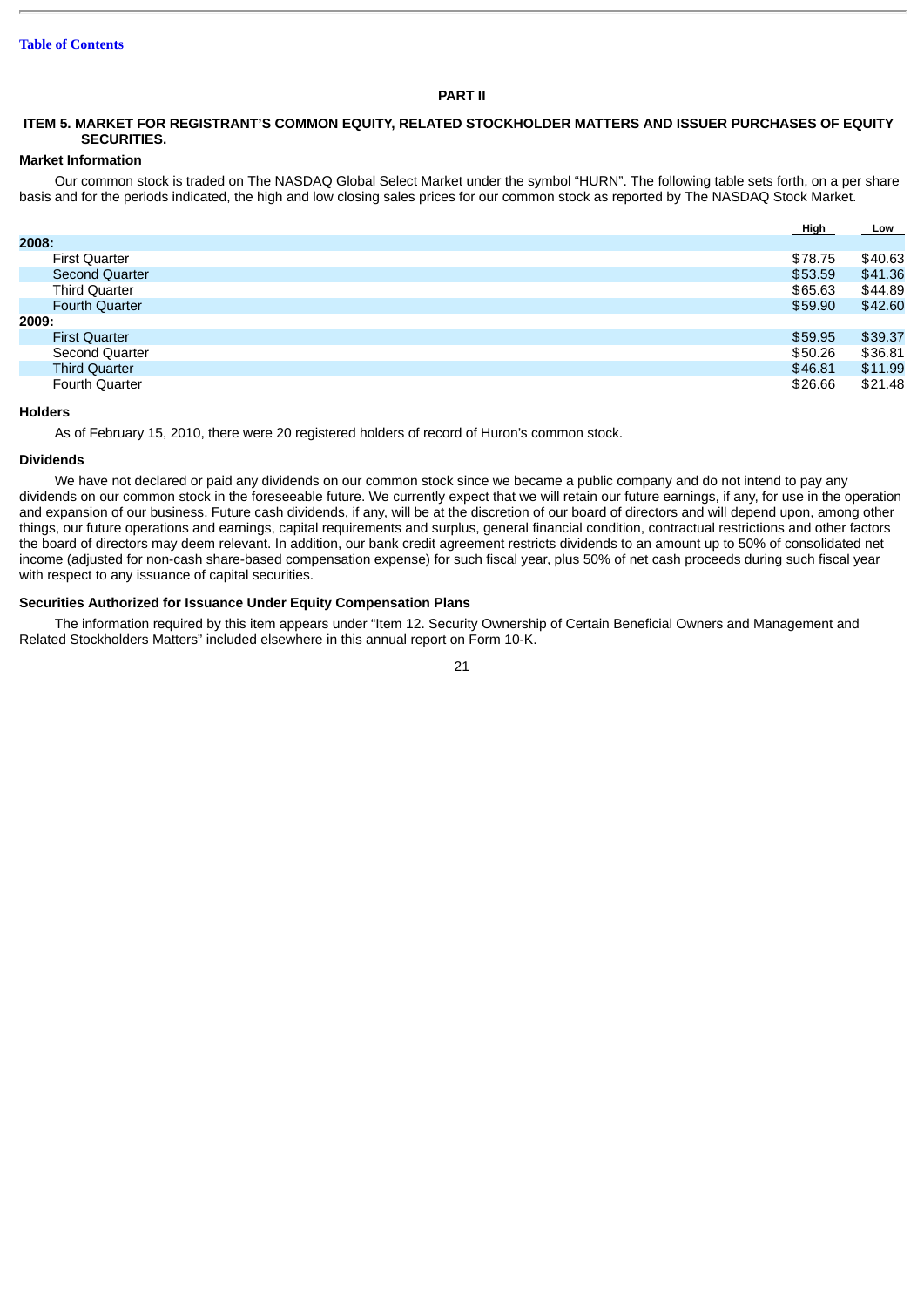# **Purchases of Equity Securities by the Issuer and Affiliated Purchasers**

Our 2004 Omnibus Stock Plan permits the netting of common stock upon vesting of restricted stock awards to satisfy individual tax withholding requirements. During the quarter ended December 31, 2009, we redeemed 5,462 shares of common stock with a weighted-average fair market value of \$25.83 as a result of such tax withholdings as presented in the table below.

| Period                               | <b>Total Number of</b><br><b>Shares Redeemed</b><br>to Satisfy Employee<br><b>Tax Withholding</b><br>Requirements | Weighted-<br>Average Fair<br><b>Market Value</b><br><b>Per Share</b><br>Redeemed | <b>Total Number of</b><br><b>Shares Purchased as</b><br><b>Part of Publicly</b><br><b>Announced Plans or</b><br>Programs | <b>Maximum Number</b><br>of Shares that May<br><b>Yet Be Purchased</b><br><b>Under the Plans</b><br>or Programs |
|--------------------------------------|-------------------------------------------------------------------------------------------------------------------|----------------------------------------------------------------------------------|--------------------------------------------------------------------------------------------------------------------------|-----------------------------------------------------------------------------------------------------------------|
| October 1, 2009 - October 31, 2009   | 5.462                                                                                                             | 25.83                                                                            | N/A                                                                                                                      | N/A                                                                                                             |
| November 1, 2009 - November 30, 2009 |                                                                                                                   |                                                                                  | N/A                                                                                                                      | N/A                                                                                                             |
| December 1, 2009 - December 31, 2009 |                                                                                                                   |                                                                                  | N/A                                                                                                                      | N/A                                                                                                             |
| Total                                | 5.462                                                                                                             | 25.83                                                                            | N/A                                                                                                                      | N/A                                                                                                             |

N/A – Not applicable.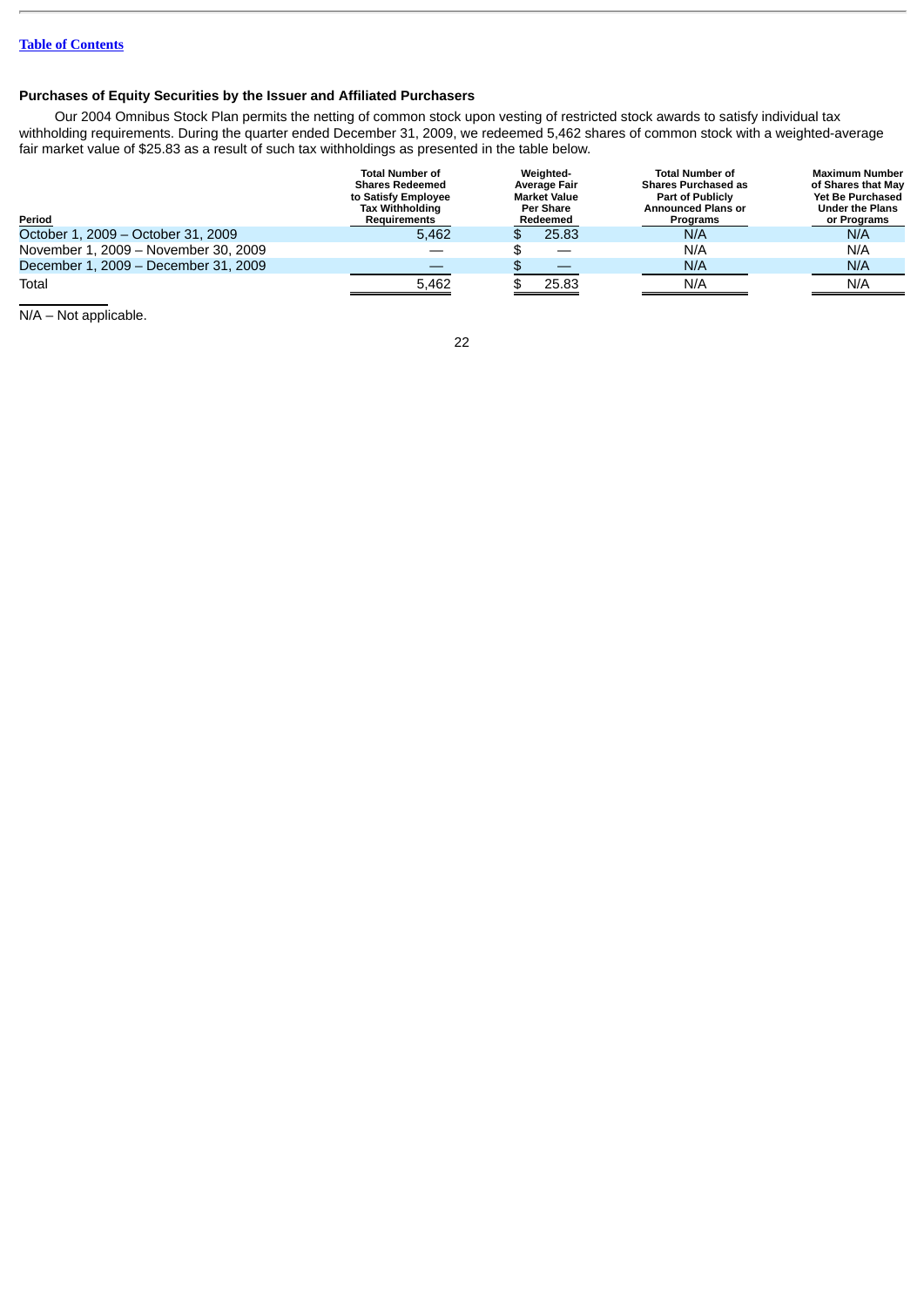# <span id="page-24-0"></span>**ITEM 6. SELECTED FINANCIAL DATA.**

We have derived the following selected consolidated financial data as of and for the years ended December 31, 2005 through 2009 from our consolidated financial statements. The following data reflects the business acquisitions that we have completed through December 31, 2009. The results of operations for the acquired businesses have been included in our results of operations since the date of their acquisitions. The following data also reflects the classification of two businesses as discontinued operations as of December 31, 2009, as discussed below. See also note "4. Discontinued Operations" under "Part II—Item 8. Financial Statements and Supplementary Data" for additional information. Amounts previously reported on the Statements of Operations for fiscal years 2006 through 2008 have been reclassified in accordance with the discontinued operations section of Financial Accounting Standards Board ("FASB") Accounting Standards Codification ("ASC") Topic 205, "Presentation of Financial Statements." The information set forth below is not necessarily indicative of the results of future operations and should be read in conjunction with "Item 7. Management's Discussion and Analysis of Financial Condition and Results of Operations" and the consolidated financial statements and related notes included elsewhere in this annual report on Form 10-K.

| <b>Consolidated Statements of Operations Data</b>                                                                       | Year Ended December 31, |           |           |           |           |  |  |  |  |
|-------------------------------------------------------------------------------------------------------------------------|-------------------------|-----------|-----------|-----------|-----------|--|--|--|--|
| (in thousands, except per share data):                                                                                  | 2009                    | 2008      | 2007      | 2006      | 2005      |  |  |  |  |
| Revenues and reimbursable expenses:                                                                                     |                         |           |           |           |           |  |  |  |  |
| Revenues                                                                                                                | \$628,700               | \$573,775 | \$475,770 | \$274,958 | \$207,213 |  |  |  |  |
| Reimbursable expenses                                                                                                   | 50,840                  | 52,303    | 39,382    | 31,269    | 18,749    |  |  |  |  |
| Total revenues and reimbursable expenses                                                                                | 679.540                 | 626.078   | 515.152   | 306.227   | 225,962   |  |  |  |  |
| Direct costs and reimbursable expenses (exclusive of depreciation and<br>amortization shown in operating expenses) (1): |                         |           |           |           |           |  |  |  |  |
| Direct costs (2)                                                                                                        | 395,869                 | 365,932   | 293,426   | 159,689   | 117,768   |  |  |  |  |
| Intangible assets amortization                                                                                          | 4.695                   | 6.629     | 7.993     | 507       | 1.314     |  |  |  |  |
| Reimbursable expenses                                                                                                   | 50,848                  | 52,319    | 39,170    | 31,445    | 18,982    |  |  |  |  |
| Total direct costs and reimbursable expenses                                                                            | 451,412                 | 424,880   | 340,589   | 191,641   | 138,064   |  |  |  |  |
| <b>Operating expenses:</b>                                                                                              |                         |           |           |           |           |  |  |  |  |
| Selling, general and administrative                                                                                     | 125,655                 | 126,094   | 99.398    | 65,322    | 51,035    |  |  |  |  |
| Restructuring charges                                                                                                   | 3,131                   | 2,343     |           |           |           |  |  |  |  |
| Restatement related expenses                                                                                            | 17,490                  |           |           |           |           |  |  |  |  |
| Depreciation and amortization (1)                                                                                       | 22,192                  | 22,922    | 17,191    | 7,616     | 5,282     |  |  |  |  |
| Impairment charge on goodwill                                                                                           | 67,034                  |           |           |           |           |  |  |  |  |
| Total operating expenses                                                                                                | 235,502                 | 151,359   | 116,589   | 72,938    | 56,317    |  |  |  |  |
| Other gains                                                                                                             | (4, 787)                |           |           |           |           |  |  |  |  |
| Operating (loss) income                                                                                                 | (2,587)                 | 49,839    | 57,974    | 41.648    | 31,581    |  |  |  |  |
| Other (expense) income:                                                                                                 |                         |           |           |           |           |  |  |  |  |
| Interest expense, net of interest income                                                                                | (12, 256)               | (13, 775) | (8, 263)  | (703)     | 472       |  |  |  |  |
| Other income (expense)                                                                                                  | 1,883                   | (2,788)   | 19        | 16        | (37)      |  |  |  |  |
| Total other (expense) income                                                                                            | (10, 373)               | (16, 563) | (8, 244)  | (687)     | 435       |  |  |  |  |
| (Loss) income from continuing operations before provision for income taxes                                              | (12,960)                | 33,276    | 49,730    | 40,961    | 32,016    |  |  |  |  |
| Income tax expense                                                                                                      | 1,529                   | 27,750    | 28,439    | 18,637    | 14,247    |  |  |  |  |
| Net (loss) income from continuing operations                                                                            | (14, 489)               | 5,526     | 21,291    | 22,324    | 17,769    |  |  |  |  |
| (Loss) income from discontinued operations (including loss on disposal of \$0.4                                         |                         |           |           |           |           |  |  |  |  |
| million in 2009), net of tax                                                                                            | (18, 384)               | 4,555     | 2,989     | 535       |           |  |  |  |  |
| Net (loss) income                                                                                                       | \$ (32, 873)            | \$10,081  | \$24,280  | \$22,859  | \$17,769  |  |  |  |  |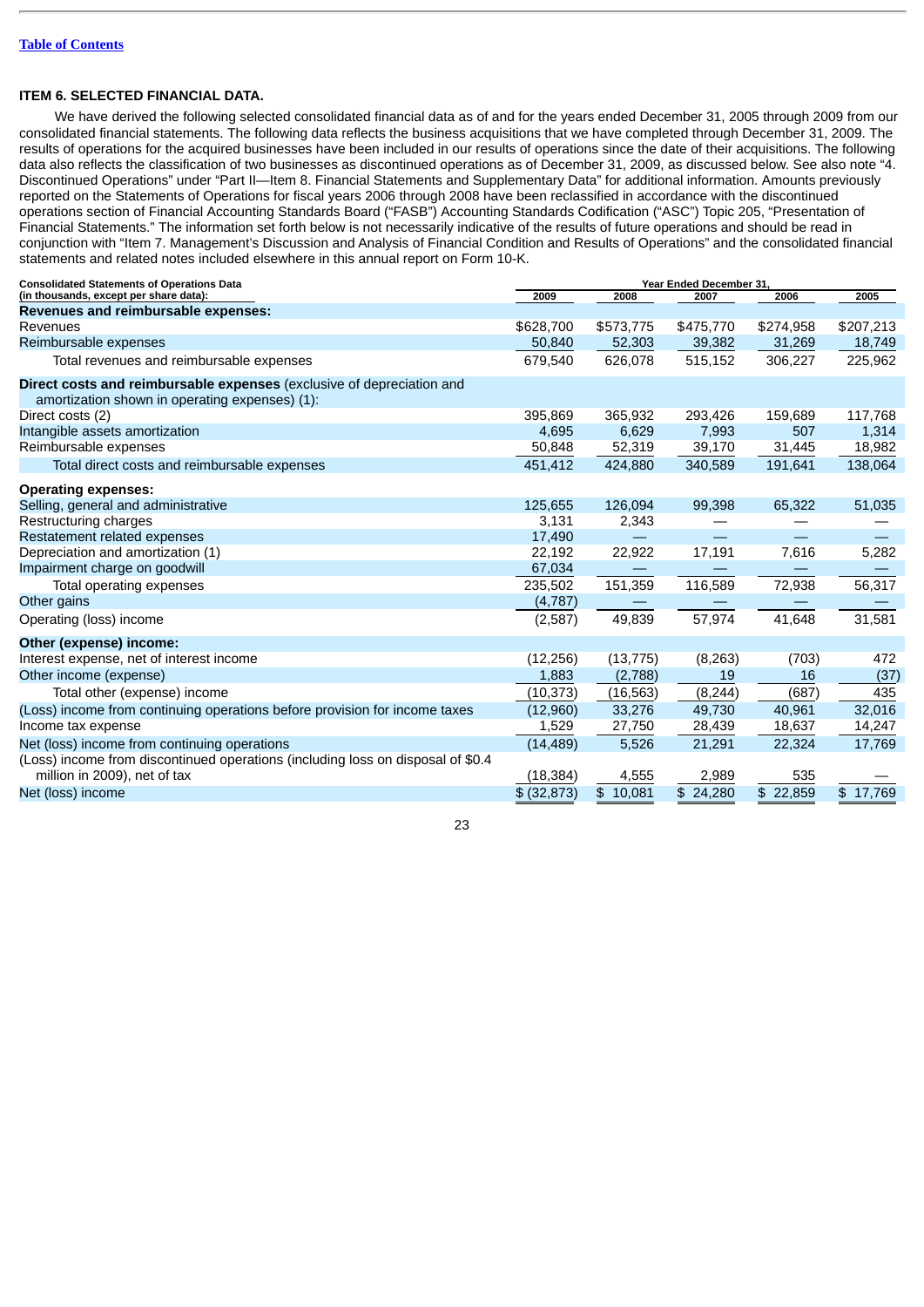#### **Table of [Contents](#page-1-0)**

| <b>Consolidated Statements of Operations Data (continued)</b>              |    |        |     |           | <b>Year Ended December 31.</b> |    |                    |                   |
|----------------------------------------------------------------------------|----|--------|-----|-----------|--------------------------------|----|--------------------|-------------------|
| (in thousands, except per share data) :                                    |    | 2009   |     | 2008      | 2007                           |    | 2006               | 2005              |
| Net (loss) earnings per basic share:                                       |    |        |     |           |                                |    |                    |                   |
| (Loss) income from continuing operations                                   | \$ | (0.72) | \$  | $0.30$ \$ | 1.26                           | -S | $1.37$ \$          | 1.13              |
| (Loss) income from discontinued operations                                 | \$ | (0.91) | \$  | $0.25$ \$ | $0.17$ \$                      |    | $0.03$ \$          |                   |
| Net (loss) income                                                          | \$ | (1.63) | \$  | $0.55$ \$ | $1.43 \text{ }$ \$             |    | $1.40 \text{ }$ \$ | 1.13              |
| Net (loss) earnings per diluted share:                                     |    |        |     |           |                                |    |                    |                   |
| (Loss) income from continuing operations                                   | \$ | (0.72) | \$  | $0.29$ \$ | $1.18$ \$                      |    | $1.29$ \$          | 1.05              |
| (Loss) income from discontinued operations                                 | \$ | (0.91) | \$. | $0.24$ \$ | $0.17$ \$                      |    | $0.03$ \$          | $\hspace{0.05cm}$ |
| Net (loss) income                                                          | \$ | (1.63) | \$. | 0.53      | \$<br>1.35                     | \$ | $1.32$ \$          | 1.05              |
| Weighted average shares used in calculating net (loss) earnings per share: |    |        |     |           |                                |    |                    |                   |
| <b>Basic</b>                                                               |    | 20.114 |     | 18.257    | 16.944                         |    | 16.359             | 15.741            |
| <b>Diluted</b>                                                             |    | 20.114 |     | 19.082    | 18.033                         |    | 17.317             | 16.858            |
|                                                                            |    |        |     |           |                                |    |                    |                   |

|                                                        | As of December 31. |      |      |  |                                                    |  |      |  |      |
|--------------------------------------------------------|--------------------|------|------|--|----------------------------------------------------|--|------|--|------|
| <b>Consolidated Balance Sheet Data (in thousands):</b> |                    | 2009 | 2008 |  | 2007                                               |  | 2006 |  | 2005 |
| Cash and cash equivalents (3)                          |                    |      |      |  | 6.459 \$14.106 \$2.993 \$16.572 \$31.820           |  |      |  |      |
| Working capital                                        |                    |      |      |  | $(210)$ \$ 12,904 \$ 33,511 \$ 36,047 \$ 52,272    |  |      |  |      |
| Total assets                                           |                    |      |      |  | \$754,215 \$779,597 \$443,213 \$199,444 \$129,699  |  |      |  |      |
| Long-term debt (4)                                     |                    |      |      |  | $$219,005$ $$280,204$ $$123,734$ $$1,000$ $$2,127$ |  |      |  |      |
| Total stockholders' equity (5)                         |                    |      |      |  | \$326,989 \$319,026 \$183,784 \$116,580 \$75,532   |  |      |  |      |

(1) Intangible assets amortization relating to customer contracts, certain client relationships and software is presented as a component of total direct costs. Depreciation, amortization of leasehold improvements and amortization of other intangible assets are presented as a component of operating expenses.

- (2) Includes non-cash compensation expense from continuing operations representing Shareholder Payments and Employee Payments (each as defined below) totaling \$7.5 million, \$26.5 million, \$15.0 million and \$2.3 million in 2009, 2008, 2007 and 2006, respectively. These charges are further described under "Item 7. Management's Discussion and Analysis of Financial Condition and Results of Operations" below, and in note "3. Restatement of Previously-Issued Financial Statements" in the notes to consolidated financial statements under "Item 8. Financial Statements and Supplementary Data."
- (3) Includes cash from discontinued operations of \$744 thousand, \$1,702 thousand and \$792 thousand as of December 31, 2009, 2008 and 2007, respectively.

(4) Consists of bank borrowings and capital lease obligations, net of current portions, at December 31, 2009, 2008 and 2007. Consists of notes payable issued in connection with the acquisition of Speltz & Weis LLC at December 31, 2006 and 2005. Also includes capital lease obligations, net of current portions, at December 31, 2005.

(5) We have not declared or paid any dividends on our common stock in the periods presented above and we do not intend to pay any dividends on our common stock in the foreseeable future.

# <span id="page-25-0"></span>**ITEM 7. MANAGEMENT'S DISCUSSION AND ANALYSIS OF FINANCIAL CONDITION AND RESULTS OF OPERATIONS.**

*You should read the following discussion and analysis of our financial condition and results of operations together with the information under "Part II—Item 6. Selected Financial Data," and our historical audited consolidated financial statements and related notes appearing under "Part II— Item 8. Financial Statements and Supplementary Data". The following discussion and analysis of our financial condition and results of operations contains forward-looking statements and involves numerous risks and uncertainties, including, without limitation, those described under "Part I— Item 1A. Risk Factors" and "Forward-Looking Statements" of this annual report on Form 10-K. Actual results may differ materially from those contained in any forward-looking statements.*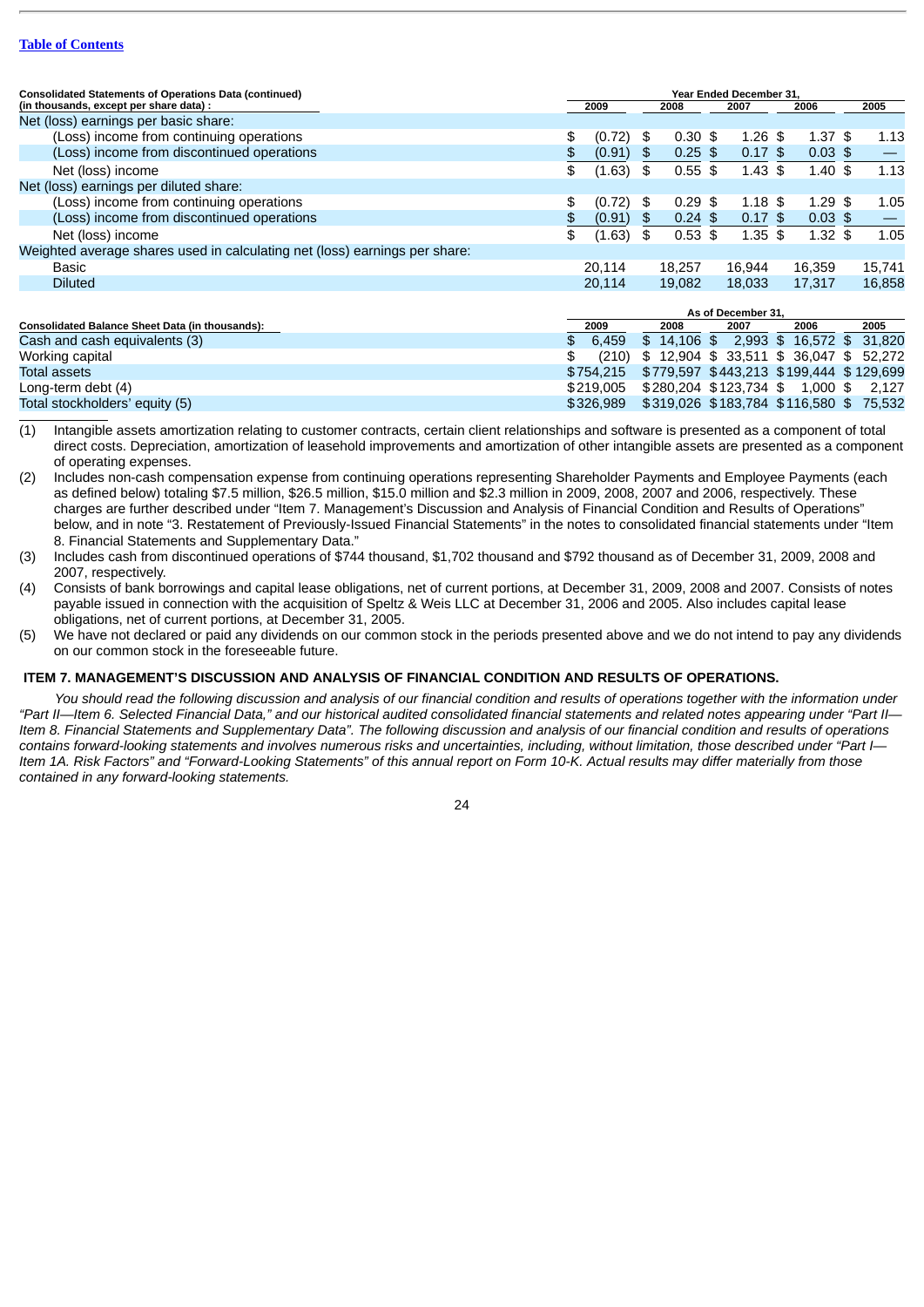#### **OVERVIEW**

Huron is a leading provider of operational and financial consulting services. We help clients in diverse industries improve performance, comply with complex regulations, resolve disputes, recover from distress, leverage technology, and stimulate growth. We team with our clients to deliver sustainable and measurable results. Many of our highly experienced professionals have master's degrees in business or healthcare administration, doctorates in economics, are certified public accountants, or are accredited valuation specialists and forensic accountants. Our professionals employ their expertise in healthcare administration, accounting, finance, economics and operations to provide our clients with specialized analyses and customized advice and solutions that are tailored to address each client's particular challenges and opportunities. We provide consulting services to a wide variety of both financially sound and distressed organizations, including leading academic institutions, healthcare organizations, Fortune 500 companies, medium-sized businesses, and the law firms that represent these various organizations.

We provide our services and manage our business under four operating segments: Health and Education Consulting, Accounting and Financial Consulting, Legal Consulting, and Corporate Consulting. See "Part I—Item 1. Business—Overview—Our Services" included elsewhere in this annual report on Form 10-K for a detailed discussion of our four segments. Effective January 1, 2010, we have reorganized our practice areas and service lines to better align ourselves to meet market demands and serve our clients. Under our new organizational structure, we will have three operating segments: Health and Education Consulting, Legal Consulting and Financial Consulting. Financial Consulting is the combination of our previously named Accounting and Financial Consulting and Corporate Consulting segments. The Financial Consulting segment practices primarily include the restructuring and turnaround, disputes and investigations, accounting advisory and utilities service offerings. The Health and Education Consulting and Legal Consulting segments remain unchanged.

In December 2009, our Board of Directors approved a plan to divest two businesses within the Corporate Consulting and Accounting and Financial Consulting operating segments. As part of the strategy to focus on our core businesses, we have committed to a plan to sell the portion of the international operations that include the office and respective operations in Japan, which is a component of both the Accounting and Financial Consulting and Corporate Consulting segments. Additionally, on December 31, 2009 we completed the sale of Galt, a strategy business within the Corporate Consulting segment which was acquired in 2006, back to its three principals. As a result of these actions, the operating results of Japan and Galt are reported as "discontinued operations" for 2009. All other operations of the business are considered "continuing operations." Amounts previously reported for fiscal years 2006 through 2008 have been reclassified to conform with this presentation in accordance with FASB ASC Topic 205 "Presentation of Financial Statements" to allow for meaningful comparison of continued operations. The Consolidated Balance Sheets as of December 31, 2009 and 2008 aggregates amounts associated with the discontinued operations as described above. See note "4. Discontinued Operations" under "Part II—Item 8. Financial Statements and Supplementary Data" for additional information about our discontinued operations.

We have grown significantly since we commenced operations through hiring and acquisitions of complementary businesses. Revenues from continuing operations in 2009 totaled \$628.7 million, a 9.6% increase from 2008 and a 32.1% increase from 2007. These increases resulted from a combination of business acquisitions and organic growth. During the years ended December 31, 2008 and 2007, we completed the acquisitions described below. We did not complete any significant acquisitions in 2009.

#### **Wellspring Partners LTD**

In January 2007, we acquired Wellspring Partners LTD ("Wellspring"), a management consulting firm specializing in integrated performance improvement services for hospitals and health systems. With the acquisition of Wellspring, we expanded our national presence in the healthcare provider sector and now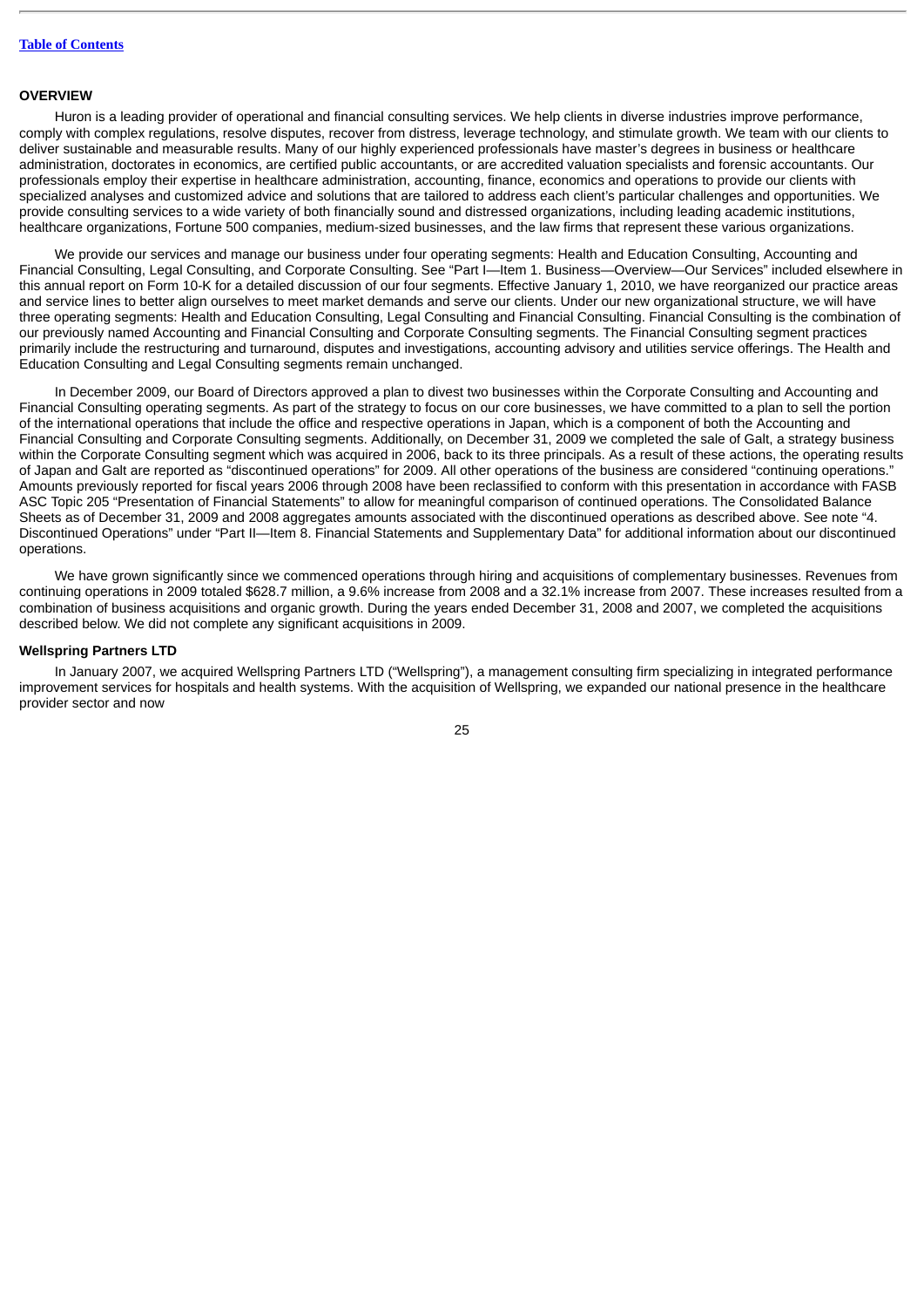provide a full complement of services to a wide spectrum of hospitals and multi-hospital systems. This acquisition was consummated on January 2, 2007 and the results of operations of Wellspring have been included within our Health and Education Consulting segment since that date. The aggregate purchase price of this acquisition was approximately \$143.7 million. We financed this acquisition with a combination of cash on hand and borrowings under our bank credit agreement. Additional purchase consideration may be payable to the selling shareholders if specific financial performance targets are met over a five-year period. Such amounts will be recorded as additional purchase price and an adjustment to goodwill.

Concurrent with the Stockamp acquisition described below, on July 8, 2008 we entered into an amendment to the Wellspring Stock Purchase Agreement. Effective January 1, 2009, in connection with the Stockamp acquisition, we combined Wellspring's revenue cycle business with Stockamp's revenue cycle business. As such, Wellspring will no longer be eligible for earn-out payments pertaining to that portion of the Wellspring business. In consideration for this, we paid Wellspring \$20.0 million through the issuance of 440,296 shares of our common stock. Additionally, we provided Wellspring with a protection against a decline in the value of the shares issued. We were not required to make further payments upon the lapse of the price protection in January 2009. See "Part II—Item 7A. Quantitative and Qualitative Disclosure About Market Risk" for further details relating to the protection. The earn-out provision, as amended, pertaining to the non-revenue cycle portion of Wellspring's business will remain in effect through December 31, 2011.

#### **Glass & Associates, Inc.**

Also in January 2007, we acquired Glass & Associates, Inc. ("Glass"), a turnaround and restructuring consulting firm that provides advice and leadership to troubled businesses in the United States and Europe. With the acquisition of Glass, we expanded our position in the consulting and restructuring marketplace, as well as expanded our interim management capabilities to distressed companies in industries beyond healthcare. The stock purchase agreement for this acquisition was executed on January 2, 2007 and the transaction was consummated on January 9, 2007 upon the satisfaction of certain closing conditions. The results of operations of Glass have been included within our Corporate Consulting segment since January 2, 2007. The aggregate purchase price of this acquisition was approximately \$38.4 million. We financed this acquisition with a combination of cash on hand and borrowings under our bank credit agreement. Additional purchase consideration may be payable to the selling shareholders if specific financial performance targets are met over a four-year period. Such amounts will be recorded as additional purchase price and an adjustment to goodwill. Also, additional payments may be made based on the amount of revenues the Company receives from referrals made by certain employees of Glass over a four-year period. Such amounts will be recorded as an expense.

#### **Callaway Partners, LLC**

In July 2007, we acquired Callaway Partners, LLC ("Callaway"), a professional services firm that specializes in finance and accounting projects, financial reporting, internal audit and controls, and corporate tax solutions. With Callaway's extensive senior consultant and project management skills, along with its variable, on-demand workforce, we are better positioned to assist our clients with their accounting and corporate compliance challenges. This acquisition was consummated on July 29, 2007 and the results of operations of Callaway have been included within our Accounting and Financial Consulting segment since that date. The aggregate purchase price of this acquisition was approximately \$88.4 million. We financed this acquisition with borrowings under our bank credit agreement.

On April 4, 2008, we entered into an amendment to the Callaway Asset Purchase Agreement dated as of July 28, 2007, whereby we settled the earn-out provision under Section 3.3 of the agreement in consideration for \$23.0 million, payable in the form of a promissory note (the "Note"), and the waiver of certain indemnity obligations. The Note, along with accrued interest of \$0.5 million, was paid in full on August 15, 2008.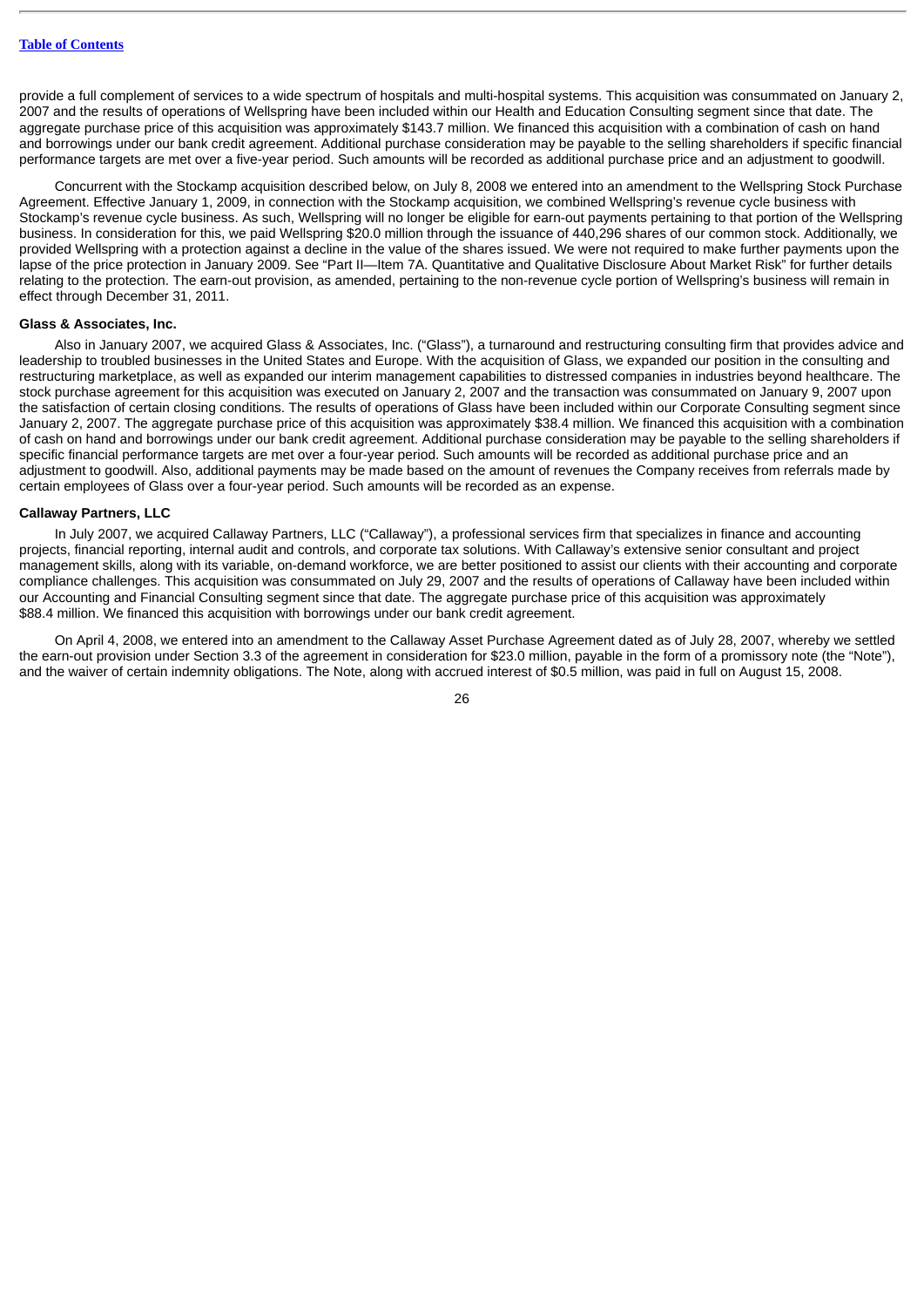# **Stockamp & Associates, Inc.**

In July 2008, we acquired Stockamp & Associates, Inc. ("Stockamp"), a management consulting firm specializing in helping high-performing hospitals and health systems optimize their financial and operational performance. With the acquisition of Stockamp, we expanded our presence in the hospital consulting market and are better positioned to serve multiple segments of the healthcare industry, including major health systems, academic medical centers and community hospitals. This acquisition was consummated on July 8, 2008 and the results of operations of Stockamp have been included within our Health and Education Consulting segment since that date. The aggregate purchase price of this acquisition was approximately \$270.5 million, consisting of cash and stock. The cash portion of the purchase price was financed with borrowings under our credit agreement.

In addition to the accounting treatment described above with respect to the foregoing acquisitions, in certain of these acquisitions, portions of the purchase consideration that were redistributed by the selling shareholders among the selling shareholders and to certain of our employees based on performance or employment were also recorded as non-cash compensation expense. See below under the heading "Restatement of Previously-Issued Financial Statements" in this "Item 7. Management's Discussion and Analysis of Financial Condition and Results of Operations" and in note "3. Restatement of Previously-Issued Financial Statements" in the notes to consolidated financial statements under "Item 8. Financial Statements and Supplementary Data" for additional information.

#### **How We Generate Revenues**

A large portion of our revenues are generated by our full-time consultants who provide consulting services to our clients and are billable to our clients based on the number of hours worked. A smaller portion of our revenues is generated by our other professionals, also referred to as full-time equivalents, consisting of finance and accounting consultants, specialized operational consultants and contract reviewers, all of whom work variable schedules, as needed by our clients. Other professionals also include our document review and electronic data discovery groups, as well as full-time employees who provide software support and maintenance services to our clients. Our document review and electronic data discovery groups generate revenues primarily based on number of hours worked and units produced, such as pages reviewed or amount of data processed. We translate the hours that these other professionals work on client engagements into a full-time equivalent measure that we use to manage our business. We refer to our full-time consultants and other professionals collectively as revenue-generating professionals.

Revenues generated by our full-time consultants are primarily driven by the number of consultants we employ and their utilization rates, as well as the billing rates we charge our clients. Revenues generated by our other professionals, or full-time equivalents, are largely dependent on the number of consultants we employ, their hours worked and billing rates charged, as well as the number of pages reviewed and amount of data processed in the case of our document review and electronic data discovery groups, respectively.

We generate the majority of our revenues from providing professional services under three types of billing arrangements: time-and-expense, fixed-fee, and performance-based.

Time-and-expense billing arrangements require the client to pay based on either the number of hours worked, the number of pages reviewed, or the amount of data processed by our revenue-generating professionals at agreed upon rates. We recognize revenues under timeand-expense billing arrangements as the related services are rendered. Time-and-expense engagements represented 50.6%, 66.6% and 75.8% of our revenues from continuing operations in 2009, 2008 and 2007, respectively.

In fixed-fee billing arrangements, we agree to a pre-established fee in exchange for a pre-determined set of professional services. We set the fees based on our estimates of the costs and timing for completing the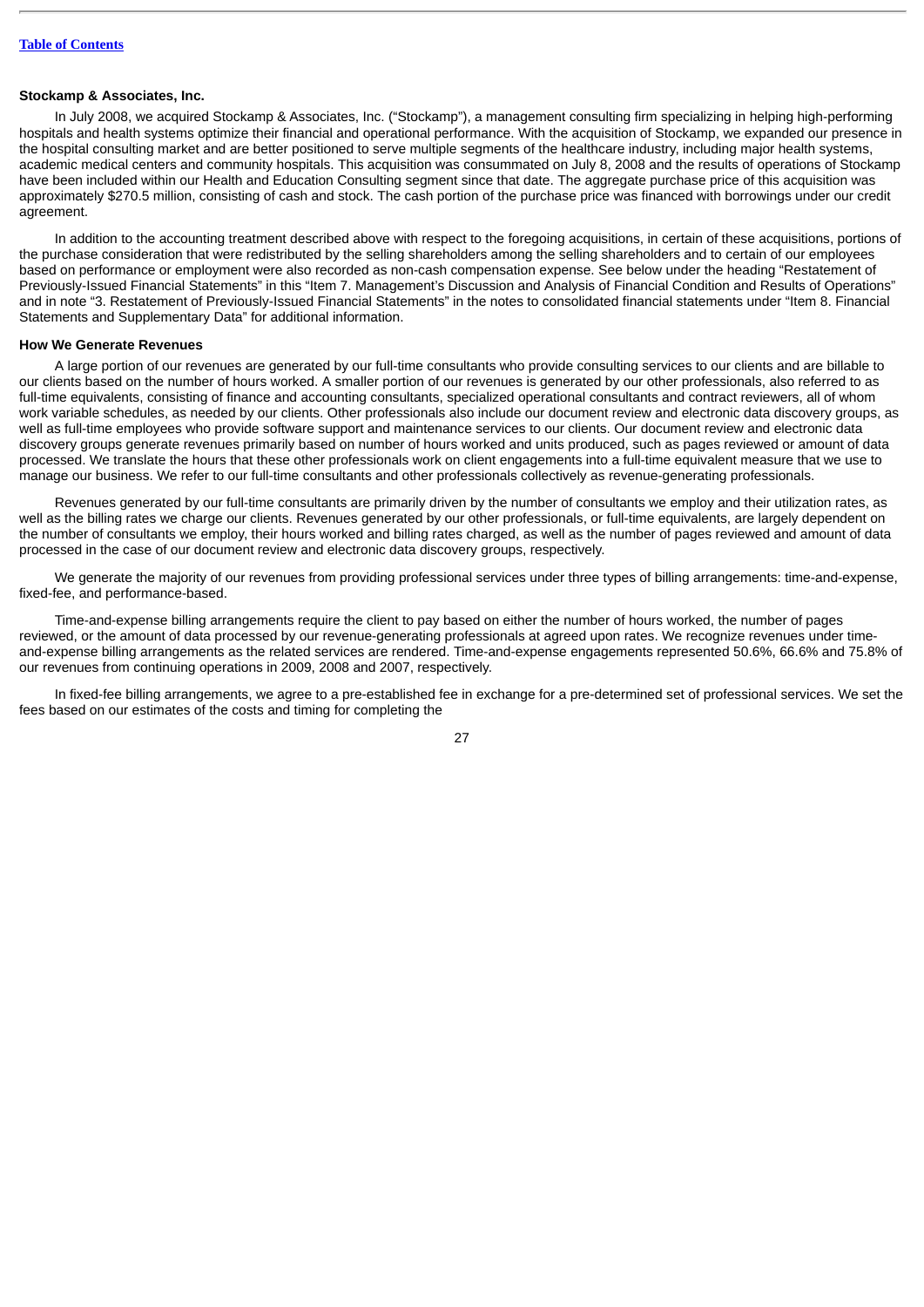engagements. It is the client's expectation in these engagements that the pre-established fee will not be exceeded except in mutually agreed upon circumstances. We recognize revenues under fixed-fee billing arrangements using a percentage-of-completion approach, which is based on our estimates of work completed to-date versus the total services to be provided under the engagement. For the years ended December 31, 2009, 2008 and 2007, fixed-fee engagements represented approximately 34.1%, 28.1% and 21.8%, respectively, of our revenues from continuing operations.

In performance-based fee billing arrangements, fees are tied to the attainment of contractually defined objectives. We enter into performance-based engagements in essentially two forms. First, we generally earn fees that are directly related to the savings formally acknowledged by the client as a result of adopting our recommendations for improving cost effectiveness in the procurement area. Second, we have performance-based engagements in which we earn a success fee when and if certain pre-defined outcomes occur. Often this type of success fee supplements time-and-expense or fixed-fee engagements. We do not recognize revenues under performance-based billing arrangements until all related performance criteria are met. Performance-based fee revenues represented 13.8%, 4.6% and 2.4% of our revenues from continuing operations in 2009, 2008 and 2007, respectively. The increase in performance-based fee revenues was due to our acquisition of Stockamp, which has a larger percentage of performance-based fee engagements. Performance-based fee engagements may cause significant variations in quarterly revenues and operating results due to the timing of achieving the performance-based criteria.

We also generate revenues from licensing our proprietary software to clients and from providing related training and support during the term of the consulting engagement. Revenues from software licenses are recognized ratably over the term of the related consulting services contract. Thereafter, clients pay an annual fee for software support and maintenance. Annual support and maintenance fee revenue is recognized ratably over the support period, which is generally one year. These fees are billed in advance and included in deferred revenues until recognized. Support and maintenance revenues represented 1.5% and 0.7% of our revenues from continuing operations in 2009 and 2008, and none in 2007.

Our quarterly results are impacted principally by our full-time consultants' utilization rate, the number of business days in each quarter and the number of our revenue-generating professionals who are available to work. Our utilization rate can be negatively affected by increased hiring because there is generally a transition period for new professionals that results in a temporary drop in our utilization rate. Our utilization rate can also be affected by seasonal variations in the demand for our services from our clients. For example, during the third and fourth quarters of the year, vacations taken by our clients can result in the deferral of activity on existing and new engagements, which would negatively affect our utilization rate. The number of business work days is also affected by the number of vacation days taken by our consultants and holidays in each quarter. We typically have fewer business work days available in the fourth quarter of the year, which can impact revenues during that period.

Time-and-expense engagements do not provide us with a high degree of predictability as to performance in future periods. Unexpected changes in the demand for our services can result in significant variations in utilization and revenues and present a challenge to optimal hiring and staffing. Moreover, our clients typically retain us on an engagement-by-engagement basis, rather than under long-term recurring contracts. The volume of work performed for any particular client can vary widely from period to period.

#### **Reimbursable expenses**

Reimbursable expenses that are billed to clients, primarily relating to travel and out-of-pocket expenses incurred in connection with engagements, are included in total revenues and reimbursable expenses, and typically an equivalent amount of these expenses are included in total direct costs and reimbursable expenses. Reimbursable expenses also include those subcontractors who are billed to our clients at cost. We manage our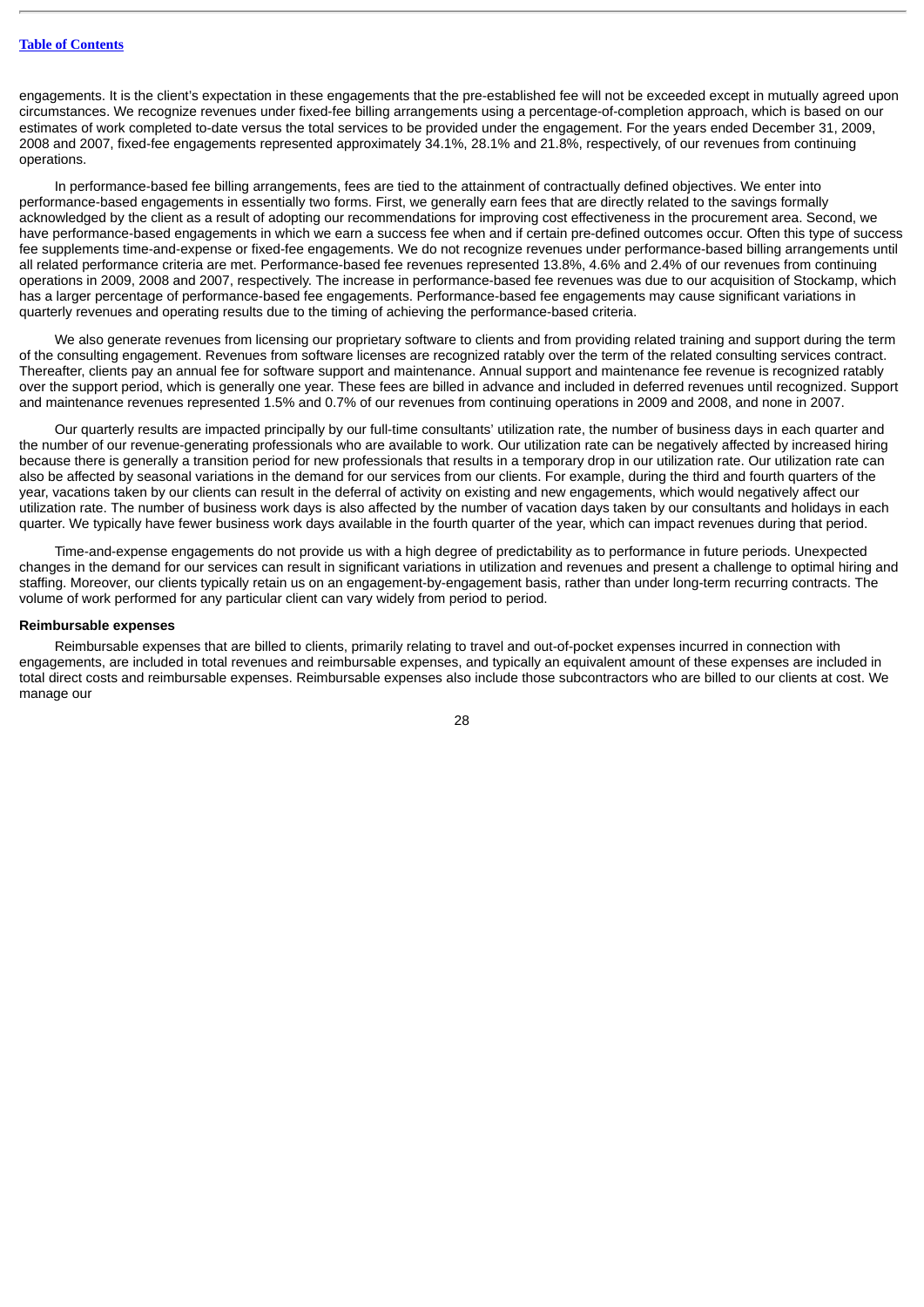business on the basis of revenues before reimbursable expenses. We believe this is the most accurate reflection of our services because it eliminates the effect of these reimbursable expenses that we bill to our clients at cost.

#### **Total direct costs**

Our most significant expenses are costs classified as total direct costs. These total direct costs primarily include direct costs consisting of salaries, performance bonuses, payroll taxes and benefits for revenue-generating professionals, as well as fees paid to independent contractors that we retain to supplement these professionals, typically on an as-needed basis for specific client engagements. Direct costs also include sharebased compensation, which represents the cost of restricted stock and stock option awards granted to our revenue-generating professionals. Compensation for share-based awards is amortized on a straight-line basis over the requisite service period, which is generally four years. As a result of the granting of restricted common stock awards and anticipated future awards, share-based compensation expense may increase in the future. Total direct costs also include intangible assets amortization relating to customer contracts, certain customer relationships, and software as well as non-cash compensation expense related to Shareholder Payments and Employee Payments as discussed below under the heading "Restatement of Previously Issued Financial Statements".

# **Operating expenses**

Our operating expenses include selling, general and administrative expenses, which consist primarily of salaries, performance bonuses, payroll taxes and benefits, as well as share-based compensation for our non-revenue-generating professionals. Compensation for share-based awards is amortized on a straight-line basis over the requisite service period, which is generally four years. As a result of the granting of restricted common stock awards and anticipated future awards, share-based compensation expense may increase in the future. Also included in this category are sales and marketing related expenses, rent and other office-related expenses, professional fees, recruiting and training expenses, restatement-related expenses, restructuring charges, impairment charge on goodwill and other gains. Other operating expenses include certain depreciation and amortization expenses not included in total direct costs.

#### **Segment results**

Segment operating income consists of the revenues generated by a segment, less the direct costs of revenue and selling, general and administrative costs that are incurred directly by the segment. Unallocated corporate costs include costs related to administrative functions that are performed in a centralized manner that are not attributable to a particular segment. These administrative function costs include corporate office support costs, certain office facility costs, costs relating to accounting and finance, human resources, legal, marketing, information technology and company-wide business development functions, as well as costs related to overall corporate management.

# **CRITICAL ACCOUNTING POLICIES**

Management's discussion and analysis of financial condition and results of operations are based upon our consolidated financial statements, which have been prepared in accordance with GAAP. The notes to our consolidated financial statements include disclosure of our significant accounting policies. We review our financial reporting and disclosure practices and accounting policies to ensure that our financial reporting and disclosures provide accurate information relative to the current economic and business environment. The preparation of financial statements in conformity with GAAP requires management to make assessments, estimates and assumptions that affect the reported amounts of assets and liabilities and disclosure of contingent assets and liabilities as of the date of the financial statements, as well as the reported amounts of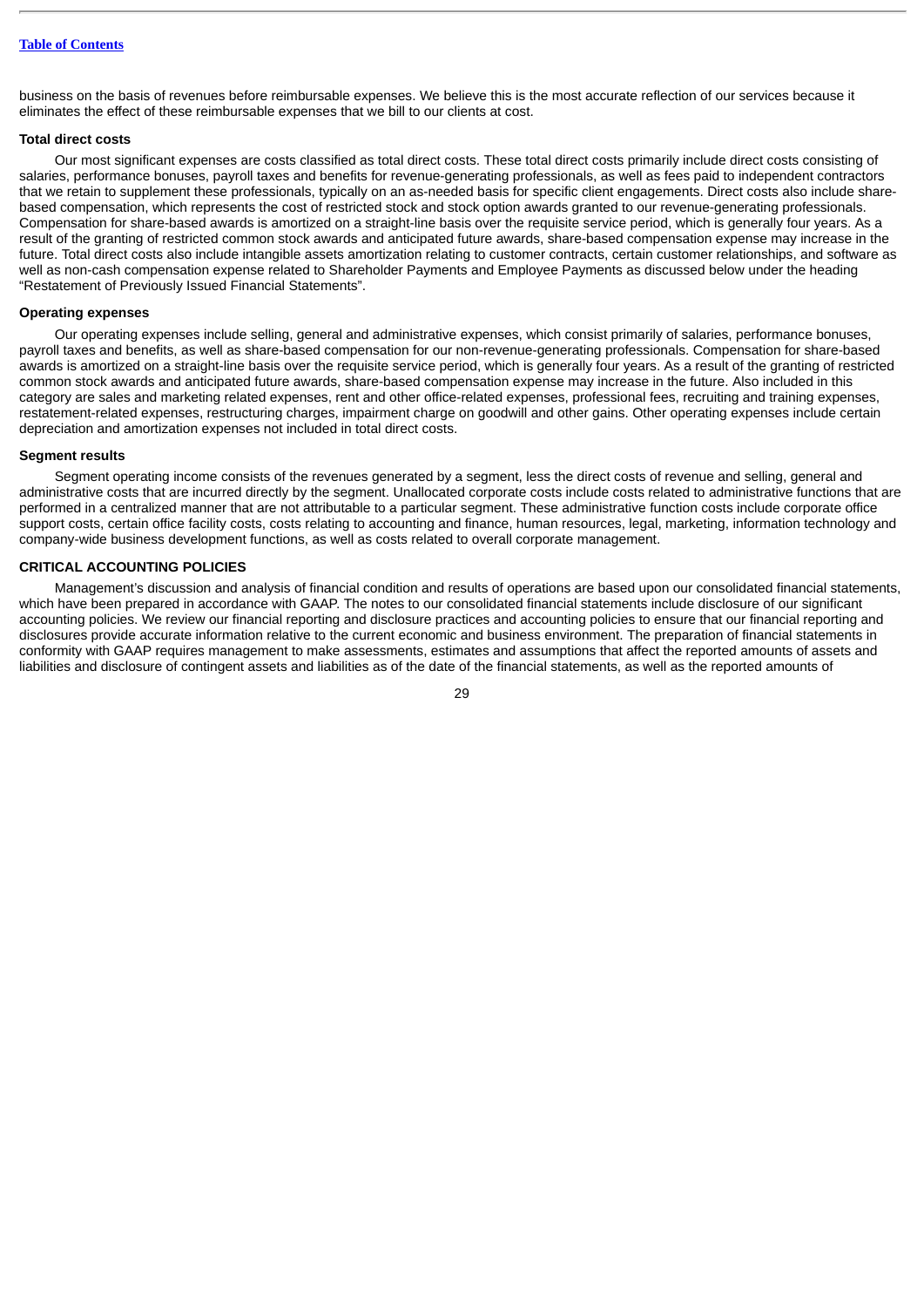revenues and expenses during the reporting period. Critical accounting policies are those policies that we believe present the most complex or subjective measurements and have the most potential to impact our financial position and operating results. While all decisions regarding accounting policies are important, we believe that there are four accounting policies that could be considered critical. These critical accounting policies relate to revenue recognition, allowances for doubtful accounts and unbilled services, carrying values of goodwill and other intangible assets, and valuation of net deferred tax assets.

#### **Revenue Recognition**

We recognize revenues in accordance with FASB ASC Topic 605 "Revenue Recognition." Under FASB ASC Topic 605, revenue is recognized when persuasive evidence of an arrangement exists, the related services are provided, the price is fixed or determinable and collectability is reasonably assured. We generate the majority of our revenues from providing professional services under three types of billing arrangements: time-and-expense, fixed-fee, and performance-based.

Time-and-expense billing arrangements require the client to pay based on either the number of hours worked, the number of pages reviewed, or the amount of data processed by our revenue-generating professionals at agreed-upon rates. We recognize revenues under timeand-expense arrangements as the related services are rendered.

In fixed-fee billing arrangements, we agree to a pre-established fee in exchange for a pre-determined set of professional services. We set the fees based on our estimates of the costs and timing for completing the engagements. It is the client's expectation in these engagements that the pre-established fee will not be exceeded except in mutually agreed upon circumstances. We recognize revenues under fixed-fee billing arrangements using a percentage-of-completion approach, which is based on our estimates of work completed to-date versus the total services to be provided under the engagement. Estimates of total engagement revenues and cost of services are monitored regularly during the term of the engagement. If our estimates indicate a potential loss, such loss is recognized in the period in which the loss first becomes probable and reasonably estimable.

In performance-based billing arrangements, fees are tied to the attainment of contractually defined objectives. We do not recognize revenues under performance-based billing arrangements until all related performance criteria are met.

We also generate revenues from licensing our proprietary software to clients and from providing related training and support during the term of the consulting engagement. Licenses for our software are sold only as a component of our consulting projects and as such, there is no vendor specific objective evidence of fair value. Therefore, revenues from software licenses are recognized ratably over the term of the related consulting services contract. Thereafter, clients pay an annual fee for software support and maintenance. Annual support and maintenance fee revenue is recognized ratably over the support period, which is generally one year. These fees are billed in advance and included in deferred revenues until recognized.

We have arrangements with clients in which we provide multiple elements of services under one engagement contract. Revenues under these types of arrangements are allocated to each element based on the element's fair value in accordance with ASC Topic 605 and recognized pursuant to the criteria described above.

Provisions are recorded for the estimated realization adjustments on all engagements, including engagements for which fees are subject to review by the bankruptcy courts. Expense reimbursements that are billable to clients are included in total revenues and reimbursable expenses, and typically an equivalent amount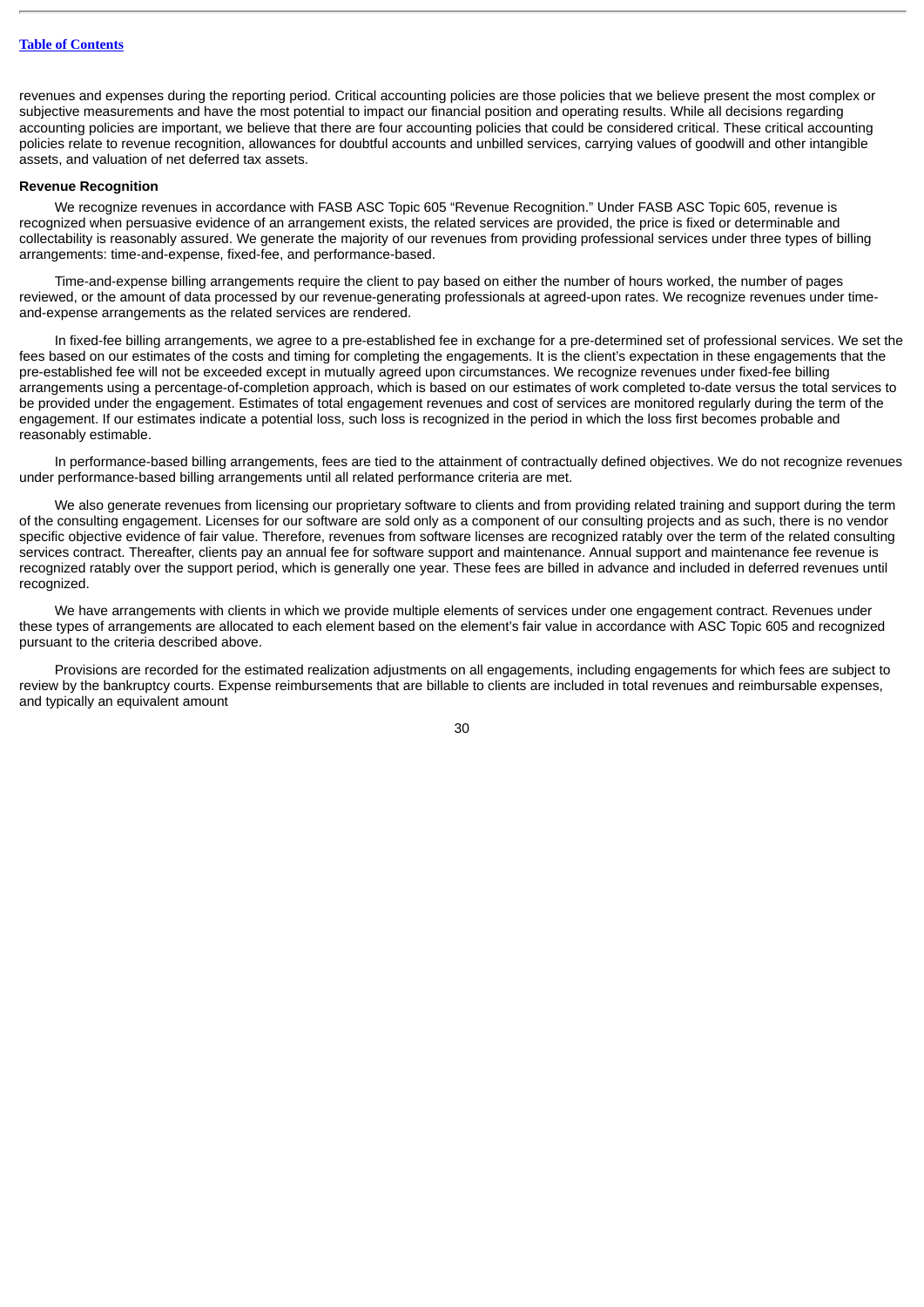of reimbursable expenses are included in total direct costs and reimbursable expenses. Reimbursable expenses are primarily recognized as revenue in the period in which the expense is incurred. Subcontractors that are billed to clients at cost are also included in reimbursable expenses.

Differences between the timing of billings and the recognition of revenue are recognized as either unbilled services or deferred revenues in the accompanying consolidated balance sheets. Revenues recognized for services performed but not yet billed to clients are recorded as unbilled services. Client prepayments and retainers are classified as deferred (i.e., unearned) revenues and recognized over future periods as earned in accordance with the applicable engagement agreement.

### **Allowances for Doubtful Accounts and Unbilled Services**

We maintain allowances for doubtful accounts and for services performed but not yet billed for estimated losses based on several factors, including the historical percentages of fee adjustments and write-offs by practice group, an assessment of a client's ability to make required payments and the estimated cash realization from amounts due from clients. The allowances are assessed by management on a regular basis. These estimates may differ from actual results. If the financial condition of a client deteriorates in the future, impacting the client's ability to make payments, an increase to our allowance might be required or our allowance may not be sufficient to cover actual write-offs.

We record the provision for doubtful accounts and unbilled services as a reduction in revenue to the extent the provision relates to fee adjustments and other discretionary pricing adjustments. To the extent the provision relates to a client's inability to make required payments on accounts receivables, we record the provision in selling, general and administrative expenses.

### **Carrying Values of Goodwill and Other Intangible Assets**

Goodwill represents the excess of the cost of an acquired business over the net of the amounts assigned to assets acquired and liabilities assumed. Pursuant to the provisions of FASB ASC Topic 350, "Intangibles—Goodwill and Other", goodwill is required to be tested at the reporting unit level for impairment annually or whenever indications of impairment arise. Pursuant to our policy, we performed the annual goodwill impairment test as of April 30, 2009 and determined that no impairment of goodwill existed as of that date. In the third quarter of 2009, subsequent to our annual goodwill impairment testing, we reorganized our government contract consulting practice from our Health and Education Consulting reporting unit to our Accounting and Financial Consulting reporting unit. As a result, \$8.5 million of related goodwill was reallocated between these reporting units.

On July 31, 2009, we announced our intention to restate our financial statements due to the accounting errors discussed below under "Restatement of Previously-Issued Financial Statements". Immediately prior to our announcement of our intention to restate our financial statements, the price of our common stock was \$44.35 per share. As of the close of business on August 3, 2009, the business day following such announcement, the price of our common stock was \$13.69 per share. As a result of the significant decline in our stock price, we determined that an event had occurred that may indicate the carrying value of our goodwill may have been impaired. Accordingly, we engaged in an impairment analysis with respect to the carrying value of our goodwill, as of August 3, 2009, in connection with the preparation of our financial statements for the quarter ended September 30, 2009.

In accordance with FASB ASC Topic 350, we aggregate our business components into reporting units and test for goodwill impairment. Goodwill impairment is determined using a two-step process. The first step of the goodwill impairment test is to identify potential impairment by comparing the fair value of a reporting unit with its net book value (or carrying amount), including goodwill. If the fair value of a reporting unit exceeds its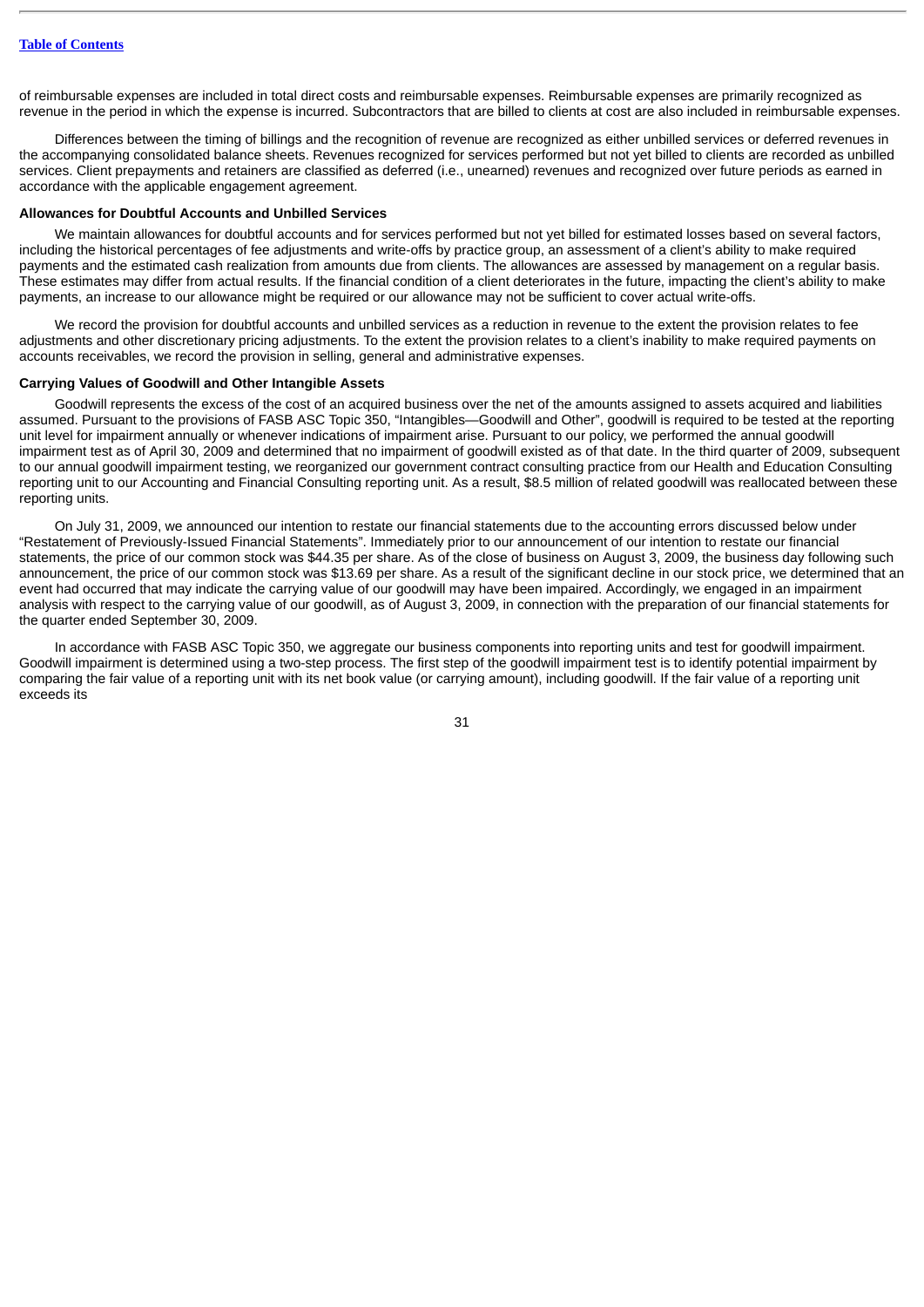carrying amount, goodwill of the reporting unit is considered not to be impaired and the second step of the impairment test is unnecessary. If the carrying amount of the reporting unit exceeds its fair value, the second step of the goodwill impairment test is performed to measure the amount of the impairment loss, if any. The second step of the goodwill impairment test compares the implied fair value of the reporting unit's goodwill with the carrying amount of that goodwill. If the carrying amount of the reporting unit's goodwill exceeds the implied fair value of that goodwill, an impairment loss is recognized in an amount equal to that excess. The implied fair value of goodwill is determined in the same manner as the amount of goodwill recognized in a business combination. That is, the fair value of the reporting unit is allocated to all of the assets and liabilities of that unit (including any unrecognized intangible assets) as if the reporting unit had been acquired in a business combination and the fair value of the reporting unit was the purchase price paid to acquire the reporting unit.

The SEC has commenced an investigation with respect to the restatement and an investigation into the allocation of time within a certain practice group. As often happens in these circumstances, the USAO for the Northern District of Illinois contacted our counsel and made a telephonic request for copies of certain documents that we previously provided to the SEC, which we voluntarily provided to the USAO. In addition, several purported shareholder class action complaints, since consolidated, and derivative lawsuits have been filed in connection with our restatement. See "Part I—Item 3. Legal Proceedings" and note "19. Commitments, Contingencies and Guarantees" in the notes to consolidated financial statements under "Part II—Item 8. Financial Statements and Supplementary Data" for a discussion of the SEC investigations, the USAO's request for certain documents and the purported private shareholder class action and derivative lawsuits. As a result of the uncertain nature of these matters and their uncertain effect on our business as well as the related costs and expenses associated with these matters, and based on our then existing backlog, pipeline of new proposal opportunities, and continued uncertain market conditions, we lowered our revenue projections and earnings for the remainder of 2009 and also our longer-term outlook, and increased the discount rates used in the goodwill impairment analysis.

Based on the result of the first step of the goodwill impairment analysis, we determined that the fair values of our Accounting and Financial Consulting and Corporate Consulting reporting units were less than their carrying values while the fair values of our Health and Education Consulting and Legal Consulting reporting units exceeded their carrying values by 32% and 61%, respectively. As such, we applied the second step of the goodwill impairment test to our Accounting and Financial Consulting and Corporate Consulting reporting units.

Based on the result of the second step of the goodwill impairment analysis, we determined that the carrying values of the goodwill associated with these reporting units exceeded their implied fair values, resulting in a \$106.0 million non-cash pretax goodwill impairment charge. This impairment charge was recognized to reduce the carrying value of goodwill in our Accounting and Financial Consulting reporting unit by \$59.0 million and our Corporate Consulting reporting unit by \$47.0 million. Of the \$47.0 million recognized in the Corporate Consulting reporting unit, \$39.0 million is reported as discontinued operations in the consolidated statement of operations for the year ended December 31, 2009. As described below under "Restatement of Previously-Issued Financial Statements" and "Liquidity and Capital Resources—Financing activities", under the definition of consolidated earnings before interest, taxes, depreciation and amortization ("EBITDA") under the Credit Agreement, as amended, the impairment charge was an add back for the period ended September 30, 2009.

Determining the fair value of a reporting unit under the first step of the goodwill impairment test and determining the fair value of individual assets and liabilities of a reporting unit (including unrecognized intangible assets) under the second step of the goodwill impairment test requires our management to make significant judgments, estimates and assumptions. These estimates and assumptions could have a significant impact on whether or not an impairment charge is recognized and also the magnitude of any such charge.

In estimating the fair value of our reporting units, we considered the income approach, the market approach and the cost approach. The income approach recognizes that the value of an asset is premised upon the expected receipt of future economic benefits. This approach involves projecting the cash flows the asset is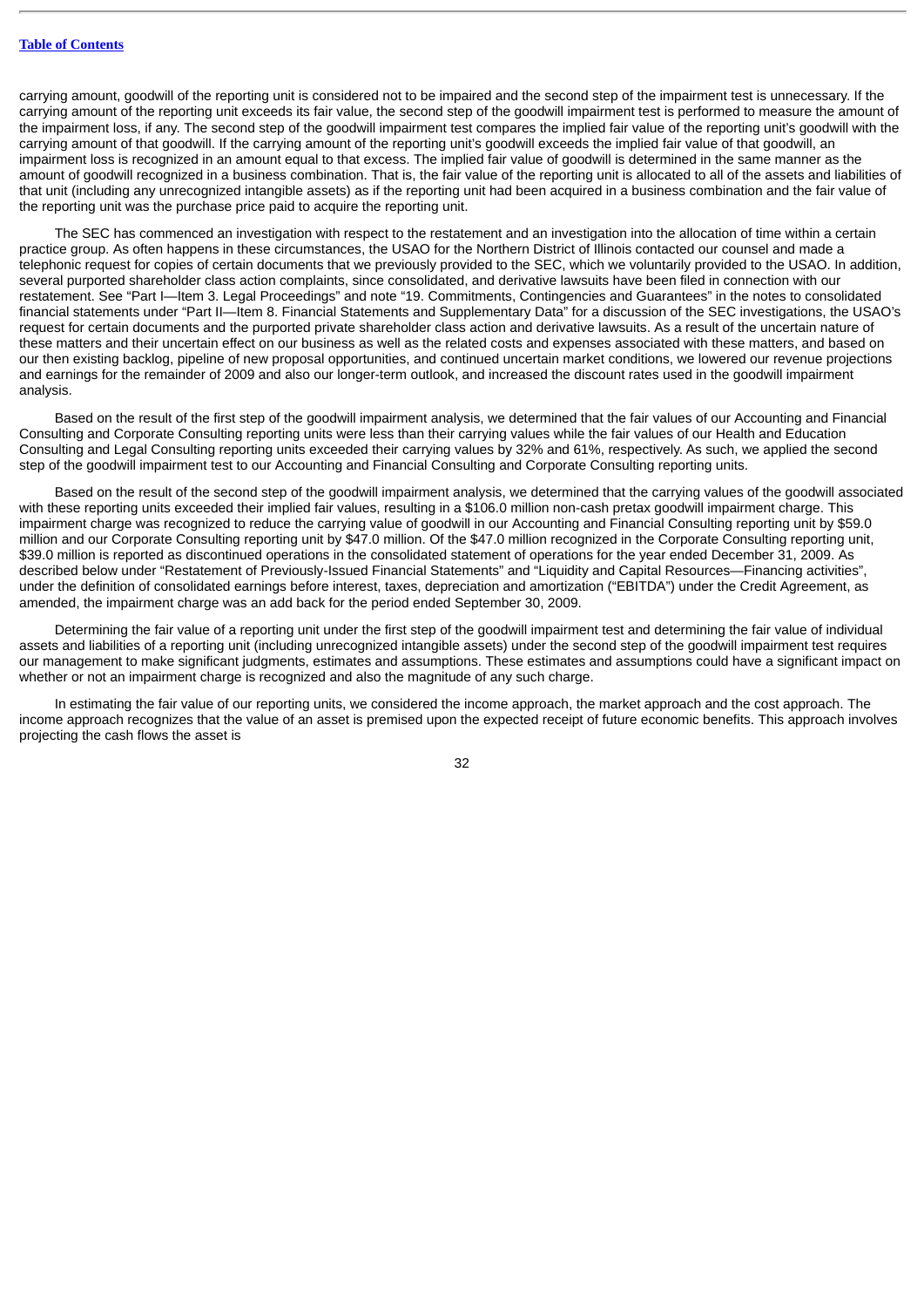expected to generate. Fair value indications are developed in the income approach by discounting expected future cash flows available to the investor at a rate which reflects the risk inherent in the investment. The market approach is primarily comprised of the guideline company and the guideline transaction methods. The guideline company method compares the subject company to selected reasonably similar companies whose securities are actively traded in the public markets. The guideline transaction method gives consideration to the prices paid in recent transactions that have occurred in the subject company's industry. The cost approach estimates the fair value of an asset based on the current cost to purchase or replace the asset.

In determining the fair value of our reporting units, we relied on a combination of the income approach and the market approach, utilizing the guideline company method, with a fifty-fifty weighting. For companies providing services, such as us, the income and market approaches will generally provide the most reliable indications of value because the value of such companies is more dependent on their ability to generate earnings than on the value of the assets used in the production process. We did not utilize the guideline transaction method due to a limited number of recent transactions and the multiples derived from recent transactions did not provide meaningful value indications for our reporting units. We also did not use the cost approach because our reporting units were valued on a going concern basis. The income approach and market approach both take into account the future earnings potential of our reporting units.

In the income approach, we utilized a discounted cash flow analysis, which involved estimating the expected after-tax cash flows that will be generated by each of the reporting units and then discounting these cash flows to present value reflecting the relevant risks associated with the reporting units and the time value of money. This approach requires the use of significant estimates and assumptions, including long-term projections of future cash flows, market conditions, discount rates reflecting the risk inherent in future cash flows, revenue growth, perpetual growth rates and profitability, among others. In estimating future cash flows for each of our reporting units, we relied on internally generated six-year forecasts and a three percent long-term assumed annual revenue growth rate for periods after the six-year forecast. Our forecasts were based on our historical experience, then current backlog, expected market demand, and other industry information at the time the forecasts were prepared. For our Health and Education Consulting and Legal Consulting reporting units, we used a 15% discount rate while for our Accounting and Financial Consulting and Corporate Consulting reporting units, we used a 19% discount rate. We used a lower discount rate for our Health and Education Consulting and Legal Consulting reporting units due to their strength in the marketplace, as well as current and forecasted steady growth. In comparison, we used a higher discount rate for our Accounting and Financial Consulting and Corporate Consulting reporting units because these two reporting units have recently experienced soft demand and are undergoing restructuring activities. Additionally, the Accounting and Financial Consulting reporting unit may be more challenged by our financial restatement due to the type of services that this reporting unit provides.

In the market approach, we utilized the guideline company method, which involved calculating valuation multiples based on operating data from guideline publicly traded companies. Multiples derived from guideline companies provide an indication of how much a knowledgeable investor in the marketplace would be willing to pay for a company. These multiples were then applied to the operating data for our reporting units and adjusted for factors similar to the discounted cash flow analysis to arrive at an indication of value.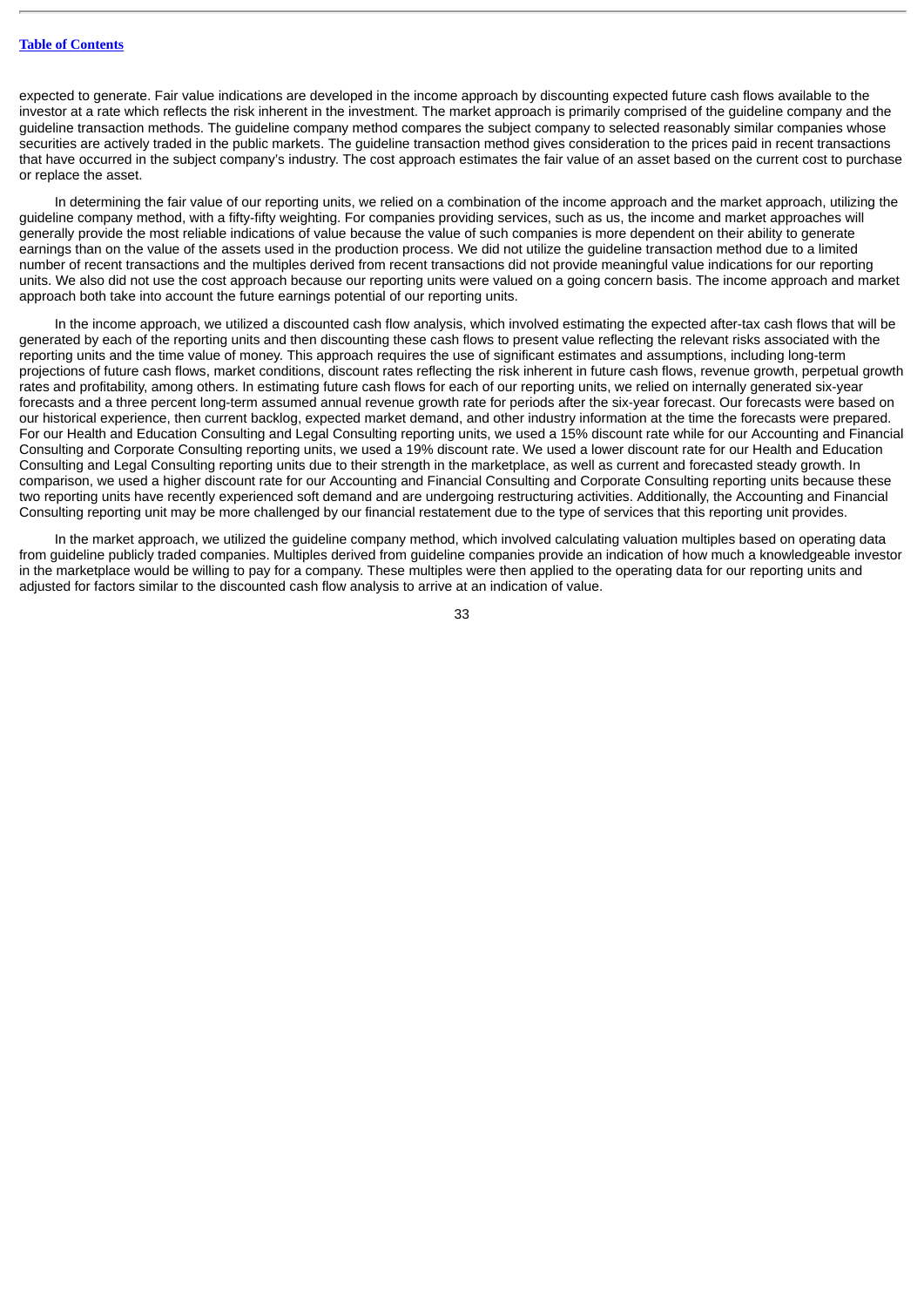#### **Table of [Contents](#page-1-0)**

While we believe that our estimates and assumptions underlying the valuation methodology are reasonable, different estimates and assumptions could result in different outcomes. The table below presents the decrease in the fair value of each of our reporting units given a one percent increase in the discount rate or a one percent decrease in the long-term assumed annual revenue growth rate. A 10% change in the weighting of the income approach and the market approach would not have had a significant effect on the fair value of our reporting units.

|                                          |                                          | Decrease in Fair Value of the Reporting Unit |            |            |  |  |  |  |
|------------------------------------------|------------------------------------------|----------------------------------------------|------------|------------|--|--|--|--|
|                                          | <b>Health</b><br>and<br><b>Education</b> | Accountina<br>and<br><b>Financial</b>        | Leaal      | Corporate  |  |  |  |  |
| (in thousands)                           | Consulting                               | Consultina                                   | Consulting | Consulting |  |  |  |  |
| Discount Rate $-$ Increase by 1%         | \$48,400                                 | 2.100                                        | 8.800      | 2.400      |  |  |  |  |
| Long-term Growth Rate $-$ Decrease by 1% | \$27.400                                 | 700                                          | 3.900      | 800        |  |  |  |  |

As described above, a goodwill impairment analysis requires significant judgments, estimates and assumptions. The results of this impairment analysis are as of a point in time. There is no assurance that the actual future earnings or cash flows of our reporting units will not decline significantly from our projections. We will monitor any changes to our assumptions and will evaluate goodwill as deemed warranted during future periods. Any significant decline in our operations could result in additional goodwill impairment charges.

In connection with our previous business acquisitions, additional purchase consideration may be payable to the selling shareholders if specific financial performance targets are met. These payments are not contingent upon the continuing employment of the selling shareholders. Such amounts are recorded as additional purchase consideration in the period they are earned with a corresponding adjustment to goodwill. During the fourth quarter of 2009, additional purchase consideration payable to the selling shareholders of previous acquisitions was accrued as the achievement of specific performance targets were met as of December 31, 2009. Additional purchase consideration totaling \$66.2 million was recorded as additional purchase price and an adjustment to goodwill in 2009.

As of December 31, 2009, we evaluated whether any events had occurred since the August 3, 2009 goodwill impairment test that may have indicated the carrying value of goodwill may have been impaired. As a result of our analysis, we concluded that no additional events had occurred that would have indicated any indications of impairment existed as of December 31, 2009.

The carrying values of goodwill for each of our reporting units as of December 31, 2009 are as follows (in thousands):

|                            | <b>Health</b><br>and | <b>Accounting</b><br>and |            |            |              |
|----------------------------|----------------------|--------------------------|------------|------------|--------------|
|                            | <b>Education</b>     | <b>Financial</b>         | Legal      | Corporate  |              |
|                            | Consultina           | Consultina               | Consultina | Consultina | <b>Total</b> |
| Carrying Value of Goodwill | \$381.923            | 22.825<br>$\sim$         | \$25.784   | \$33.637   | \$464.169    |

Intangible assets represent purchased assets that lack physical substance but can be distinguished from goodwill. Our intangible assets, net of accumulated amortization, totaled \$22.4 million at December 31, 2009 and consist of customer relationships, non-competition agreements, tradenames, as well as technology and software. We use valuation techniques in estimating the initial fair value of acquired intangible assets. These valuations are primarily based on the present value of the estimated net cash flows expected to be derived from the client contracts and relationships, discounted for assumptions such as future customer attrition. We evaluate our intangible assets for impairment whenever events or changes in circumstances indicate that the carrying amount of the assets may not be recoverable. Therefore, higher or earlier-than-expected customer attrition may result in higher future amortization charges or an impairment charge for customer-related intangible assets.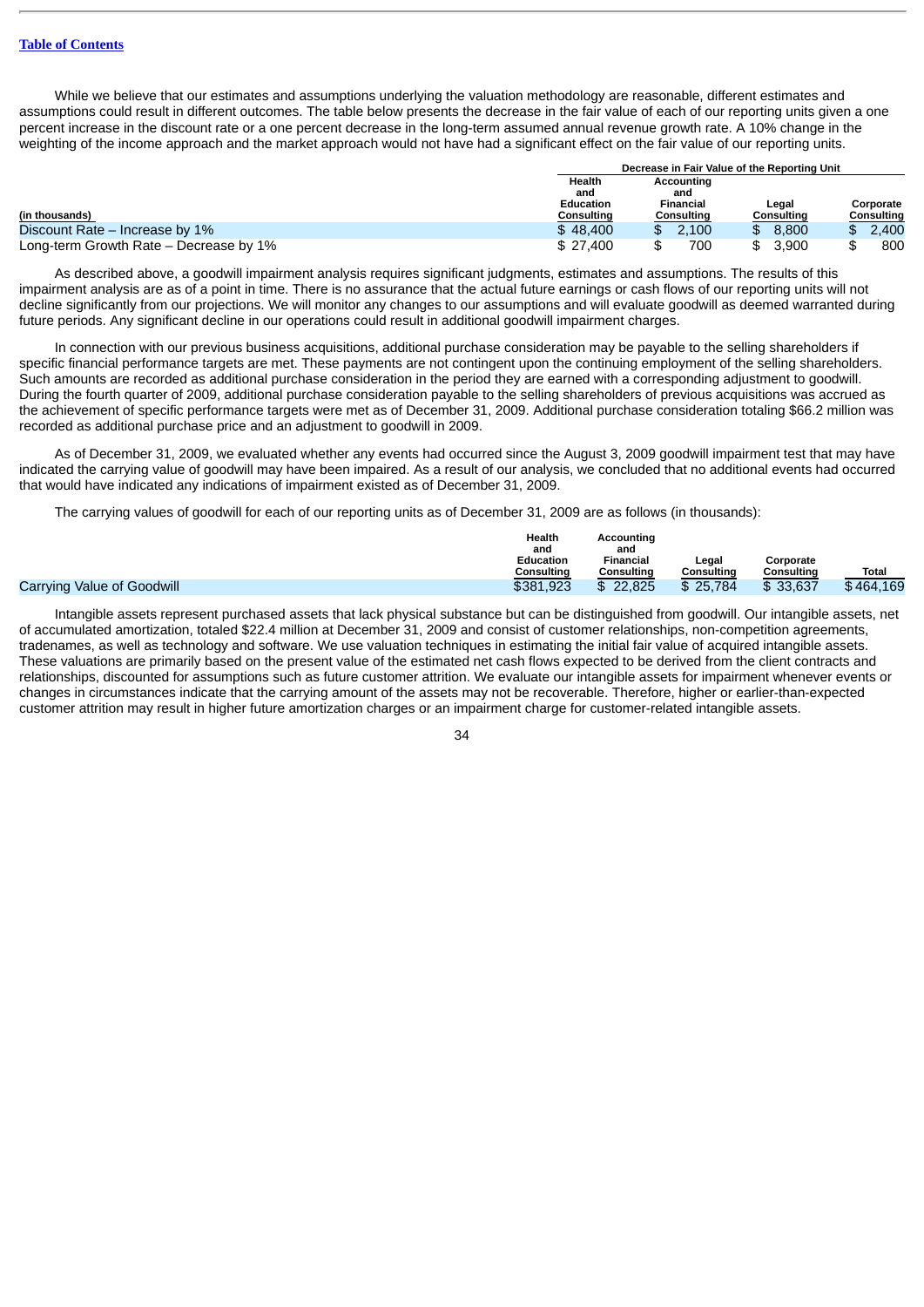### **Valuation of Net Deferred Tax Assets**

We account for income taxes in accordance with FASB ASC Topic 740 "Income Taxes." Deferred tax assets and liabilities are recorded for future tax consequences attributable to temporary differences between the financial statement carrying amounts of existing assets and liabilities and their respective tax bases. These deferred tax assets and liabilities are measured using enacted tax rates expected to apply to taxable income in the years in which those temporary differences are expected to be recovered or settled. To the extent that deferred tax assets will not likely be recovered from future taxable income, a valuation allowance is established against such deferred tax assets.

In preparing financial statements, we exercise significant judgment in determining our provision for income taxes, deferred tax assets and liabilities, and the valuation allowance. In determining our provision for income taxes on an interim basis, we estimate our annual effective tax rate based on information available at each interim period. In determining whether a valuation allowance is warranted, we consider the historical and estimated future taxable income and other relevant factors of the operation recording the respective deferred tax asset. If actual results differ from our estimates, or if these estimates are adjusted in future periods, an adjustment to the valuation allowance may be required. To the extent that we increase the valuation allowance, our provision for income taxes will increase and our net income will decrease in the period that the adjustment is made. As of December 31, 2009, we have recorded net deferred tax assets totaling \$37.6 million.

#### **RESTATEMENT OF PREVIOUSLY-ISSUED FINANCIAL STATEMENTS**

In 2009, we filed the following amendments to restate our previously-issued financial statements for the years ended December 31, 2008, 2007 and 2006, as well as the three months ended March 31, 2009:

- Amendment No. 1 on Form 10-K/A, filed with the SEC on August 17, 2009, to our annual report on Form 10-K for the year ended December 31, 2008, originally filed on February 24, 2009.
- Amendment No. 1 on Form 10-Q/A, filed with the SEC on August 17, 2009, to our quarterly report on Form 10-Q for the period ended March 31, 2009, originally filed on April 30, 2009.

All financial information included in this annual report on Form 10-K reflects the restatement.

The restatement related to four businesses that we acquired between 2005 and 2007 (the "Acquired Businesses"). Pursuant to the purchase agreements for each of these acquisitions, payments were made by us to the selling shareholders (1) upon closing of the transaction, (2) in some cases, upon the Acquired Businesses achieving specific financial performance targets over a number of years ("earn-outs"), and (3) in one case, upon the buy-out of an obligation to make earn-out payments. These payments are collectively referred to as "acquisition-related payments."

The acquisition-related payments made by us to the selling shareholders represented purchase consideration. As such, these payments, to the extent that they exceeded the net of the fair value assigned to assets acquired and liabilities assumed, were properly recorded as goodwill, in accordance with GAAP. Payments made upon the closing of the acquisition were recorded as goodwill on the date of closing. Earn-out payments were recorded as purchase consideration resulting in additional goodwill when the financial performance targets were met by the Acquired Businesses. The payment made upon the buy-out of an obligation to make earn-out payments was recorded as goodwill on the date of the buyout.

It came to the attention of the Audit Committee of our Board of Directors that, in connection with one of these acquisitions, the selling shareholders had an agreement among themselves to reallocate a portion of their earn-outs to an employee of the Company who was not a selling shareholder. Following this discovery, the Audit Committee commenced an inquiry into the relevant facts and circumstances of all of our prior acquisitions to determine if similar situations existed. The Audit Committee notified the Company's independent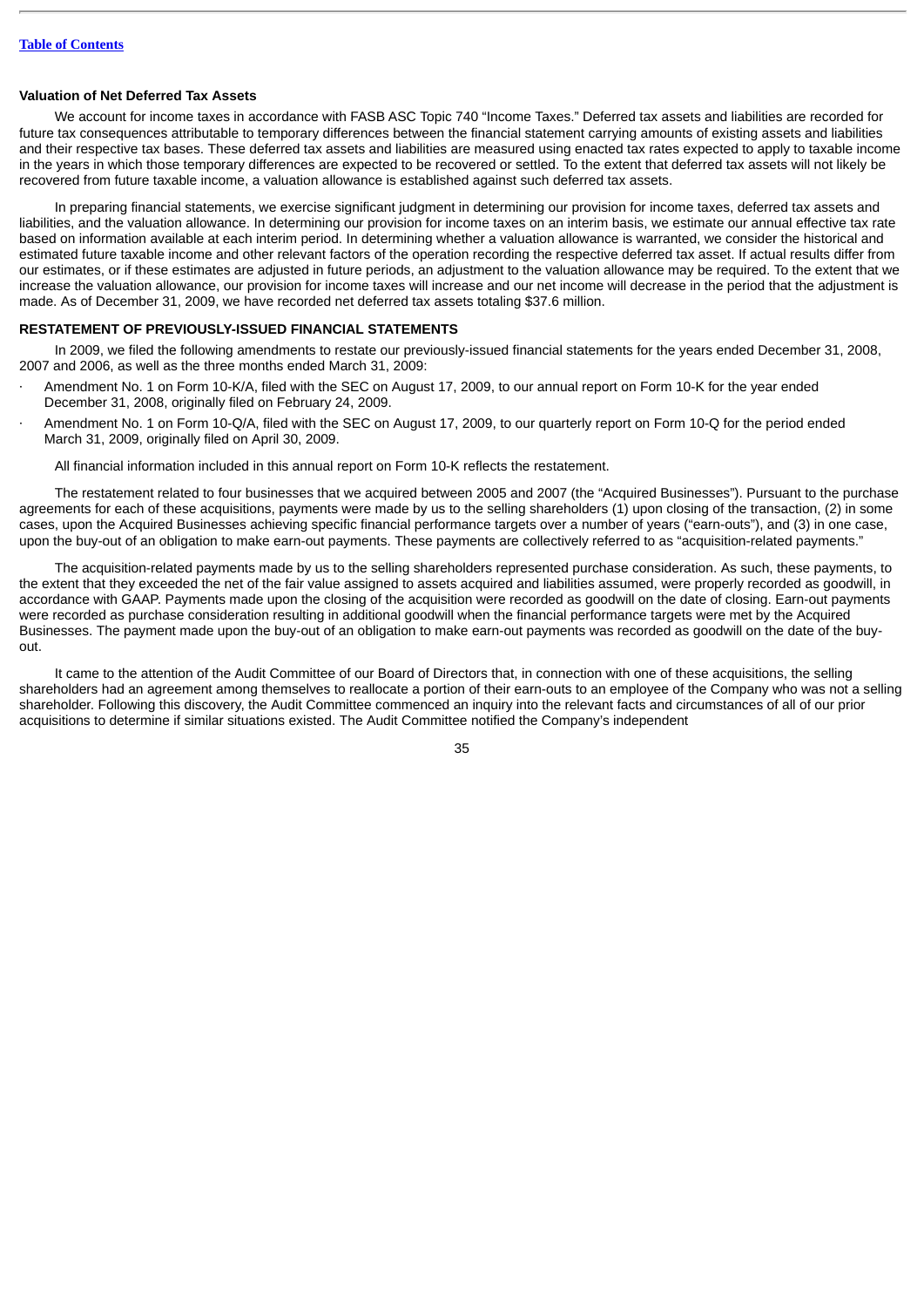auditors who had not previously been aware of the Shareholder Payments and the Employee Payments (in each case, as defined below).

This inquiry resulted in the discovery that the selling shareholders of the Acquired Businesses made one or both of the following types of payments:

- 1) The selling shareholders redistributed portions of their acquisition-related payments among themselves in amounts that were not consistent with their ownership interests on the date we acquired the business ("Shareholder Payments"). These Shareholder Payments were dependent, in part, on continuing employment with the Company or on the achievement of personal performance measures.
- 2) The selling shareholders redistributed portions of their acquisition-related payments to certain of our employees who were not selling shareholders of the Acquired Businesses ("Employee Payments"). These Employee Payments were dependent on continuing employment with the Company or on the achievement of personal performance measures. The Company employees who received the Employee Payments were client-serving and administrative employees of the respective Acquired Businesses at the date such businesses were acquired by us as well as similar employees hired by or assigned to the respective Acquired Businesses after the date of such acquisitions.

The restatement was necessary because we failed to account for the Shareholder Payments and the Employee Payments in accordance with GAAP. The selling shareholders were not prohibited from making the Shareholder Payments or the Employee Payments under the terms of the purchase agreements with the Company for the acquisitions of the Acquired Businesses. However, under GAAP, including guidance promulgated by the SEC, actions of economic interest holders in a company may be imputed to the company itself. The selling shareholders of the Acquired Businesses meet the criteria of economic interest holders of Huron due to their ability to earn additional consideration from Huron. As such, when the selling shareholders redistribute acquisition-related payments among themselves or redistribute a portion of their acquisitionrelated payments to our employees who were not selling shareholders based on employment or performance-based criteria, these payments are viewed as resulting from services that are assumed to have benefited Huron and must therefore be recorded as non-cash compensation expense incurred by Huron under GAAP. Accordingly, the Employee Payments and the Shareholder Payments are imputed to us. In the case of the Shareholder Payments, such payments are imputed to us even when the amounts that are received by the selling shareholders in the redistribution do not differ significantly from the amounts the selling shareholders would have received if the portion of the acquisition-related payments redistributed based on performance or employment had been distributed solely in accordance with the ownership interests of the applicable selling shareholders on the date we acquired the business. In effect, the Shareholder Payments and the Employee Payments are in substance a second and separate transaction from our acquisition of the Acquired Businesses, which should have been recorded as a separate non-cash accounting entry. Both the Shareholder Payments and the Employee Payments are therefore required to be reflected as non-cash compensation expense of Huron, and the selling shareholders are deemed to have made a capital contribution to Huron. The entries are non-cash because the payments were made directly by the selling shareholders from the acquisition proceeds they received from us. We did not expend additional cash with respect to the compensation charge.

As discussed above, only a portion of the acquisition-related payments to selling shareholders was redistributed among themselves based on performance or employment while the balance was distributed in accordance with their ownership interests on the date we acquired the business. The total amounts of the acquisition-related payments received by the selling shareholders after the redistribution did not differ significantly from the amounts such selling shareholders would have received if the distribution of such portion of the acquisition-related payments had been made in proportion to their respective ownership interests. Under GAAP, however, we are required to recognize as non-cash compensation expense the entire amount of the acquisition-related payment that was subject to redistribution based on performance or employment and not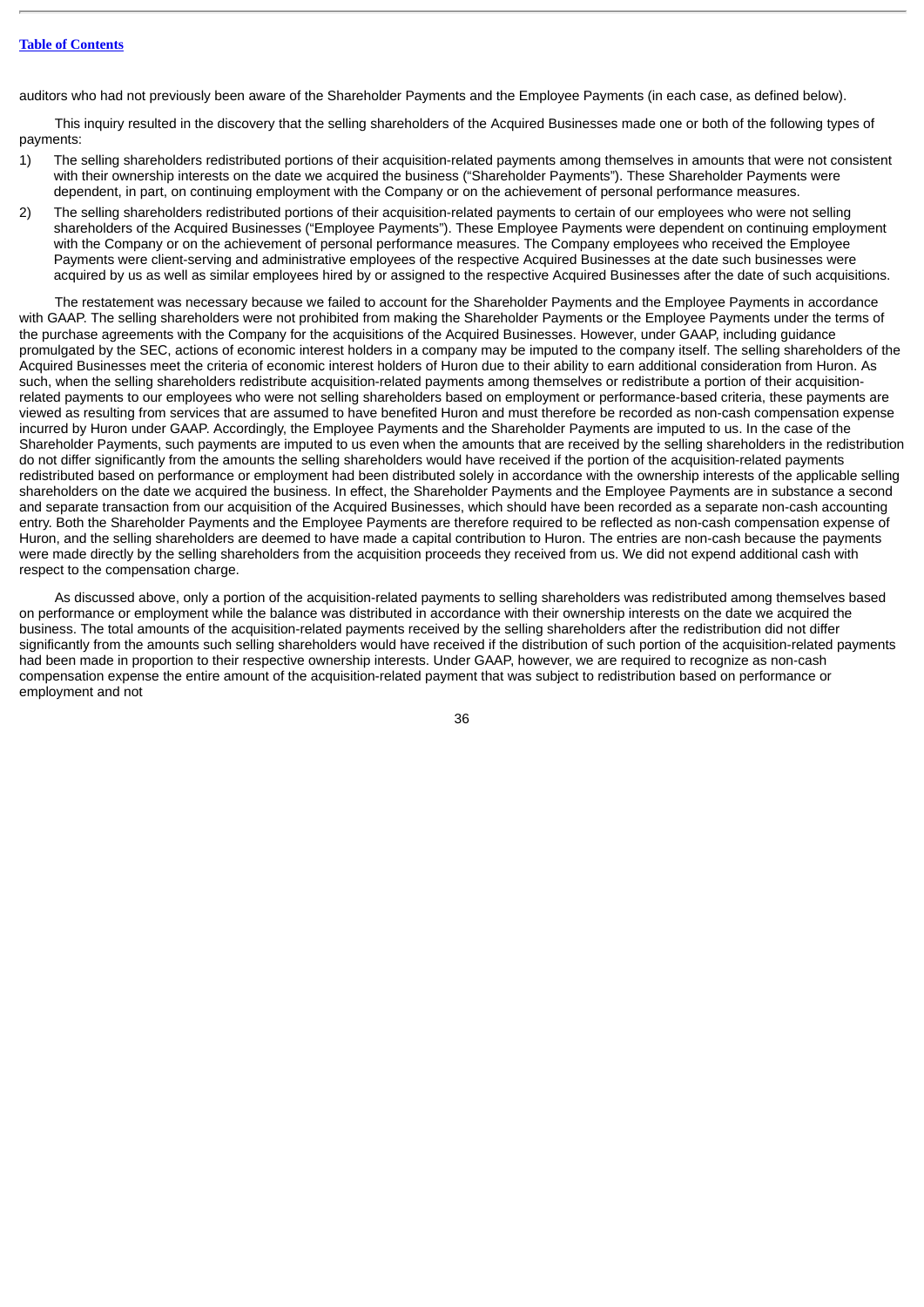merely the difference between the amount a selling shareholder received following such redistribution and the amount such selling shareholder would have received if such portion had been distributed in accordance with his ownership interests.

As a result of the correction of these accounting errors, which are not tax deductible, we recalculated our provision for income taxes for each of the quarterly periods using the annual effective income tax rate method in accordance with FASB ASC Topic 740 "Income Taxes". As such, our interim quarterly provision for income taxes decreased in certain periods and increased in others, with a corresponding change in income tax receivable or payable. However, there is no change to our provision for income taxes or our tax accounts on an annual basis. While the correction of these errors significantly reduced our net income and earnings per share for each of the affected periods, it had no effect on our total assets, total liabilities, or total stockholders' equity on an annual basis. Further, the correction of these errors had no effect on our net cash flows. See "note 3. Restatement of Previously-Issued Financial Statements" under "Part II—Financial Statements and Supplementary Data" for a summary of the impact of the Shareholder Payments and Employee Payments on our consolidated statement of operations for the years ended December 31, 2009, 2008 and 2007.

Based on its inquiry into the facts and circumstances underlying the restatement, which is now substantially complete, the Audit Committee determined that the Shareholder Payments and Employee Payments were not properly recorded in our financial statements because senior management did not properly take into account the impact of the selling shareholders' redistribution of the acquisition-related payments when determining the appropriate accounting treatment. In some cases, senior management was unaware of the redistributions. In other cases, senior management was aware of the redistributions but either misunderstood or misapplied the appropriate accounting guidance. As a result, the facts and circumstances surrounding the Shareholder Payments and Employee Payments were not fully described in representation letters previously provided to our independent auditors.

In light of these determinations and given the magnitude of the accounting errors underlying the restatement, our Board of Directors concluded that it was appropriate for the Company to appoint a new Chairman, a new Chief Executive Officer, a new Chief Financial Officer and a new Chief Accounting Officer. Our Board of Directors and Gary Holdren, our then Chief Executive Officer, agreed that he should resign as Chairman of the Board and Chief Executive Officer. George Massaro, who was the then Vice Chairman of the Board of Directors, was elected as our Non-Executive Chairman of the Board of Directors. James Roth, one of the founders of the Company, was named Chief Executive Officer. James Rojas, another founder of the Company, was named Chief Financial Officer, succeeding Gary Burge who remained with the Company until the end of 2009. Wayne Lipski, previously Chief Accounting Officer, ended employment with the Company during the third quarter and provided certain services to the Company as an independent consultant through January 2010. The role of Chief Accounting Officer has not been filled. On November 3, 2009, James Roth was appointed to the Board of Directors and James Rojas was appointed Treasurer, in addition to his current position of Chief Financial Officer.

Based on the results of the Company's inquiry into the acquisition-related payments to date and the agreement amendments described below, earn-outs for the period after August 1, 2009 are accounted for as additional purchase consideration and not also as non-cash compensation expense. Effective August 1, 2009, the selling shareholders of two of the Acquired Businesses each amended certain agreements related to the earn-outs to provide that future earn-outs will be distributed only to the applicable selling shareholders and only in accordance with their equity interests on the date we acquired the business with no required continuing employment. The amended agreements provide that no further Shareholder Payments or Employee Payments will be made. We recognized \$8.3 million of non-cash compensation expense during 2009 related to Shareholder Payments and Employee Payments. We expect to incur a moderate increase in cash compensation expense in future periods related to Shareholder Payments and Employee Payments for such periods. We incurred cash compensation expense related to Shareholder Payments and Employee Payments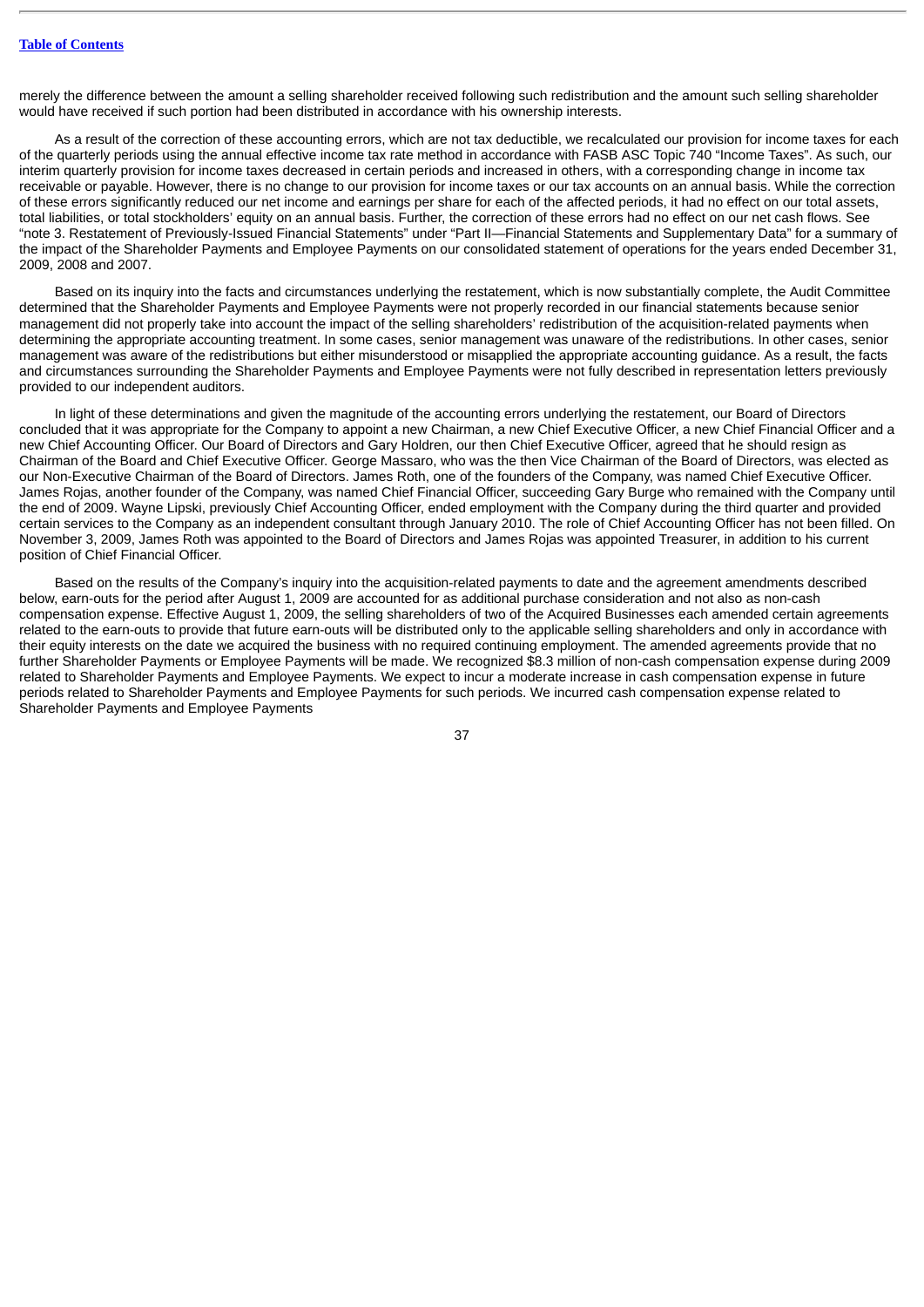of \$3.6 million in 2009, and we currently expect to incur no more than \$4 million in each of 2010 and 2011. The earn-out payments for one of the Acquired Businesses are payable through December 31, 2011. There are no additional earn-out obligations related to the other three Acquired Businesses. Additionally, as a result of the impact that our restatement may have on our business, we expect to incur a moderate increase in cash compensation expense to retain our top-performing employees. We also expect an increase in operating expenses, including legal fees, as a result of the Company's inquiries into the acquisition-related payments and the allocation of time within a certain practice group, the restatement, the SEC investigations with respect to the restatement and the allocation of time within a certain practice group, the USAO's request for certain documents and the purported private shareholder class action lawsuits, since consolidated, and derivative lawsuits in respect of the restatement.

On July 31, 2009, immediately prior to our announcement of our intention to restate our financial statements, the price of our common stock was \$44.35 per share. As of the close of business on August 3, 2009, the business day next following such announcement, the price of our common stock was \$13.69 per share. As a result of the significant decline in the price of our common stock, we engaged in an impairment analysis with respect to the carrying value of our goodwill in connection with the preparation of our financial statements for the quarter ended September 30, 2009 and recorded a \$106.0 million non-cash pretax charge for the impairment of goodwill, as described in more detail above under "Critical Accounting Policies—Carrying Values of Goodwill and Other Intangible Assets" and under note "6. Goodwill and Intangible Assets" in the notes to the consolidated financial statements set forth in "Part II—Item 8. Financial Statements and Supplementary Data." The impairment charge is noncash in nature and did not affect the Company's liquidity. As described in more detail below under "Liquidity and Capital Resources—Financing activities," we also amended our Credit Agreement by, among other things, modifying the definition of consolidated EBITDA under the Credit Agreement to allow for the add back of the impairment charge for the period ended September 30, 2009.

The SEC has commenced an investigation with respect to the restatement and an investigation into the allocation of time within a certain practice group. We also conducted a separate inquiry with independent advisors and counsel, in response to the initial inquiry from the SEC, into the allocation of time within a certain practice group. This matter had no impact on billings to our clients, but could have impacted the timing of when revenue was recognized. Based on our internal inquiry, which is complete, we have concluded that an adjustment to our historical financial statements is not required with respect to this matter. The SEC investigation with respect to the allocation of time within a certain practice group is ongoing. We are cooperating with the SEC in its investigations with respect to the circumstances that led to the restatement and the allocation of time within a certain practice group. As often happens in these circumstances, the USAO for the Northern District of Illinois has contacted our counsel. The USAO made a telephonic request for copies of certain documents that we previously provided to the SEC, which we have voluntarily provided to the USAO. In addition, several purported shareholder class action complaints and derivative lawsuits have been filed in connection with the restatement. See "Part I—Item 3. Legal Proceedings" and note "19. Commitments, Contingencies and Guarantees" in the notes to consolidated financial statements under "Part II—Item 8. Financial Statements and Supplementary Data" for a description of the purported private shareholder class action lawsuit and derivative lawsuits.

Given the uncertain nature of the SEC investigations with respect to the restatement and the allocation of time within a certain practice group, the USAO's request for certain documents and the purported private shareholder class action lawsuit and derivative lawsuits in respect of the restatement (collectively, the "restatement matters"), and the uncertainties related to the incurrence and amount of loss, including with respect to the imposition of fines, penalties, damages, administrative remedies and liabilities for additional amounts, with respect to the restatement matters, we are unable to predict the ultimate outcome of the restatement matters, determine whether a liability has been incurred or make a reasonable estimate of the liability that could result from an unfavorable outcome in the restatement matters. Any such liability could be material. See "Part I—Item 1A. Risk Factors" for a discussion of certain risks and uncertainties relating to the restatement matters and certain other risks and uncertainties that are heightened by the restatement matters.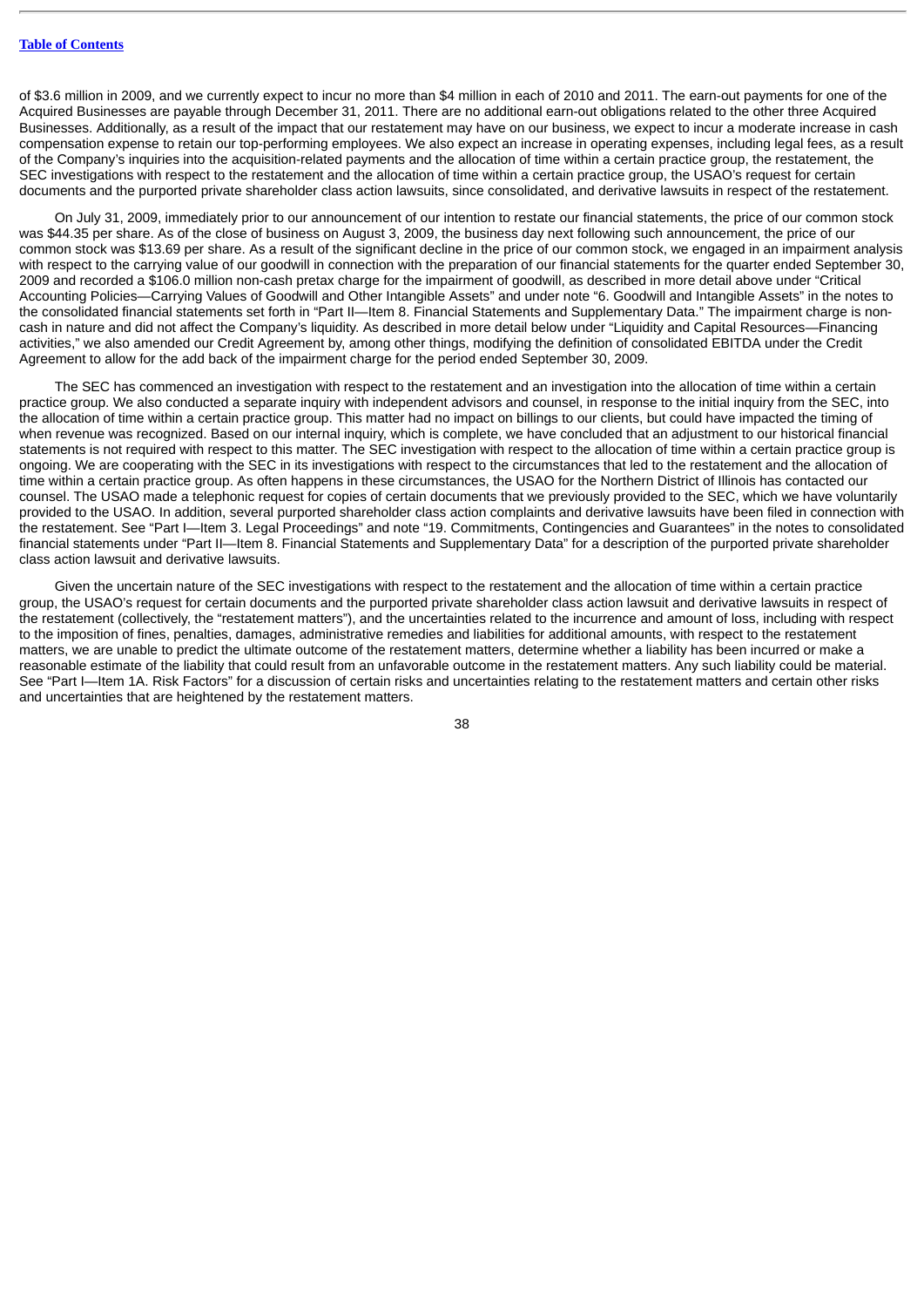## **RESULTS OF OPERATIONS**

In December 2009, our Board of Directors approved a plan to divest two businesses within the Corporate Consulting and Accounting and Financial Consulting operating segments. As part of the strategy to focus on our core businesses, we have committed to a plan to sell the portion of the international operations that include the office and respective operations in Japan ("Japan"), which is a component of both the Accounting and Financial Consulting and Corporate Consulting segments. Additionally, on December 31, 2009 we completed the sale of the April 2006 acquisition of MS Galt & Company LLC ("Galt"), a strategy business within the Corporate Consulting segment, back to its original shareholders. As a result of these actions, the operating results of Japan and Galt are reported as "discontinued operations" for 2009. All other operations of the business are considered "continuing operations." Amounts for fiscal years 2007 and 2008 below have been reclassified to conform with this presentation to allow for meaningful comparison. See note "4. Discontinued Operations" under "Part II—Item 8. Financial Statements and Supplementary Data" for additional information.

The following table sets forth, for the periods indicated, selected segment and consolidated operating results for the periods indicated, as well as other operating data.

| Segment and Consolidated Operating Results of Continuing Operations    |               | Year Ended December 31, |           |  |  |  |
|------------------------------------------------------------------------|---------------|-------------------------|-----------|--|--|--|
| (in thousands):                                                        | 2009          | 2008                    | 2007      |  |  |  |
| Revenues and reimbursable expenses:                                    |               |                         |           |  |  |  |
| Health and Education Consulting (6)                                    | \$373,881     | \$269,370               | \$177,722 |  |  |  |
| Accounting and Financial Consulting (6)(7)                             | 99,352        | 137,732                 | 159,222   |  |  |  |
| Legal Consulting                                                       | 114.824       | 121,413                 | 89,849    |  |  |  |
| Corporate Consulting (7)                                               | 40,643        | 45,260                  | 48,977    |  |  |  |
| <b>Total revenues</b>                                                  | 628.700       | 573,775                 | 475,770   |  |  |  |
| Total reimbursable expenses                                            | 50,840        | 52,303                  | 39,382    |  |  |  |
| Total revenues and reimbursable expenses                               | \$679,540     | \$626,078               | \$515,152 |  |  |  |
| <b>Operating income:</b>                                               |               |                         |           |  |  |  |
| Health and Education Consulting (1)                                    | \$141,295     | \$90,886                | \$51,685  |  |  |  |
| Accounting and Financial Consulting (1)(7)                             | 16,285        | 22,512                  | 60,329    |  |  |  |
| Legal Consulting                                                       | 22,035        | 37,780                  | 28,293    |  |  |  |
| Corporate Consulting (7)                                               | 11,667        | 6,044                   | 7,956     |  |  |  |
| Total segment operating income (1)                                     | 191,282       | 157,222                 | 148,263   |  |  |  |
| Operating expenses not allocated to segments                           | 193,869       | 107,383                 | 90,289    |  |  |  |
| <b>Operating (loss) income</b>                                         | (2,587)<br>\$ | \$49,839                | \$57,974  |  |  |  |
| <b>Other Operating Data of Continuing Operations</b>                   |               |                         |           |  |  |  |
| Number of full-time billable consultants (at period end) (2):          |               |                         |           |  |  |  |
| Health and Education Consulting (6)                                    | 857           | 879                     | 429       |  |  |  |
| Accounting and Financial Consulting (6)(7)                             | 209           | 323                     | 377       |  |  |  |
| Legal Consulting                                                       | 141           | 163                     | 173       |  |  |  |
| Corporate Consulting (7)                                               | 77            | 91                      | 164       |  |  |  |
| Total                                                                  | 1,284         | 1,456                   | 1,143     |  |  |  |
| Average number of full-time billable consultants (for the period) (2): |               |                         |           |  |  |  |
| Health and Education Consulting (6)                                    | 875           | 641                     | 373       |  |  |  |
| Accounting and Financial Consulting (6)(7)                             | 278           | 350                     | 323       |  |  |  |
| Legal Consulting                                                       | 148           | 164                     | 139       |  |  |  |
| Corporate Consulting (7)                                               | 85            | 131                     | 148       |  |  |  |
| <b>Total</b>                                                           | 1,386         | 1,286                   | 983       |  |  |  |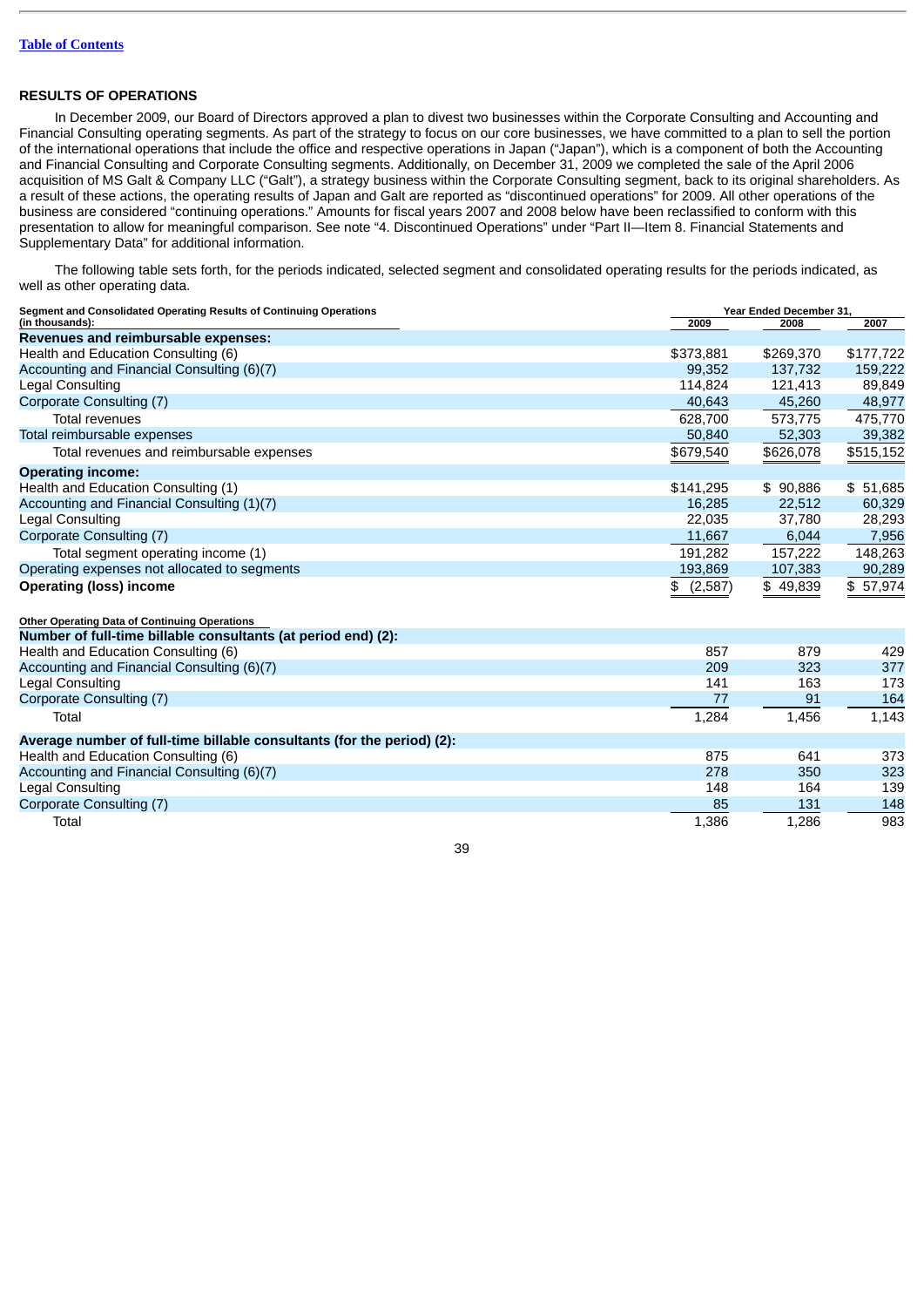|                                                                  | Year Ended December 31, |    |       |                |       |
|------------------------------------------------------------------|-------------------------|----|-------|----------------|-------|
| Other Operating Data of Continuing Operations (continued):       | 2009                    |    | 2008  |                | 2007  |
| Full-time billable consultant utilization rate (3):              |                         |    |       |                |       |
| Health and Education Consulting (6)                              | 75.3%                   |    | 79.6% |                | 79.4% |
| Accounting and Financial Consulting (6)(7)                       | 57.3%                   |    | 54.7% |                | 73.9% |
| Legal Consulting                                                 | 57.1%                   |    | 62.8% |                | 73.4% |
| Corporate Consulting (7)                                         | 55.6%                   |    | 50.9% |                | 60.6% |
| Total                                                            | 68.5%                   |    | 67.7% |                | 73.9% |
| Full-time billable consultant average billing rate per hour (4): |                         |    |       |                |       |
| Health and Education Consulting (6)                              | \$<br>272               | \$ | 251   | \$             | 271   |
| Accounting and Financial Consulting (6)(7)                       | \$<br>251               | \$ | 269   | $\mathfrak{L}$ | 288   |
| Legal Consulting                                                 | \$<br>207               | \$ | 235   | \$             | 240   |
| Corporate Consulting (7)                                         | \$<br>398               | \$ | 335   | \$             | 289   |
| Total                                                            | \$<br>270               | \$ | 260   | \$             | 275   |
| Revenue per full-time billable consultant (in thousands):        |                         |    |       |                |       |
| Health and Education Consulting (6)                              | \$<br>385               | \$ | 378   | \$             | 406   |
| Accounting and Financial Consulting (6)(7)                       | \$<br>262               | \$ | 268   | \$             | 398   |
| Legal Consulting                                                 | \$<br>216               | \$ | 269   | \$             | 305   |
| Corporate Consulting (7)                                         | \$<br>460               | \$ | 332   | \$             | 317   |
| <b>Total</b>                                                     | \$<br>347               | \$ | 330   | \$             | 376   |
| Average number of full-time equivalents (for the period) (5):    |                         |    |       |                |       |
| Health and Education Consulting (6)                              | 111                     |    | 71    |                | 60    |
| Accounting and Financial Consulting (6)(7)                       | 103                     |    | 176   |                | 125   |
| Legal Consulting                                                 | 644                     |    | 583   |                | 338   |
| Corporate Consulting (7)                                         | $\overline{2}$          |    | 4     |                | 6     |
| Total                                                            | 860                     |    | 834   |                | 529   |
| Revenue per full-time equivalents (in thousands):                |                         |    |       |                |       |
| Health and Education Consulting (6)                              | \$<br>335               | \$ | 379   | \$             | 438   |
| Accounting and Financial Consulting (6)(7)                       | \$<br>258               | \$ | 249   | \$             | 245   |
| Legal Consulting                                                 | \$<br>129               | \$ | 133   | \$             | 141   |
| Corporate Consulting (7)                                         | \$<br>765               | \$ | 449   | \$             | 345   |
| Total                                                            | \$<br>172               | \$ | 180   | \$             | 201   |

(1) Includes non-cash compensation expense from continuing operations as follows (in thousands):

|                                     |         | <b>Twelve Months Ended</b><br>December 31. |          |
|-------------------------------------|---------|--------------------------------------------|----------|
|                                     | 2009    | 2008                                       | 2007     |
| Health and Education Consulting     | \$5,606 | \$14,966                                   | 12,819   |
| Accounting and Financial Consulting | 1,895   | 11.554                                     | 2.195    |
| Total                               | \$7,501 | \$26,520                                   | \$15,014 |

(2) Consists of our full-time professionals who provide consulting services and generate revenues based on the number of hours worked.<br>(3) Utilization rate for our full-time billable consultants is calculated by dividing t

Utilization rate for our full-time billable consultants is calculated by dividing the number of hours all our full-time billable consultants worked on client assignments during a period by the total available working hours for all of these consultants during the same period, assuming a fortyhour work week, less paid holidays and vacation days.

(4) Average billing rate per hour for our full-time billable consultants is calculated by dividing revenues for a period by the number of hours worked on client assignments during the same period.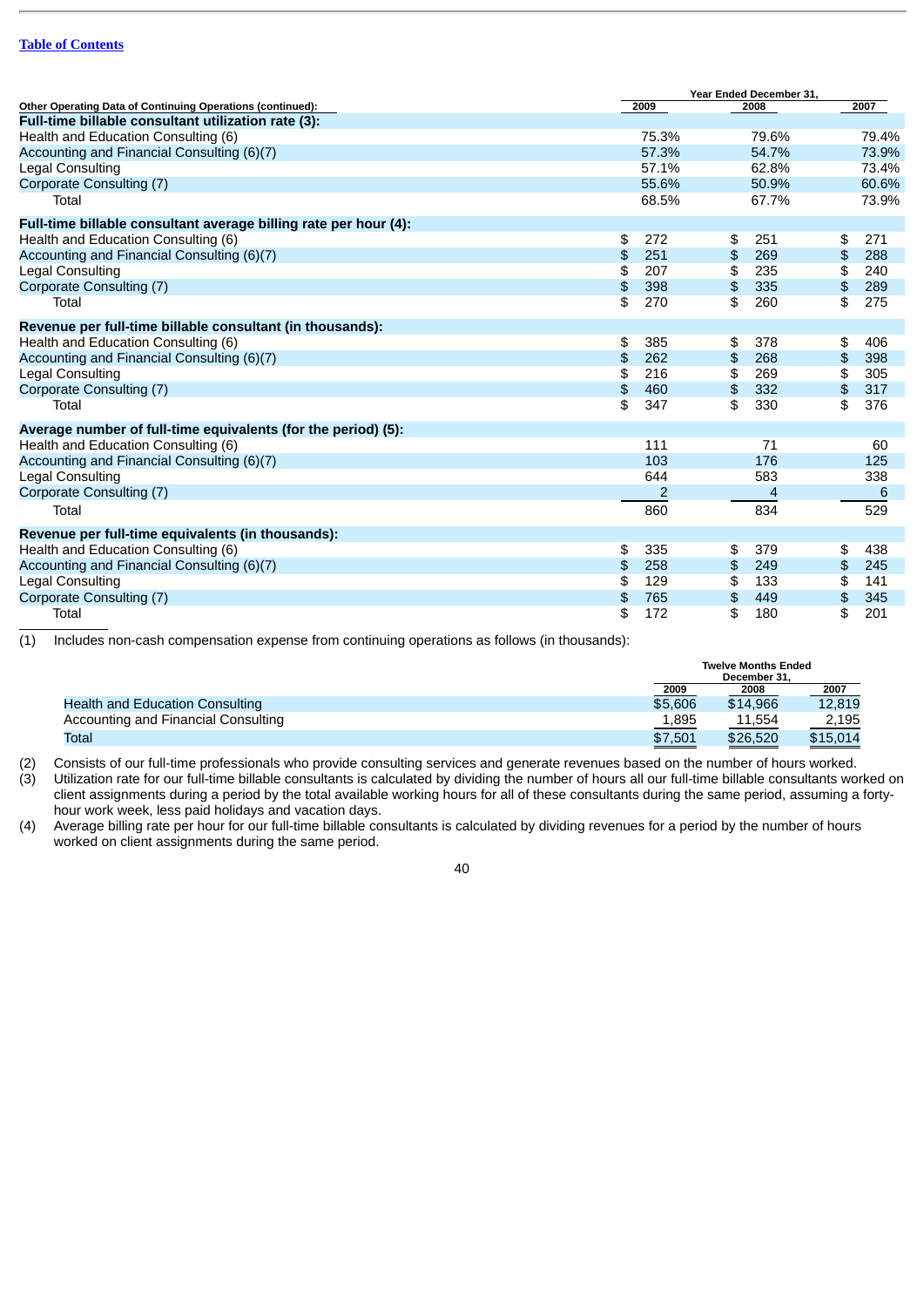- (5) Consists of consultants who work variable schedules as needed by our clients, as well as contract reviewers and other professionals who generate revenues primarily based on number of hours worked and units produced, such as pages reviewed and data processed. Also includes full-time employees who provide software support and maintenance services to our clients.
- (6) Reflects the reclassification of our government contract consulting practice from our Health and Education Consulting segment to our Accounting and Financial Consulting segment in conjunction with an internal reorganization.
- (7) Excludes the results from the operations of Japan and Galt which are reported as discontinued operations for the periods presented.

#### **Year Ended December 31, 2009 Compared to Year Ended December 31, 2008**

#### **Revenues**

Revenues increased \$54.9 million, or 9.6%, to \$628.7 million for the year ended December 31, 2009 from \$573.8 million for the year ended December 31, 2008. We acquired Stockamp on July 8, 2008 and therefore, revenues for 2009 included a full year of revenues generated by Stockamp while revenues for 2008 included revenues from Stockamp for slightly less than six months.

Of the overall \$54.9 million increase in revenues, \$56.6 million was attributable to our full-time consultants, partially offset by a \$1.7 million decrease attributable to our full-time equivalents. Full-time equivalents consist of finance and accounting consultants, specialized operational consultants and contract reviewers, all of whom work variable schedules as needed by our clients. Full-time equivalents also include our document review and electronic data discovery groups, as well as full-time employees who provide software support and maintenance services to our clients. The \$56.6 million increase in full-time billable consultant revenues was attributable to an increase in the number of consultants in our Health and Education Consulting segment reflecting our acquisition of Stockamp, coupled with an increase in the utilization rate of our consultants and an increase in our average billing rate resulting from an increase in performance-based revenues recognized in the period upon meeting performance criteria associated with several Stockamp engagements. Performance-based fee engagements may cause significant variations in revenues and operating results due to the timing of achieving the performance-based criteria. The \$1.7 million decrease in full-time equivalent revenues resulted from lower demand for our variable, on-demand consultants in our Accounting and Financial Consulting segment, partially offset by higher demand in our Legal Consulting and Health and Education Consulting segments.

#### **Total direct costs**

Our direct costs increased \$30.0 million, or 8.2%, to \$395.9 million for the year ended December 31, 2009 from \$365.9 million for the year ended December 31, 2008. Of the \$30.0 million increase, approximately \$34.4 million of the increase was attributable to the increase in salaries. benefits and bonus expense of our revenue-generating professionals. Contributing to this increase was the increase in the average number of revenue-generating professionals as well as the promotion of our employees during the year, including 17 to the managing director level effective January 1, 2009. Additionally, \$12.2 million of the increase in direct costs was attributable to an increased usage of independent contractors, in particular within our Legal Consulting and Health and Education Consulting segments. These increases were partially offset by a decrease of \$19.0 million in non-cash compensation. We recorded non-cash compensation expense totaling \$7.5 million and \$26.5 million during 2009 and 2008, respectively, representing Shareholder Payments and Employee Payments as described above under "Restatement of Previously-Issued Financial Statements." Share-based compensation expense associated with our revenue-generating professionals was \$14.4 million in 2009 compared to \$16.0 million in 2008.

Total direct costs for the year ended December 31, 2009 and 2008 included \$4.7 million and \$6.6 million, respectively, of intangible assets amortization expense, primarily representing customer-related assets and software acquired in connection with the Stockamp acquisition.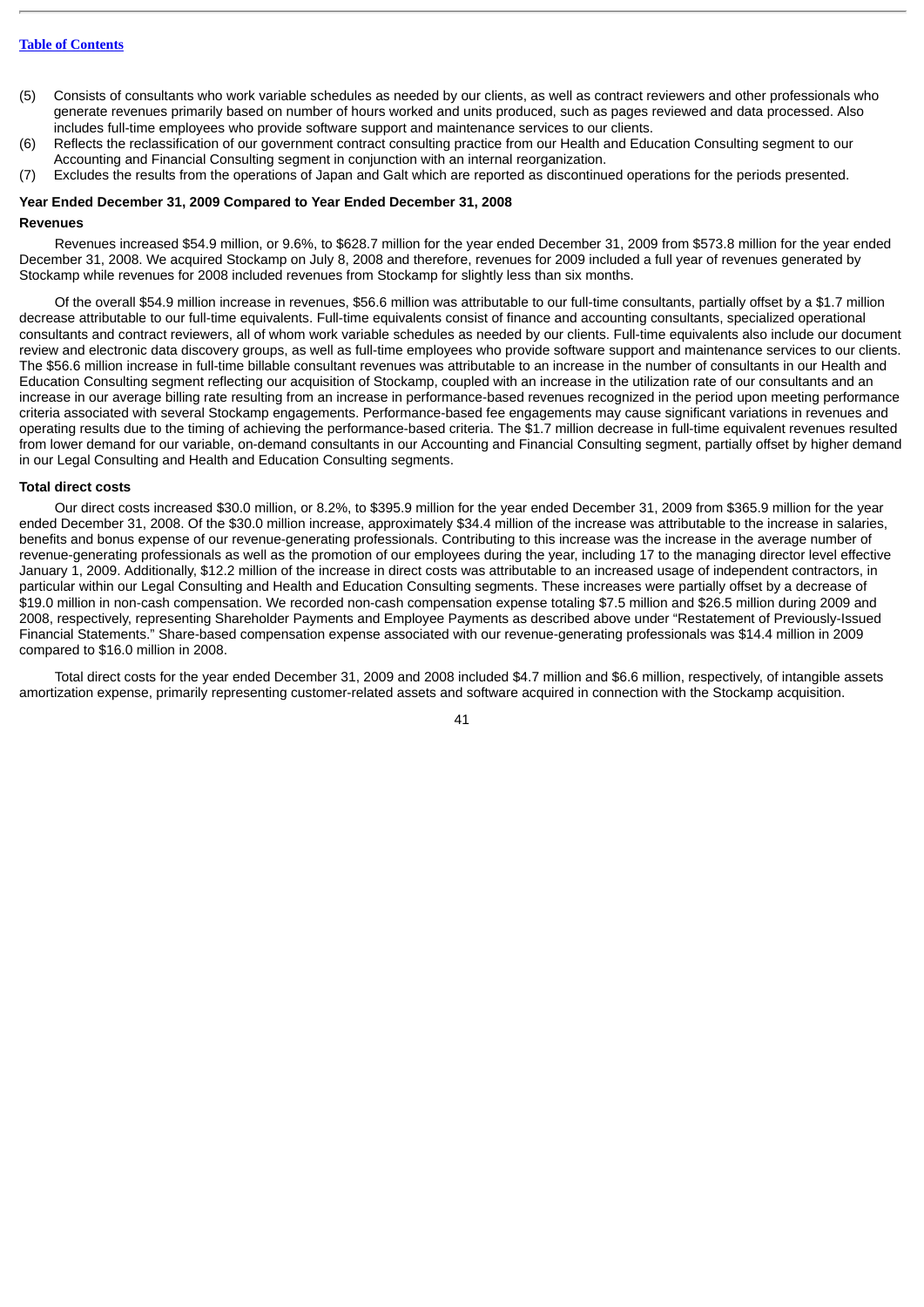#### **Operating expenses**

Selling, general and administrative expenses decreased \$0.4 million, or 0.3%, to \$125.7 million for the year ended December 31, 2009 from \$126.1 million for the year ended December 31, 2008. Of the \$0.4 million decrease, \$3.0 million was related to a decrease in practice administration expense, \$2.5 million was related to promotion and marketing expense and \$1.8 million was related to a decrease in recruiting and training expense. Additionally, share-based compensation expense associated with our non-revenue-generating professionals decreased from \$10.6 million in 2008 to \$5.2 million in 2009. These decreases were partially offset by increases in non-revenue generating professionals and their related compensation and benefits costs of \$9.2 million, an increase of \$1.1 million attributable to increased severance charges, an increase of \$1.0 million attributable to higher facilities cost and an increase of \$1.2 million due to an increase in charitable contributions.

In response to current market conditions and lowered revenue expectations, during the third quarter of 2009, we initiated a cost reduction program to align our cost structure with anticipated demand. This cost reduction effort is estimated to result in an annualized \$30 million reduction in expenses and is primarily comprised of labor related cost savings including salary, benefits and bonus resulting from a reduction in the number of our revenue-generating employees. These efforts are expected to allow us to maintain appropriate operating margins while paying adequate bonuses. Restructuring expense, consisting of severance charges, was \$3.1 million in 2009. Restructuring expense in the same period in the prior year was \$2.3 million.

Expenses incurred in connection with our restatement, discussed above under "Restatement of Previously-Issued Financial Statements," totaled \$17.5 million for the year ended December 31, 2009. Expenses incurred in connection with the restatement are primarily comprised of legal and accounting fees, as well the settlement costs of an indemnification claim arising in connection with a representation and warranty in a purchase agreement for a previous acquisition.

Depreciation expense increased \$1.6 million, or 10.5%, to \$16.9 million for the year ended December 31, 2009 from \$15.3 million for the same period in the previous year as computers, network equipment, furniture and fixtures, and leasehold improvements were added to support our increase in employees. Non-direct intangible assets amortization expense decreased \$2.3 million, or 30.3%, to \$5.3 million for 2009 from \$7.6 million for 2008. Non-direct intangible assets amortization relates to customer relationships, non-competition agreements and tradenames acquired in connection with our acquisitions.

As discussed above under "Restatement of Previously-Issued Financial Statements," we engaged in an impairment analysis with respect to the carrying value of our goodwill in connection with the preparation of our financial statements in the third quarter of 2009. We recorded a \$106.0 million non-cash pretax charge for the impairment of goodwill to reduce the carrying value of goodwill in our Accounting and Financial Consulting reporting unit (\$59.0 million) and our Corporate Consulting reporting unit (\$47.0 million). Of the \$106.0 million impairment charge, \$39.0 million relates to the discontinued operations of the Corporate Consulting reporting unit and is reported in the loss from discontinued operations for the year ended December 31, 2009, resulting in \$67.0 million of the \$106.0 million impairment charge reported as operating expense for the year ended December 31, 2009. The impairment charge is non-cash in nature and does not affect the Company's liquidity or covenant compliance.

During 2009, we recognized gains totaling \$4.8 million relating to the release of employee non-solicitation agreements and settlement of other contractual obligations.

### **Operating income**

Operating income decreased \$52.4 million to an operating loss of \$2.6 million for the year ended December 31, 2009 from operating income of \$49.8 million for the year ended December 31, 2008. Operating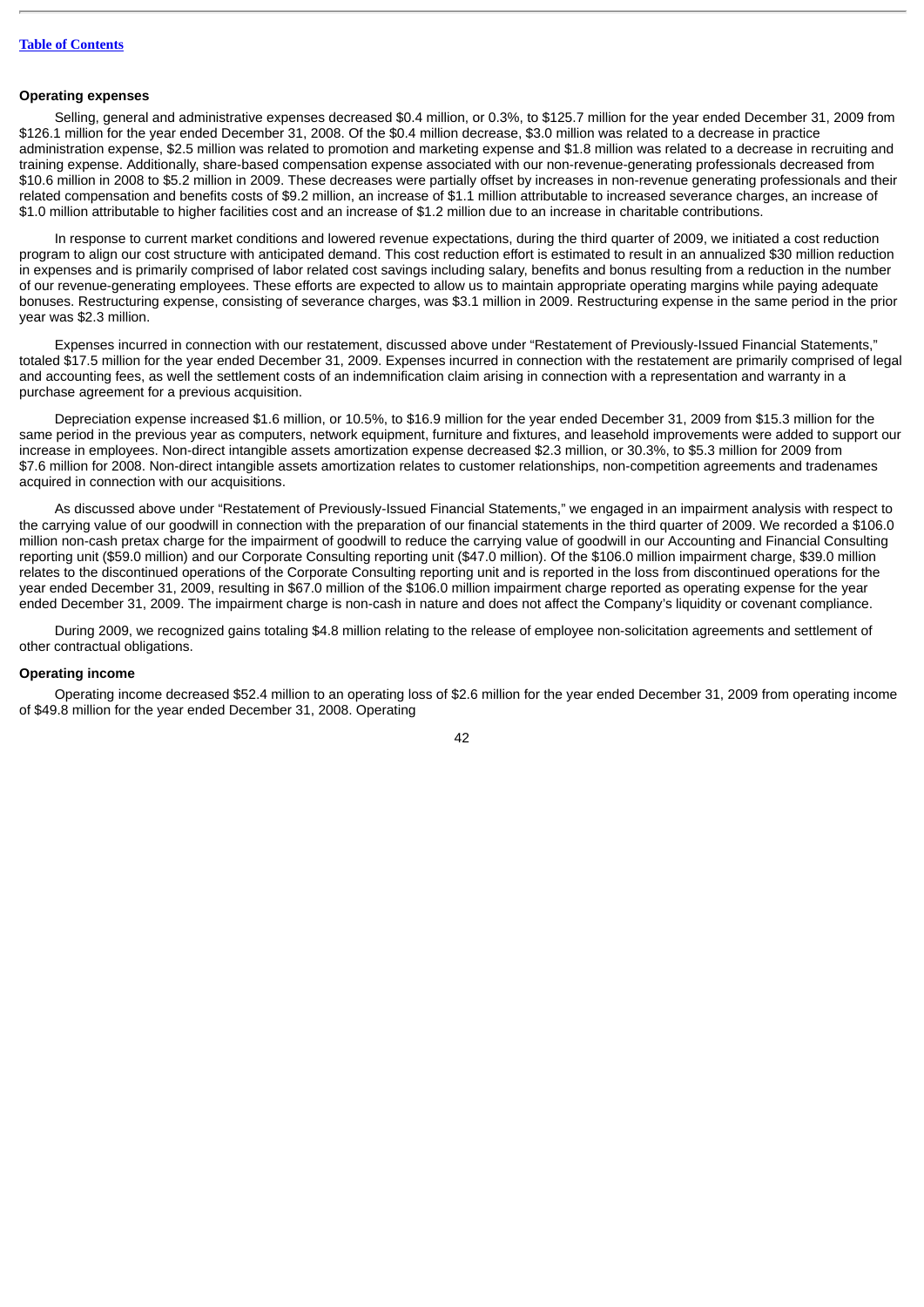margin, defined as operating income expressed as a percentage of revenues, decreased to (0.4%) for 2009 compared to 8.7% for 2008. The decrease in operating margin was primarily attributable to the goodwill impairment charge and restatement related expenses, partially offset by lower non-cash compensation expense in 2009 compared to 2008, and gains from the settlement of contractual obligations discussed above.

As described above under "Restatement of Previously-Issued Financial Statements," no further Shareholder Payments or Employee Payments will be made as a result of amendments to the agreements among the selling shareholders effective August 1, 2009, and earn-outs for the period after August 1, 2009 are accounted for as additional purchase consideration and not also as non-cash compensation expense. We recognized \$8.3 million of non-cash compensation expense during 2009 related to Shareholder Payments and Employee Payments, \$7.5 million of which was included in continuing operations. We expect to incur a moderate increase in cash compensation expense in future periods related to Shareholder Payments and Employee Payments for such periods, which we currently estimate to be no more than \$4 million in each of 2010 and 2011. Additionally, as a result of the impact that our restatement may have on our business, we expect to incur a moderate increase in cash and share-based compensation expense to retain our top-performing employees. We also expect an increase in operating expenses, including legal fees, as a result of the Company's inquiries into the acquisition-related payments and the allocation of time within a certain practice group, the restatement, the SEC investigation with respect to the restatement, the SEC investigation into the allocation of time within a certain practice group, the USAO's request for certain documents and the purported private shareholder class action lawsuit and derivative lawsuits in respect of the restatement. To the extent permitted by law, our by-laws and articles of incorporation require that we indemnify our officers and directors against judgments, fines and amounts paid in settlement, including attorneys' fees, incurred in connection with civil or criminal action or proceedings, as it relates to their services to us if such person acted in good faith. Although there is no limit on the amount of indemnification, we may have recourse against our insurance carrier for certain payments made.

#### **Other expense**

Other expense decreased \$6.2 million, or 37.4%, to \$10.4 million for the year ended December 31, 2009 from \$16.6 million in the same period in the prior year. The \$6.2 million decrease was primarily due to the following:

- · \$3.6 million gain from an increase in the market value of our investments that are used to fund our deferred compensation liability. This gain was offset by an increase in direct costs as our corresponding deferred compensation liability increased.
- · \$1.1 million was due to the change in net foreign currency transaction gains as we reported a net gain of \$0.2 million in 2009 compared to a net loss of \$0.9 million in the prior year.
- · \$1.5 million was attributable to a decrease in interest expense from a decrease in interest rates, partially offset by higher levels of borrowings during 2009.

As further described below under "Liquidity and Capital Resources", the fees and interest we pay on outstanding borrowings vary based on our total debt to EBITDA ratio as set forth in the Credit Agreement. As a result of our restatement, our historical EBITDA decreased resulting in higher fees and interest expense for certain historical periods totaling \$0.1 million. We recognized this amount in the second quarter of 2009. Additionally, the fees and interest expense we pay on outstanding borrowings in the future may exceed those paid historically as a result of a decrease in our EBITDA and the impact of a lower EBITDA on the total debt to EBITDA ratio, and also as a result of the amendment to the Credit Agreement as described below in "Liquidity and Capital Resources—Financing activities".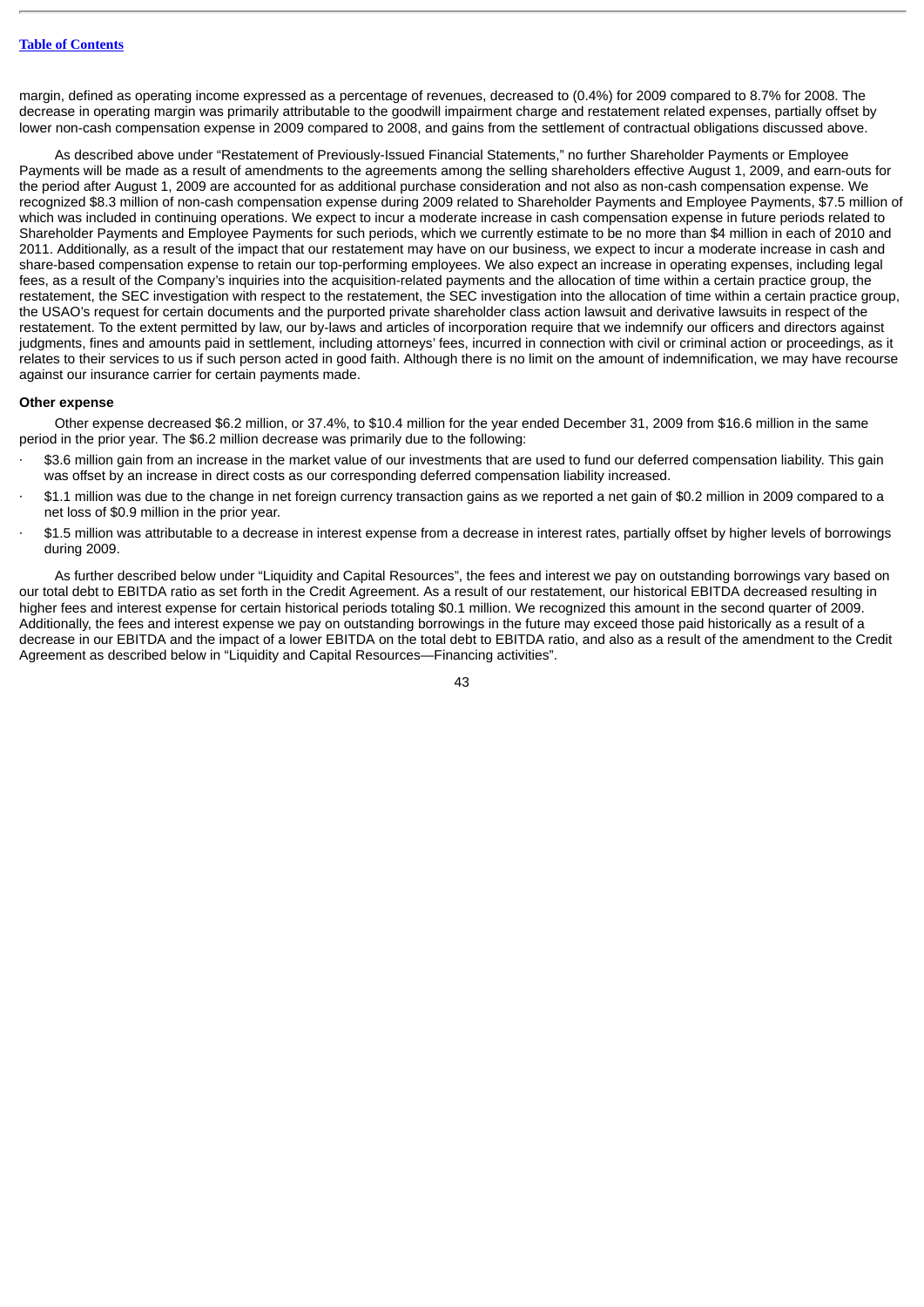### **Income tax expense**

Our effective income tax rate decreased to 11.8% in 2009 from 83.4% in 2008 primarily due to a loss from continuing operations in 2009 compared with income from continuing operations in 2008. For the year ended December 31, 2009, we recognized income tax expense from continuing operations of \$1.5 million on a loss from continuing operations of \$13.0 million primarily due to non-deductible non-cash compensation expense, goodwill, and meals and entertainment coupled with certain foreign losses with no tax benefit and a change in state tax rate. This was partially offset by income tax benefits related to the release of valuation allowances attributable to foreign operations and realized investment gains for deferred compensation plans. For the year ended December 31, 2008, we recognized income tax expense of \$27.8 million on income from continuing operations of \$33.3 million. Non-cash compensation expense, as described above under "Restatement of Previously-Issued Financial Statements", totaled \$7.5 million in 2009 and \$26.5 million in 2008 and is not tax deductible because these payments were not made by us.

#### **Net income (loss) from continuing operations**

Net loss from continuing operations was \$14.5 million for the year ended December 31, 2009 compared to net income of \$5.5 million for the year ended December 31, 2008. The decrease in net income from continuing operations in 2009 was primarily due to the \$67.0 million goodwill impairment charge and the \$17.5 million of restatement related expenses, partially offset by lower non-cash compensation expense, representing Shareholder Payments and Employee Payments as described above under "Restatement of Previously-Issued Financial Statements," coupled with a lower effective income tax rate as described above. Loss per share from continuing operations for the year ended December 31, 2009 was \$0.72 compared to diluted earnings per share from continuing operations of \$0.29 for the year ended December 31, 2008. The decrease in earnings per share was attributable to the goodwill impairment charge and restatement related expenses described above, partially offset by lower non-cash compensation expense and a \$4.8 million gain related to the release of employee non-solicitation agreements and settlement of other contractual obligations.

#### **Discontinued operations**

In December 2009, our Board of Directors approved a plan to divest two businesses within the Accounting and Financial Consulting and Corporate Consulting operating segments. As part of the strategy to focus on our core businesses, we have committed to a plan to sell the portion of the international operations that include the office and respective operations in Japan, which is a component of both the Accounting and Financial Consulting and Corporate Consulting segments. Additionally, on December 31, 2009 we completed the sale of Galt, a strategy business within the Corporate Consulting segment which was acquired in April 2006, back to its three principals. As a result of these actions, the operating results of Japan and Galt are reported as "discontinued operations" for 2009 in accordance with FASB ASC Topic 205 "Presentation of Financial Statements." Amounts previously reported have been reclassified to conform with this presentation to allow for meaningful comparison. See note "4. Discontinued Operations" under "Part II—Item 8. Financial Statements and Supplementary Data" for additional information.

#### **Segment Results**

### **Health and Education Consulting**

#### **Revenues**

Health and Education Consulting segment revenues increased \$104.5 million, or 38.8%, to \$373.9 million for the year ended December 31, 2009 from \$269.4 million for the previous year. Revenues for 2009 included a full year of revenue from our acquisition of Stockamp while revenues for 2008 included revenues from Stockamp for slightly less than six months as Stockamp was acquired on July 8, 2008. Revenues from time-andexpense engagements, fixed-fee engagements, performance-based engagements and software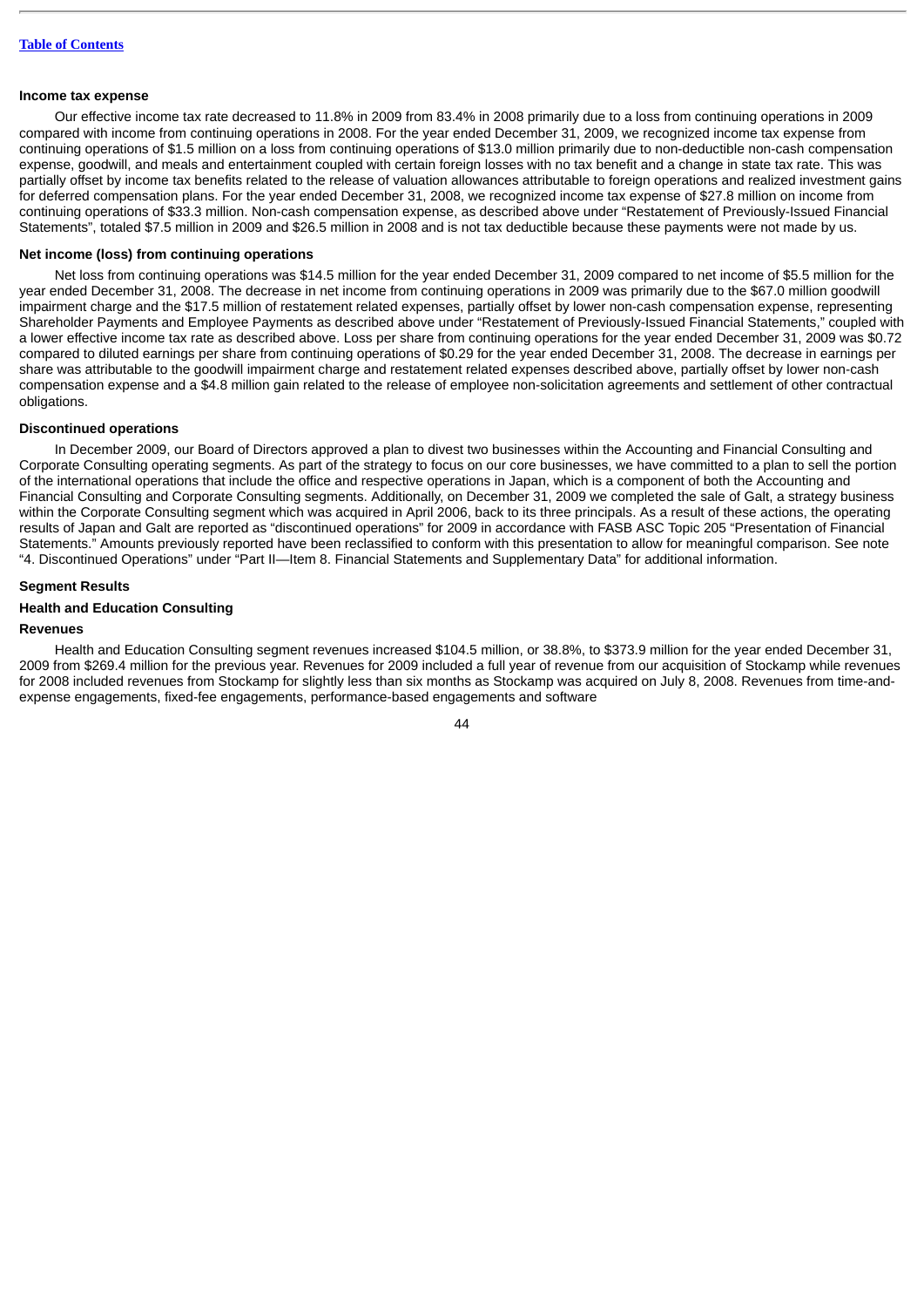support and maintenance arrangements represented 22.2%, 52.4%, 22.9% and 2.5% of this segment's revenues during 2009, respectively, compared to 38.6%, 51.2%, 8.8% and 1.4%, respectively, for the comparable period in 2008.

Of the overall \$104.5 million increase in revenues, \$94.3 million was attributable to our full-time billable consultants and \$10.2 million was attributable to our full-time equivalents. The \$94.3 million increase in full-time billable consultant revenues reflected an increase in the average number of consultants and the average billing rate per hour for this segment primarily due to performance-based revenues recognized in the period upon meeting performance criteria associated with several Stockamp engagements. Additionally, subsequent to the acquisition of Stockamp there was a delay in our ability to recognize performance-based revenue due to the timing of the implementation of processes to ensure the performance-based revenue was recognized in accordance with GAAP. As a result, we recognized more performance-based revenue in 2009 than in the comparable period in 2008. These increases were partially offset by a decrease in the utilization rate for this segment. Performance-based fee engagements may cause significant variations in quarterly revenues and operating results due to the timing of achieving the performancebased criteria.

### **Operating income**

Health and Education Consulting segment operating income increased \$50.4 million, or 55.4%, to \$141.3 million for the year ended December 31, 2009 from \$90.9 million for the year ended December 31, 2008. The Health and Education Consulting segment operating margin, defined as segment operating income expressed as a percentage of segment revenues, increased to 37.8% for 2009 from 33.7% in the previous year. The increase in this segment's operating margin was attributable to lower non-cash compensation expense, lower share-based compensation expense as a percentage of revenues, and a gain relating to the settlement of contractual obligations. Non-cash compensation expense, representing Shareholder Payments and Employee Payments as described above under "Restatement of Previously-Issued Financial Statements," for the Health and Education Consulting segment totaled \$5.6 million and \$15.0 million in 2009 and 2008, respectively, and reduced this segment's operating margin by 149 basis points and 555 basis points in 2009 and 2008, respectively.

### **Accounting and Financial Consulting**

#### **Revenues**

Accounting and Financial Consulting segment revenues decreased \$38.4 million, or 27.9%, to \$99.4 million for the year ended December 31, 2009 from \$137.7 million for the year ended December 31, 2008. Revenues from time-and-expense engagements and fixed-fee engagements represented 94.0% and 6.0% of this segment's revenues during 2009, respectively. For 2008, 96.3% of this segment's revenues were from timeand-expense engagements and 3.7% were from fixed-fee engagements.

Of the overall \$38.4 million decrease in revenues, \$21.2 million was attributable to our full-time billable consultants and \$17.2 million was attributable to our full-time equivalents. The \$21.2 million decrease in full-time billable consultant revenues was primarily due to a decrease in demand for our consulting services, which we believe is primarily attributable to the current economic environment, and a decrease in the average billing rate per hour for this segment, partially offset by an increase in utilization. The \$17.2 million decrease in full-time equivalent revenues resulted from a decline in demand for our variable, on-demand consultants.

#### **Operating income**

Accounting and Financial Consulting segment operating income decreased \$6.2 million, or 27.7%, to \$16.3 million for the year ended December 31, 2009 from \$22.5 million for the year ended December 31, 2008.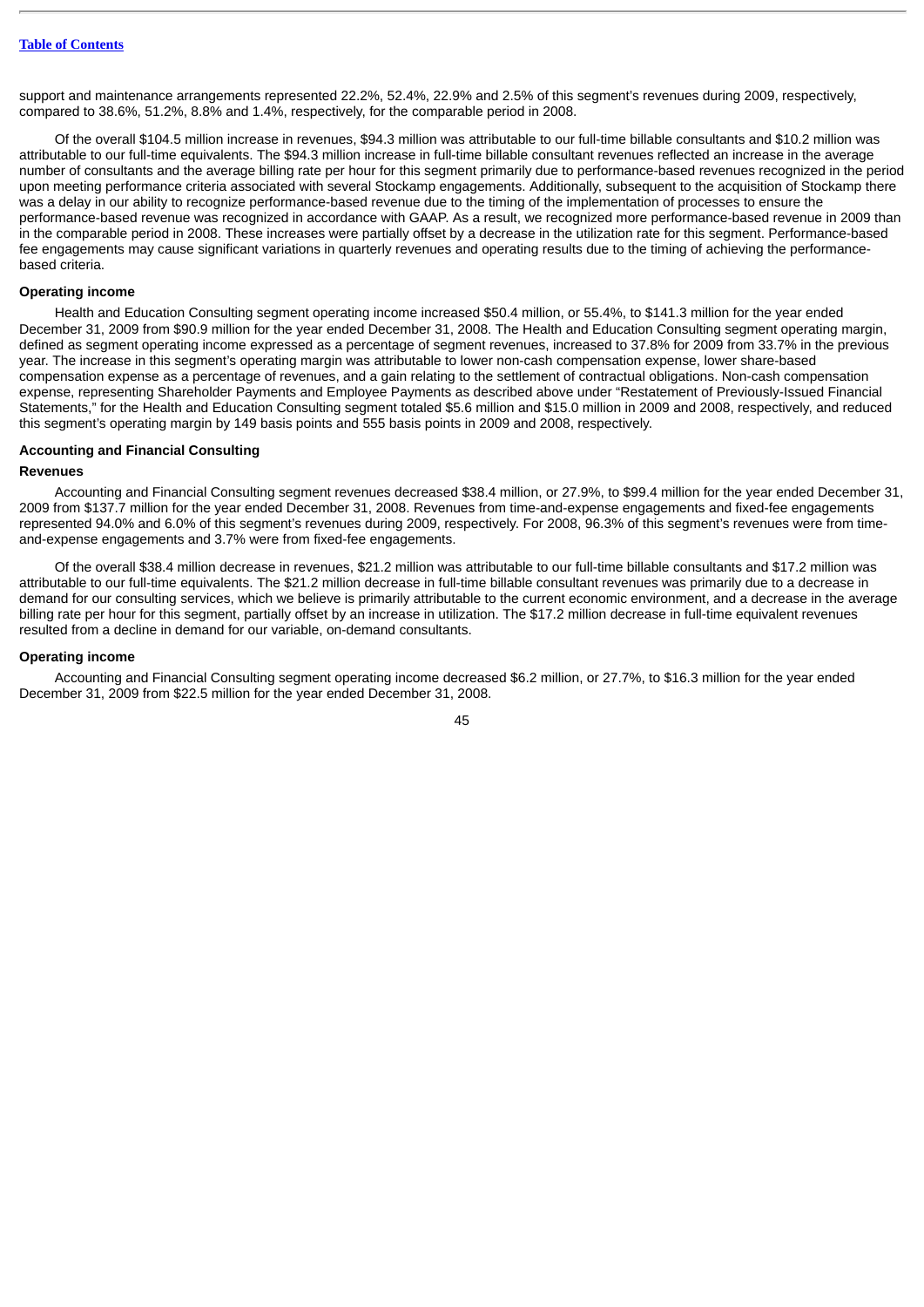Segment operating margin increased slightly to 16.4% for 2009 from 16.3% in the previous year. The increase in this segment's operating margin was attributable to lower non-cash compensation expense and a gain related to the settlement of contractual obligations, offset by higher cashcompensation cost as a percentage of revenues. Non-cash compensation expense, representing Shareholder Payments and Employee Payments as described above under "Restatement of Previously-Issued Financial Statements," for the Accounting and Financial Consulting segment totaled \$1.9 million and \$11.6 million in 2009 and 2008, respectively, and reduced this segment's operating margin by 190 basis points and 838 basis points in 2009 and 2008, respectively.

### **Legal Consulting**

### **Revenues**

Legal Consulting segment revenues decreased \$6.6 million, or 5.4%, to \$114.8 million for the year ended December 31, 2009 from \$121.4 million for the year ended December 31, 2008. Revenues from time-and-expense engagements, fixed-fee engagements and performance-based engagements represented 90.2%, 9.7% and 0.1% of this segment's revenues during 2009, respectively, compared to 91.2%, 7.9% and 0.9%, respectively, for the previous year.

Of the overall \$6.6 million decrease in revenues, \$12.1 million was attributable to our full-time billable consultants, which was partially offset by a \$5.5 million increase attributable to our full-time equivalents. The \$12.1 million decrease in full-time billable consultant revenues reflected a decrease in both the utilization rate and the average billing rate per hour for this segment. The \$5.5 million increase in full-time equivalent revenues reflected an increased demand for our document review services.

#### **Operating income**

Legal Consulting segment operating income decreased \$15.8 million, or 41.7%, to \$22.0 million for the year ended December 31, 2009 from \$37.8 million for the year ended December 31, 2008. Segment operating margin decreased to 19.2% for 2009 from 31.1% in the previous year. The decrease in this segment's operating margin was attributable to higher total compensation cost as a percentage of revenues, coupled with an increased level of expense related to investment in personnel, infrastructure, technology and other resources for our document review business.

### **Corporate Consulting**

#### **Revenues**

Corporate Consulting segment revenues decreased \$4.6 million, or 10.2%, to \$40.6 million for the year ended December 31, 2009 from \$45.3 million for the year ended December 31, 2008. Revenues from time-and-expense engagements, fixed-fee engagements and performancebased engagements represented 93.1%, 4.5% and 2.4% of this segment's revenues during 2009, respectively, compared to 77.8%, 19.0% and 3.2%, respectively, for the previous year.

The \$4.6 million decrease in revenues was primarily attributable to our full-time billable consultant revenues, reflecting an overall decrease in demand and a decrease in the number of consultants for this segment, partially offset by an increase in the utilization rate and average billing rate per hour for this segment.

### **Operating income**

Corporate Consulting segment operating income increased \$5.6 million, or 93.0%, to \$11.7 million for the year ended December 31, 2009 compared to \$6.0 million for the year ended December 31, 2008. Segment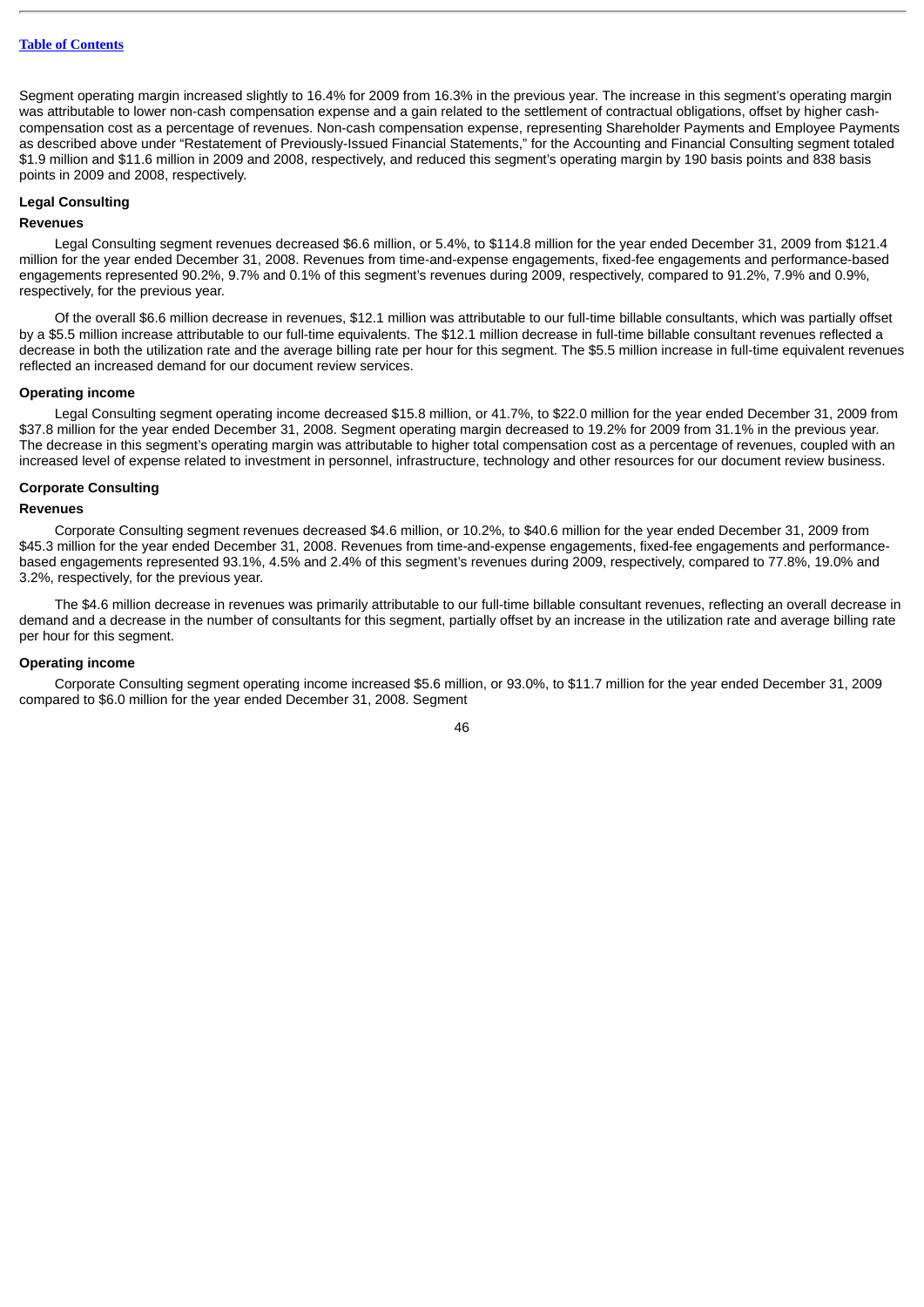operating margin increased to 28.7% for 2009 from 13.4% in the previous year. The increase in this segment's operating margin was attributable to lower total compensation cost as a percentage of revenues, decreased share-based compensation expense and a decrease in restructuring expense in 2009 compared to 2008.

## **Year ended December 31, 2008 compared to year ended December 31, 2007**

#### **Revenues**

Revenues increased \$98.0 million, or 20.6%, to \$573.8 million for the year ended December 31, 2008 from \$475.8 million for the year ended December 31, 2007. We acquired Stockamp on July 8, 2008 and, therefore, revenues for 2008 included six months of revenues generated by Stockamp while revenues for 2007 did not include any revenues from Stockamp. We acquired Callaway on July 29, 2007 and therefore, revenues for 2008 included twelve months of revenues generated by Callaway while revenues for 2007 included five months of revenues generated by Callaway.

Of the overall \$98.0 million increase in revenues, \$54.6 million was attributable to our full-time billable consultants and \$43.4 million was attributable to our full-time equivalents. Full-time equivalents consist of finance and accounting consultants, specialized operational consultants and contract reviewers, all of whom work variable schedules as needed by our clients. Full-time equivalents also include our document review and electronic data discovery groups, as well as full-time employees who provide software support and maintenance services to our clients. The \$54.6 million increase in full-time billable consultant revenues was attributable to an increase in the number of consultants, particularly in our Health and Education Consulting segment resulting from internal growth and our acquisition of Stockamp, partially offset by a decline in both the utilization rate and the average billing rate of our consultants. The \$43.4 million increase in full-time equivalent revenues resulted from greater demand and usage of contract reviewers in our document review group, as well as from our acquisition of Callaway, which heavily utilizes variable, on-demand consultants.

During 2008, our Accounting and Financial Consulting segment experienced a 13.5% decline in revenues as we had several large engagements that wound down and which have not been replaced by similarly-sized engagements. This decline in revenues was more than offset by increases in revenues in our Health and Education and Legal Consulting segments as demand for healthcare and electronic discovery services continue to grow.

#### **Total direct costs**

Our direct costs increased \$72.5 million, or 24.7%, to \$365.9 million for the year ended December 31, 2008 from \$293.4 million for the year ended December 31, 2007. Approximately \$44.8 million of the increase was attributable to the increase in the average number of revenuegenerating professionals and the promotion of our employees during the year, including ten to the managing director level effective January 1, 2008, and their related salaries and benefits costs. Additionally, \$10.8 million of the increase in direct costs was attributable to an increased usage of independent contractors. Share-based compensation expense associated with our revenue-generating professionals increased \$4.0 million, or 33.1%, to \$16.0 million during 2008 from \$12.0 million during 2007. Additionally, we recorded non-cash compensation expense totaling \$26.5 million and \$15.0 million during 2008 and 2007, respectively, representing Shareholder Payments and Employee Payments as described above under "Restatement of Previously-Issued Financial Statements."

Total direct costs for the year ended December 31, 2008 included \$6.6 million of intangible assets amortization expense, representing customer-related assets and software acquired in connection with the Stockamp acquisition. Total direct costs for the year ended December 31, 2007 included \$8.0 million of intangible assets amortization expense, primarily attributable to customer contracts acquired in connection with the acquisitions of Wellspring, Glass and Callaway, all of which were fully amortized during 2007.

 $\overline{A}$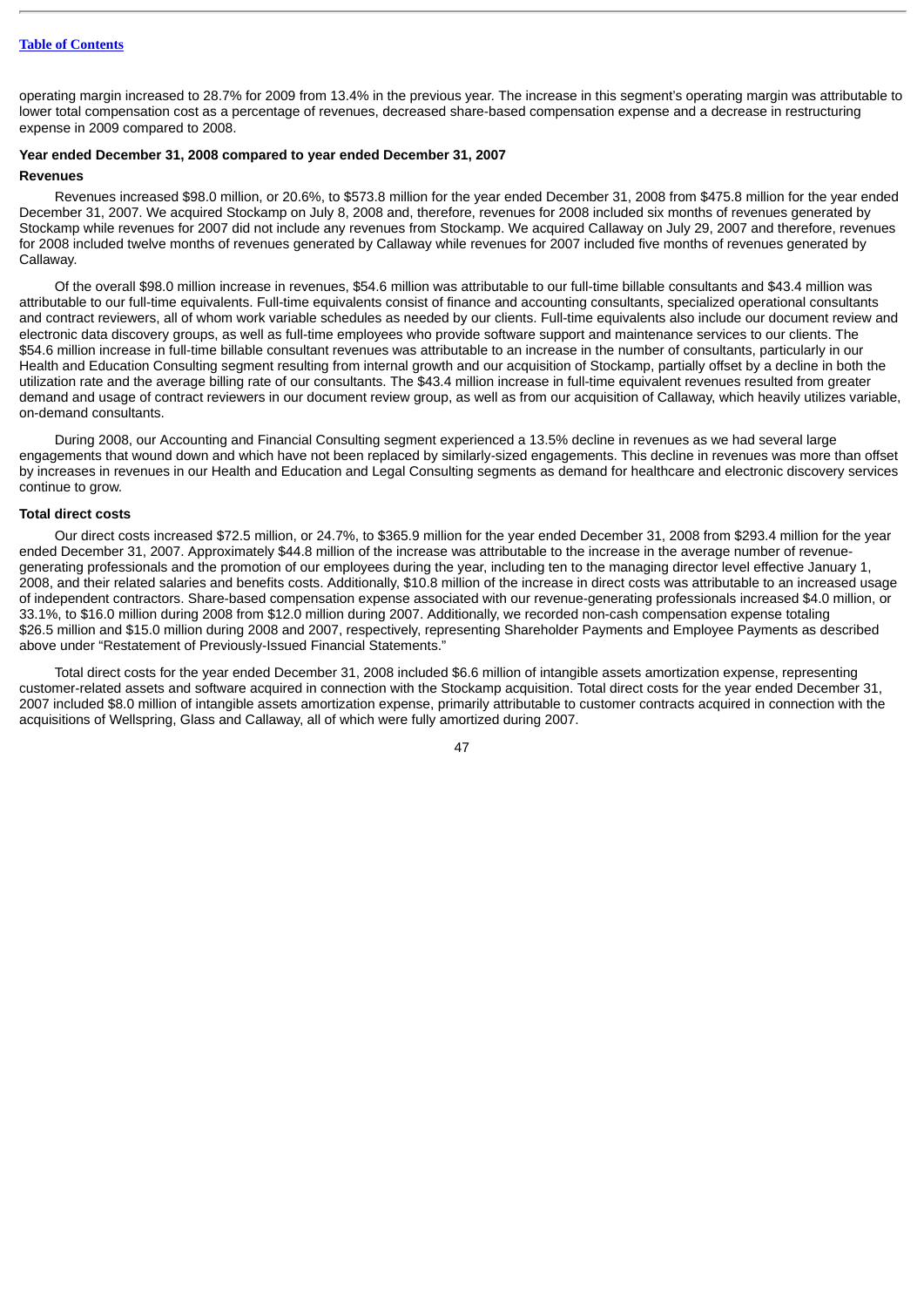#### **Operating expenses**

Selling, general and administrative expenses increased \$26.7 million, or 26.9%, to \$126.1 million for the year ended December 31, 2008 from \$99.4 million for the year ended December 31, 2007. Promotional and marketing expenses increased \$4.2 million, or 29.8%, to \$18.3 million for 2008 from \$14.1 million for 2007, as we continued to build our brand. Approximately \$4.2 million of the increase in selling, general and administrative costs was due to an increase in non-revenue-generating professionals and their related compensation and benefits costs. We added a number of non-revenue-generating professionals during the past year to support our growth. The remaining increase in selling, general and administrative costs during 2008 compared to 2007 was due to a \$4.0 million increase in facilities costs, a \$2.9 million increase in share-based compensation expense, a \$2.8 million increase attributable to company and team meetings, and a \$2.8 million increase in our provision for bad debt. Additionally, during the third quarter of 2008, we reduced our workforce to balance our employee base with current revenue expectations, market demand and areas of focus. This reduction included the elimination of the operational consulting group within the Corporate Consulting segment and a reduction in the number of consultants in various other practice groups. Restructuring charges associated with these actions were \$2.3 million for the year ended December 31, 2008.

Depreciation expense increased \$4.4 million, or 40.4%, to \$15.3 million for the year ended December 31, 2008 from \$10.9 million for the year ended December 31, 2007 as computers, network equipment, furniture and fixtures, and leasehold improvements were added to support our increase in employees. Non-direct intangible assets amortization expense for 2008 and 2007 was \$7.6 million and \$6.3 million, respectively. The increase in 2008 was attributable to amortization of intangible assets, including customer relationships, non-competition agreements and tradenames acquired in connection with our acquisitions.

#### **Operating income**

Operating income decreased \$8.1 million, or 14.0%, to \$49.8 million for the year ended December 31, 2008 from \$58.0 million for the year ended December 31, 2007. Operating margin decreased to 8.7% in 2008 from 12.2% in 2007. The decline in operating margin was attributable to higher non-cash compensation expense and selling, general and administrative expenses as a percentage of revenues, coupled with the restructuring charges described above. Non-cash compensation expense totaling \$26.5 million in 2008 and \$15.0 million in 2007, representing Shareholder Payments and Employee Payments as described above under "Restatement of Previously Issued Financial Statements," reduced our operating margin by 462 basis points in 2008 and 315 basis points in 2007.

#### **Other expense**

Other expense increased \$8.3 million, or 100.9%, to \$16.6 million for the year ended December 31, 2008 from \$8.2 million for the year ended December 31, 2007. Of the \$8.3 million increase, \$5.5 million was attributable to an increase in interest expense from higher levels of borrowings during 2008, partially offset by a decrease in interest rates. Additionally, we incurred a \$1.8 million loss due to a decline in the market value of our investments that are used to fund our deferred compensation liability. This loss was largely offset by a \$1.5 million reduction in direct costs as our corresponding deferred compensation liability decreased. The remaining increase in other expense was due to net foreign currency transaction losses totaling \$0.9 million.

As further described below under "Liquidity and Capital Resources", the fees and interest we pay on outstanding borrowings vary based on our total debt to EBITDA ratio as set forth in the Credit Agreement. As a result of our restatement, our historical EBITDA decreased resulting in higher fees and interest expense for certain historical periods totaling \$0.1 million. We recognized this amount in the second quarter of 2009. Additionally, the fees and interest expense we pay on outstanding borrowings in the future may exceed those paid historically as a result of a decrease in our EBITDA and the impact of a lower EBITDA on the total debt to EBITDA ratio.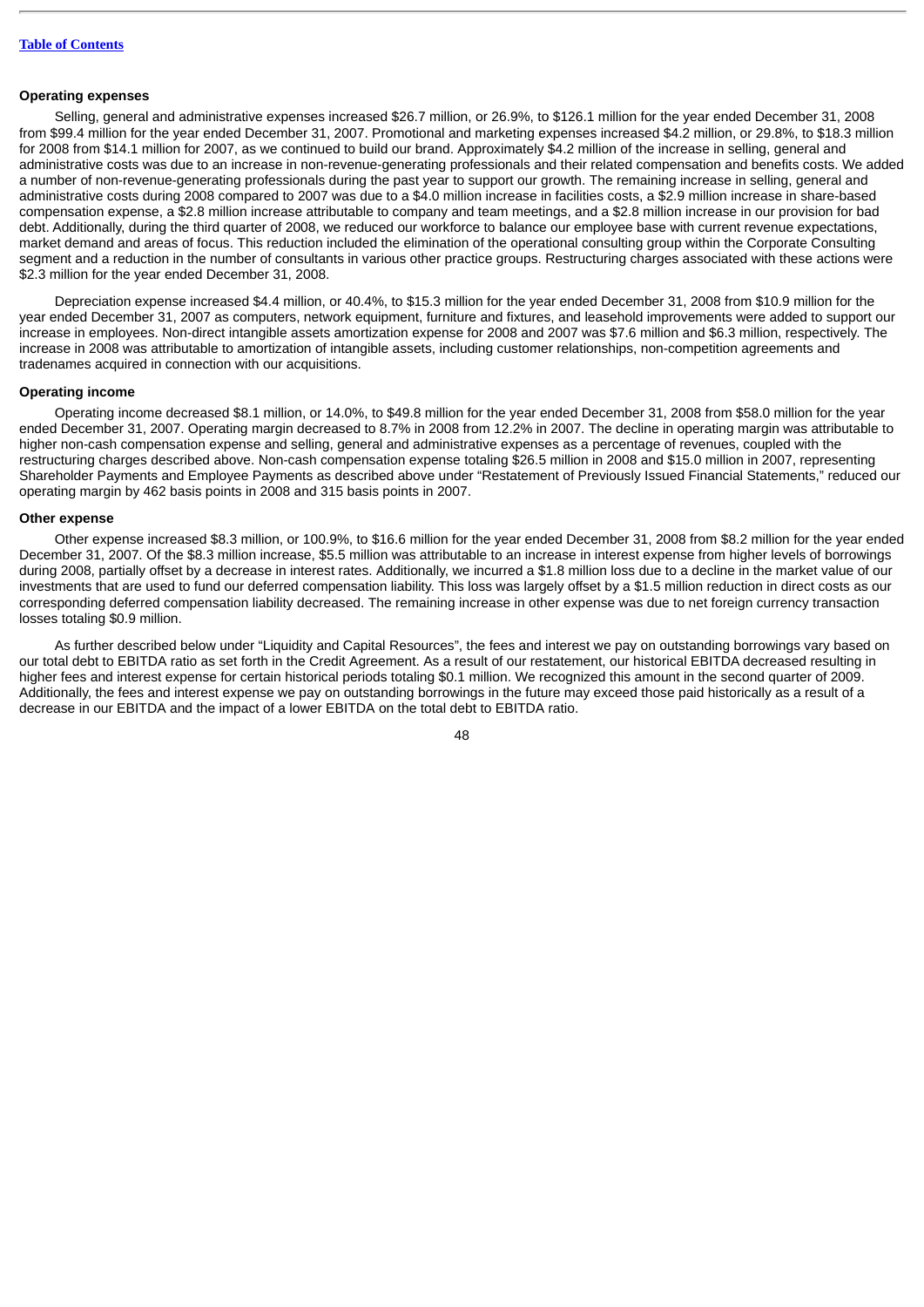### **Income tax expense**

Our effective income tax rate increased to 83.4% in 2008 from 57.2% in 2007. The higher effective income tax rate in 2008 was attributable to an increase in non-deductible non-cash compensation expense, foreign tax credit limitations resulting from our expansion in foreign markets, and the non-deductibility of certain items including market losses related to investments used to fund our deferred compensation liability. Non-cash compensation expense, as described above under "Restatement of Previously-Issued Financial Statements", totaled \$26.5 million in 2008 and \$15.0 million in 2007 and is not tax deductible because these payments were not made by us.

#### **Net income from continuing operations**

Net income decreased \$15.8 million, or 74.0%, to \$5.5 million for the year ended December 31, 2008 from \$21.3 million for the year ended December 31, 2007, primarily due to higher non-cash compensation expense in 2008, representing Shareholder Payments and Employee Payments as described above under "Restatement of Previously-Issued Financial Statements." Income from continuing operations per diluted share decreased 75.4% to \$0.29 for the year ended December 31, 2008 from \$1.18 for the year ended December 31, 2007. The decrease in earnings per share was attributable to the decrease in net income from continuing operations, coupled with the dilutive impact of the shares issued in connection with the acquisition of Stockamp and the amendment to the Wellspring Stock Purchase Agreement. Non-cash compensation expense reduced income from continuing operations per diluted share by \$1.39 in 2008 and \$0.83 in 2007.

#### **Segment Results**

### **Health and Education Consulting**

#### **Revenues**

Health and Education Consulting segment revenues increased \$91.7 million, or 51.6%, to \$269.4 million for the year ended December 31, 2008 from \$177.7 million for the year ended December 31, 2007. Revenues for 2008 included six months of revenues from our acquisition of Stockamp while revenues for 2007 did not include any revenues from Stockamp. For 2008, revenues from time-and-expense engagements, fixedfee engagements, performance-based engagements and software and maintenance arrangements represented 38.6%, 51.2%, 8.8% and 1.4% of this segment's revenues, respectively, compared to 50.3%, 45.7%, 4.0% and 0%, respectively, for 2007.

Of the overall \$91.7 million increase in revenues, \$91.1 million was attributable to our full-time billable consultants and \$0.6 million was attributable to our full-time equivalents. The \$91.1 million increase in full-time billable consultant revenues reflected an increase in the number of consultants, partially offset by a decrease in the average billing rate per hour for this segment.

#### **Operating income**

Health and Education Consulting segment operating income increased \$39.2 million, or 75.8%, to \$90.9 million for the year ended December 31, 2008 from \$51.7 million for the year ended December 31, 2007. The Health and Education Consulting segment operating margin increased to 33.7% in 2008 from 29.1% in 2007, primarily due to lower non-cash compensation expense and a decrease in independent contractor expense as a percentage of revenues. This increase was partially offset by higher promotion and marketing expense. Non-cash compensation expense, representing Shareholder Payments and Employee Payments as described above under "Restatement of Previously-Issued Financial Statements," for the Health and Education Consulting segment totaled \$15.0 million and \$12.8 million in 2008 and 2007, respectively, and reduced this segment's operating margin by 555 basis points in 2008 and 721 basis points in 2007.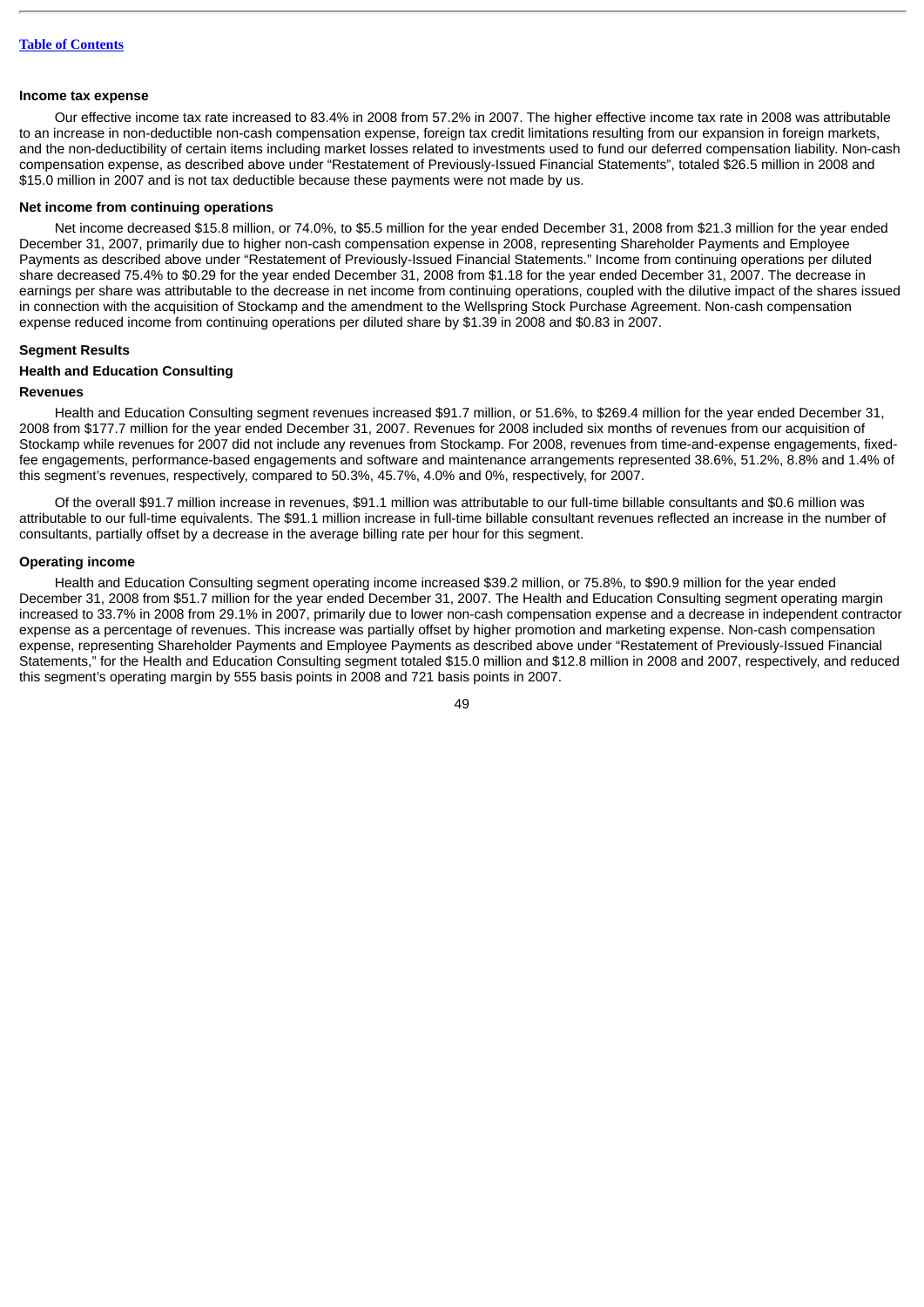## **Accounting and Financial Consulting**

### **Revenues**

Accounting and Financial Consulting segment revenues decreased \$21.5 million, or 13.5%, to \$137.7 million for the year ended December 31, 2008 from \$159.2 million for the year ended December 31, 2007. We acquired Callaway on July 29, 2007 and therefore, revenues for 2008 included revenues generated by Callaway while revenues for 2007 included five months of revenues generated by Callaway. For both 2008 and 2007, most of this segment's revenues were from time-and-expense engagements.

Of the overall \$21.5 million decrease in revenues, \$34.7 million was attributable to our full-time billable consultants, which was partially offset by an increase of \$13.2 million attributable to our full-time equivalents. The \$34.7 million decrease in full-time billable consultant revenues was primarily due to a decline in both the utilization rate and the average billing rate per hour for this segment. The \$13.2 million increase in full-time equivalent revenues resulted from our acquisition of Callaway, which heavily utilizes variable, on demands consultants.

### **Operating income**

Accounting and Financial Consulting segment operating income decreased \$37.8 million, or 62.7%, to \$22.5 million for the year ended December 31, 2008 from \$60.3 million for the year ended December 31, 2007. Operating margin for the Accounting and Financial Consulting segment decreased to 16.3% in 2008 from 37.9% in 2007. The decline was attributable to higher non-cash compensation expense and lower utilization of this segment's full-time billable consultants as we added a number of consultants in the previous years to staff several large engagements and to support our anticipated growth. These large engagements have since wound down and have not been replaced by similarlysized engagements. The decline in operating margin was also attributable to a lower average billing rate per hour for this segment as described above. Higher share-based compensation expense and promotion and marketing expense also contributed to the decline in this segment's operating margin. Non-cash compensation expense, representing Shareholder Payments and Employee Payments as described above under "Restatement of Previously-Issued Financial Statements," for the Accounting and Financial Consulting segment totaled \$11.6 million and \$2.2 million in 2008 and 2007, and reduced this segment's operating margin by 838 basis points in 2008 and 137 basis points in 2007.

#### **Legal Consulting**

### **Revenues**

Legal Consulting segment revenues increased \$31.6 million, or 35.1%, to \$121.4 million for the year ended December 31, 2008 from \$89.8 million for the year ended December 31, 2007. For 2008, revenues from time-and-expense engagements, fixed-fee engagements and performance-based engagements represented 91.2%, 7.9% and 0.9% of this segment's revenues, respectively, compared to 90.8%, 7.7% and 1.5%, respectively, for 2007.

Of the overall \$31.6 million increase in revenues, \$1.7 million was attributable to our full-time billable consultants and \$29.9 million was attributable to our full-time equivalents. The \$1.7 million increase in full-time billable consultant revenues reflected an increase in the average number of consultants, which was largely offset by a decline in both the utilization rate and the average billing rate per hour for this segment. The \$29.9 million increase in full-time equivalent revenues reflects greater demand for our document review services.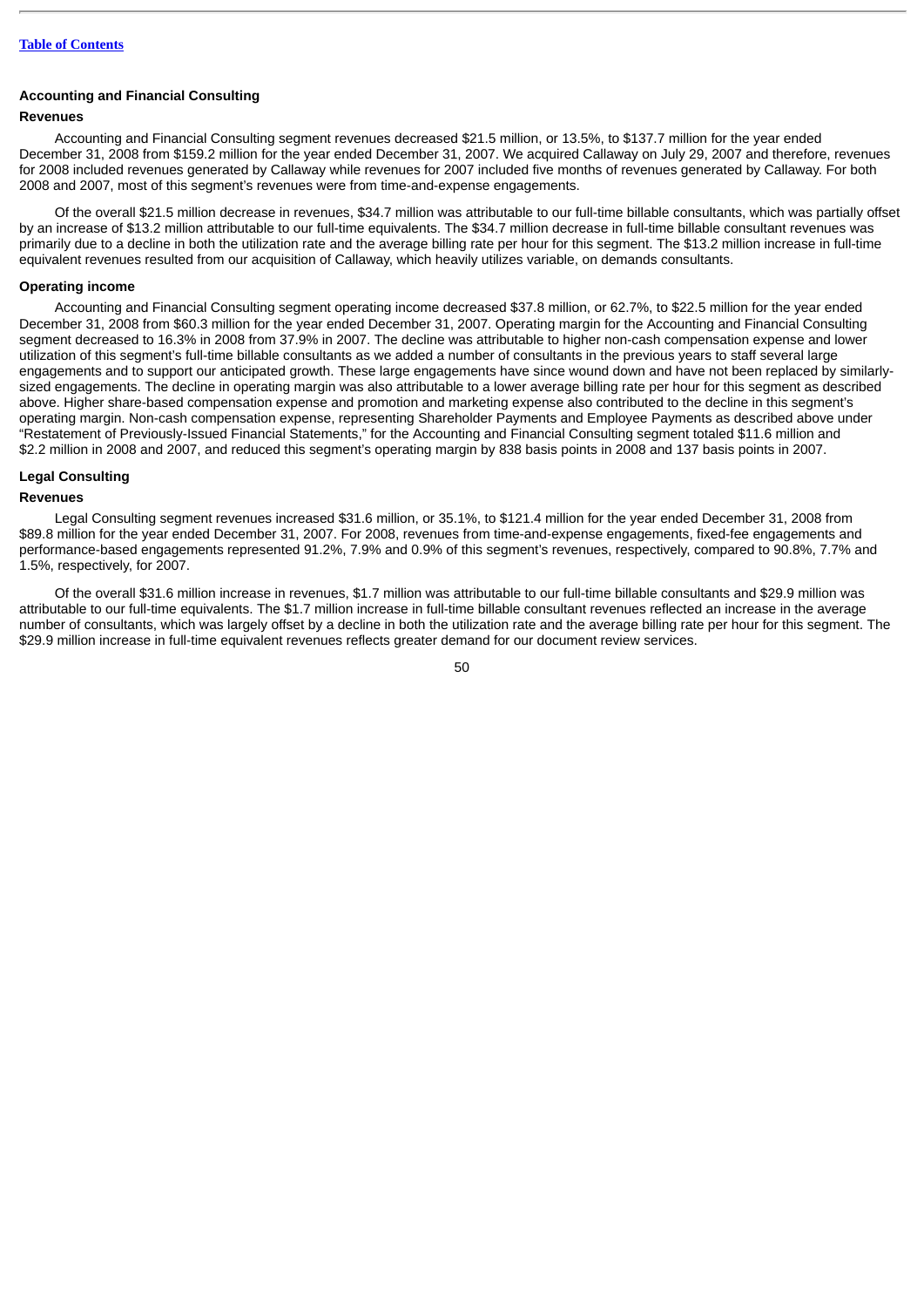#### **Operating income**

Legal Consulting segment operating income increased \$9.5 million, or 33.5%, to \$37.8 million for the year ended December 31, 2008 from \$28.3 million for the year ended December 31, 2007. Operating margin for the Legal Consulting segment remained steady at 31.1% in 2008 compared to 31.5% in 2007.

### **Corporate Consulting**

### **Revenues**

Corporate Consulting segment revenues decreased \$3.7 million, or 7.6%, to \$45.3 million for the year ended December 31, 2008 from \$49.0 million for the year ended December 31, 2007. For 2008, revenues from time-and-expense engagements, fixed-fee engagements and performance-based engagements represented 77.8%, 19.0% and 3.2% of this segment's revenues, respectively, compared to 69.0%, 25.0% and 5.9%, respectively, for 2007.

Of the overall \$3.7 million decrease in revenues, \$3.5 million was attributable to our full-time billable consultants and \$0.2 million was attributable to our full-time equivalents. The \$3.5 million decrease in full-time billable consultant revenues reflected a decrease in the average number of consultants and a decline in the utilization rate of this segment's billable consultants.

#### **Operating income**

Corporate Consulting segment operating income decreased \$1.9 million, or 24.0%, to \$6.1 million for the year ended December 31, 2008 from \$8.0 million for the year ended December 31, 2007. Operating margin for the Corporate Consulting segment decreased to 13.4% in 2008 from 16.2% in 2007. This decline was primarily attributable to the \$2.0 million restructuring charges taken during 2008.

## **LIQUIDITY AND CAPITAL RESOURCES**

Cash and cash equivalents decreased \$7.6 million, from \$14.1 million at December 31, 2008, to \$6.5 million at December 31, 2009. Cash and cash equivalents increased \$11.1 million, from \$3.0 million at December 31, 2007, to \$14.1 million at December 31, 2008. Our primary sources of liquidity are cash flows from operations and debt capacity available under our credit facility.

#### **Operating activities**

Cash flows provided by operating activities totaled \$120.1 million, \$101.2 million and \$55.9 million for the years ended December 31, 2009, 2008 and 2007. Our operating assets and liabilities consist primarily of receivables from billed and unbilled services, accounts payable and accrued expenses, net income tax receivables and accrued payroll and related benefits. The volume of services rendered and the related billings and timing of collections on those billings, as well as payments of our accounts payable affect these account balances. The increase in cash flow from operations in 2009 was attributable to an increase in accrued payroll and related benefits, primarily resulting from higher performance bonus accruals as of December 31, 2009 compared to the prior year. This increase was partially offset by an increase in our income tax receivable resulting from the December 31, 2009 sale of Galt. Our days sales outstanding, which is a measure of the average number of days that we take to collect our receivables, increased from 57 days in 2008 to 60 days in 2009.

The increase in cash provided by operations during 2008 was attributable to us collecting cash on our receivables more quickly during 2008 as compared to 2007. Additionally, deferred revenues increased during 2008 due to a higher level of advanced billings and collections. Our days sales outstanding decreased from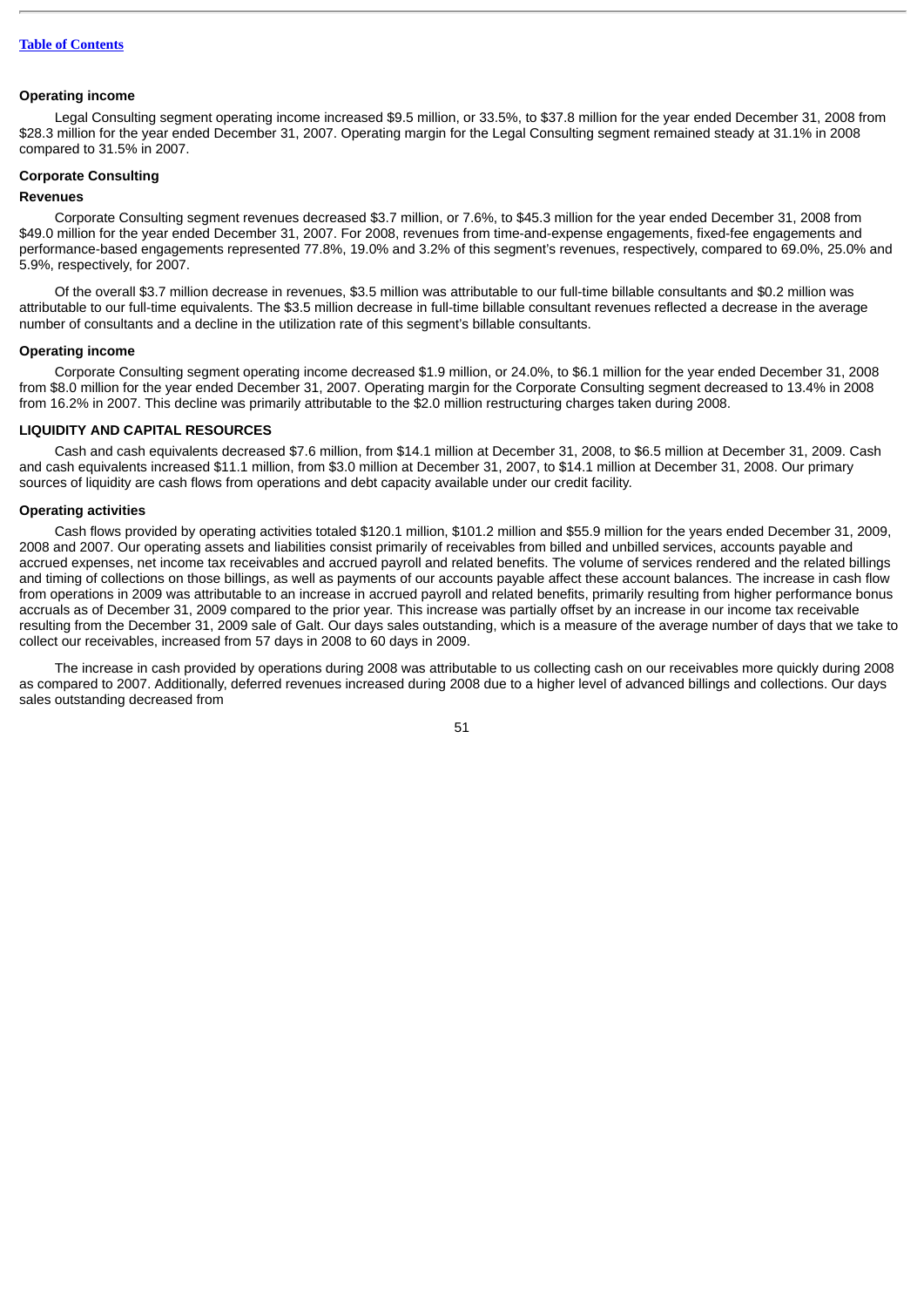67 days in 2007 to 57 days in 2008. The increase in advanced billings and the decrease in days sales outstanding were largely due to our integration of Stockamp, which has a practice of billing its clients in advance. The increase in cash provided by operating activities was also attributable to lower estimated tax payments during 2008 as we made an overpayment of taxes in 2007 that was subsequently applied to 2008. These increases in cash were partially offset by lower accrued bonuses at December 31, 2008 compared to December 31, 2007.

#### **Investing activities**

Cash used in investing activities was \$64.6 million, \$250.9 million and \$189.4 million for the years ended December 31, 2009, 2008 and 2007, respectively. The use of cash in 2009 primarily consisted of \$51.6 million for the purchase of businesses, primarily related to payments of additional purchase consideration earned by the selling shareholders of businesses that we acquired, totaling \$49.4 million. The use of cash in 2008 primarily consisted of \$168.5 million for the acquisition of Stockamp, \$23.0 million for the buy-out of an earn-out provision, and payments of additional purchase consideration earned by the selling shareholders of businesses that were acquired totaling \$32.8 million. The use of cash in 2007 primarily related to the acquisitions of Wellspring, Glass and Callaway. The use of cash in 2009, 2008, and 2007 also included purchases of property and equipment needed to meet the ongoing needs relating to the hiring of additional employees and the expansion of office space. We estimate that the cash utilized for capital expenditures in 2010 will be approximately \$15 million, primarily for computer equipment. We also expect to continue to invest in capital expenditures related to our document review and processing business.

#### **Financing activities**

Cash used in financing activities was \$62.7 million for the year ended December 31, 2009. Cash provided by financing activities was \$161.5 million and \$119.8 million for the years ended December 31, 2008 and 2007, respectively. During 2009, 2008 and 2007 upon the vesting of restricted stock awards, we redeemed 74,263, 107,759 and 146,100, respectively, shares of our common stock at an average stock price of \$42.75, \$57.18 and \$69.02, respectively, to satisfy employee tax withholding requirements.

Prior to the September 30, 2009 Eighth Amendment to the Credit Agreement discussed below, we could borrow up to \$460.0 million under the Credit Agreement. In addition, the Credit Agreement had an accordion feature allowing for an additional amount of up to \$60.0 million to be borrowed upon approval from the lenders. Prior to the entry into the Eighth Amendment to the Credit Agreement, the Credit Agreement consisted of a \$240.0 million revolving credit facility ("Revolver") and a \$220.0 million term loan facility ("Term Loan"), which was drawn in a single advance of \$220.0 million on July 8, 2008 to fund, in part, our acquisition of Stockamp.

On September 30, 2009, we entered into the Eighth Amendment to the Credit Agreement which amended, among other items, the following terms:

- 1. Reduced the maximum amount of principal that may be borrowed under the Revolver by \$60 million from \$240 million to \$180 million, and eliminated the \$60 million accordion feature that was available under the Credit Agreement. The borrowing capacity continues to be reduced by any outstanding letters of credit.
- 2. Increased the LIBOR spread, base rate spread and letters of credit fee by 75 basis points in each case and increased the non-use fee from a range of 30 to 50 basis points to a flat 50 basis points.
- 3. Decreased the maximum leverage ratio from 3.00:1.00 to 2.75:1.00 effective December 31, 2010, lowered the minimum fixed charge coverage ratio from 2.50:1.00 to 2.35:1.00 effective September 30, 2009 and added a financial covenant requiring minimum net worth to be greater than zero.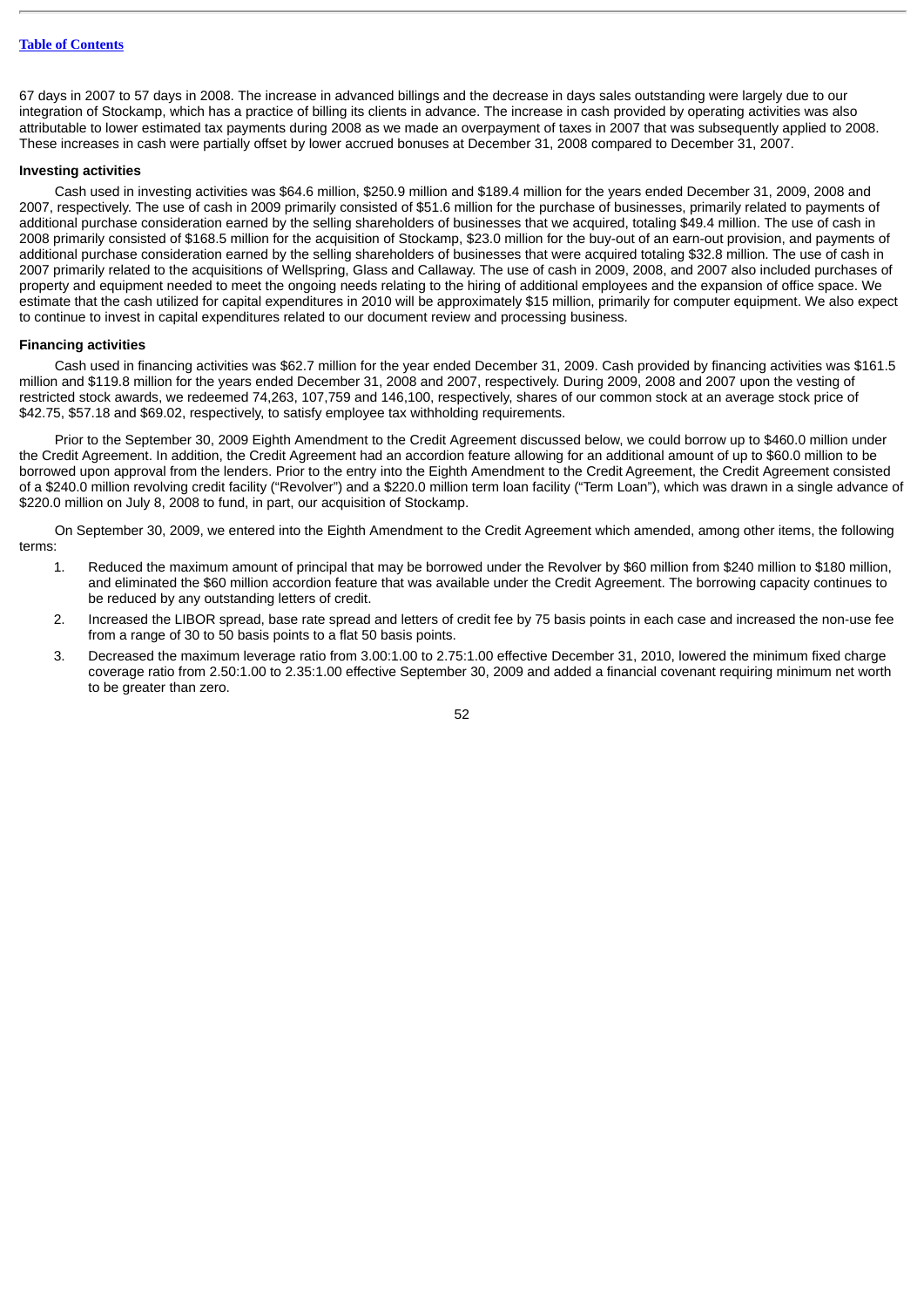4. Modified the definition of consolidated EBITDA by, among other items, allowing for the add back of non-cash goodwill impairment charges and other acquisition-related intangible asset impairment charges, non-cash restructuring charges, and non-cash compensation charges for the periods ending up to and including September 30, 2009. Beyond September 30, 2009, we are limited on the future add back of non-cash goodwill and acquisition-related intangible asset impairment charges up to the lesser of \$30 million or 15% of net worth.

Also on September 30, 2009, we entered into the Security Agreement with Bank of America as Administrative Agent. The Security Agreement is required by the terms of the Eighth Amendment to the Credit Agreement in order to secure the obligations thereunder, and grants Bank of America, for the ratable benefit of the lenders under the Eighth Amendment to the Credit Agreement, a first-priority lien, subject to permitted liens, on substantially all of the personal property assets of the Company and the subsidiary grantors. Prior to our entry into the Security Agreement, the Revolver and Term Loan were secured by a pledge of 100% of the voting stock or other equity interests in our domestic subsidiaries and 65% of the voting stock or other equity interests in our foreign subsidiaries (collectively, the "Equity Pledge"). Following entry into the Security Agreement, the Revolver and Term Loan are secured by the Equity Pledge and by the first-priority lien, subject to permitted liens, on substantially all of our personal property assets and those of our subsidiary grantors.

The borrowing capacity under the Credit Agreement is reduced by any outstanding letters of credit and payments under the Term Loan. At December 31, 2009, outstanding letters of credit totaled \$4.5 million and are used as security deposits for our office facilities. As of December 31, 2009, the borrowing capacity under the Credit Agreement was \$143.5 million.

Fees and interest on borrowings vary based on our total debt to EBITDA ratio as set forth in the Credit Agreement. Interest is based on a spread, ranging from 2.25% to 3.25%, as amended, over the LIBOR or a spread, ranging from 1.25% to 2.25%, as amended, over the base rate (which is the greater of the Federal Funds Rate plus 0.50% or the Prime Rate), as selected by us. The Term Loan is subject to amortization of principal in fifteen consecutive quarterly installments that began on September 30, 2008, with the first fourteen installments being \$5.5 million each. The fifteenth and final installment will be the amount of the remaining outstanding principal balance of the Term Loan and will be payable on February 23, 2012, but can be repaid earlier. All outstanding borrowings under the Revolver will be due upon expiration of the Credit Agreement on February 23, 2012.

Under the Credit Agreement, dividends are restricted to an amount up to 50% of consolidated net income (adjusted for non-cash sharebased compensation expense) for such fiscal year, plus 50% of net cash proceeds during such fiscal year with respect to any issuance of capital securities. In addition, certain acquisitions and similar transactions need to be approved by the lenders. The Credit Agreement includes quarterly financial covenants that require us to maintain a minimum fixed charge coverage ratio of 2.35 to 1.00 and a maximum leverage ratio of 3.00 to 1.00 as of September 30, 2009 and decreasing to 2.75:1.00 effective December 31, 2010, as those ratios are defined in the Credit Agreement as well as a minimum net worth greater than zero. At December 31, 2009, we were in compliance with these financial covenants with a fixed charge coverage ratio of 2.76 to 1.00 and a leverage ratio of 1.82 to 1.00 and net worth greater than zero.

During 2009, 2008 and 2007, we made borrowings to pay bonuses and additional purchase consideration earned by selling shareholders of businesses that we acquired. We also made borrowings to fund our daily operations. During the year ended December 31, 2009, the average daily outstanding balance under our credit facility was \$291.5 million. Borrowings outstanding under this credit facility at December 31, 2009 totaled \$219.0 million, all of which are classified as long-term on our consolidated balance sheet as the principal under the Revolver is not due until 2012 and we intend to fund scheduled quarterly payments under the Term Loan with availability under the Revolver. These borrowings carried a weighted-average interest rate of 4.0%, which we expect will increase in the future due to the terms of the Credit Agreement, as amended, discussed above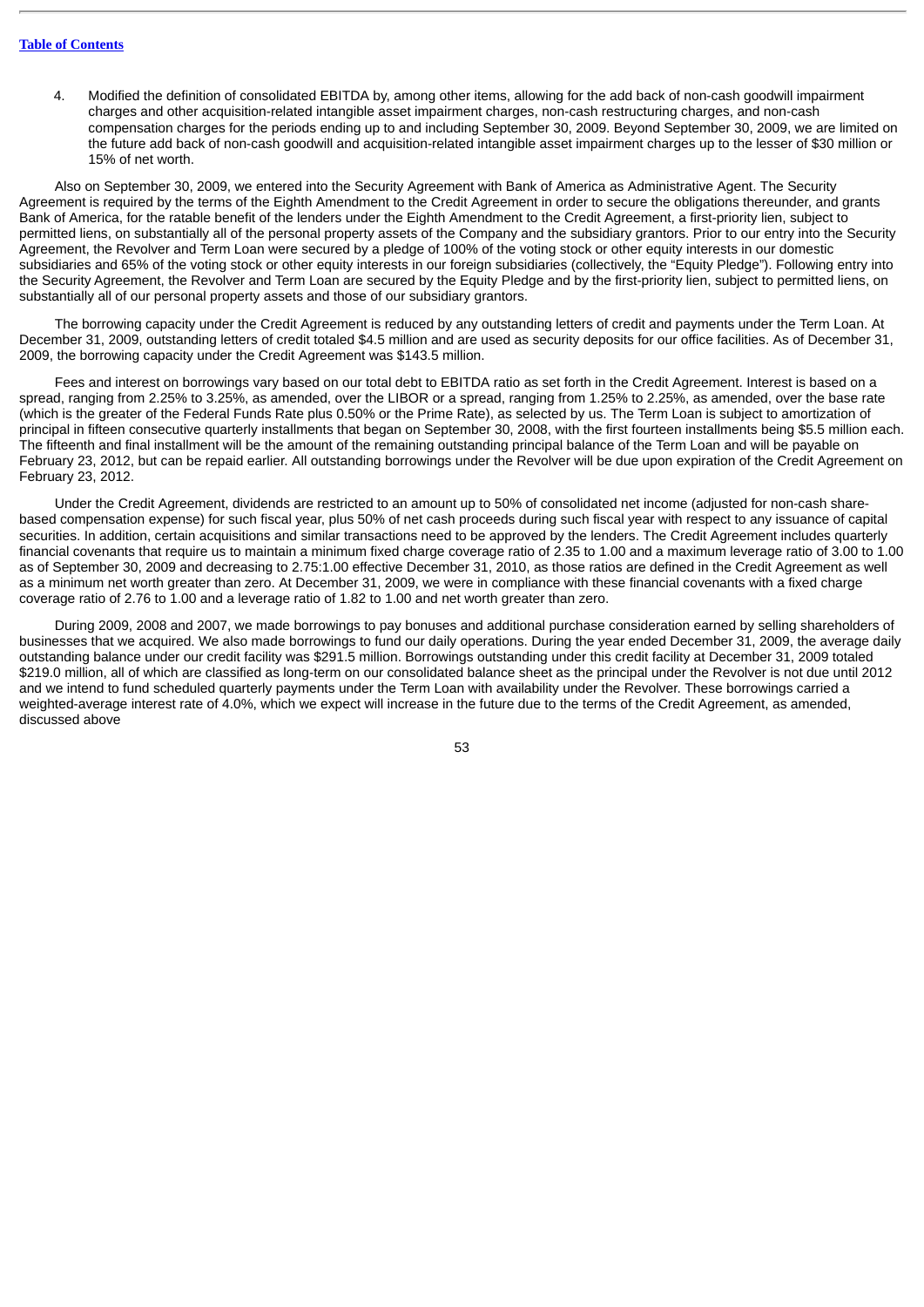including the effect of the interest rate swap described below in "Item 7A. Quantitative and Qualitative Disclosures About Market Risk." Borrowings outstanding at December 31, 2008 totaled \$280.0 million and carried a weighted-average interest rate of 3.1%. At both December 31, 2009 and December 31, 2008, we were in compliance with our debt covenants. In addition, based upon projected operating results, management believes it is probable that we will meet the financial debt covenants of the Credit Agreement discussed above, as amended, at future covenant measurement dates.

See note "3. Restatement of Previously-Issued Financial Statements" in the notes to consolidated financial statements under "Part II—Item 8. Financial Statements and Supplementary Data" for a discussion of certain matters related to the Credit Agreement and our borrowings thereunder in light of the restatement, as well as "Part I—Item 1A. Risk Factors" for a discussion of the risks relating to the Credit Agreement and the Security Agreement.

#### **Future needs**

Our primary financing need has been to fund our growth. Our growth strategy is to expand our service offerings, which may require investments in new hires, acquisitions of complementary businesses, possible expansion into other geographic areas, and related capital expenditures. In connection with our past business acquisitions, we are required under earn-out provisions to pay additional purchase consideration to the sellers if specific financial performance targets are met. We also have cash needs to service our credit facility and repay our term loan. Further, we have other cash commitments as presented below in contractual obligations. Because we expect that our future annual growth rate in revenues and related percentage increases in working capital balances will moderate, we believe our internally generated liquidity, together with the borrowing capacity available under our revolving credit facility and access to external capital resources, will be adequate to fund our long-term growth and capital needs arising from earn-out provisions, cash commitments and debt service obligations. Our ability to secure short-term and long-term financing in the future will depend on several factors, including our future profitability, the quality of our accounts receivable and unbilled services, our relative levels of debt and equity, and the overall condition of the credit markets, which declined significantly during 2008 and 2009 and may continue to decline in 2010.

### **CONTRACTUAL OBLIGATIONS**

The following table represents our obligations and commitments to make future payments under contracts, such as lease agreements, and under contingent commitments as of December 31, 2009 (in thousands).

|                                       | <b>Less than</b><br>1 year<br>(2010) | 1-3 years<br>(2011 to<br>2012) | 3-5 years<br>(2013 to<br>2014) | More than<br>5 years<br>(2015 and<br>thereafter) | Total     |
|---------------------------------------|--------------------------------------|--------------------------------|--------------------------------|--------------------------------------------------|-----------|
| Additional purchase consideration     | \$63,188                             | Ъ                              |                                |                                                  | 63,188    |
| Liability for uncertain tax positions | 605                                  |                                |                                |                                                  | 605       |
| <b>Purchase obligations</b>           | 5.004                                | 1,523                          |                                |                                                  | 6,527     |
| Capital lease obligations             | 289                                  | 72                             |                                |                                                  | 361       |
| Long-term bank borrowings             |                                      | 219,000                        |                                |                                                  | 219,000   |
| Operating lease obligations           | 18,377                               | 29,084                         | 20,998                         | 11,685                                           | 80,144    |
| Total contractual obligations         | \$87,463                             | \$249,679                      | \$20,998                       | \$11,685                                         | \$369,825 |
|                                       |                                      |                                |                                |                                                  |           |

In connection with certain business acquisitions, we are required to pay additional purchase consideration to the sellers if specific financial performance targets and conditions are met over a number of years as specified in the related purchase agreements. These amounts are calculated and payable at the end of each year based on full year financial results. There is no limitation to the maximum amount of additional purchase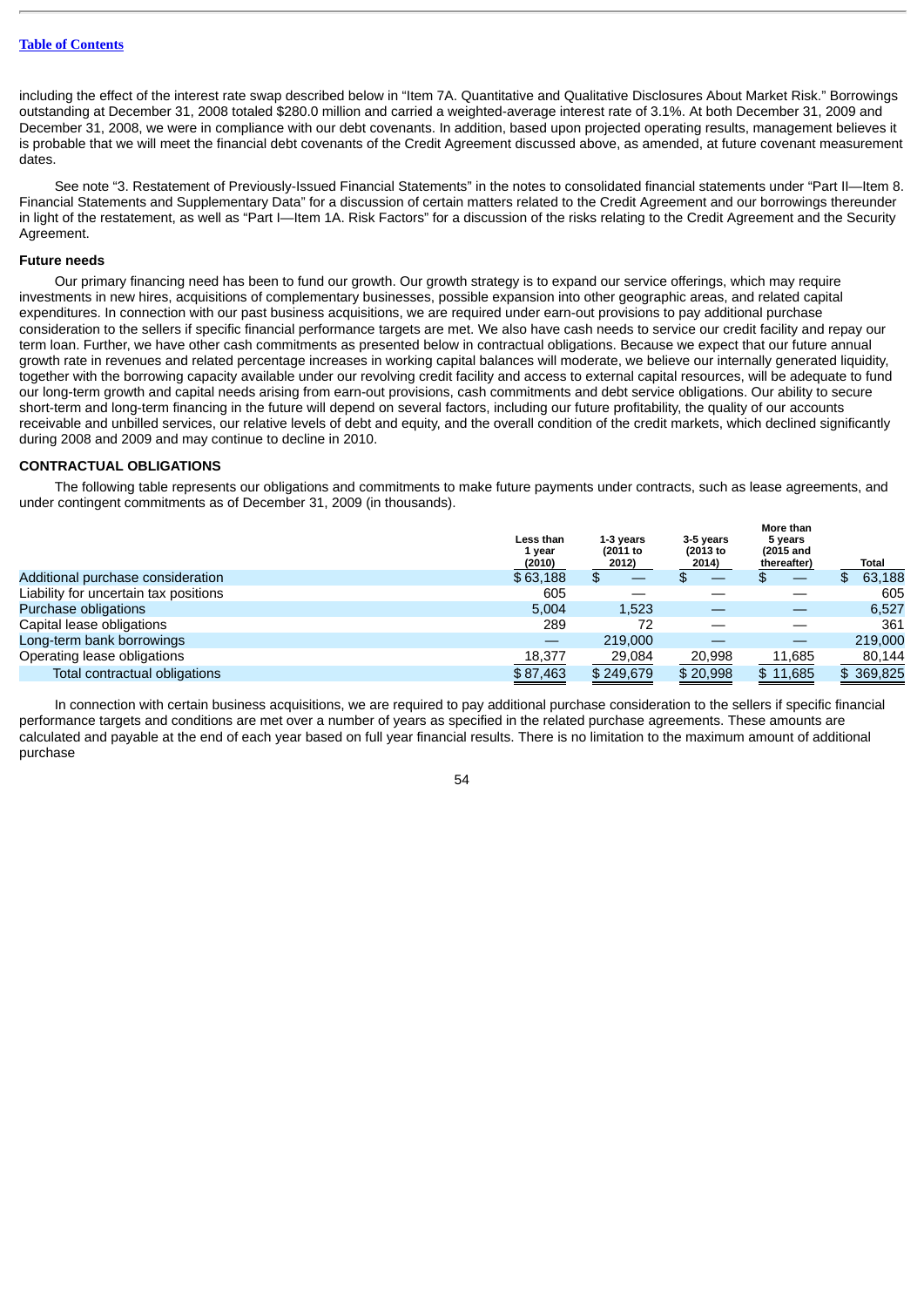consideration and future amounts are not determinable at this time, but the aggregate amount that potentially may be paid could be significant.

As of December 31, 2009, our current and non-current liabilities for uncertain tax positions are \$0.6 million and \$1.0 million, respectively. We are unable to reasonably estimate the timing of future cash flows related to the non-current portion as it is dependent on examinations by taxing authorities.

Purchase obligations include sponsorships, subscriptions to research tools, information technology, and other commitments to purchase services where we cannot cancel or would be required to pay a termination fee in the event of cancellation.

Borrowings outstanding under our credit facility at December 31, 2009 totaled \$219.0 million, all of which we have classified as long-term on our consolidated balance sheet as the principal under the Revolver is not due until 2012 and we intend to fund scheduled quarterly payments under the Term Loan with availability under the Revolver. As described above under "Liquidity and Capital Resources," interest on borrowings varies based on our total debt to EBITDA ratio and will depend on the timing of our repayments. As such, we are unable to quantify our future obligations relating to interest on our borrowings.

We lease our facilities and equipment under operating and capital lease arrangements expiring on various dates through 2018, with various renewal options. We lease office facilities under noncancelable operating leases that include fixed or minimum payments plus, in some cases, scheduled base rent increases over the term of the lease. Certain leases provide for monthly payments of real estate taxes, insurance and other operating expense applicable to the property. Some of the leases contain provisions whereby the future rental payments may be adjusted for increases in operating expense above the specified amount.

### **OFF BALANCE SHEET ARRANGEMENTS**

We have not entered into any off-balance sheet arrangements.

### **NEW ACCOUNTING PRONOUNCEMENTS**

In September 2006, the FASB issued a new accounting pronouncement regarding fair value (formerly SFAS No. 157—"Fair Value Measurements"). This pronouncement, located under FASB ASC Topic 820, "Fair Value Measurements and Disclosures," defines fair value, establishes a framework for measuring fair value under GAAP, and expands disclosures about fair value measurements. This pronouncement does not require any new fair value measurements in financial statements, but standardizes its definition and guidance in GAAP. We adopted this pronouncement effective beginning on January 1, 2008 for financial assets and financial liabilities, which did not have any impact on our financial statements. In February 2008, the FASB delayed by one year the effective date of this pronouncement for all nonfinancial assets and nonfinancial liabilities, except those that are recognized or disclosed at fair value in the financial statements on a recurring basis (at least annually). We adopted this pronouncement effective beginning on January 1, 2009 for nonfinancial assets and nonfinancial liabilities, which did not have any impact on our financial statements.

In December 2007, the FASB issued a new accounting pronouncement regarding business combinations (formerly SFAS No. 141 (revised 2007)—"Business Combinations"). This pronouncement, located under FASB ASC Topic 805, "Business Combinations," was issued to improve the relevance, representational faithfulness, and comparability of information in financial statements about a business combination and its effects. This pronouncement retains the purchase method of accounting for business combinations, but requires a number of changes. The changes that may have the most significant impact on us include: contingent consideration, such as earn-outs, will be recognized at its fair value on the acquisition date and, for certain arrangements, changes in fair value will be recognized in earnings until settled; acquisition-related transaction and restructuring costs will be expensed as incurred; previously-issued financial information will be revised for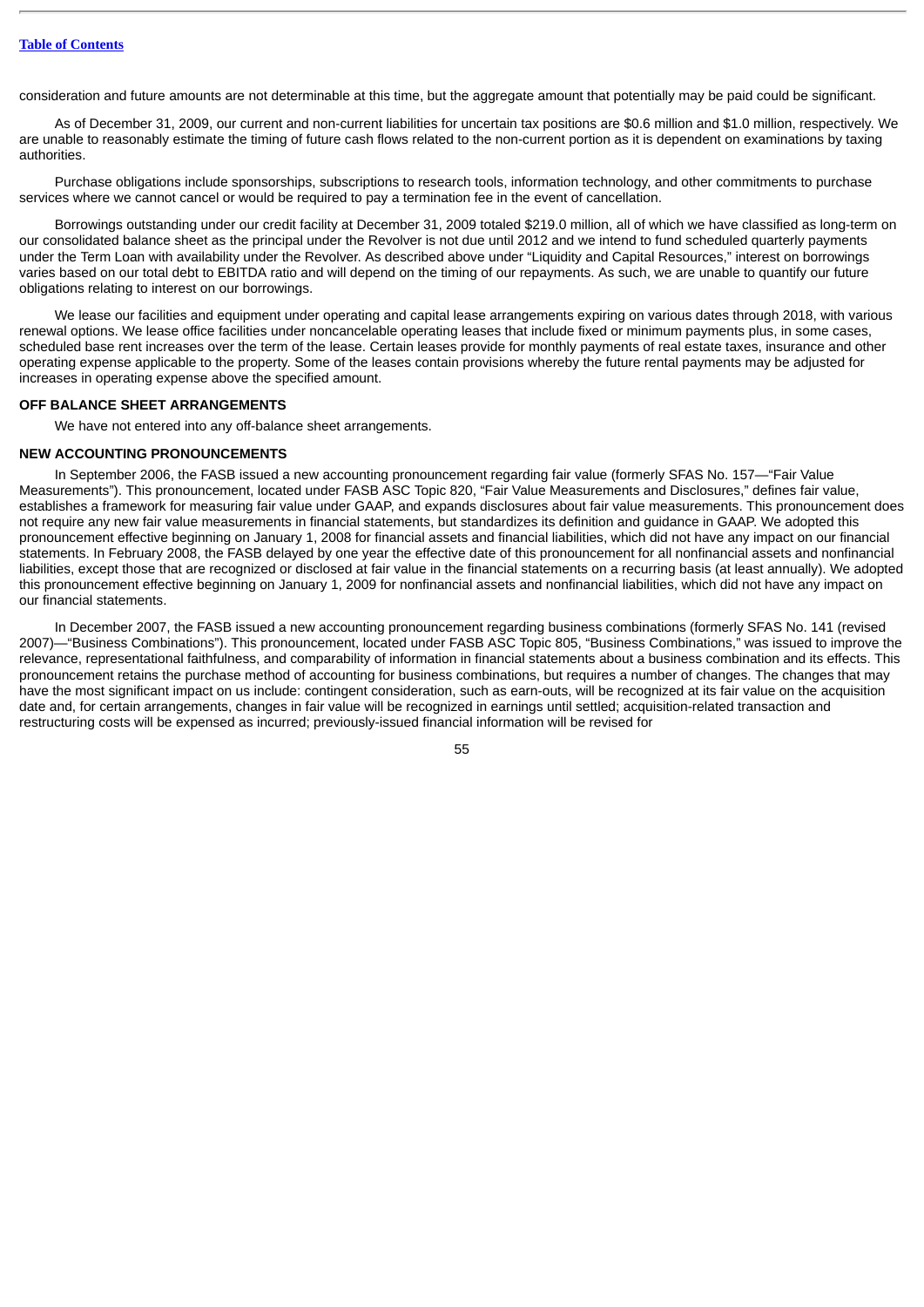subsequent adjustments made to finalize the purchase price accounting; reversals of valuation allowances related to acquired deferred tax assets and changes to acquired income tax uncertainties will be recognized in earnings, except in certain situations. ASC Topic 805 also requires an acquirer to recognize at fair value, an asset acquired or a liability assumed in a business combination that arises from a contingency provided the asset or liability's fair value can be determined on the date of acquisition. We adopted this pronouncement on a prospective basis effective beginning on January 1, 2009. For business combinations completed on or subsequent to the adoption date, the application of this pronouncement may have a significant impact on our financial statements, the magnitude of which will depend on the specific terms and conditions of the transactions. In 2009, our first year of adoption, the application of this pronouncement did not have a significant impact on our financial statements.

In December 2007, the FASB issued a new accounting pronouncement regarding noncontrolling interests and the deconsolidation of a subsidiary (formerly SFAS No. 160—"Noncontrolling Interests in Consolidated Financial Statements—an amendment of ARB No. 51"). This pronouncement, located under FASB ASC Topic 810, "Consolidation," was issued to improve the relevance, comparability, and transparency of financial information provided in financial statements by establishing accounting and reporting standards for the noncontrolling interest in a subsidiary and for the deconsolidation of a subsidiary. We adopted this pronouncement effective beginning on January 1, 2009. The adoption of this pronouncement did not have any impact on our financial statements.

In March 2008, the FASB issued a new accounting pronouncement regarding derivative and hedging activities (formerly SFAS No. 161 —"Disclosures about Derivative Instruments and Hedging Activities—an amendment of FASB Statement No. 133"). This pronouncement, located under FASB ASC Topic 815, "Derivatives and Hedging," was issued to improve transparency of financial information provided in financial statements by requiring expanded disclosures about an entity's derivative and hedging activities. This pronouncement requires entities to provide expanded disclosures about: how and why an entity uses derivative instruments; how derivative instruments and related hedged items are accounted for; and how derivative instruments and related hedged items affect an entity's financial position, financial performance, and cash flows. We adopted this pronouncement effective beginning on January 1, 2009. The adoption of this pronouncement did not have any impact on our financial statements as it contains only disclosure requirements.

In April 2009, the FASB issued a new accounting pronouncement regarding interim disclosures about fair value of financial instruments (formerly FSP FAS 107-1 and Accounting Principles Board ("APB") Opinion No. 28-1—"Interim Disclosures about Fair Value of Financial Instruments"). This pronouncement, located under FASB ASC Topic 825, "Financial Instruments," increases the frequency of fair value disclosures by requiring both interim and annual disclosures. We adopted this pronouncement on a prospective basis effective beginning on April 1, 2009. The adoption of this pronouncement did not have any impact on our financial statements as it contains only disclosure requirements.

In May 2009, the FASB issued a new accounting pronouncement regarding subsequent events (formerly SFAS No. 165—"Subsequent Events"). This pronouncement, located under FASB ASC Topic 855, "Subsequent Events," was issued to establish general standards of accounting for and disclosure of events that occur after the balance sheet date but before financial statements are issued or are available to be issued. This pronouncement requires entities to disclose the date through which subsequent events have been evaluated, as well as whether that date is the date the financial statements were issued or the date the financial statements were available to be issued. We adopted this pronouncement on a prospective basis effective beginning on April 1, 2009. The adoption of this pronouncement did not have any impact on our financial statements as it contains only disclosure requirements.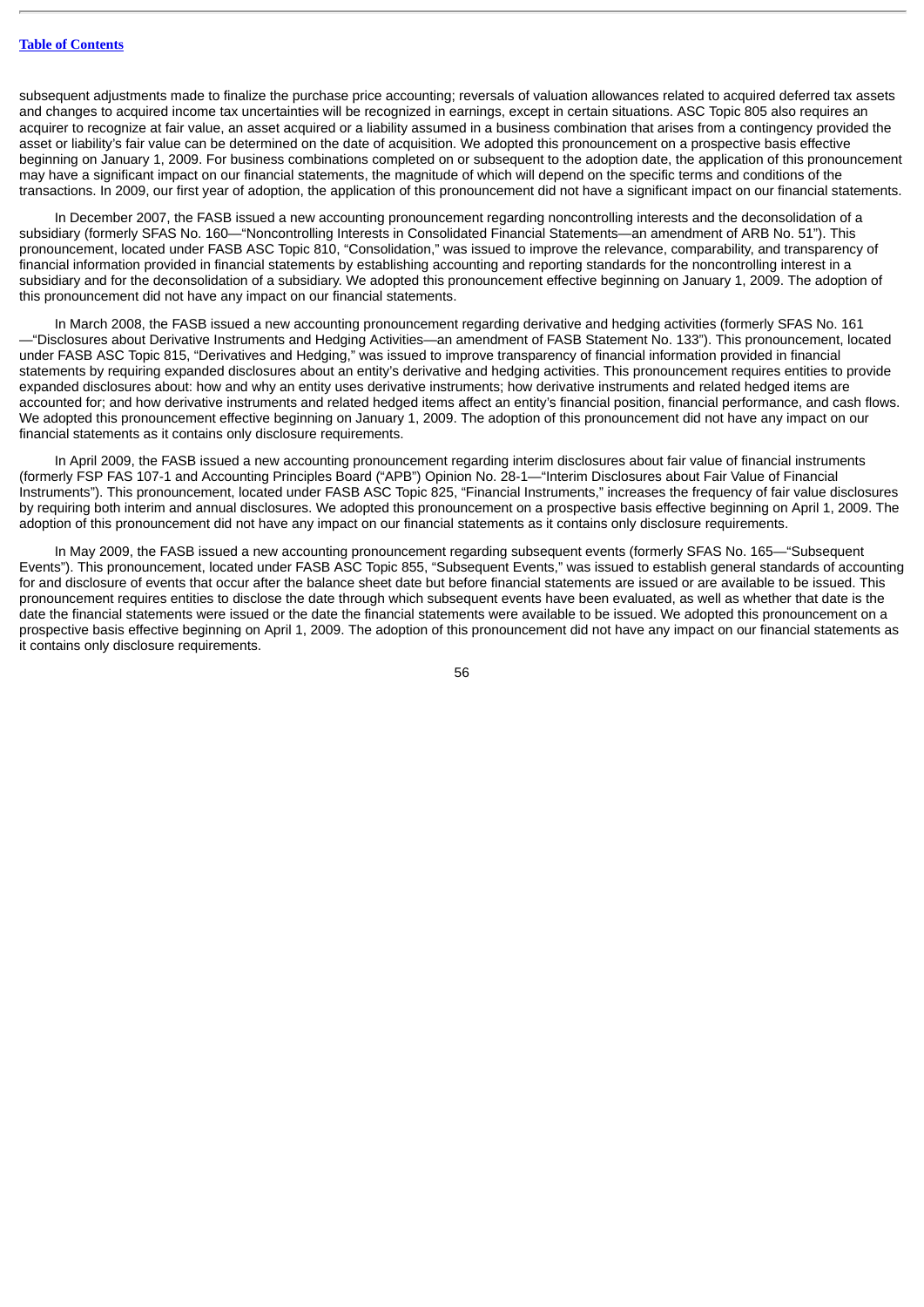In June 2009, the FASB issued a new accounting pronouncement regarding authoritative GAAP (formerly SFAS No. 168—"The FASB Accounting Standards Codification and the Hierarchy of Generally Accepted Accounting Principles"). This pronouncement, located under FASB ASC Topic 105, "Generally Accepted Accounting Principles," establishes the FASB Accounting Standards Codification ("Codification") as the source of authoritative GAAP recognized by the FASB for nongovernmental entities. Rules and interpretive releases of the SEC under federal securities laws are also sources of authoritative GAAP for SEC registrants. All guidance contained in the Codification carries an equal level of authority. All other nongrandfathered non-SEC accounting literature not included in the Codification is nonauthoritative. We adopted this pronouncement effective beginning on July 1, 2009. The adoption of this pronouncement did not have any impact on our financial statements as it contains only disclosure requirements.

In June 2009, the FASB issued SFAS No. 167, "Amendments to FASB Interpretation No. 46(R)." This pronouncement, located under FASB ASC Topic 105, "Generally Accepted Accounting Principles," was issued to improve financial reporting by enterprises involved with variable interest entities and to provide more relevant and reliable information to users of financial statements. This statement amends FASB Interpretation No. 46(R) to require an enterprise to perform an ongoing analysis to determine whether the enterprise has a controlling financial interest in a variable interest entity. This pronouncement will be effective for us beginning on January 1, 2010. We do not expect the application of this pronouncement to have a significant impact on our future financial position, results of operations, earnings per share, and cash flows.

In October 2009, the FASB issued new guidance regarding revenue arrangements with multiple deliverables. This new guidance requires companies to allocate revenue in arrangements involving multiple deliverables based on the estimated selling price of each deliverable, even though such deliverables are not sold separately either by the company or by other vendors. This new guidance is effective prospectively for revenue arrangements entered into or materially modified in fiscal years beginning on or after June 15, 2010. This pronouncement will be effective for us beginning on January 1, 2011. We are currently evaluating the impact that the adoption of this pronouncement may have on our future financial position, results of operations, earnings per share, and cash flows.

#### **Subsequent Event**

We have evaluated subsequent events since December 31, 2009 and up to the filing of this annual report on Form 10-K on February 23, 2010 and have concluded that no significant subsequent events have occurred that require disclosure.

#### **ITEM 7A. QUANTITATIVE AND QUALITATIVE DISCLOSURES ABOUT MARKET RISK.**

We are exposed to market risks primarily from changes in interest rates, changes in the price of our common stock and changes in the market value of our investments.

Our exposure to changes in interest rates is limited to borrowings under our bank credit facility, which has variable interest rates tied to the LIBOR, Federal Funds Rate or Prime Rate. At December 31, 2009, we had borrowings outstanding totaling \$219.0 million that carried a weightedaverage interest rate of 4.0%. A hypothetical one percent change in this interest rate would have a \$2.2 million effect on our pre-tax income.

On March 20, 2009, we entered into an interest rate swap agreement for a notional amount of \$100.0 million effective on March 31, 2009 and ending on February 23, 2012. We entered into this interest rate swap to hedge against the risk of changes in future cash flows related to changes in interest rate on \$100.0 million of the total variable-rate borrowings outstanding under our credit facility. Under the terms of the agreement, we receive from the counterparty interest on the \$100.0 million notional amount based on one-month LIBOR and we pay to the counterparty a fixed rate of 1.715%. This swap effectively fixed our LIBOR-based rate for \$100.0 million of our debt beginning on March 31, 2009 and through February 23, 2012. Including the impact of the swap, the effective interest rate on \$100.0 million of our debt was 4.7% as of December 31, 2009. We assess the effectiveness of this hedge quarterly, and as of December 31, 2009, this hedge is effective.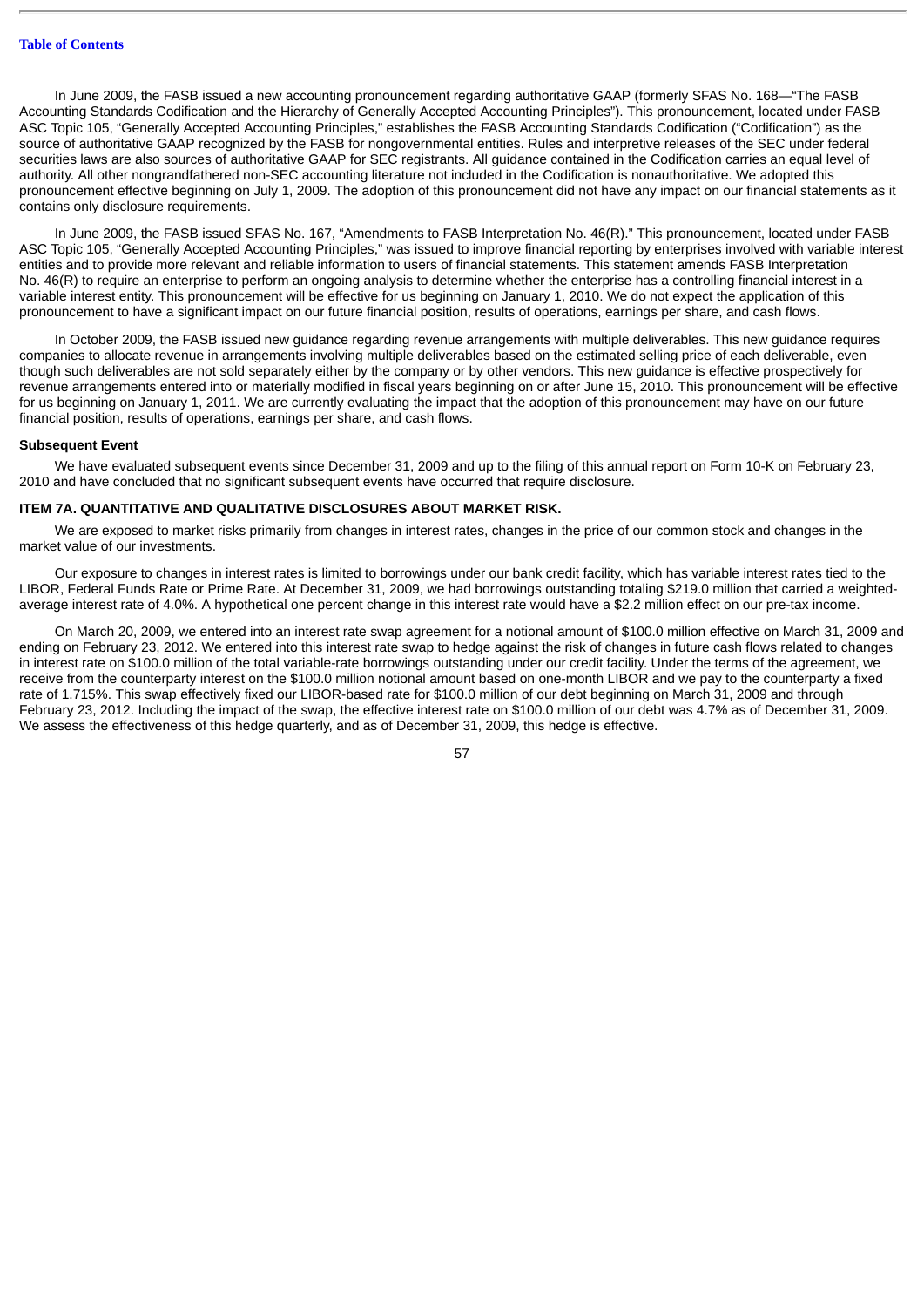We have not entered into any other interest rate swaps, caps or collars or other hedging instruments as of December 31, 2009.

In connection with our acquisition of Stockamp and an amendment to the Wellspring Stock Purchase Agreement, we issued a total of 1,541,036 shares of our common stock to the sellers of Stockamp and Wellspring. Additionally, we provided them with a protection against a decline in the value of the shares issued until the restrictions on the shares lapsed. Of the 1,541,036 shares issued, the restrictions on 1,210,814 shares lapsed in January 2009 and we were not required to make further payments. The restrictions on the remaining 330,222 shares that were placed in escrow lapsed in July 2009 and we made a price protection payment of \$0.2 million to Stockamp.

From time to time, we invest excess cash in marketable securities. These investments principally consist of overnight sweep accounts. Due to the short maturity of our investments, we have concluded that we do not have material market risk exposure.

#### **ITEM 8. FINANCIAL STATEMENTS AND SUPPLEMENTARY DATA.**

The Company's consolidated financial statements and supplementary data begin on page F-1 of this annual report on Form 10-K.

## **ITEM 9. CHANGES IN AND DISAGREEMENTS WITH ACCOUNTANTS ON ACCOUNTING AND FINANCIAL DISCLOSURE.**

None.

#### **ITEM 9A. CONTROLS AND PROCEDURES.**

#### **Evaluation of Disclosure Controls and Procedures**

Disclosure controls and procedures (as defined in Rules 13a-15(e) and 15d-15(e) under the Exchange Act) are designed to ensure that information required to be disclosed in reports filed or submitted under the Exchange Act is recorded, processed, summarized, and reported within the time periods specified in SEC rules and forms and that such information is accumulated and communicated to management, including the Chief Executive Officer and the Chief Financial Officer, to allow timely decisions regarding required disclosures.

In connection with the preparation of this report, our management, under the supervision and with the participation of the Chief Executive Officer and Chief Financial Officer, conducted an evaluation of the effectiveness of the design and operation of our disclosure controls and procedures as of December 31, 2009. Based on the evaluation, management has concluded that the disclosure controls and procedures were effective as of December 31, 2009.

#### **Changes in Internal Control over Financial Reporting**

As previously disclosed under "Item 9A—Controls and Procedures" in our Annual Report on Form 10-K/A for the fiscal year ended December 31, 2008, management concluded that our internal control over financial reporting was not effective as of December 31, 2008 based on its identification of a material weakness related to our accounting for certain acquisition-related payments received by the selling shareholders of specific businesses we acquired that were subsequently redistributed by the selling shareholders among themselves and to other select Huron employees. Management worked throughout the year to remediate the material weakness that existed as of December 31, 2008. In the fourth quarter ending December 31, 2009, management had sufficient evidence to conclude that remediation was completed for the single material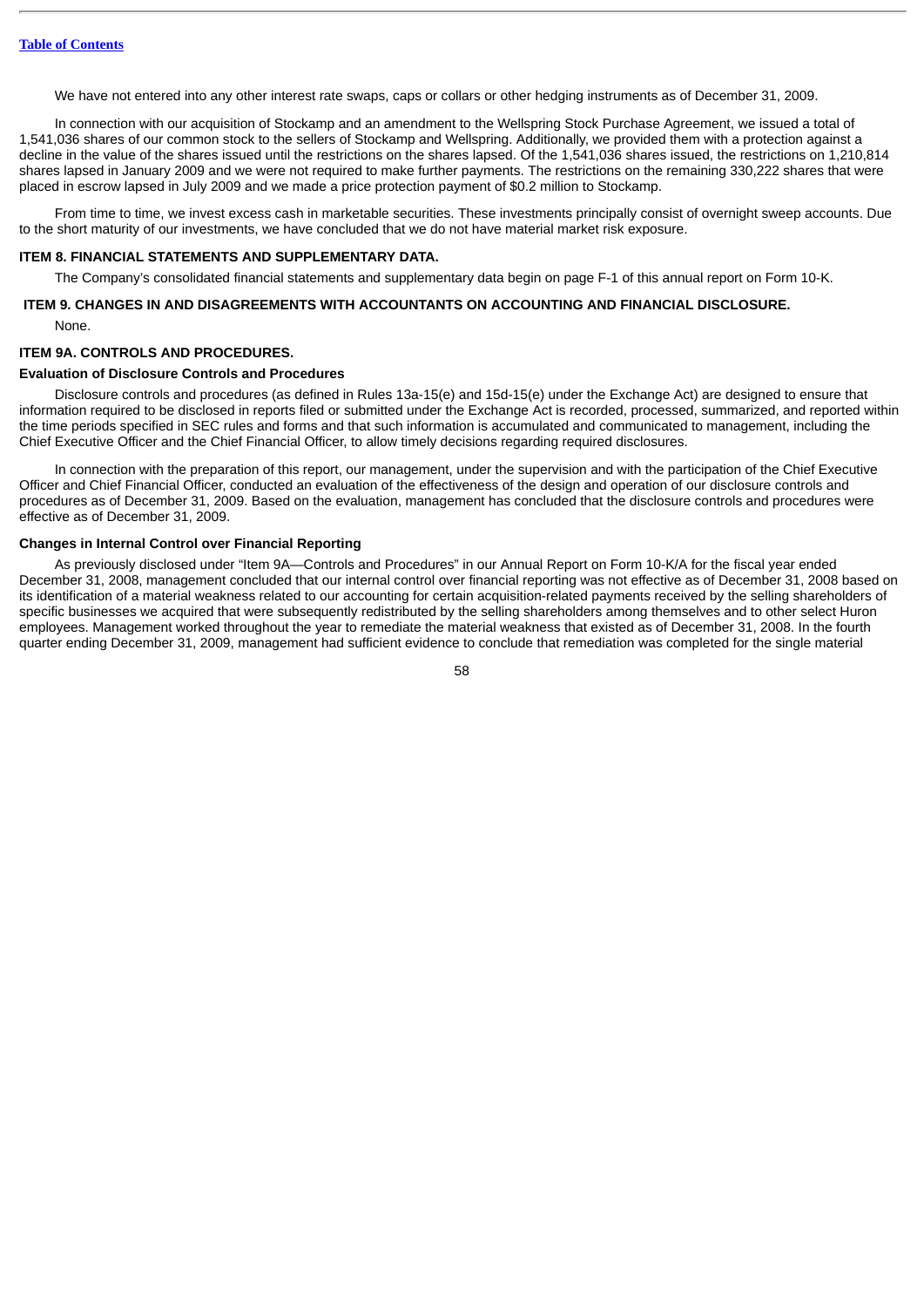weakness previously reported. The significant changes in internal control over financial reporting that resulted in the remediation of the material weakness are as follows:

- · Included new language in all purchase agreements entered into after December 31, 2008 to include specific stipulations regarding acquisitionrelated payments and allow for the Company to periodically audit and review the disbursement, if any, of acquisition-related payments by the sellers;
- · Amended agreements amongst sellers related to certain acquisitions prior to 2009 to include stipulations that prohibit the distribution of acquisition-related payments other than in accordance with ownership percentages at the date of acquisition and the inclusion of a clause that allows for the Company to periodically audit and review the disbursement of acquisition-related payments by the sellers;
- Require certifications from selling shareholders at time of accrual and at time of cash payment of earn-out distributions that the payments have been appropriately distributed and ensuring that deviations, if any, are promptly reported to the Company. As of December 31, 2009, management has concluded that the control related to the certifications required at the time of cash payment of earn-out distributions is appropriately designed and capable of operating as intended;
- · Amended the Company's Code of Business Conduct and Ethics in September 2009 to require employee disclosure of all compensation or other payments received, directly or indirectly, from any entity or individual associated with the Company or from any entity acquired by the Company:
- · Amended the Charter of the Audit Committee to specify that the Audit Committee will review with management the proposed treatment for acquisition-related payments;
- · Amended the Charter of the Disclosure Committee to require Committee members to review the purchase agreements and related certifications from selling shareholders to ensure the appropriate accounting for acquisition-related payments.

There were no other changes in our internal control over financial reporting identified in connection with the evaluation required by Rules 13a-15 and 15d-15 that occurred during the quarter ended December 31, 2009 that have materially affected, or are reasonably likely to materially affect, our internal control over financial reporting.

## **Management's Report on Internal Control Over Financial Reporting**

Our management is responsible for establishing and maintaining adequate internal control over financial reporting (as such term is defined in Rules 13a-15(f) and 15d-15(f) under the Exchange Act) for the Company. Internal control over financial reporting is a process designed to provide reasonable assurance regarding the reliability of financial reporting and the preparation of financial statements for external purposes in accordance with GAAP and includes those policies and procedures that:

- (i) Pertain to the maintenance of records that in reasonable detail accurately and fairly reflect the transactions and dispositions of the assets of the Company;
- Provide reasonable assurance that transactions are recorded as necessary to permit preparation of financial statements in accordance with GAAP, and that receipts and expenditures of the Company are being made only in accordance with authorizations of management and directors of the Company; and
- (iii) Provide reasonable assurance regarding prevention or timely detection of unauthorized acquisition, use or disposition of the Company's assets that could have a material effect on the financial statements.

Due to its inherent limitations, internal control over financial reporting may not prevent or detect misstatements. Also, projections of any evaluation of effectiveness to future periods are subject to the risk that controls may become inadequate because of changes in conditions, or that the degree of compliance with the policies or procedures may deteriorate.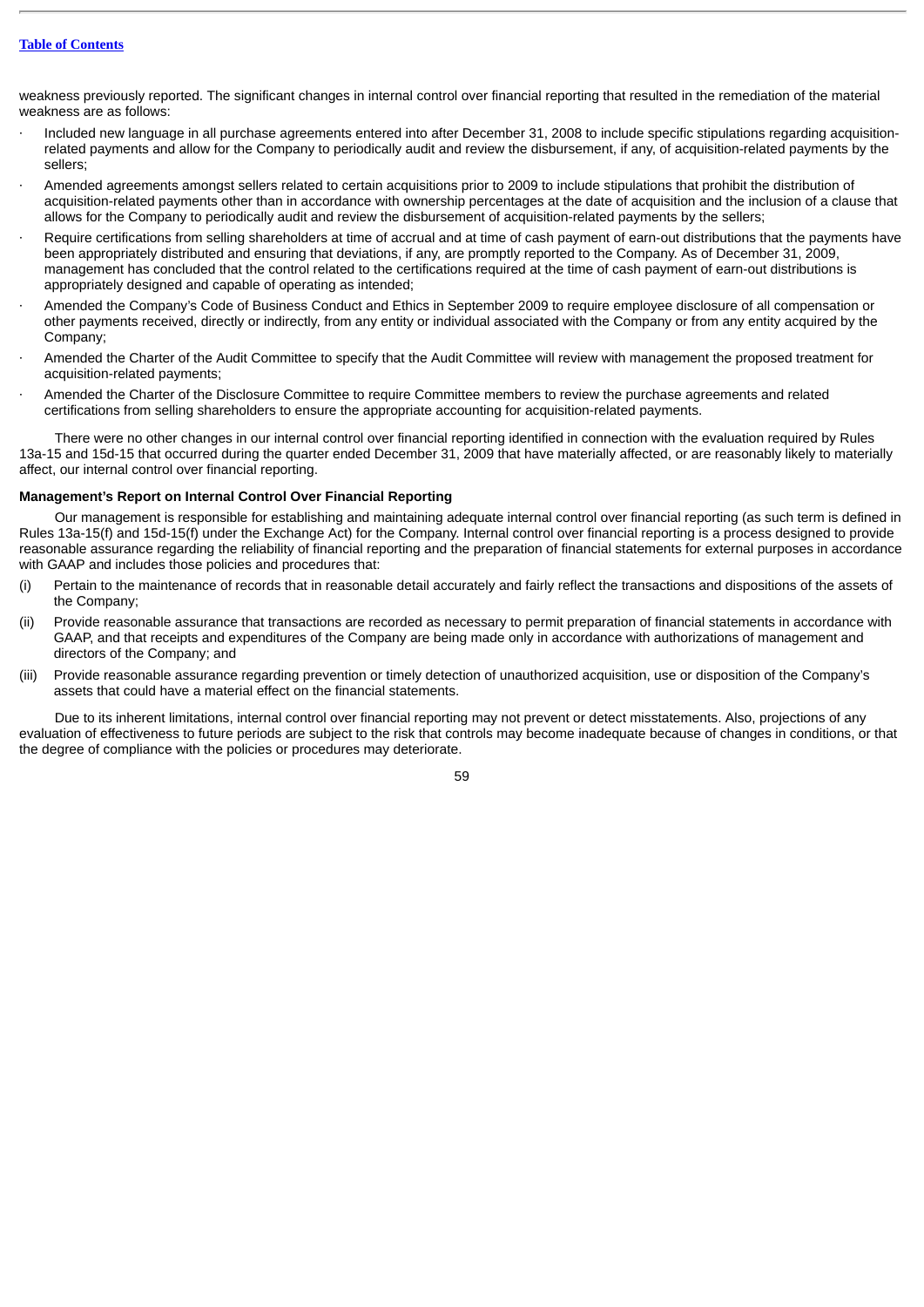In connection with the preparation of this report, our management, under the supervision and with the participation of our Chief Executive Officer and Chief Financial Officer, conducted an evaluation of the effectiveness of the internal control over financial reporting as of December 31, 2009 using the criteria set forth by the Committee of Sponsoring Organizations of the Treadway Commission ("COSO") in *Internal Control— Integrated Framework.* As a result of that evaluation, management concluded that our internal control over financial reporting was effective as of December 31, 2009. The effectiveness of the Company's internal control over financial reporting as of December 31, 2009 has been audited by PricewaterhouseCoopers LLP, an independent registered public accounting firm, as stated in their report appearing on page F-2 of this annual report on Form 10-K.

## **ITEM 9B. OTHER INFORMATION.**

None.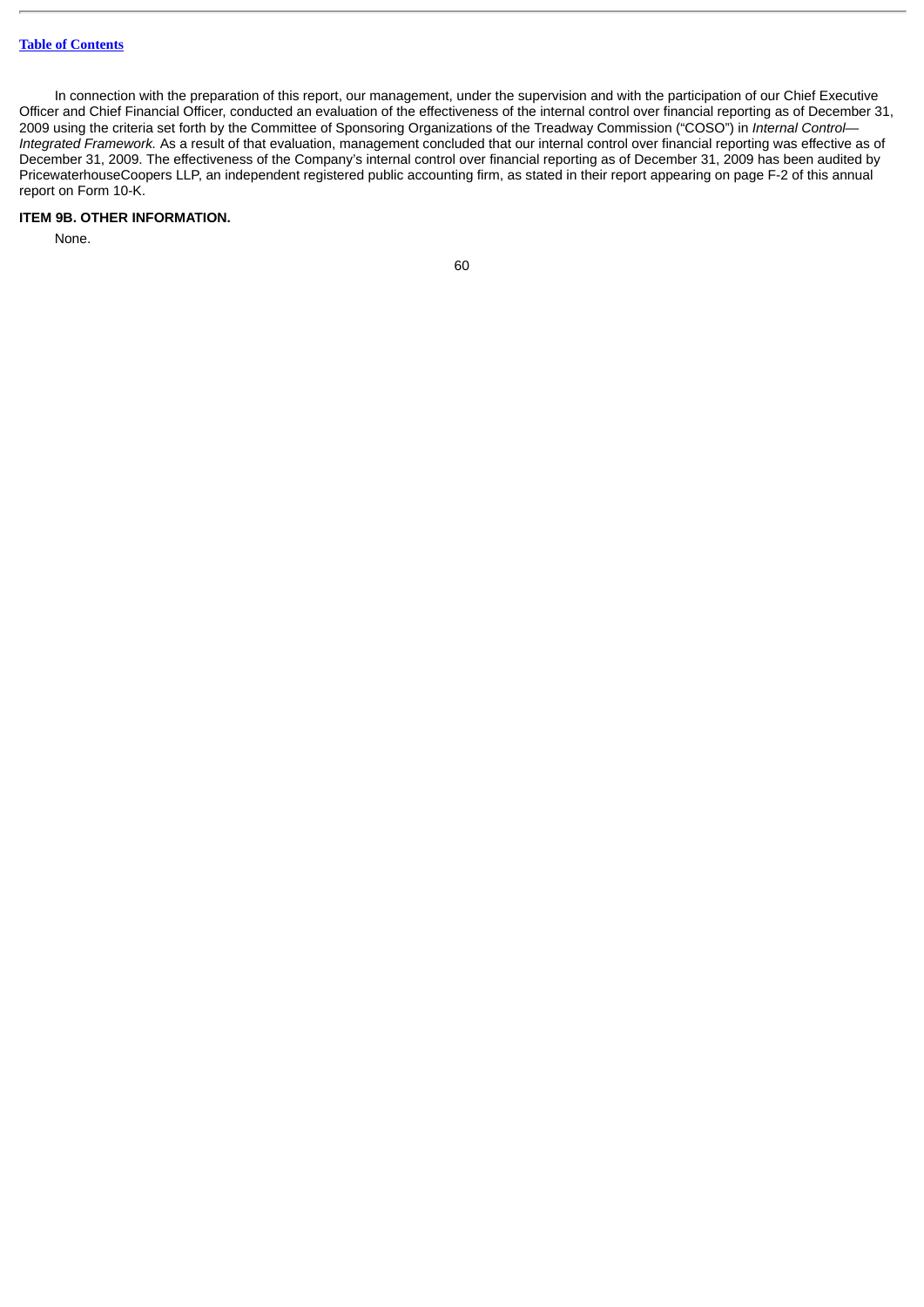### **PART III**

## **ITEM 10. DIRECTORS, EXECUTIVE OFFICERS AND CORPORATE GOVERNANCE.**

## **Directors, Executive Officers, Promoters and Control Persons**

The information required by this item is incorporated by reference from portions of our definitive proxy statement for our annual meeting of stockholders to be filed with the SEC pursuant to Regulation 14A by April 30, 2010 (the "Proxy Statement") under "Nominees to Board of Directors," "Directors Not Standing For Election" and "Executive Officers."

## **Compliance with Section 16(a) of the Exchange Act**

The information required by this item is incorporated by reference from a portion of the Proxy Statement under "Section 16(a) Beneficial Ownership Reporting Compliance."

## **Code of Business Conduct and Ethics**

We have adopted a Code of Business Conduct and Ethics (the "Code") that is applicable to all of our employees, officers and directors. The Code is available on our website at *www.huronconsultinggroup.com*. If we make any amendments to or grant any waivers from the Code which are required to be disclosed pursuant to the Securities Exchange Act of 1934, we will make such disclosures on our website.

## **Corporate Governance**

The information required by this item is incorporated by reference from a portion of the Proxy Statement under "Board Meetings and Committees."

## **ITEM 11. EXECUTIVE COMPENSATION.**

## **Executive Compensation**

The information required by this item is incorporated by reference from a portion of the Proxy Statement under "Executive Compensation."

## **Compensation Committee Interlocks and Insider Participation**

The information required by this item is incorporated by reference from a portion of the Proxy Statement under "Compensation Committee Interlocks and Insider Participation."

## **Compensation Committee Report**

The information required by this item is incorporated by reference from a portion of the Proxy Statement under "Compensation Committee Report."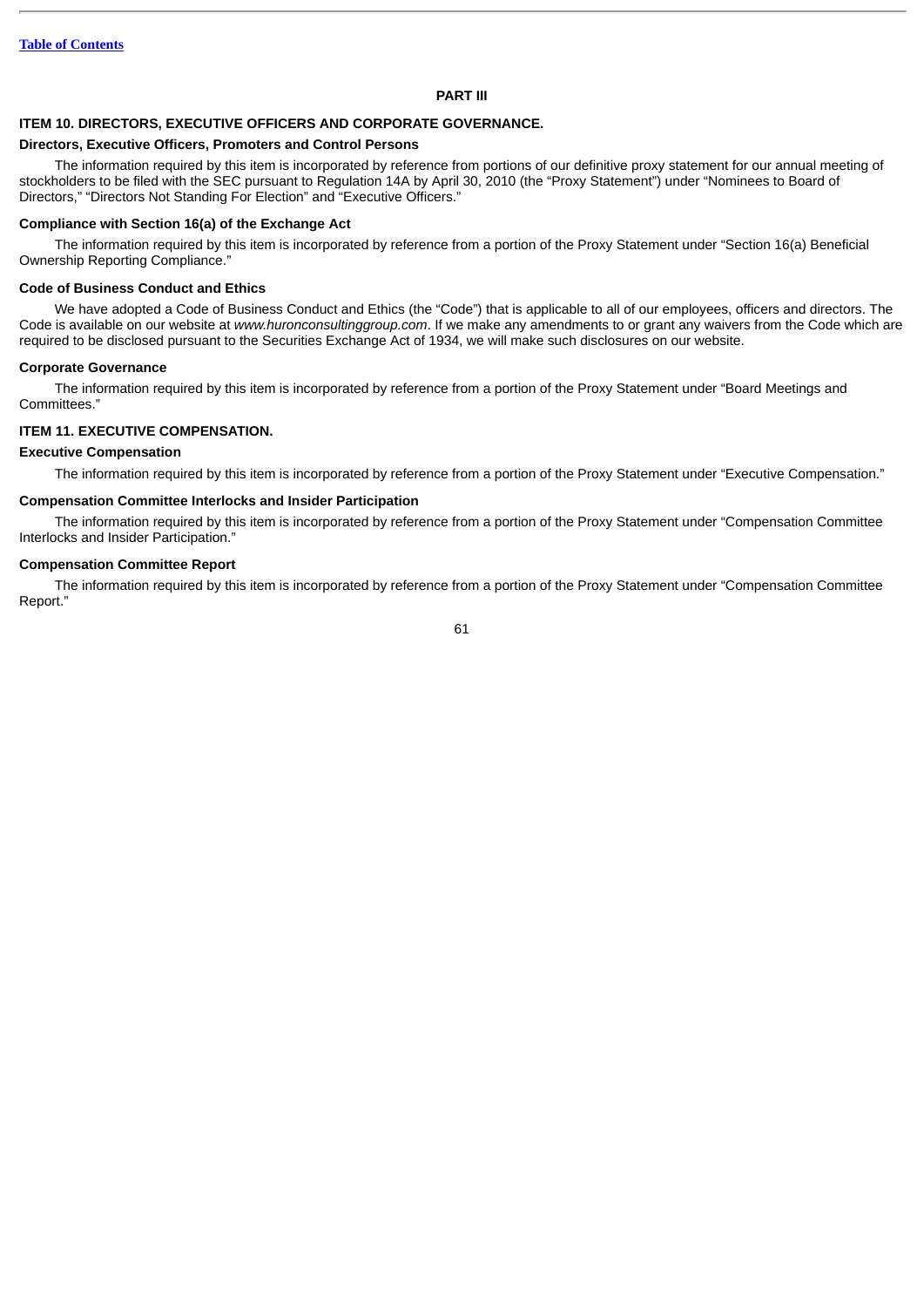## **ITEM 12. SECURITY OWNERSHIP OF CERTAIN BENEFICIAL OWNERS AND MANAGEMENT AND RELATED STOCKHOLDER MATTERS.**

## **Securities Authorized for Issuance Under Equity Compensation Plans**

The following table summarizes information as of December 31, 2009 with respect to equity compensation plans approved by shareholders. We do not have equity compensation plans that have not been approved by shareholders.

| <b>Plan Category</b>                      | Number of Shares to<br>be Issued Upon<br><b>Exercise of</b><br><b>Outstanding Options</b> | <b>Weighted-Average</b><br><b>Exercise Price of</b><br><b>Outstanding Options</b> | <b>Number of Shares</b><br><b>Remaining Available</b><br>for Future Issuance<br>(excluding shares in<br>1 <sup>st</sup> column) |
|-------------------------------------------|-------------------------------------------------------------------------------------------|-----------------------------------------------------------------------------------|---------------------------------------------------------------------------------------------------------------------------------|
| Equity compensation plans approved by     |                                                                                           |                                                                                   |                                                                                                                                 |
| shareholders (1):                         |                                                                                           |                                                                                   |                                                                                                                                 |
| 2002 Equity Incentive Plan                | 58.948                                                                                    | \$<br>0.02                                                                        | $-$ (2)                                                                                                                         |
| 2002 Equity Incentive Plan (California)   | 2.176                                                                                     | \$<br>1.35                                                                        | $-$ (2)                                                                                                                         |
| 2003 Equity Incentive Plan                | 87.129                                                                                    | \$<br>1.25                                                                        | $-$ (2)                                                                                                                         |
| 2004 Omnibus Stock Plan                   | 51,978                                                                                    | \$<br>15.50                                                                       | 870.073                                                                                                                         |
| Equity compensation plans not approved by |                                                                                           |                                                                                   |                                                                                                                                 |
| shareholders:                             | N/A                                                                                       | N/A                                                                               | N/A                                                                                                                             |
| <b>Total</b>                              | 200,231                                                                                   | 4.59                                                                              | 870,073                                                                                                                         |
|                                           |                                                                                           |                                                                                   |                                                                                                                                 |

(1) Our equity compensation plans were approved by the existing shareholders prior to our initial public offering. At our annual meeting of stockholders on May 2, 2006 our stockholders approved an amendment to our 2004 Omnibus Stock Plan to increase the number of shares available for issuance by 2,100,000 shares.

(2) Prior to the completion of our initial public offering, we established the 2004 Omnibus Stock Plan. We terminated the 2002 Equity Incentive Plan, 2002 Equity Incentive Plan (California) and 2003 Equity Incentive Plan with respect to future awards and no further awards will be granted under these plans.

### **Security Ownership of Certain Beneficial Owners and Management**

The other information required by this item is incorporated by reference from a portion of the Proxy Statement under "Stock Ownership of Certain Beneficial Owners and Management."

## **ITEM 13. CERTAIN RELATIONSHIPS AND RELATED TRANSACTIONS, AND DIRECTOR INDEPENDENCE.**

## **Certain Relationships and Related Transactions**

The information required by this item is incorporated by reference from a portion of the Proxy Statement under "Certain Relationships and Related Transactions."

## **Director Independence**

The information required by this item is incorporated by reference from portions of the Proxy Statement under "Nominees to Board of Directors," "Directors Not Standing For Election," and "Board Meetings and Committees."

### **ITEM 14. PRINCIPAL ACCOUNTING FEES AND SERVICES.**

The information required by this item is incorporated by reference from a portion of the Proxy Statement under "Audit and Non-Audit Fees."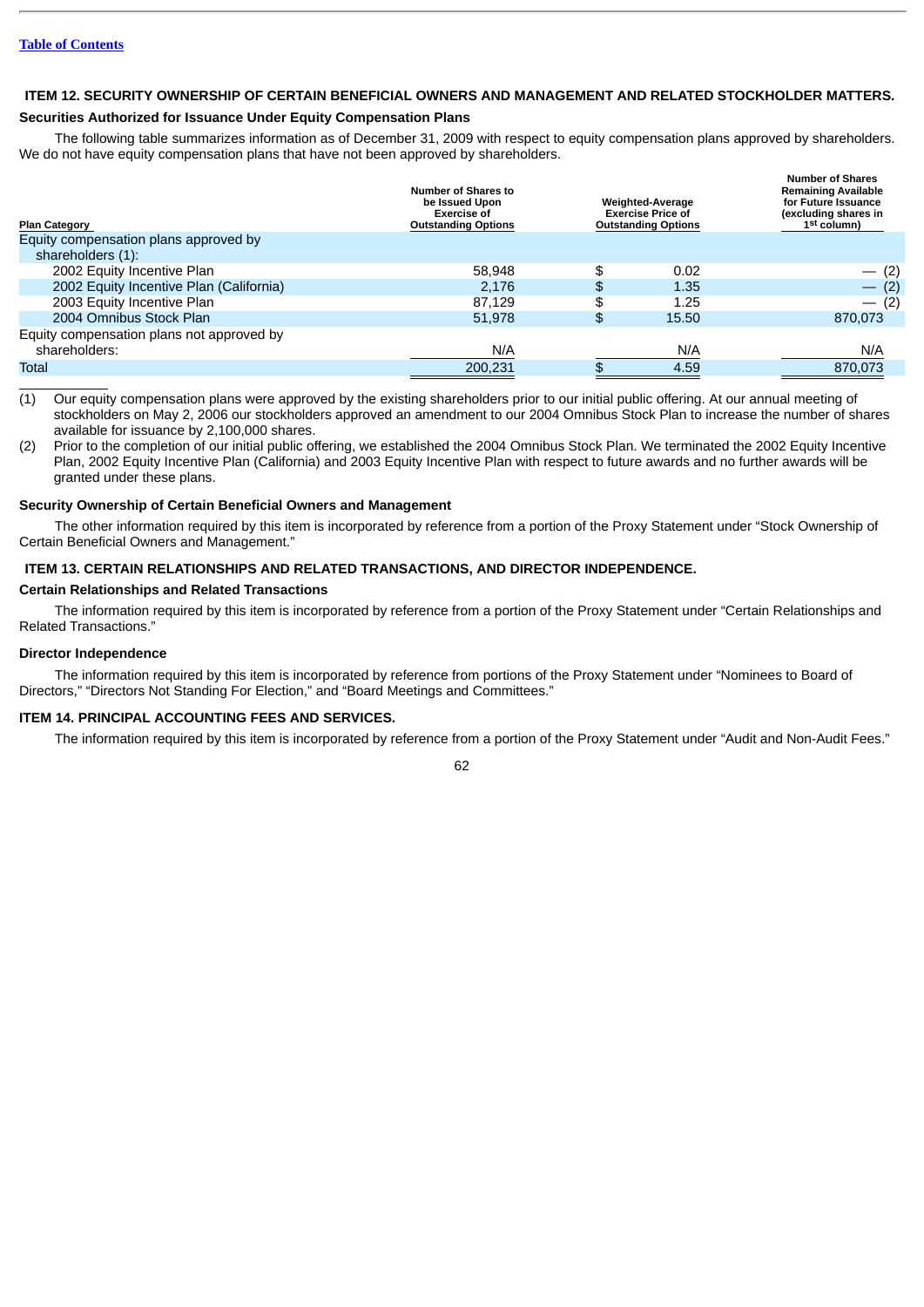## **PART IV**

## **ITEM 15. EXHIBITS AND FINANCIAL STATEMENT SCHEDULES.**

## **(a) Documents filed as part of this annual report on Form 10-K.**

**1. Financial Statements** – Our independent registered public accounting firm's report and our consolidated financial statements are listed below and begin on page F-1 of this Amendment.

> Report of Independent Registered Public Accounting Firm Consolidated Balance Sheets Consolidated Statements of Operations Consolidated Statements of Stockholders' Equity Consolidated Statements of Cash Flows Notes to Consolidated Financial Statements

**2. Financial Statement Schedules** – The financial statement schedules required by this item are included in the consolidated financial statements and accompanying notes.

### **3. Exhibit Index**

|                                 |                                                                                                                                                                                                                                                                                   |                   | <b>Incorporated by Reference</b> |                  |                |                |
|---------------------------------|-----------------------------------------------------------------------------------------------------------------------------------------------------------------------------------------------------------------------------------------------------------------------------------|-------------------|----------------------------------|------------------|----------------|----------------|
| <b>Exhibit</b><br><b>Number</b> | <b>Exhibit Description</b>                                                                                                                                                                                                                                                        | Filed<br>herewith | Form                             | Period<br>Ending | <b>Exhibit</b> | Filing<br>Date |
| 2.1                             | Asset Purchase Agreement by and between MSGalt & Company,<br>LLC, Huron Consulting Services LLC, M. Scott Gillis, Joseph R.<br>Shalleck and Leroy J. Mergy, dated as of March 31, 2006.                                                                                           |                   | $8-K$                            |                  | 2.1            | 4/6/06         |
| 2.2                             | Membership Interest Purchase and Sale Agreement by and among<br>Huron Consulting Group Holdings LLC, Document Review<br>Consulting Services LLC and Robert Rowe, dated as of July 31,<br>2006.                                                                                    |                   | $8-K$                            |                  | 2.1            | 8/3/06         |
| 2.3                             | Stock Purchase Agreement by and among Wellspring Partners<br>LTD, the Shareholders of Wellspring Partners LTD and Huron<br>Consulting Group Holdings LLC, dated as of December 29, 2006.                                                                                          |                   | $8-K$                            |                  | 2.1            | 1/8/07         |
| 2.4                             | Amendment No. 1, dated July 8, 2008, to the Stock Purchase<br>Agreement, dated as of December 29, 2006, by and among<br>Wellspring Partners LTD, the shareholders of Wellspring Partners<br>LTD listed on the signature page thereto, and Huron Consulting<br>Group Holdings LLC. |                   | 8-K                              |                  | 2.2            | 7/9/08         |
| 2.5                             | Stock Purchase Agreement by and among Glass & Associates,<br>Inc., the Shareholders of Glass & Associates, Inc. and Huron<br>Consulting Group Holdings LLC and Huron Consulting Group Inc.,<br>dated as of January 2, 2007.                                                       |                   | $8-K$                            |                  | 2.2            | 1/8/07         |
| 2.6                             | Joinder Agreement by and between John DiDonato and Huron<br>Consulting Group Holdings LLC.                                                                                                                                                                                        |                   | $8-K$                            |                  | 2.3            | 1/8/07         |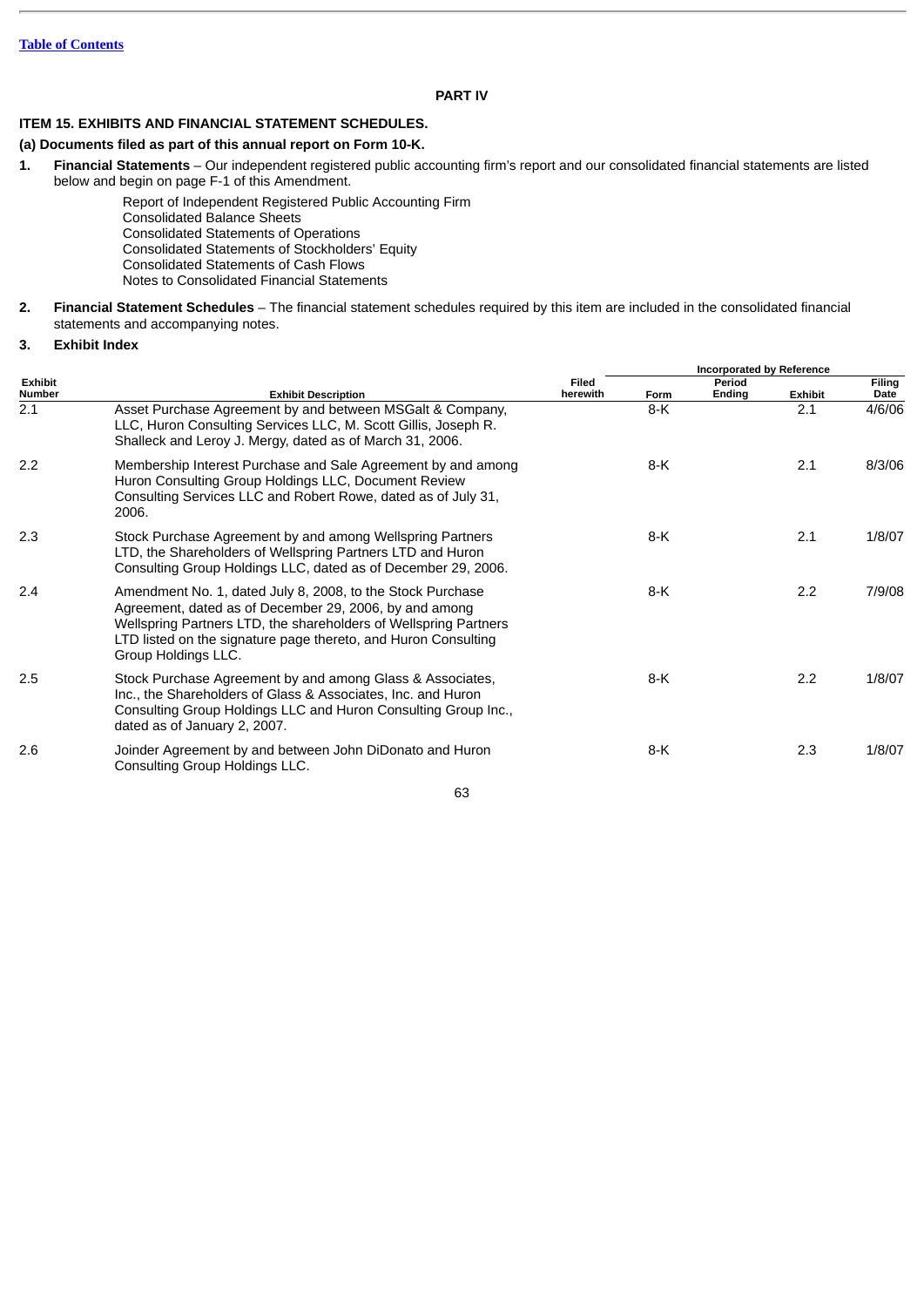L.

|                                 |                                                                                                                                                                                                                                                                                                                                                                                                                                                                                      |                   | <b>Incorporated by Reference</b>  |                  |                |                       |
|---------------------------------|--------------------------------------------------------------------------------------------------------------------------------------------------------------------------------------------------------------------------------------------------------------------------------------------------------------------------------------------------------------------------------------------------------------------------------------------------------------------------------------|-------------------|-----------------------------------|------------------|----------------|-----------------------|
| <b>Exhibit</b><br><b>Number</b> | <b>Exhibit Description</b>                                                                                                                                                                                                                                                                                                                                                                                                                                                           | Filed<br>herewith | Form                              | Period<br>Ending | <b>Exhibit</b> | <b>Filing</b><br>Date |
| 2.7                             | Joinder Agreement by and between Anthony Wolf and Huron Consulting<br>Group Holdings LLC.                                                                                                                                                                                                                                                                                                                                                                                            |                   | $8-K$                             |                  | 2.4            | 1/8/07                |
| 2.8                             | Joinder Agreement by and between Shaun Martin and Huron Consulting<br>Group Holdings LLC.                                                                                                                                                                                                                                                                                                                                                                                            |                   | $8-K$                             |                  | 2.5            | 1/8/07                |
| 2.9                             | Joinder Agreement by and between Sanford Edlein and Huron Consulting<br>Group Holdings LLC.                                                                                                                                                                                                                                                                                                                                                                                          |                   | $8-K$                             |                  | 2.6            | 1/8/07                |
| 2.10                            | Joinder Agreement by and between Dalton Edgecomb and Huron<br>Consulting Group Holdings LLC.                                                                                                                                                                                                                                                                                                                                                                                         |                   | $8-K$                             |                  | 2.7            | 1/8/07                |
| 2.11                            | Asset Purchase Agreement, dated July 8, 2008, by and among, Huron<br>Consulting Group Inc., Huron Consulting Group Services LLC, Stockamp &<br>Associates, Inc. and the shareholders of Stockamp & Associates, Inc. listed<br>on the signature pages thereto.                                                                                                                                                                                                                        |                   | $8-K$                             |                  | 2.1            | 7/9/08                |
| 2.12                            | Letter agreement, dated July 29, 2009 by and among Huron Consulting<br>Services LLC, Rand Consulting LLC, M. Scott Gillis, Joseph R. Shalleck and<br>Leroy J. Mergy amending the Asset Purchase Agreement, dated March 31,<br>2006, by and among Huron Consulting Services LLC, MSGalt & Company<br>LLC (now known as Rand Consulting LLC) and M. Scott Gillis, Joseph R.<br>Shalleck and Leroy J. Mergy.                                                                            |                   | $10-Q$                            | 9/30/09          | 2.1            | 11/5/09               |
| 2.13                            | Letter agreement, dated July 30, 2009 by and among Huron Consulting<br>Services LLC, David Shade, John F. Tiscornia and George Whetsell as<br>trustees and David Shade, John F. Tiscornia, George Whetsell, Janice<br>James, Ramona Lacy and Gordon Mountford as beneficiaries, amending<br>the Stock Purchase Agreement, dated December 29, 2006, by and among<br>Huron Consulting Services LLC, Wellspring Partners LTD and the former<br>shareholders of Wellspring Partners LTD. |                   | $10-Q$                            | 9/30/09          | 2.2            | 11/5/09               |
| 3.1                             | Third Amended and Restated Certificate of Incorporation of Huron<br>Consulting Group Inc.                                                                                                                                                                                                                                                                                                                                                                                            |                   | $10-K$                            | 12/31/04         | 3.1            | 2/16/05               |
| 3.2                             | Amended and Restated Bylaws of Huron Consulting Group Inc.                                                                                                                                                                                                                                                                                                                                                                                                                           |                   | $10-Q$                            | 6/30/09          | 3.1            | 8/7/09                |
| 4.1                             | Specimen Stock Certificate.                                                                                                                                                                                                                                                                                                                                                                                                                                                          |                   | $S-1$<br>(File No.<br>333-115434) |                  | 4.1            | 10/5/04               |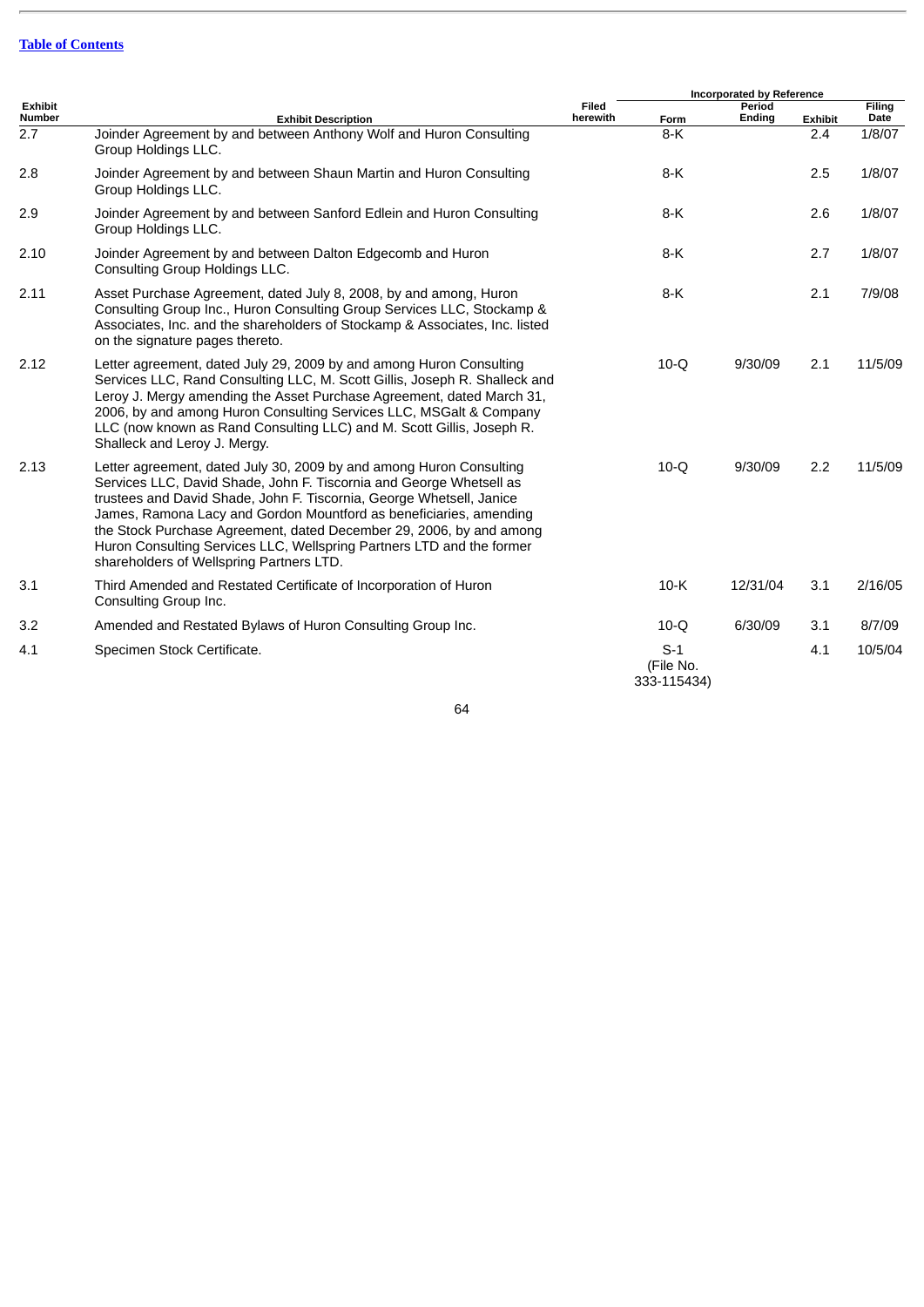|                          |                                                                                                                                                                                                                               |                   | <b>Incorporated by Reference</b>  |                  |         |                       |
|--------------------------|-------------------------------------------------------------------------------------------------------------------------------------------------------------------------------------------------------------------------------|-------------------|-----------------------------------|------------------|---------|-----------------------|
| <b>Exhibit</b><br>Number | <b>Exhibit Description</b>                                                                                                                                                                                                    | Filed<br>herewith | Form                              | Period<br>Ending | Exhibit | <b>Filing</b><br>Date |
| 10.1                     | Office Lease, dated December 2003, between Union Tower, LLC and Huron<br>Consulting Services LLC (formerly known as Huron Consulting Group LLC).                                                                              |                   | $S-1$<br>(File No.<br>333-115434) |                  | 10.1    | 10/5/04               |
| 10.2                     | Restricted Shares Award Agreement, dated December 10, 2002, between<br>Huron Consulting Group Inc., Huron Consulting Services LLC (formerly<br>known as Huron Consulting Group LLC), HCG Holdings LLC and Gary E.<br>Holdren. |                   | $S-1$<br>(File No.<br>333-115434) |                  | 10.5    | 10/5/04               |
| 10.3                     | Restricted Shares Award Agreement, dated December 31, 2002, between<br>Huron Consulting Group Inc. and Gary E. Holdren.                                                                                                       |                   | $S-1$<br>(File No.<br>333-115434) |                  | 10.6    | 10/5/04               |
| 10.4                     | Huron Consulting Group Inc. 2002 Equity Incentive Plan and form of option<br>agreement thereunder.                                                                                                                            |                   | $S-1$<br>(File No.<br>333-115434) |                  | 10.13   | 10/5/04               |
| 10.5                     | Amendment No. 1 to Huron Consulting Group Inc. 2002 Equity Incentive<br>Plan.                                                                                                                                                 |                   | $S-1$<br>(File No.<br>333-115434) |                  | 10.14   | 10/5/04               |
| 10.6                     | Amended and Restated Huron Consulting Group Inc. 2002 Equity Incentive<br>Plan (California) and form of option agreement thereunder.                                                                                          |                   | $S-1$<br>(File No.<br>333-115434) |                  | 10.15   | 10/5/04               |
| 10.7                     | Huron Consulting Group Inc. 2003 Equity Incentive Plan and form of option<br>agreement thereunder.                                                                                                                            |                   | $S-1$<br>(File No.<br>333-115434) |                  | 10.16   | 10/5/04               |
| 10.8                     | Huron Consulting Group Inc. 2004 Omnibus Stock Plan and form of option<br>and restricted stock agreement thereunder.                                                                                                          |                   | $S-1$<br>(File No.<br>333-115434) |                  | 10.17   | 10/5/04               |
| 10.9                     | Amendment No. 1 to the Huron Consulting Group Inc. 2004 Omnibus Stock<br>Plan.                                                                                                                                                |                   | $S-8$<br>(File No.<br>333-137107) |                  | 10.1    | 9/5/06                |
| 10.10                    | Sixth Amendment to Credit Agreement, dated as of July 8, 2008, by and<br>among Huron Consulting Group Inc., the guarantors and lenders listed on<br>the signature pages thereto, and Bank of America, N.A.                    |                   | $10-Q$                            |                  | 10.1    | 8/5/08                |
| 10.11                    | Seventh Amendment to Credit Agreement, dated as of September 30, 2008,<br>by and among Huron Consulting Group Inc., the guarantors and lenders<br>listed on the signature pages thereto, and Bank of America, N.A.            |                   | $10-Q$                            |                  | 10.1    | 10/30/08              |
| 10.12                    | Huron Consulting Group Inc. Deferred Compensation Plan as Amended and<br>Restated effective January 1, 2009.                                                                                                                  |                   | $10-K$                            | 12/31/08         | 10.12   | 2/24/09               |
| 10.13                    | Amended and Restated Senior Management Agreement By and Between<br>Huron Consulting Group Inc. and Gary E. Holdren.                                                                                                           |                   | $10-K$                            | 12/31/08         | 10.13   | 2/24/09               |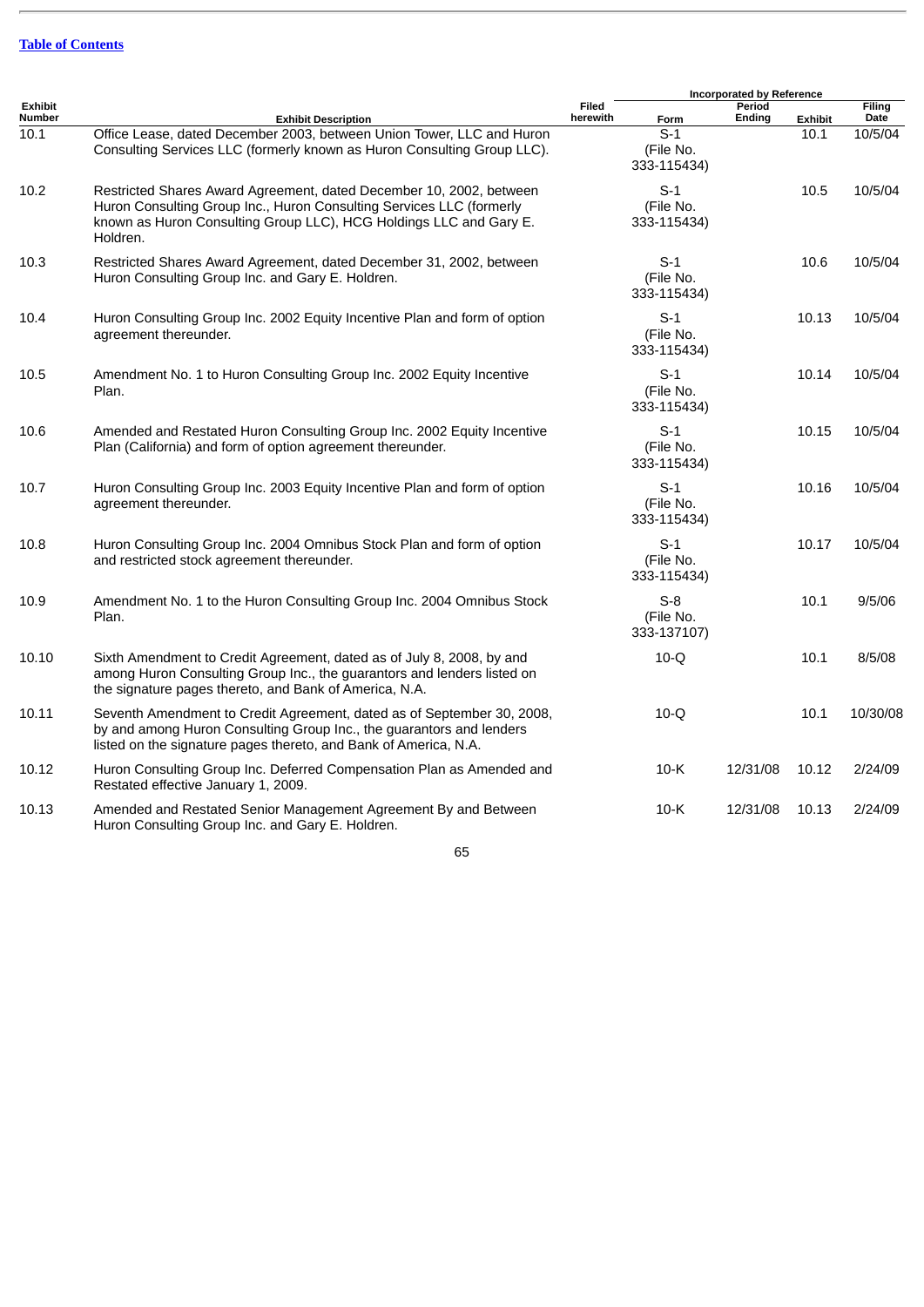J.

|                                 |                                                                                                                                                                                                                       |                   | <b>Incorporated by Reference</b> |                  |                |                |
|---------------------------------|-----------------------------------------------------------------------------------------------------------------------------------------------------------------------------------------------------------------------|-------------------|----------------------------------|------------------|----------------|----------------|
| <b>Exhibit</b><br><b>Number</b> | <b>Exhibit Description</b>                                                                                                                                                                                            | Filed<br>herewith | Form                             | Period<br>Ending | <b>Exhibit</b> | Filing<br>Date |
| 10.14                           | Amended and Restated Senior Management Agreement By and Between<br>Huron Consulting Group Inc. and Daniel P. Broadhurst.                                                                                              |                   | $10-K$                           | 12/31/08         | 10.14          | 2/24/09        |
| 10.15                           | Amended and Restated Senior Management Agreement By and Between<br>Huron Consulting Group Inc. and Gary L. Burge.                                                                                                     |                   | $10-K$                           | 12/31/08         | 10.15          | 2/24/09        |
| 10.16                           | Amended and Restated Senior Management Agreement By and Between<br>Huron Consulting Group Inc. and Mary M. Sawall.                                                                                                    |                   | $10-K$                           | 12/31/08         | 10.16          | 2/24/09        |
| 10.17                           | Senior Management Agreement By and Between Huron Consulting Group<br>Inc. and Natalia Delgado.                                                                                                                        |                   | 10-K                             | 12/31/08         | 10.17          | 2/24/09        |
| 10.18                           | Eighth Amendment to the Credit Agreement, dated as of September 30,<br>2009, by and among Huron Consulting Group Inc., the guarantors and<br>lenders listed on the signature pages thereto, and Bank of America, N.A. |                   | $8-K$                            |                  | 10.1           | 10/6/09        |
| 10.19                           | Security Agreement, dated as of September 30, 2009, by and among the<br>grantors listed on the signature pages thereto, and Bank of America, N.A.                                                                     |                   | $8-K$                            |                  | 10.2           | 10/6/09        |
| 10.20                           | Amended and Restated Senior Management Agreement by and between<br>Huron Consulting Group Inc. and James H. Roth                                                                                                      |                   | $8-K$                            |                  | 10.1           | 1/14/10        |
| 10.21                           | Form of Second Amendment to the Huron Consulting Group Inc. 2004<br>Omnibus Stock Plan.                                                                                                                               | X                 |                                  |                  |                |                |
| 10.22                           | Senior Management Agreement By and Between Huron Consulting Group<br>Inc. and James K. Rojas.                                                                                                                         | X                 |                                  |                  |                |                |
| 21.1                            | List of Subsidiaries of Huron Consulting Group Inc.                                                                                                                                                                   | X                 |                                  |                  |                |                |
| 23.1                            | Consent of PricewaterhouseCoopers LLP.                                                                                                                                                                                | X                 |                                  |                  |                |                |
| 31.1                            | Certification of the Chief Executive Officer, pursuant to Rule 13a-14(a)/15d-<br>14(a), as adopted pursuant to Section 302 of the Sarbanes-Oxley Act of<br>2002.                                                      | X                 |                                  |                  |                |                |
| 31.2                            | Certification of the Chief Financial Officer, pursuant to Rule 13a-14(a)/15d-<br>14(a), as adopted pursuant to Section 302 of the Sarbanes-Oxley Act of<br>2002.                                                      | $\pmb{\times}$    |                                  |                  |                |                |
| 32.1                            | Certification of the Chief Executive Officer, pursuant to 18 U.S.C. Section<br>1350, as adopted pursuant to Section 906 of the Sarbanes-Oxley Act of<br>2002.                                                         | X                 |                                  |                  |                |                |
| 32.2                            | Certification of the Chief Financial Officer, pursuant to 18 U.S.C. Section<br>1350, as adopted pursuant to Section 906 of the Sarbanes-Oxley Act of<br>2002.                                                         | X                 |                                  |                  |                |                |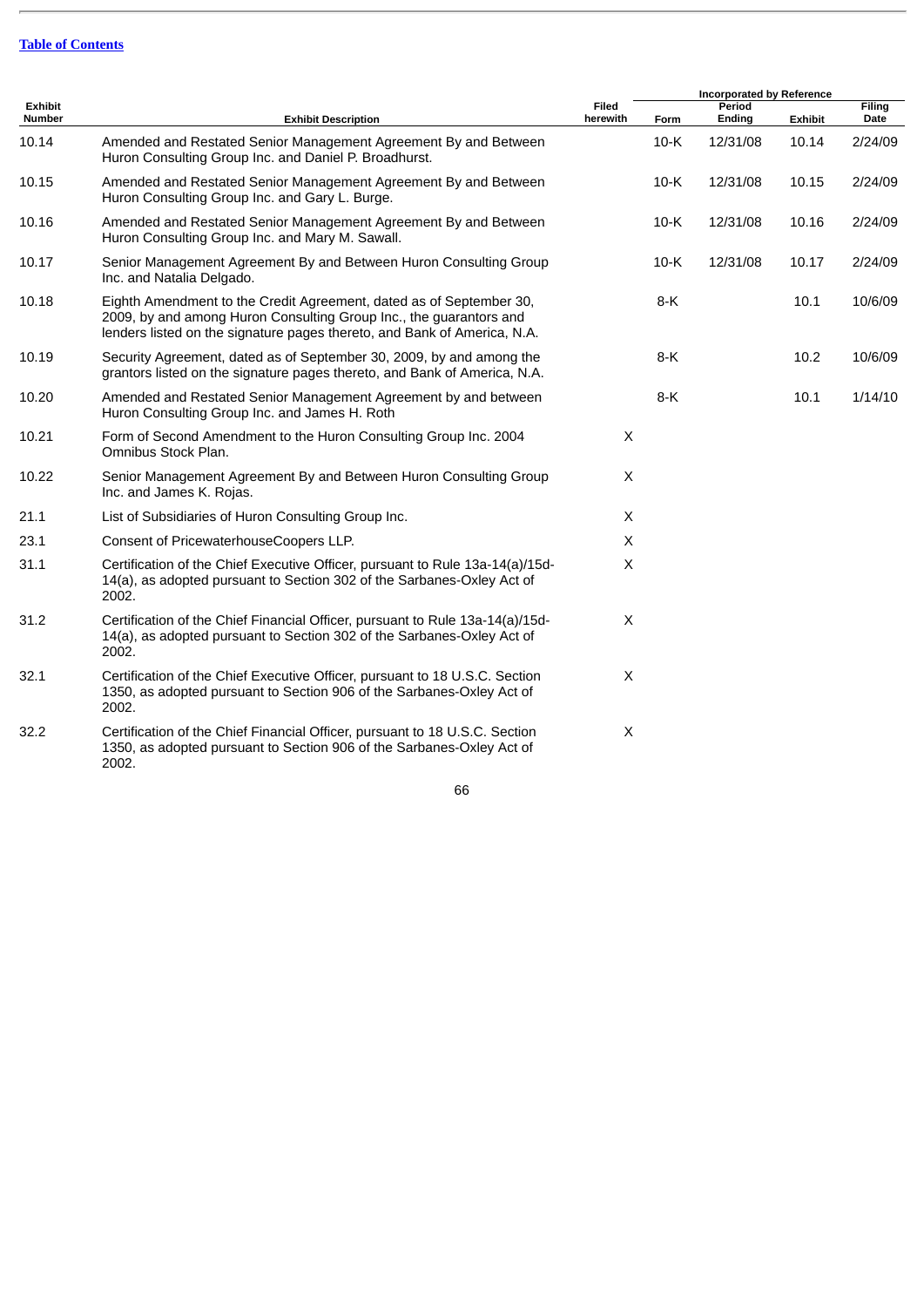## **SIGNATURES**

Pursuant to the requirements of Section 13 or 15(d) of the Securities Exchange Act of 1934, the registrant has duly caused this report to be signed on its behalf by the undersigned, thereunto duly authorized.

| Huron Consulting Group Inc.<br>(Registrant)                         |                                                                                                                                           |                   |
|---------------------------------------------------------------------|-------------------------------------------------------------------------------------------------------------------------------------------|-------------------|
| Signature                                                           | Title                                                                                                                                     | Date              |
| JAMES H. ROTH<br>/s/<br>James H. Roth                               | <b>Chief Executive Officer</b>                                                                                                            | February 23, 2010 |
| of the registrant and in the capacities and on the dates indicated. | Pursuant to the requirements of the Securities Exchange Act of 1934, this report has been signed below by the following persons on behalf |                   |
| Signature                                                           | <b>Title</b>                                                                                                                              | Date              |
| JAMES H. ROTH<br>/s/<br>James H. Roth                               | Chief Executive Officer and Director<br>(Principal Executive Officer)                                                                     | February 23, 2010 |
| <b>GEORGE E. MASSARO</b><br>/s/<br>George E. Massaro                | Non-Executive Chairman of the Board                                                                                                       | February 23, 2010 |
| JAMES K. ROJAS<br>/s/<br>James K. Rojas                             | Vice President, Chief Financial Officer and<br>Treasurer (Principal Financial and Accounting<br>Officer)                                  | February 23, 2010 |
| <b>DUBOSE AUSLEY</b><br>/s/<br><b>DuBose Ausley</b>                 | <b>Director</b>                                                                                                                           | February 23, 2010 |
| JAMES D. EDWARDS<br>/s/<br><b>James D. Edwards</b>                  | <b>Director</b>                                                                                                                           | February 23, 2010 |
| H. EUGENE LOCKHART<br>/s/<br>H. Eugene Lockhart                     | Director                                                                                                                                  | February 23, 2010 |
| JOHN F. MCCARTNEY<br>/s/<br>John F. McCartney                       | <b>Director</b>                                                                                                                           | February 23, 2010 |
| JOHN S. MOODY<br>/s/<br>John S. Moody                               | <b>Director</b>                                                                                                                           | February 23, 2010 |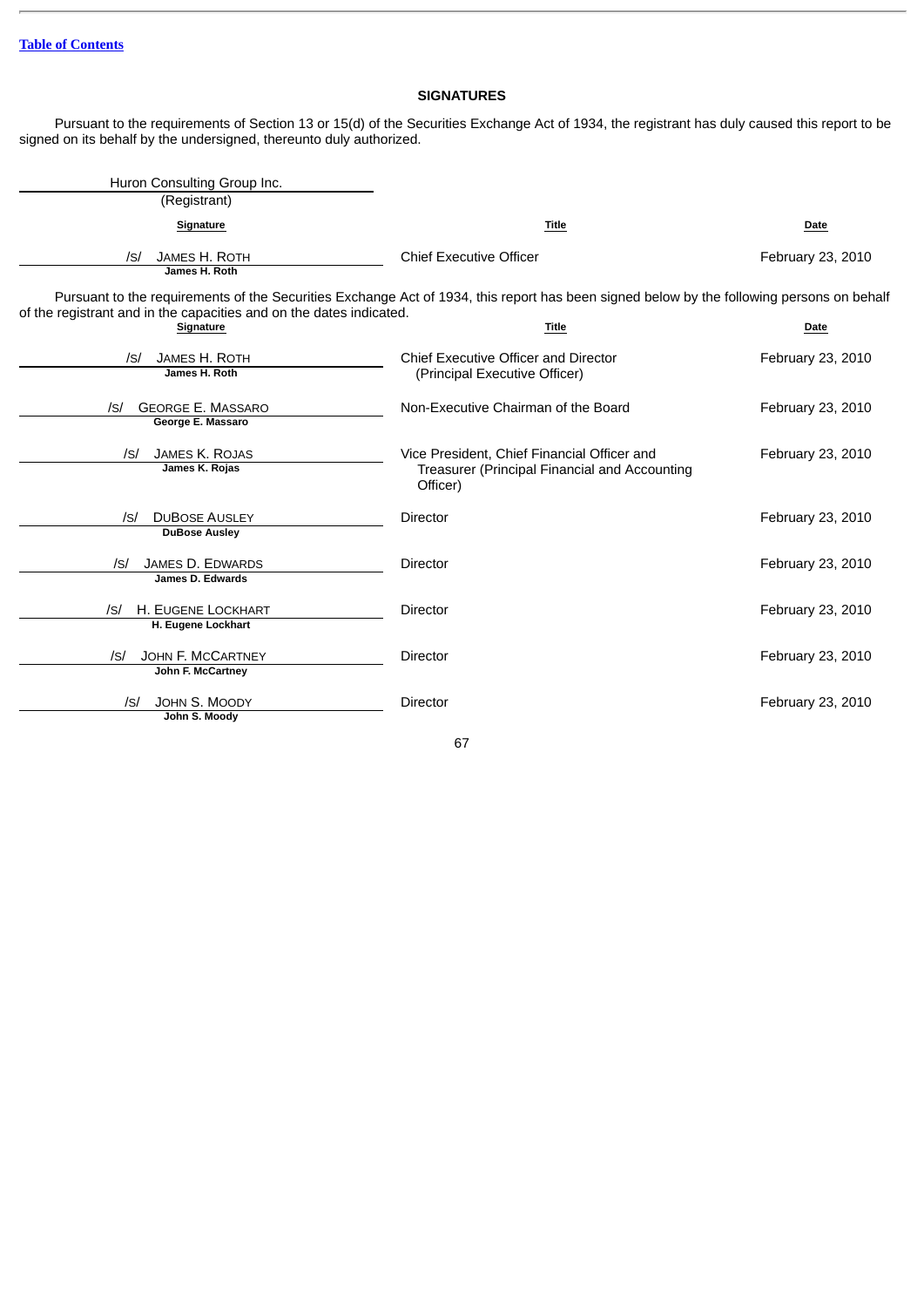# **HURON CONSULTING GROUP INC.** CONSOLIDATED FINANCIAL STATEMENTS

## INDEX

|                                                                                                      | Page  |
|------------------------------------------------------------------------------------------------------|-------|
| <b>Report of Independent Registered Public Accounting Firm</b>                                       | $F-2$ |
| Consolidated Balance Sheets at December 31, 2009 and 2008                                            | $F-3$ |
| Consolidated Statements of Operations for the years ended December 31, 2009, 2008 and 2007           | F-4   |
| Consolidated Statements of Stockholders' Equity for the years ended December 31, 2009, 2008 and 2007 | F-5   |
| Consolidated Statements of Cash Flows for the years ended December 31, 2009, 2008 and 2007           | F-6   |
| <b>Notes to Consolidated Financial Statements</b>                                                    | F-7   |

F-1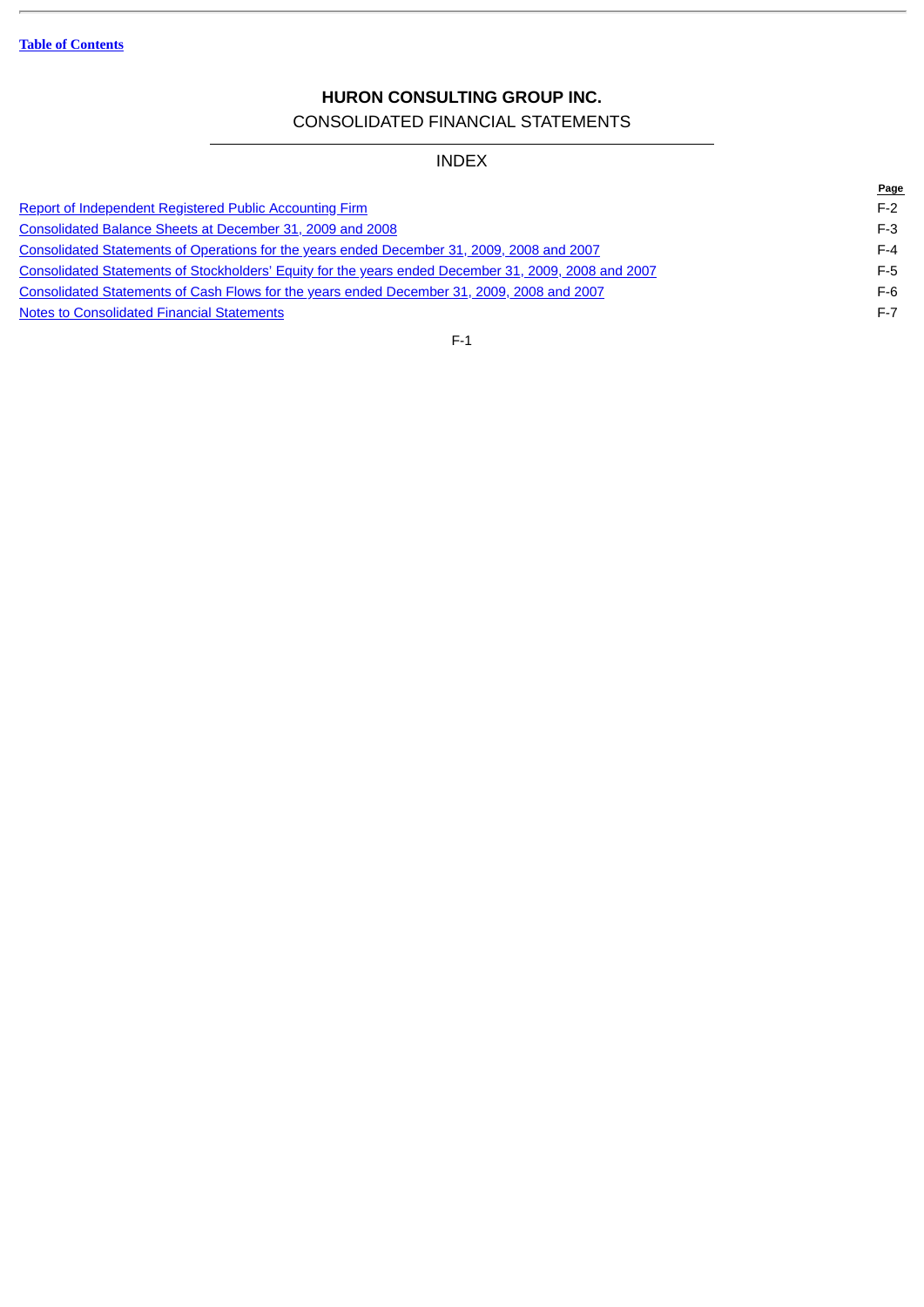#### **Report of Independent Registered Public Accounting Firm**

<span id="page-70-0"></span>To the Board of Directors and Stockholders of Huron Consulting Group Inc.:

In our opinion, the accompanying consolidated balance sheets and the related consolidated statements of operations, stockholders' equity and cash flows present fairly, in all material respects, the financial position of Huron Consulting Group, Inc. and its subsidiaries at December 31. 2009 and December 31, 2008, and the results of their operations and their cash flows for each of the three years in the period ended December 31, 2009 in conformity with accounting principles generally accepted in the United States of America. Also in our opinion, the Company maintained, in all material respects, effective internal control over financial reporting as of December 31, 2009, based on criteria established in *Internal Control—Integrated Framework* issued by the Committee of Sponsoring Organizations of the Treadway Commission (COSO). The Company's management is responsible for these financial statements, for maintaining effective internal control over financial reporting and for its assessment of the effectiveness of internal control over financial reporting, included in Management's Report on Internal Control over Financial Reporting appearing under Item 9A. Our responsibility is to express opinions on these financial statements and on the Company's internal control over financial reporting based on our integrated audits. We conducted our audits in accordance with the standards of the Public Company Accounting Oversight Board (United States). Those standards require that we plan and perform the audits to obtain reasonable assurance about whether the financial statements are free of material misstatement and whether effective internal control over financial reporting was maintained in all material respects. Our audits of the financial statements included examining, on a test basis, evidence supporting the amounts and disclosures in the financial statements, assessing the accounting principles used and significant estimates made by management, and evaluating the overall financial statement presentation. Our audit of internal control over financial reporting included obtaining an understanding of internal control over financial reporting, assessing the risk that a material weakness exists, and testing and evaluating the design and operating effectiveness of internal control based on the assessed risk. Our audits also included performing such other procedures as we considered necessary in the circumstances. We believe that our audits provide a reasonable basis for our opinions.

A company's internal control over financial reporting is a process designed to provide reasonable assurance regarding the reliability of financial reporting and the preparation of financial statements for external purposes in accordance with generally accepted accounting principles. A company's internal control over financial reporting includes those policies and procedures that (i) pertain to the maintenance of records that, in reasonable detail, accurately and fairly reflect the transactions and dispositions of the assets of the company; (ii) provide reasonable assurance that transactions are recorded as necessary to permit preparation of financial statements in accordance with generally accepted accounting principles, and that receipts and expenditures of the company are being made only in accordance with authorizations of management and directors of the company; and (iii) provide reasonable assurance regarding prevention or timely detection of unauthorized acquisition, use, or disposition of the company's assets that could have a material effect on the financial statements.

Because of its inherent limitations, internal control over financial reporting may not prevent or detect misstatements. Also, projections of any evaluation of effectiveness to future periods are subject to the risk that controls may become inadequate because of changes in conditions, or that the degree of compliance with the policies or procedures may deteriorate.

/s/ PricewaterhouseCoopers LLP Chicago, IL February 23, 2010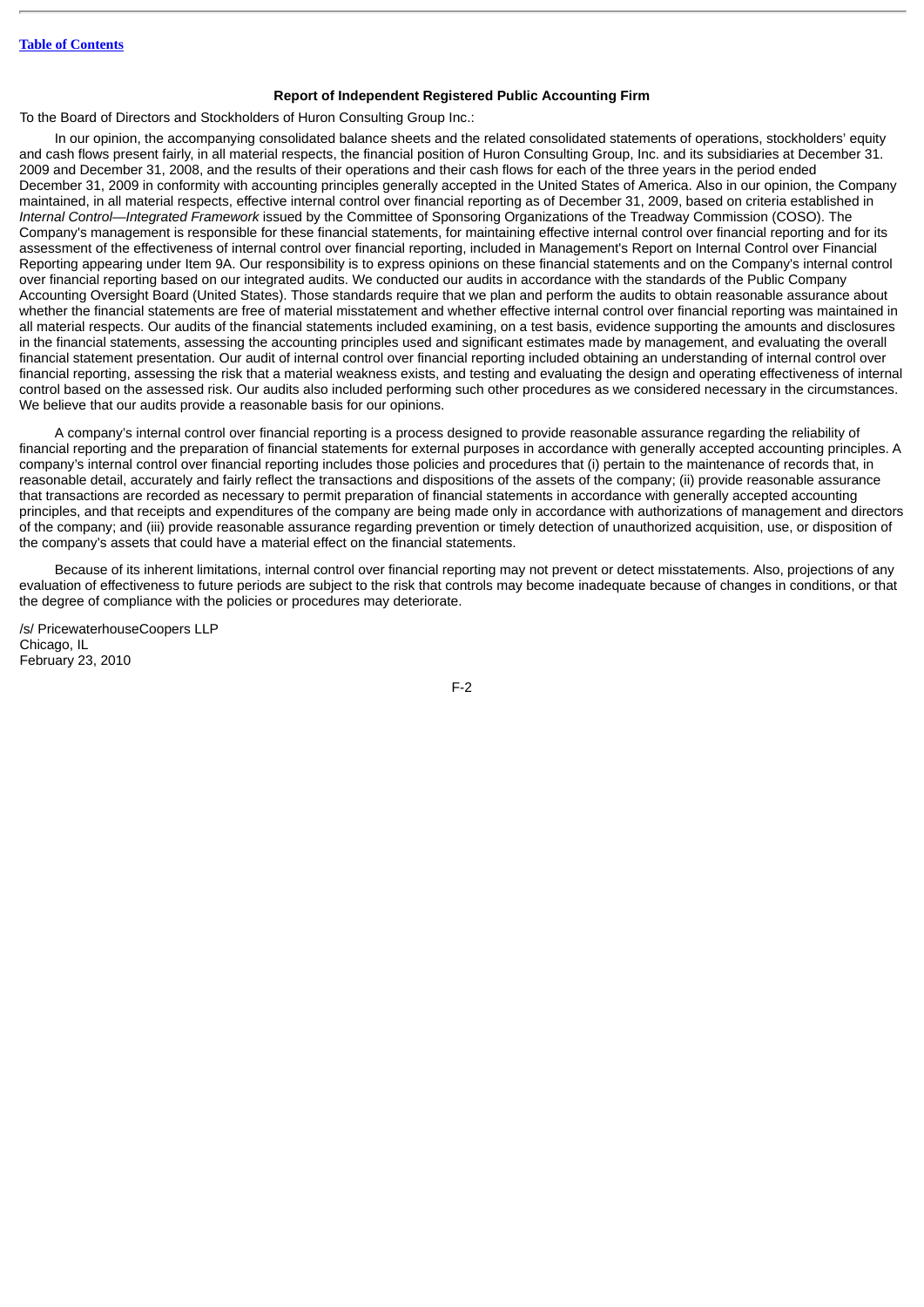## **HURON CONSULTING GROUP INC. CONSOLIDATED BALANCE SHEETS (In thousands, except share and per share amounts)**

<span id="page-71-0"></span>

|                                                                                                                                                       | December 31, |             |
|-------------------------------------------------------------------------------------------------------------------------------------------------------|--------------|-------------|
| <b>Assets</b>                                                                                                                                         | 2009         | 2008        |
| Current assets:                                                                                                                                       |              |             |
| Cash and cash equivalents                                                                                                                             | 5,715<br>\$  | \$12,404    |
| Receivables from clients, net                                                                                                                         | 90,543       | 85,327      |
| Unbilled services, net                                                                                                                                | 37,558       | 37,180      |
| Income tax receivable                                                                                                                                 | 18,911       | 3,496       |
| Deferred income taxes                                                                                                                                 | 16,338       | 15,695      |
| Prepaid expenses and other current assets                                                                                                             | 19.437       | 14,122      |
| Current assets of discontinued operations                                                                                                             | 4,281        | 10,831      |
| Total current assets                                                                                                                                  | 192,783      | 179,055     |
| Property and equipment, net                                                                                                                           | 39,147       | 43,516      |
| Deferred income taxes                                                                                                                                 | 21,298       | 2,064       |
| Other non-current assets                                                                                                                              | 14,383       | 14.587      |
| Intangible assets, net                                                                                                                                | 22.406       | 31,832      |
| Goodwill                                                                                                                                              | 464,169      | 505,676     |
| Non-current assets of discontinued operations                                                                                                         | 29           | 2,867       |
| <b>Total assets</b>                                                                                                                                   | \$754,215    | \$779,597   |
| Liabilities and stockholders' equity                                                                                                                  |              |             |
| <b>Current liabilities:</b>                                                                                                                           |              |             |
| Accounts payable                                                                                                                                      | \$7,150      | \$<br>6,401 |
| Accrued expenses                                                                                                                                      | 29,201       | 26.525      |
| Accrued payroll and related benefits                                                                                                                  | 71,473       | 42,666      |
| Accrued consideration for business acquisitions                                                                                                       | 63.188       | 60,099      |
| Income tax payable                                                                                                                                    | 874          | 1,712       |
| Deferred revenues                                                                                                                                     | 13,764       | 21,192      |
| Current portion of capital lease obligations                                                                                                          | 278          | 518         |
| Current liabilities of discontinued operations                                                                                                        | 7,065        | 7,038       |
| <b>Total current liabilities</b>                                                                                                                      | 192,993      | 166,151     |
| Non-current liabilities:                                                                                                                              |              |             |
| Deferred compensation and other liabilities                                                                                                           | 6,131        | 5,309       |
| Capital lease obligations, net of current portion                                                                                                     | 5            | 204         |
| <b>Bank borrowings</b>                                                                                                                                | 219,000      | 280,000     |
| Deferred lease incentives                                                                                                                             | 8,681        | 8,677       |
| Non-current liabilities of discontinued operations                                                                                                    | 416          | 230         |
| <b>Total non-current liabilities</b>                                                                                                                  | 234,233      | 294,420     |
| Commitments and contingencies                                                                                                                         |              |             |
| <b>Stockholders' equity</b>                                                                                                                           |              |             |
| Common stock; \$0.01 par value; 500,000,000 shares authorized; 22,624,515 and 21,387,679 shares issued at<br>December 31, 2009 and 2008, respectively | 213          | 202         |
| Treasury stock, at cost, 995,409 and 404,357 shares at December 31, 2009 and 2008, respectively                                                       | (51, 561)    | (21, 443)   |
| Additional paid-in capital                                                                                                                            | 335,272      | 263,485     |
| <b>Retained earnings</b>                                                                                                                              | 43,858       | 76,731      |
| Accumulated other comprehensive (loss) income                                                                                                         | (793)        | 51          |
| Total stockholders' equity                                                                                                                            | 326,989      | 319,026     |
| Total liabilities and stockholders' equity                                                                                                            | \$754,215    | \$779,597   |

*The accompanying notes are an integral part of the consolidated financial statements.*

## F-3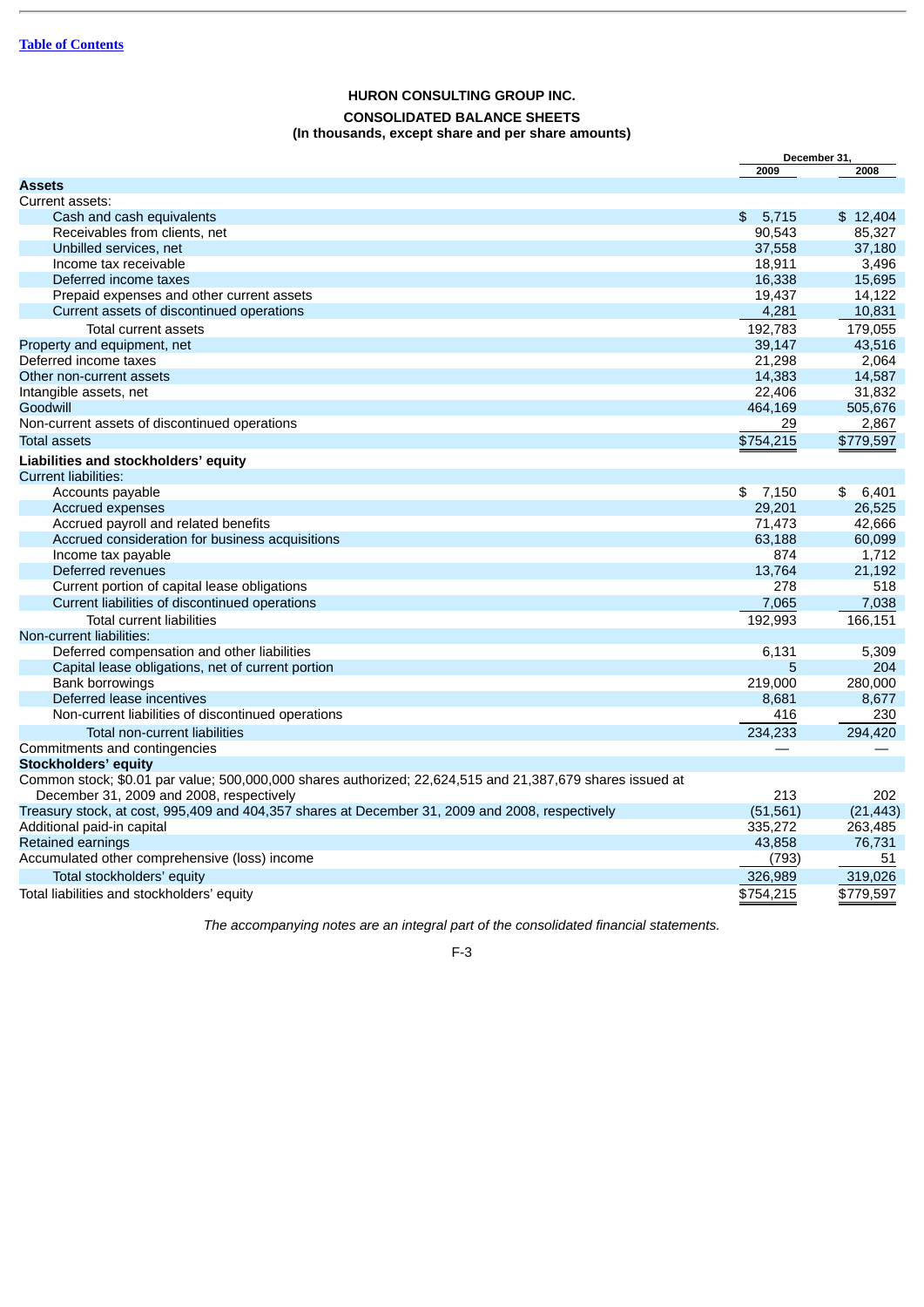# **HURON CONSULTING GROUP INC. CONSOLIDATED STATEMENTS OF OPERATIONS (In thousands, except per share amounts)**

|                                                                                                          | Year ended December 31,           |                    |            |
|----------------------------------------------------------------------------------------------------------|-----------------------------------|--------------------|------------|
|                                                                                                          | 2009                              | 2008               | 2007       |
| Revenues and reimbursable expenses:                                                                      |                                   |                    |            |
| Revenues                                                                                                 | \$628,700                         | \$573,775          | \$475,770  |
| Reimbursable expenses                                                                                    | 50,840                            | 52,303             | 39,382     |
| Total revenues and reimbursable expenses                                                                 | 679,540                           | 626,078            | 515,152    |
| Direct costs and reimbursable expenses (exclusive of depreciation and amortization shown in              |                                   |                    |            |
| operating expenses):                                                                                     |                                   |                    |            |
| Direct costs                                                                                             | 395,869                           | 365,932            | 293,426    |
| Intangible assets amortization                                                                           | 4,695                             | 6,629              | 7,993      |
| Reimbursable expenses                                                                                    | 50,848                            | 52,319             | 39,170     |
| Total direct costs and reimbursable expenses                                                             | 451.412                           | 424,880            | 340,589    |
| <b>Operating expenses:</b>                                                                               |                                   |                    |            |
| Selling, general and administrative                                                                      | 125,655                           | 126,094            | 99,398     |
| Restructuring charges                                                                                    | 3,131                             | 2,343              |            |
| Restatement related expenses                                                                             | 17,490                            |                    |            |
| Depreciation and amortization                                                                            | 22,192                            | 22,922             | 17,191     |
| Impairment charge on goodwill                                                                            | 67,034                            |                    |            |
| Total operating expenses                                                                                 | 235,502                           | 151,359            | 116,589    |
| Other gains                                                                                              | (4,787)                           |                    |            |
| Operating (loss) income                                                                                  | (2,587)                           | 49,839             | 57,974     |
| Other (expense) income:                                                                                  |                                   |                    |            |
| Interest expense, net of interest income                                                                 | (12, 256)                         | (13, 775)          | (8, 263)   |
| Other income (expense)                                                                                   | 1,883                             | (2,788)            | 19         |
| Total other expense                                                                                      | (10, 373)                         | (16, 563)          | (8, 244)   |
| (Loss) income from continuing operations before income tax expense                                       | (12,960)                          | 33,276             | 49,730     |
| Income tax expense                                                                                       | 1,529                             | 27,750             | 28,439     |
| Net (loss) income from continuing operations                                                             | (14, 489)                         | 5,526              | 21,291     |
| (Loss) income from discontinued operations (including loss on disposal of \$0.4 million in 2009), net of |                                   |                    |            |
| tax                                                                                                      | (18, 384)                         | 4,555              | 2,989      |
| Net (loss) income                                                                                        | \$ (32, 873)                      | \$10,081           | \$24,280   |
|                                                                                                          |                                   |                    |            |
| Net (loss) earnings per basic share:                                                                     |                                   |                    |            |
| (Loss) income from continuing operations                                                                 | \$<br>(0.72)<br>\$                | 0.30<br>\$         | \$<br>1.26 |
| (Loss) income from discontinued operations                                                               | (0.91)                            | \$<br>0.25         | \$<br>0.17 |
| Net (loss) income                                                                                        | \$<br>(1.63)                      | \$<br>0.55         | \$<br>1.43 |
| Net (loss) earnings per diluted share:                                                                   |                                   |                    |            |
| (Loss) income from continuing operations                                                                 | \$<br>(0.72)                      | $\pmb{\$}$<br>0.29 | \$<br>1.18 |
| (Loss) income from discontinued operations                                                               | \$<br>(0.91)                      | \$<br>0.24         | \$<br>0.17 |
| Net (loss) income                                                                                        | $\overline{\mathbf{B}}$<br>(1.63) | \$<br>0.53         | \$<br>1.35 |
| Weighted average shares used in calculating (loss) earnings per share:                                   |                                   |                    |            |
| <b>Basic</b>                                                                                             | 20,114                            | 18,257             | 16,944     |
| <b>Diluted</b>                                                                                           | 20,114                            | 19,082             | 18,033     |

*The accompanying notes are an integral part of the consolidated financial statements.*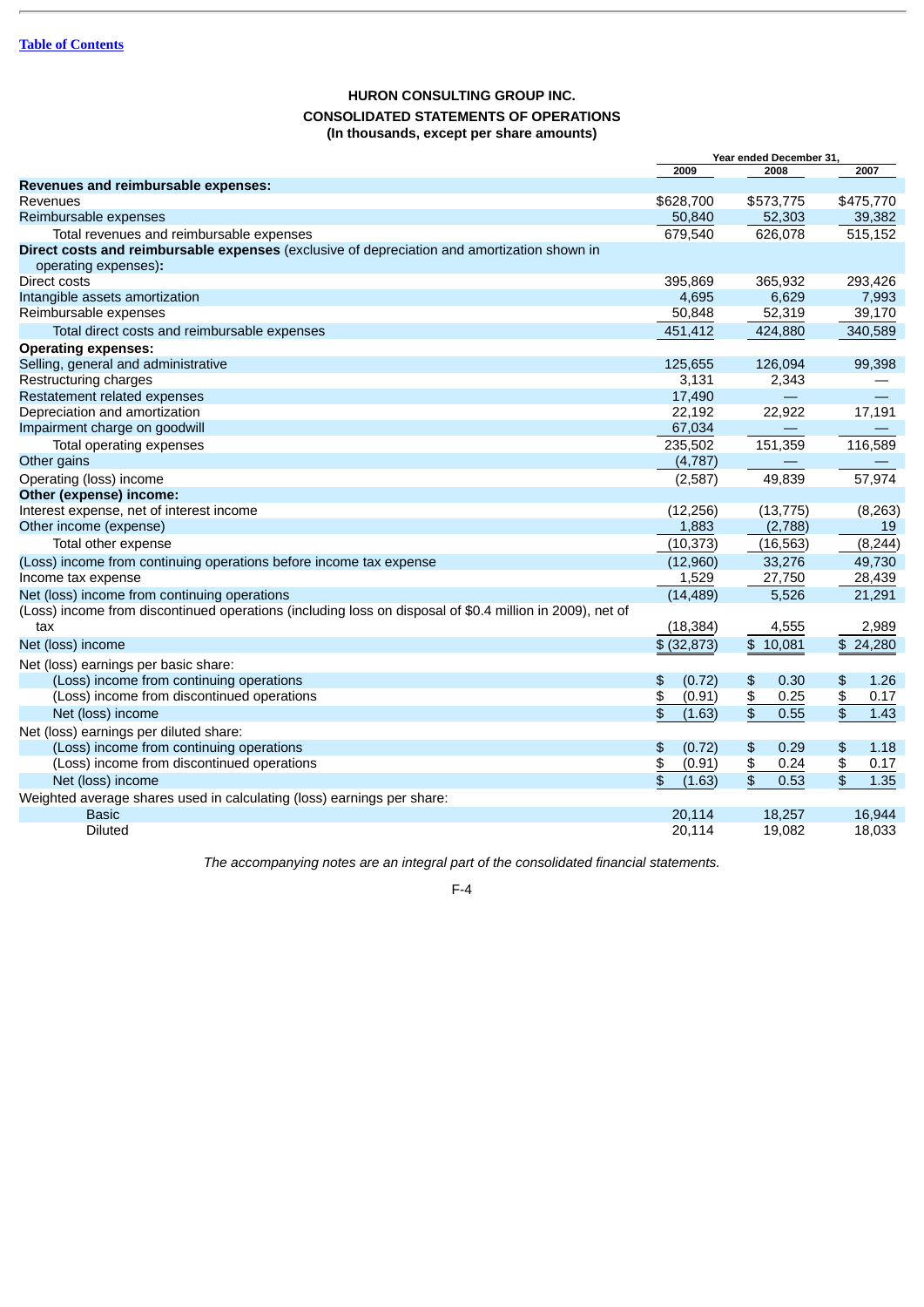# **HURON CONSULTING GROUP INC. CONSOLIDATED STATEMENTS OF STOCKHOLDERS' EQUITY (In thousands, except share amounts)**

|                                                                    | <b>Common Stock</b> |                |                          | <b>Additional</b>               |                          | <b>Accumulated</b><br>Other |    |                          |    |                         |
|--------------------------------------------------------------------|---------------------|----------------|--------------------------|---------------------------------|--------------------------|-----------------------------|----|--------------------------|----|-------------------------|
|                                                                    | <b>Shares</b>       |                | Amount                   | <b>Treasury</b><br><b>Stock</b> | Paid-In<br>Capital       | Retained<br>Earnings        |    | Comprehensive<br>Income  |    | Stockholders'<br>Equity |
| Balance at December 31, 2006                                       | 17.828.323          | \$             | 178                      | (9, 396)<br>\$                  | 83,428<br>\$             | \$42,370                    | \$ |                          | \$ | 116,580                 |
| Comprehensive Income:                                              |                     |                |                          |                                 |                          |                             |    |                          |    |                         |
| Net income                                                         |                     |                |                          |                                 |                          | 24,280                      |    |                          |    | 24.280                  |
| Foreign currency translation adjustment, net of tax                |                     |                |                          |                                 |                          |                             |    | 56                       |    | 56                      |
| Total comprehensive income                                         |                     |                |                          |                                 |                          |                             |    |                          |    | 24,336                  |
| Issuance of common stock in connection with:                       |                     |                |                          |                                 |                          |                             |    |                          |    |                         |
| Restricted stock awards, net of cancellations                      | 189.790             |                | $\overline{2}$           | (1, 223)                        | 1.221                    |                             |    |                          |    | —                       |
| Exercise of stock options                                          | 225,960             |                | 2                        | $\overline{\phantom{0}}$        | 560                      |                             |    |                          |    | 562                     |
| Share-based compensation                                           | -                   |                | $\overline{\phantom{0}}$ | $\equiv$                        | 19.812                   |                             |    |                          |    | 19.812                  |
| Shares redeemed for employee tax withholdings                      |                     |                | $\overline{\phantom{0}}$ | (10,084)                        | $\overline{\phantom{0}}$ |                             |    |                          |    | (10,084)                |
| Income tax benefit on share-based compensation                     |                     |                | $\overline{\phantom{a}}$ | $\overline{\phantom{0}}$        | 14.957                   |                             |    | ═                        |    | 14,957                  |
| Capital contributed by selling shareholders of acquired businesses |                     |                | $\overline{\phantom{0}}$ | —                               | 17,621                   |                             |    |                          |    | 17,621                  |
| Balance at December 31, 2007                                       | 18,244,073          | $\mathfrak{S}$ | 182                      | \$ (20, 703)                    | \$137,599                | \$66.650                    | \$ | 56                       | \$ | 183,784                 |
| Comprehensive Income:                                              |                     |                |                          |                                 |                          |                             |    |                          |    |                         |
| Net income                                                         |                     |                |                          |                                 |                          | 10,081                      |    | $\overline{\phantom{0}}$ |    | 10.081                  |
| Foreign currency translation adjustment, net of tax                |                     |                |                          |                                 |                          |                             |    | (5)                      |    | (5)                     |
| Total comprehensive income                                         |                     |                |                          |                                 |                          |                             |    |                          |    | 10.076                  |
| Issuance of common stock in connection with:                       |                     |                |                          |                                 |                          |                             |    |                          |    |                         |
| Restricted stock awards, net of cancellations                      | 362,669             |                | 4                        | 5,422                           | (5, 426)                 |                             |    | —                        |    |                         |
| Exercise of stock options                                          | 256.253             |                | 3                        | $\overline{\phantom{0}}$        | 394                      |                             |    |                          |    | 397                     |
| <b>Business combinations</b>                                       | 1,320,913           |                | 13                       | $\qquad \qquad -$               | 61,307                   |                             |    | - 1                      |    | 61.320                  |
| Share-based compensation                                           | —                   |                | $\qquad \qquad$          | $\equiv$                        | 26,807                   |                             |    | $\overline{\phantom{0}}$ |    | 26.807                  |
| Shares redeemed for employee tax withholdings                      |                     |                | $\frac{1}{2}$            | (6, 162)                        | $\equiv$                 |                             |    |                          |    | (6, 162)                |
| Income tax benefit on share-based compensation                     |                     |                | $\overline{\phantom{0}}$ | $\overline{\phantom{0}}$        | 12.234                   |                             |    |                          |    | 12,234                  |
| Capital contributed by selling shareholders of acquired businesses |                     |                | $\overline{\phantom{0}}$ | $\qquad \qquad -$               | 30,570                   |                             |    |                          |    | 30,570                  |
| Balance at December 31, 2008                                       | 20,183,908          | \$             | 202                      | \$(21, 443)                     | \$ 263,485               | \$76.731                    | \$ | 51                       | \$ | 319,026                 |
| <b>Comprehensive Loss:</b>                                         |                     |                |                          |                                 |                          |                             |    |                          |    |                         |
| Net loss                                                           |                     |                |                          |                                 |                          | (32, 873)                   |    | $\overline{\phantom{0}}$ |    | (32, 873)               |
| Foreign currency translation adjustment, net of tax                |                     |                |                          |                                 |                          |                             |    | (450)                    |    | (450)                   |
| Unrealized loss on cash flow hedging instrument, net of tax        |                     |                |                          |                                 |                          |                             |    | (394)                    |    | (394)                   |
| <b>Total comprehensive loss</b>                                    |                     |                |                          |                                 |                          |                             |    |                          |    | (33, 717)               |
| Issuance of common stock in connection with:                       |                     |                |                          |                                 |                          |                             |    |                          |    |                         |
| Restricted stock awards, net of cancellations                      | 720.190             |                | $\overline{7}$           | (26, 814)                       | 26.807                   |                             |    |                          |    |                         |
| Exercise of stock options                                          | 95,991              |                | $\mathbf{1}$             | $\overline{\phantom{0}}$        | 161                      |                             |    |                          |    | 162                     |
| <b>Business combinations</b>                                       | 330,222             |                | 3                        |                                 | 14,760                   |                             |    |                          |    | 14,763                  |
| Share-based compensation                                           | $\equiv$            |                | $\overline{\phantom{0}}$ | $\equiv$                        | 19.904                   |                             |    | $\overline{\phantom{0}}$ |    | 19.904                  |
| Shares redeemed for employee tax withholdings                      |                     |                | $\overline{\phantom{0}}$ | (3, 304)                        | $\qquad \qquad -$        | <b>STATE</b>                |    |                          |    | (3, 304)                |
| Income tax benefit on share-based compensation                     |                     |                |                          | —                               | 1,822                    |                             |    |                          |    | 1,822                   |
| Capital contributed by selling shareholders of acquired businesses |                     |                | $\equiv$                 | $\equiv$                        | 8,333                    | $\overline{\phantom{0}}$    |    |                          |    | 8,333                   |
| Balance at December 31, 2009                                       | 21,330,311          | \$             | 213                      | \$ (51, 561)                    | 335,272<br>\$            | 43,858                      |    | (793)                    | \$ | 326,989                 |

*The accompanying notes are an integral part of the consolidated financial statements.*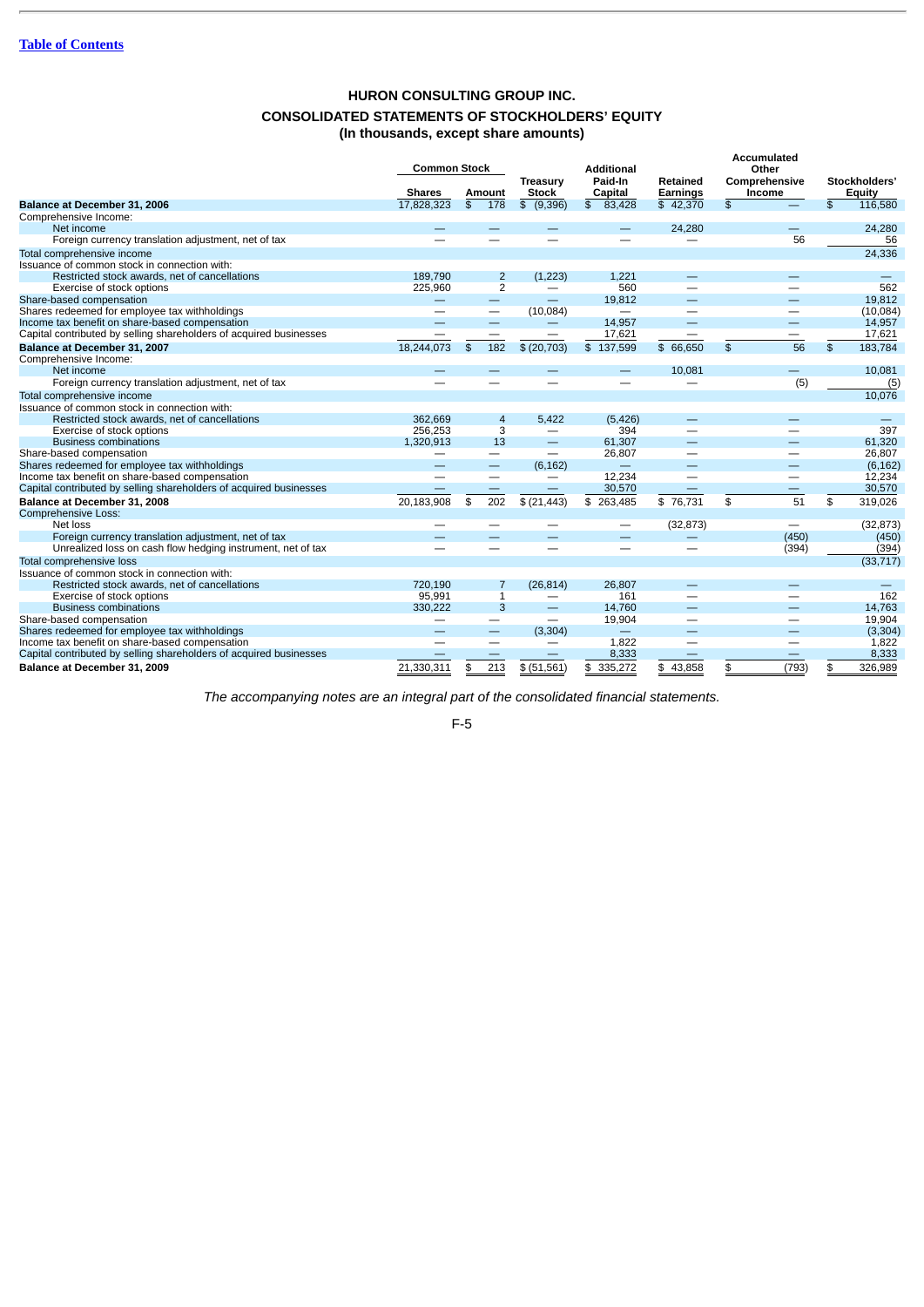# **HURON CONSULTING GROUP INC. CONSOLIDATED STATEMENTS OF CASH FLOWS (In thousands)**

|                                                                                    |                                | <b>Year ended December 31.</b> |                                    |
|------------------------------------------------------------------------------------|--------------------------------|--------------------------------|------------------------------------|
|                                                                                    | 2009                           | 2008                           | 2007                               |
| Cash flows from operating activities:                                              |                                |                                |                                    |
| Net (loss) income                                                                  | \$ (32, 873)                   | 10,081<br>\$                   | \$<br>24,280                       |
| Adjustments to reconcile net income to net cash provided by operating activities:  |                                |                                |                                    |
| Depreciation and amortization                                                      | 28,333                         | 29,920                         | 25.200                             |
| Share-based compensation                                                           | 19,904                         | 26,807                         | 19,812                             |
| Non-cash compensation                                                              | 8,333                          | 30,570                         | 17,621                             |
| Allowances for doubtful accounts and unbilled services                             | 1,993                          | 5,477                          | 7,306                              |
| Deferred income taxes                                                              | (21, 762)                      | 520                            | 1,384                              |
| Impairment charge on goodwill                                                      | 106,000                        |                                |                                    |
| Impairment of goodwill and intangibles related to discontinued operations          | 3,425                          |                                |                                    |
| Non-cash gains and other                                                           | (3,286)                        |                                | 15                                 |
| Changes in operating assets and liabilities, net of businesses acquired:           |                                |                                |                                    |
| (Increase) decrease in receivables from clients                                    | (2,597)                        | 6,386                          | (30, 957)                          |
| Decrease (increase) in unbilled services                                           | 2,503                          | (12, 380)                      | (8,016)                            |
| (Increase) decrease in current income tax receivable / payable, net                | (15, 957)                      | 11,066                         | (8,512)                            |
| (Increase) in other assets                                                         | (622)                          | (8,620)                        | (7, 377)                           |
| Increase in accounts payable and accrued liabilities                               | 6,928                          | 5,494                          | 4,271                              |
| Increase (decrease) in accrued payroll and related benefits                        | 28,335                         | (13,051)                       | 13,964                             |
| (Decrease) increase in deferred revenues                                           | (8,601)                        | 8,930                          | (3,062)                            |
| Net cash provided by operating activities                                          | 120,056                        | 101,200                        | 55,929                             |
| Cash flows from investing activities:                                              |                                |                                |                                    |
| Purchases of property and equipment, net                                           | (12,616)                       | (19, 821)                      | (18,909)                           |
| Net investment in life insurance policies                                          | (395)                          | (1,093)                        | (2, 245)                           |
| Purchases of businesses, net of cash acquired                                      | (51, 550)                      | (229, 947)                     | (168, 209)                         |
| Net cash used in investing activities                                              | (64,561)                       | (250, 861)                     | (189, 363)                         |
| Cash flows from financing activities:                                              |                                |                                |                                    |
| Proceeds from exercise of stock options                                            | 162                            | 397                            | 562                                |
| Shares redeemed for employee tax withholdings                                      | (3, 304)                       | (6, 162)                       | (10,084)                           |
| Tax benefit from share-based compensation                                          | 1,822                          | 12,234                         | 14,957                             |
| Proceeds from borrowings under credit facility                                     | 246,000                        | 631,500                        | 340,500                            |
| Repayments on credit facility                                                      | (307,000)                      | (475,000)                      | (225,000)                          |
| Principal payments of notes payable and capital lease obligations                  | (370)                          | (1, 432)                       | (1, 136)                           |
|                                                                                    |                                |                                |                                    |
| Net cash (used in) provided by financing activities                                | (62, 690)                      | 161,537                        | 119,799                            |
| Effect of exchange rate changes on cash                                            | (452)                          | (763)                          | 56                                 |
| Net (decrease) increase in cash and cash equivalents                               | (7,647)                        | 11,113                         | (13, 579)                          |
| Cash and cash equivalents at beginning of the period                               | 14,106                         | 2,993                          | 16,572                             |
| Cash and cash equivalents at end of the period (1)                                 | $\mathfrak{D}$<br>6,459        | \$14,106                       | $\boldsymbol{\hat{\tau}}$<br>2,993 |
| Supplemental disclosure of cash flow information:                                  |                                |                                |                                    |
| Non-cash investing and financing activities:                                       |                                |                                |                                    |
| Issuance of common stock in connection with business combinations                  | \$<br>$\overline{\phantom{0}}$ | \$<br>61,320                   | \$                                 |
| Issuance of common stock in connection with a business combination classified as a |                                |                                |                                    |
| liability                                                                          | \$                             | 15,000<br>\$                   | \$                                 |
| Capitalized lease obligations incurred                                             | \$<br>18                       | 611<br>\$                      | \$<br>398                          |
| Cash paid during the year for:                                                     |                                |                                |                                    |
| Interest                                                                           | \$<br>11,968                   | 17,065<br>\$                   | \$<br>7,138                        |
| Income taxes                                                                       | $\mathfrak{D}$<br>22,800       | $\mathfrak{D}$<br>9.254        | \$<br>25.475                       |
|                                                                                    |                                |                                |                                    |

(1) Cash and cash equivalents presented herein includes \$744, \$1,702 and \$792 of cash and cash equivalents classified as discontinued operations as of December 31, 2009, 2008 and 2007, respectively.

*The accompanying notes are an integral part of the consolidated financial statements.*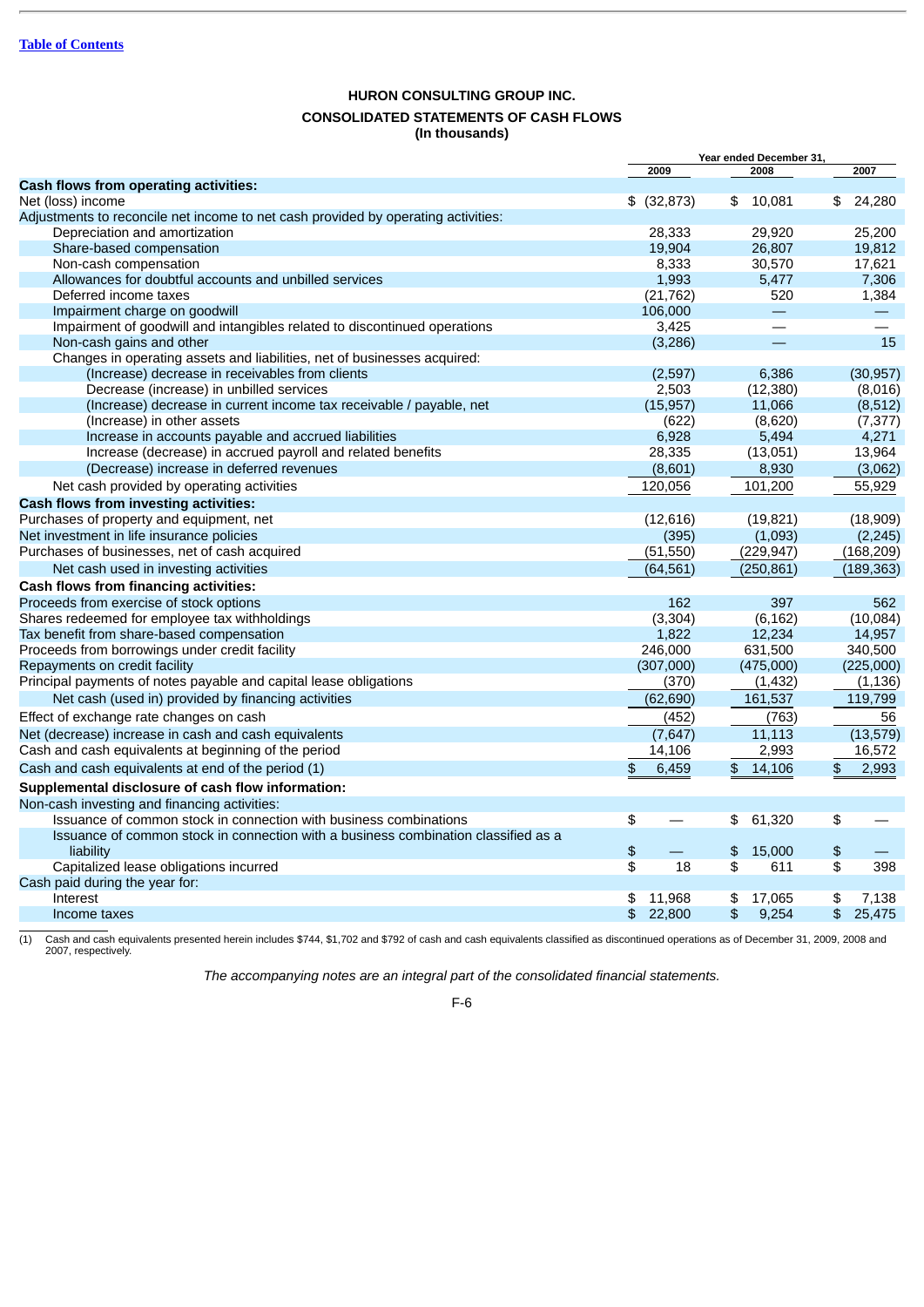# **HURON CONSULTING GROUP INC. NOTES TO CONSOLIDATED FINANCIAL STATEMENTS (Tabular amounts in thousands, except per share amounts)**

## **1. Description of Business**

We are a leading provider of operational and financial consulting services. We help clients in diverse industries improve performance, comply with complex regulations, resolve disputes, recover from distress, leverage technology, and stimulate growth. We team with our clients to deliver sustainable and measurable results. Our clients include a wide variety of both financially sound and distressed organizations, including leading academic institutions, healthcare organizations, Fortune 500 companies, medium-sized businesses, and the law firms that represent these various organizations.

# **2. Summary of Significant Accounting Policies**

### **Basis of Presentation and Principles of Consolidation**

The accompanying consolidated financial statements reflect the results of operations and cash flows for the years ended December 31, 2009, 2008 and 2007. The results of operations and cash flows for the years ended December 31, 2008 and 2007 have been restated as described in note "3. Restatement of Previously-Issued Financial Statements." Certain amounts reported in the previous years have been reclassified to conform to the 2009 presentation. The consolidated financial statements include the accounts of Huron Consulting Group Inc. and its 100% owned subsidiaries. All material intercompany balances and transactions have been eliminated in consolidation.

In December 2009, our Board of Directors approved a plan to divest two businesses within the Accounting and Financial Consulting and Corporate Consulting operating segments. As part of the strategy to focus on our core businesses, we have committed to a plan to sell the portion of the international operations that include the office and respective operations in Japan ("Japan"), which is a component of both the Accounting and Financial Consulting and Corporate Consulting segments. Additionally, on December 31, 2009 we completed the sale of the April 2006 acquisition of MS Galt & Company LLC ("Galt"), a strategy business within the Corporate Consulting segment, back to its three principals. As a result of these actions, the operating results of Japan and Galt are reported as "discontinued operations" for 2009. All other operations of the business are considered "continuing operations." Amounts previously reported have been reclassified to conform with this presentation in accordance with Financial Accounting Standards Board ("FASB") Accounting Standards Codification ("ASC") Topic 205 "Presentation of Financial Statements" to allow for meaningful comparison. See note "4. Discontinued Operations" for additional information.

### **Use of Estimates**

The preparation of financial statements in conformity with accounting principles generally accepted in the United States ("GAAP") requires management to make estimates and assumptions that affect the amounts that are reported in the consolidated financial statements and accompanying disclosures. Actual results may differ from these estimates and assumptions.

## **Revenue Recognition**

We recognize revenues in accordance with FASB ASC Topic 605 "Revenue Recognition." Under FASB ASC Topic 605, revenue is recognized when persuasive evidence of an arrangement exists, the related services are provided, the price is fixed and determinable and collectability is reasonably assured. We generate the majority of our revenues from providing professional services under three types of billing arrangements: time-and-expense, fixed-fee, and performance-based.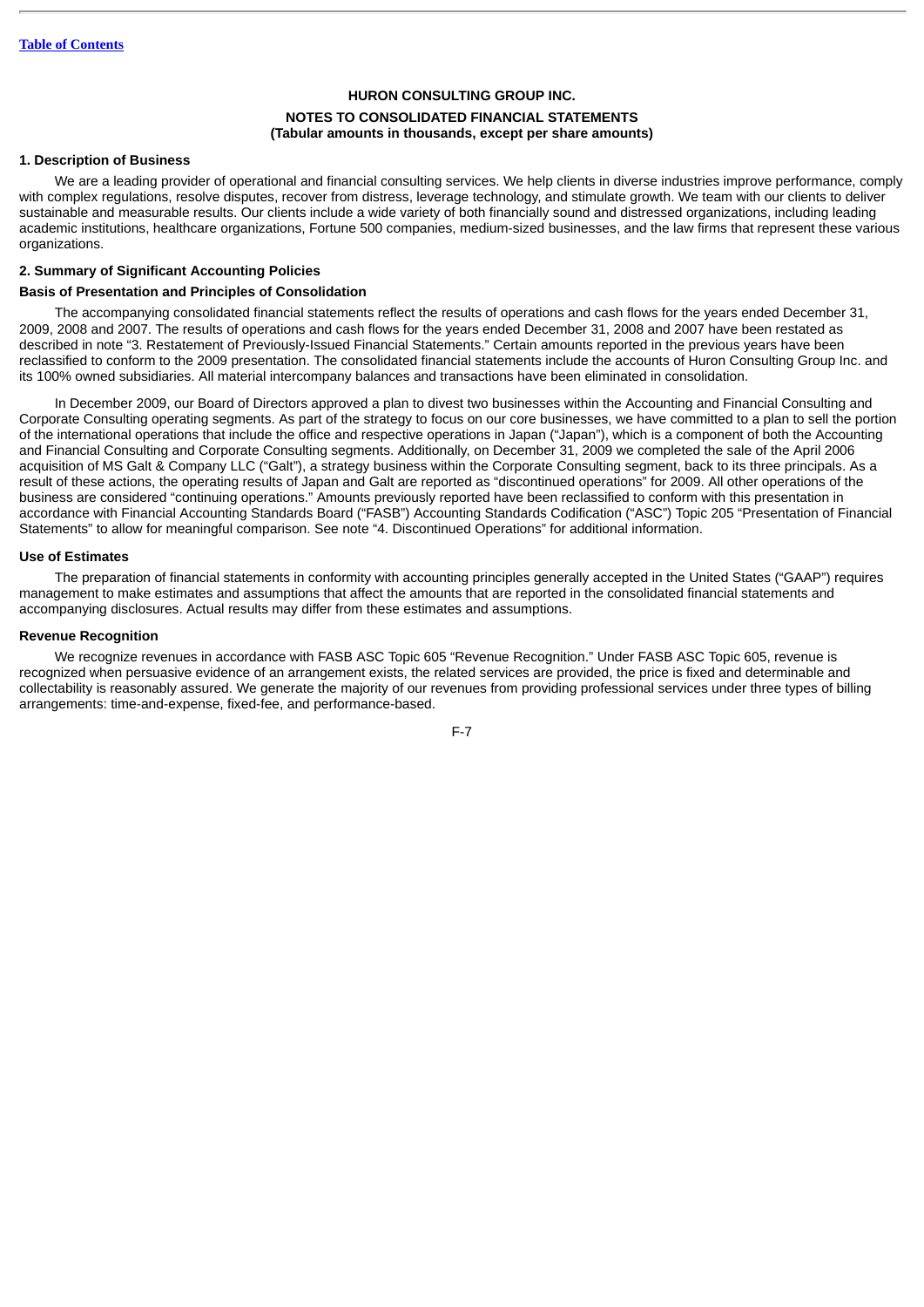# **HURON CONSULTING GROUP INC. NOTES TO CONSOLIDATED FINANCIAL STATEMENTS—(Continued) (Tabular amounts in thousands, except per share amounts)**

Time-and-expense billing arrangements require the client to pay based on either the number of hours worked, the number of pages reviewed, or the amount of data processed by our revenue-generating professionals at agreed-upon rates. We recognize revenues under timeand-expense billing arrangements as the related services are rendered.

In fixed-fee billing arrangements, we agree to a pre-established fee in exchange for a pre-determined set of professional services. We set the fees based on our estimates of the costs and timing for completing the engagements. It is the client's expectation in these engagements that the pre-established fee will not be exceeded except in mutually agreed upon circumstances. We recognize revenues under fixed-fee billing arrangements using a percentage-of-completion approach, which is based on our estimates of work completed to-date versus the total services to be provided under the engagement. Estimates of total engagement revenues and cost of services are monitored regularly during the term of the engagement. If our estimates indicate a potential loss, such loss is recognized in the period in which the loss first becomes probable and reasonably estimable.

In performance-based billing arrangements, fees are tied to the attainment of contractually defined objectives. We enter into performancebased engagements in essentially two forms. First, we generally earn fees that are directly related to the savings formally acknowledged by the client as a result of adopting our recommendations for improving cost effectiveness in the procurement area. Second, we have performance-based engagements in which we earn a success fee when and if certain pre-defined outcomes occur. Often this type of performance-based fee supplements time-and-expense or fixed-fee engagements. We do not recognize revenues under performance-based billing arrangements until all related performance criteria are met and agreed to by the client.

We also generate revenues from licensing our proprietary software to clients and from providing related training and support during the term of the consulting engagement. Licenses for our software are sold only as a component of our consulting projects and as such, there is no vendor specific objective evidence of fair value. Therefore, revenues from software licenses are recognized ratably over the term of the related consulting services contract. Thereafter, clients pay an annual fee for software support and maintenance. Annual support and maintenance fee revenue is recognized ratably over the support period, which is generally one year. These fees are billed in advance and included in deferred revenues until recognized.

We have arrangements with clients in which we provide multiple elements of services under one engagement contract. Revenues under these types of arrangements are allocated to each element based on the element's fair value in accordance with FASB ASC Topic 605 and recognized pursuant to the criteria described above.

Provisions are recorded for the estimated realization adjustments on all engagements, including engagements for which fees are subject to review by the bankruptcy courts. Expense reimbursements that are billable to clients are included in total revenues and reimbursable expenses, and typically an equivalent amount of reimbursable expenses are included in total direct costs and reimbursable expenses. Reimbursable expenses are primarily recognized as revenue in the period in which the expense is incurred. Subcontractors that are billed to clients at cost are also included in reimbursable expenses.

Differences between the timing of billings and the recognition of revenue are recognized as either unbilled services or deferred revenues in the accompanying consolidated balance sheets. Revenues recognized for services performed but not yet billed to clients are recorded as unbilled services. Client prepayments and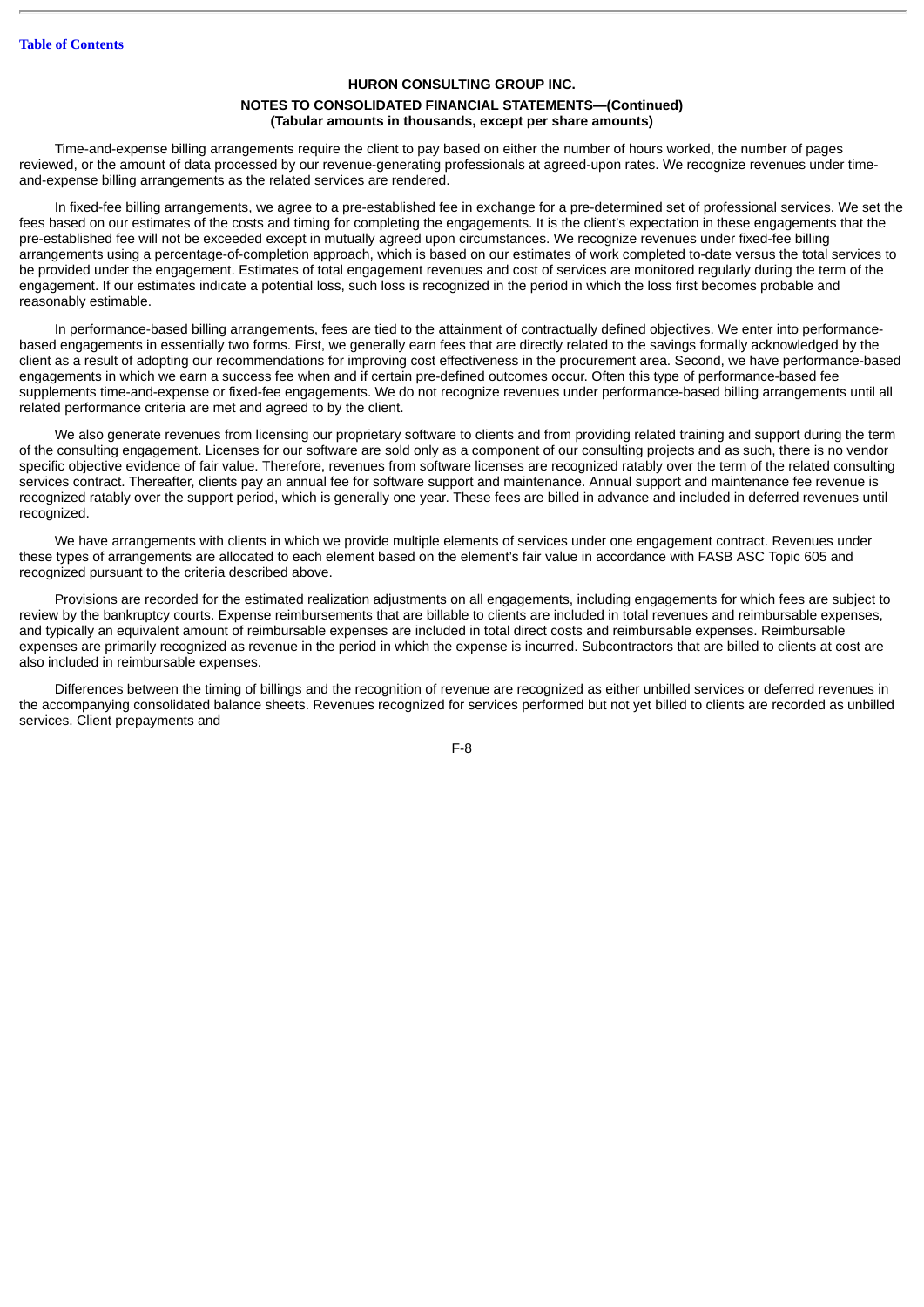# **NOTES TO CONSOLIDATED FINANCIAL STATEMENTS—(Continued) (Tabular amounts in thousands, except per share amounts)**

retainers are classified as deferred (i.e., unearned) revenues and recognized over future periods as earned in accordance with the applicable engagement agreement.

## **Allowances for Doubtful Accounts and Unbilled Services**

We maintain allowances for doubtful accounts and for services performed but not yet billed for estimated losses based on several factors, including the estimated cash realization from amounts due from clients, an assessment of a client's ability to make required payments, and the historical percentages of fee adjustments and write-offs by practice group. The allowances are assessed by management on a regular basis.

We record the provision for doubtful accounts and unbilled services as a reduction in revenue to the extent the provision relates to fee adjustments and other discretionary pricing adjustments. To the extent the provision relates to a client's inability to make required payments on accounts receivables, we record the provision in selling, general and administrative expenses.

## **Direct Costs and Reimbursable Expenses**

Direct costs and reimbursable expenses consist primarily of revenue-generating employee compensation and their related benefit and sharebased compensation costs, the cost of outside consultants or subcontractors assigned to revenue-generating activities and direct expenses to be reimbursed by clients. Direct costs and reimbursable expenses incurred on engagements are expensed in the period incurred.

### **Cash and Cash Equivalents**

We consider all highly liquid investments, including overnight investments and commercial paper, with original maturities of three months or less to be cash equivalents.

#### **Concentrations of Credit Risk**

To the extent receivables from clients become delinquent, collection activities commence. No single client balance is considered large enough to pose a material credit risk. The allowances for doubtful accounts and unbilled services are based upon the expected ability to collect accounts receivable, and bill and collect unbilled services. Management does not anticipate incurring losses on accounts receivable in excess of established allowances. See note "20. Segment Information" for concentration of accounts receivable and unbilled services.

## **Fair Value of Financial Instruments**

Cash and cash equivalents are stated at cost, which approximates fair market value. The carrying values for receivables from clients, unbilled services, accounts payable, deferred revenues and other accrued liabilities reasonably approximate fair market value due to the nature of the financial instrument and the short term maturity of these items.

#### **Property and Equipment**

Property and equipment are recorded at cost, less accumulated depreciation. Depreciation of property and equipment is computed on a straight-line basis over the estimated useful lives of the assets. Software,

 $E-9$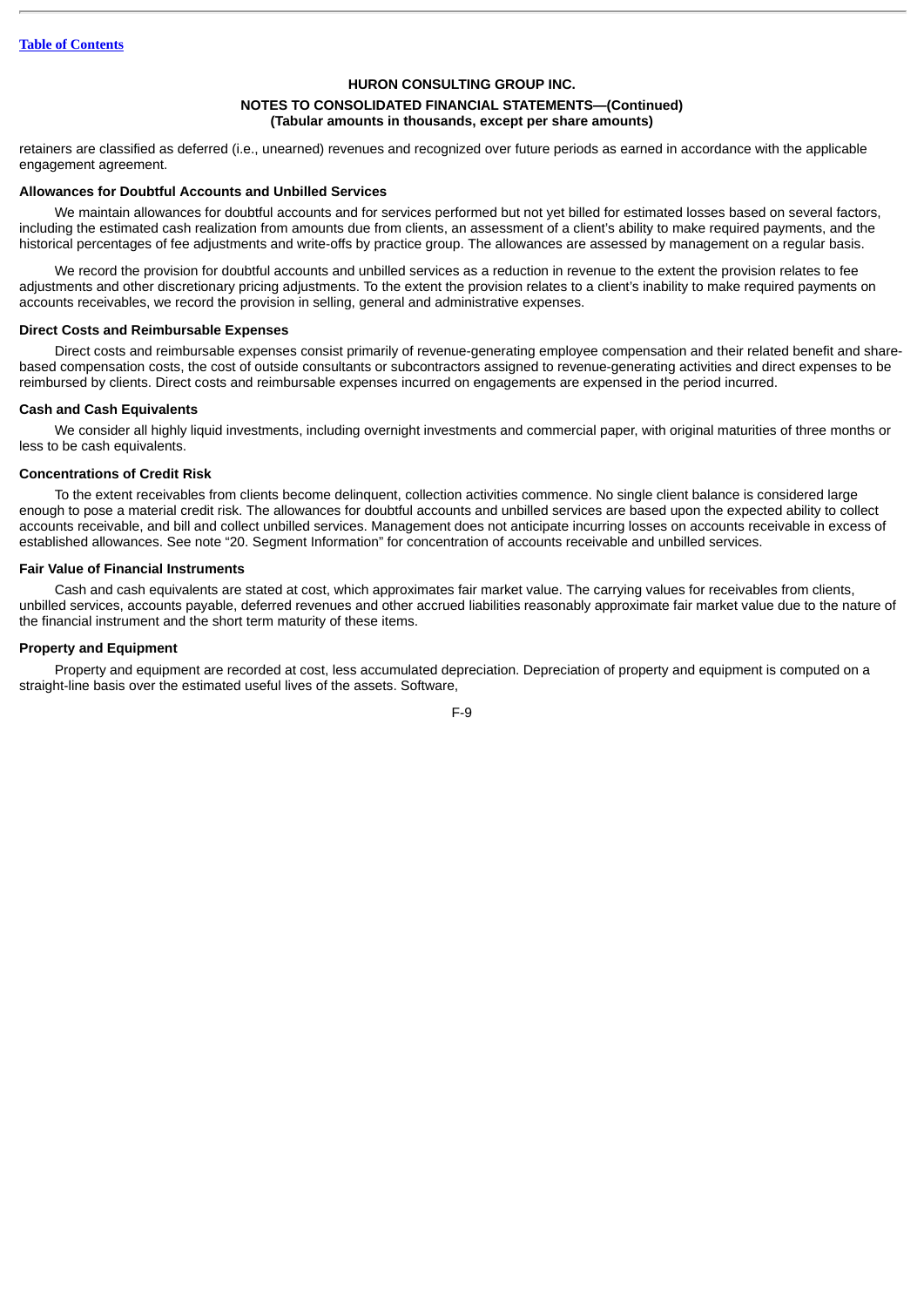# **NOTES TO CONSOLIDATED FINANCIAL STATEMENTS—(Continued) (Tabular amounts in thousands, except per share amounts)**

computers and related equipment are depreciated over an estimated useful life of 2 to 4 years. Furniture and fixtures are depreciated over 5 years. Leasehold improvements are amortized over the lesser of the estimated useful life of the asset or the initial term of the lease.

### **Impairment of Long-Lived Assets**

Long-lived assets, including property and equipment, are reviewed for impairment whenever events or changes in circumstances indicate that the carrying amount of an asset may not be recoverable in accordance with FASB ASC Topic 360 "Property, Plant and Equipment." No impairment charges for long-lived assets were recorded in 2009, 2008 or 2007.

### **Intangible Assets Other Than Goodwill**

We account for intangible assets in accordance with FASB ASC Topic 350 "Intangibles – Goodwill and Other." This topic requires that certain identifiable intangible assets be amortized over their expected useful lives.

### **Goodwill**

Goodwill represents the excess of the cost of an acquired business over the net of the amounts assigned to assets acquired and liabilities assumed. Under the provisions of FASB ASC Topic 350, goodwill is required to be tested at the reporting unit level for impairment on an annual basis and between annual tests whenever indications of impairment arise. Impairment exists when the carrying amount of goodwill exceeds its implied fair value, resulting in an impairment charge for the excess. In accordance with FASB ASC Topic 350, we aggregate our business components into reporting units and test for goodwill impairment. In testing for a potential impairment of goodwill, we estimate the fair value of each of our reporting units and compare this fair value to the carrying value of the reporting units. In estimating the fair value of our reporting units on an annual basis, we use a discounted cash flow analysis, which involves estimating the expected after-tax cash flows that will be generated by each of the reporting units and then discounting these cash flows to present value. Pursuant to our policy, we performed the annual goodwill impairment test as of April 30, 2009 and determined that no impairment of goodwill existed as of that date. Further, we evaluated whether any events have occurred or any circumstances have changed since April 30, 2009 that would indicate goodwill may have become impaired since our annual impairment test. In this evaluation, we considered qualitative factors such as any adverse change in the business climate, any loss of key personnel, and any unanticipated competition. Additionally, we considered quantitative factors such as our current estimates of the future profitability of our reporting units, our current stock price, and our market capitalization compared to our book value. As a result of the significant decline in the price of our common stock as discussed in note "3. Restatement of Previously-Issued Financial Statements," we engaged in an impairment analysis with respect to the carrying value of our goodwill in connection with the preparation of our financial statements for the quarter ended September 30, 2009. As a result of the impairment analysis, we recorded a \$106.0 million non-cash pretax charge for the impairment of goodwill. This impairment charge was recognized to reduce the carrying value of goodwill in our Accounting and Financial Consulting reporting unit (\$59.0 million) and our Corporate Consulting reporting unit (\$47.0 million). See note "6. Goodwill and Intangible Assets" for further discussion of the impairment charge.

### **Non-Current Liabilities**

We record certain liabilities that are expected to be settled over a period that exceeds one year as non-current liabilities. We have also recorded as non-current the portion of the deferred lease incentive liability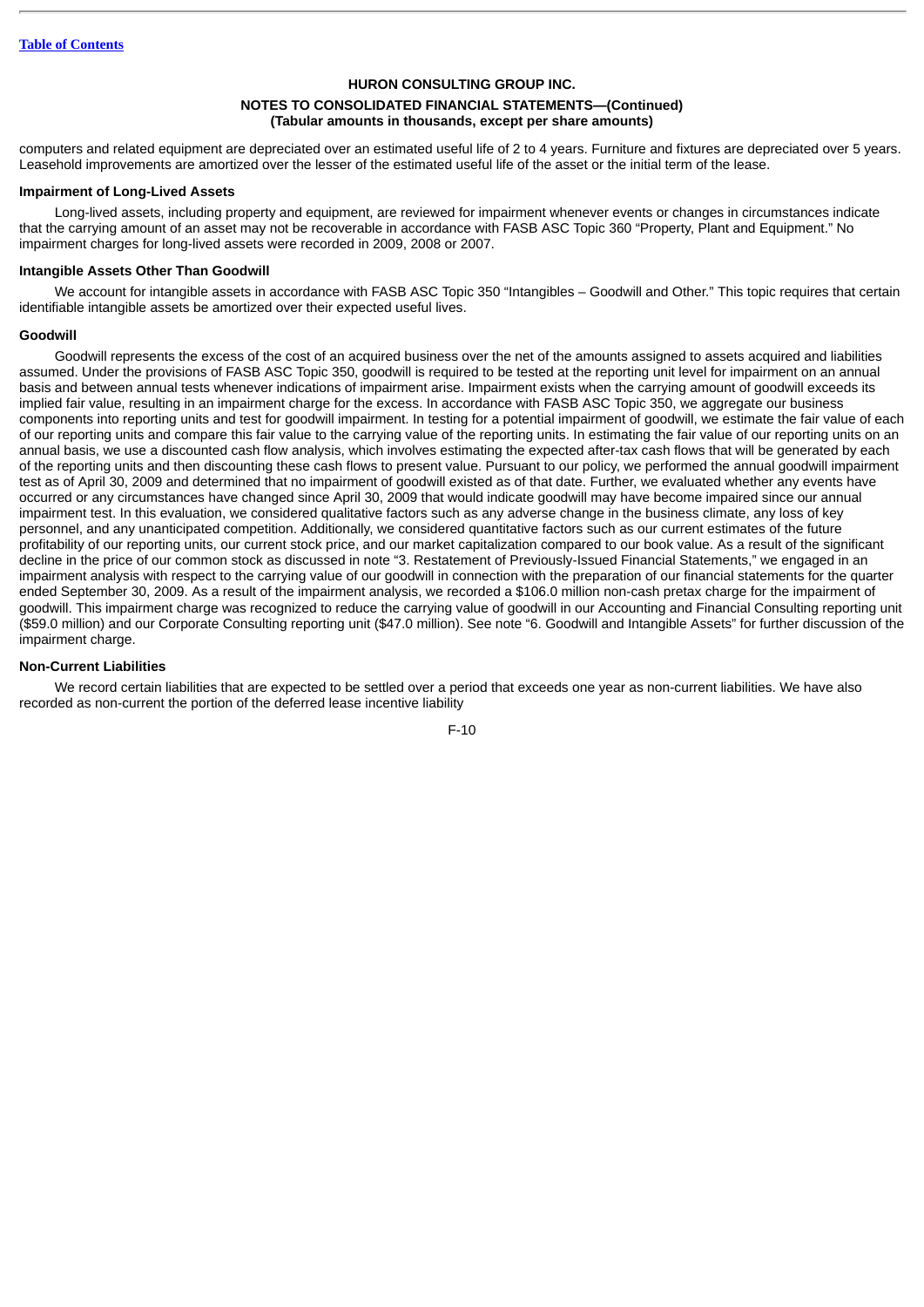# **NOTES TO CONSOLIDATED FINANCIAL STATEMENTS—(Continued) (Tabular amounts in thousands, except per share amounts)**

that we expect to recognize over a period greater than one year. The deferred lease incentive liability totaled \$8.7 million at both December 31, 2009 and 2008 and was primarily generated from tenant improvement allowances and rent abatement. Deferred lease incentives are amortized on a straight-line basis over the life of the lease. The portion of the deferred lease incentive corresponding to the rent payments that will be paid within twelve months of the balance sheet date is classified as current liabilities. We monitor the classification of such liabilities based on the expectation of their utilization periods.

### **Income Taxes**

We account for income taxes in accordance with FASB ASC Topic 740 "Income Taxes". Current tax liabilities and assets are recognized for the estimated taxes payable or refundable on the tax returns for the current year. Deferred tax assets and liabilities are recognized for the future tax consequences attributable to differences between the financial statement carrying amounts of existing assets and liabilities and their respective tax bases. Deferred tax assets and liabilities are measured using enacted tax rates expected to apply to taxable income in the years in which those temporary differences are expected to be recovered or settled. To the extent that deferred tax assets will not likely be recovered from future taxable income, a valuation allowance is established against such deferred tax assets.

### **Share-Based Compensation**

We account for share-based compensation in accordance with FASB ASC Topic 718 "Compensation—Stock Compensation". Under FASB ASC Topic 718, we recognize share-based compensation ratably using the straight-line attribution method over the requisite service period. Sharebased compensation cost is measured based on the grant date fair value of the respective awards. In addition, pursuant to ASC Topic 718, we estimate the amount of expected forfeitures when calculating share-based compensation.

### **Sponsorship and Advertising Costs**

Sponsorship and advertising costs are expensed as incurred. Such expenses for 2009, 2008 and 2007 totaled \$4.5 million, \$4.3 million and \$3.8 million, respectively, and are a component of selling, general and administrative expense on our consolidated statement of operations.

### **Foreign Currency**

Assets and liabilities of foreign subsidiaries whose functional currency is not the United States Dollar (USD) are translated into the USD using the exchange rates in effect at period end. Revenue and expense items are translated using the average exchange rates for the period. Foreign currency translation adjustments are included in accumulated other comprehensive income, which is a component of stockholders' equity.

Foreign currency transaction gains and losses are included in other income (expense) on the statements of operations. We recognized net foreign currency transactions gains of \$0.2 million in 2009, foreign currency transaction losses of \$0.9 million in 2008, and immaterial foreign currency transaction gains or losses in 2007.

### **Segment Reporting**

FASB ASC Topic 280 "Segment Reporting" establishes annual and interim reporting standards for an enterprise's business segments and related disclosures about its products, services, geographic areas and

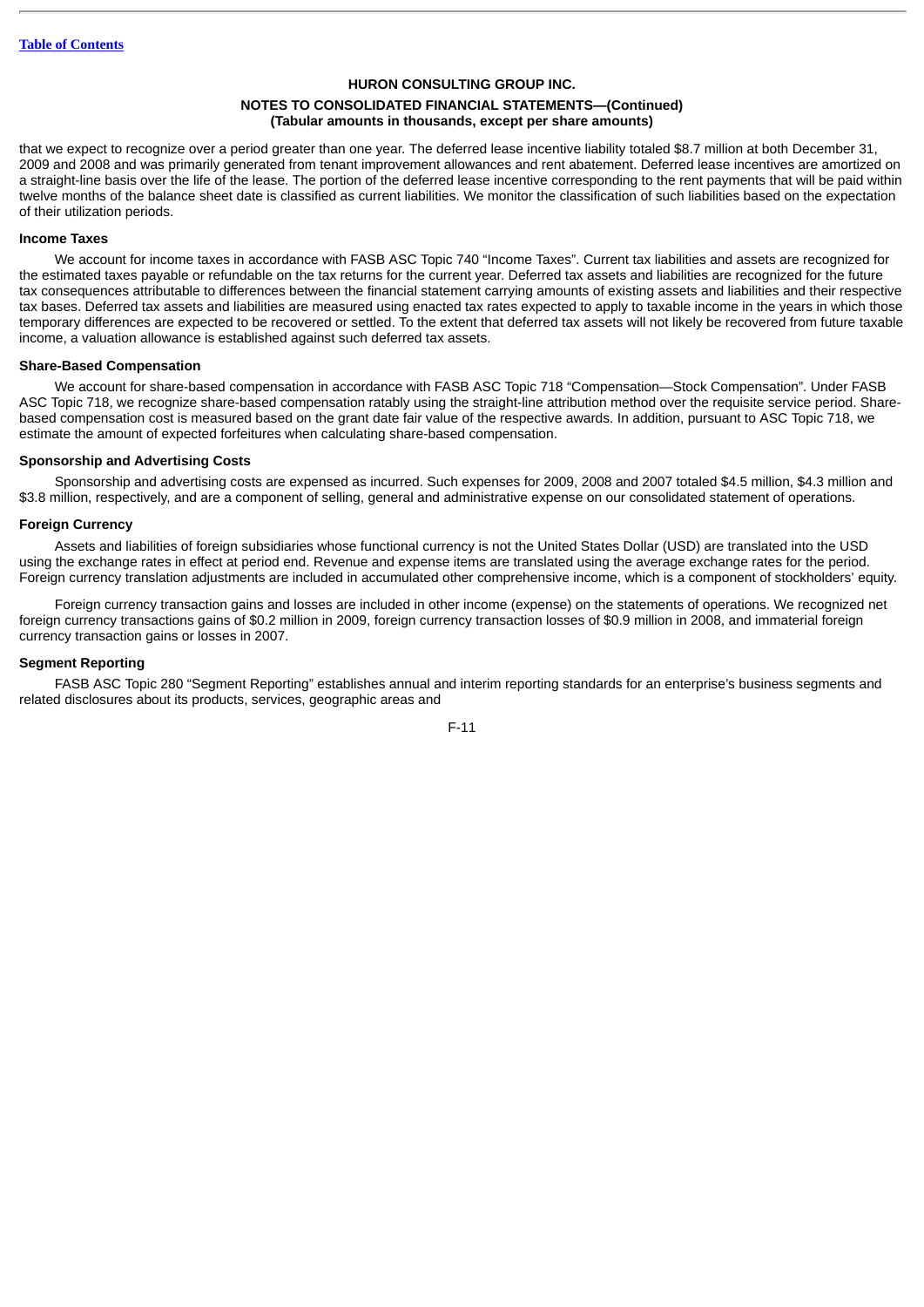# **NOTES TO CONSOLIDATED FINANCIAL STATEMENTS—(Continued) (Tabular amounts in thousands, except per share amounts)**

major customers. Segments are defined by FASB ASC Topic 280 as components of a company in which separate financial information is available and is evaluated regularly by the chief operating decision maker, or decision making group, in deciding how to allocate resources and in assessing performance. Our chief operating decision maker manages the business under four operating segments: Health and Education Consulting, Accounting and Financial Consulting, Legal Consulting, and Corporate Consulting.

### **New Accounting Pronouncements**

In September 2006, the FASB issued a new accounting pronouncement regarding fair value (formerly SFAS No. 157—"Fair Value Measurements"). This pronouncement, located within FASB ASC Topic 820, "Fair Value Measurements and Disclosures," defines fair value, establishes a framework for measuring fair value under GAAP, and expands disclosures about fair value measurements. This pronouncement does not require any new fair value measurements in financial statements, but standardizes its definition and guidance in GAAP. We adopted this pronouncement effective beginning on January 1, 2008 for financial assets and financial liabilities, which did not have any impact on our financial statements. In February 2008, the FASB delayed by one year the effective date of this pronouncement for all nonfinancial assets and nonfinancial liabilities, except those that are recognized or disclosed at fair value in the financial statements on a recurring basis (at least annually). We adopted this pronouncement effective beginning on January 1, 2009 for nonfinancial assets and nonfinancial liabilities, which did not have any impact on our financial statements.

In February 2007, the FASB issued a new accounting pronouncement on the fair value option for financial assets and financial liabilities (formerly SFAS No. 159, "The Fair Value Option for Financial Assets and Financial Liabilities—Including an amendment of FASB Statement No. 115"). This pronouncement, located within FASB ASC Topic 825, "Financial Instruments", permits entities to choose to measure many financial instruments and certain other items at fair value. The objective of this statement is to improve financial reporting by providing entities with the opportunity to mitigate volatility in reported earnings caused by measuring related assets and liabilities differently without having to apply complex hedge accounting provisions. We adopted this pronouncement effective beginning on January 1, 2008. The adoption of this statement did not have any impact on our financial statements.

In December 2007, the FASB issued a new accounting pronouncement regarding business combinations (formerly SFAS No. 141 (revised 2007), "Business Combinations"). This pronouncement, located within FASB ASC Topic 805, "Business Combinations", was issued to improve the relevance, representational faithfulness, and comparability of information in financial statements about a business combination and its effects. This pronouncement retains the purchase method of accounting for business combinations, but requires a number of changes. The changes that may have the most significant impact on us include: contingent consideration, such as earn-outs, will be recognized at its fair value on the acquisition date and, for certain arrangements, changes in fair value will be recognized in earnings until settled; acquisition-related transaction and restructuring costs will be expensed as incurred; previously-issued financial information will be revised for subsequent adjustments made to finalize the purchase price accounting; reversals of valuation allowances related to acquired deferred tax assets and changes to acquired income tax uncertainties will be recognized in earnings, except in certain situations. FASB ASC Topic 805 also requires an acquirer to recognize at fair value, an asset acquired or a liability assumed in a business combination that arises from a contingency provided the asset or liability's fair value can be determined on the date of acquisition. We adopted this new guidance on a prospective basis effective beginning on January 1, 2009. For business combinations completed on or subsequent to the adoption date, the application of this pronouncement may have a significant impact on our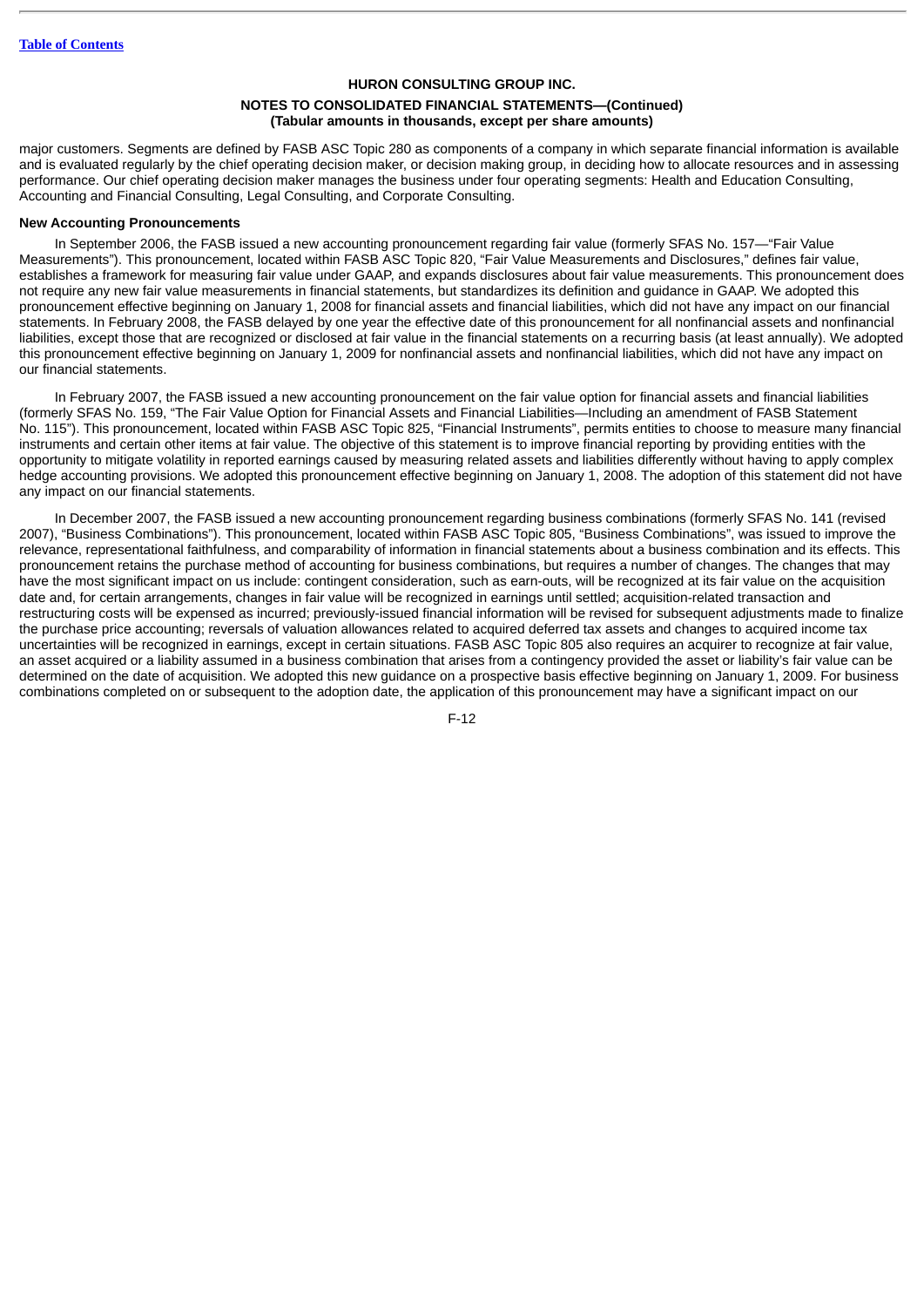# **NOTES TO CONSOLIDATED FINANCIAL STATEMENTS—(Continued) (Tabular amounts in thousands, except per share amounts)**

financial statements, the magnitude of which will depend on the specific terms and conditions of the transactions. In 2009, our first year of adoption, the application of this pronouncement did not have a significant impact on our financial statements.

In December 2007, the FASB issued a new accounting pronouncement regarding noncontrolling interests and the deconsolidation of a subsidiary (formerly SFAS No. 160, "Noncontrolling Interests in Consolidated Financial Statements—an amendment of ARB No. 51"). This pronouncement, located under FASB ASC Topic 810, "Consolidation", was issued to improve the relevance, comparability, and transparency of financial information provided in financial statements by establishing accounting and reporting standards for the noncontrolling interest in a subsidiary and for the deconsolidation of a subsidiary. We adopted this pronouncement effective beginning on January 1, 2009. The adoption of this pronouncement did not have any impact on our financial statements.

In March 2008, the FASB issued a new accounting pronouncement regarding derivative and hedging activities (formerly SFAS No. 161 —"Disclosures about Derivative Instruments and Hedging Activities—an amendment of FASB Statement No. 133"). This pronouncement, located under FASB ASC Topic 815, "Derivatives and Hedging," was issued to improve transparency of financial information provided in financial statements by requiring expanded disclosures about an entity's derivative and hedging activities. This pronouncement requires entities to provide expanded disclosures about: how and why an entity uses derivative instruments; how derivative instruments and related hedged items are accounted for; and how derivative instruments and related hedged items affect an entity's financial position, financial performance, and cash flows. We adopted this pronouncement effective beginning on January 1, 2009. The adoption of this pronouncement did not have any impact on our financial statements as it contains only disclosure requirements.

In April 2009, the FASB issued a new accounting pronouncement regarding interim disclosures about fair value of financial instruments (formerly FSP FAS 107-1 and Accounting Principles Board ("APB") Opinion No. 28-1—"Interim Disclosures about Fair Value of Financial Instruments"). This pronouncement, located under FASB ASC Topic 825, "Financial Instruments," increases the frequency of fair value disclosures by requiring both interim and annual disclosures. We adopted this pronouncement on a prospective basis effective beginning on April 1, 2009. The adoption of this pronouncement did not have any impact on our financial statements as it contains only disclosure requirements.

In May 2009, the FASB issued a new accounting pronouncement regarding subsequent events (formerly SFAS No. 165—"Subsequent Events"). This pronouncement, located under FASB ASC Topic 855, "Subsequent Events," was issued to establish general standards of accounting for and disclosure of events that occur after the balance sheet date but before financial statements are issued or are available to be issued. This pronouncement requires entities to disclose the date through which subsequent events have been evaluated, as well as whether that date is the date the financial statements were issued or the date the financial statements were available to be issued. We adopted this pronouncement on a prospective basis effective beginning on April 1, 2009. The adoption of this pronouncement did not have any impact on our financial statements as it contains only disclosure requirements.

In June 2009, the FASB issued a new accounting pronouncement regarding authoritative GAAP (formerly SFAS No. 168—"The FASB Accounting Standards Codification and the Hierarchy of Generally Accepted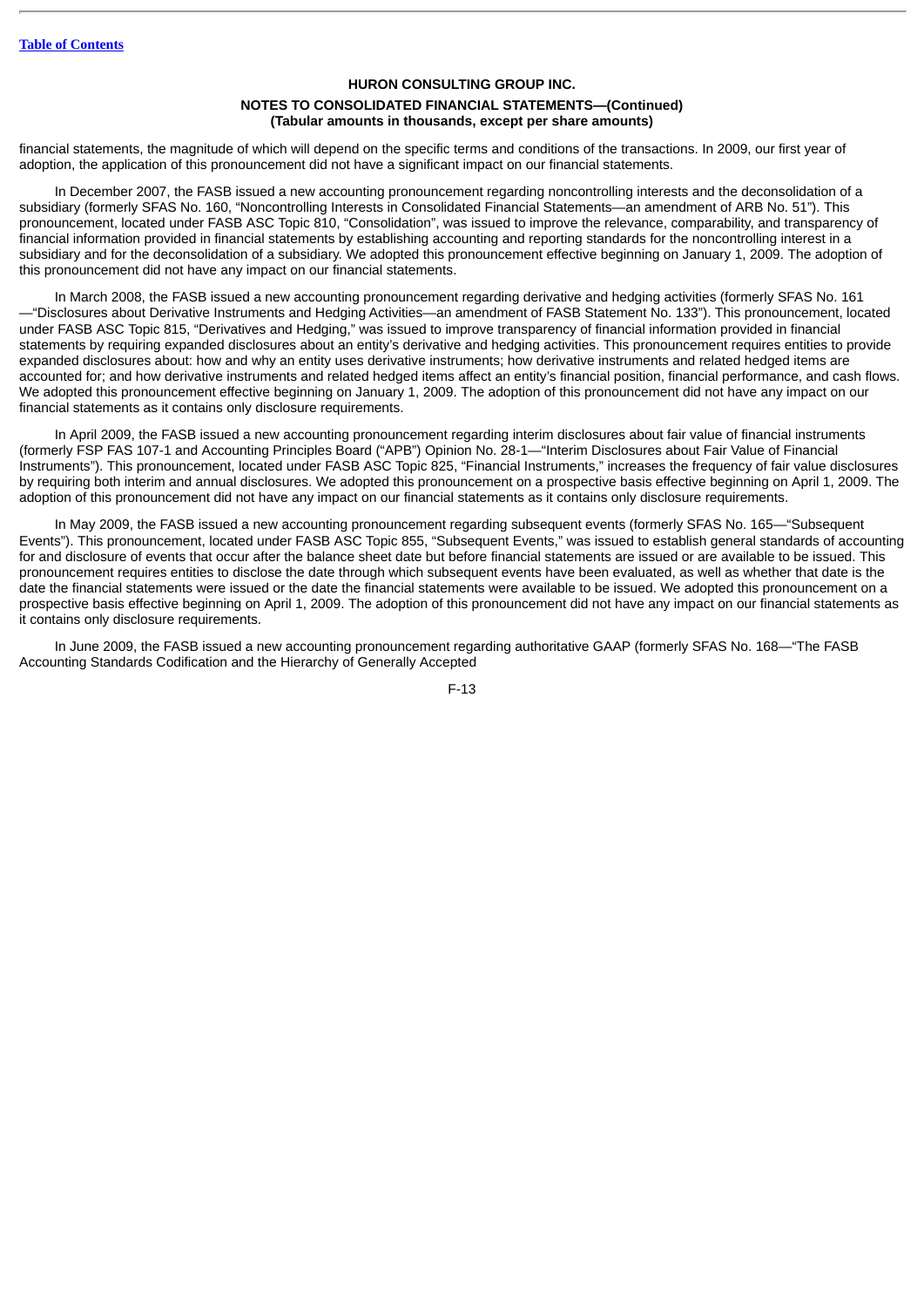# **NOTES TO CONSOLIDATED FINANCIAL STATEMENTS—(Continued) (Tabular amounts in thousands, except per share amounts)**

Accounting Principles"). This pronouncement, located under FASB ASC Topic 105, "Generally Accepted Accounting Principles," establishes the FASB Accounting Standards Codification ("Codification") as the source of authoritative GAAP recognized by the FASB for nongovernmental entities. Rules and interpretive releases of the SEC under federal securities laws are also sources of authoritative GAAP for SEC registrants. All guidance contained in the Codification carries an equal level of authority. All other nongrandfathered non-SEC accounting literature not included in the Codification is nonauthoritative. We adopted this pronouncement effective beginning on July 1, 2009. The adoption of this pronouncement did not have any impact on our financial statements as it contains only disclosure requirements.

In June 2009, the FASB issued a new accounting pronouncement regarding disclosures about transfers of financial assets and interests in variable interest entities (formerly SFAS No. 167, "Amendments to FASB Interpretation No. 46(R)"). This pronouncement, located under FASB ASC Topic 810, "Consolidation", was issued to improve financial reporting by enterprises involved with variable interest entities and to provide more relevant and reliable information to users of financial statements. This pronouncement requires an enterprise to perform an ongoing analysis to determine whether the enterprise has a controlling financial interest in a variable interest entity. This pronouncement will be effective for us beginning on January 1, 2010. We do not expect the application of this pronouncement to have a significant impact on our future financial position, results of operations, earnings per share, and cash flows.

In October 2009, the FASB issued new guidance regarding revenue arrangements with multiple deliverables. This new guidance requires companies to allocate revenue in arrangements involving multiple deliverables based on the estimated selling price of each deliverable, even though such deliverables are not sold separately either by the company or by other vendors. This new guidance is effective prospectively for revenue arrangements entered into or materially modified in fiscal years beginning on or after June 15, 2010. This pronouncement will be effective for us beginning on January 1, 2011. We are currently evaluating the impact that the adoption of this pronouncement may have on our future financial position, results of operations, earnings per share, and cash flows.

### **Subsequent Event**

We have evaluated subsequent events since December 31, 2009 and up to the filing of this annual report on Form 10-K on February 23, 2010 and have concluded that no significant subsequent events have occurred that require disclosure.

# **3. Restatement of Previously-Issued Financial Statements**

In 2009, we filed the following amendments to restate our previously-issued financial statements for the years ended December 31, 2008, 2007 and 2006, as well as the three months ended March 31, 2009:

- Amendment No. 1 on Form 10-K/A, filed with the SEC on August 17, 2009, to our annual report on Form 10-K for the year ended December 31, 2008, originally filed on February 24, 2009.
- · Amendment No. 1 on Form 10-Q/A, filed with the SEC on August 17, 2009, to our quarterly report on Form 10-Q for the period ended March 31, 2009, originally filed on April 30, 2009.

The restatement relates to four businesses that we acquired between 2005 and 2007 (the "Acquired Businesses"). Pursuant to the purchase agreements for each of these acquisitions, payments were made by us to the selling shareholders (1) upon closing of the transaction, (2) in some cases, upon the Acquired Businesses achieving specific financial performance targets over a number of years ("earn-outs"), and (3) in one case, upon the buy-out of an obligation to make earn-out payments. These payments are collectively referred to as "acquisition-related payments."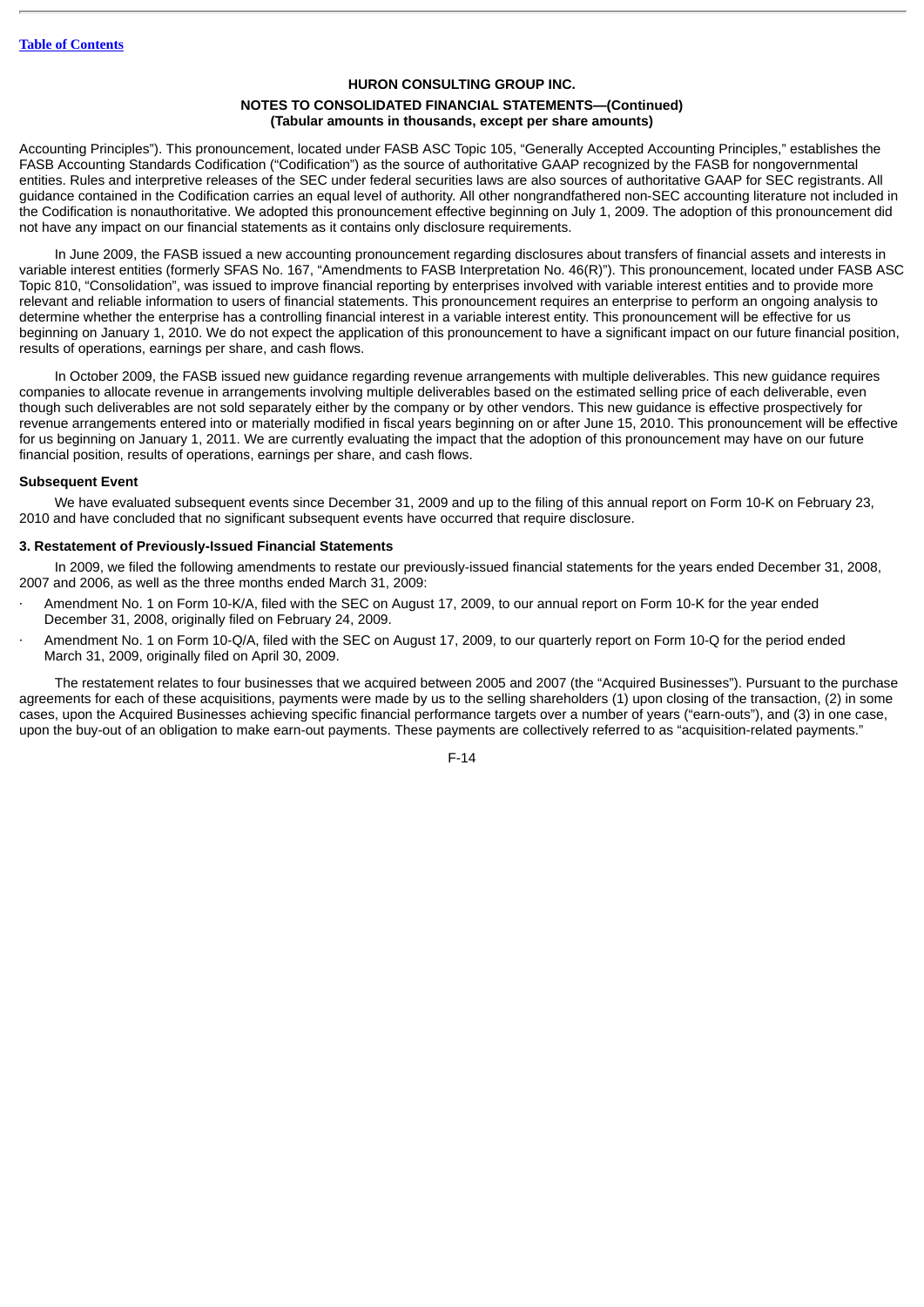# **NOTES TO CONSOLIDATED FINANCIAL STATEMENTS—(Continued) (Tabular amounts in thousands, except per share amounts)**

The acquisition-related payments made by us to the selling shareholders represented purchase consideration. As such, these payments, to the extent that they exceeded the net of the fair value assigned to assets acquired and liabilities assumed, were properly recorded as goodwill, in accordance with GAAP. Payments made upon the closing of the acquisition were recorded as goodwill on the date of closing. Earn-out payments were recorded as purchase consideration resulting in additional goodwill when the financial performance targets were met by the Acquired Businesses. The payment made upon the buy-out of an obligation to make earn-out payments was recorded as goodwill on the date of the buyout.

It came to the attention of the Audit Committee of our Board of Directors that, in connection with one of these acquisitions, the selling shareholders had an agreement among themselves to reallocate a portion of their earn-outs to an employee of the Company who was not a selling shareholder. Following this discovery, the Audit Committee commenced an inquiry into the relevant facts and circumstances of all of our prior acquisitions to determine if similar situations existed. The Audit Committee notified the Company's independent auditors who had not previously been aware of the Shareholder Payments and the Employee Payments (in each case, as defined below).

This inquiry resulted in the discovery that the selling shareholders of the Acquired Businesses made one or both of the following types of payments:

- 1) The selling shareholders redistributed portions of their acquisition-related payments among themselves in amounts that were not consistent with their ownership interests on the date we acquired the business ("Shareholder Payments"). These Shareholder Payments were dependent, in part, on continuing employment with the Company or on the achievement of personal performance measures.
- 2) The selling shareholders redistributed portions of their acquisition-related payments to certain of our employees who were not selling shareholders of the Acquired Businesses ("Employee Payments"). These Employee Payments were dependent on continuing employment with the Company or on the achievement of personal performance measures. The Company employees who received the Employee Payments were client-serving and administrative employees of the respective Acquired Businesses at the date such businesses were acquired by us as well as similar employees hired by or assigned to the respective Acquired Businesses after the date of such acquisitions.

The restatement was necessary because we failed to account for the Shareholder Payments and the Employee Payments in accordance with GAAP. The selling shareholders were not prohibited from making the Shareholder Payments or the Employee Payments under the terms of the purchase agreements with the Company for the acquisitions of the Acquired Businesses. However, under GAAP, including guidance promulgated by the SEC, actions of economic interest holders in a company may be imputed to the company itself. The selling shareholders of the Acquired Businesses meet the criteria of economic interest holders of Huron due to their ability to earn additional consideration from Huron. As such, when the selling shareholders redistribute acquisition-related payments among themselves or redistribute a portion of their acquisitionrelated payments to our employees who were not selling shareholders based on employment or performance-based criteria, these payments are viewed as resulting from services that are assumed to have benefited Huron and must therefore be recorded as non-cash compensation expense incurred by Huron under GAAP. Accordingly, the Employee Payments and the Shareholder Payments are imputed to us. In the case of the Shareholder Payments, such payments are imputed to us even when the amounts that are received by the selling shareholders in the redistribution do not differ significantly from the amounts the selling shareholders would have received if the portion of the acquisition-related payments redistributed based on performance or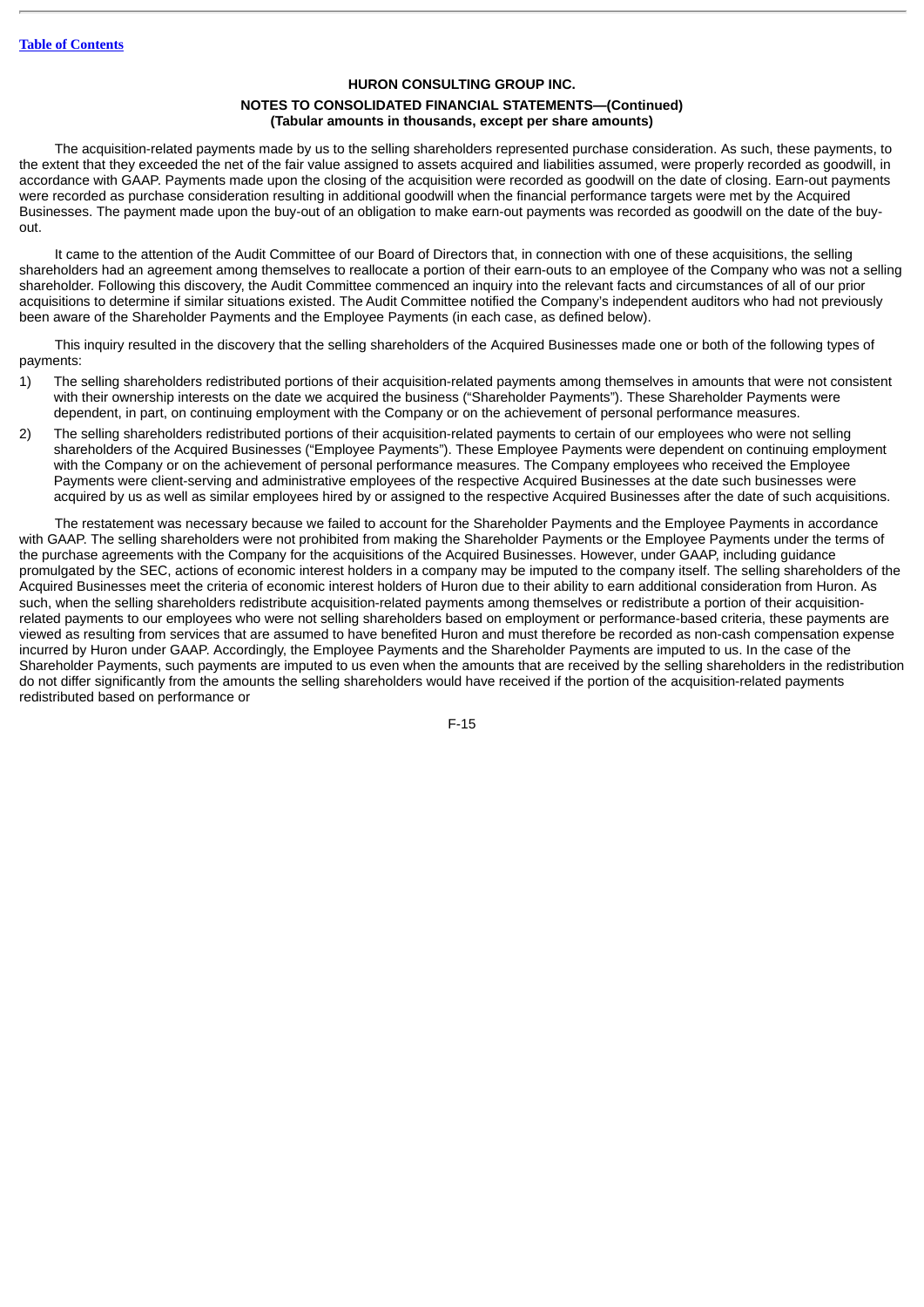# **NOTES TO CONSOLIDATED FINANCIAL STATEMENTS—(Continued) (Tabular amounts in thousands, except per share amounts)**

employment had been distributed solely in accordance with the ownership interests of the applicable selling shareholders on the date we acquired the business. In effect, the Shareholder Payments and the Employee Payments are in substance a second and separate transaction from our acquisition of the Acquired Businesses, which should have been recorded as a separate non-cash accounting entry. Both the Shareholder Payments and the Employee Payments are therefore required to be reflected as non-cash compensation expense of Huron, and the selling shareholders are deemed to have made a capital contribution to Huron. The entries are non-cash because the payments were made directly by the selling shareholders from the acquisition proceeds they received from us. We did not expend additional cash with respect to the compensation charge.

As a result of the correction of the accounting errors, which are not tax deductible, related to the accounting for the acquisition-related payments, we recalculated our provision for income taxes for each of the quarterly periods using the annual effective income tax rate method in accordance with FASB ASC Topic 740, "Income Taxes". As such, our interim quarterly provision for income taxes decreased in certain periods and increased in others, with a corresponding change in income tax receivable or payable. However, there is no change to our provision for income taxes or our tax accounts on an annual basis. While the correction of these errors significantly reduced our net income and earnings per share for each of the affected periods, it had no effect on our total assets, total liabilities, or total stockholders' equity on an annual basis. Further, the correction of these errors had no effect on our net cash flows.

Based on its inquiry into the facts and circumstances underlying the restatement, which is now substantially complete, the Audit Committee determined that the Shareholder Payments and Employee Payments were not properly recorded in our financial statements because senior management did not properly take into account the impact of the selling shareholders' redistribution of the acquisition-related payments when determining the appropriate accounting treatment. In some cases, senior management was unaware of the redistributions. In other cases, senior management was aware of the redistributions but either misunderstood or misapplied the appropriate accounting guidance. As a result, the facts and circumstances surrounding the Shareholder Payments and Employee Payments were not fully described in representation letters previously provided to our independent auditors.

In light of these determinations and given the magnitude of the accounting errors underlying the restatement, our Board of Directors concluded that it was appropriate for the Company to appoint a new Chairman, a new Chief Executive Officer, a new Chief Financial Officer and a new Chief Accounting Officer. Our Board of Directors and Gary Holdren, our then Chief Executive Officer, agreed that he should resign as Chairman of the Board and Chief Executive Officer. George Massaro, who was the then Vice Chairman of the Board of Directors, was elected as our Non-Executive Chairman of the Board of Directors. James Roth, one of the founders of the Company, was named Chief Executive Officer. James Rojas, another founder of the Company, was named Chief Financial Officer, succeeding Gary Burge who remained with the Company until the end of 2009. Wayne Lipski, previously Chief Accounting Officer, ended employment with the Company during the third quarter and provided certain services to the Company as an independent consultant through January 2010. On November 3, 2009, James Roth was appointed to the Board of Directors and James Rojas was appointed Treasurer, in addition to his current position of Chief Financial Officer. The role of Chief Accounting Officer has not been filled.

Based on the results of the Company's inquiry into the acquisition-related payments to date and the agreement amendments described below, earn-outs for the period after August 1, 2009 are accounted for as additional purchase consideration and not also as non-cash compensation expense. Effective August 1, 2009,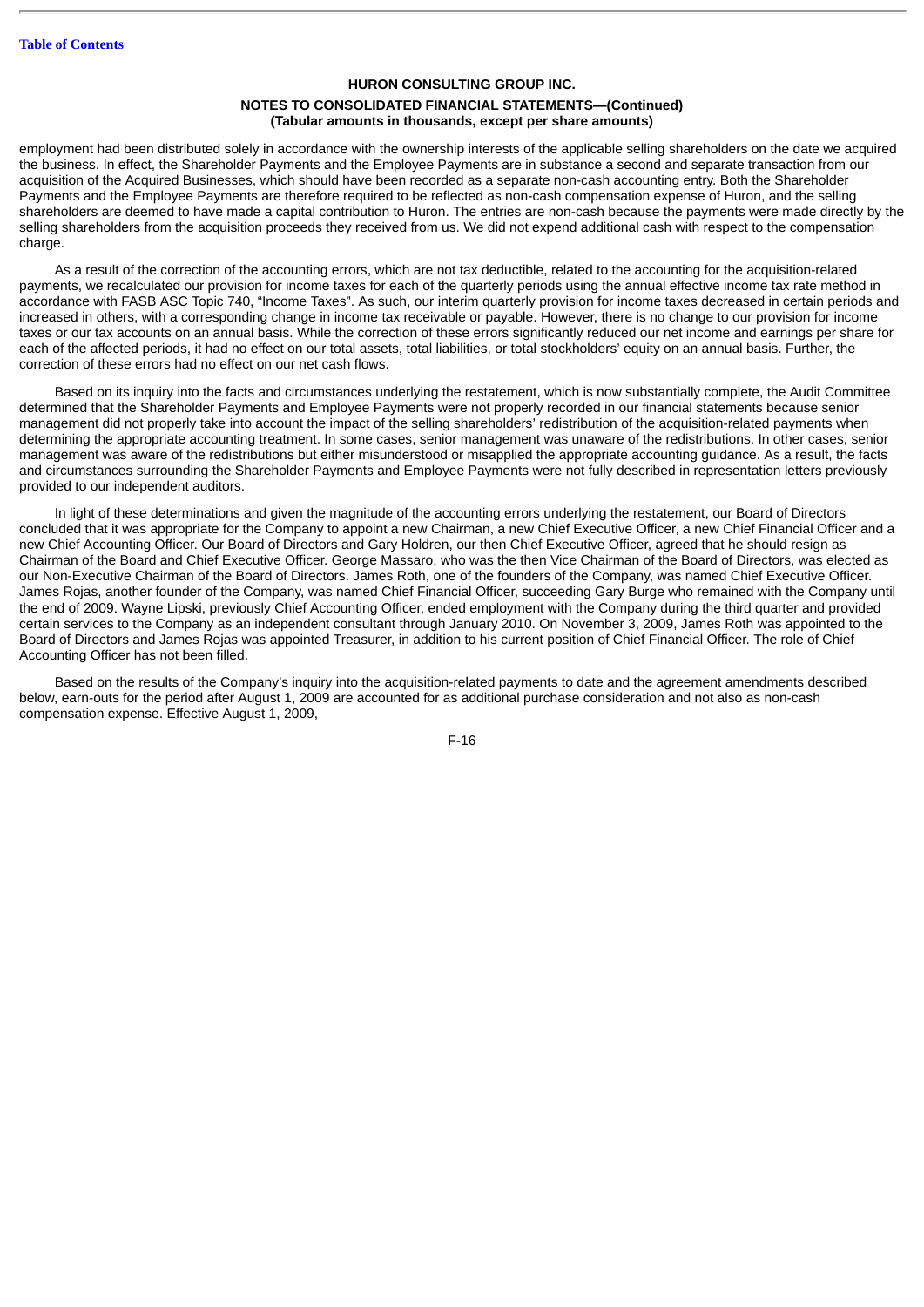## **NOTES TO CONSOLIDATED FINANCIAL STATEMENTS—(Continued) (Tabular amounts in thousands, except per share amounts)**

the selling shareholders of two of the Acquired Businesses each amended certain agreements related to the earn-outs to provide that future earnouts will be distributed only to the applicable selling shareholders and only in accordance with their equity interests on the date we acquired the business with no required continuing employment. The amended agreements provide that no further Shareholder Payments or Employee Payments will be made. We recognized \$8.3 million of non-cash compensation expense during 2009 related to Shareholder Payments and Employee Payments. We expect to incur a moderate increase in cash compensation expense in future periods related to Shareholder Payments and Employee Payments for such periods. We incurred cash compensation expense related to Shareholder Payments and Employee Payments of \$3.6 million in 2009, and we currently expect to incur no more than \$4 million in each of 2010 and 2011. Earn-out payments for one of the Acquired Businesses are payable through December 31, 2011. There are no additional earn-out obligations related to the other three Acquired Businesses.

On August 4, 2009, we signed an Acknowledgment and Consent Agreement with respect to our Revolving Credit and Term Loan Credit Agreement (the "Credit Agreement"). We requested an advance of \$6.0 million under the revolving credit facility to fund working capital needs during the interim period while we restated our financial statements. The lenders agreed to this request subject to a reservation of rights under the Credit Agreement. This advance, together with collections on our accounts receivable, provided adequate working capital during the interim period prior to the restatement of our financial statements.

On September 30, 2009, we entered into an eighth amendment to the Credit Agreement (the "Eighth Amendment to the Credit Agreement") and a security agreement with Bank of America as Administrative Agent (the "Security Agreement"), each of which is described in note "8. Borrowings."

Following entry into the Eighth Amendment to the Credit Agreement, we were in compliance with all of the applicable debt covenants at September 30, 2009. In addition, based upon projected operating results, management believes it is probable that we will meet the financial covenants of the Credit Agreement discussed above, as amended, at future covenant measurement dates. Accordingly, pursuant to the provisions of FASB ASC Topic 470, "Debt", all amounts not due within the next twelve months under the amended loan terms have been classified as longterm liabilities. In the absence of the Eighth Amendment to the Credit Agreement, we would not have been in compliance with the then existing debt covenants. See note "8. Borrowings" for a discussion of the Credit Agreement, the Eighth Amendment to the Credit Agreement and the Security Agreement.

On July 31, 2009, immediately prior to our announcement of our intention to restate our financial statements, the price of our common stock was \$44.35 per share. As of the close of business on August 3, 2009, the business day next following such announcement, the price of our common stock was \$13.69 per share. As a result of the significant decline in the price of our common stock, we engaged in an impairment analysis with respect to the carrying value of our goodwill in connection with the preparation of our financial statements for the quarter ended September 30, 2009 and recorded a \$106.0 million non-cash pretax charge for the impairment of goodwill. This impairment charge was recognized to reduce the carrying value of goodwill in our Accounting and Financial Consulting reporting unit (\$59.0 million) and our Corporate Consulting reporting unit (\$47.0 million). The impairment charge was non-cash in nature and did not affect the Company's liquidity. As described in note "8. Borrowings", under the definition of consolidated EBITDA under the Credit Agreement, as amended, the impairment charge was an add back for the period ended September 30, 2009. See note "6. Goodwill and Intangible Assets" for additional information about the impairment charge.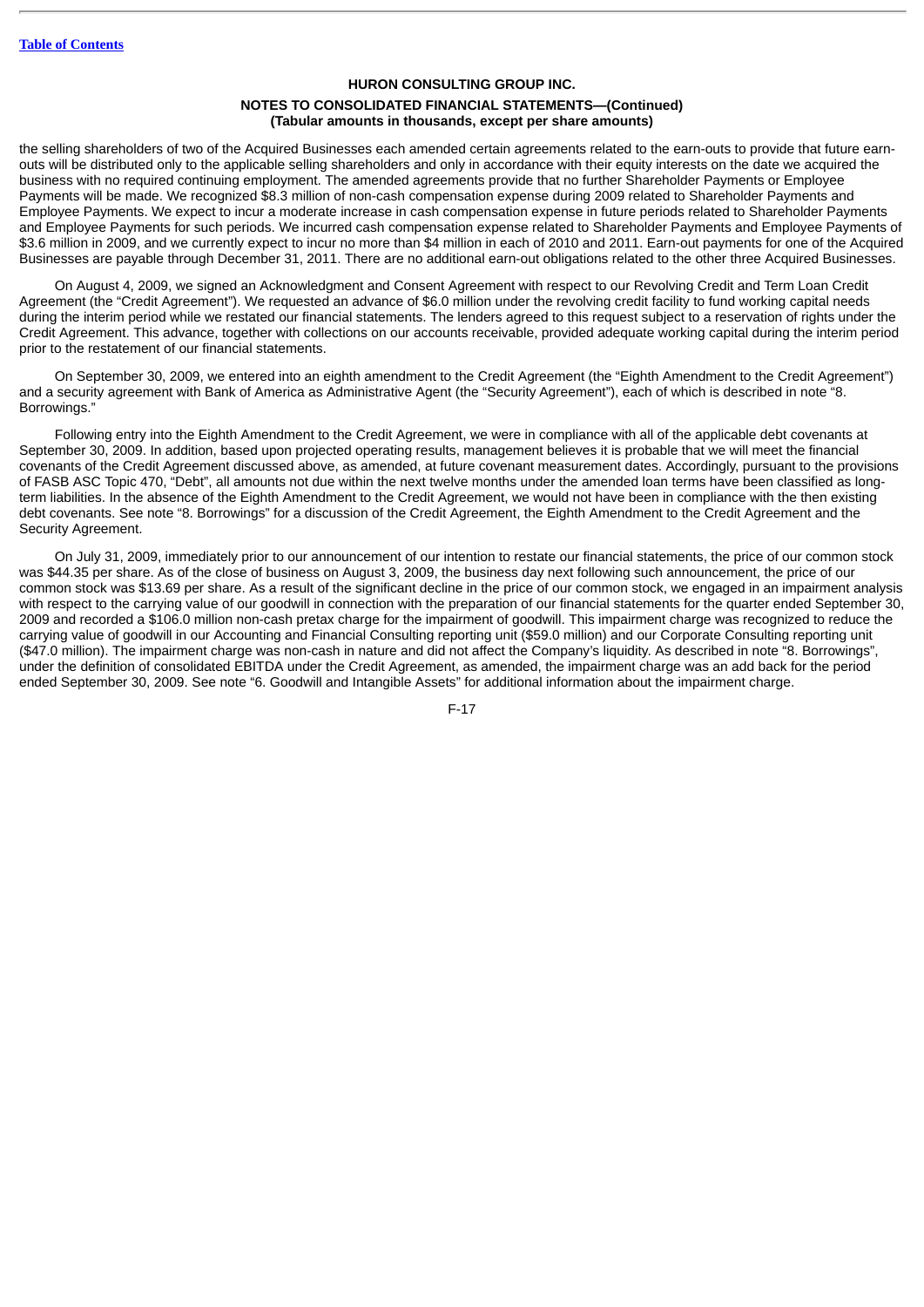# **NOTES TO CONSOLIDATED FINANCIAL STATEMENTS—(Continued) (Tabular amounts in thousands, except per share amounts)**

The SEC has commenced an investigation with respect to the restatement and an investigation into the allocation of time within a certain practice group. As often happens in these circumstances, the United States Attorney's Office ("USAO") for the Northern District of Illinois has contacted our counsel. The USAO made a telephonic request for copies of certain documents that we previously provided to the SEC, which we have voluntarily provided to the USAO.

In addition, several purported shareholder class action complaints, since consolidated, and derivative lawsuits have been filed in connection with the restatement. See note "19. Commitments, Contingencies and Guarantees" for a discussion of the SEC investigations, the USAO's request for certain documents, and the purported private shareholder class action lawsuit and derivative lawsuits.

The table below summarizes the impact of the Shareholder Payments and Employee Payments on our consolidated statements of operations for the year ended December 31, 2009, 2008 and 2007 (in thousands, except earnings per share).

|                                                                     | 2009        | 2008         | 2007         |
|---------------------------------------------------------------------|-------------|--------------|--------------|
| <b>Shareholder Payments</b>                                         | \$8.015     | \$25,188     | \$12,798     |
| <b>Employee Payments</b>                                            | 318         | 5,382        | 4,823        |
| <b>Total Non-cash Compensation Expense</b>                          | \$8,333     | \$30,570     | \$17,621     |
| Impact on Consolidated Statement Of Operations:                     |             |              |              |
| Increase in Direct Costs                                            | \$7,501     | \$26,520     | \$15,014     |
| Increase (Decrease) in Provision for Income Taxes                   | £           | \$           | \$           |
| Decrease in Income (loss) from continuing operations                | \$(7,501)   | \$(26,520)   | \$(15,014)   |
| Decrease in Income (loss) from discontinued operations              | (832)<br>\$ | \$ (4,050)   | \$(2,607)    |
| Decrease in Net income                                              | $$$ (8,333) | \$(30,570)   | \$(17,621)   |
| Decrease in Basic Earnings Per Share from continuing operations     | \$ (0.37)   | (1.45)<br>\$ | (0.89)<br>\$ |
| Decrease in Diluted Earnings Per Share from continuing operations   | \$ (0.37)   | \$<br>(1.39) | \$<br>(0.83) |
| Decrease in Basic Earnings Per Share from discontinued operations   | \$ (0.04)   | (0.22)<br>\$ | (0.15)<br>\$ |
| Decrease in Diluted Earnings Per Share from discontinued operations | \$ (0.04)   | (0.21)<br>\$ | \$<br>(0.14) |
| Decrease in Basic Earnings Per Share                                | \$ (0.41)   | \$<br>(1.68) | \$<br>(1.04) |
| Decrease in Diluted Earnings Per Share                              | \$ (0.41)   | \$<br>(1.60) | \$<br>(0.97) |

Expenses incurred in connection with the restatement totaled \$17.5 million for the year ended December 31, 2009. Expenses incurred in connection with the restatement are primarily comprised of legal and accounting fees, as well as the settlement costs of an indemnification claim arising in connection with a representation and warranty in a purchase agreement for a previous acquisition.

## **4. Discontinued Operations**

In December 2009, our Board of Directors approved a plan to divest two businesses within the Accounting and Financial Consulting and Corporate Consulting operating segments. As part of the strategy to focus on our core businesses, we have committed to a plan to sell the portion of the international operations that include the office and respective operations in Japan, which is a component of both the Accounting and Financial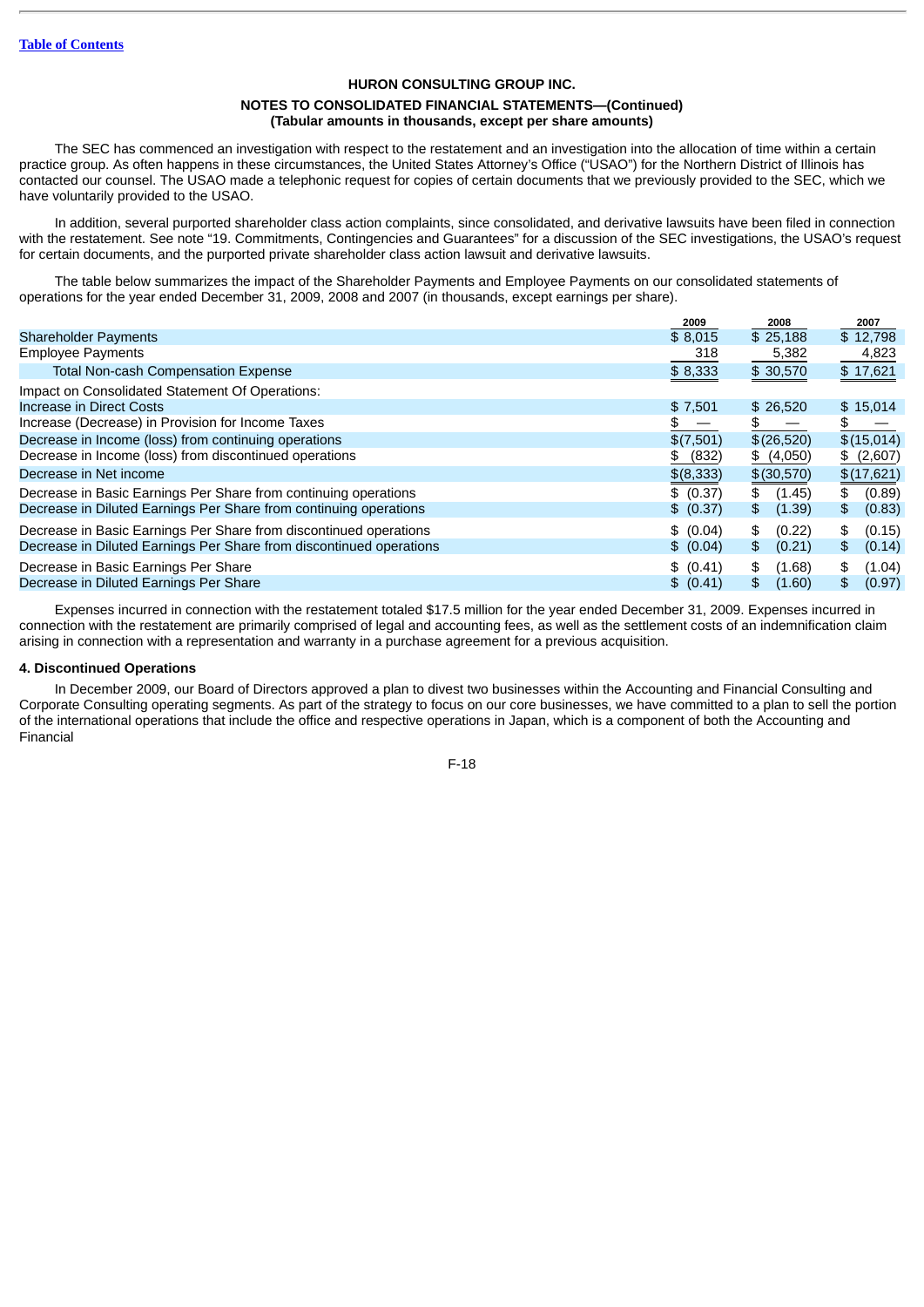# **NOTES TO CONSOLIDATED FINANCIAL STATEMENTS—(Continued) (Tabular amounts in thousands, except per share amounts)**

Consulting and Corporate Consulting segments. Additionally, on December 31, 2009 we completed the sale of Galt, a strategy business within the Corporate Consulting segment which was acquired in April 2006, back to its three principals and recorded a related loss on disposal of \$0.4 million. The Company expects to complete the sale of its Japan operations within one year from the balance sheet date. As a result of these actions, the operating results of Japan and Galt are reported as "discontinued operations" for 2009. All other operations of the business are considered "continuing operations." Amounts previously reported have been reclassified to conform with this presentation in accordance with FASB ASC Topic 205 "Presentation of Financial Statements" to allow for meaningful comparison. The Consolidated Balance Sheet as of December 31, 2009 and 2008 aggregates amounts associated with the discontinued operations as described above. Summarized operating results of discontinued operations are presented in the following table (amounts in thousands):

|                                                                    | Year ended<br>December 31, 2009 |           | Year ended<br><b>December 31, 2008</b> |          |           | Year ended<br>December 31, 2007 |          |           |          |
|--------------------------------------------------------------------|---------------------------------|-----------|----------------------------------------|----------|-----------|---------------------------------|----------|-----------|----------|
|                                                                    | Galt                            | Japan     | Total                                  | Galt     | Japan     | Total                           | Galt     | Japan     | Total    |
| <b>Revenues</b>                                                    | \$27.253                        | \$7.994   | \$35.247                               | \$31,984 | \$9.717   | \$41,701                        | \$27.011 | \$1.512   | \$28,523 |
| Income (loss) from discontinued<br>operations before provision for |                                 |           |                                        |          |           |                                 |          |           |          |
| income taxes $(1)(2)$                                              | \$(25.745)                      | \$(7.832) | $$$ (33,577)                           | \$13,674 | \$(2,379) | \$11,295                        | \$10.310 | \$(2.164) | \$ 8.146 |
| Net (loss) income from discontinued                                |                                 |           |                                        |          |           |                                 |          |           |          |
| operations                                                         | \$(15,679)                      | \$(2,705) | \$(18.384)                             | \$6,934  | \$(2,379) | \$4,555                         | \$5.153  | \$(2.164) | \$2.989  |

(1) Includes non-cash compensation expense of \$0.8 million, \$4.0 million and \$2.6 million for the years ended December 31, 2009, 2008 and 2007.

(2) Includes goodwill impairment charge of \$39.0 million for the year ended December 31, 2009.

The carrying amounts of the major classes of assets and liabilities aggregated in discontinued operations in the consolidated balance sheet as of December 31, 2009 and 2008 are as follows (amounts in thousands):

|                                        | As of December 31, 2009 |           |           |         | As of December 31, 2008 |                       |
|----------------------------------------|-------------------------|-----------|-----------|---------|-------------------------|-----------------------|
|                                        | Galt                    | Japan     | Total     | Galt    | Japan                   | Total                 |
| <b>Assets</b>                          |                         |           |           |         |                         |                       |
| Cash                                   | \$                      | \$<br>744 | 744<br>\$ | S       | \$1,702                 | 1,702<br>\$           |
| Receivables from clients, net          |                         | 713       | 713       | 7,228   | 1,447                   | 8,675                 |
| Other current assets                   | 14                      | 2,810     | 2,824     | 210     | 244                     | 454                   |
| Total current assets                   | 14                      | 4.267     | 4.281     | 7.438   | 3,393                   | 10,831                |
| Other non-current assets               |                         | 29        | 29        | 540     | 2,327                   | 2,867                 |
| <b>Total assets</b>                    | 14<br>\$                | \$4,296   | \$4,310   | \$7,978 | \$5,720                 | \$13,698              |
| <b>Liabilities</b>                     |                         |           |           |         |                         |                       |
| Accounts payable                       | \$                      | 54<br>\$  | 54<br>\$  | \$      | \$<br>104               | $\mathfrak{L}$<br>104 |
| Accrued payroll and related benefits   | 4,620                   | 893       | 5,513     | 5,374   | 334                     | 5,708                 |
| Income tax payable                     | 714                     | 78        | 792       | 375     | (1)                     | 374                   |
| Accrued expenses and other liabilities | 290                     | 416       | 706       | 375     | 477                     | 852                   |
| <b>Total current liabilities</b>       | 5.624                   | 1.441     | 7,065     | 6,124   | 914                     | 7,038                 |
| Other non-current liabilities          |                         | 416       | 416       |         | 230                     | 230                   |
| <b>Total liabilities</b>               | \$5,624                 | \$1,857   | \$7,481   | \$6,124 | \$1,144                 | 7,268<br>\$           |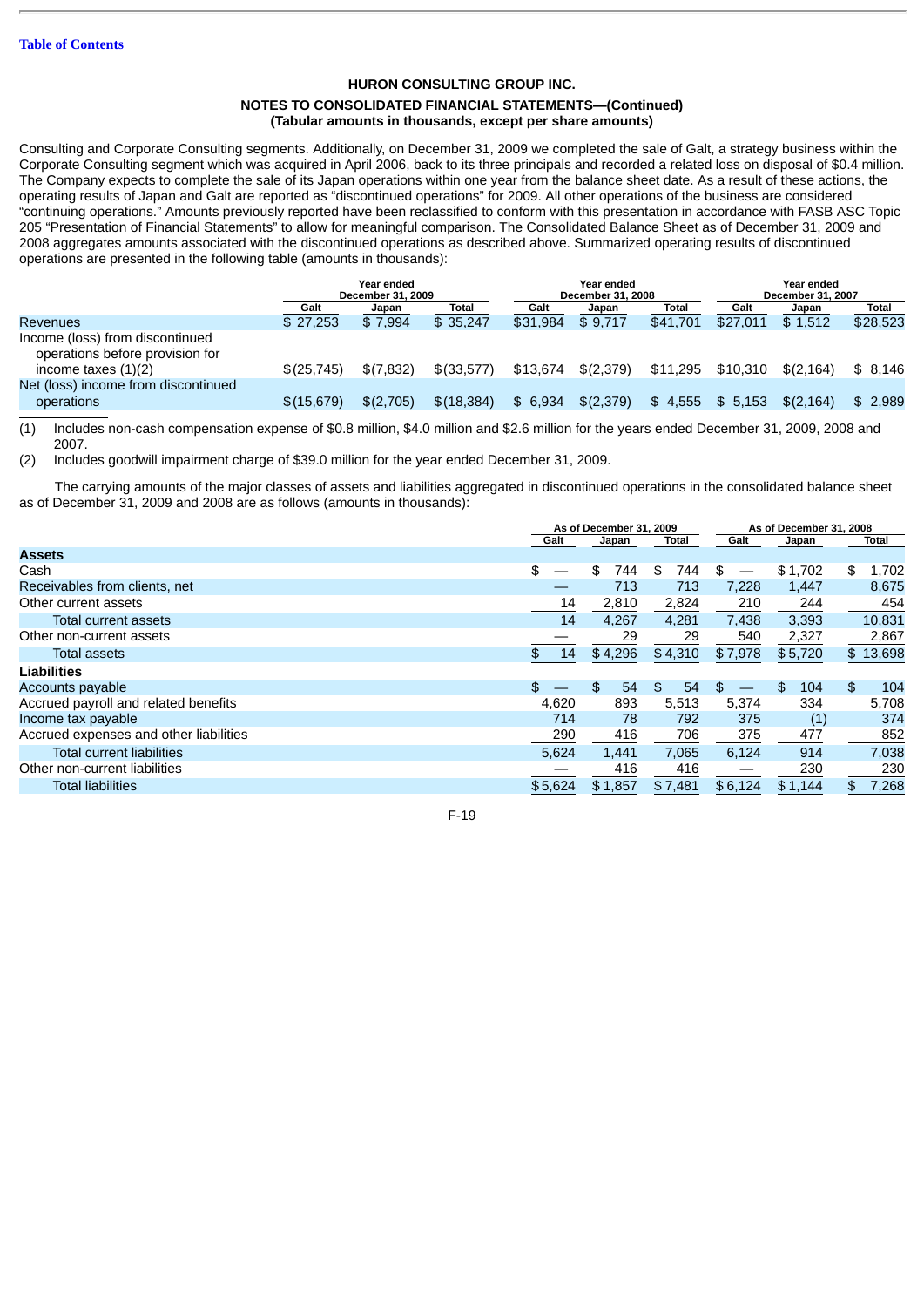# **NOTES TO CONSOLIDATED FINANCIAL STATEMENTS—(Continued) (Tabular amounts in thousands, except per share amounts)**

## **5. Business Combinations**

During the years ended December 31, 2008 and 2007, we completed the material acquisitions described below. We did not complete any significant acquisitions in 2009.

### **2008 Acquisition**

## **Stockamp & Associates, Inc.**

In July 2008, we acquired Stockamp & Associates, Inc. ("Stockamp"), a management consulting firm specializing in helping high-performing hospitals and health systems optimize their financial and operational performance. With the acquisition of Stockamp, we expanded our presence in the hospital consulting market and are better positioned to serve multiple segments of the healthcare industry, including major health systems, academic medical centers and community hospitals. This acquisition was consummated on July 8, 2008 and the results of operations of Stockamp have been included within our Health and Education Consulting segment since that date.

The aggregate purchase price of this acquisition was approximately \$270.5 million, consisting of \$168.5 million in cash paid at closing, \$50.0 million paid through the issuance of 1,100,740 shares of our common stock, \$1.7 million of transaction costs, \$49.5 million of additional purchase price earned by selling shareholders subsequent to the acquisition, as certain performance targets were met, and a \$0.8 million working capital adjustment. Of the 1,100,740 shares of common stock issued, 330,222 shares with an aggregate value of \$15.0 million were deposited into escrow for a period of one year, beginning on July 8, 2008, to secure certain indemnification obligations of Stockamp and its shareholders. Since the shares placed in escrow may have had to be returned to us in satisfaction of indemnification arrangements, they were issued conditionally. As such, the \$15.0 million was classified as a liability and included in accrued consideration for business acquisitions on our consolidated balance sheet from the acquisition date until the shares were released as discussed below. The cash portion of the purchase price was financed with borrowings under the Credit Agreement.

The purchase agreement also provides for the following potential payments:

- 1. With respect to the shares of common stock not placed in escrow, on the date that was six months and one day after the closing date (the "Contingent Payment Date"), we were to pay Stockamp (in cash, shares of common stock, or any combination of cash and common stock, at our election) the amount, if any, equal to \$35.0 million less the value of the common stock issued on the closing date, based on 95% of the average daily closing price per share of common stock for the ten consecutive trading days prior to the Contingent Payment Date. No payment needed to be made if the common stock so valued equaled or exceeded \$35.0 million on the Contingent Payment Date. We were not required to make further payments upon the lapse of the Contingent Payment Date in January 2009.
- 2. With respect to the shares of common stock placed in escrow, when the shares were released to Stockamp in July 2009 (the "Contingent Escrow Payment Date"), we were to pay Stockamp (in cash, shares of common stock, or any combination of cash and common stock at our election) the amount, if any, equal to \$15.0 million (or such pro rata portion thereof, to the extent fewer than all shares were being released) less the value of the common stock released from escrow based on 95% of the average daily closing price per share of common stock for the ten consecutive trading days prior to the Contingent Escrow Payment Date. No payment needed to be made if the common stock so valued equaled or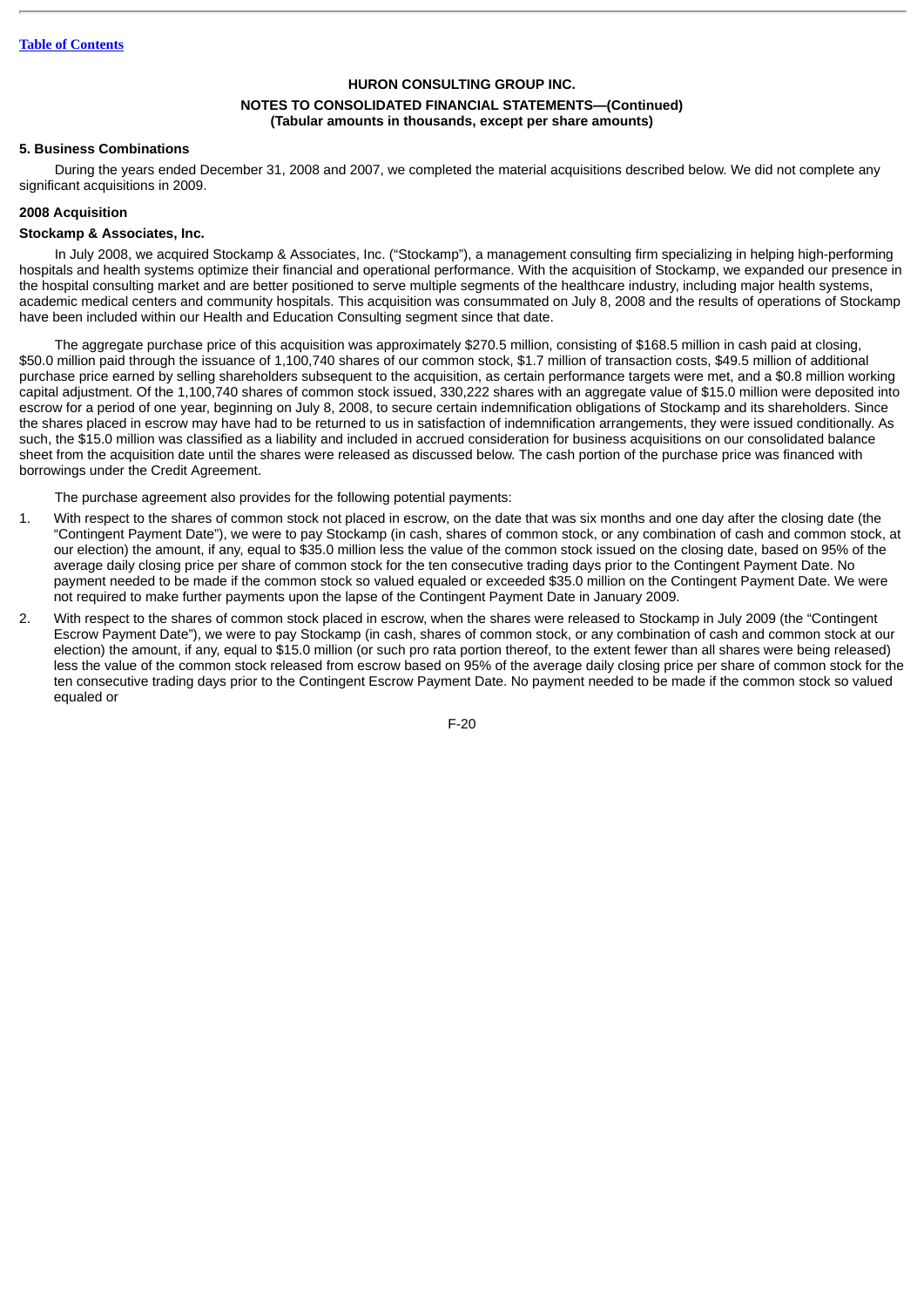# **NOTES TO CONSOLIDATED FINANCIAL STATEMENTS—(Continued) (Tabular amounts in thousands, except per share amounts)**

exceeded \$15.0 million on the Contingent Escrow Payment Date (or the applicable pro rata portion thereof). Based on the average daily closing price of our common stock for the ten consecutive trading days prior to the Contingent Escrow Payment Date in July 2009, we made a price protection payment of \$0.2 million to Stockamp. This price protection payment did not change the purchase consideration. Upon the lapse of the Contingent Escrow Payment Date in July 2009, the escrow liability balance and price protection payment were recorded to equity.

3. For the period beginning on the closing date and ending on December 31, 2011, additional purchase consideration may be payable to the selling shareholders if specific financial performance targets are met. These payments are not contingent upon the continuing employment of the selling shareholders. Such amounts will be recorded as additional purchase consideration and an adjustment to goodwill. Since the closing date of this acquisition, we have paid to the selling shareholders \$9.6 million as additional purchase consideration. As of December 31, 2009, \$39.9 million of additional purchase consideration earned by selling shareholders was accrued and expected to be paid in the first quarter of 2010.

The identifiable intangible assets that were acquired totaled \$31.1 million and have an estimated weighted average useful life of 6 years, which consists of customer contracts totaling \$5.4 million (7 months useful life), customer relationships totaling \$10.8 million (12.5 years useful life), software totaling \$7.8 million (4 years useful life), non-competition agreements totaling \$3.7 million (6 years useful life), and a tradename valued at \$3.4 million (2.5 years useful life). Customer relationships represent software support and maintenance relationships that are renewable by the customer on an annual basis. The renewal rate of these relationships has historically been high and as such, we have assigned a relatively long useful life to these customer relationships. Additionally, we recorded approximately \$236.4 million of goodwill, which we intend to deduct for income tax purposes.

### **2007 Acquisitions**

# **Callaway Partners, LLC**

In July 2007, we acquired Callaway Partners, LLC ("Callaway"), a professional services firm that specializes in finance and accounting projects, financial reporting, internal audit and controls, and corporate tax solutions. With Callaway's extensive senior consultant and project management skills, along with its variable, on-demand workforce, we are better positioned to assist clients with their accounting and corporate compliance challenges. This acquisition was consummated on July 29, 2007 and the results of operations of Callaway have been included within our Accounting and Financial Consulting segment since that date.

The aggregate purchase price of this acquisition was approximately \$88.4 million, consisting of \$58.5 million in cash paid at closing. \$1.5 million in cash paid upon the collection of receivables acquired, \$0.6 million of transaction costs, a \$4.8 million working capital adjustment, and \$23.0 million paid in the form of a note payable relating to the settlement of the earn-out provision in the Callaway Asset Purchase Agreement, as described below. The \$58.5 million paid at closing was financed with borrowings under our bank credit agreement.

On April 4, 2008, we entered into an amendment to the Callaway Asset Purchase Agreement dated as of July 28, 2007, whereby we settled the earn-out provision under Section 3.3 of the agreement in consideration for \$23.0 million, payable in the form of a promissory note (the "Note"), and the waiver of certain indemnity obligations. The Note, along with accrued interest of \$0.5 million, was paid in full on August 15, 2008.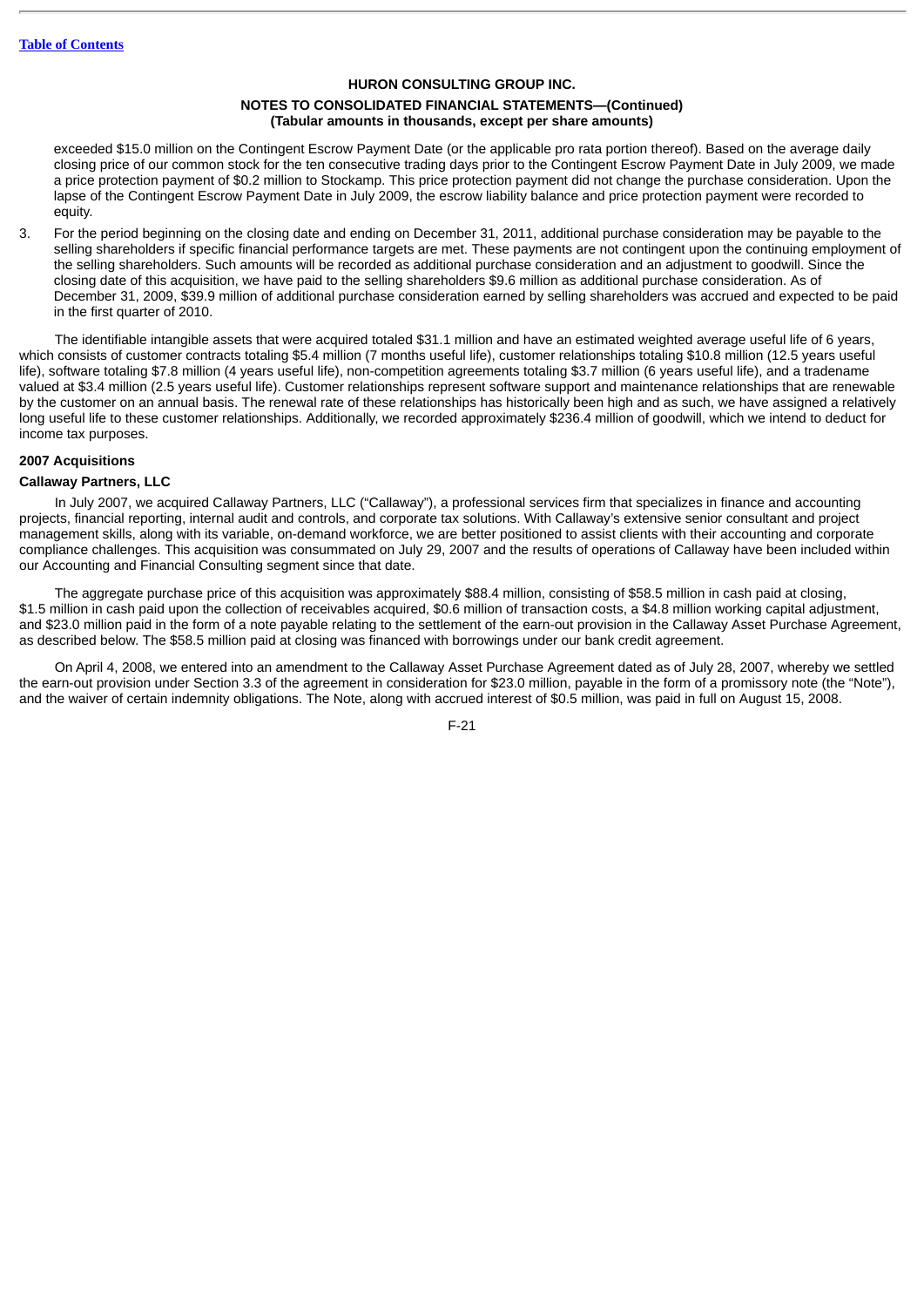# **NOTES TO CONSOLIDATED FINANCIAL STATEMENTS—(Continued) (Tabular amounts in thousands, except per share amounts)**

The identifiable intangible assets that were acquired totaled \$5.7 million and have an estimated weighted average useful life of 27 months, which consists of customer contracts totaling \$1.9 million (5 months useful life), customer relationships totaling \$2.4 million (19 months useful life), and non-competition agreements totaling \$1.4 million (72 months useful life). Additionally, we recorded approximately \$72.0 million of goodwill, which we intend to deduct for income tax purposes.

## **Wellspring Partners LTD**

In January 2007, we acquired Wellspring Partners LTD ("Wellspring"), a management consulting firm specializing in integrated performance improvement services for hospitals and health systems. With the acquisition of Wellspring, we expanded our national presence in the healthcare provider sector and now provide a full complement of services to a wide spectrum of hospitals and multi-hospital systems. This acquisition was consummated on January 2, 2007 and the results of operations of Wellspring have been included within our Health and Education Consulting segment since that date.

The aggregate purchase price of this acquisition was approximately \$143.7 million, consisting of \$64.7 million in cash paid at closing, \$0.4 million of transaction costs, a \$0.7 million working capital adjustment, \$0.3 million in cash paid upon the collection of receivables acquired, \$57.6 million of additional purchase price earned by selling shareholders subsequent to the acquisition, as certain performance targets were met, and \$20.0 million to settle certain earn-out provisions as described below. We financed this acquisition with a combination of cash on hand and borrowings of \$55.0 million under our bank credit agreement. Additional purchase consideration may be payable to the selling shareholders if specific financial performance targets are met over a five-year period. These payments are not contingent upon the continuing employment of the selling shareholders. Such amounts will be recorded as additional purchase price and an adjustment to goodwill. Since the closing date of this acquisition, we have paid to the selling shareholders \$49.0 million as additional purchase consideration. As of December 31, 2009, \$8.6 million of additional purchase consideration earned by selling shareholders was accrued and expected to be paid in the first quarter of 2010.

Concurrent with the Stockamp acquisition described above, on July 8, 2008 we entered into an amendment to the Wellspring Stock Purchase Agreement ("Wellspring Amendment"). Effective January 1, 2009, in connection with the Stockamp acquisition, we combined Wellspring's revenue cycle business with Stockamp's revenue cycle business. As such, Wellspring will no longer be eligible for earn-out payments pertaining to that portion of the Wellspring business. In consideration for this, we paid the sellers \$20.0 million through the issuance of 440,296 shares of our common stock. In addition, we provided Wellspring with a protection against a decline in the value of the shares issued. We were not required to make further payments upon the lapse of the price protection in January 2009. The earn-out provision, as amended, pertaining to the non-revenue cycle portion of Wellspring's business will remain in effect through December 31, 2011.

The identifiable intangible assets that were acquired totaled \$13.1 million and have an estimated weighted average useful life of 26 months, which consists of customer contracts totaling \$4.7 million (9 months useful life), customer relationships totaling \$3.9 million (20 months useful life), non-competition agreements totaling \$2.4 million (72 months useful life), and a tradename valued at \$2.1 million (24 months useful life). Additionally, we recorded approximately \$134.1 million of goodwill, which we cannot deduct for income tax purposes.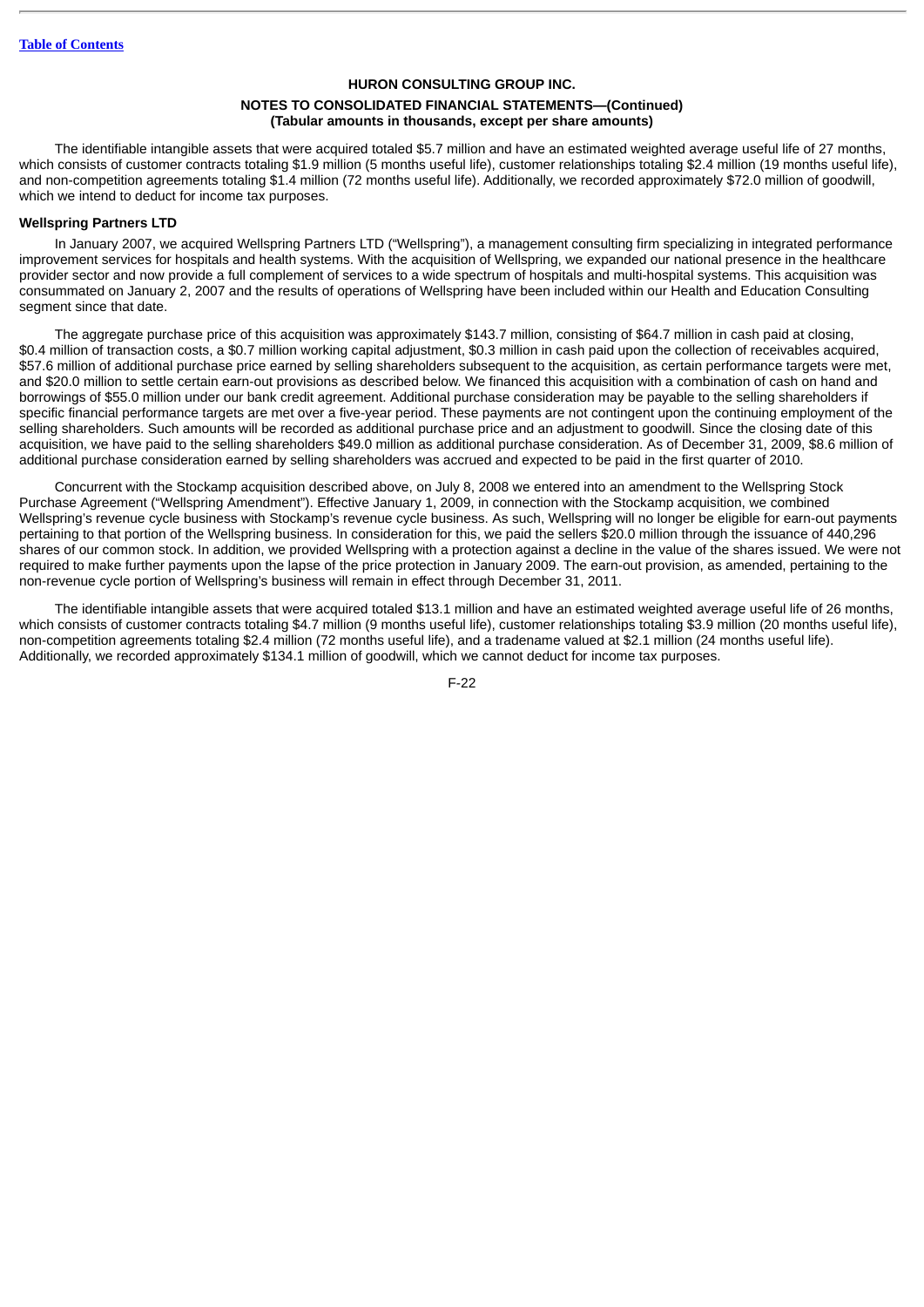# **HURON CONSULTING GROUP INC. NOTES TO CONSOLIDATED FINANCIAL STATEMENTS—(Continued) (Tabular amounts in thousands, except per share amounts)**

### **Glass & Associates, Inc.**

Also in January 2007, we acquired Glass & Associates, Inc. ("Glass"), a turnaround and restructuring consulting firm that provides advice and leadership to troubled businesses in the United States and Europe. With the acquisition of Glass, we expanded our position in the consulting and restructuring marketplace, as well as expanded our interim management capabilities to distressed companies in industries beyond healthcare. The stock purchase agreement for this acquisition was executed on January 2, 2007 and the transaction was consummated on January 9, 2007 upon the satisfaction of certain closing conditions. The results of operations of Glass have been included within our Corporate Consulting segment since January 2, 2007.

The aggregate purchase price of this acquisition was approximately \$38.4 million, consisting of \$30.0 million in cash paid at closing, \$0.9 million of transaction costs, a \$1.0 million working capital adjustment, \$1.7 million cash paid to sellers for a tax election reimbursement, and \$4.8 million of additional purchase price earned by selling shareholders subsequent to the acquisition, as certain performance targets were met. We financed this acquisition with a combination of cash on hand and borrowings of \$20.0 million under our bank credit agreement. Additional purchase consideration may be payable to the selling shareholders if specific financial performance targets are met over a four-year period. These payments are not contingent upon the continuing employment of the selling shareholders. Such amounts will be recorded as additional purchase price and an adjustment to goodwill. Since the closing date of this acquisition, we have paid to the selling shareholders \$1.6 million as additional purchase consideration. As of December 31, 2009, \$3.2 million of additional purchase consideration earned by selling shareholders was accrued and expected to be paid in the first quarter of 2010. Also, additional payments may be made based on the amount of revenues we receive from referrals made by certain employees of Glass over a four-year period. Such amounts will be recorded as an expense.

The identifiable intangible assets that were acquired totaled \$4.3 million and have an estimated weighted average useful life of 37 months, which consists of customer contracts totaling \$1.0 million (6 months useful life), customer relationships totaling \$1.1 million (19 months useful life), and non-competition agreements totaling \$2.2 million (60 months useful life). Additionally, we recorded approximately \$32.9 million of goodwill, which we intend to deduct for income tax purposes.

In addition to the accounting treatment described above with respect to the foregoing acquisitions, in certain of these acquisitions, portions of the purchase consideration that were redistributed by the selling shareholders among the selling shareholders and to certain of our employees based on performance or employment were also recorded as non-cash compensation expense. See note "3. Restatement of Previously-Issued Financial Statements" for additional information.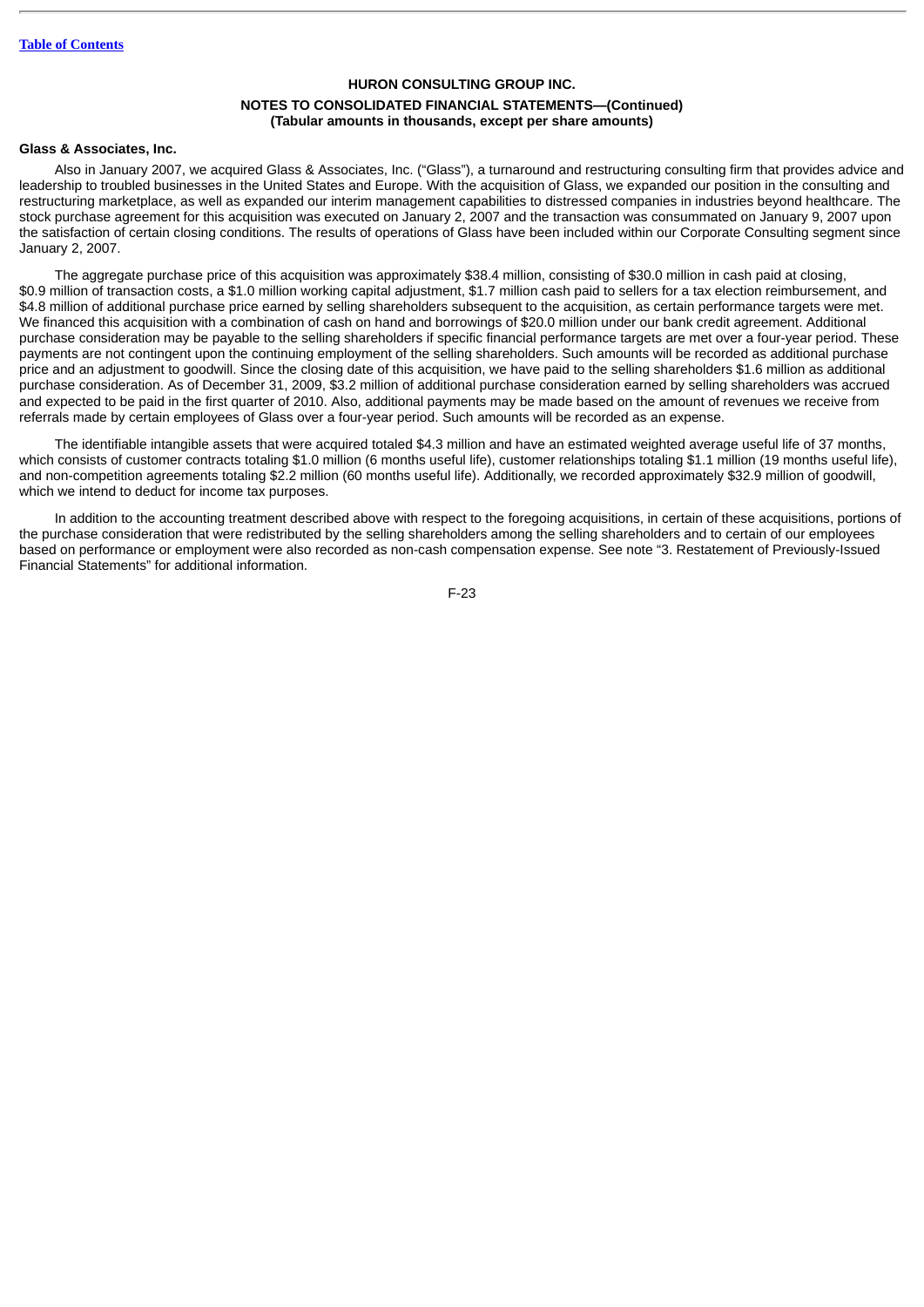# **HURON CONSULTING GROUP INC. NOTES TO CONSOLIDATED FINANCIAL STATEMENTS—(Continued) (Tabular amounts in thousands, except per share amounts)**

# **Purchase Price Allocations**

The following table summarizes the fair values of the assets acquired and liabilities assumed for our material business acquisitions.

|                            | Stockamp<br>July 8,<br>2008 | Callaway<br><b>July 29,</b><br>2007 | Wellspring<br>January 2,<br>2007 | Glass<br>January 2,<br>2007 |
|----------------------------|-----------------------------|-------------------------------------|----------------------------------|-----------------------------|
| <b>Assets Acquired:</b>    |                             |                                     |                                  |                             |
| <b>Current assets</b>      | 16,857<br>\$                | \$12.418                            | 9,868<br>\$                      | 2,705<br>\$                 |
| Property and equipment     | 2,176                       | 698                                 | 1,073                            | 215                         |
| Non-current assets         | 547                         | 23                                  |                                  | 23                          |
| Intangible assets          | 31,100                      | 5,700                               | 13,100                           | 4,300                       |
| Goodwill                   | 236,449                     | 72,007                              | 134,093                          | 32,893                      |
|                            | 287.129                     | 90.846                              | 158.134                          | 40,136                      |
| Liabilities Assumed:       |                             |                                     |                                  |                             |
| <b>Current liabilities</b> | 16.018                      | 2.354                               | 9,128                            | 1,727                       |
| Non-current liabilities    | 525                         | 94                                  | 5,278                            |                             |
|                            | 16,543                      | 2,448                               | 14,406                           | 1,727                       |
| Net Assets Acquired        | \$270,586                   | \$88,398                            | \$143,728                        | \$38,409                    |

# **Pro Forma Financial Data**

# **2008 Acquisition**

The following unaudited pro forma financial data gives effect to the acquisition of Stockamp as if it had been completed at the beginning of the period presented. The actual results from the acquisition of Stockamp have been included within our consolidated financial results since July 8, 2008.

|                                                                                                   | <b>Historical Huron and</b><br><b>Historical Stockamp</b> |
|---------------------------------------------------------------------------------------------------|-----------------------------------------------------------|
| Pro forma                                                                                         | 2008<br>2007<br>Pro forma                                 |
| Revenues, net of reimbursable expenses<br>\$631,975                                               | \$547,137                                                 |
| Operating income<br>\$71.037<br>\$.                                                               | 59,626                                                    |
| Income from continuing operations before provision for income taxes<br>\$50,325<br>$\mathfrak{L}$ | 43,067                                                    |
| Net income from continuing operations<br>\$20.140                                                 | \$20,348                                                  |
| Earnings per share:                                                                               |                                                           |
| 1.08<br><b>Basic</b><br>\$<br>\$                                                                  | 1.15                                                      |
| <b>Diluted</b><br>1.02<br>\$                                                                      | 1.06                                                      |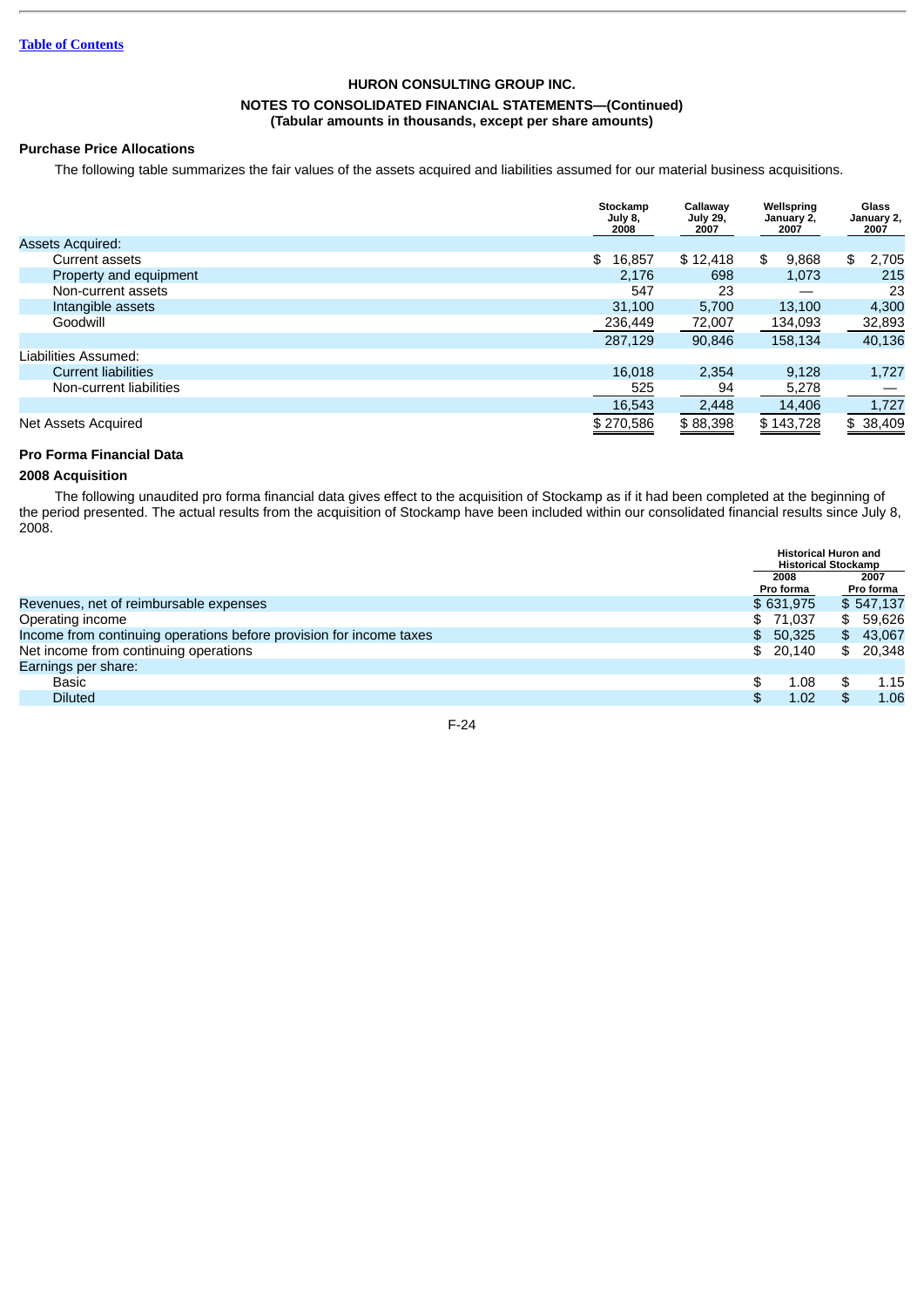# **NOTES TO CONSOLIDATED FINANCIAL STATEMENTS—(Continued) (Tabular amounts in thousands, except per share amounts)**

# **2007 Acquisitions**

The following unaudited pro forma financial data gives effect to the acquisitions of Callaway as if it had been completed at the beginning of the period presented. The actual results from the acquisition of Callaway have been included within our consolidated financial results since July 29, 2007. The actual results from the acquisitions of Wellspring and Glass have been included within our consolidated financial results since January 2, 2007; therefore 2007 pro forma financial information is not presented.

|                                                                     |     | <b>Historical Huron and</b><br><b>Historical Callaway</b> |
|---------------------------------------------------------------------|-----|-----------------------------------------------------------|
|                                                                     |     | 2007<br>Pro forma                                         |
| Revenues, net of reimbursable expenses                              |     | 511.112                                                   |
| Operating income                                                    | \$  | 61,438                                                    |
| Income from continuing operations before provision for income taxes | \$  | 50,882                                                    |
| Net income from continuing operations                               | \$  | 24,960                                                    |
| Earnings per share:                                                 |     |                                                           |
| Basic                                                               | \$. | 1.47                                                      |
| <b>Diluted</b>                                                      | \$  | 1.39                                                      |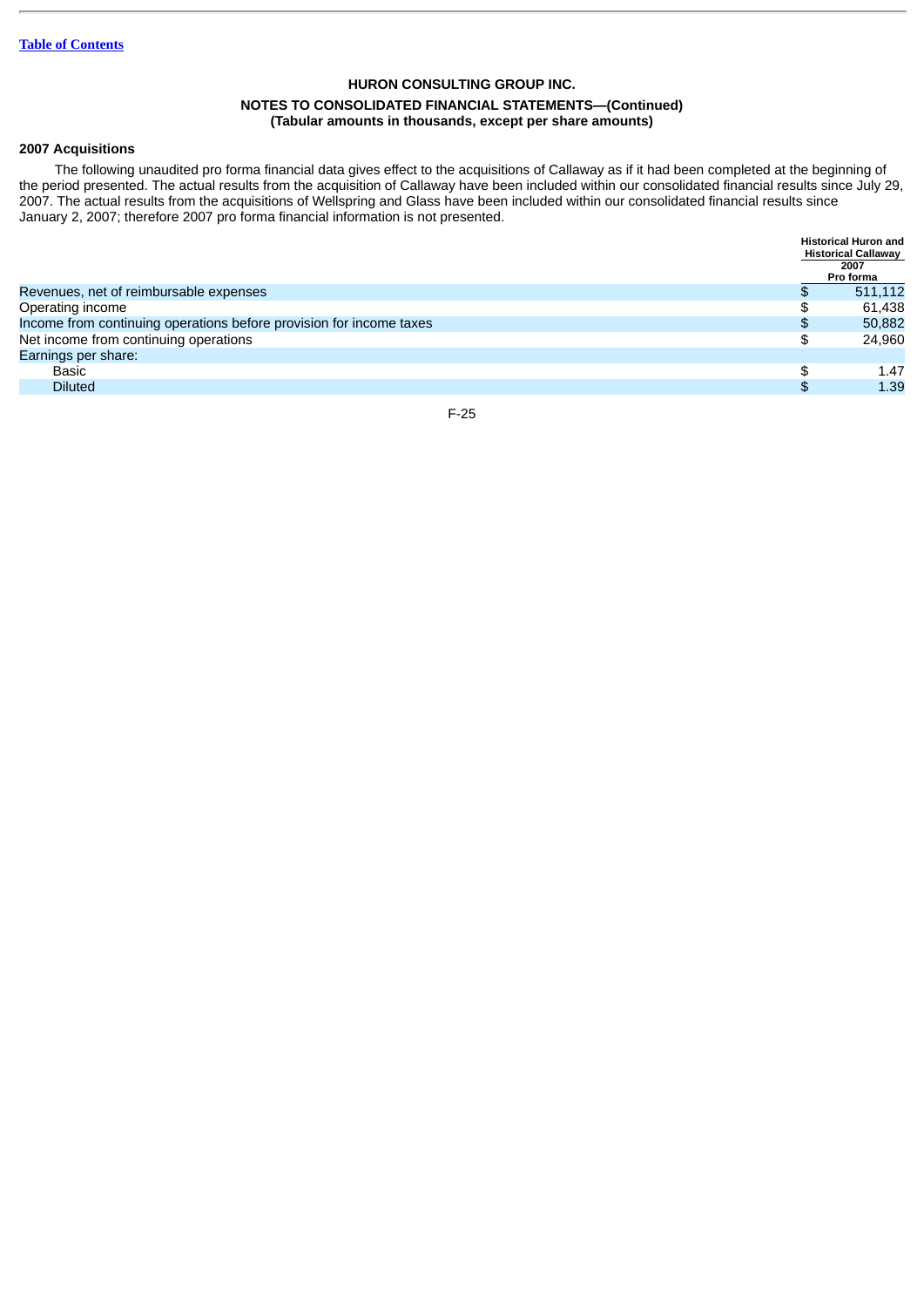# **HURON CONSULTING GROUP INC. NOTES TO CONSOLIDATED FINANCIAL STATEMENTS—(Continued) (Tabular amounts in thousands, except per share amounts)**

# **6. Goodwill and Intangible Assets**

The table below sets forth the changes in the carrying amount of goodwill by segment for the years ended December 31, 2009 and 2008.

|                                                                                  | <b>Health and</b><br><b>Education</b><br>Consulting | <b>Accounting</b><br>& Financial<br>Consulting | Legal<br>Consulting | Corporate<br>Consulting | <b>Total</b> |
|----------------------------------------------------------------------------------|-----------------------------------------------------|------------------------------------------------|---------------------|-------------------------|--------------|
| Balance as of December 31, 2007:                                                 |                                                     |                                                |                     |                         |              |
| Goodwill                                                                         | \$93,561                                            | \$50,314                                       | \$15,312            | \$63,866                | \$223,053    |
| Accumulated impairment losses                                                    |                                                     |                                                |                     |                         |              |
|                                                                                  | 93,561                                              | 50,314                                         | 15,312              | 63,866                  | 223,053      |
| Goodwill recorded in connection with business combinations                       | 193,705                                             |                                                |                     |                         | 193,705      |
| Additional purchase price subsequently recorded for business<br>combinations (1) | 34,486                                              | 27                                             | 2,144               | 9,261                   | 45,918       |
| Additional purchase price paid for the settlement of earn-out<br>provisions (2)  | 20,000                                              | 23,000                                         |                     |                         | 43,000       |
| Balance as of December 31, 2008:                                                 |                                                     |                                                |                     |                         |              |
| Goodwill                                                                         | \$341,752                                           | \$73,341                                       | \$17,456            | \$73,127                | \$505,676    |
| Accumulated impairment losses                                                    |                                                     |                                                |                     |                         |              |
|                                                                                  | 341,752                                             | 73,341                                         | 17,456              | 73,127                  | 505,676      |
| Goodwill recorded in connection with business combinations                       |                                                     |                                                | 1,472               |                         | 1,472        |
| Additional purchase price subsequently recorded for business<br>combinations (1) | 48,655                                              |                                                | 6,856               | 10,635                  | 66,146       |
| Goodwill reallocation                                                            | (8,484)                                             | 8,484                                          |                     |                         |              |
| Goodwill allocated to disposal of Galt (3)                                       |                                                     |                                                |                     | (3, 125)                | (3, 125)     |
| Impairment charge                                                                |                                                     | (59,000)                                       |                     | (47,000)                | (106,000)    |
| Balance as of December 31, 2009:                                                 |                                                     |                                                |                     |                         |              |
| Goodwill                                                                         | 381,923                                             | 81,825                                         | 25,784              | 80,637                  | 570,169      |
| Accumulated impairment losses                                                    |                                                     | (59,000)                                       |                     | (47,000)                | (106,000)    |
|                                                                                  | \$381,923                                           | 22,825<br>\$                                   | \$ 25,784           | \$33,637                | \$464,169    |

(1) Consists of additional purchase price earned by selling shareholders subsequent to the business combination, as certain financial performance targets and conditions were met.

(2) Consists of additional purchase price paid to the selling shareholders of Wellspring and Callaway in consideration for the settlement of certain earn-out provisions as described in note "5. Business Combinations."

(3) In accordance with ASC Topic 350, a portion of the goodwill associated with the Corporate Consulting segment as of December 31, 2009 was allocated to the Galt business based on the relative fair value of the business to be disposed of and the portion of the reporting unit that will be retained. Accordingly, goodwill at the corporate consulting segment was decreased by \$3.1 million and included in the loss on disposal of Galt.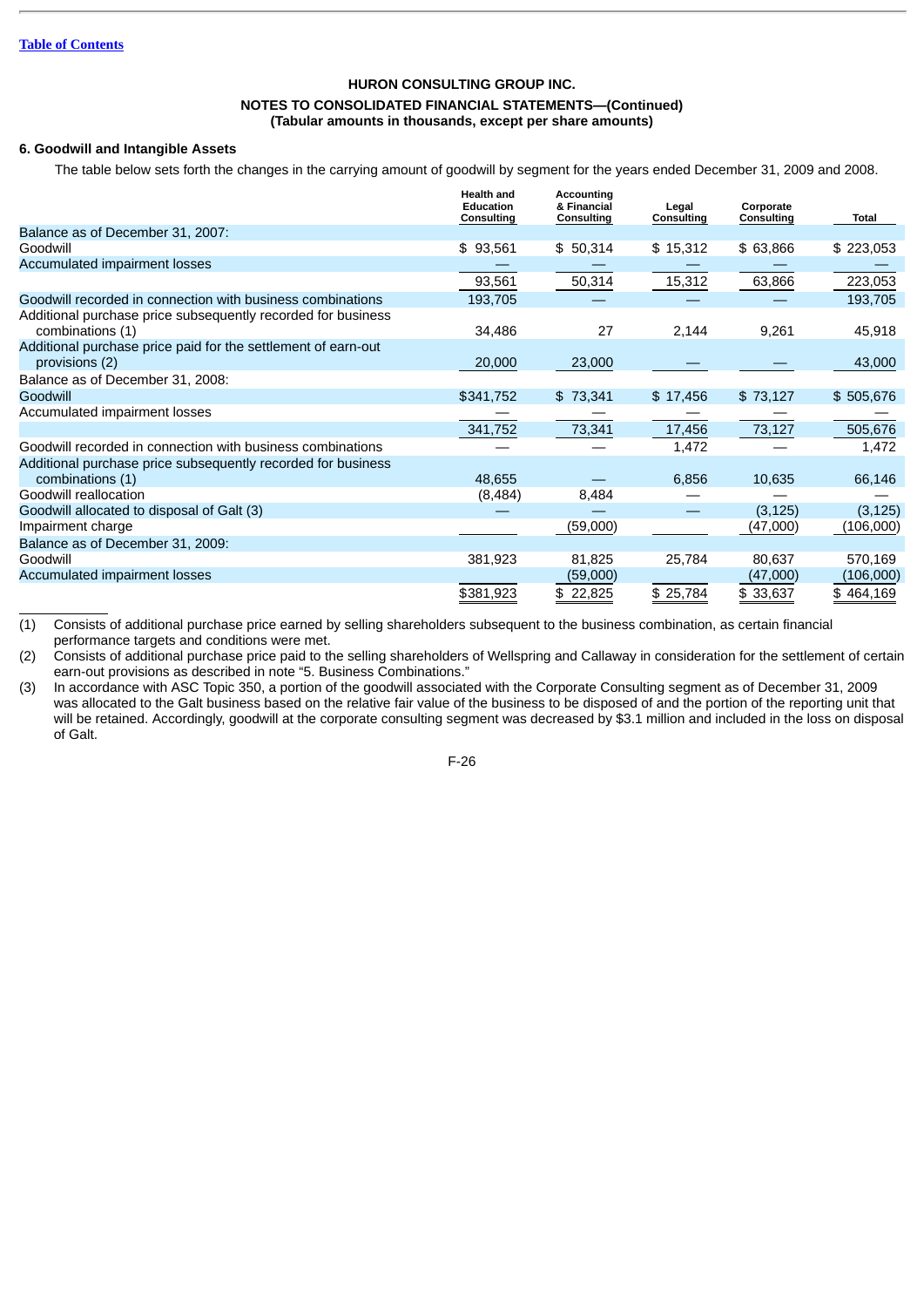## **NOTES TO CONSOLIDATED FINANCIAL STATEMENTS—(Continued) (Tabular amounts in thousands, except per share amounts)**

From time to time, we will reorganize our internal organizational structure to better align our service offerings. During the third quarter of 2009, we moved our government contract consulting practice from our Health and Education Consulting segment to our Accounting and Financial Consulting segment. As a result, \$8.5 million of related goodwill was also reallocated between these segments.

On July 31, 2009, we announced our intention to restate our financial statements due to the accounting errors discussed under note. "3. Restatement of Previously-Issued Financial Statements." Immediately prior to our announcement of our intention to restate our financial statements, the price of our common stock was \$44.35 per share. As of the close of business on August 3, 2009, the business day following such announcement, the price of our common stock was \$13.69 per share. As a result of the significant decline in our stock price, we determined that an event had occurred that may indicate the carrying value of our goodwill may have been impaired. Accordingly, we engaged in an impairment analysis with respect to the carrying value of our goodwill, as of August 3, 2009, in connection with the preparation of our financial statements for the quarter ended September 30, 2009.

In accordance with FASB ASC Topic 350, we aggregate our business components into reporting units and test for goodwill impairment. Goodwill impairment is determined using a two-step process. The first step of the goodwill impairment test is to identify potential impairment by comparing the fair value of a reporting unit with its net book value (or carrying amount), including goodwill. If the fair value of a reporting unit exceeds its carrying amount, goodwill of the reporting unit is considered not to be impaired and the second step of the impairment test is unnecessary. If the carrying amount of the reporting unit exceeds its fair value, the second step of the goodwill impairment test is performed to measure the amount of the impairment loss, if any. The second step of the goodwill impairment test compares the implied fair value of the reporting unit's goodwill with the carrying amount of that goodwill. If the carrying amount of the reporting unit's goodwill exceeds the implied fair value of that goodwill, an impairment loss is recognized in an amount equal to that excess. The implied fair value of goodwill is determined in the same manner as the amount of goodwill recognized in a business combination. That is, the fair value of the reporting unit is allocated to all of the assets and liabilities of that unit (including any unrecognized intangible assets) as if the reporting unit had been acquired in a business combination and the fair value of the reporting unit was the purchase price paid to acquire the reporting unit.

The SEC has commenced an investigation with respect to the restatement and an investigation into the allocation of time within a certain practice group. As often happens in these circumstances, the USAO for the Northern District of Illinois contacted our counsel and made a telephonic request for copies of certain documents that we previously provided to the SEC, which we voluntarily provided to the USAO. In addition, several purported shareholder class action complaints, since consolidated, and derivative lawsuits have been filed in connection with our restatement. See note "19. Commitments, Contingencies and Guarantees" for a discussion of the SEC investigations, the USAO's request for certain documents and the purported private shareholder class action and derivative lawsuits. As a result of the uncertain nature of these matters and their uncertain effect on our business as well as the related costs and expenses associated with these matters, and based on our then existing backlog, pipeline of new proposal opportunities, and continued uncertain market conditions, we lowered our revenue projections and earnings for the remainder of 2009 and also our longer-term outlook, and increased the discount rates used in the goodwill impairment analysis.

Based on the result of the first step of the goodwill impairment analysis, we determined that the fair values of our Accounting and Financial Consulting and Corporate Consulting reporting units were less than their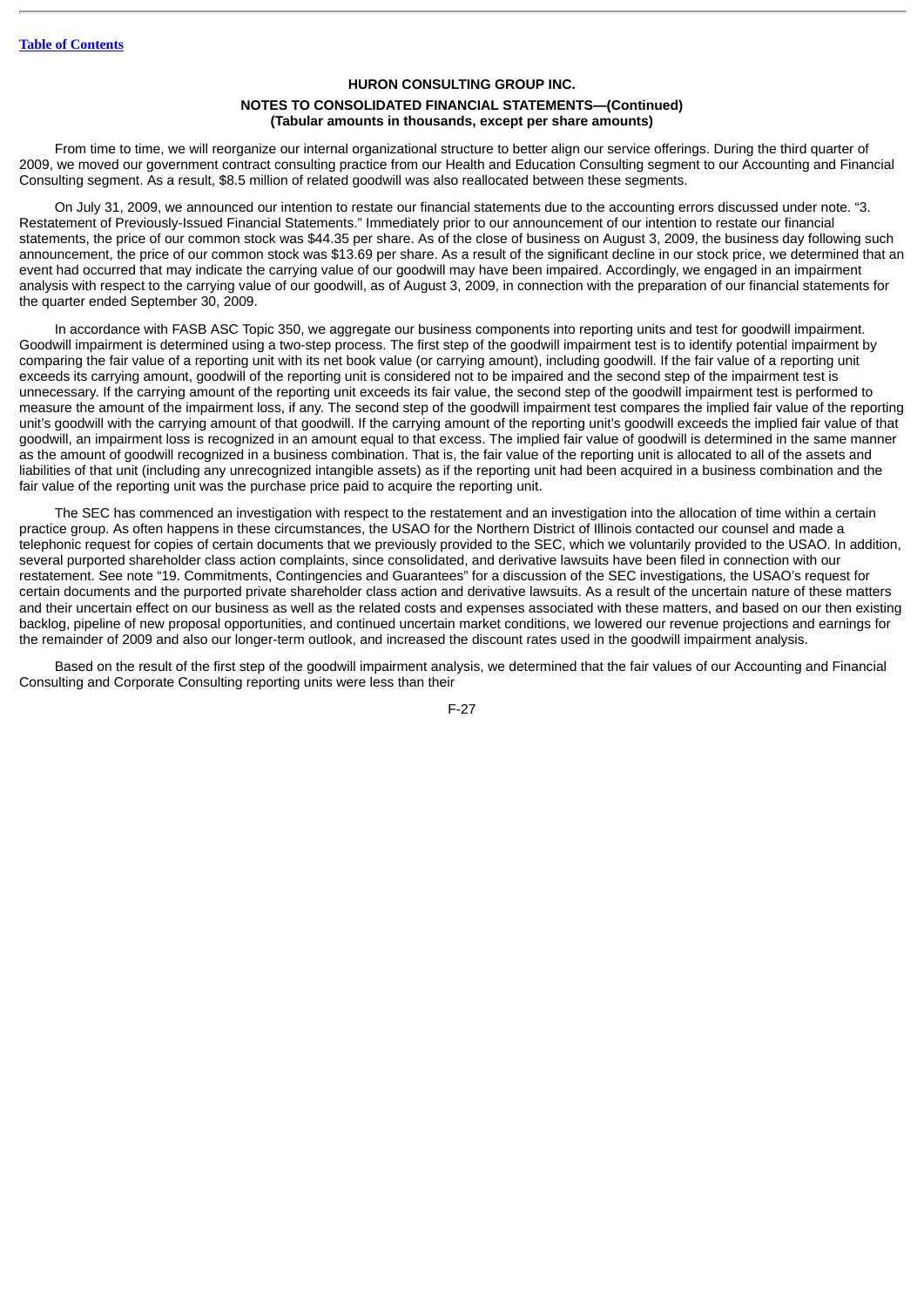# **NOTES TO CONSOLIDATED FINANCIAL STATEMENTS—(Continued) (Tabular amounts in thousands, except per share amounts)**

carrying values while the fair values of our Health and Education Consulting and Legal Consulting reporting units exceeded their carrying values by 32% and 61%, respectively. As such, we applied the second step of the goodwill impairment test to our Accounting and Financial Consulting and Corporate Consulting reporting units.

Based on the result of the second step of the goodwill impairment analysis, we determined that the carrying values of the goodwill associated with these reporting units exceeded their implied fair values, resulting in a \$106.0 million non-cash pretax goodwill impairment charge. This impairment charge was recognized to reduce the carrying value of goodwill in our Accounting and Financial Consulting reporting unit by \$59.0 million and our Corporate Consulting reporting unit by \$47.0 million. Of the \$47.0 million recognized in the Corporate Consulting reporting unit, \$39.0 million is reported as discontinued operations in the consolidated statement of operations for the year ended December 31, 2009.

Determining the fair value of a reporting unit under the first step of the goodwill impairment test and determining the fair value of individual assets and liabilities of a reporting unit (including unrecognized intangible assets) under the second step of the goodwill impairment test requires our management to make significant judgments, estimates and assumptions. These estimates and assumptions could have a significant impact on whether or not an impairment charge is recognized and also the magnitude of any such charge.

In estimating the fair value of our reporting units, we considered the income approach, the market approach and the cost approach. The income approach recognizes that the value of an asset is premised upon the expected receipt of future economic benefits. This approach involves projecting the cash flows the asset is expected to generate. Fair value indications are developed in the income approach by discounting expected future cash flows available to the investor at a rate which reflects the risk inherent in the investment. The market approach is primarily comprised of the guideline company and the guideline transaction methods. The guideline company method compares the subject company to selected reasonably similar companies whose securities are actively traded in the public markets. The guideline transaction method gives consideration to the prices paid in recent transactions that have occurred in the subject company's industry. The cost approach estimates the fair value of an asset based on the current cost to purchase or replace the asset.

In determining the fair value of our reporting units, we relied on a combination of the income approach and the market approach, utilizing the guideline company method, with a fifty-fifty weighting. For companies providing services, such as us, the income and market approaches will generally provide the most reliable indications of value because the value of such companies is more dependent on their ability to generate earnings than on the value of the assets used in the production process. We did not utilize the guideline transaction method due to a limited number of recent transactions and the multiples derived from recent transactions did not provide meaningful value indications for our reporting units. We also did not use the cost approach because our reporting units were valued on a going concern basis. The income approach and market approach both take into account the future earnings potential of our reporting units.

In the income approach, we utilized a discounted cash flow analysis, which involved estimating the expected after-tax cash flows that will be generated by each of the reporting units and then discounting these cash flows to present value reflecting the relevant risks associated with the reporting units and the time value of money. This approach requires the use of significant estimates and assumptions, including long-term projections of future cash flows, market conditions, discount rates reflecting the risk inherent in future cash flows, revenue growth, perpetual growth rates and profitability, among others. In estimating future cash flows for each of our reporting units, we relied on internally generated six-year forecasts and a three percent long-term assumed annual revenue growth rate for periods after the six-year forecast. Our forecasts were based on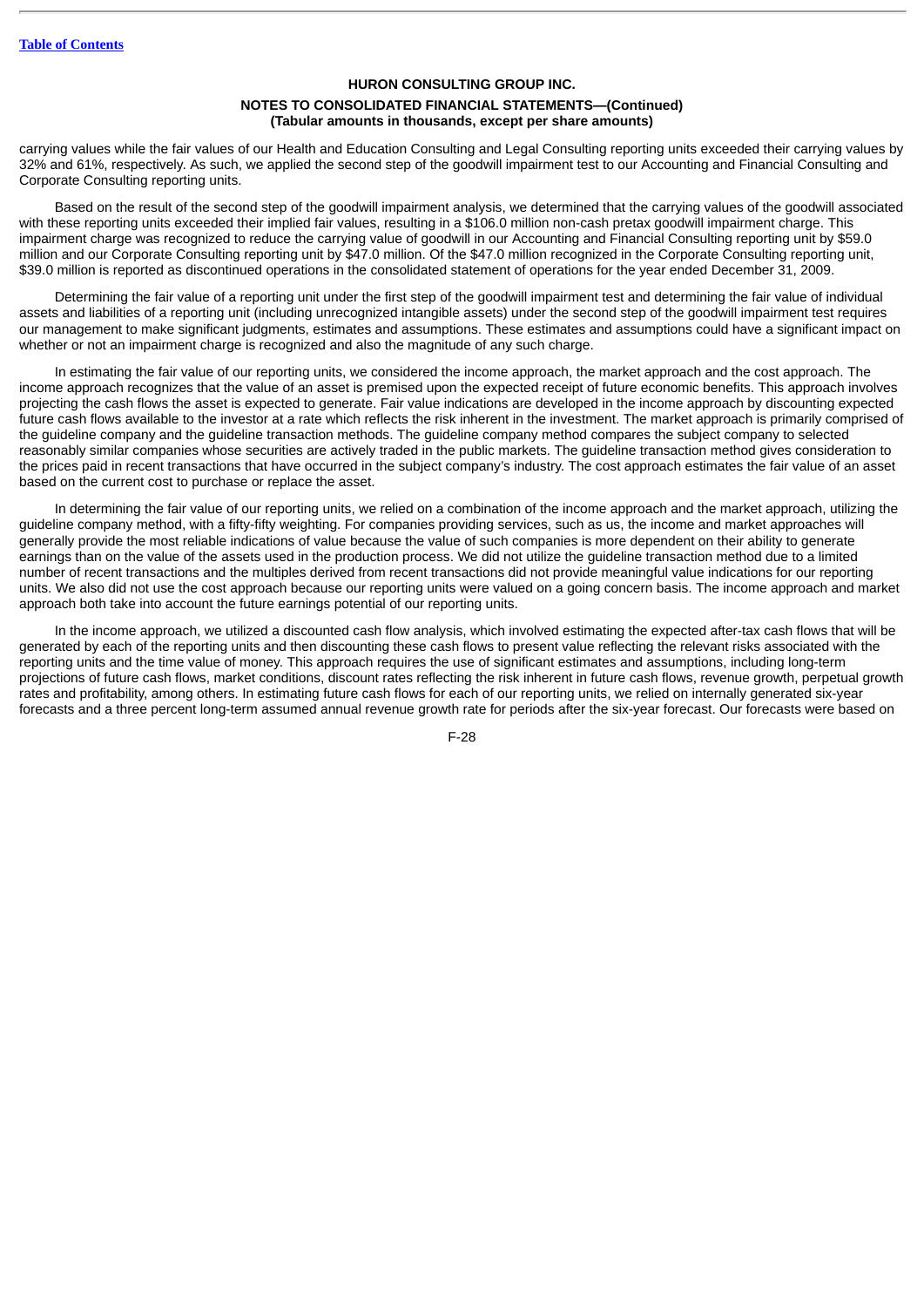# **NOTES TO CONSOLIDATED FINANCIAL STATEMENTS—(Continued) (Tabular amounts in thousands, except per share amounts)**

our historical experience, then current backlog, expected market demand, and other industry information at the time the forecasts were prepared. For our Health and Education Consulting and Legal Consulting reporting units, we used a 15% discount rate while for our Accounting and Financial Consulting and Corporate Consulting reporting units, we used a 19% discount rate. We used a lower discount rate for our Health and Education Consulting and Legal Consulting reporting units due to their strength in the marketplace, as well as current and forecasted steady growth. In comparison, we used a higher discount rate for our Accounting and Financial Consulting and Corporate Consulting reporting units because these two reporting units have recently experienced soft demand and are undergoing restructuring activities. Additionally, the Accounting and Financial Consulting reporting unit may be more challenged by our financial restatement due to the type of services that this reporting unit provides.

In the market approach, we utilized the guideline company method, which involved calculating valuation multiples based on operating data from guideline publicly traded companies. Multiples derived from guideline companies provide an indication of how much a knowledgeable investor in the marketplace would be willing to pay for a company. These multiples were then applied to the operating data for our reporting units and adjusted for factors similar to the discounted cash flow analysis to arrive at an indication of value.

As described above, a goodwill impairment analysis requires significant judgments, estimates and assumptions. The results of this impairment analysis are as of a point in time. There is no assurance that the actual future earnings or cash flows of our reporting units will not decline significantly from our projections. We will monitor any changes to our assumptions and will evaluate goodwill as deemed warranted during future periods. Any significant decline in our operations could result in additional goodwill impairment charges.

In connection with our previous business acquisitions, additional purchase consideration may be payable to the selling shareholders if specific financial performance targets are met. These payments are not contingent upon the continuing employment of the selling shareholders. Such amounts are recorded as additional purchase consideration in the period they are earned with a corresponding adjustment to goodwill. During the fourth quarter of 2009, additional purchase consideration payable to the selling shareholders of previous acquisitions was accrued as the achievement of specific performance targets were met as of December 31, 2009. Additional purchase consideration totaling \$66.2 million was recorded as additional purchase price and an adjustment to goodwill in 2009.

As of December 31, 2009, we evaluated whether any events had occurred since the August 3, 2009 goodwill impairment test that may have indicated the carrying value of goodwill may have become impaired. As a result of our analysis, we concluded that no additional events had occurred that would have indicated any indications of impairment arose.

Intangible assets as of December 31, 2009 and 2008 consisted of the following:

|                            |        | December 31, 2009                                    |        | December 31, 2008               |  |                                    |  |
|----------------------------|--------|------------------------------------------------------|--------|---------------------------------|--|------------------------------------|--|
|                            | Amount | <b>Gross Carrying</b><br>Accumulated<br>Amortization |        | <b>Gross Carrying</b><br>Amount |  | <b>Accumulated</b><br>Amortization |  |
| Customer contracts         | 5.400  | 5.400                                                | 5.400  | 4,550                           |  |                                    |  |
| Customer relationships     | 21.599 | 12,128                                               | 21,250 | 8,423                           |  |                                    |  |
| Non-competition agreements | 11,336 | 4.904                                                | 11,273 | 2,898                           |  |                                    |  |
| <b>Tradenames</b>          | 3.431  | 2.017                                                | 3.400  | 652                             |  |                                    |  |
| Technology and software    | 8,383  | 3,294                                                | 8,275  | 1,243                           |  |                                    |  |
| Total                      | 50,149 | 27,743                                               | 49,598 | 17,766                          |  |                                    |  |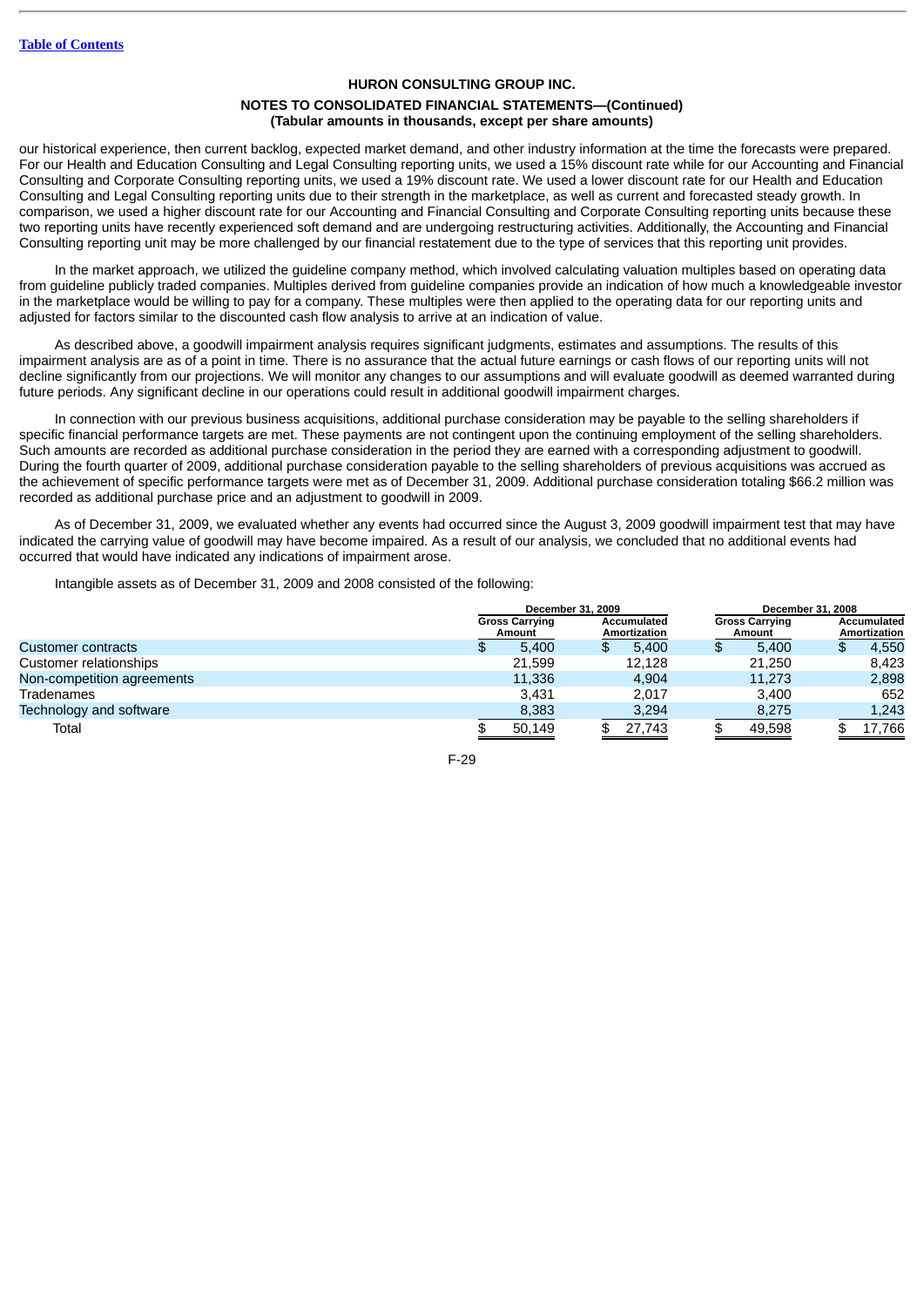## **NOTES TO CONSOLIDATED FINANCIAL STATEMENTS—(Continued) (Tabular amounts in thousands, except per share amounts)**

Identifiable intangible assets with finite lives are amortized over their estimated useful lives. Customer contracts are amortized on a straightline basis over relatively short lives due to the short-term nature of the services provided under these contracts. The majority of the customer relationships are amortized on an accelerated basis to correspond to the cash flows expected to be derived from the relationships. Noncompetition agreements, tradenames, and technology and software are amortized on a straight-line basis.

Intangible assets amortization expense for the years ended December 31, 2009, 2008 and 2007 was \$10.2 million, \$14.3 million and \$14.3 million, respectively. Estimated intangible assets amortization expense is \$7.4 million for 2010, \$5.3 million for 2011, \$3.6 million for 2012, \$1.8 million for 2013 and \$1.1 million for 2014. Actual amortization expense could differ from these estimated amounts as a result of future acquisitions and other factors.

## **7. Property and Equipment**

Depreciation expense for property and equipment was \$16.9 million, \$15.3 million and \$10.9 million for 2009, 2008 and 2007, respectively. Property and equipment at December 31, 2009 and 2008 are detailed below:

|                                           | December 31. |           |
|-------------------------------------------|--------------|-----------|
|                                           | 2009         | 2008      |
| Computers, related equipment and software | \$44.641     | \$37.246  |
| Leasehold improvements                    | 30.336       | 26,856    |
| <b>Furniture and fixtures</b>             | 16.794       | 15,143    |
| Assets under capital lease                | 1.338        | 1.417     |
| Assets under construction                 | 122          | 131       |
| Property and equipment                    | 93.231       | 80.793    |
| Accumulated depreciation and amortization | (54,084)     | (37, 277) |
| Property and equipment, net               | \$39,147     | \$43,516  |

## **8. Borrowings**

The Credit Agreement consists of a revolving credit facility ("Revolver") and a term loan facility ("Term Loan"). Fees and interest on borrowings vary based on our total debt to earnings before interest, taxes, depreciation and amortization ("EBITDA") ratio as set forth in the Credit Agreement. Interest is based on a spread over the London Interbank Offered Rate ("LIBOR") or a spread over the base rate (which is the greater of the Federal Funds Rate plus 0.50% or the Prime Rate), as selected by us.

Prior to the September 30, 2009 Eighth Amendment to the Credit Agreement discussed below, we could borrow up to \$460.0 million under the Credit Agreement. In addition, the Credit Agreement had an accordion feature allowing for an additional amount of up to \$60.0 million to be borrowed upon approval from the lenders. Prior to entry into the Eighth Amendment to the Credit Agreement, the Credit Agreement consisted of a \$240.0 million Revolver and a \$220.0 million Term Loan, which was drawn in a single advance of \$220.0 million on July 8, 2008 to fund, in part, our acquisition of Stockamp.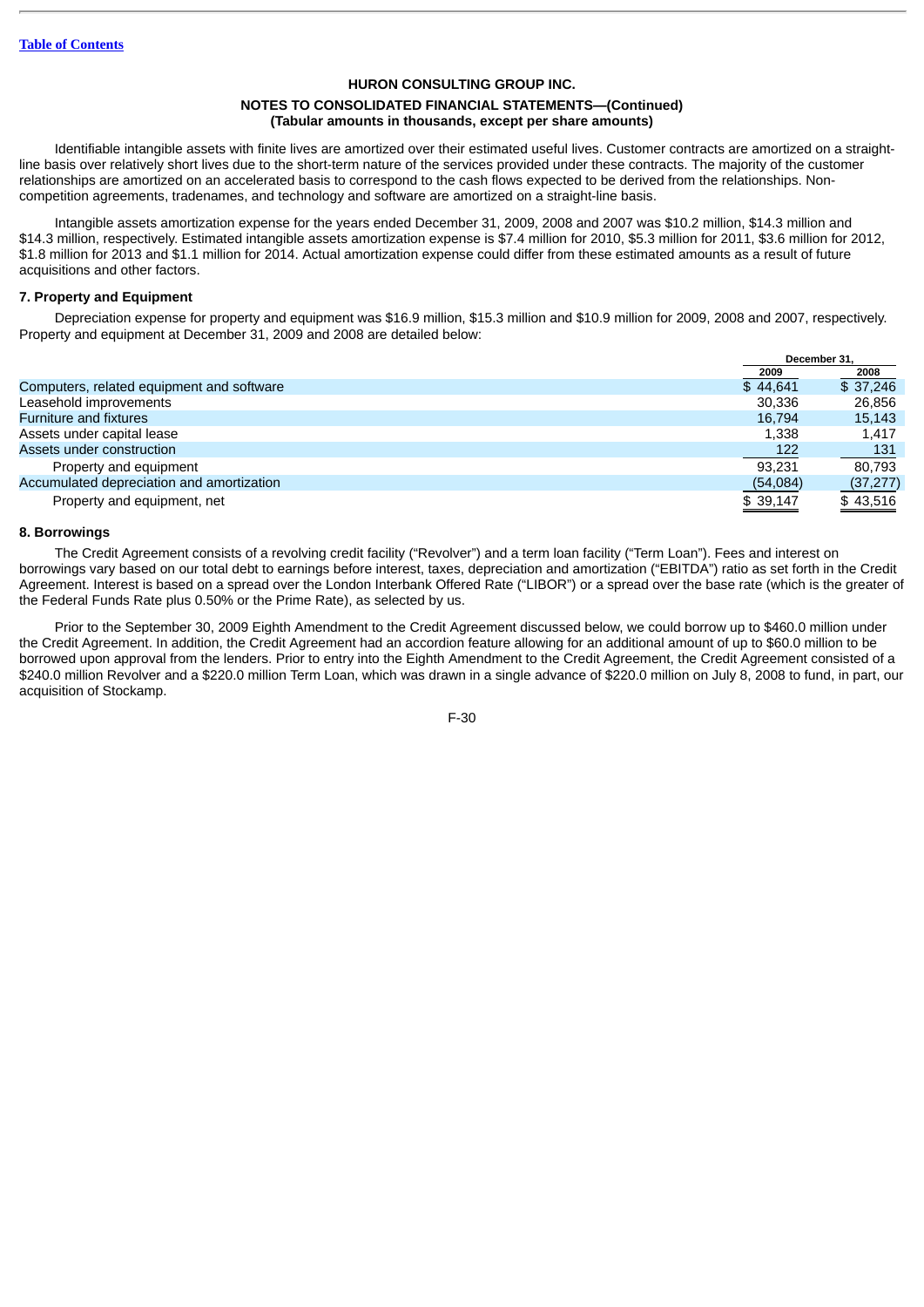# **NOTES TO CONSOLIDATED FINANCIAL STATEMENTS—(Continued) (Tabular amounts in thousands, except per share amounts)**

On September 30, 2009, we entered into the Eighth Amendment to the Credit Agreement which amended, among other items, the following terms:

- 1. Reduced the maximum amount of principal that may be borrowed under the Revolver by \$60 million from \$240 million to \$180 million, and eliminated the \$60 million accordion feature that was available under the Credit Agreement. The borrowing capacity continues to be reduced by any outstanding letters of credit.
- 2. Increased the LIBOR spread, base rate spread and letters of credit fee by 75 basis points in each case and increased the non-use fee from a range of 30 to 50 basis points to a flat 50 basis points.
- 3. Decreased the maximum leverage ratio from 3.00:1.00 to 2.75:1.00 effective December 31, 2010, lowered the minimum fixed charge coverage ratio from 2.50:1.00 to 2.35:1.00 effective September 30, 2009 and added a financial covenant requiring minimum net worth to be greater than zero.
- 4. Modified the definition of consolidated EBITDA by, among other items, allowing for the add back of non-cash goodwill impairment charges and other acquisition-related intangible asset impairment charges, non-cash restructuring charges, and non-cash compensation charges for the periods ending up to and including September 30, 2009. Beyond September 30, 2009, we are limited on the future add back of non-cash goodwill and other acquisition-related intangible asset impairment charges up to the lesser of \$30 million or 15% of net worth.

Also on September 30, 2009, we entered into the Security Agreement with Bank of America as Administrative Agent. The Security Agreement is required by the terms of the Eighth Amendment to the Credit Agreement in order to secure the obligations thereunder, and grants Bank of America, for the ratable benefit of the lenders under the Eighth Amendment to the Credit Agreement, a first-priority lien, subject to permitted liens, on substantially all of the personal property assets of the Company and the subsidiary grantors. Prior to our entry into the Security Agreement, the Revolver and Term Loan were secured by a pledge of 100% of the voting stock or other equity interests in our domestic subsidiaries and 65% of the voting stock or other equity interests in our foreign subsidiaries (collectively, the "Equity Pledge"). Following entry into the Security Agreement, the Revolver and Term Loan are secured by the Equity Pledge and by the first-priority lien, subject to permitted liens, on substantially all of our personal property assets and those of our subsidiary grantors.

Interest on the Revolver and Term Loan are based on a spread, ranging from 2.25% to 3.25%, as amended, over LIBOR or a spread, ranging from 1.25% to 2.25%, as amended, over the base rate (which is the greater of the Federal Funds Rate plus 0.50% or the Prime Rate), as selected by us. The Term Loan is subject to amortization of principal in fifteen consecutive quarterly installments that began on September 30, 2008, with the first fourteen installments being \$5.5 million each. The fifteenth and final installment will be the amount of the remaining outstanding principal balance of the Term Loan and will be payable on February 23, 2012, but can be repaid earlier. All outstanding borrowings under the Revolver will be due upon expiration of the Credit Agreement on February 23, 2012. The Credit Agreement includes quarterly financial covenants that require us to maintain certain fixed coverage and total debt to EBITDA ratios as well as minimum net worth. Under the Credit Agreement, dividends are restricted to an amount up to 50% of consolidated net income (adjusted for non-cash share-based compensation expense) for such fiscal year, plus 50% of net cash proceeds during such fiscal year with respect to any issuance of capital securities. In addition, certain acquisitions and similar transactions will need to be approved by the lenders.

The borrowing capacity under the Credit Agreement is reduced by any outstanding letters of credit and payments under the Term Loan. At December 31, 2009, outstanding letters of credit totaled \$4.5 million and are used as security deposits for our office facilities. As of December 31, 2009, the borrowing capacity under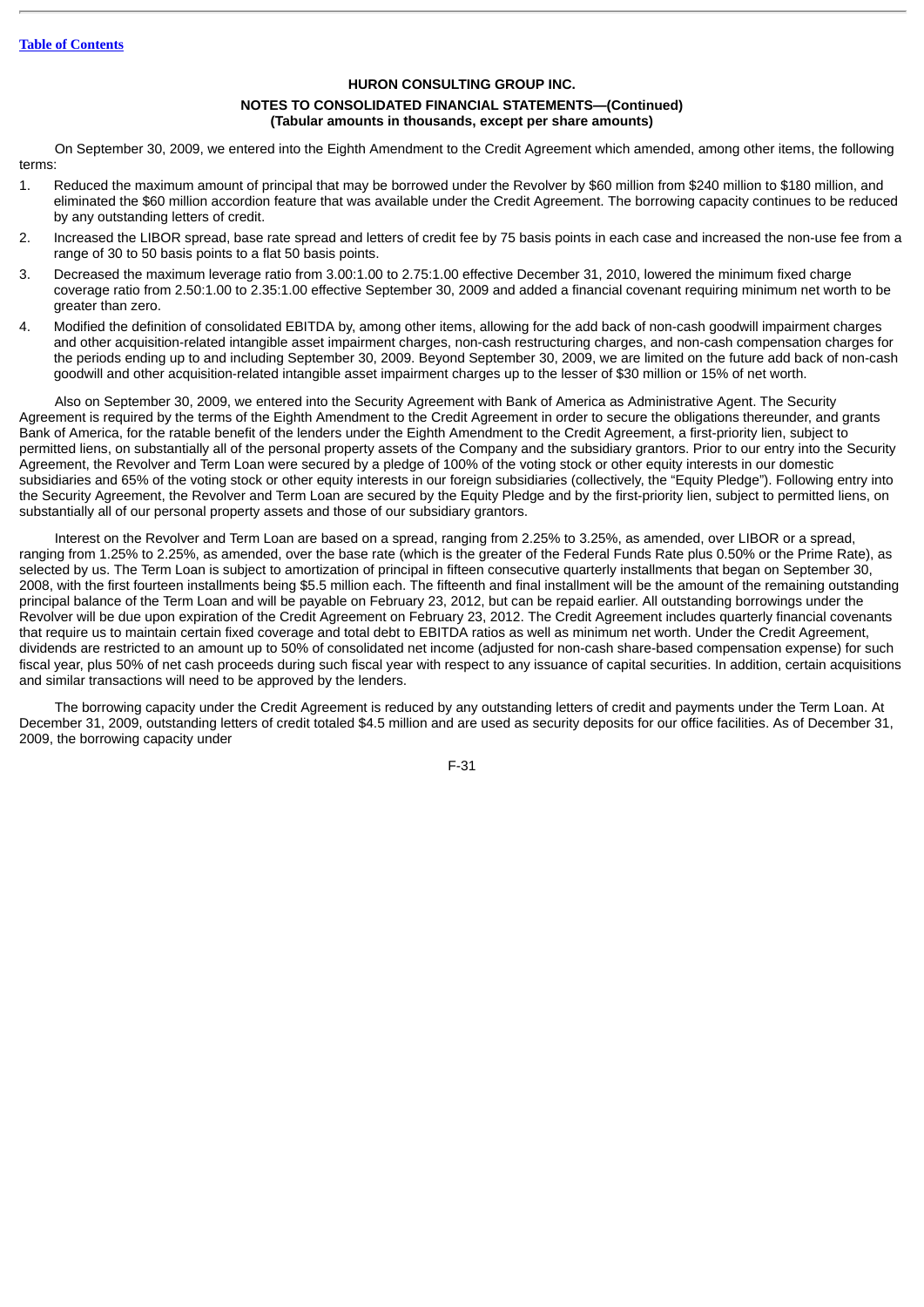# **NOTES TO CONSOLIDATED FINANCIAL STATEMENTS—(Continued) (Tabular amounts in thousands, except per share amounts)**

the Credit Agreement was \$143.5 million. Borrowings outstanding under the credit facility at December 31, 2009 totaled \$219.0 million, all of which are classified as long-term on our consolidated balance sheet as the principal under the Revolver is not due until 2012 and we intend to fund scheduled quarterly payments under the Term Loan with availability under the Revolver. Following entry into the Eighth Amendment to the Credit Agreement, we were in compliance with all of the applicable debt covenants at September 30, 2009. These borrowings carried a weighted-average interest rate of 4.0%, including the effect of the interest rate swap described below in note "12. Derivative Instrument and Hedging Activity." Borrowings outstanding at December 31, 2008 were \$280.0 million and carried a weighted-average interest rate of 3.1%. At both December 31, 2009 and 2008, we were in compliance with our financial debt covenants. In addition, based upon projected operating results, management believes it is probable that we will meet the financial covenants of the Credit Agreement discussed above, as amended, at future covenant measurement dates. Accordingly, pursuant to the provisions of FASB ASC Topic 470, "Debt", all amounts not due within the next twelve months under the amended loan terms have been classified as long-term liabilities.

See note "3. Restatement of Previously-Issued Financial Statements" for a discussion of certain matters related to the Credit Agreement and our borrowings thereunder in light of the restatement.

### **9. Capital Structure**

### **Preferred Stock**

We are authorized to issue up to 50,000,000 shares of preferred stock. Our certificate of incorporation authorizes our board of directors. without any further stockholder action or approval, to issue these shares in one or more classes or series, to establish from time to time the number of shares to be included in each class or series, and to fix the rights, preferences and privileges of the shares of each wholly unissued class or series and any of its qualifications, limitations or restrictions. As of December 31, 2009 and 2008, no such preferred stock has been approved or issued.

### **Common Stock**

We are authorized to issue up to 500,000,000 shares of common stock, par value \$.01 per share. The holders of common stock are entitled to one vote for each share held of record on each matter submitted to a vote of stockholders. Subject to the rights and preferences of the holders of any series of preferred stock that may at the time be outstanding, holders of common stock are entitled to such dividends as our board of directors may declare. In the event of any liquidation, dissolution or winding-up of our affairs, after payment of all of our debts and liabilities and subject to the rights and preferences of the holders of any series of preferred stock that may at the time be outstanding, holders of common stock will be entitled to receive the distribution of any of our remaining assets.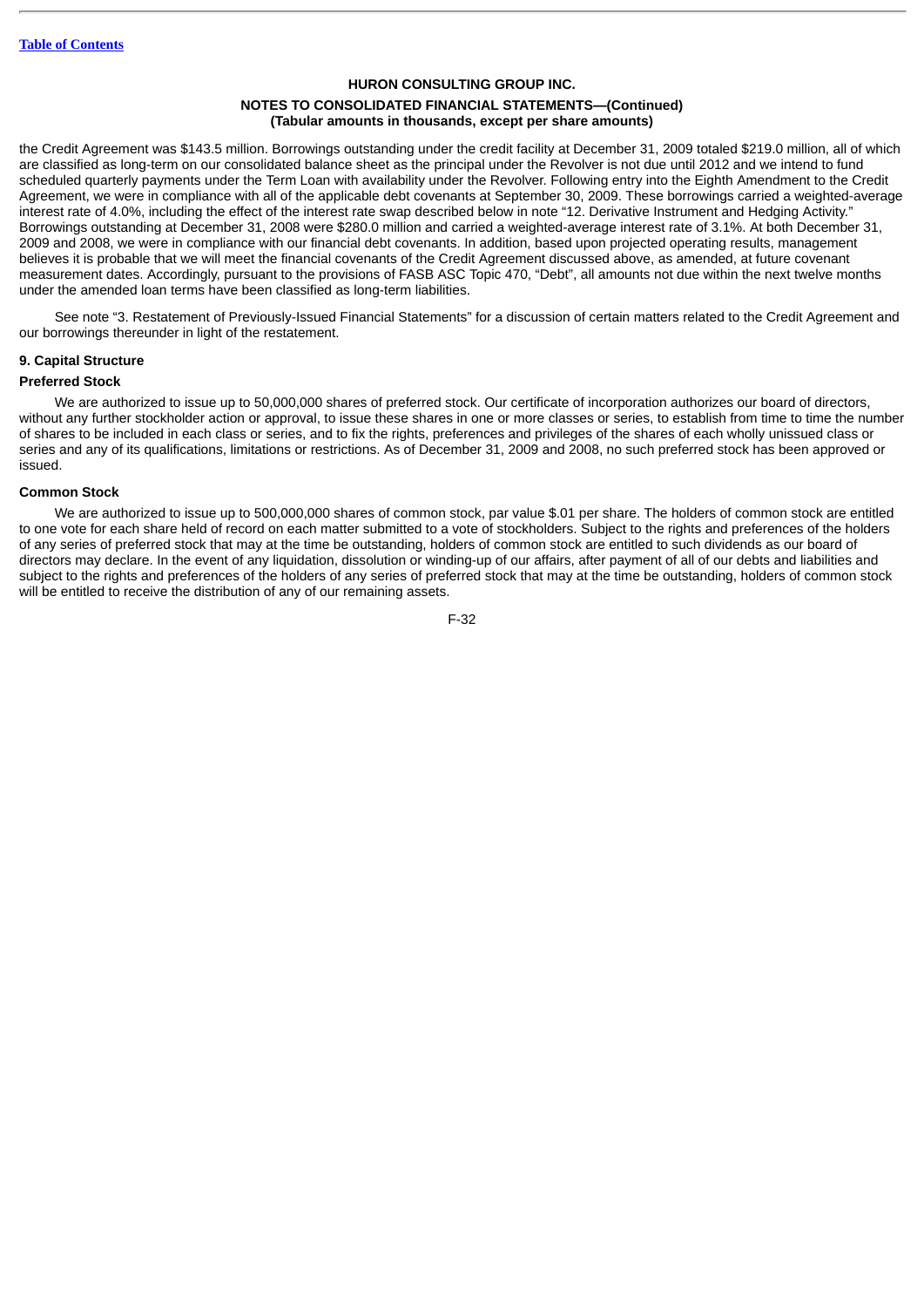# **HURON CONSULTING GROUP INC. NOTES TO CONSOLIDATED FINANCIAL STATEMENTS—(Continued) (Tabular amounts in thousands, except per share amounts)**

# **10. (Loss) Earnings Per Share**

Basic (loss) earnings per share excludes dilution and is computed by dividing net income by the weighted average number of common shares outstanding for the period, excluding unvested restricted common stock and unvested restricted stock units. Diluted (loss) earnings per share reflects the potential reduction in earnings per share that could occur if securities or other contracts to issue common stock were exercised or converted into common stock under the treasury stock method. The weighted average common stock equivalents for the year ended December 31, 2009 was approximately 412,000. Due to our loss position for the year ended December 31, 2009, these common stock equivalents were excluded from the calculation of diluted (loss) earnings per share as the shares would have had an anti-dilutive effect. (Loss) earnings per share under the basic and diluted computations are as follows:

|                                                        | Year ended December 31, |            |             |  |
|--------------------------------------------------------|-------------------------|------------|-------------|--|
|                                                        | 2009                    | 2008       | 2007        |  |
| (Loss) income from continuing operations               | \$(14, 489)             | \$5,526    | \$21,291    |  |
| (Loss) income from discontinued operations, net of tax | (18, 384)               | 4,555      | 2,989       |  |
| Net (loss) income                                      | $$$ (32,873)            | \$10,081   | \$24,280    |  |
| Weighted average common shares outstanding - basic     | 20,114                  | 18,257     | 16,944      |  |
| Weighted average common stock equivalents              |                         | 825        | 1,089       |  |
| Weighted average common shares outstanding - diluted   | 20,114                  | 19,082     | 18,033      |  |
| Net (loss) earnings per basic share:                   |                         |            |             |  |
| (Loss) income from continuing operations               | \$<br>(0.72)            | \$<br>0.30 | 1.26<br>\$. |  |
| (Loss) income from discontinued operations             | (0.91)                  | 0.25       | 0.17        |  |
| Net (loss) income                                      | (1.63)                  | \$0.55     | 1.43<br>\$. |  |
| Net (loss) earnings per diluted share:                 |                         |            |             |  |
| (Loss) income from continuing operations               | (0.72)<br>\$            | \$<br>0.29 | 1.18<br>\$  |  |
| (Loss) income from discontinued operations             | (0.91)                  | 0.24       | 0.17        |  |
| Net (loss) income                                      | (1.63)                  | 0.53<br>\$ | 1.35        |  |

There were approximately 1,205,400, 452,800 and 1,600 anti-dilutive securities for the years ended December 31, 2009, 2008 and 2007 respectively.

## **11. Restructuring Charges**

During 2009, we incurred a \$3.1 million pre-tax restructuring charge, consisting primarily of severance payments related to workforce reductions to balance our employee base with current revenue expectations, market demand, and areas of focus. As of December 31, 2009, the restructuring reserve balance was \$0.4 million, the majority of which will be paid during the first quarter of 2010.

During 2008, we incurred a \$2.3 million pre-tax restructuring charge, consisting primarily of severance payments related to workforce reductions to balance our employee base with current revenue expectations, market demand, and areas of focus. These reductions in workforce included the elimination of the operational consulting group within the Corporate Consulting segment and a reduction in the number of consultants in various other practice groups.

F-33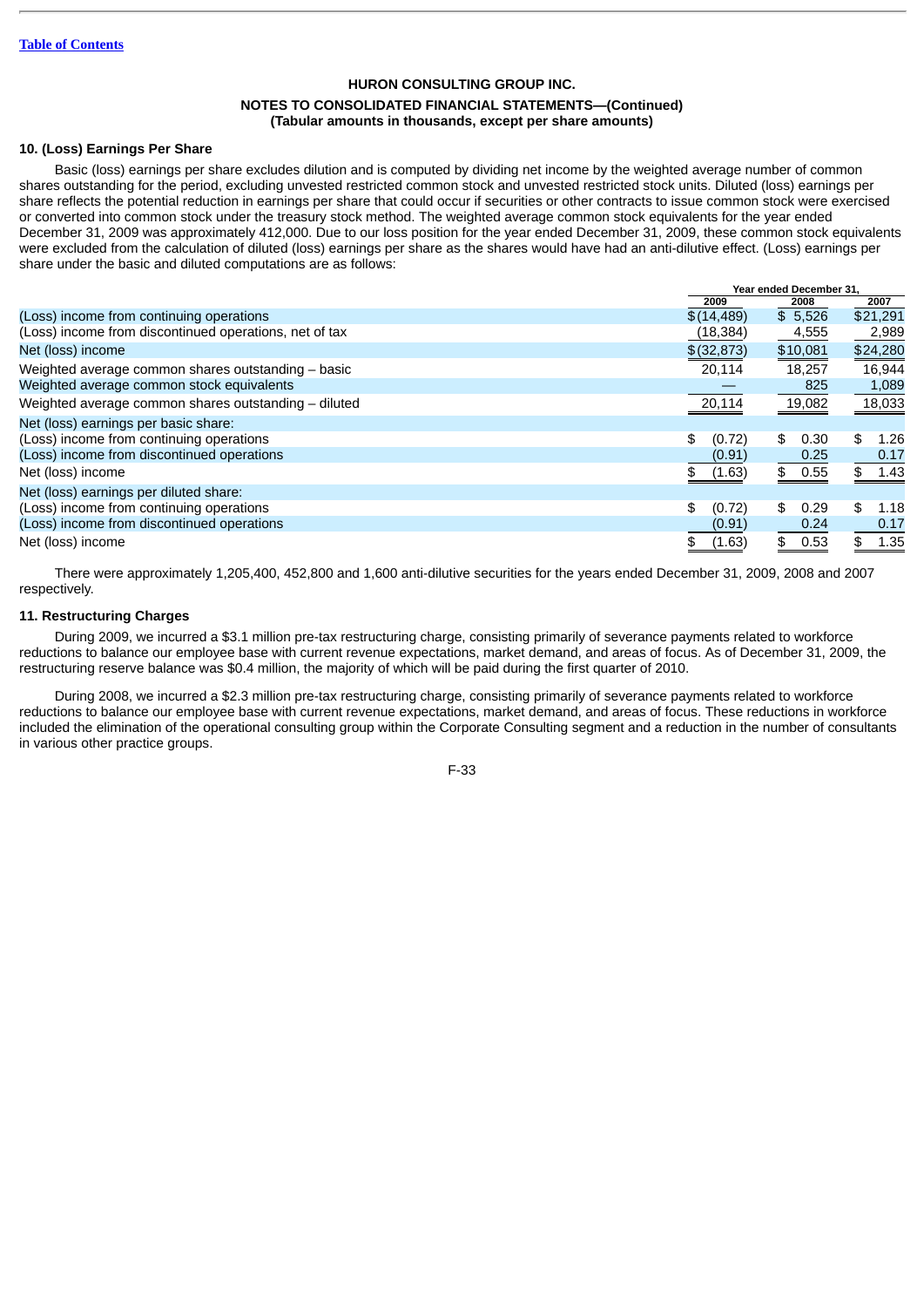### **NOTES TO CONSOLIDATED FINANCIAL STATEMENTS—(Continued) (Tabular amounts in thousands, except per share amounts)**

## **12. Derivative Instrument and Hedging Activity**

On March 20, 2009, we entered into an interest rate swap agreement for a notional amount of \$100.0 million effective on March 31, 2009 and ending on February 23, 2012. We entered into this derivative instrument to hedge against the risk of changes in future cash flows related to changes in interest rates on \$100.0 million of the total variable-rate borrowings outstanding described above in note "8. Borrowings." Under the terms of the interest rate swap agreement, we receive from the counterparty interest on the \$100.0 million notional amount based on one-month LIBOR and we pay to the counterparty a fixed rate of 1.715%. This swap effectively converted \$100.0 million of our variable-rate borrowings to fixed-rate borrowings beginning on March 31, 2009 and through February 23, 2012.

FASB ASC Topic 815, "Derivatives and Hedging", requires companies to recognize all derivative instruments as either assets or liabilities at fair value on the balance sheet. In accordance with ASC Topic 815, we have designated this derivative instrument as a cash flow hedge. As such, changes in the fair value of the derivative instrument are recorded as a component of other comprehensive income ("OCI") to the extent of effectiveness. The ineffective portion of the change in fair value of the derivative instrument is recognized in interest expense.

The table below sets forth additional information relating to this interest rate swap designated as a hedging instrument as of December 31, 2009 and for the year ended December 31, 2009.

|                                             |                   | Amount of Loss, Net of |
|---------------------------------------------|-------------------|------------------------|
|                                             | <b>Fair Value</b> | Tax. Recognized in OCI |
|                                             | (Derivative       | Year ended             |
| <b>Balance Sheet Location</b>               | Liability)        | December 31, 2009      |
| Deferred compensation and other liabilities | 664               | (394)                  |

We do not use derivative instruments for trading or other speculative purposes and we did not have any other derivative instruments or hedging activities as of December 31, 2009.

# **13. Fair Value of Financial Instruments and Goodwill**

Cash and cash equivalents are stated at cost, which approximates fair market value. The carrying values for receivables from clients, unbilled services, accounts payable, deferred revenues and other accrued liabilities reasonably approximate fair market value due to the nature of the financial instrument and the short term maturity of these items.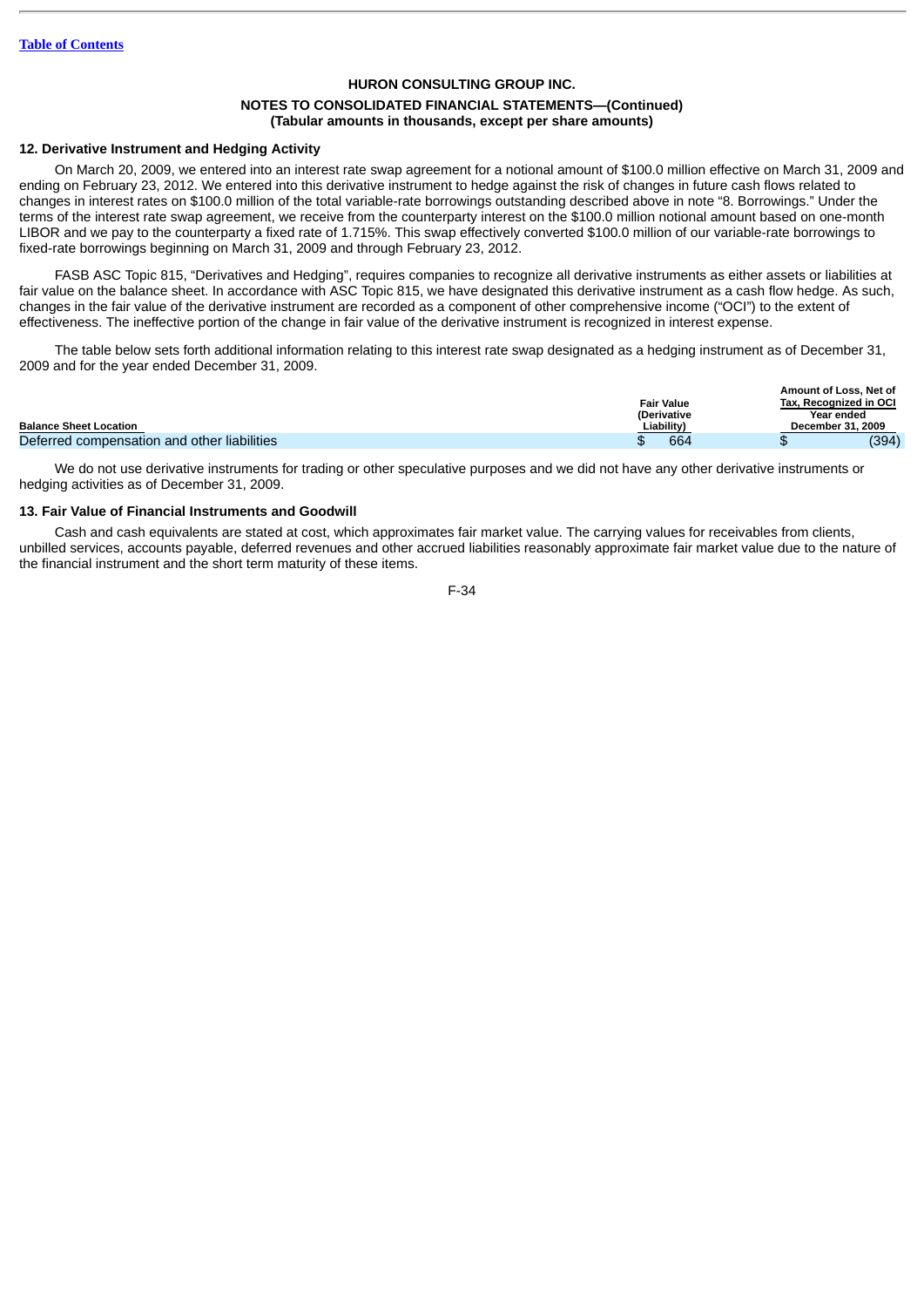# **NOTES TO CONSOLIDATED FINANCIAL STATEMENTS—(Continued) (Tabular amounts in thousands, except per share amounts)**

Certain of our assets and liabilities are measured at fair value. FASB ASC Topic 820, "Fair Value Measurements and Disclosures" (formerly SFAS No. 157), defines fair value as the price that would be received to sell an asset or the price that would be paid to transfer a liability in an orderly transaction between market participants at the measurement date. ASC Topic 820 establishes a fair value hierarchy for inputs used in measuring fair value and requires companies to maximize the use of observable inputs and minimize the use of unobservable inputs. The fair value hierarchy consists of three levels based on the objectivity of the inputs as follows:

- Level 1 Inputs Quoted prices in active markets for identical assets or liabilities that the reporting entity has the ability to access at the measurement date.
- Level 2 Inputs Quoted prices in active markets for similar assets or liabilities; quoted prices for identical or similar assets or liabilities in markets that are not active; inputs other than quoted prices that are observable for the asset or liability; or inputs that are derived principally from or corroborated by observable market data by correlation or other means.
- Level 3 Inputs Unobservable inputs for the asset or liability, and include situations in which there is little, if any, market activity for the asset or liability.

The table below sets forth our fair value hierarchy for our derivative liability and goodwill measured at fair value as of December 31, 2009.

|                    | <b>Quoted Prices in</b><br><b>Active Markets</b><br>for Identical<br><b>Assets</b> |                   | <b>Significant</b><br>Other<br><b>Observable</b><br><b>Inputs</b><br>(Level 1)<br>(Level 2) |                   |                         |           | <b>Significant</b><br>Unobservable<br>Inputs<br>(Level 3) |  | Total |  |
|--------------------|------------------------------------------------------------------------------------|-------------------|---------------------------------------------------------------------------------------------|-------------------|-------------------------|-----------|-----------------------------------------------------------|--|-------|--|
| <b>Asset:</b>      |                                                                                    |                   |                                                                                             |                   |                         |           |                                                           |  |       |  |
| Goodwill           | ሖ<br>จ                                                                             | $\hspace{0.05cm}$ | \$                                                                                          | $\hspace{0.05cm}$ | \$<br>464,169           | \$464,169 |                                                           |  |       |  |
| Liability:         |                                                                                    |                   |                                                                                             |                   |                         |           |                                                           |  |       |  |
| Interest rate swap | จ                                                                                  |                   | \$                                                                                          | 664               | \$<br>$\hspace{0.05cm}$ |           | 664                                                       |  |       |  |

In accordance with ASC Topic 350, goodwill with a carrying amount of \$570.2 million was written down to its implied fair value of \$464.2 million in 2009, resulting in accumulated impairment losses of \$106.0 million. See note "6. Goodwill and Intangible Assets" for a discussion of the impairment charge.

The fair value of the interest rate swap was derived using estimates to settle the interest rate swap agreement, which is based on the net present value of expected future cash flows on each leg of the swap utilizing market-based inputs and discount rates reflecting the risks involved.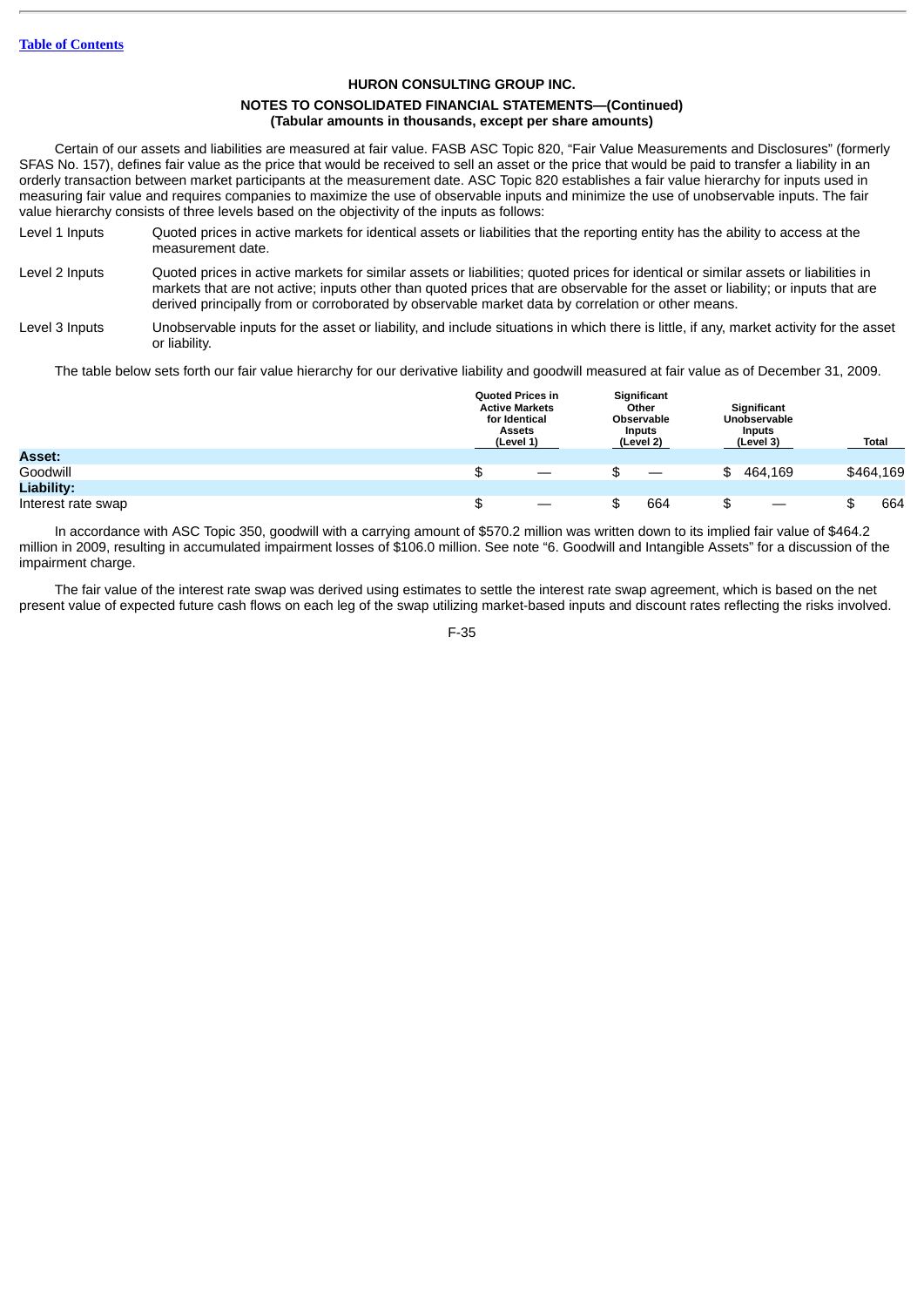# **HURON CONSULTING GROUP INC. NOTES TO CONSOLIDATED FINANCIAL STATEMENTS—(Continued) (Tabular amounts in thousands, except per share amounts)**

# **14. Comprehensive Income (Loss)**

The tables below set forth the components of comprehensive income (loss) for the year ended December 31, 2009, 2008 and 2007.

|                                         |                        | <b>Year ended</b><br>December 31, 2009 |     |                 |     |                               | Year ended<br>December 31, 2008    |                 |     |     |                        | Year ended<br>December 31, 2007    |                 |
|-----------------------------------------|------------------------|----------------------------------------|-----|-----------------|-----|-------------------------------|------------------------------------|-----------------|-----|-----|------------------------|------------------------------------|-----------------|
|                                         | <b>Before</b><br>Taxes | Tax<br>(Expense)<br><b>Benefit</b>     |     | Net of<br>Taxes |     | <b>Before</b><br><b>Taxes</b> | Tax<br>(Expense)<br><b>Benefit</b> | Net of<br>Taxes |     |     | <b>Before</b><br>Taxes | Tax<br>(Expense)<br><b>Benefit</b> | Net of<br>Taxes |
| Net income (loss)                       |                        |                                        |     | \$(32,873)      |     |                               |                                    | \$10,081        |     |     |                        |                                    | \$24,280        |
| Other comprehensive income (loss):      |                        |                                        |     |                 |     |                               |                                    |                 |     |     |                        |                                    |                 |
| Foreign currency translation adjustment | (619)<br>\$.           | 169                                    | \$. | (450)           | \$. | (5)                           | \$                                 |                 | (5) | SS. | 56                     |                                    | 56              |
| Unrealized loss on cash flow hedging    |                        |                                        |     |                 |     |                               |                                    |                 |     |     |                        |                                    |                 |
| instrument                              | (663)                  | 269                                    |     | (394)           |     |                               |                                    |                 |     |     |                        |                                    |                 |
| Other comprehensive income (loss):      | \$(1,282)              | 438                                    |     | (844)           |     | (5)                           |                                    |                 | (5) | \$. | 56                     |                                    | 56              |
| Total comprehensive income (loss):      |                        |                                        |     | $$$ (33,717)    |     |                               |                                    | \$10,076        |     |     |                        |                                    | \$24,336        |

# **15. Other Gains**

During the vear ended December 31, 2009, we recognized gains totaling \$4.8 million relating to the release of certain of our employees from their non-solicitation agreements with the Company and the settlement of certain contractual obligations.

### **16. Employee Benefit and Deferred Compensation Plans**

We sponsor a qualified defined contribution 401(k) plan covering substantially all of our employees. Under the plan, employees are entitled to make pre-tax contributions. We match an amount equal to the employees' contributions up to 6% of the employees' salaries. Our matching contributions for the years ended December 31, 2009, 2008, and 2007 were \$12.4 million, \$10.4 million, and \$8.1 million, respectively.

We have a non-qualified deferred compensation plan (the "Plan") that is administered by our board of directors or a committee designated by the board of directors. Under the Plan, members of the board of directors and a select group of our employees may elect to defer the receipt of their director retainers and meeting fees or base salary and bonus, as applicable. Additionally, we may credit amounts to a participant's deferred compensation account in accordance with employment or other agreements entered into between us and the participant. At our sole discretion, we may, but are not required to, credit any additional amount we desire to any participant's deferred compensation account. Amounts credited are subject to vesting schedules set forth in the Plan, employment agreement or any other agreement entered into between us and the participant. The deferred compensation liability at December 31, 2009 and 2008 was \$4.0 million and \$3.9 million, respectively.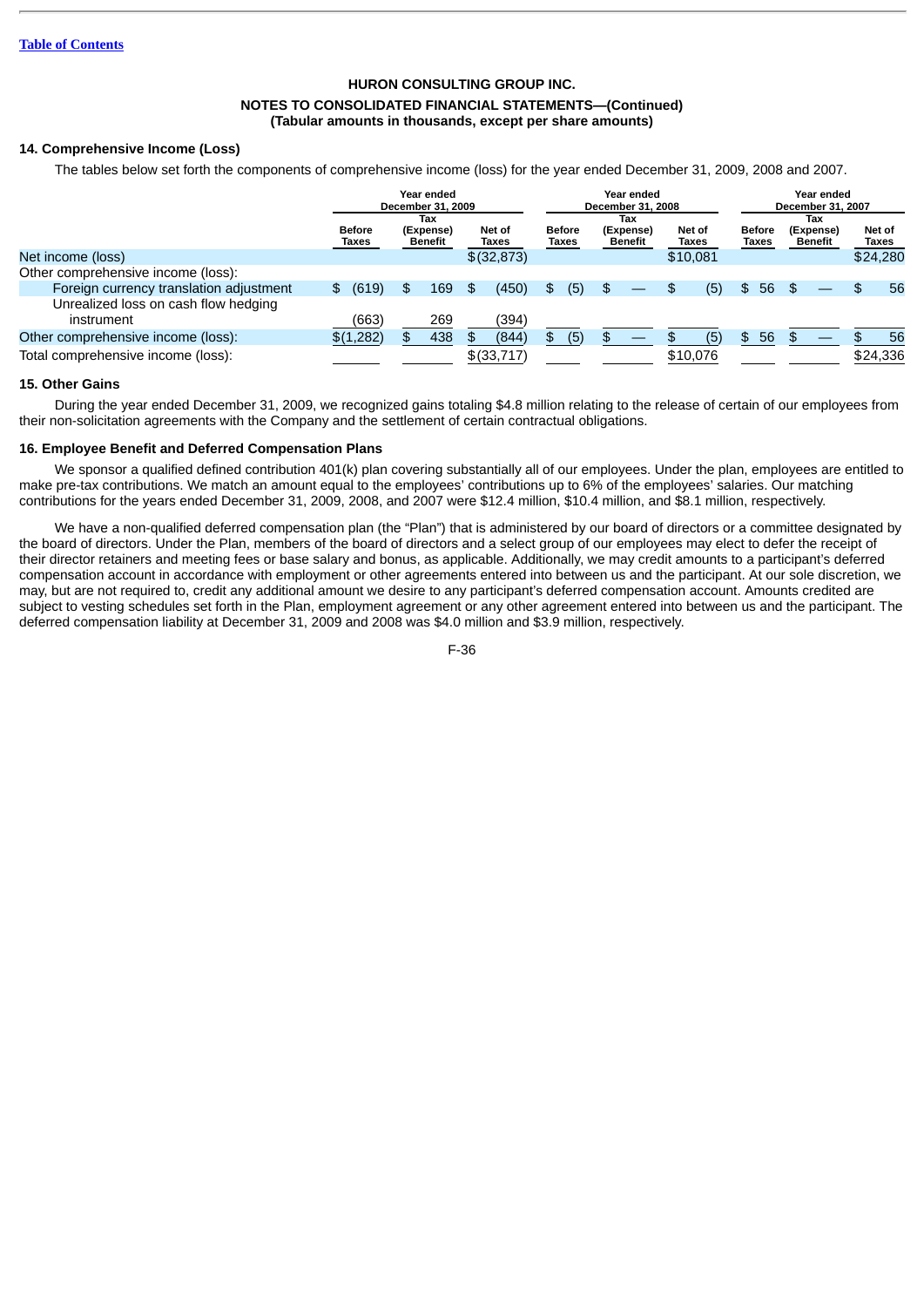# **NOTES TO CONSOLIDATED FINANCIAL STATEMENTS—(Continued) (Tabular amounts in thousands, except per share amounts)**

### **17. Equity Incentive Plans**

In connection with our initial public offering, we adopted the 2004 Omnibus Stock Plan (the "Omnibus Plan"), which replaced our thenexisting equity plans for grants of share-based awards. The Omnibus Plan permits the grant of stock options, restricted stock, and other sharebased awards valued in whole or in part by reference to, or otherwise based on, our common stock. Under the Omnibus Plan, as originally adopted, a total of 2,141,000 shares of common stock were reserved for issuance to eligible employees, executive officers, independent contractors and outside directors. The Plan was amended effective as of May 2, 2006 to increase the number of shares of common stock available for issuance by 2,100,000. As of December 31, 2009, 870,073 shares remain available for future issuance.

The Compensation Committee of the board of directors has the responsibility of interpreting the Omnibus Plan and determining all of the terms and conditions of awards made under the Omnibus Plan, including when the awards will become exercisable or otherwise vest. Subject to acceleration under certain conditions, the majority of our stock options and restricted stock vest annually, pro-rata over 4 years. All stock options have a ten-year contractual term.

No options were granted during the years ended December 31, 2009, 2008 or 2007. Stock option activity for the year ended December 31, 2009 was as follows:

|                                  | <b>Number</b><br>οf<br><b>Options</b><br>(in thousands) | Weighted<br>Average<br>Exercise<br>Price<br>(in dollars) | Weighted<br>Average<br>Remaining<br>Contractual<br>Term<br>(in years) | Aggregate<br><b>Intrinsic</b><br>Value<br>(in millions) |
|----------------------------------|---------------------------------------------------------|----------------------------------------------------------|-----------------------------------------------------------------------|---------------------------------------------------------|
| Outstanding at January 1, 2009   | 298                                                     | 3.68<br>\$                                               |                                                                       |                                                         |
| Granted                          |                                                         |                                                          |                                                                       |                                                         |
| Exercised                        | (96)                                                    | 1.69<br>\$                                               |                                                                       |                                                         |
| Forfeited or expired             |                                                         | 1.50<br>\$                                               |                                                                       |                                                         |
| Outstanding at December 31, 2009 | 200                                                     | 4.59<br>\$                                               | 3.8                                                                   | \$<br>3.7                                               |
| Exercisable at December 31, 2009 | 200                                                     | 4.59<br>\$                                               | 3.8                                                                   | \$<br>3.7                                               |

The aggregate intrinsic value of options exercised during 2009, 2008 and 2007 was \$3.5 million, \$13.7 million and \$14.8 million, respectively.

The grant date fair values of our restricted stock awards are measured pursuant to FASB ASC Topic 718. Restricted stock activity for the year ended December 31, 2009 was as follows:

|                                       | Number of<br><b>Shares</b><br>(in thousands) | Weighted<br>Average<br><b>Grant Date</b><br><b>Fair Value</b><br>(in dollars) |
|---------------------------------------|----------------------------------------------|-------------------------------------------------------------------------------|
| Restricted stock at January 1, 2009   | 1,562                                        | 49.64<br>S.                                                                   |
| Granted                               | 1,141                                        | \$39.70                                                                       |
| Vested                                | (580)                                        | 43.49<br>\$                                                                   |
| Forfeited                             | (667)                                        | \$51.61                                                                       |
| Restricted stock at December 31, 2009 | 1,456                                        | 43.34<br>\$.                                                                  |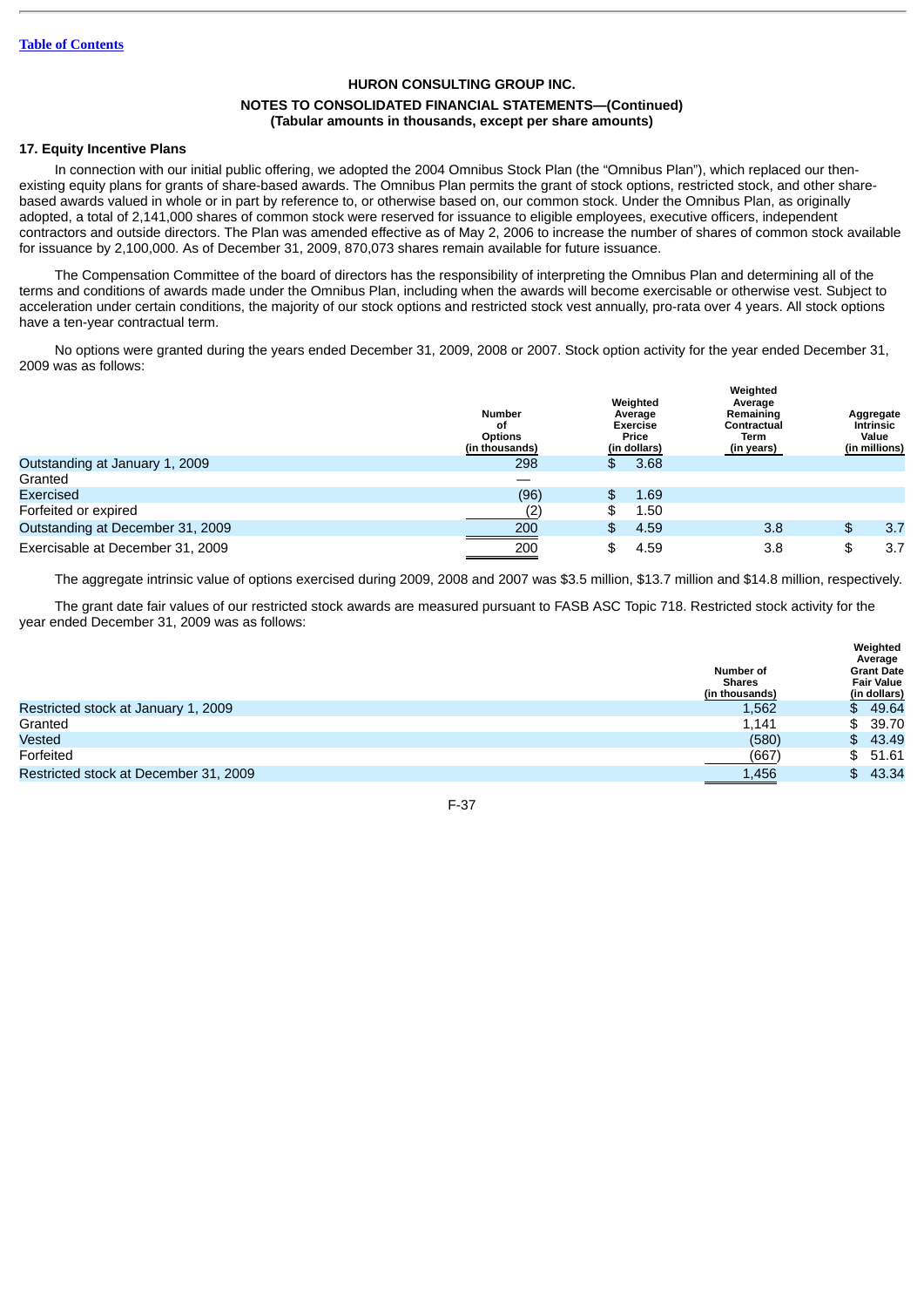# **NOTES TO CONSOLIDATED FINANCIAL STATEMENTS—(Continued) (Tabular amounts in thousands, except per share amounts)**

The aggregate fair value of restricted stock that vested during the years ended December 31, 2009, 2008 and 2007 was \$26.3 million, \$35.3 million and \$33.4 million, respectively.

Total share-based compensation cost recognized for the years ended December 31, 2009, 2008 and 2007 was \$19.5 million, \$26.5 million and \$19.7 million, respectively, with related income tax benefits of \$8.0 million, \$10.9 million and \$8.1 million, respectively. As of December 31, 2009, there was \$48.3 million of total unrecognized compensation cost related to nonvested share-based awards. This cost is expected to be recognized over a weighted-average period of 2.7 years.

# **18. Income Taxes**

The income tax expense for continuing operations for the years ended December 31, 2009, 2008 and 2007 consists of the following:

|                                              |             | Year ended December 31. |          |  |  |  |
|----------------------------------------------|-------------|-------------------------|----------|--|--|--|
|                                              | 2009        | 2008                    | 2007     |  |  |  |
| Current:                                     |             |                         |          |  |  |  |
| Federal                                      | \$13,765    | \$12,140                | \$8,953  |  |  |  |
| <b>State</b>                                 | 2,848       | 2,654                   | 3,301    |  |  |  |
| Foreign                                      | 81          | (336)                   | 195      |  |  |  |
| <b>Total current</b>                         | 16, 694     | 14,458                  | 12,449   |  |  |  |
| Deferred:                                    |             |                         |          |  |  |  |
| Federal                                      | (12, 516)   | 10,327                  | 12,415   |  |  |  |
| <b>State</b>                                 | (2,565)     | 2,965                   | 3,575    |  |  |  |
| Foreign                                      | (84)        |                         |          |  |  |  |
| Total deferred                               | (15, 165)   | 13,292                  | 15,990   |  |  |  |
| Income tax expense for continuing operations | 1,529<br>\$ | \$27,750                | \$28,439 |  |  |  |

A reconciliation of the U.S. statutory income tax rate to our effective tax rate for continuing operations is as follows.

|                                                             | Year ended December 31. |       |       |  |
|-------------------------------------------------------------|-------------------------|-------|-------|--|
|                                                             | 2009                    | 2008  | 2007  |  |
| Percent of pretax (loss) income from continuing operations: |                         |       |       |  |
| At U.S. statutory tax rate                                  | $(35.0)\%$              | 35.0% | 35.0% |  |
| Non-cash compensation (1)                                   | 20.2                    | 27.9  | 10.6  |  |
| State income taxes                                          | 4.9                     | 9.9   | 8.5   |  |
| Meals and entertainment                                     | 9.6                     | 3.9   | 2.5   |  |
| Valuation allowance                                         | (2.1)                   | 0.8   |       |  |
| Realized investment (gains) losses                          | (2.8)                   | 1.8   |       |  |
| Disallowed executive compensation                           | 0.9                     | 1.8   | 0.4   |  |
| Foreign source income                                       | 6.4                     | (0.5) | (0.2) |  |
| Goodwill                                                    | 8.7                     |       |       |  |
| Other non-deductible items                                  | 1.0                     | 2.8   | 0.4   |  |
| Effective income tax expense rate for continuing operations | 11.8%                   | 83.4% | 57.2% |  |

(1) Consists of non-cash compensation expense representing Shareholder Payments and Employee Payments as described in note "3. Restatement of Previously-Issued Financial Statements."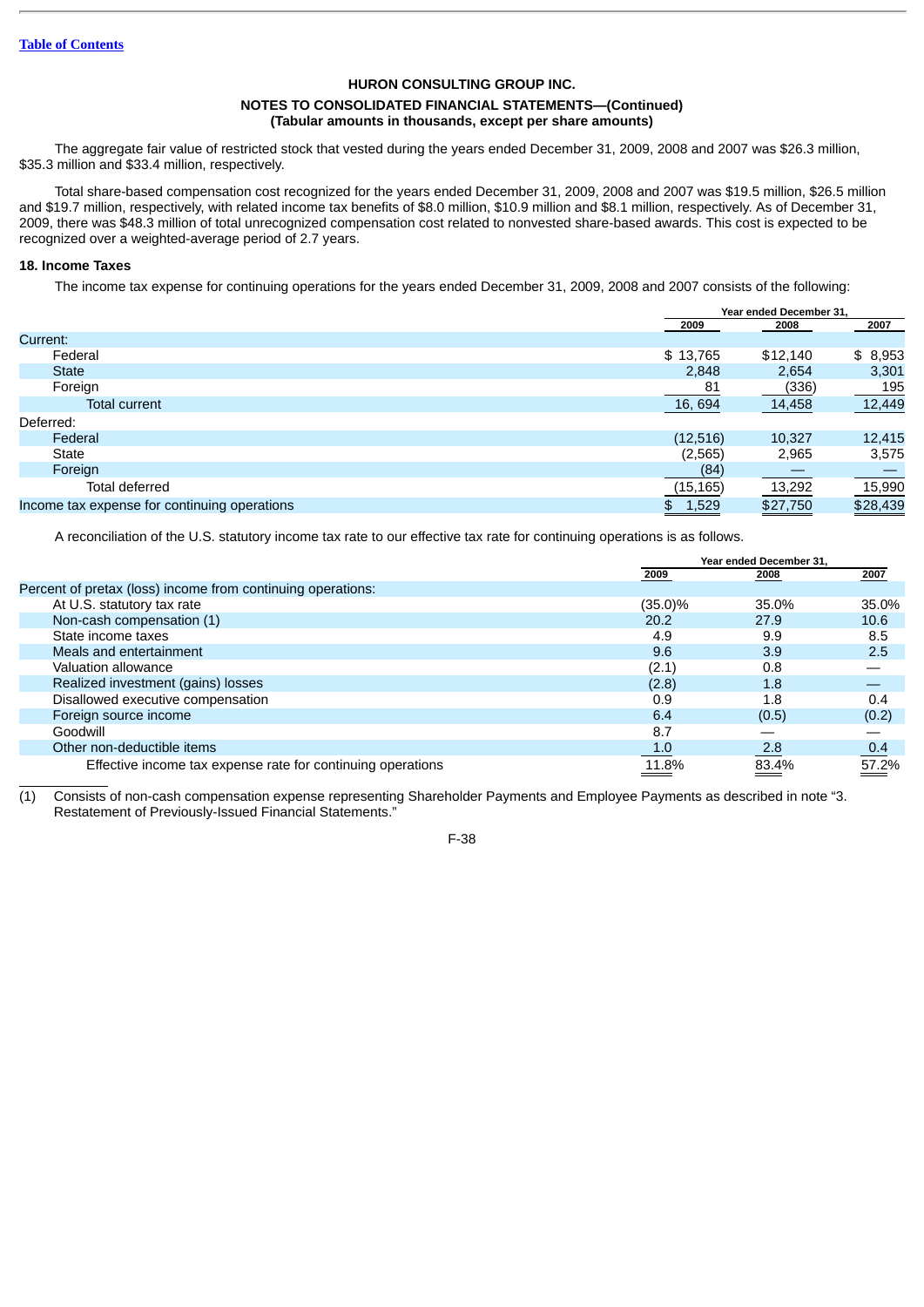## **NOTES TO CONSOLIDATED FINANCIAL STATEMENTS—(Continued) (Tabular amounts in thousands, except per share amounts)**

The effective tax rate for discontinued operations in 2009 was 45% based on a tax benefit of \$15.2 million. This benefit in 2009 was primarily attributable to losses from discontinued operations, certain foreign investment losses and the release of valuation allowances for foreign operations recorded in prior years. The effective tax rates for discontinued operations in 2008 and 2007 were 60% and 63%, respectively. The higher effective tax rates for discontinued operations in 2008 and 2007 were primarily attributable to higher non-deductible non-cash compensation expense and valuation allowances.

Deferred tax assets for continuing operations at December 31, 2009 and 2008 consist of the following:

|                                                         |           | December 31. |
|---------------------------------------------------------|-----------|--------------|
|                                                         | 2009      | 2008         |
| Deferred tax assets:                                    |           |              |
| Goodwill                                                | \$ 25,507 | \$           |
| Share-based compensation                                | 7,339     | 9,246        |
| Accrued payroll and other liabilities                   | 7,849     | 8,441        |
| Deferred lease incentives                               | 4,172     | 4,333        |
| Revenue recognition                                     | 4,450     | 4,212        |
| Net operating loss and foreign tax credit carryforwards | 1,311     | 270          |
| Other                                                   | 1,245     |              |
| Total deferred tax assets                               | 51,873    | 26,502       |
| Less valuation allowance                                |           | (270)        |
| Net deferred tax assets                                 | 51,873    | 26,232       |
| Deferred tax liabilities:                               |           |              |
| Prepaid expenses                                        | (2, 443)  | (3,851)      |
| Property and equipment                                  | (2,439)   | (2,619)      |
| Amortization of intangibles                             | (9,355)   | (1,924)      |
| Other                                                   |           | (79)         |
| Total deferred tax liabilities                          | (14, 237) | (8, 473)     |
| Net deferred tax asset from continuing operations       | \$37.636  | \$17.759     |

As of December 31, 2009 and 2008, we had a valuation allowance of zero and \$0.3 million, respectively, primarily due to uncertainties relating to the ability to utilize deferred tax assets recorded for foreign tax credits. The Company has domestic foreign tax credits of \$0.9 million which will expire in 2018. In addition, the Company has net foreign operating losses of \$2.3 million which carry forward indefinitely.

In July 2006, the FASB issued guidance regarding accounting for uncertainty in income taxes (formerly Interpretation No. 48, "Accounting for Uncertainty in Income Taxes"), which became effective for us on January 1, 2007. The guidance, located within FASB ASC Topic 740, "Income Taxes", addresses the determination of how tax benefits claimed or expected to be claimed on a tax return should be recorded in the financial statements. Under ASC 740, we must recognize the tax benefit from an uncertain tax position only if it is more likely than not that the tax position will be sustained on examination by the taxing authorities, based on the technical merits of the position. The tax benefits recognized in the financial statements from such a position are measured based on the largest benefit that has a greater than fifty percent likelihood of being realized upon ultimate resolution.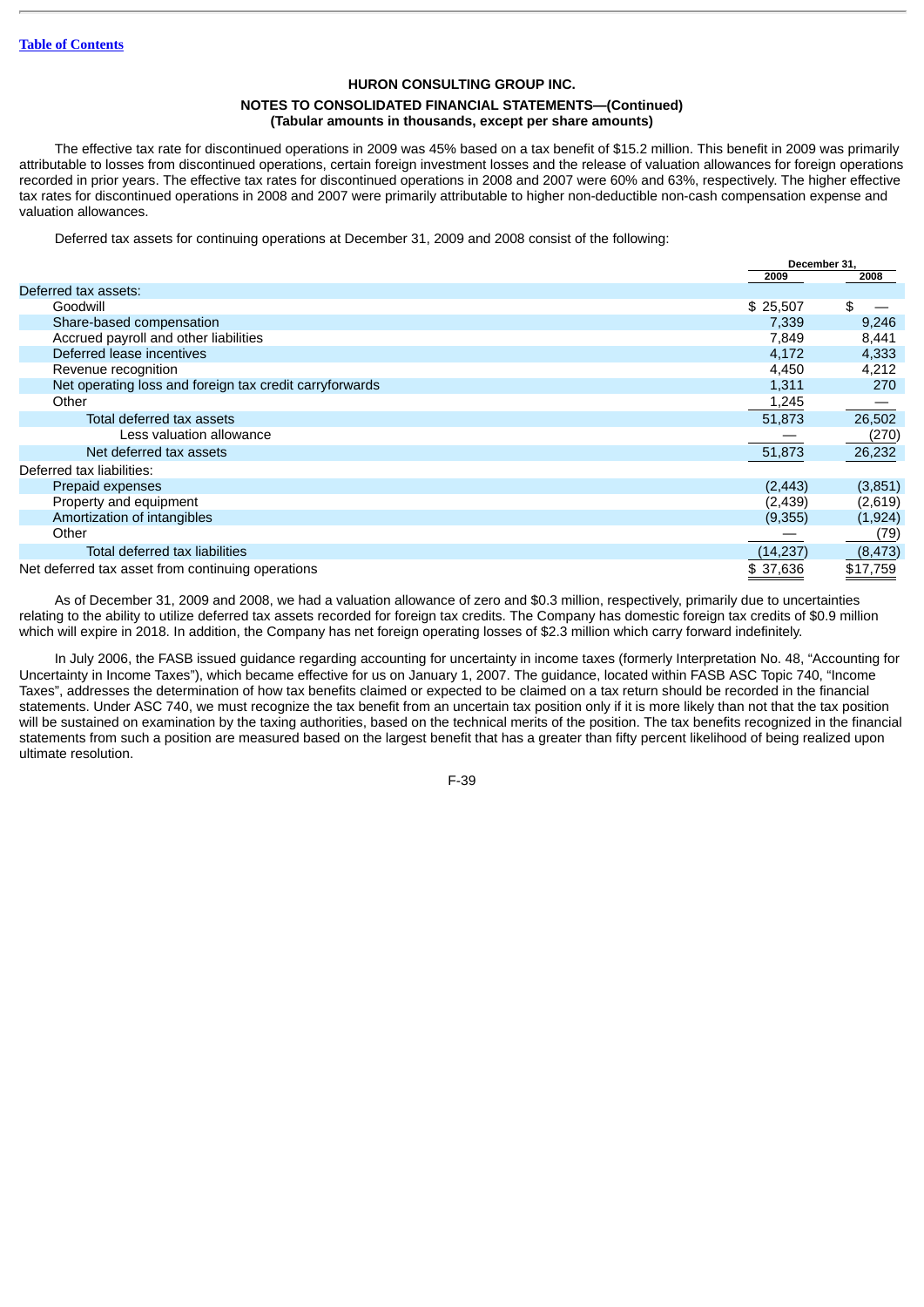### **NOTES TO CONSOLIDATED FINANCIAL STATEMENTS—(Continued) (Tabular amounts in thousands, except per share amounts)**

A reconciliation of our beginning and ending amount of unrecognized tax benefits is as follows:

| Balance at January 1, 2007                                   | \$. | 68                   |
|--------------------------------------------------------------|-----|----------------------|
| Additions based on tax positions related to the current year |     | 81                   |
| Additions for tax positions of prior years                   |     | 37                   |
| Additions related to acquired companies                      |     |                      |
| Balance at December 31, 2007                                 |     | $\frac{525}{\$}$     |
| Additions based on tax positions related to the current year |     | 328                  |
| Additions for tax positions of prior years                   |     |                      |
| Balance at December 31, 2008                                 |     | $\frac{129}{$1,168}$ |
| Additions based on tax positions related to the current year |     | 623                  |
| Decrease based on settlements with taxing authorities        |     | (177)                |
| Balance at December 31, 2009                                 |     | \$1,614              |

Of the \$1.6 million of unrecognized tax benefits at December 31, 2009, \$1.1 million would affect the effective tax rate if recognized. We do not expect that changes in the liability for unrecognized tax benefits during the next 12 months will have a significant impact on our financial position or results of operations.

As of December 31, 2009, \$0.2 million was recorded for the potential payment of penalties and an immaterial amount was recorded for the potential payment of interest. As of December 31, 2008, an immaterial amount was accrued for the potential payment of interest and penalties. Accrued interest and penalties are recorded as a component of provision for income taxes on our consolidated statement of operations.

We file income tax returns with federal, state, local and foreign jurisdictions. The 2007 Federal tax return was examined and closed in 2009 and no material adjustments were identified toward any of our tax positions. Our 2005 Federal tax return was examined and closed in 2008 and no adjustments were identified. Our 2006 and 2008 Federal tax returns are subject to future examination. The Company is currently under audit by the State of New York for 2006 and 2007 tax returns. For all other states, 2004 through 2008 are subject to future examinations. All of our foreign income tax filings are subject to future examinations.

#### **19. Commitments, Contingencies and Guarantees**

#### **Lease Commitments**

We lease office space and certain equipment and software under noncancelable operating and capital lease arrangements expiring on various dates through 2018, with various renewal options. Our principal executive offices located in Chicago, Illinois are under leases expiring through September 2014. We have two five-year renewal options that will allow us to continue to occupy the majority of this office space until September 2024. We also have a core office located in New York City, New York under a lease that expires in July 2016, with one five-year renewal option. Office facilities under operating leases include fixed or minimum payments plus, in some cases, scheduled base rent increases over the term of the lease. Certain leases provide for monthly payments of real estate taxes, insurance and other operating expense applicable to the property. Some of the leases contain provisions whereby the future rental payments may be adjusted for increases in operating expense above the specified amount. Rental expense, including operating costs and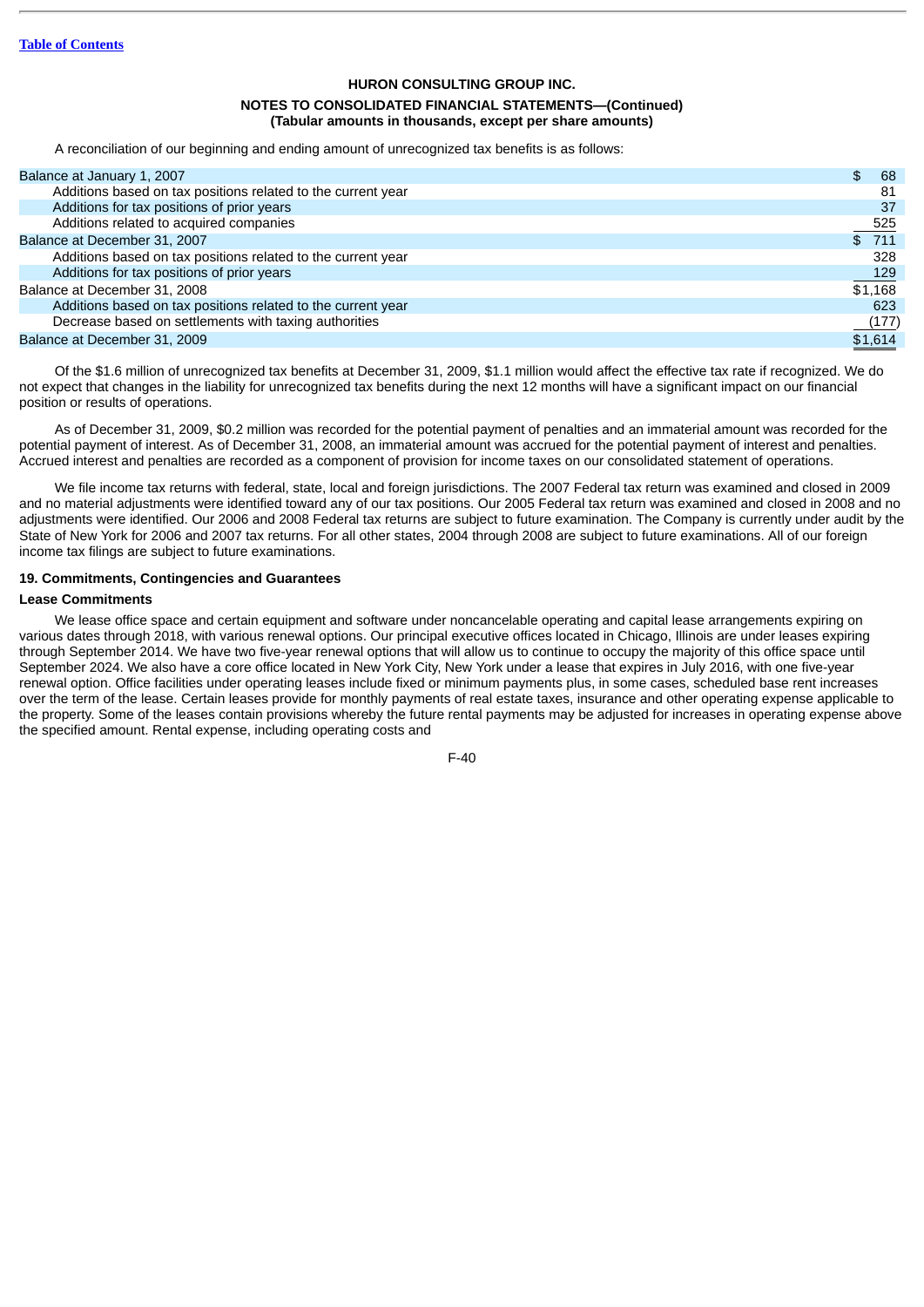## **HURON CONSULTING GROUP INC. NOTES TO CONSOLIDATED FINANCIAL STATEMENTS—(Continued) (Tabular amounts in thousands, except per share amounts)**

taxes, for the years ended December 31, 2009, 2008 and 2007 was \$17.4 million, \$15.8 million and \$12.2 million, respectively. Future minimum rental commitments under non-cancelable leases and sublease income as of December 31, 2009, are as follows:

|              |   | Capital<br>Lease<br>Obligations | Operating<br>Lease<br><b>Obligations</b> | <b>Sublease</b><br>Income |
|--------------|---|---------------------------------|------------------------------------------|---------------------------|
| 2010         | Ψ | 289                             | \$18,377                                 | \$(1,047)                 |
| 2011         |   | 68                              | 15,229                                   |                           |
| 2012         |   | 4                               | 13,855                                   |                           |
| 2013         |   |                                 | 11,632                                   |                           |
| 2014         |   |                                 | 9,366                                    |                           |
| Thereafter   |   |                                 | 11,685                                   |                           |
| <b>Total</b> |   | 361                             | \$80,144                                 | \$(1,047)                 |

#### **Litigation**

On July 3, 2007, The Official Committee (the "Committee") of Unsecured Creditors of Saint Vincents Catholic Medical Centers of New York d/b/a Saint Vincent Catholic Medical Centers ("St. Vincents"), et al. filed suit against Huron Consulting Group Inc., certain of our subsidiaries, including Speltz & Weis LLC, and two of our former managing directors, David E. Speltz ("Speltz") and Timothy C. Weis ("Weis"), in the Supreme Court of the State of New York, County of New York. On November 26, 2007, Gray & Associates, LLC ("Gray"), in its capacity as trustee on behalf of the SVCMC Litigation Trust, was substituted as plaintiff in the place of the Committee and on February 19, 2008, Gray filed an amended complaint in the action. Beginning in 2004, St. Vincents retained Speltz & Weis LLC to provide management services to St. Vincents, and its two principals, Speltz and Weis, were made the interim chief executive officer and chief financial officer, respectively, of St. Vincents. In May of 2005, we acquired Speltz & Weis LLC. On July 5, 2005, St. Vincents filed for bankruptcy in the United States Bankruptcy Court for the Southern District of New York ("Bankruptcy Court"). On December 14, 2005, the Bankruptcy Court approved the retention of Speltz & Weis LLC and us in various capacities, including interim management, revenue cycle management and strategic sourcing services. The amended complaint filed by Gray alleges, among other things, breach of fiduciary duties, breach of the New York Not-For-Profit Corporation Law, malpractice, breach of contract, tortious interference with contract, aiding and abetting breaches of fiduciary duties, certain fraudulent transfers and fraudulent conveyances, breach of the implied duty of good faith and fair dealing, fraud, aiding and abetting fraud, negligent misrepresentation, and civil conspiracy, and seeks at least \$200 million in damages, disgorgement of fees, return of funds or other property transferred to Speltz & Weis LLC, attorneys' fees, and unspecified punitive and other damages. We believe that the claims are without merit and intend to vigorously defend ourselves in this matter. The suit is in the pre-trial stage and no trial date has been set.

The SEC has commenced an investigation with respect to the restatement and an investigation into the allocation of time within a certain practice group. We also conducted a separate inquiry, in response to the initial inquiry from the SEC, into the allocation of time within a certain practice group. This matter had no impact on billings to our clients, but could have impacted the timing of when revenue was recognized. Based on our internal inquiry, which is complete, we have concluded that an adjustment to our historical financial statements is not required with respect to this matter. The SEC investigations with respect to the restatement and the allocation of time within a certain practice group are ongoing. We are cooperating fully with the SEC in its investigations. As often happens in these circumstances, the USAO for the Northern District of Illinois has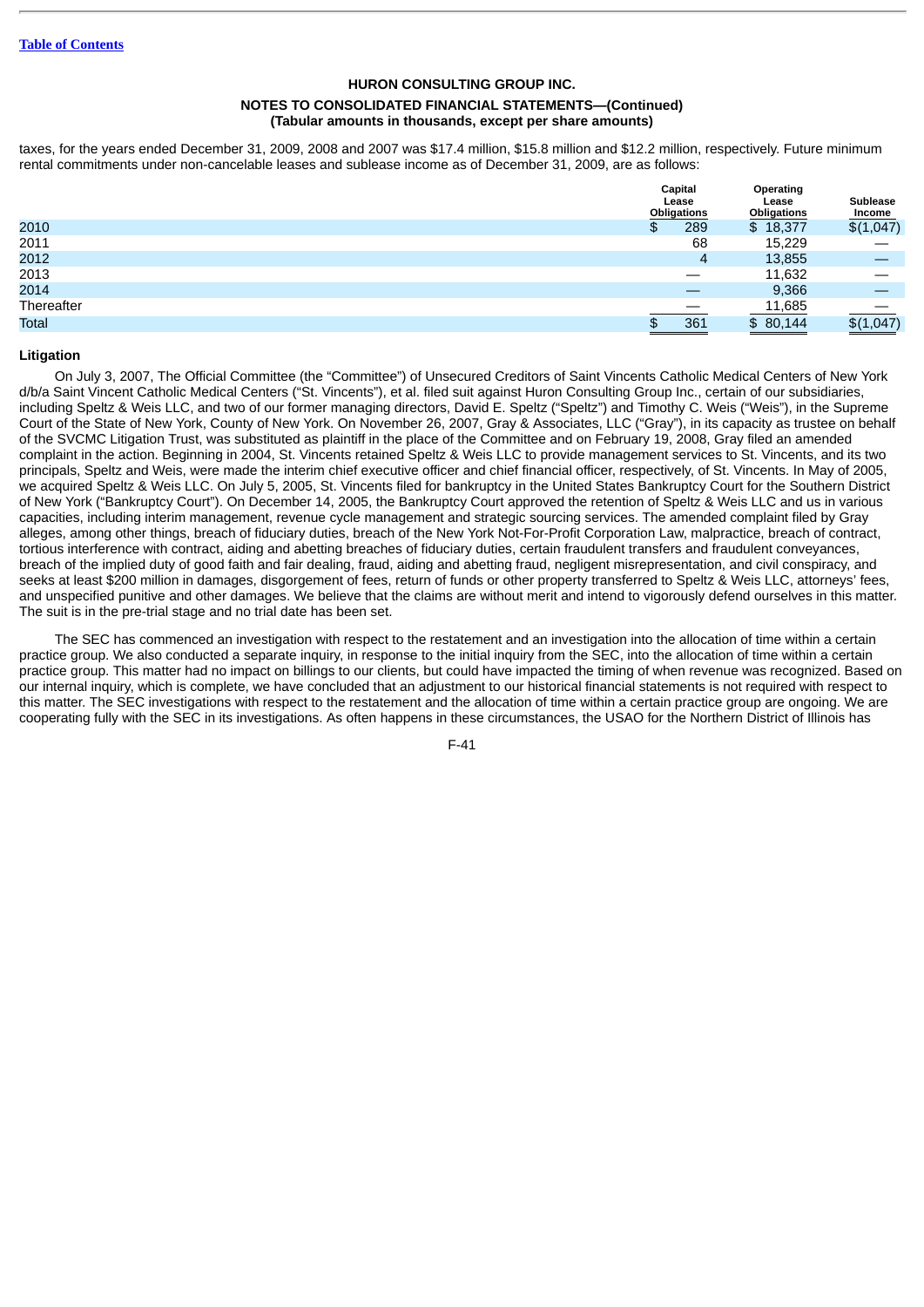## **HURON CONSULTING GROUP INC. NOTES TO CONSOLIDATED FINANCIAL STATEMENTS—(Continued) (Tabular amounts in thousands, except per share amounts)**

contacted our counsel. The USAO made a telephonic request for copies of certain documents that we previously provided to the SEC, which we have voluntarily provided to the USAO.

In addition, the following purported shareholder class action complaints have been filed in connection with our restatement in the United States District Court for the Northern District of Illinois: (1) a complaint in the matter of Jason Hughes v. Huron Consulting Group Inc., Gary E. Holdren and Gary L. Burge, filed on August 4, 2009; (2) a complaint in the matter of Dorothy DeAngelis v. Huron Consulting Group Inc., Gary E. Holdren, Gary L. Burge, Wayne Lipski and PricewaterhouseCoopers LLP, filed on August 5, 2009; (3) a complaint in the matter of Noel M. Parsons v. Huron Consulting Group Inc., Gary E. Holdren, Gary L. Burge, Wayne Lipski and PricewaterhouseCoopers LLP, filed on August 5, 2009; (4) a complaint in the matter of Adam Liebman v. Huron Consulting Group Inc., Gary E. Holdren, Gary L. Burge and Wayne Lipski, filed on August 5, 2009; (5) a complaint in the matter of Gerald Tobin v. Huron Consulting Group Inc., Gary E. Holdren, Gary L. Burge and PricewaterhouseCoopers LLP, filed on August 7, 2009, (6) a complaint in the matter of Gary Austin v. Huron Consulting Group Inc., Gary E. Holdren, Gary L. Burge and Wayne Lipski, filed on August 7, 2009 and (7) a complaint in the matter of Thomas Fisher v. Huron Consulting Group Inc., Gary E. Holdren, Gary L. Burge, Wayne Lipski and PricewaterhouseCoopers LLP, filed on September 3, 2009, On October 6, 2009, Plaintiff Thomas Fisher voluntarily dismissed his complaint. On November 16, 2009, the remaining suits were consolidated and the Public School Teachers' Pension & Retirement Fund of Chicago, the Arkansas Public Employees Retirement System, the City of Boston Retirement Board, the Cambridge Retirement System and the Bristol County Retirement System were appointed Lead Plaintiffs. Lead Plaintiffs filed a consolidated complaint on January 29, 2010. The consolidated complaint asserts claims under Section 10(b) of the Exchange Act and SEC Rule 10b-5 promulgated thereunder against Huron Consulting Group, Inc., Gary Holdren and Gary Burge and claims under Section 20(a) of the Exchange Act against Gary Holdren, Gary Burge and Wayne Lipski. The consolidated complaint contends that the Company and the individual defendants issued false and misleading statements regarding the Company's financial results and compliance with GAAP. Lead Plaintiffs request that the action be declared a class action, and seek unspecified damages, equitable and injunctive relief, and reimbursement for fees and expenses incurred in connection with the action, including attorneys' fees. We intend to defend the action vigorously.

The Company also has been named as a nominal defendant in two state derivative suits filed in connection with the Company's restatement, since consolidated in the Circuit Court of Cook County, Illinois, Chancery Division on September 21, 2009: (1) a complaint in the matter of Curtis Peters, derivatively on behalf of Huron Consulting Group Inc. v. Gary E. Holdren, Gary L. Burge, Wayne Lipski, each of the members of the Board of Directors and PricewaterhouseCoopers LLP, filed on August 28, 2009 (the "Peters suit") and (2) a complaint in the matter of Brian Hacias, derivatively on behalf of Huron Consulting Group Inc. v. Gary E. Holdren, Gary L. Burge and Wayne Lipski, filed on August 28, 2009 (the "Hacias suit"). The consolidated cases are captioned "In Re Huron Consulting Group, Inc. Shareholder Derivative Litigation". A consolidated complaint is forthcoming. The Peters suit was filed in the Circuit Court of Cook County, Illinois, Law Division, and alleges claims for breach of fiduciary duty, unjust enrichment, abuse of control, gross mismanagement and waste of corporate assets. The Peters suit also alleges claims for professional negligence against PricewaterhouseCoopers LLP, the Company's independent auditors. The Hacias suit was filed in the Circuit Court of Cook County, Illinois, Chancery Division, and alleges claims for breach of fiduciary duty, gross negligence, abuse of control, gross mismanagement, breach of contract, waste of corporate assets, contribution and indemnification and insider trading. Both plaintiffs seek to recoup for the Company unspecified damages allegedly sustained by the Company resulting from the restatement and related matters, disgorgement and reimbursement for fees and expenses incurred in connection with the suits, including attorneys' fees.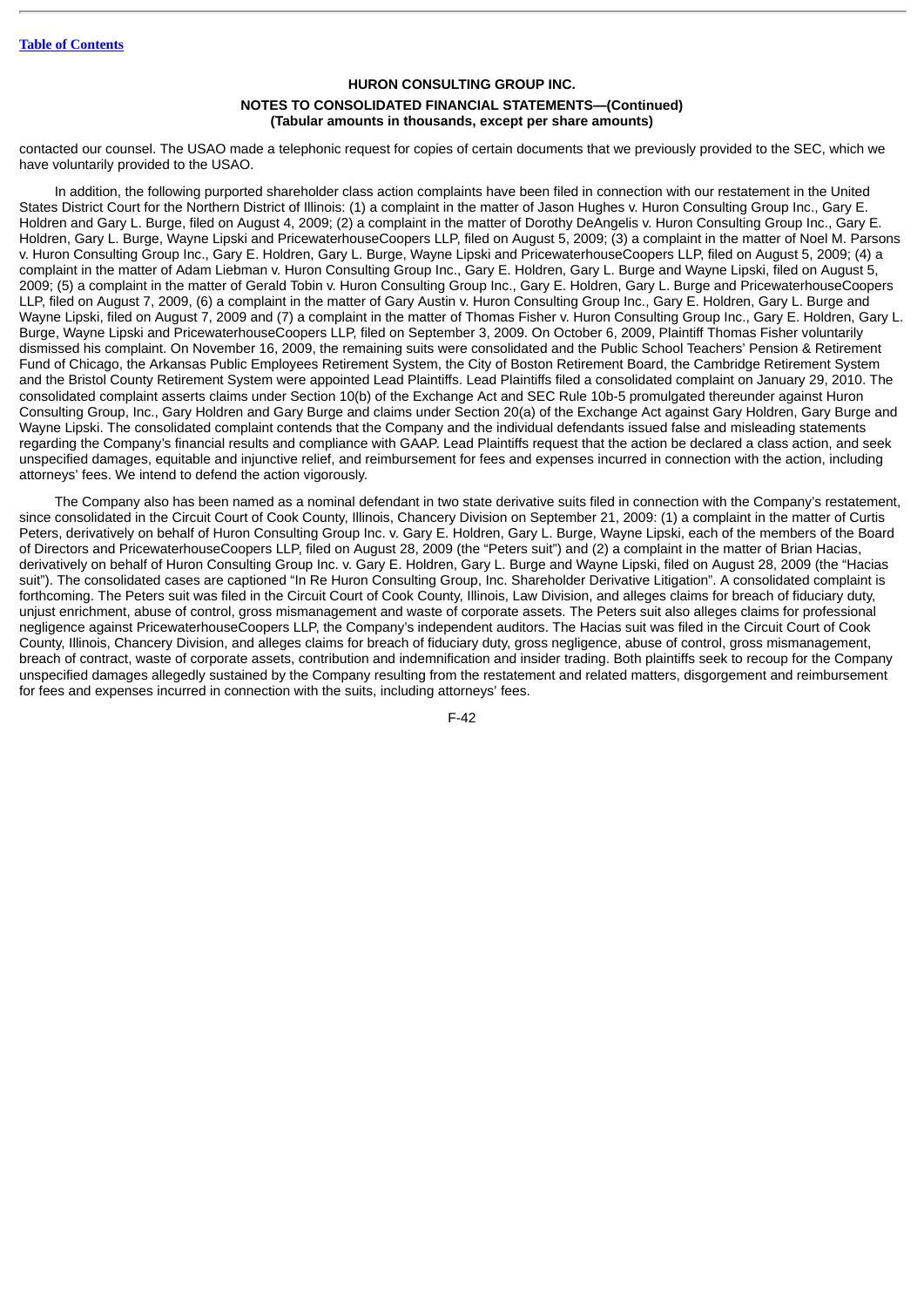### **NOTES TO CONSOLIDATED FINANCIAL STATEMENTS—(Continued) (Tabular amounts in thousands, except per share amounts)**

The Company also has also been named as a nominal defendant in three Federal derivative suits filed in connection with the Company's restatement, since consolidated in the United States District Court for the Northern District of Illinois on November 23, 2009: (1) a complaint in the matter of Oakland County Employees' Retirement System, derivatively on behalf of Huron Consulting Group Inc. v. Gary E. Holdren, Gary L. Burge, Wayne Lipski and each of the members of the Board of Directors, filed on October 7, 2009 (the "Oakland suit"); (2) a complaint in the matter of Philip R. Wilmore, derivatively on behalf of Huron Consulting Group Inc. v. Gary E. Holdren, Gary L. Burge, Wayne Lipski, David M. Shade, and each of the members of the Board of Directors, filed on October 12, 2009 (the "Wilmore suit"); and (3) a complaint in the matter of Lawrence J. Goelz, derivatively on behalf of Huron Consulting Group Inc. v. Gary E. Holdren, Gary L. Burge, Wayne Lipski, David M. Shade, and each of the members of the Board of Directors, filed on October 12, 2009 (the "Goelz suit"). Oakland County Employees' Retirement System, Philip R. Wilmore and Lawrence J. Goelz have been named Lead Plaintiffs. Lead Plaintiffs filed a consolidated complaint on January 15, 2010. The consolidated complaint asserts claims under Section 14(a) of the Exchange Act and for breach of fiduciary duty, waste of corporate assets and unjust enrichment. Lead Plaintiffs seek to recoup for the Company unspecified damages allegedly sustained by the Company resulting from the restatement and related matters, restitution from all defendants and disgorgement of all profits, benefits or other compensation obtained by the defendants and reimbursement for fees and expenses incurred in connection with the suit, including attorneys' fees. On December 21, 2009, Huron filed a motion to stay the Federal derivative suits. Plaintiffs filed their opposition to the motion to stay on January 29, 2010. The Company filed its reply in further support of the motion to stay on February 16, 2010.

Given the uncertain nature of the SEC investigations with respect to the restatement and the allocation of time within a certain practice group, the USAO's request for certain documents and the purported private shareholder class action lawsuit and derivative lawsuits in respect of the restatement (collectively, the "restatement matters"), and the uncertainties related to the incurrence and amount of loss, including with respect to the imposition of fines, penalties, damages, administrative remedies and liabilities for additional amounts, with respect to the restatement matters, we are unable to predict the ultimate outcome of the restatement matters, determine whether a liability has been incurred or make a reasonable estimate of the liability that could result from an unfavorable outcome in the restatement matters. Any such liability could be material.

On December 9, 2009, plaintiff, Associates Against Outlier Fraud, filed a First Amended *qui tam* complaint against Huron Consulting Group, Inc., and others under the federal and New York state False Claims Act ("FCA") in the United States District Court for the Southern District of New York. The federal and state FCA authorize private individuals (known as "relators") to sue on behalf of the government (known as "*qui tam*" actions) alleging that false or fraudulent claims were knowingly submitted to the government. Once a *qui tam* action is filed, the government may elect to intervene in the action. If the government declines to intervene, the relator may proceed with the action. Under the federal and state FCA, the government may recover treble damages and civil penalties (civil penalties of up to \$11,000 per violation under the federal FCA and \$12,000 per violation under the state FCA). The relator's amended complaint alleges that Huron and others caused St. Vincent Catholic Medical Center to receive more than \$50 million in inflated outlier payments under the Medicare and Medicaid programs in violation of the federal and state FCA and also sues to recover an unspecified amount of civil penalties. On January 6, 2010, the United States declined to intervene in the lawsuit. (The New York state government has not participated.) On February 2, 2010, Huron filed a motion to dismiss the relator's federal and state claims. Huron believes the lawsuit lacks merit and intends to contest the lawsuit vigorously in the event its motion to dismiss is not granted.

From time to time, we are involved in legal proceedings and litigation arising in the ordinary course of business. As of the date of this annual report on Form 10-K, we are not a party to or threatened with any other

 $F-A3$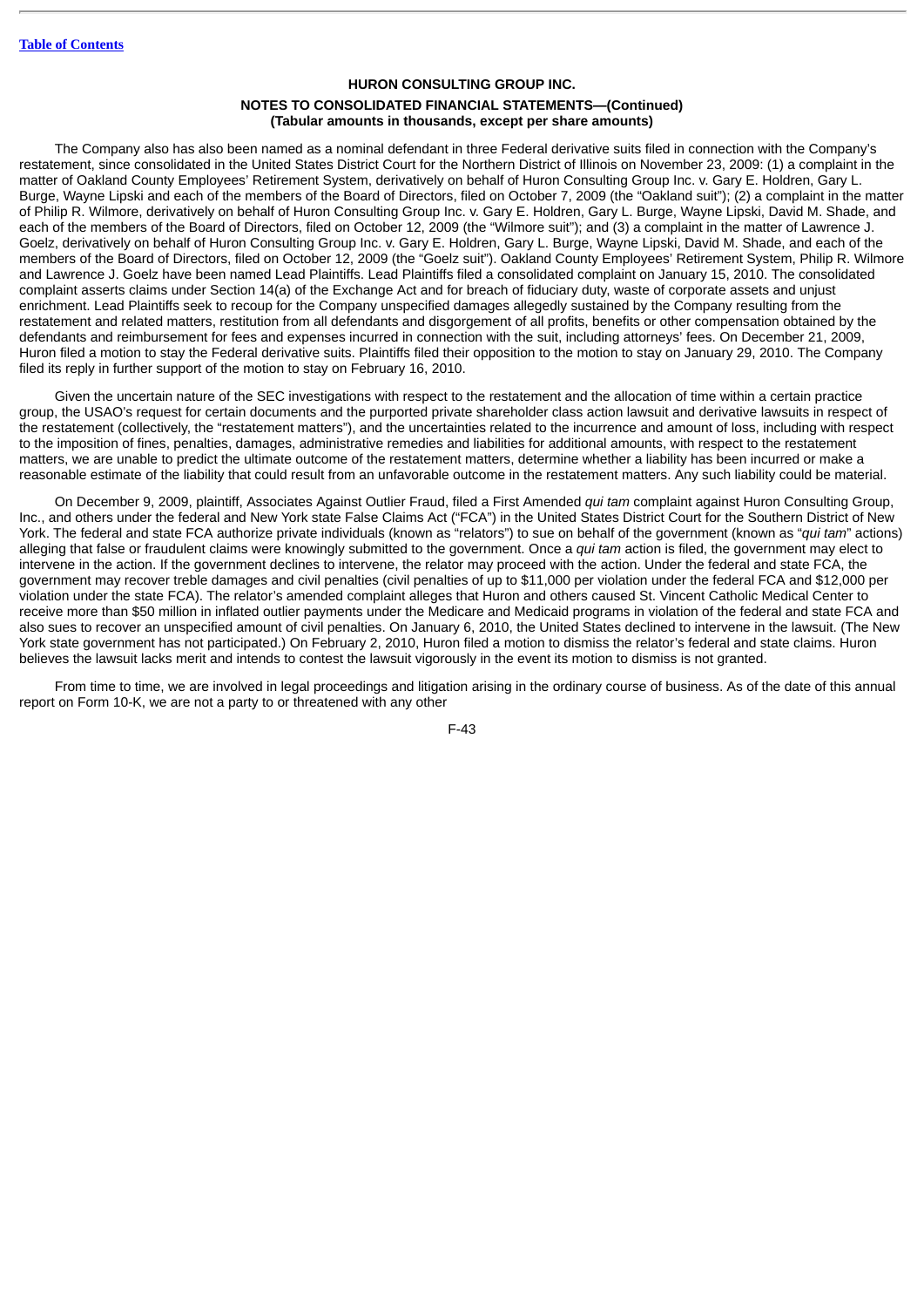### **NOTES TO CONSOLIDATED FINANCIAL STATEMENTS—(Continued) (Tabular amounts in thousands, except per share amounts)**

litigation or legal proceeding that, in the current opinion of management, could have a material adverse effect on our financial position or results of operations. However, due to the risks and uncertainties inherent in legal proceedings, actual results could differ from current expected results.

#### **Guarantees**

Guarantees in the form of letters of credit totaling \$4.5 million and \$5.7 million were outstanding at December 31, 2009 and 2008, respectively, to support certain office lease obligations.

In connection with certain business acquisitions, we are required to pay additional purchase consideration to the sellers if specific performance targets and conditions are met over a number of years as specified in the related purchase agreements. These amounts are calculated and payable at the end of each year based on full year financial results. Additional purchase consideration earned by certain sellers totaled \$66.2 million, \$45.4 million and \$32.4 million for the years ended December 31, 2009, 2008 and 2007, respectively. There is no limitation to the maximum amount of additional purchase consideration and future amounts are not determinable at this time, but the aggregate amount that potentially may be paid could be significant.

To the extent permitted by law, our by-laws and articles of incorporation require that we indemnify our officers and directors against judgments, fines and amounts paid in settlement, including attorney's fees, incurred in connection with civil or criminal action or proceedings, as it relates to their services to us if such person acted in good faith. Although there is no limit on the amount of indemnification, we may have recourse against our insurance carrier for certain payments made.

### **20. Segment Information**

Segments are defined by FASB ASC Topic 280 "Segment Reporting" as components of a company in which separate financial information is available and is evaluated regularly by the chief operating decision maker, or decision-making group, in deciding how to allocate resources and in assessing performance. Our chief operating decision maker manages the business under four operating segments: Health and Education Consulting, Accounting and Financial Consulting, Legal Consulting, and Corporate Consulting.

- · **Health and Education Consulting.** This segment provides consulting services to hospitals, health systems, physicians, managed care organizations, academic medical centers, colleges, universities, and pharmaceutical and medical device manufacturers. This segment's professionals develop and implement solutions to help clients address financial management, strategy, operational and organizational effectiveness, research administration, and regulatory compliance. This segment also provides consulting services related to hospital or healthcare organization performance improvement, revenue cycle improvement, turnarounds, merger or affiliation strategies, labor productivity, non-labor cost management, information technology, patient flow improvement, physician practice management, interim management, clinical quality and medical management, and governance and board development.
- · **Accounting and Financial Consulting.** This segment assists corporations with complex accounting and financial reporting matters, financial analysis in business disputes, international arbitration and litigation, as well as valuation analysis related to business acquisitions. In addition, the Accounting and Financial Consulting segment also provides experienced project leadership and consultants with a variety of financial and accounting credentials and prior corporate experience on an as-needed basis to assist clients with finance and accounting projects. This segment is comprised of certified public accountants, economists,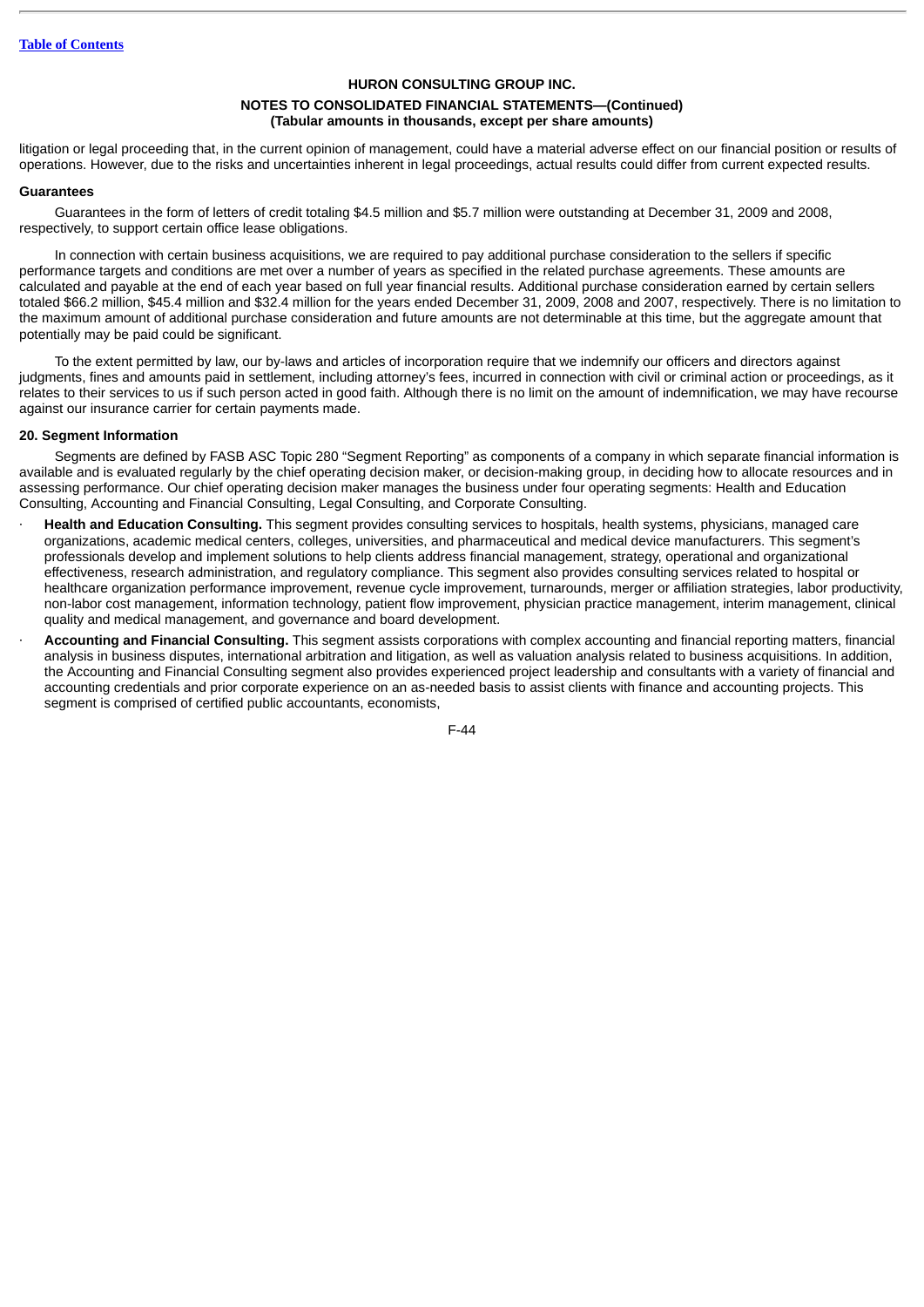### **NOTES TO CONSOLIDATED FINANCIAL STATEMENTS—(Continued) (Tabular amounts in thousands, except per share amounts)**

certified fraud examiners, chartered financial analysts and valuation experts who serve attorneys and corporations as expert witnesses and consultants in connection with business disputes, as well as in regulatory or internal investigations.

- Legal Consulting. This segment provides quidance and business services to address the challenges that confront today's legal organizations. These services add value to corporate law departments, law firms, and government agencies by helping to reduce legal spending, enhance client service delivery, and increase operational effectiveness. This segment provides measurable results in the areas of digital evidence and discovery services, document review, law firm management services, records management, and strategic and operational improvements. Included in this segment's offerings is V3locity®, a per gigabyte fixed price e-discovery service providing data and document processing, hosting, review and production.
- · **Corporate Consulting.** This segment leads clients through various stages of transformation that result in measurable and sustainable performance improvement. This segment works with clients to solve complex business problems and implements strategies and solutions to effectively address and manage stagnant or declining stock price, acquisitions and divestitures, process inefficiency, third party contracting difficulties, lack of or misaligned performance measurements, margin and cost pressures, performance issues, bank defaults, covenant violations, and liquidity issues.

Segment operating income consists of the revenues generated by a segment, less the direct costs of revenue and selling, general and administrative costs that are incurred directly by the segment. Unallocated corporate costs include costs related to administrative functions that are performed in a centralized manner that are not attributable to a particular segment. These administrative function costs include costs for corporate office support, certain office facility costs, costs relating to accounting and finance, human resources, legal, marketing, information technology and company-wide business development functions, restatement-related expenses, goodwill impairment as well as costs related to overall corporate management.

From time to time, we will reorganize our internal organizational structure to better align our service offerings. During the third quarter of 2009, we moved our government contract consulting practice from our Health and Education Consulting segment to our Accounting and Financial Consulting segment. Previously reported segment information has been restated to reflect this.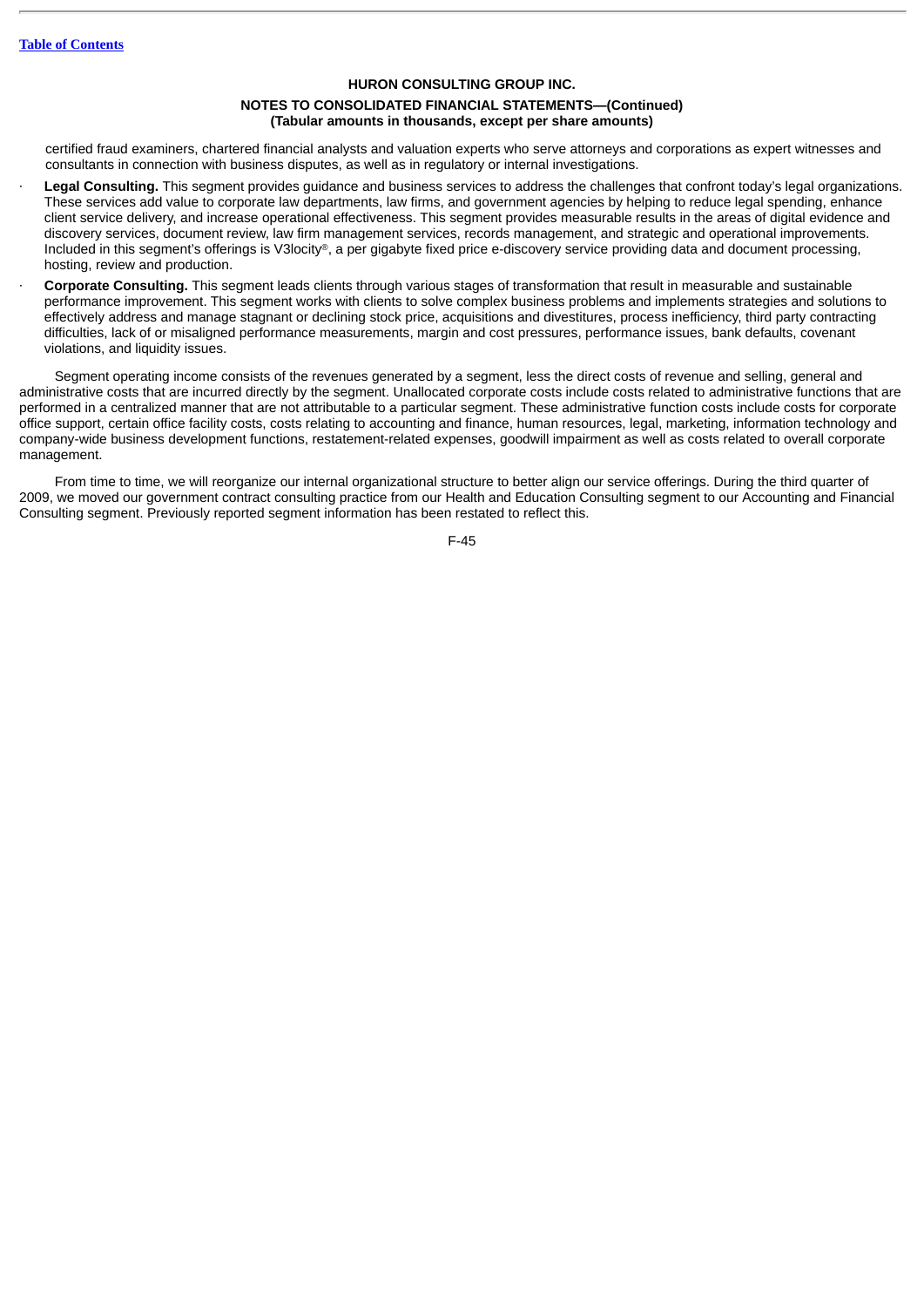### **NOTES TO CONSOLIDATED FINANCIAL STATEMENTS—(Continued) (Tabular amounts in thousands, except per share amounts)**

The table below sets forth information about our operating segments along with the items necessary to reconcile the segment information to the totals reported in the accompanying consolidated financial statements. We do not present financial information by geographic area as revenues, as well as information relating to long-lived assets, attributable to international operations are immaterial.

|                                                                            | Year ended December 31, |              |           |
|----------------------------------------------------------------------------|-------------------------|--------------|-----------|
|                                                                            | 2009                    | 2008         | 2007      |
| <b>Health and Education Consulting:</b>                                    |                         |              |           |
| Revenues                                                                   | \$373.881               | \$269,370    | \$177,722 |
| Operating income                                                           | \$141,295               | \$90,886     | \$51,685  |
| Segment operating income as a percent of segment revenues                  | 37.8%                   | 33.7%        | 29.1%     |
| <b>Accounting and Financial Consulting:</b>                                |                         |              |           |
| Revenues                                                                   | \$99,352                | \$137,732    | \$159,222 |
| Operating income                                                           | \$16,285                | \$22,512     | \$60,329  |
| Segment operating income as a percent of segment revenues                  | 16.4%                   | 16.3%        | 37.9%     |
| <b>Legal Consulting:</b>                                                   |                         |              |           |
| Revenues                                                                   | \$114,824               | \$121,413    | \$ 89,849 |
| Operating income                                                           | \$22,035                | \$37,780     | \$28,293  |
| Segment operating income as a percent of segment revenues                  | 19.2%                   | 31.1%        | 31.5%     |
| <b>Corporate Consulting:</b>                                               |                         |              |           |
| Revenues                                                                   | \$40,643                | \$45,260     | \$48,977  |
| Operating income                                                           | \$11,667                | \$6.044      | \$7,956   |
| Segment operating income as a percent of segment revenues                  | 28.7%                   | 13.4%        | 16.2%     |
| <b>Total Company:</b>                                                      |                         |              |           |
| Revenues                                                                   | \$628,700               | \$573,775    | \$475,770 |
| Reimbursable expenses                                                      | 50,840                  | 52,303       | 39,382    |
| Total revenues and reimbursable expenses                                   | \$679,540               | \$626,078    | \$515,152 |
| Statement of operations reconciliation:                                    |                         |              |           |
| Segment operating income                                                   | \$191,282               | \$157,222    | \$148,263 |
| Charges not allocated at the segment level:                                |                         |              |           |
| Other selling, general and administrative expenses                         | 104,643                 | 84,461       | 73,098    |
| Depreciation and amortization                                              | 22,192                  | 22,922       | 17,191    |
| Impairment charge on goodwill                                              | 67,034                  |              |           |
| Other expense                                                              | 10,373                  | 16,563       | 8,244     |
| (Loss) income from continuing operations before provision for income taxes | \$(12,960)              | \$33,276     | \$49,730  |
|                                                                            | December 31,            | December 31, |           |
|                                                                            | 2009                    | 2008         |           |
| <b>Segment assets:</b>                                                     |                         |              |           |
| <b>Health and Education Consulting</b>                                     | \$<br>68,445            | \$<br>49,135 |           |
| <b>Accounting and Financial Consulting</b>                                 | 20,847                  | 24,885       |           |
| <b>Legal Consulting</b>                                                    | 30,052                  | 38,124       |           |
| <b>Corporate Consulting</b>                                                | 8,795                   | 10,359       |           |
| Unallocated assets (1)                                                     | 621,766                 | 643,396      |           |
| <b>Discontinued Operations</b>                                             | 4,310                   | 13,698       |           |
| <b>Total assets</b>                                                        | 754,215<br>\$           | \$779.597    |           |

(1) Goodwill and intangible assets are included in unallocated assets, as in assessing segment performance or in allocating resources, management does not evaluate these items at the segment level.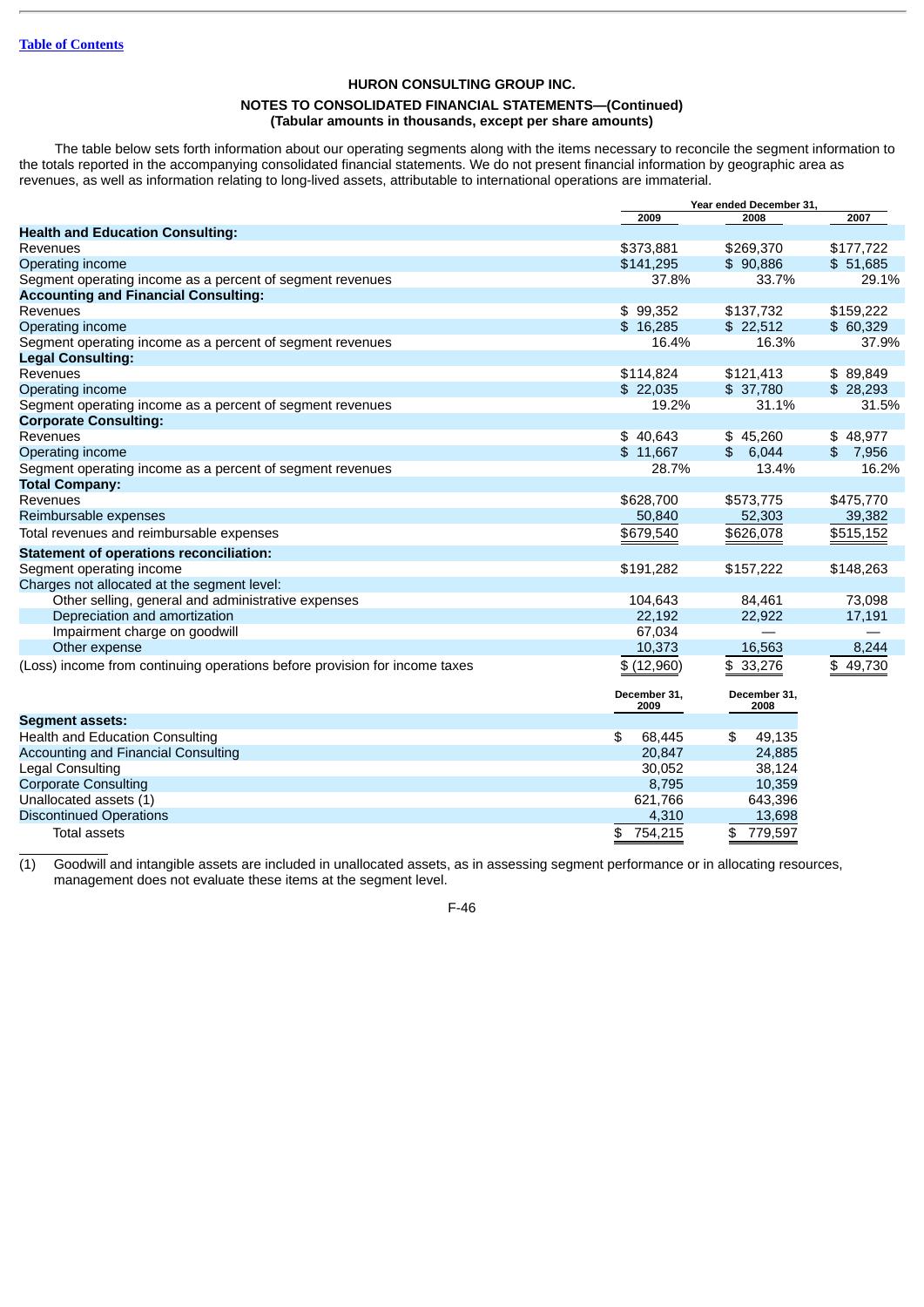### **NOTES TO CONSOLIDATED FINANCIAL STATEMENTS—(Continued) (Tabular amounts in thousands, except per share amounts)**

For the years ended December 31, 2009, 2008 and 2007, substantially all of our revenues and long-lived assets were attributed to or located in the United States.

No single client generated greater than 10% of our consolidated revenues during the years ended December 31, 2009 and 2008. At both December 31, 2009 and 2008, no single client's total receivables and unbilled services balance represented greater than 10% of our total receivables and unbilled services balance.

During the year ended December 31, 2007, one client generated \$48.9 million, or 10.3%, of our consolidated revenues from continuing operations. Of the \$48.9 million, \$40.3 million was generated by the Accounting and Financial Consulting segment and \$8.6 million was generated by the Legal Consulting segment.

### **21. Valuation and Qualifying Accounts**

The following table summarizes the activity of the allowances for doubtful accounts and unbilled services and the valuation allowance for deferred tax assets:

|                                                        | <b>Beginning</b><br>balance    | <b>Additions (1)</b> | <b>Deductions</b> | Ending<br>balance |
|--------------------------------------------------------|--------------------------------|----------------------|-------------------|-------------------|
| Year ended December 31, 2007:                          |                                |                      |                   |                   |
| Allowances for doubtful accounts and unbilled services | \$4.513                        | 29.281               | 21.071            | \$12,723          |
| Valuation allowance for deferred tax assets            | <b>Contract Contract State</b> |                      |                   |                   |
| Year ended December 31, 2008:                          |                                |                      |                   |                   |
| Allowances for doubtful accounts and unbilled services | \$12.723                       | 36.313               | 30.854            | \$18.182          |
| Valuation allowance for deferred tax assets            |                                | 270                  |                   | 270<br>\$.        |
| Year ended December 31, 2009:                          |                                |                      |                   |                   |
| Allowances for doubtful accounts and unbilled services | \$18.182                       | 42.234               | 40.225            | \$20.191          |
| Valuation allowance for deferred tax assets            | 270                            |                      | 270               |                   |

(1) Additions to allowances for doubtful accounts and unbilled services are charged to revenues to the extent the provision relates to fee adjustments and other discretionary pricing adjustments. To the extent the provision relates to a client's inability to make required payments on accounts receivables, the provision is charged to operating expenses. Additions also include allowances acquired in business acquisitions.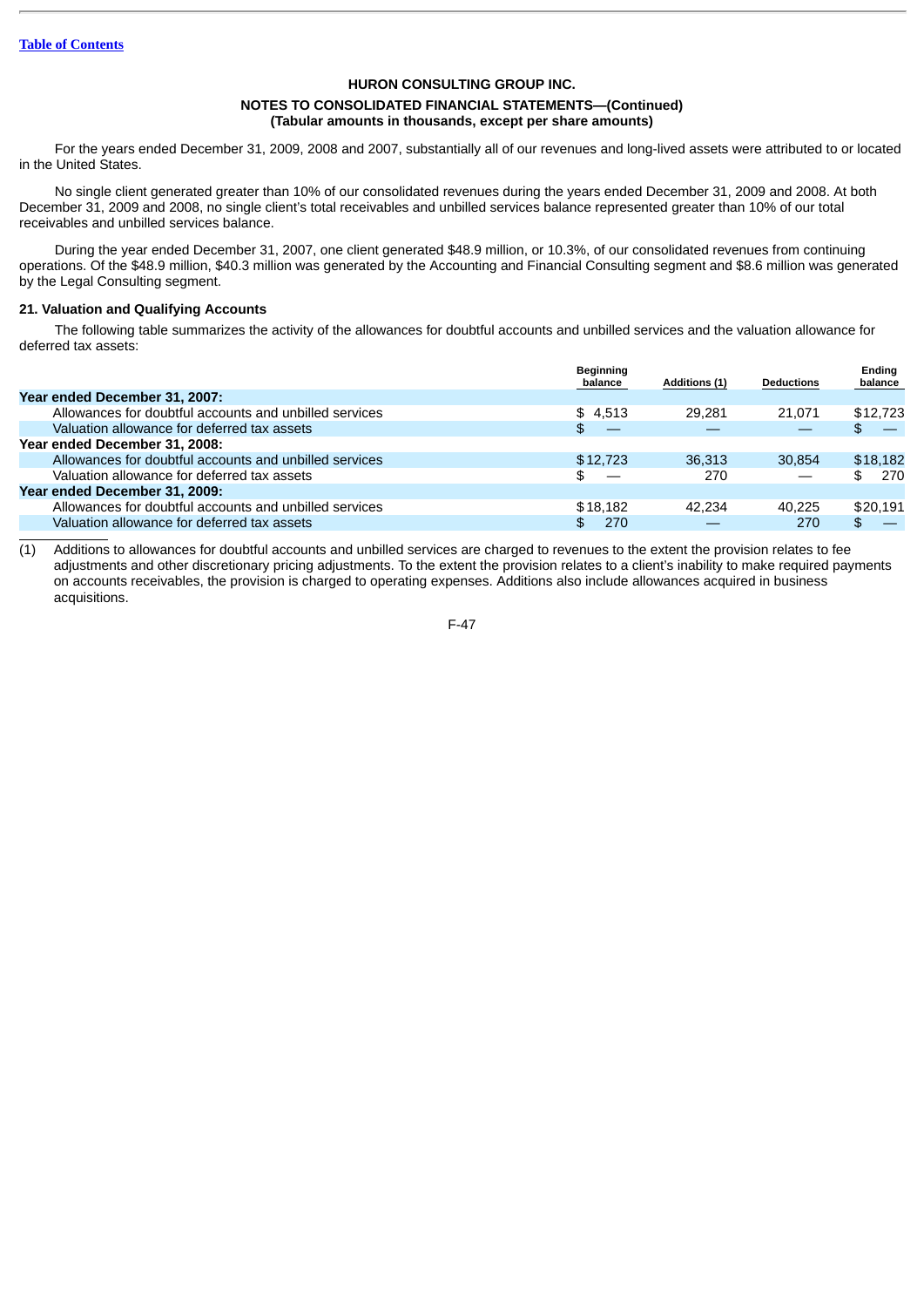# **HURON CONSULTING GROUP INC. NOTES TO CONSOLIDATED FINANCIAL STATEMENTS—(Continued) (Tabular amounts in thousands, except per share amounts)**

# **22. Selected Quarterly Financial Data (unaudited)**

|                                                                 | <b>Quarter Ended</b> |    |                |              |                |
|-----------------------------------------------------------------|----------------------|----|----------------|--------------|----------------|
| 2009                                                            | Mar. 31              |    | <b>Jun. 30</b> | Sep. 30      | <b>Dec. 31</b> |
| <b>Revenues</b>                                                 | \$151,130            |    | \$154,446      | \$166,011    | \$157,113      |
| Reimbursable expenses                                           | 13,412               |    | 12,111         | 13,838       | 11,479         |
| Total revenues and reimbursable expenses                        | 162,542              |    | 166,557        | 179,849      | 168,592        |
| Gross profit                                                    | 53,164               |    | 54,309         | 60,505       | 60,150         |
| Operating income (loss)                                         | 14,299               |    | 17,916         | (55, 875)    | 21,073         |
| Net income (loss) from continuing operations                    | 5,614                |    | 7,845          | (40,318)     | 12,370         |
| Income (loss) from discontinued operations                      | 1,462                |    | 1,801          | (23, 676)    | 2,029          |
| Net income (loss)                                               | 7,076                |    | 9,646          | (63,994)     | 14,399         |
| Basic earnings per share:                                       |                      |    |                |              |                |
| Income (loss) from continuing operations                        | \$<br>0.29           | \$ | 0.40           | (1.99)<br>\$ | \$<br>0.61     |
| Income (loss) from discontinued operations                      | 0.07                 |    | 0.09           | (1.17)       | 0.10           |
| Net income (loss)                                               | 0.36                 |    | 0.49           | (3.16)       | 0.71           |
| Diluted earnings per share:                                     |                      |    |                |              |                |
| Income (loss) from continuing operations                        | \$<br>0.28           | \$ | 0.38           | \$<br>(1.99) | \$<br>0.61     |
| Income (loss) from discontinued operations                      | 0.07                 |    | 0.09           | (1.17)       | 0.10           |
| Net income (loss)                                               | 0.35                 |    | 0.47           | (3.16)       | 0.71           |
| Weighted average shares used in calculating earnings per share: |                      |    |                |              |                |
| Basic                                                           | 19,528               |    | 19,752         | 20,239       | 20,271         |
| <b>Diluted</b>                                                  | 20.252               |    | 20.405         | 20.239       | 20.419         |

|                                                                 |            | <b>Quarter Ended</b> |            |            |
|-----------------------------------------------------------------|------------|----------------------|------------|------------|
| 2008                                                            | Mar. 31    | <b>Jun. 30</b>       | Sep. 30    | Dec. 31    |
| <b>Revenues</b>                                                 | \$129,740  | \$134,530            | \$157,747  | \$151,758  |
| Reimbursable expenses                                           | 10,663     | 11,600               | 15,456     | 14,584     |
| Total revenues and reimbursable expenses                        | 140,403    | 146,130              | 173,203    | 166,342    |
| Gross profit                                                    | 47,161     | 41,506               | 54,687     | 57,844     |
| Operating income                                                | 13,152     | 5,893                | 12,858     | 17,936     |
| Net income from continuing operations                           | 2,079      | 893                  | 867        | 1,687      |
| Income from discontinued operations                             | 970        | 242                  | 1,571      | 1,772      |
| Net income                                                      | 3,049      | 1,135                | 2,438      | 3,459      |
| Basic earnings per share:                                       |            |                      |            |            |
| Income from continuing operations                               | \$<br>0.12 | 0.05<br>\$           | \$<br>0.05 | \$<br>0.09 |
| Income from discontinued operations                             | 0.06       | 0.01                 | 0.08       | 0.09       |
| Net income                                                      | 0.18       | 0.06                 | 0.13       | 0.18       |
| Diluted earnings per share:                                     |            |                      |            |            |
| Income from continuing operations                               | \$<br>0.12 | \$<br>0.05           | \$<br>0.04 | \$<br>0.08 |
| Income from discontinued operations                             | 0.05       | 0.01                 | 0.08       | 0.09       |
| Net income                                                      | 0.17       | 0.06                 | 0.12       | 0.17       |
| Weighted average shares used in calculating earnings per share: |            |                      |            |            |
| <b>Basic</b>                                                    | 17,372     | 17,558               | 18,901     | 19,180     |
| <b>Diluted</b>                                                  | 18.215     | 18,178               | 19.845     | 20,074     |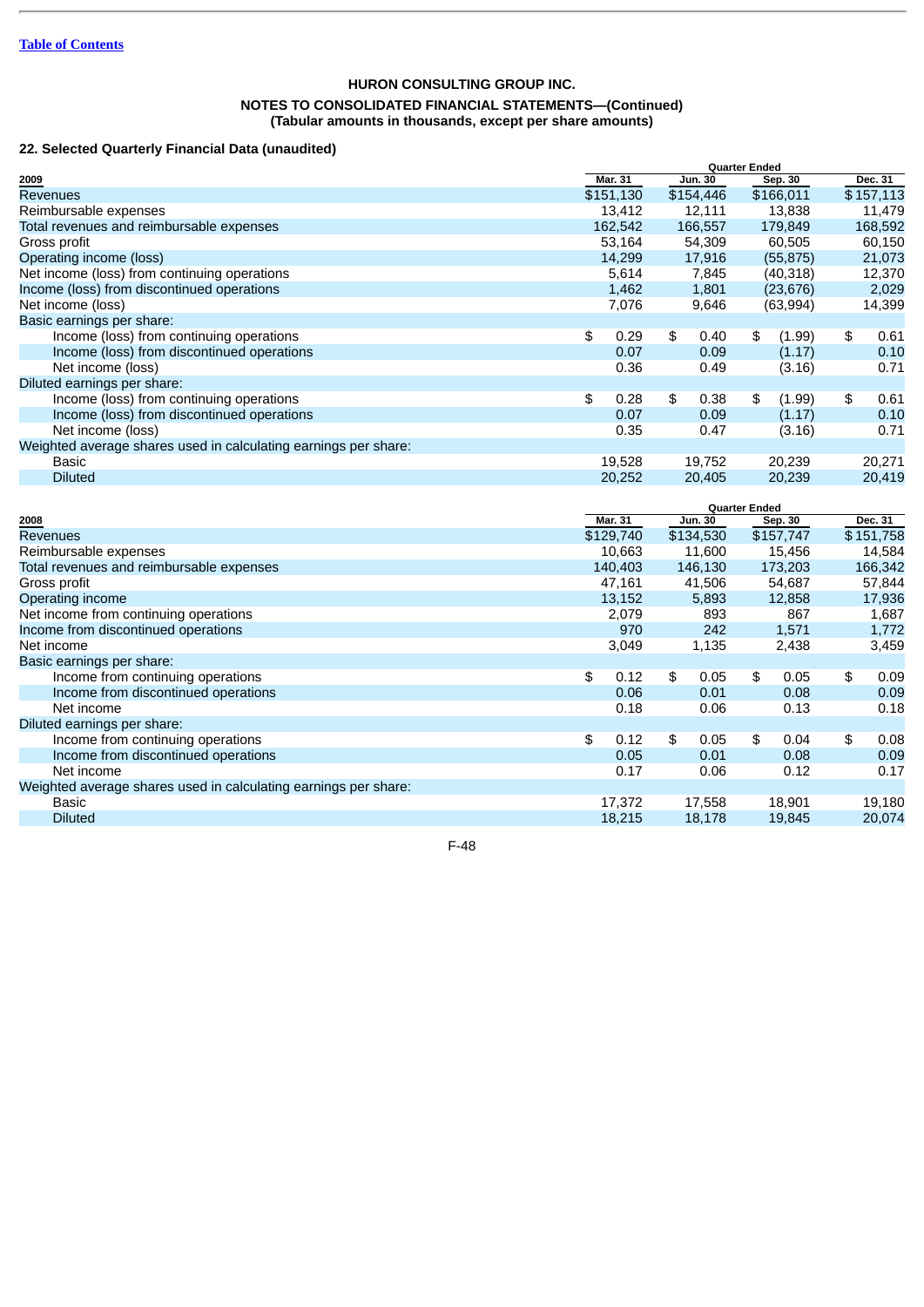### FORM OF SECOND AMENDMENT TO HURON CONSULTING GROUP INC. 2004 OMNIBUS STOCK PLAN

WHEREAS, Huron Consulting Group Inc. (the "Company") maintains the Huron Consulting Group Inc. 2004 Omnibus Stock Plan (as amended by the First Amendment, the "Plan"); and

WHEREAS, the Compensation Committee of the Board of Directors has recommended that the Board of Directors amend the Plan to provide that vesting of outstanding unvested awards will accelerate upon the death or disability of a participant in the form of the Second Amendment set forth below; and

WHEREAS, the Compensation Committee has approved the form of the Second Amendment and has also approved conforming changes to all existing outstanding awards under the Plan; and

WHEREAS, the Second Amendment is now deemed desirable;

NOW, THEREFORE, in accordance with Section 20 of the Plan, the Board of Directors hereby adopts the Second Amendment and Plan is hereby amended effective as of September 22, 2009 in the following particulars:

1. By inserting the following as new subsection 2(m) of the Plan and consequently renumbering each subsequent subsection of Section 2:

""m" "Disabled" shall mean permanently and totally disabled within the meaning of Section 22(e)(3) of the Code."

2. By changing caption to Section 6 to read "Awards Under the Plan; Agreement; Special Vesting.

3. By renumbering the existing Section 6 as subsection 6(a) and inserting the following caption at the beginning of that subsection: "Available Awards; Agreement."

4. By inserting the following as new subsection 6(b) of the Plan:

"(b) Accelerated Vesting. Notwithstanding any other provision of the Plan to the contrary, unless otherwise specifically provided by the Committee, any Award that is outstanding on the date on which the Participant's employment or service with the Company terminates due to death or the Participant becoming Disabled shall become fully vested or exercisable, as applicable, on the date on which the Participant's employment or service with the Company terminates due to death or the Participant becoming Disabled."

-1-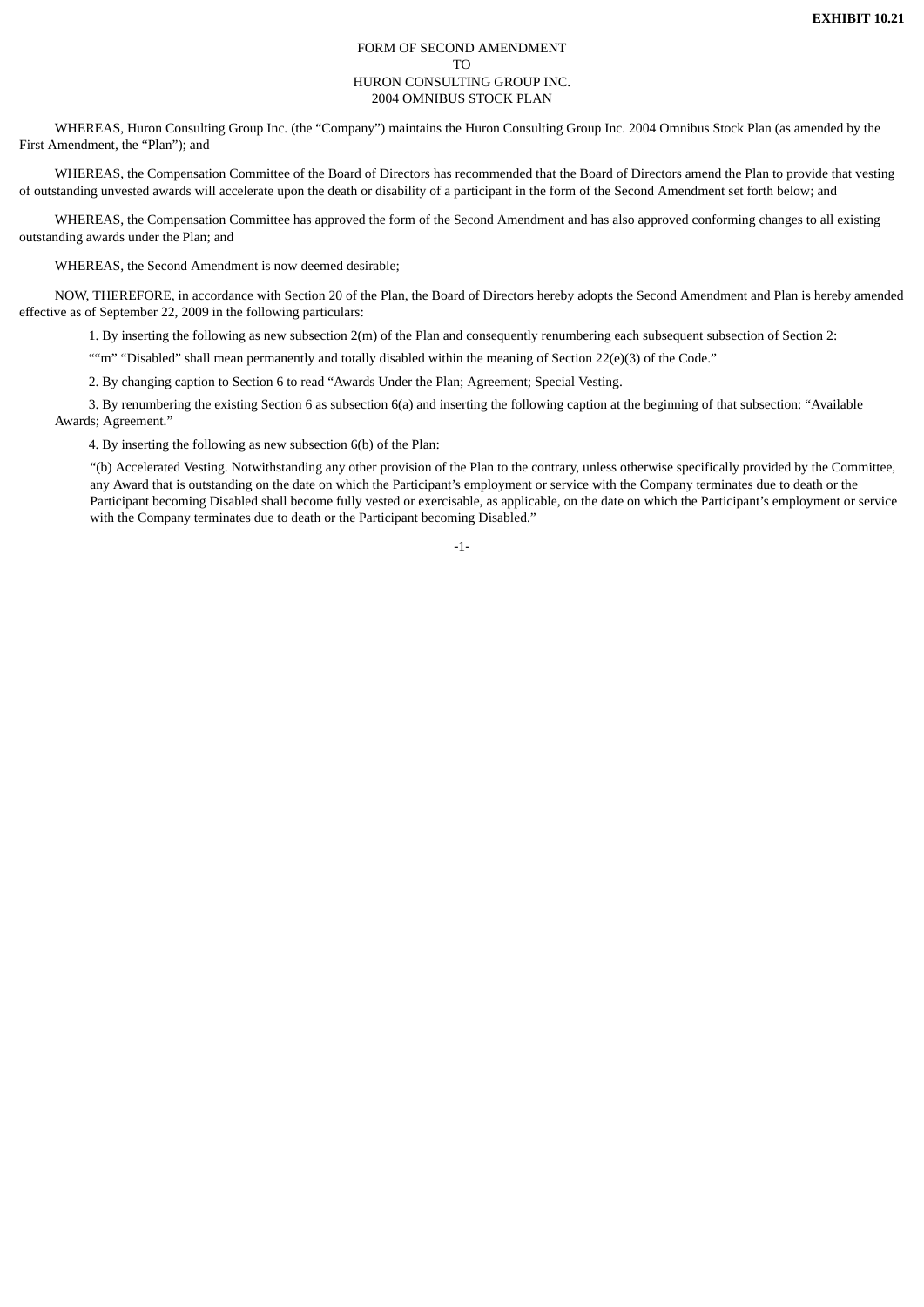5. The second sentence of Section 7(e) of the Plan shall be deleted and replaced in its entirety with the following:

"In the event that the employment of a Participant with the Company (or the Participant's service to the Company) shall terminate on account of retirement of the Participant, treatment of each Option granted to such Participant that is outstanding as of the date of such termination shall be determined by the Committee in its sole discretion."

6. The second sentence of Section 8(h) of the Plan shall be deleted and replaced in its entirety with the following:

"In the event that the employment of a Participant with the Company (or the Participant's service to the Company) shall terminate on account of retirement of the Participant, treatment of each Stock Appreciation Right granted to such Participant that is outstanding as of the date of such termination shall be determined by the Committee in its sole discretion."

7. The fourth sentence of Section 9(h) of the Plan shall be deleted and replaced in its entirety with the following:

"In the event that the employment of a Participant with the Company (or the Participant's service to the Company) shall terminate on account of retirement of the Participant, treatment of any and all shares as to which restrictions on transferability apply as of the date of such termination shall be determined by the Committee in its sole discretion."

8. The second sentence of Section 10(d) of the Plan shall be deleted and replaced in its entirety with the following:

"In the event that the employment of a Participant with the Company (or the Participant's service to the Company) shall terminate on account of retirement of the Participant, treatment of any and all shares of Phantom Stock shall be determined by the Committee in its sole discretion."

-2-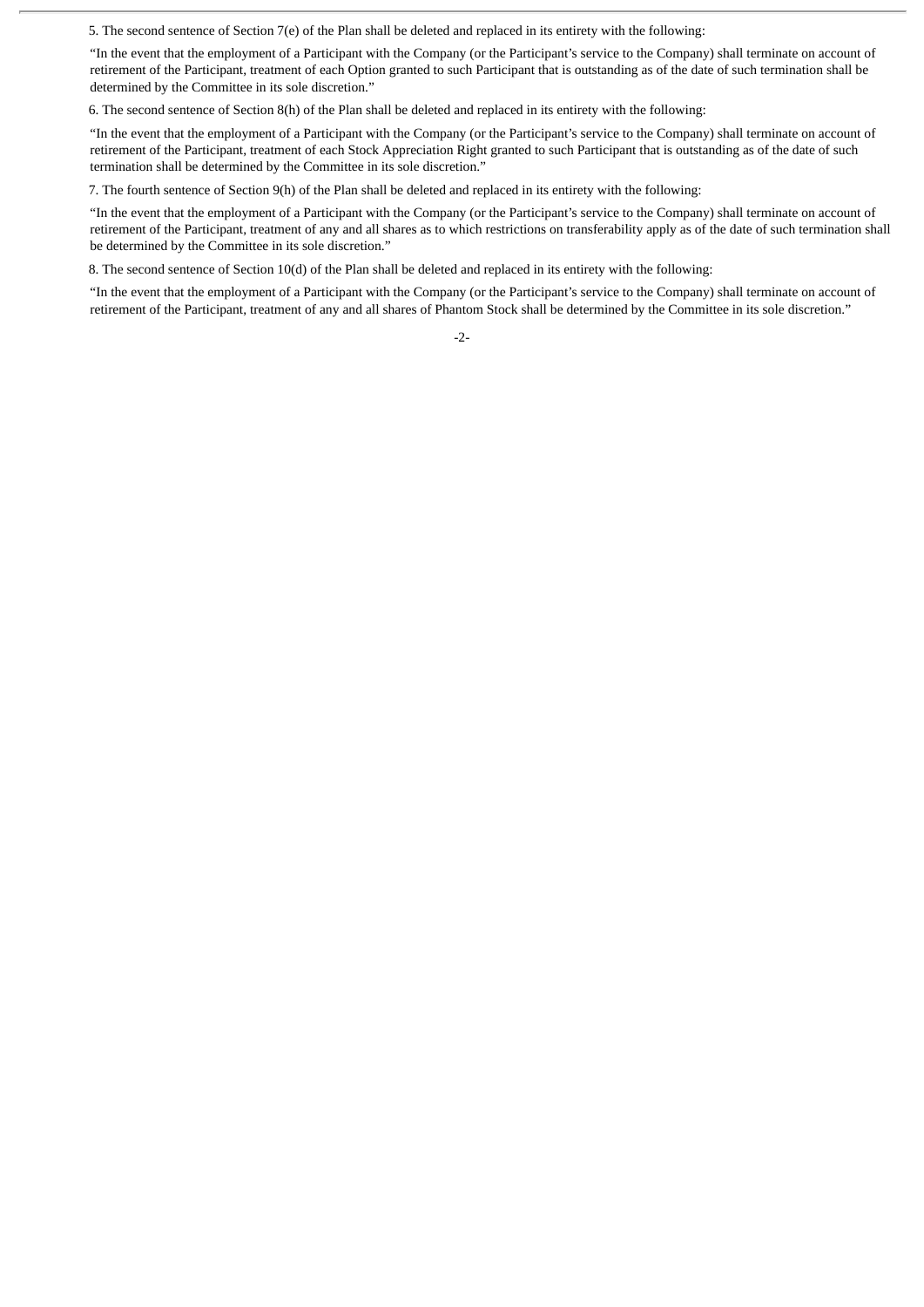# **SENIOR MANAGEMENT AGREEMENT**

# **BY AND BETWEEN**

**HURON CONSULTING GROUP INC.**

**AND**

# **JAMES K. ROJAS**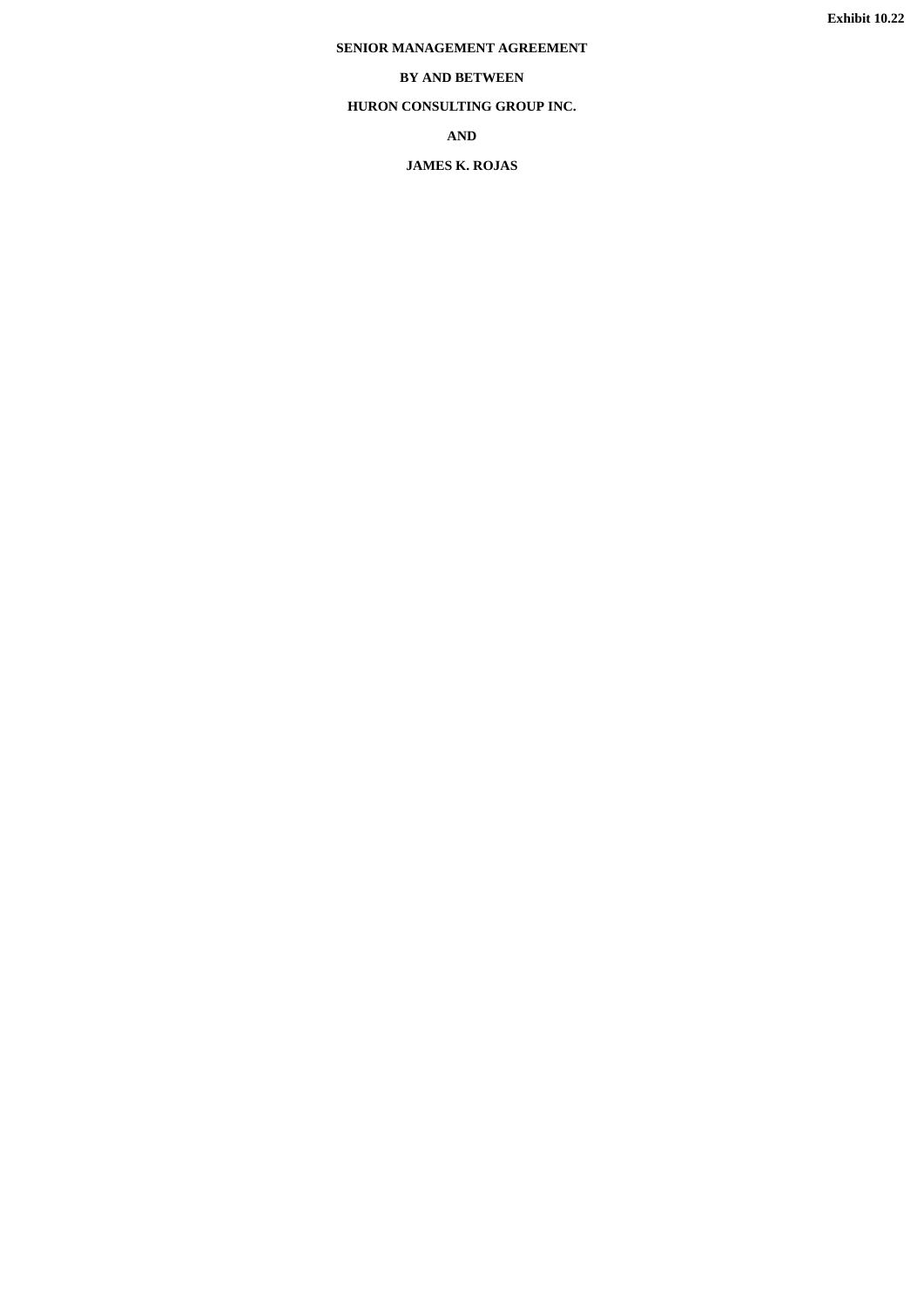#### **SENIOR MANAGEMENT AGREEMENT**

**SENIOR MANAGEMENT AGREEMENT** (the "**Agreement**"), effective as of June 1st, 2009 (the "**Agreement Date**"), by and between Huron Consulting Group Inc., a Delaware corporation (the "**Company**" or "**Huron**"), and James K. Rojas ("**Executive**").

### **PRELIMINARY RECITALS**

A. WHEREAS, Huron and its affiliates are engaged in the business of providing diversified business consulting services (the "**Business**"). For purposes of this Agreement (except where the context contemplates otherwise), the term the "**Company**" shall include Huron, its subsidiaries and assignees and any successors in interest of the Company and its subsidiaries; and

B. WHEREAS, the Company desires to employ Executive as of the Effective Date, and Executive desires to be so employed by the Company, as set forth herein.

NOW, THEREFORE, in consideration of the premises, the mutual covenants of the parties hereinafter set forth and other good and valuable consideration, the receipt and sufficiency of which are hereby acknowledged, the parties hereto hereby agree as follows:

#### 1. Employment.

1.1 Title and Duties. The Company agrees to employ Executive, and Executive agrees to accept employment with the Company, as Managing Director for the Employment Period, (a Vice President title will be determined after Executive's employment begins and is subject to approval by the Board of Directors), in accordance with the terms and conditions of this Agreement. During the Employment Period, Executive shall have such responsibilities, duties and authorities as are customarily assigned to such position and shall render such services or act in such capacity for the Company and its affiliates, as Huron's Chief Executive Officer (the "**CEO**") shall from time to time direct. Executive shall perform the duties and carry out the responsibilities assigned to Executive, to the best of Executive's ability, in a trustworthy and businesslike manner for the purpose of advancing the business of the Company. Executive acknowledges that Executive's duties and responsibilities hereunder will require Executive's full business time and effort and agrees that, during the Employment Period, Executive will not engage in any other business activity or have any business pursuits or interests which materially interfere or conflict with the performance of Executive's duties hereunder; provided that Executive may, with the approval of the CEO or his designee, serve on the board of other corporations or charitable organizations and engage in charitable activities, community affairs, and teaching. Executive shall engage in travel as reasonably required in the performance of Executive's duties.

1.2 Employment Period. The active employment of Executive under this Agreement shall begin on or before June 1st, 2009 (the "**Effective Date**"), and shall continue through the first annual anniversary of the Effective Date (the "**Term**"). Upon the expiration of the Term, Executive's employment may continue on an "at will" basis. "**Employment Period**" shall mean the Term and any period of "at will" employment thereafter. Notwithstanding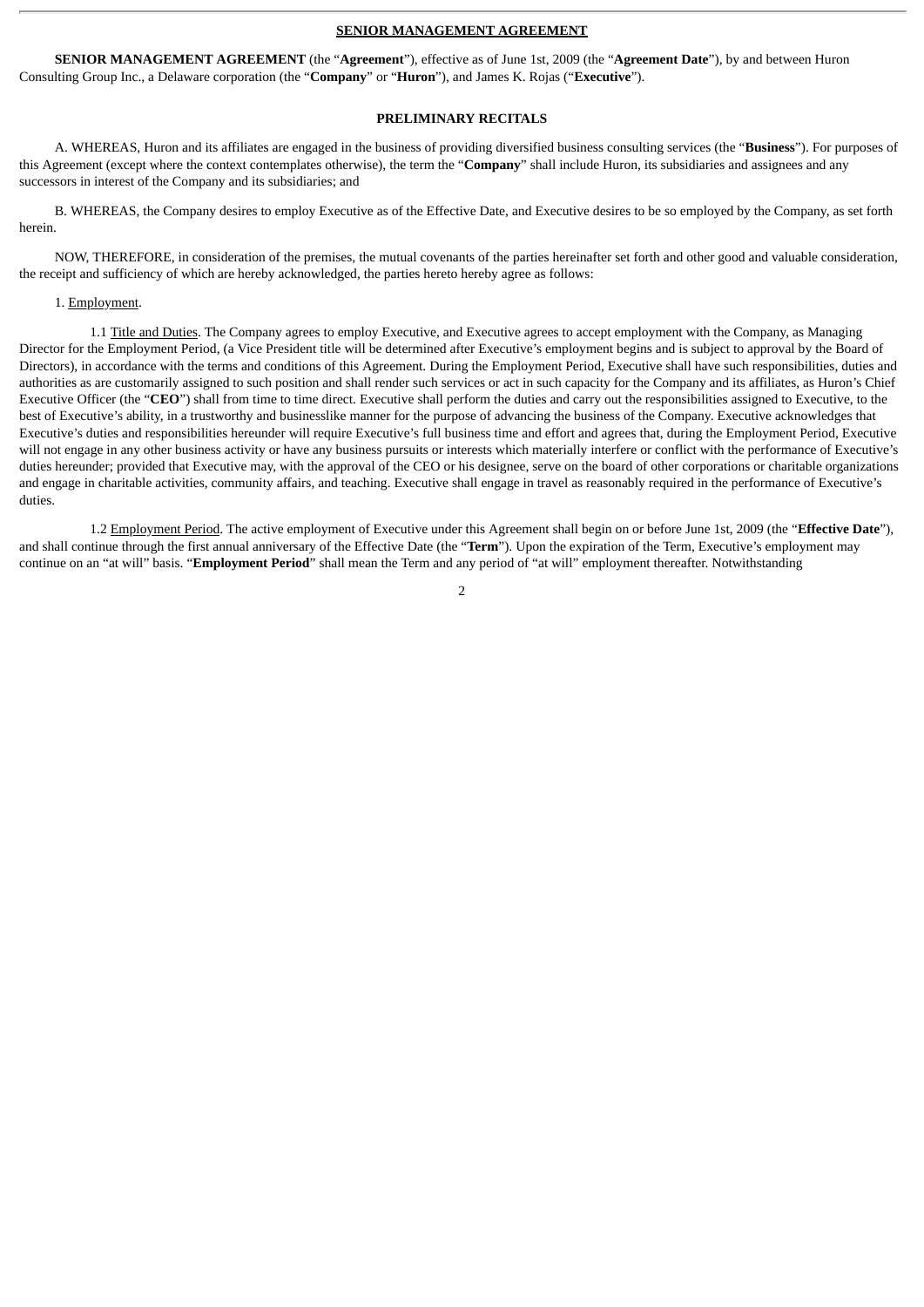anything to the contrary contained herein, the Employment Period is subject to termination prior to the date of expiration thereof pursuant to **Sections 1.3, 1.4** and **1.5**.

1.3 Termination Upon Death. If Executive dies during the Employment Period, Executive's employment shall automatically terminate on the date of Executive's death. If Executive experiences a Permanent Disability (as defined below) during the Employment Period, Executive shall be considered to have terminated employment as of the date of such Permanent Disability.

#### 1.4 Termination by the Company.

(a) The Company may terminate Executive's employment hereunder at any time. Such termination shall be effective upon the date notice of such termination is given pursuant to **Section 10.5** unless such notice shall otherwise provide.

(b) For purpose of this Agreement, "**Cause**" means the occurrence of any of the following events, as determined in the reasonable good faith judgment of the CEO:

(i) the failure of Executive to perform Executive's material duties which failure continues for ten (10) days after the Company has given written notice to Executive specifying in reasonable detail the manner in which Executive has failed to perform such duties and affording opportunity to cure;

(ii) commission by Executive of an act or omission (A) constituting (x) a felony, (y) dishonesty with respect to the Company or (z) fraud, or (B) that (x) could adversely and materially affect the Company's business or reputation, or (y) involves moral turpitude;

(iii) the breach, non-performance or non-observance of any of the material terms of this Agreement (other than a breach, non-performance or non-observance described in clause (i) of this **Section 1.4(b)**), or any other agreement to which Executive and the Company are parties, by Executive, if such breach, non-performance or non-observance shall continue beyond a period of ten (10) days immediately after written notice thereof given by the Company to Executive; or

(iv) any breach, non-performance or non-observance of any of **Sections 6.3, 6.4, 6.5** or **6.7** of this Agreement, provided, however, that if such breach, non-performance or non-observance of **Section 6.7** is curable, no Cause will exist if the situation is resolved to the satisfaction of the Company and Executive within ten (10) days of notification of Executive of the breach, non-performance or non-observance.

(c) Executive shall be deemed to have a "**Permanent Disability**" for purposes of this Agreement if Executive is eligible to receive benefits under the Company's long-term disability plan then covering Executive.

1.5 Termination by Executive. Executive shall give sixty (60) days' notice to the Company prior to the effectiveness of any resignation of Executive's employment with the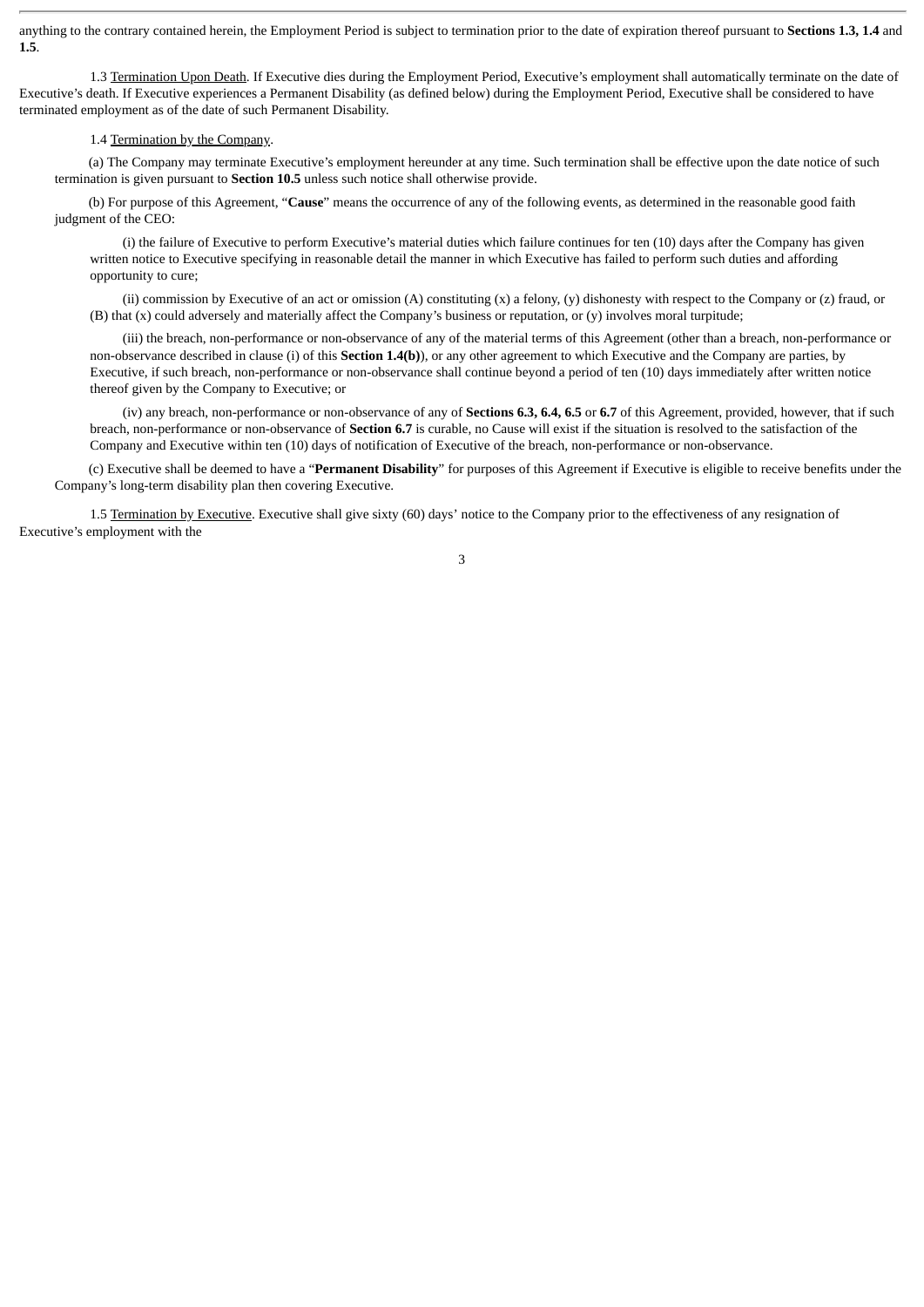Company. If the Company gives notice to Executive that, during the Term, Executive's primary location of employment with the Company will change to a location that is more than seventy-five (75) miles from Executive's primary location of employment with the Company in Chicago, Illinois, if the Company does not rescind (or otherwise cure) such requirement within the sixty (60) day period following such notice, and if Executive resigns his employment within thirty (30) days after the end of such sixty (60) day cure period, then Executive's resignation shall be deemed for "**Good Reason**." The Company and Executive agree that a relocation of more than seventy-five (75) miles from Executive's primary location of employment in Chicago, Illinois would be a material adverse change in Executive's employment with the Company.

### 2. Compensation and Benefits.

2.1 Base Salary. As consideration for the services of Executive hereunder, during the Term, the Company shall pay Executive an annual base salary of **\$400,000** (the "**Base Salary**"), payable in accordance with the Company's customary payroll practices as in effect from time to time. The CEO shall perform an annual review of Executive's compensation based on Executive's performance of Executive's duties and the Company's other compensation policies. The term Base Salary shall include any changes to the Base Salary from time to time.

### 2.2 Bonus Programs.

(a) Target Bonus. During the Term, Executive shall be eligible for an annual bonus in an amount determined by the Compensation Committee of Huron's Board of Directors (the "Compensation Committee") based on Executive's performance of Executive's duties and the Company's other compensation policies (the "**Annual Bonus**"). Executive's target Annual Bonus shall be **\$400,000** (the "**Target Amount**"). The actual Annual Bonus paid may be more or less than the Target Amount based on Company and Executive performance. Executive's right to any bonus payable pursuant to this **Section 2.2** shall be contingent upon Executive being employed by the Company on the date the Annual Bonus is generally paid to executives of the Company.

(b) Sign-On Bonus. Within thirty (30) days after the Effective Date, the Company shall pay to Executive a cash bonus in the amount of **\$500,000** ("**Sign-On Bonus**"). If the Company terminates Executive's employment for Cause, or Executive voluntarily resigns his employment without Good Reason at any time prior to the second anniversary of the Effective Date, then Executive shall immediately repay to the Company a pro-rated portion of the Sign-on Bonus.

3. Equity Awards. Executive shall generally be eligible to participate in Huron's equity plans from time to time, with the amount of any equity awards, and the terms and conditions under which they are granted, being in the sole discretion of Huron. Such equity awards shall be subject to the terms of the applicable equity incentive plan of the Company and granting agreement. As soon as possible after the Effective Date, and subject to approval of the Compensation Committee, Executive shall be granted an equity grant under the 2004 Omnibus Equity Incentive Plan with respect to **40,000** restricted shares of stock of Huron. These shares shall vest in four equal increments, with one-quarter vesting on the first anniversary of the grant date and one-quarter vesting on each of the next three anniversaries of the grant date; provided,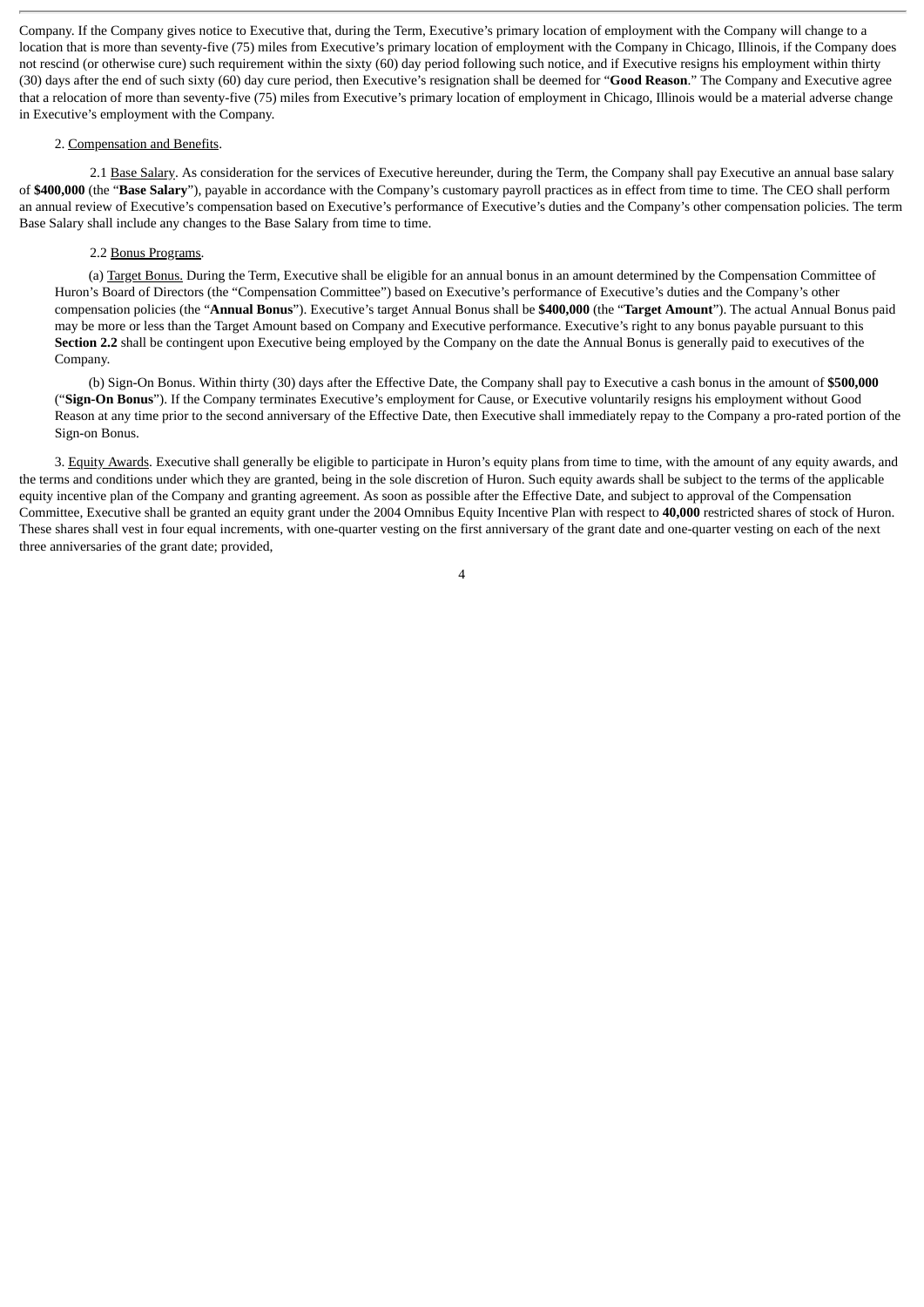however, that no shares shall vest if Executive is not employed by the Company as of such vesting date.

### 4. Welfare Benefits and Expenses.

4.1 Welfare Benefits. During the Employment Period, Executive shall be eligible to participate in the various health and welfare benefit plans maintained by the Company for its similarly situated senior management employees from time to time.

4.2 Business Expenses. During the Employment Period, the Company shall reimburse Executive for all ordinary, necessary and reasonable travel and other business expenses incurred by Executive in connection with the performance of Executive's duties hereunder, in accordance with the Company policy. Such reimbursement shall be made upon presentation of itemized expense statements and such other supporting documentation as the Company may reasonably require. To the extent that any such reimbursements are taxable to Executive ("**Taxable Reimbursements**"), such reimbursements shall be paid to Executive only if (a) the expenses are incurred and reimbursable pursuant to a reimbursement plan that provides an objectively determinable nondiscretionary definition of the expenses that are eligible for reimbursement and (b) the expenses are incurred during the Employment Period. With respect to any Taxable Reimbursements, the amount of the expenses that are eligible for reimbursement during one calendar year may not affect the amount of reimbursements to be provided in any subsequent calendar year, the reimbursement of an eligible expense shall be made on or before the last day of the calendar year following the calendar year in which the expense was incurred, and the right to reimbursement of the expenses shall not be subject to liquidation or exchange for any other benefit.

### 5. Compensation After Termination.

5.1 Termination During the Term For Cause; Resignation During the Term Without Good Reason. If, on or before the last day of the Term, Executive's employment is terminated by the Company for Cause or if Executive resigns his employment other than for Good Reason then, except as required by law, the Company shall have no further obligations to Executive (except payment of the Base Salary accrued through the date of said termination), and the Company shall continue to have all other rights available hereunder (including, without limitation, all rights under the Restrictive Covenants at law or in equity).

### 5.2 Termination During the Term Without Cause; Resignation During the Term For Good Reason.

(a) If, on or before the last day of the Term, Executive's employment is terminated by the Company without Cause or Executive resigns for Good Reason, then, subject to the terms and conditions of this Agreement, Executive shall be entitled to receive the following amounts and benefits:

(i) Severance pay ("**Severance Pay**") in an amount equal to the sum of the Base Salary (but not less than three (3) months Base Salary), which Severance Pay shall be payable to Executive in a lump sum within sixty (60) days following Executive's termination of employment; and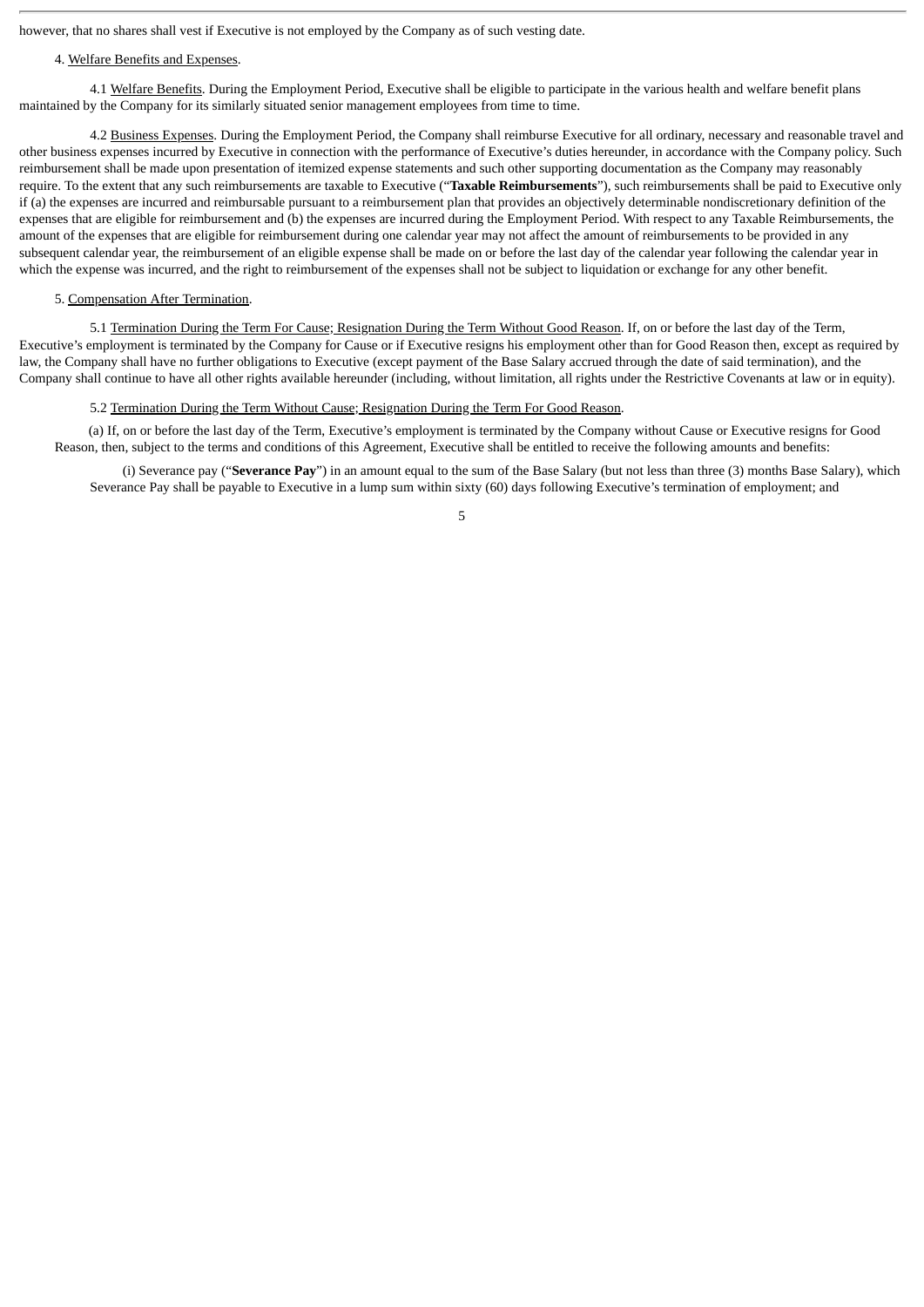(ii) Continuation of medical benefits during the unexpired portion of the Term (with a minimum of three (3) months) upon the same terms as exist from time to time for active similarly situated executives of the Company, which benefits shall be considered part of, and not in addition to, any coverage required under COBRA.

(b) The Company shall have no other obligations under this **Section 5.2** or otherwise with respect to Executive's employment from and after the employment termination date, and the Company shall continue to have all other rights available hereunder (including, without limitation, all rights under the Restrictive Covenants at law or in equity).

5.3 Termination During the Term Due To Death, Permanent Disability. If during the Term Executive's employment is terminated due to Executive's Permanent Disability or if Executive dies, then, subject to the terms and conditions of this Agreement, (a) Executive or Executive's estate, as the case may be, shall be entitled to receive (i) payment of Base Salary through the date of termination, (ii) payment of a pro rata Annual Bonus (based on actual results), to be paid at the same time as annual bonuses are paid to other members of senior management, and (b) Executive and/or Executive's eligible dependents shall receive continuation of medical benefits upon the same terms as exist for similarly situated active executives of the Company for the three (3)-month period immediately following the termination of employment (which benefits shall be considered part of, and not in addition to, any coverage required under COBRA). The Company shall have no other obligations under this **Section 5.3** or otherwise with respect to Executive's employment from and after the employment termination date, and the Company shall continue to have all other rights available hereunder (including, without limitation, all rights under the Restrictive Covenants at law or in equity).

5.4 Termination After the Term. If Executive's employment is terminated after the expiration of the Term, any compensation or benefits due to Executive (or Executive's estate) shall be based solely on the plans, policies and programs in effect at the date of termination. The Company shall have no other obligations hereunder or otherwise with respect to Executive's employment from and after the termination date, and the Company shall continue to have all other rights available hereunder (including, without limitation, all rights under the Restrictive Covenants at law or in equity).

5.5 General Release. Executive acknowledges and agrees that Executive's right to receive severance pay and other benefits pursuant to **Section 5.2, 5.3** and **5.4** of this Agreement (collectively, the **"Severance Benefits"**) is contingent upon Executive's compliance with the covenants, representations, warranties and agreements set forth in **Section 6** of this Agreement and except for those payments and benefits required to be made or provided by law or pursuant to the express terms of a benefit plan (and other than those benefits to be provided upon death), such Severance Benefits shall be conditioned upon Executive's execution and acceptance of the terms and conditions of, and the effectiveness of, a general release in the standard form used by the Company at the time of Executive's termination of employment (the "**Release**"). If Executive fails to comply with the covenants set forth in **Section 6** or if Executive fails to execute the Release or revokes the Release during the seven (7)-day period following his execution of the Release, then Executive shall not be entitled to any Severance Benefits. The Company shall provide Executive with the Release within five (5) days following his termination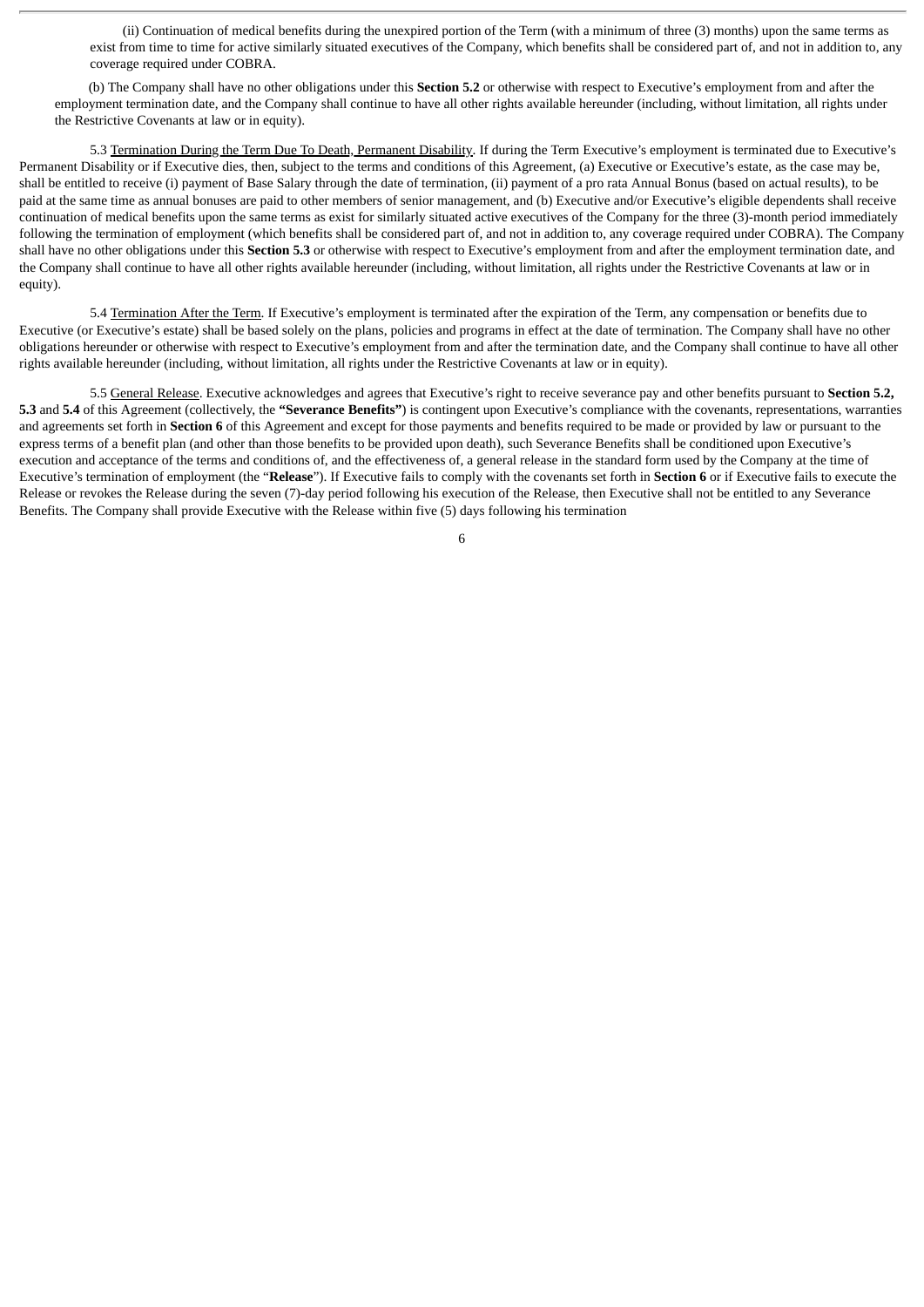of employment. If any of the Severance Benefits are subject to Section 409A of the Code, Executive shall be entitled to any such Severance Benefits only if the Release has been executed, is effective and the applicable revocation period has expired no later than the date as of which such Severance Benefits are to be paid (or provided) pursuant to this Agreement and if such requirements are not satisfied, Executive shall not be entitled to any such Severance Benefits.

### 6. Restrictive Covenants and Agreements.

6.1 Executive's Acknowledgment. Executive agrees and acknowledges that in order to assure the Company that it will retain its value and that of the Business as a going concern, it is necessary that Executive not utilize special knowledge of the Business and its relationships with customers to compete with the Company. Executive further acknowledges that:

(a) the Company is and will be engaged in the Business during the Employment Period and thereafter;

(b) Executive will occupy a position of trust and confidence with the Company, and during the Employment Period, Executive will become familiar with the Company's trade secrets and with other proprietary and Confidential Information concerning the Company and the Business;

(c) the agreements and covenants contained in **Sections 6, 7, 8** and **9** are essential to protect the Company and the confidentiality of its Confidential Information (defined below) and near permanent client relationships as well as goodwill of the Business and compliance with such agreements and covenants will not impair Executive's ability to procure subsequent and comparable employment; and

(d) Executive's employment with the Company has special, unique and extraordinary value to the Company and the Company would be irreparably damaged if Executive were to provide services to any person or entity in violation of the provisions of this Agreement.

6.2 Confidential Information. As used in this **Section 6**, "**Confidential Information**" shall mean the Company's trade secrets and other non-public information relating to the Company or the Business, including, without limitation, information relating to financial statements, customer identities, potential customers, employees, suppliers, acquisition targets, servicing methods, equipment, programs, strategies and information, analyses, marketing plans and strategies, profit margins and other information developed or used by the Company in connection with the Business that is not known generally to the public or the industry and that gives the Company an advantage in the marketplace. Confidential Information shall not include any information that is in the public domain or becomes known in the public domain through no wrongful act on the part of Executive. Executive agrees to deliver to the Company at the termination of Executive's employment, or at any other time the Company may request, all memoranda, notes, plans, records, reports and other documents (and copies thereof) relating to the Business or the Company or other forms of Confidential Information which Executive may then possess or have under Executive's control.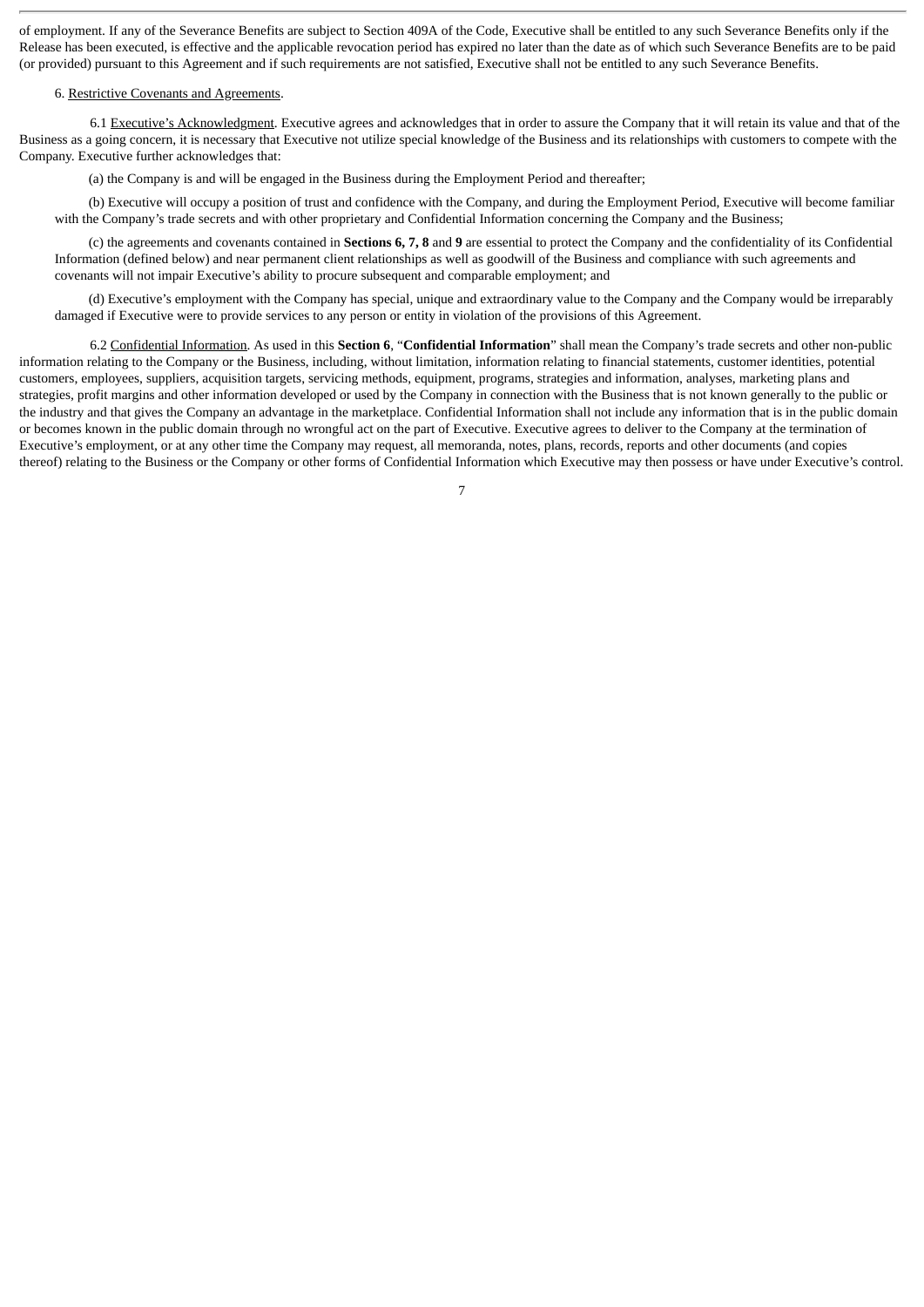6.3 Non-Disclosure. Executive agrees that during employment with the Company and thereafter, Executive shall not reveal to any competitor or other person or entity (other than current employees of the Company) any Confidential Information regarding Clients (as defined herein) that Executive obtains while performing services for the Company. Executive further agrees that Executive will not use or disclose any Confidential Information of the Company, other than in connection with Executive's work for the Company, until such information becomes generally known in the industry through no fault of Executive.

6.4 Non-Solicitation of Clients. Executive acknowledges that Executive will learn and develop Confidential Information relating to the Company's Clients and relating to the Company's servicing of those Clients. Executive recognizes that the Company's relationships with its Clients are extremely valuable to it and that the protection of the Company's relationships with its Clients is essential.

Accordingly, and in consideration of the Company's employment of Executive and the various benefits and payments provided in conjunction therewith, Executive agrees that during the Employment Period and for the longer period (**"Restricted Period"**) thereafter of (i) the period for which Executive is entitled to receive severance payments under **Section 5.2(a)(i)** or (ii) twelve (12) months following any termination of employment with the Company, Executive will not, whether or not Executive is then self-employed or employed by another, directly or through another, provide services that are the same or similar to those services offered for sale and/or under any stage of development by the Company at the time of Executive's termination, to any Client of the Company whom Executive:

(a) obtained as a Client for the Company; or

(b) consulted with, provided services for, or supervised the provision of services for during the twelve (12) month period immediately preceding termination of Executive's employment; or

(c) submitted or assisted in the submission of a proposal for the provision of services during the six (6) month period immediately preceding termination of Executive's employment.

**"Client"** shall mean those persons or firms for whom the Company has either directly or indirectly provided services within the twenty-four (24)-month period immediately preceding termination of Executive's employment and therefore includes both the referral source or entity that consults with the Company and the entity to which the consultation related. **"Client"** also includes those persons or firms to whom Executive has submitted a proposal (or assisted in the submission of a proposal) to perform services during the six (6) month period immediately preceding termination of Executive's employment.

6.5 Non-Interference with Relationships. Executive shall not at any time during the Restricted Period directly or indirectly solicit, induce or encourage (a) any executive or employee or other personnel (including contractors) of the Company, or (b) any customer, Client, supplier, lender, professional advisor or other business relation of the Company to leave, alter or cease his/her/its relationship with the Company, for any reason whatsoever. Executive shall not hire or assist in the hiring of any executive or employee or other personnel (including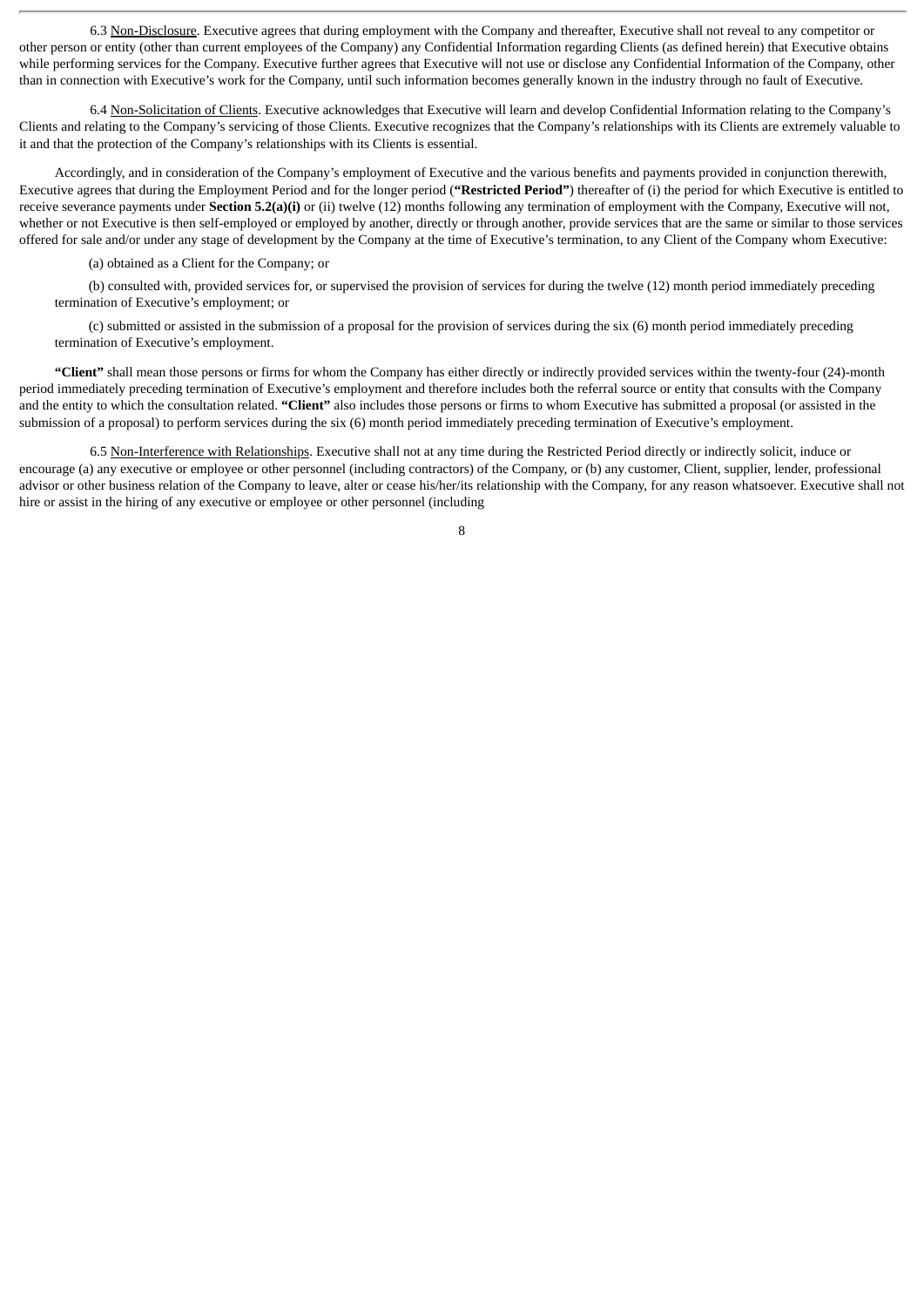contractors) of the Company for that same time period, whether or not Executive is then self-employed or employed by another business. Executive shall not at any time directly or indirectly make disparaging remarks about the Company.

6.6 Modification. If any court of competent jurisdiction shall at any time deem that the term of any Restrictive Covenant is too lengthy, or the scope or subject matter of any Restrictive Covenant exceeds the limitations imposed by applicable law, the parties agree that provisions of **Sections 6.3**, **6.4** and **6.5** shall be amended to the minimum extent necessary such that the provision is enforceable or permissible by such applicable law and be enforced as amended.

6.7 Representations and Warranties. Executive has made full disclosure to the Company concerning the existence of, and delivered copies of any documents relating to, any contractual arrangement (including, but not limited to, any non-compete or non-solicitation agreement) that Executive has with any current or former employer which agreement purports to be in effect as of the date of this offer or the dates of Executive's intended employment with the Company. Executive represents, warrants and covenants to the Company that (a) Executive is not a party to or bound by any employment agreement, noncompete, nonsolicitation (of customers or employees), nondisturbance (of customers, employees or vendors), or confidentiality agreement with any previous employer or any other person or entity that would be violated by Executive's acceptance of this position or which would interfere in any material respect with the performance of Executive's duties with the Company, (b) that Executive will not use any confidential information or trade secrets of any person or party other than the Company in connection with the performance of Executive's duties with the Company, (c) that Executive will not at any time breach (or threaten to breach) any such agreement with any such previous employer or any other person or entity during Executive's employment with the Company and (d) Executive shall not at any time enter into any modification of any forgoing such agreement or any new agreement with, Executive's previous employer without first obtaining the prior written consent of the Company in its sole discretion. Executive shall hereafter immediately disclose to the Company any knowledge of Executive of a possible or potential violation of any forgoing such agreement occurring at any time.

7. Ownership of Intellectual Property. All intellectual property, documents, forms, techniques, methodologies, ideas, inventions, writings, software and Confidential Information created or conceived by Executive alone or with others while employed with the Company that relate to the Company's business or clients or work assigned to Executive by the Company (collectively, "Materials") constitute "work made for hire" and are the exclusive property of the Company. If for any reason any Materials cannot legally constitute a "work made for hire," then this Agreement shall operate as an irrevocable assignment and agreement to assign to the Company all right, title and interest in such Materials. Executive will promptly disclose to the Company in writing all Materials developed during his employment with the Company, and Executive will execute such documents as may be necessary to evidence his assignment(s) of all right, title and interest in Materials to the Company. If Executive claims ownership in any intellectual property, ideas or inventions that predate his employment with the Company, then Executive will disclose such claims in writing to the Company's Human Resources Department before commencing any work for the Company.

 $\overline{q}$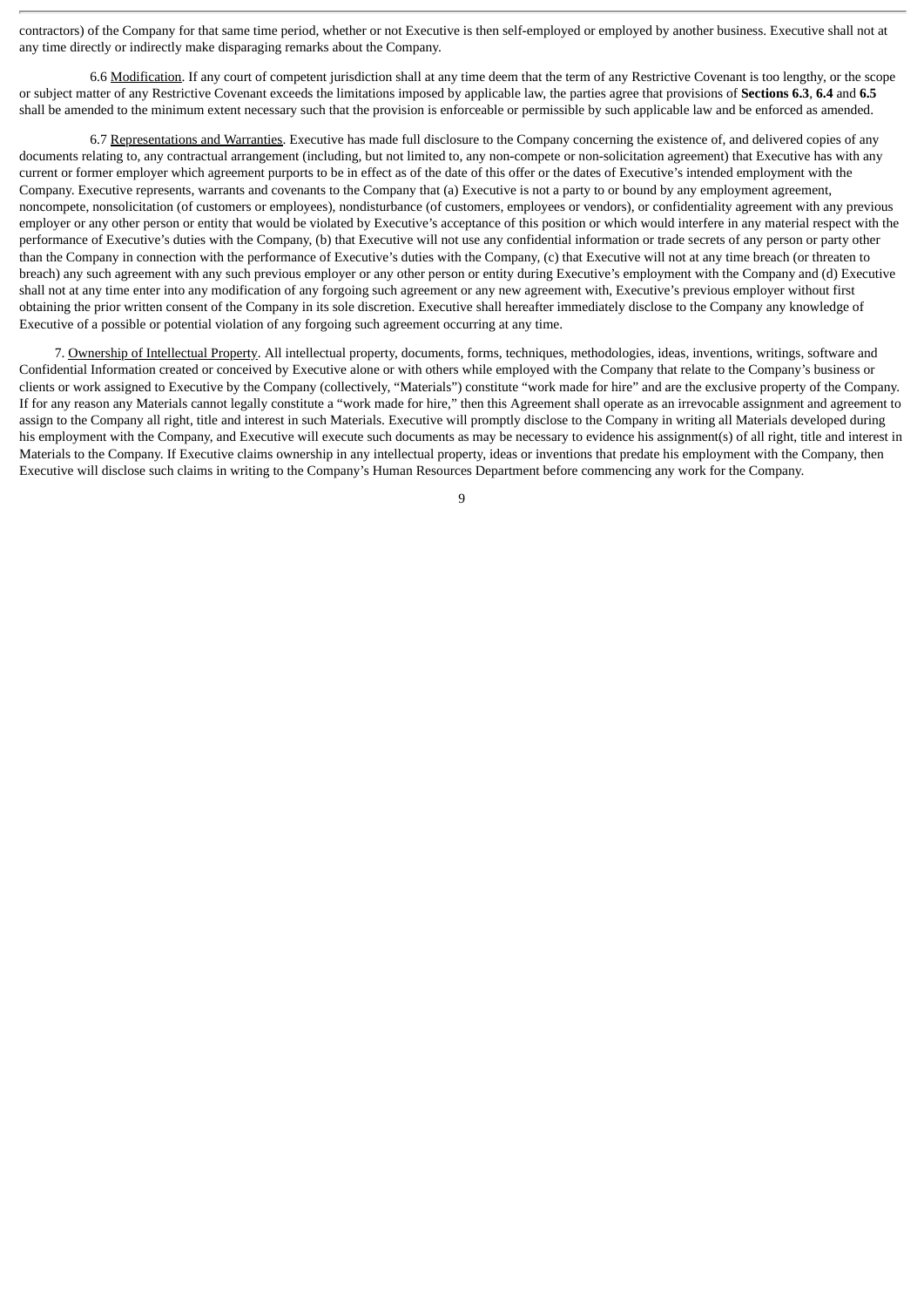8. Effect on Termination. If, for any reason, this Agreement shall terminate or Executive's employment with the Company shall terminate, then, notwithstanding such termination, those provisions contained in **Sections 6, 7, 8 9** and **10** hereof shall survive and thereafter remain in full force and effect.

### 9. Remedies.

9.1 Non-Exclusive Remedy for Restrictive Covenants. Executive acknowledges and agrees that the covenants set forth in **Sections 6.3, 6.4,** and **6.5** of this Agreement (collectively, the "**Restrictive Covenants**") are reasonable and necessary for the protection of the Company's business interests, that irreparable injury will result to the Company if Executive breaches any of the terms of the Restrictive Covenants, and that in the event of Executive's actual or threatened breach of any such Restrictive Covenants, the Company will have no adequate remedy at law. Executive accordingly agrees that in the event of any actual or threatened breach by Executive of any of the Restrictive Covenants, the Company shall be entitled to immediate temporary injunctive and other equitable relief, without the necessity of showing actual monetary damages or the posting of bond. Nothing contained herein shall be construed as prohibiting the Company from pursuing any other remedies available to it for such breach or threatened breach, including the recovery of damages.

9.2 Arbitration. Except as set forth in **Section 9.1**, any controversy or claim arising out of or related to (i) this Agreement, (ii) the breach thereof, (iii) Executive's employment with the Company or the termination of such employment, or (iv) Employment Discrimination, shall be settled by arbitration in Chicago, Illinois before a single arbitrator administered by the American Arbitration Association ("**AAA**") under its National Rules for the Resolution of Employment Disputes, amended and restated effective as of January 1, 2004 (the "**Employment Rules**"), and judgment on the award rendered by the arbitrator may be entered in any court having jurisdiction thereof. Notwithstanding the foregoing, Rule R-34 of the AAA's Commercial Arbitration Rules amended and restated effective as of September 1, 2007 (instead of Rule 27 of the Employment Rules) shall apply to interim measures. References herein to any arbitration rule(s) shall be construed as referring to such rule(s) as amended or renumbered from time to time and to any successor rules. References to the AAA include any successor organization. "**Employment Discrimination**" means any discrimination against or harassment of Executive in connection with Executive's employment with the Company or the termination of such employment, including any discrimination or harassment prohibited under federal, state or local statute or other applicable law, including the Age Discrimination in Employment Act, Title VII of the Civil Rights Act of 1964, the Employee Retirement Income Security Act of 1974, the Americans with Disability Act, the Family and Medical Leave Act, the Fair Labor Standards Act, or any similar federal, state or local statute.

#### 10. Miscellaneous.

10.1 Assignment. Executive may not assign any of Executive's rights or obligations hereunder without the written consent of the Company. Except as otherwise expressly provided herein, all covenants and agreements contained in this Agreement by or on behalf of any of the parties hereto shall bind and inure to the benefit of the respective successors and assigns of the parties hereto whether so expressed or not.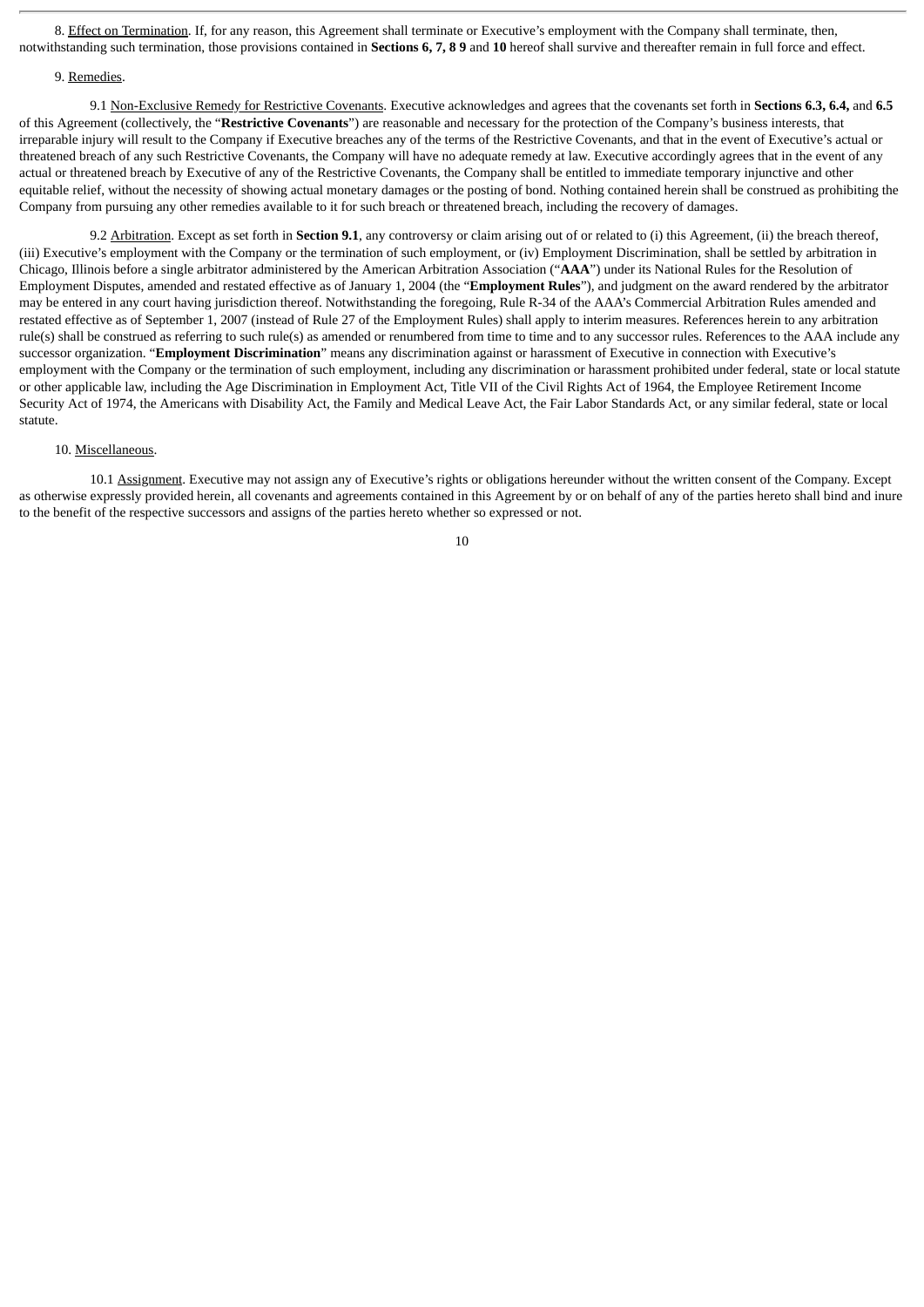10.2 Severability. Whenever possible, each provision of this Agreement shall be interpreted in such manner as to be effective and valid under applicable law, but if any provision of this Agreement is held to be prohibited by or invalid under applicable law, such provision shall be ineffective only to the extent of such prohibition or invalidity and without invalidating the remainder of this Agreement.

10.3 Counterparts. This Agreement may be executed in multiple counterparts, each of which shall be deemed an original, but all of which taken together shall constitute one and the same Agreement.

10.4 Descriptive Headings; Interpretation. The descriptive headings in this Agreement are inserted for convenience of reference only and are not intended to be part of or to affect the meaning or interpretation of this Agreement. The use of the word "**including**" in this Agreement shall be by way of example rather than by limitation.

10.5 Notices. All notices, demands or other communications to be given under or by reason of the provisions of this Agreement shall be in writing and shall be deemed to have been duly given if (a) delivered personally to the recipient, (b) sent to the recipient by reputable express courier service (charges prepaid) or mailed to the recipient by certified or registered mail, return receipt requested and postage prepaid, or (c) transmitted by telecopy to the recipient with a confirmation copy to follow the next day to be delivered by overnight carrier. Such notices, demands and other communications shall be sent to the addresses indicated below:

| To the Company: | Huron Consulting Group Inc.   |
|-----------------|-------------------------------|
|                 | 550 West Van Buren Street     |
|                 | Chicago, IL 60607             |
|                 | <b>Attention: Mary Sawall</b> |
|                 | Facsimile: (312) 583-8701     |
| To Executive:   | James K. Rojas                |
|                 | 11879 Topanga Canyon          |
|                 | Frankfort, IL 60423           |

or to such other address or to the attention of such other person as the recipient party shall have specified by prior written notice to the sending party. The date in which such notice shall be deemed given shall be (w) the date of receipt if personally delivered, (x) three (3) business days after the date of mailing if sent by certified or registered mail, (y) one business day after the date of delivery to the overnight courier if sent by overnight courier or (z) the next business day after the date of transmittal by telecopy.

10.6 Preamble; Preliminary Recitals. The Preliminary Recitals set forth in the Preamble hereto are hereby incorporated and made part of this Agreement.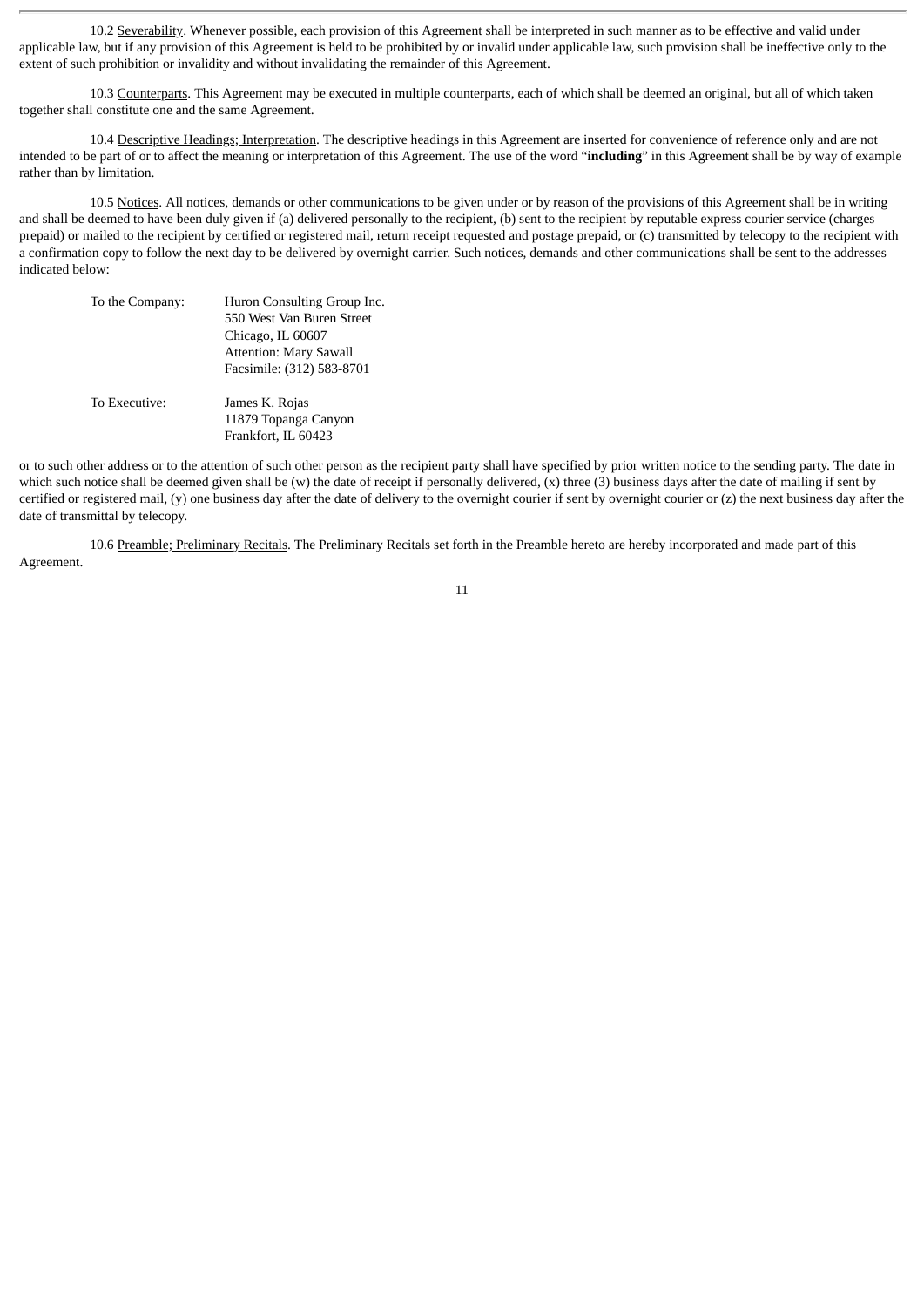10.7 Taxes. All compensation payable to Executive from the Company shall be subject to all applicable withholding taxes, normal payroll withholding and any other amounts required by law to be withheld.

10.8 Entire Agreement. Except as otherwise expressly set forth herein, this Agreement sets forth the entire understanding of the parties, and supersedes and preempts all prior oral or written understandings and agreements with respect to the subject matter hereof.

10.9 Governing Law. This Agreement shall be construed and enforced in accordance with, and all questions concerning the construction, validity, interpretation and performance of this Agreement shall be governed by, the laws of the State of Illinois without giving effect to provisions thereof regarding conflict of laws.

10.10 No Strict Construction. The language used in this Agreement will be deemed to be the language chosen by the parties hereto to express their mutual intent, and no rule of strict construction will be applied against any party hereto.

10.11 Amendment and Waivers. Any provisions of the Agreement may be amended or waived only with the prior written consent of the Company and Executive.

10.12 Additional Section 409A Provisions. Notwithstanding any provision contained in this Agreement to the contrary, if (a) any payment hereunder is subject to Section 409A of the Code, (b) such payment is to be paid on account of Employee's separation from service (within the meaning of Section 409A of the Code) and (c) Employee is a "specified employee" (within the meaning of Section  $409A(a)(2)(B)$  of the Code), then such payment shall be delayed until the first day of the seventh month following Employee's separation from service (or, if later, the date on which such payment is otherwise to be paid under this Agreement). With respect to any payments hereunder that are subject to Section 409A of the Code and that are payable on account of a separation from service, the determination of whether Executive has had a separation from service shall be determined in accordance with Section 409A of the Code.

<sup>12</sup>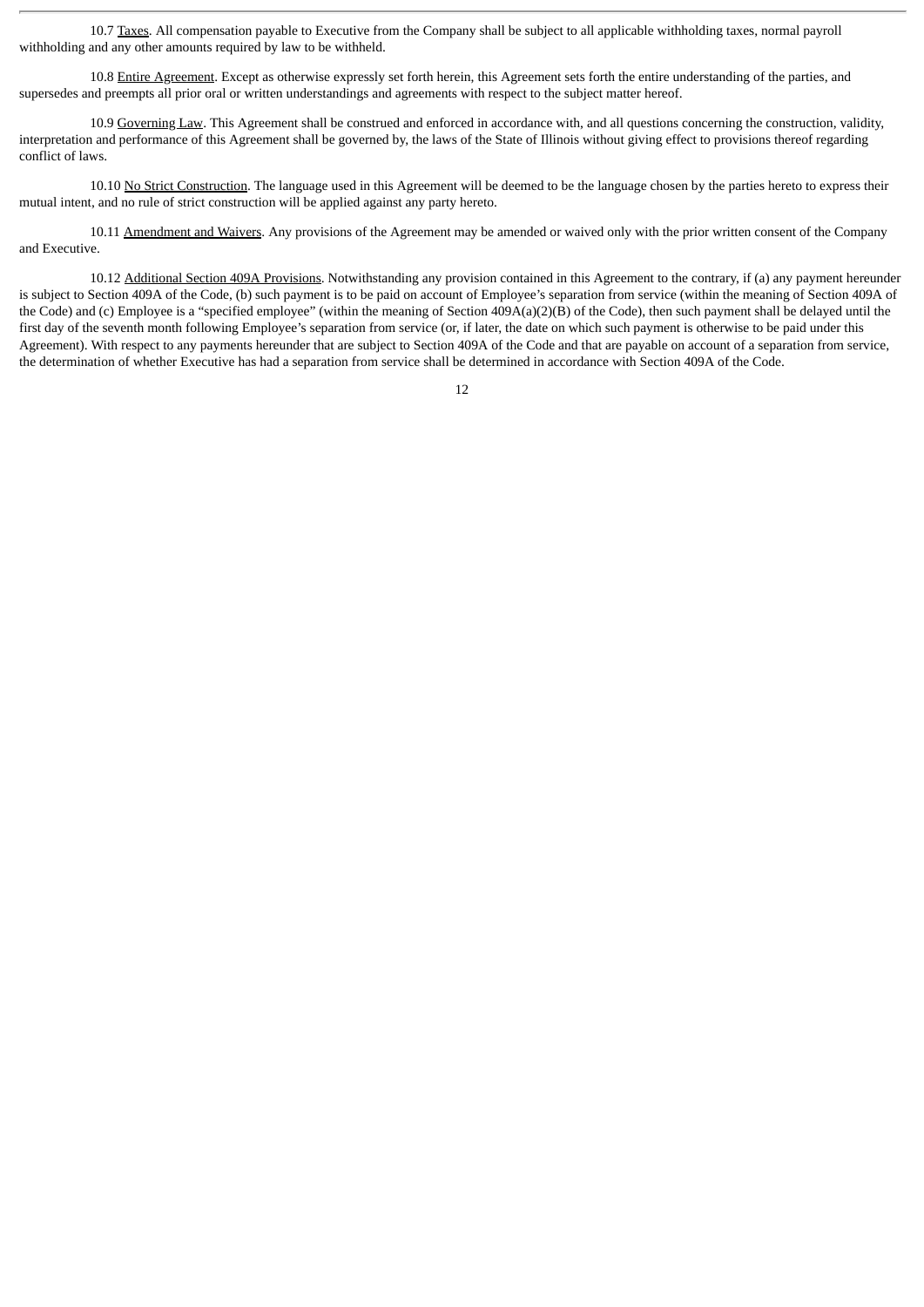**IN WITNESS WHEREOF,** the parties hereto have executed this Agreement as of the dates written below.

# **COMPANY:**

## **HURON CONSULTING GROUP INC.**

|      | By: /s/ Gary Holdren |
|------|----------------------|
| Its: | - CEO                |
|      | Date: March 13, 2009 |

# **JAMES K. ROJAS**

/s/ James K. Rojas

James K. Rojas (print name)

March 11, 2009 Date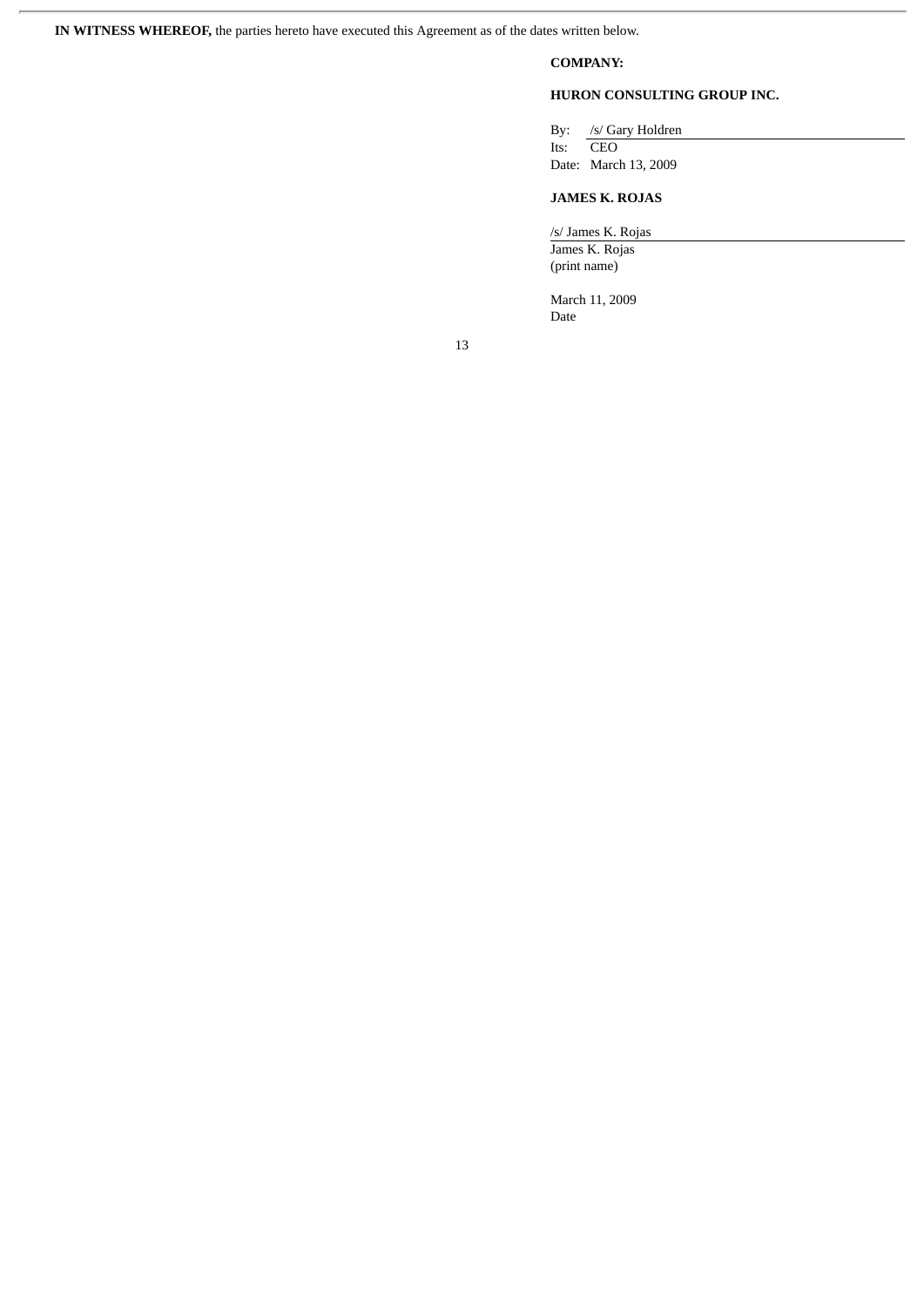# **LIST OF SUBSIDIARIES OF HURON CONSULTING GROUP INC.**

| Name                                       | <b>Jurisdiction of Organization</b> |
|--------------------------------------------|-------------------------------------|
| Huron Consulting Group Holdings LLC        | Delaware                            |
| Huron (UK) Limited                         | United Kingdom                      |
| Kabushiki Kaisha Huron Consulting Group    | Japan                               |
| Huron Consulting South East Asia PTE, LTD. | Singapore                           |
| Huron Middle East LLC                      | United Arab Emirates - Dubai        |
| Huron Saudi Limited                        | Saudi Arabia                        |
| Huron Consulting Services LLC              | Delaware                            |
| Wellspring Management Services LLC         | Delaware                            |
| Huron Demand LLC                           | Delaware                            |
| Conseillers Huron Canada Limité            | Canada and Quebec                   |
|                                            |                                     |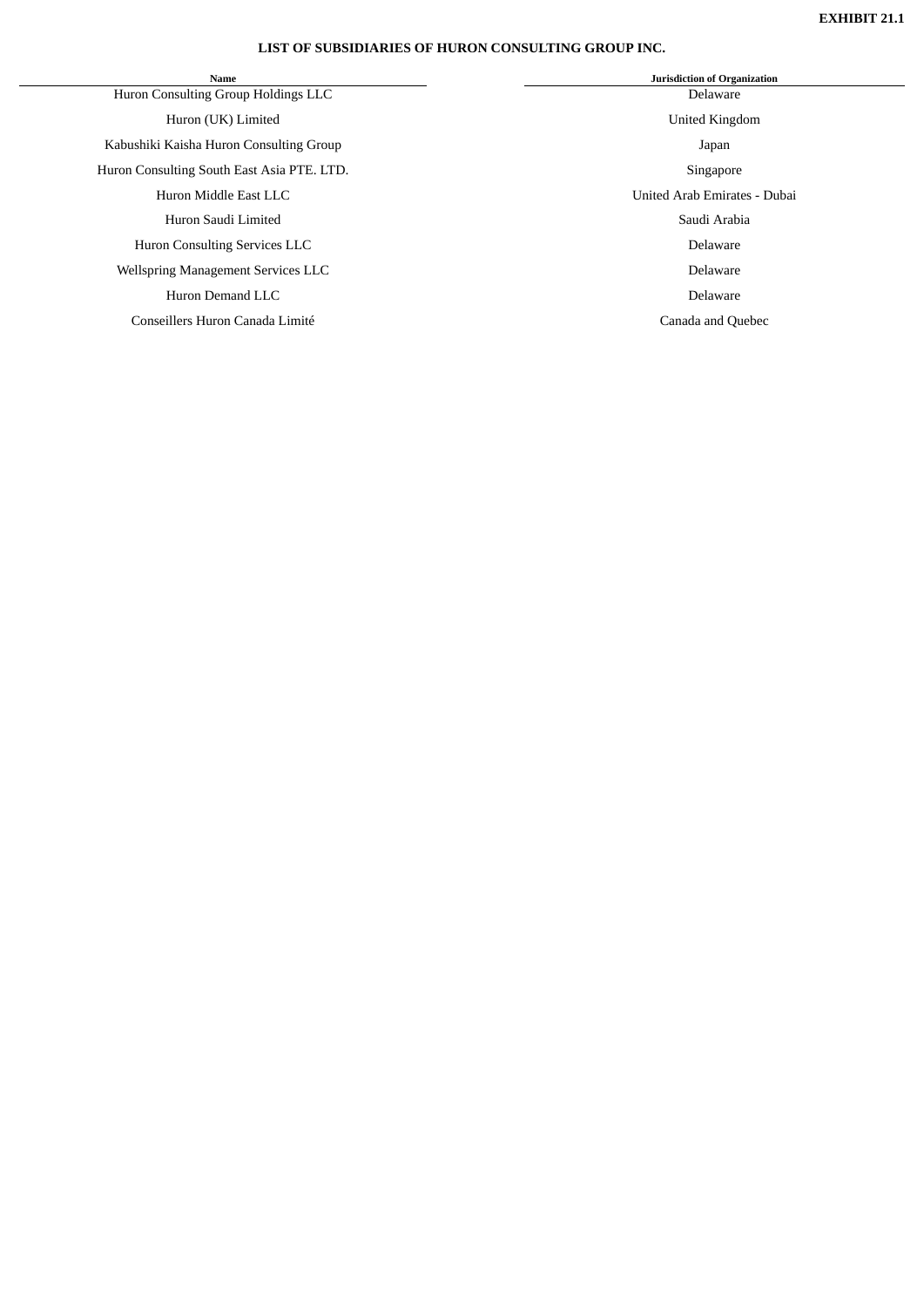# **CONSENT OF INDEPENDENT PUBLIC REGISTERED ACCOUNTING FIRM**

We hereby consent to the incorporation by reference in the Registration Statements on Form S-8 (Nos. 333-119697 and 333-137107) of Huron Consulting Group, Inc. of our report dated February 23, 2010 relating to the financial statements and the effectiveness of internal control over financial reporting, which appears in this Form 10-K.

/s/ PricewaterhouseCoopers LLP Chicago, IL February 23, 2010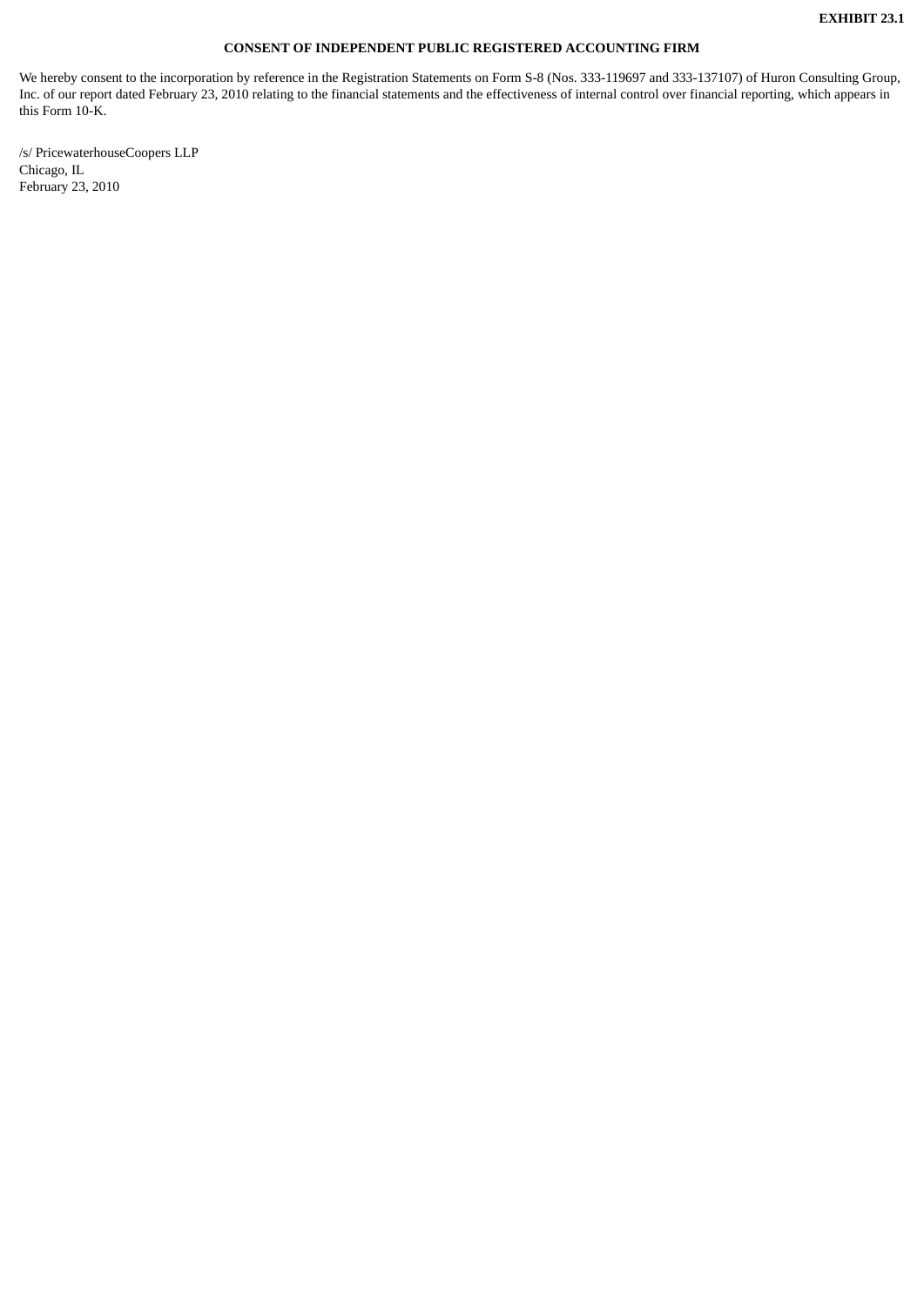### **CERTIFICATION OF THE CHIEF EXECUTIVE OFFICER, PURSUANT TO RULE 13a-14(a)/15d-14(a), AS ADOPTED PURSUANT TO SECTION 302 OF THE SARBANES-OXLEY ACT OF 2002**

I, James H. Roth, certify that:

- 1. I have reviewed this annual report on Form 10-K of Huron Consulting Group Inc.;
- 2. Based on my knowledge, this report does not contain any untrue statement of a material fact or omit to state a material fact necessary to make the statements made, in light of the circumstances under which such statements were made, not misleading with respect to the period covered by this report;
- 3. Based on my knowledge, the financial statements, and other financial information included in this report, fairly present in all material respects the financial condition, results of operations and cash flows of the registrant as of, and for, the periods presented in this report;
- 4. The registrant's other certifying officer and I are responsible for establishing and maintaining disclosure controls and procedures (as defined in Exchange Act Rules 13a-15(e) and 15d-15(e)) and internal control over financial reporting (as defined in Exchange Act Rules 13a-15(f) and 15d-15(f)) for the registrant and have:
	- a) Designed such disclosure controls and procedures, or caused such disclosure controls and procedures to be designed under our supervision, to ensure that material information relating to the registrant, including its consolidated subsidiaries, is made known to us by others within those entities, particularly during the period in which this report is being prepared;
	- b) Designed such internal control over financial reporting, or caused such internal control over financial reporting to be designed under our supervision, to provide reasonable assurance regarding the reliability of financial reporting and the preparation of financial statements for external purposes in accordance with generally accepted accounting principles;
	- c) Evaluated the effectiveness of the registrant's disclosure controls and procedures and presented in this report our conclusions about the effectiveness of the disclosure controls and procedures, as of the end of the period covered by this report based on such evaluation; and
	- d) Disclosed in this report any change in the registrant's internal control over financial reporting that occurred during the registrant's most recent fiscal quarter (the registrant's fourth fiscal quarter in the case of an annual report) that has materially affected, or is reasonably likely to materially affect, the registrant's internal control over financial reporting; and
- 5. The registrant's other certifying officer and I have disclosed, based on our most recent evaluation of internal control over financial reporting, to the registrant's auditors and the audit committee of the registrant's board of directors (or persons performing the equivalent functions):
	- a) All significant deficiencies and material weaknesses in the design or operation of internal control over financial reporting which are reasonably likely to adversely affect the registrant's ability to record, process, summarize and report financial information; and
	- b) Any fraud, whether or not material, that involves management or other employees who have a significant role in the registrant's internal control over financial reporting.

Date: February 23, 2010 Contract Contract Contract Contract Contract Contract Contract Contract Contract Contract Contract Contract Contract Contract Contract Contract Contract Contract Contract Contract Contract Contract **James H. Roth**

**Chief Executive Officer**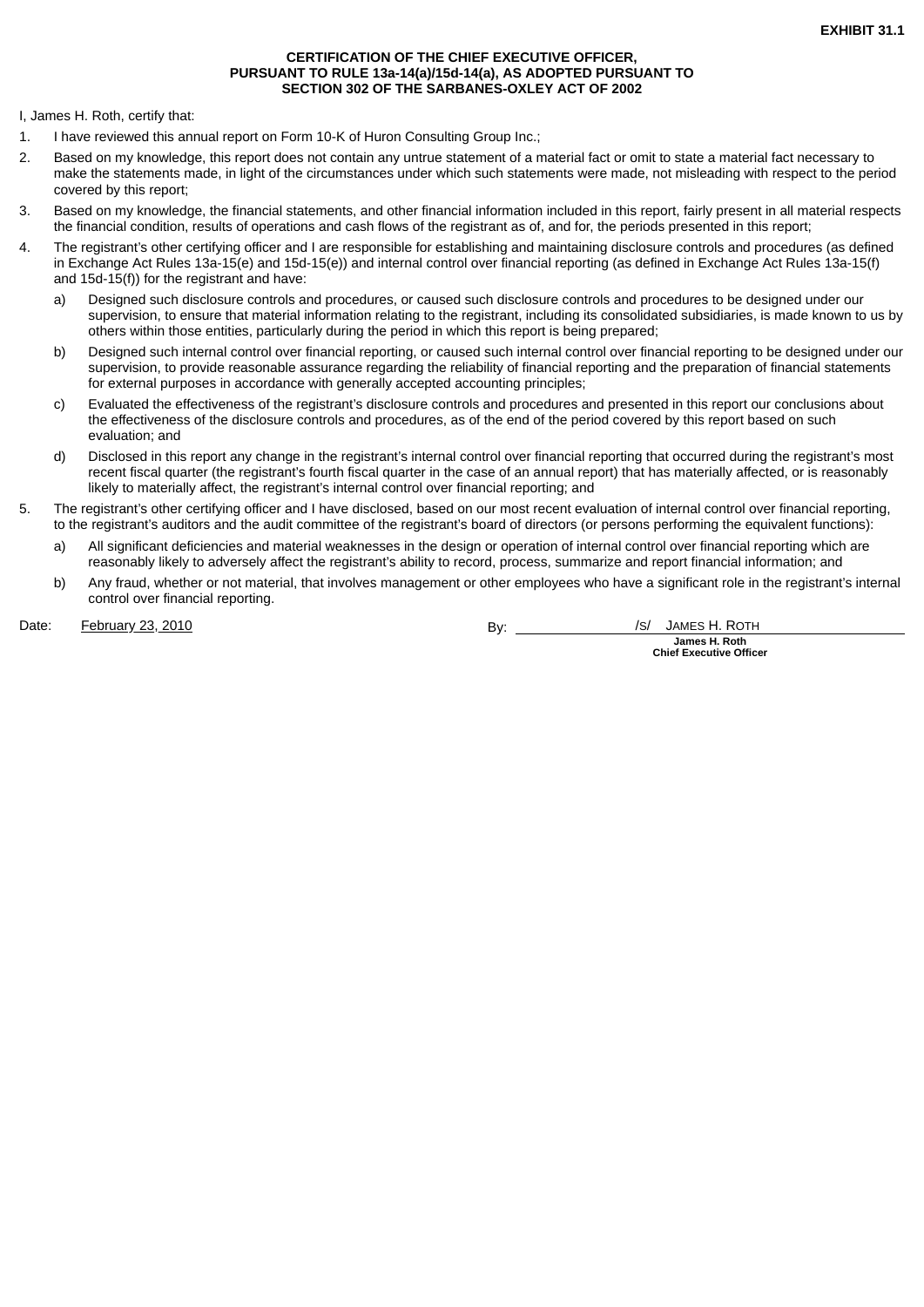### **CERTIFICATION OF THE CHIEF FINANCIAL OFFICER, PURSUANT TO RULE 13a-14(a)/15d-14(a), AS ADOPTED PURSUANT TO SECTION 302 OF THE SARBANES-OXLEY ACT OF 2002**

I, James K. Rojas, certify that:

- 1. I have reviewed this annual report on Form 10-K of Huron Consulting Group Inc.;
- 2. Based on my knowledge, this report does not contain any untrue statement of a material fact or omit to state a material fact necessary to make the statements made, in light of the circumstances under which such statements were made, not misleading with respect to the period covered by this report;
- 3. Based on my knowledge, the financial statements, and other financial information included in this report, fairly present in all material respects the financial condition, results of operations and cash flows of the registrant as of, and for, the periods presented in this report;
- 4. The registrant's other certifying officer and I are responsible for establishing and maintaining disclosure controls and procedures (as defined in Exchange Act Rules 13a-15(e) and 15d-15(e)) and internal control over financial reporting (as defined in Exchange Act Rules 13a-15(f) and 15d-15(f)) for the registrant and have:
	- a) Designed such disclosure controls and procedures, or caused such disclosure controls and procedures to be designed under our supervision, to ensure that material information relating to the registrant, including its consolidated subsidiaries, is made known to us by others within those entities, particularly during the period in which this report is being prepared;
	- b) Designed such internal control over financial reporting, or caused such internal control over financial reporting to be designed under our supervision, to provide reasonable assurance regarding the reliability of financial reporting and the preparation of financial statements for external purposes in accordance with generally accepted accounting principles;
	- c) Evaluated the effectiveness of the registrant's disclosure controls and procedures and presented in this report our conclusions about the effectiveness of the disclosure controls and procedures, as of the end of the period covered by this report based on such evaluation; and
	- d) Disclosed in this report any change in the registrant's internal control over financial reporting that occurred during the registrant's most recent fiscal quarter (the registrant's fourth fiscal quarter in the case of an annual report) that has materially affected, or is reasonably likely to materially affect, the registrant's internal control over financial reporting; and
- 5. The registrant's other certifying officer and I have disclosed, based on our most recent evaluation of internal control over financial reporting, to the registrant's auditors and the audit committee of the registrant's board of directors (or persons performing the equivalent functions):
	- a) All significant deficiencies and material weaknesses in the design or operation of internal control over financial reporting which are reasonably likely to adversely affect the registrant's ability to record, process, summarize and report financial information; and
	- b) Any fraud, whether or not material, that involves management or other employees who have a significant role in the registrant's internal control over financial reporting.

Date: February 23, 2010 Contract Contract Contract Contract Contract Contract Contract Contract Contract Contract Contract Contract Contract Contract Contract Contract Contract Contract Contract Contract Contract Contract **James K. Rojas**

**Chief Financial Officer**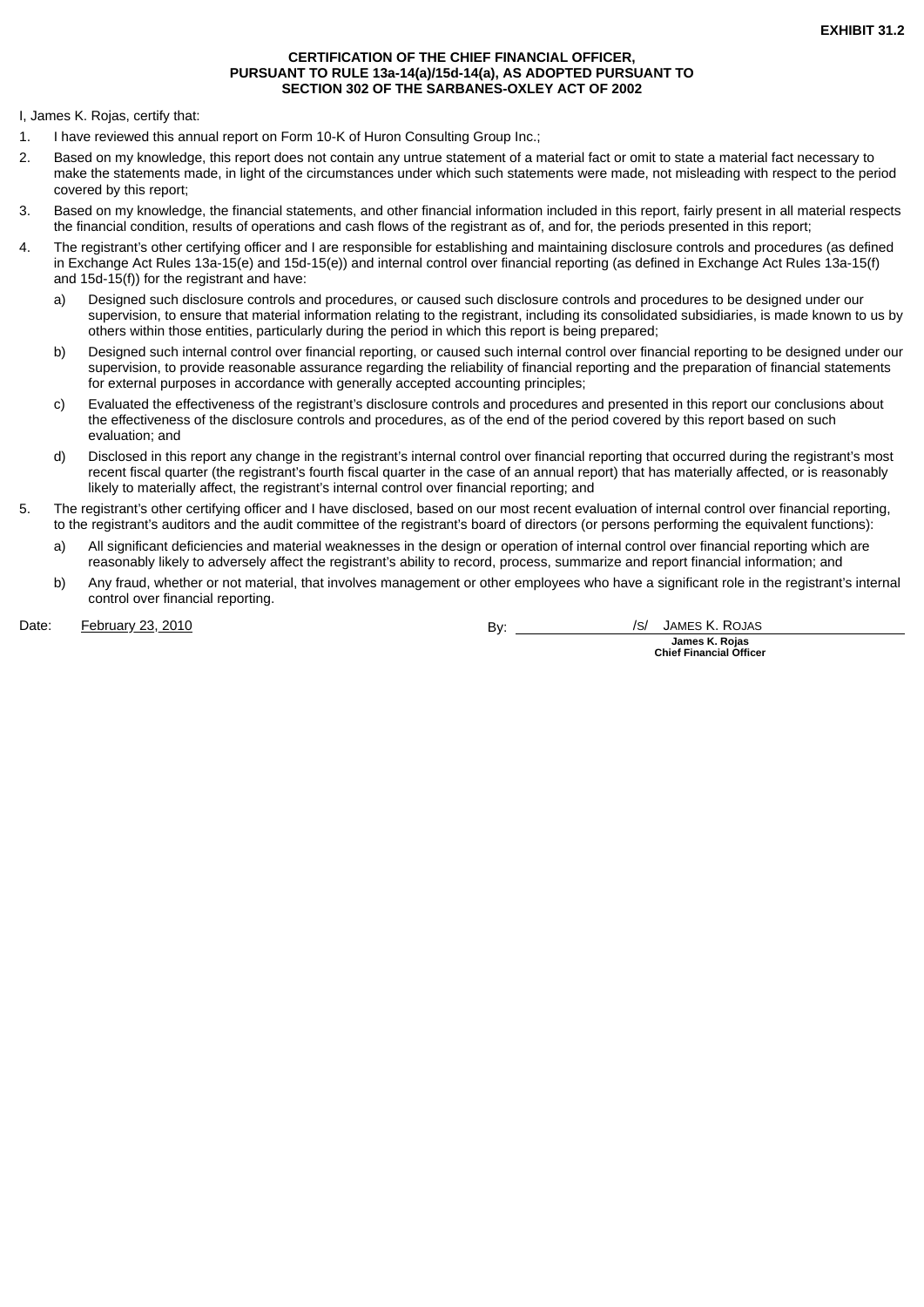### **CERTIFICATION OF THE CHIEF EXECUTIVE OFFICER, PURSUANT TO 18 U.S.C. SECTION 1350, AS ADOPTED PURSUANT TO SECTION 906 OF THE SARBANES-OXLEY ACT OF 2002**

In connection with the annual report of Huron Consulting Group Inc. (the "Company") on Form 10-K for the year ended December 31, 2009 as filed with the Securities and Exchange Commission on the date hereof (the "Report"), I, James H. Roth, Chief Executive Officer of the Company, hereby certify, pursuant to 18 U.S.C. Section 1350, as adopted pursuant to Section 906 of the Sarbanes-Oxley Act of 2002, that:

- 1. The Report fully complies with the requirements of Section 13(a) or 15(d) of the Securities Exchange Act of 1934; and
- 2. The information contained in the Report fairly presents, in all material respects, the financial condition and results of operations of the Company for the periods presented therein.

Date: February 23, 2010 **By:** By: Same By: **All American Hammad By:** By: **AMES H. ROTH** 

**James H. Roth Chief Executive Officer**